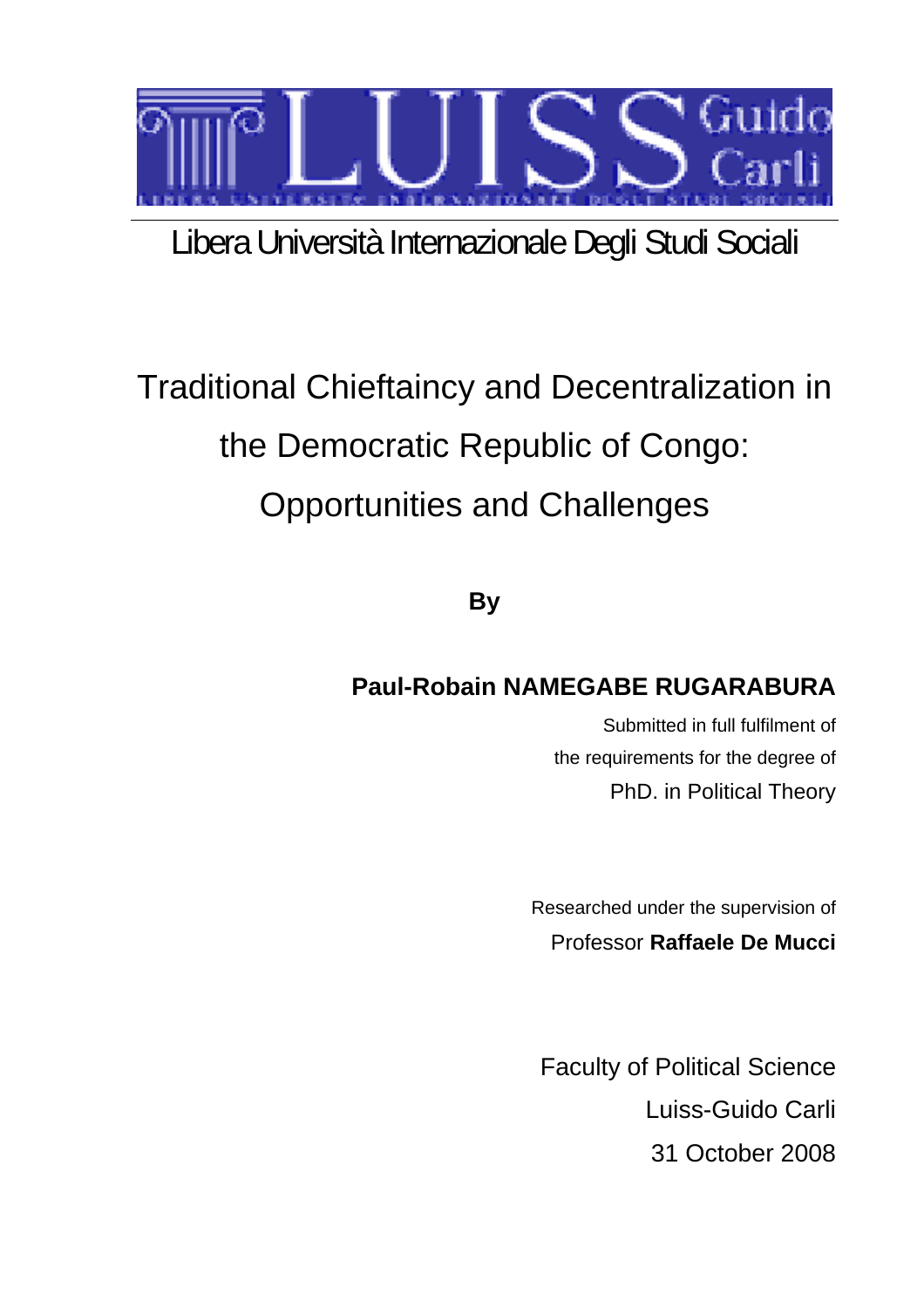### <span id="page-1-0"></span>**ACKNOWLEDGEMENT**

If I allowed myself to sign this work in my personal name, it is mainly because I am, when all is said and done, the only one to bear its responsibility. Having said that, I have to recognize, however, that for and during its realization, I benefited from financial, academic, social and emotional support without which it could not just have been possible.

That is the reason why I am grateful to the Luiss University for having awarded me the scholarship and for the opportunity it offered to me to do my Ph.D. and to the Professor Salvo Vaccaro for having informed me of this Ph.D. program and having assisted me during my application.

I am also grateful to the Professor Raffaele De Mucci for having supervised my research. I always remember how I hesitated three or four times to get in his office to speak to him about my project. Although I was convinced and advised that he was the right person to talk to, I remained prisoner of my own prejudice, particularly the linguistic barrier: my English was poorer than his and my Italian was nil. But I had to overcome that obstacle on my side anyway whoever I would have liked to talk to in the program. When I finally decided to nock at his door and started by presenting my problem before speaking of my project, I found myself ridiculous of not having tried before. Not only we easily managed to make communication possible, but also, -I would say- unexpectedly, he was pleased by the project and he spontaneously offered to become my supervisor in the case I hadn't get one yet. I always remember how excited I was after that first meeting, a bit like a young novice admitted to take her first vows.

Professor Sebastiano Maffettone deserves particular thanks for having initiated this Ph.D. program and for continuing -not without difficulties- to bear it in his hands. I am also deeply grateful to the other teachers in the program, among whom Luigi Caranti, Daniele Santoro, Raffaele Marchetti, Gianfranco Pellegrino, Ingrid Salvatore for their respective and joint input. And on the administrative side, I express my gratitude to Gaia Di Martino who, thanks to her permanence in her office, is indisputably the most visible sign and, to some extent, the artisan of continuity in CERSDU.

My greatest thanks to the University of Antwerp's Institute of Development Policy and Management for having received me for my six months stay of research. In particular, I am grateful to Professor Filip Reyntjens, then chairman of the Institute, for the administrative facilities and for the very useful comments on the outline of the project that led to this thesis. I also thank Professor Stanislas Mararo for his suggestions on it.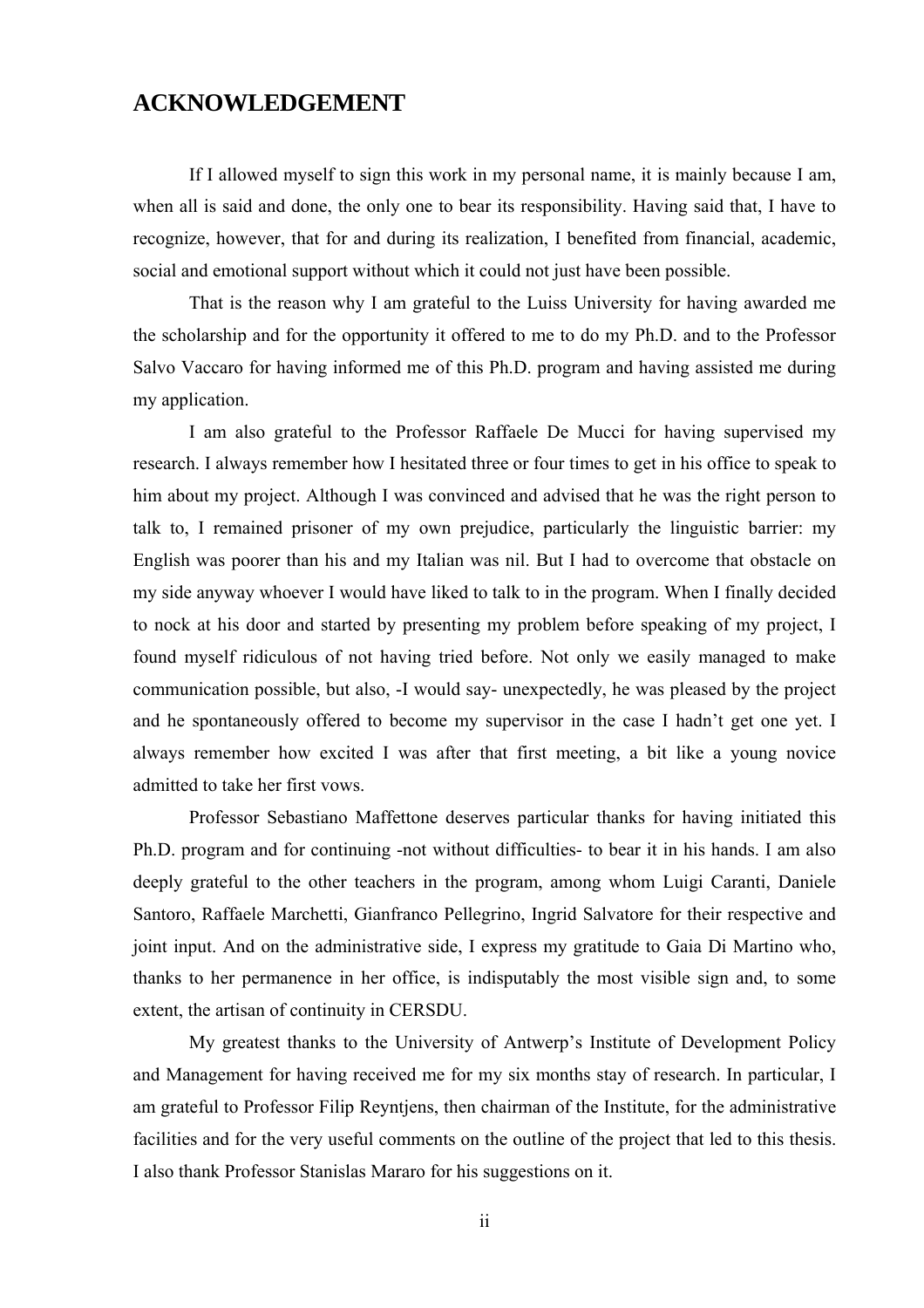I thank all my Ph.D. colleagues for the interaction we developed both academically and socially all this time through. Among them, I am specially indebted to Ben Shupmann for having edited some of my works, among which two chapters of this thesis.

Special thanks go to my friends-priests (Fathers) François Mushinzi, Pierre Cibambo, Emmanuel Cishugi, Ildephonse Bagalwa, Louis-Pasteur, for your example of openness and charity. Special thanks also to Jean-Petit Mulume, Anthony Mugisho, Justin Mushagalusa, Juvenal Burume, Picky Shamba, and your families, in memory of a very sincere friendship.

Could Deo Tchebeya, Mena Kayembe, Gisèle Mugisho, Jean-Baptiste Ntagoma, Jacques Cinabalire, Célestin Mulumeoderhwa and your respective families read through these lines the mark of my attachment.

I am grateful to Dieudonné Muhinduka, Deo Bugandwa, Gaspard Muheme, Séraphin Akonkwa, Bienvenu Kasole, Fraterne Bagalwa, Frank Kashando, Célestin Bucekuderhwa, Viguy Nkunzi, Desy Chasinga, Solange Maliona, Emilie Namuto, Florinda, Nakeza, for the warmth that characterized our relations in Belgium or in Italy and spared me the common disease in the "first world": depression.

I also thank Luc Fornoville and Jeanine Verbist, Bernard Fornoville and Anne Dubois and your children Claire, Isabelle and Benoît-Philippe, for the marvellous time we spent together and for continuing caring about me.

To my darling Sylvie Kayembe whom the long distance and time that kept us away from physical contact did not undermine the belief in our common dream.

Last but not least, I dedicate this work to my parents, my brothers and sisters, uncles and aunts, cousins and nephew, and all my friends and relatives for whom my success has always been your life's dream.

I am quite aware of the three main pitfalls of enumeration in this particular circumstances. The two first are omission and indiscretion. And I'm afraid I am already trapped in both of them. If so, I apologize to whom it may have prejudiced. Now I have to avoid re-swamping my face with the third mistake which is that of embarking/engaging in an endless enumeration. I am so serene in doing it that the enumeration I made was just a quotation from memory –with its possible lacunae I have just confessed- without any aim at organizing into hierarchy either those who are mentioned or them and those who are left out. My only assurance - if any- is that the debts I owe to each of you can never be repaid; only gratitude and whenever possible, reciprocity can make for them.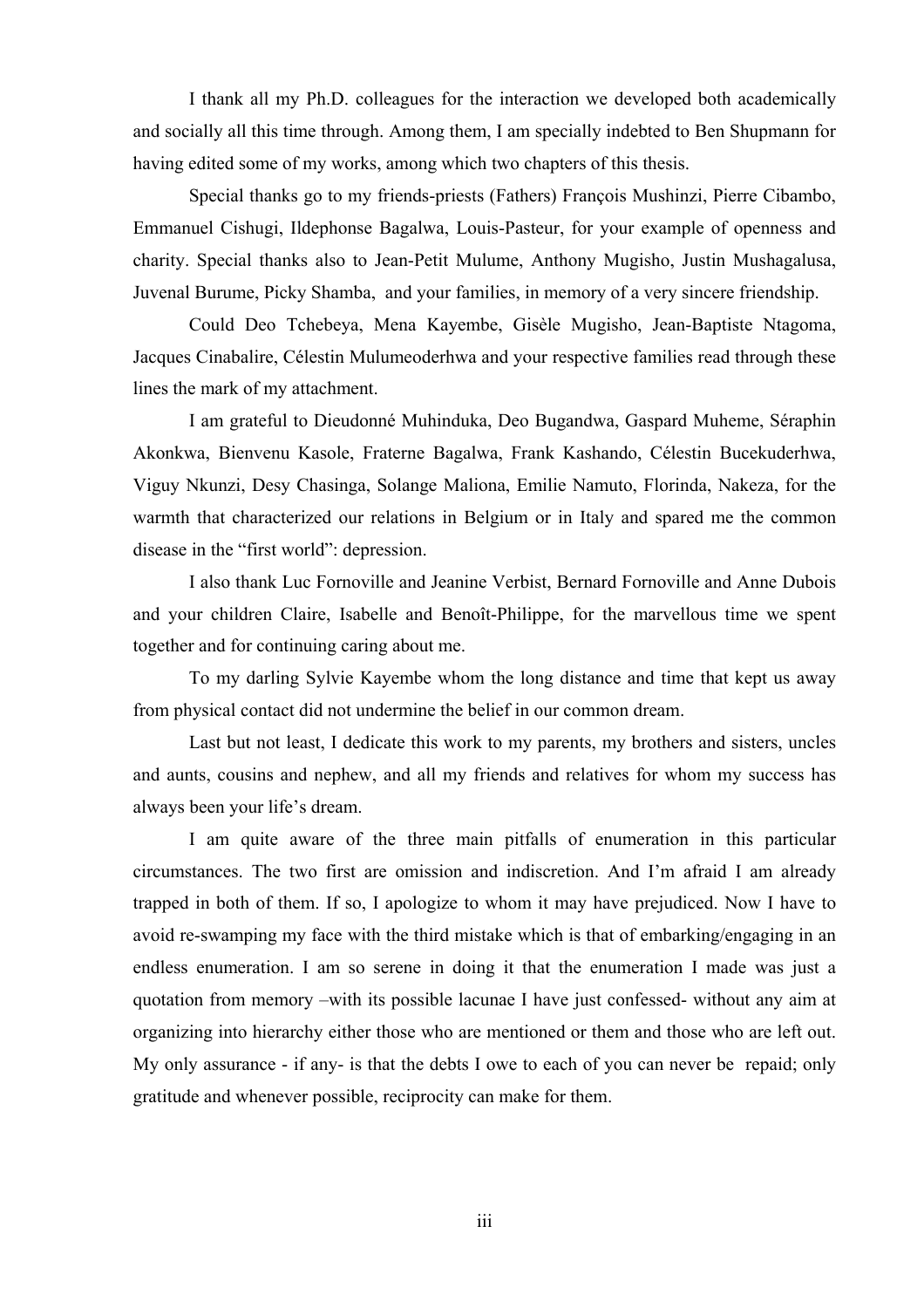## <span id="page-3-0"></span>**TABLE OF CONTENTS**

| 1. |        |                                                                                              |  |
|----|--------|----------------------------------------------------------------------------------------------|--|
|    | 1.1.   |                                                                                              |  |
|    | 1.2.   |                                                                                              |  |
|    | 1.3.   |                                                                                              |  |
|    | 1.3.1. |                                                                                              |  |
|    | 1.3.2. |                                                                                              |  |
|    | 1.3.3. |                                                                                              |  |
|    | 1.3.4. | Revisiting the concept of institution and its Congolese reverse: the notion of               |  |
|    | 1.4.   |                                                                                              |  |
|    | 1.5.   |                                                                                              |  |
| 2. |        | RELEVANCE AND CHALLENGES OF DECENTRALIZATION IN AFRICAN WEAK STATES 22                       |  |
|    | 2.1.   |                                                                                              |  |
|    | 2.2.   |                                                                                              |  |
|    | 2.2.1. |                                                                                              |  |
|    | 2.2.2. | Decentralization as a way of achieving participatory democracy.  26                          |  |
|    | 2.2.3. | Decentralization calls for participation in both central and local government.  30           |  |
|    | 2.2.4. |                                                                                              |  |
|    | 2.2.5. |                                                                                              |  |
|    | 2.2.6. |                                                                                              |  |
|    | 2.2.7. |                                                                                              |  |
|    | 2.3.   |                                                                                              |  |
|    | 2.4.   |                                                                                              |  |
|    | 2.4.1. |                                                                                              |  |
|    | 2.4.2. | Territorial versus technical and community-based decentralization.  43                       |  |
|    | 2.5.   | Justification of the key position of decentralization policy both in the literature and this |  |
|    | 2.5.1. | Reappraisal of decentralization's position in legal and political science's literature.45    |  |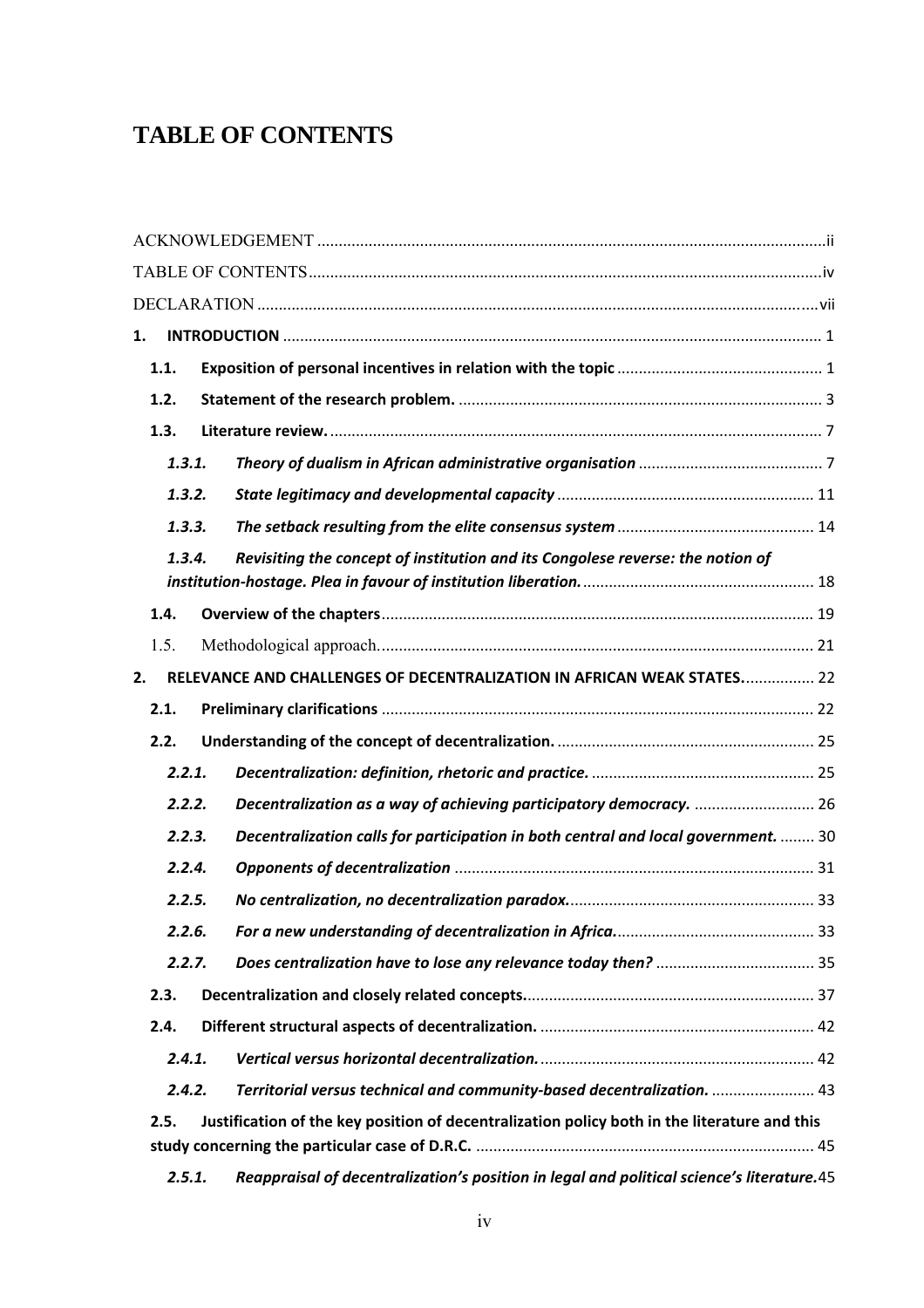|    | 2.5.2.                                                                                        |                                                                                                                                                                       |  |
|----|-----------------------------------------------------------------------------------------------|-----------------------------------------------------------------------------------------------------------------------------------------------------------------------|--|
| 3. |                                                                                               |                                                                                                                                                                       |  |
|    | 3.1.                                                                                          | The first steps towards a territorial reform during the colonial period 54                                                                                            |  |
|    | 3.1.1.                                                                                        |                                                                                                                                                                       |  |
|    | 3.1.2.                                                                                        |                                                                                                                                                                       |  |
|    | 3.1.3.                                                                                        | The tragedy of Leopold's system and the taking over by Belgium.  62                                                                                                   |  |
|    | 3.1.4.                                                                                        | The setting up of a new territorial and administrative restructuring.  64                                                                                             |  |
|    | 3.2.                                                                                          |                                                                                                                                                                       |  |
|    | 3.2.1.                                                                                        |                                                                                                                                                                       |  |
|    | 3.2.2.                                                                                        | Mobutu's take over (24 November 1965 - 17 May 1997) and the consecutive                                                                                               |  |
|    | 3.2.3.                                                                                        |                                                                                                                                                                       |  |
| 4. |                                                                                               | THE ONGOING DEMOCRATIC DYNAMIC AND THE RURAL DECENTRALIZATION ISSUE.  94                                                                                              |  |
|    | 4.1.                                                                                          | The role of a traditional chieftaincy-based decentralization policy in state's legitimacy                                                                             |  |
|    |                                                                                               |                                                                                                                                                                       |  |
|    | 4.1.1.                                                                                        |                                                                                                                                                                       |  |
|    | 4.1.2.                                                                                        | Taking traditional chieftaincies for what they represent nowadays.  96                                                                                                |  |
|    | Difficulties for traditional authority systems to adjust themselves to the democratic<br>4.2. |                                                                                                                                                                       |  |
|    | 4.2.1.<br>logics                                                                              | Conditions under which chieftaincies and decentralization form complementary<br>101                                                                                   |  |
|    | 4.2.2.                                                                                        |                                                                                                                                                                       |  |
|    | 4.2.3.                                                                                        | The risk of a two-tier change i.e. having a democratic and decentralization process<br>limited to the town while rural area is still under what Mahmood Mamdani calls |  |
|    |                                                                                               |                                                                                                                                                                       |  |
|    | 4.3.<br>4.3.1.                                                                                |                                                                                                                                                                       |  |
|    |                                                                                               | Trutz von Trotha's eight principles for turning the "administrative chieftaincy" into a                                                                               |  |
|    | 4.3.2.                                                                                        |                                                                                                                                                                       |  |
|    | 4.4.<br>116                                                                                   | How to conceive a better power sharing among the central state and traditional entities.                                                                              |  |
|    | 4.4.1.                                                                                        |                                                                                                                                                                       |  |
|    | 4.4.2.                                                                                        | For a decentralization by stages or progressive decentralization.  117                                                                                                |  |
|    | 4.4.3.                                                                                        |                                                                                                                                                                       |  |
|    | 4.4.4.                                                                                        |                                                                                                                                                                       |  |
| 5. |                                                                                               | PARTICIPATION, REPRESENTATION AND THE ETHNIC MINORITY ISSUE 122                                                                                                       |  |
|    | 5.1.                                                                                          |                                                                                                                                                                       |  |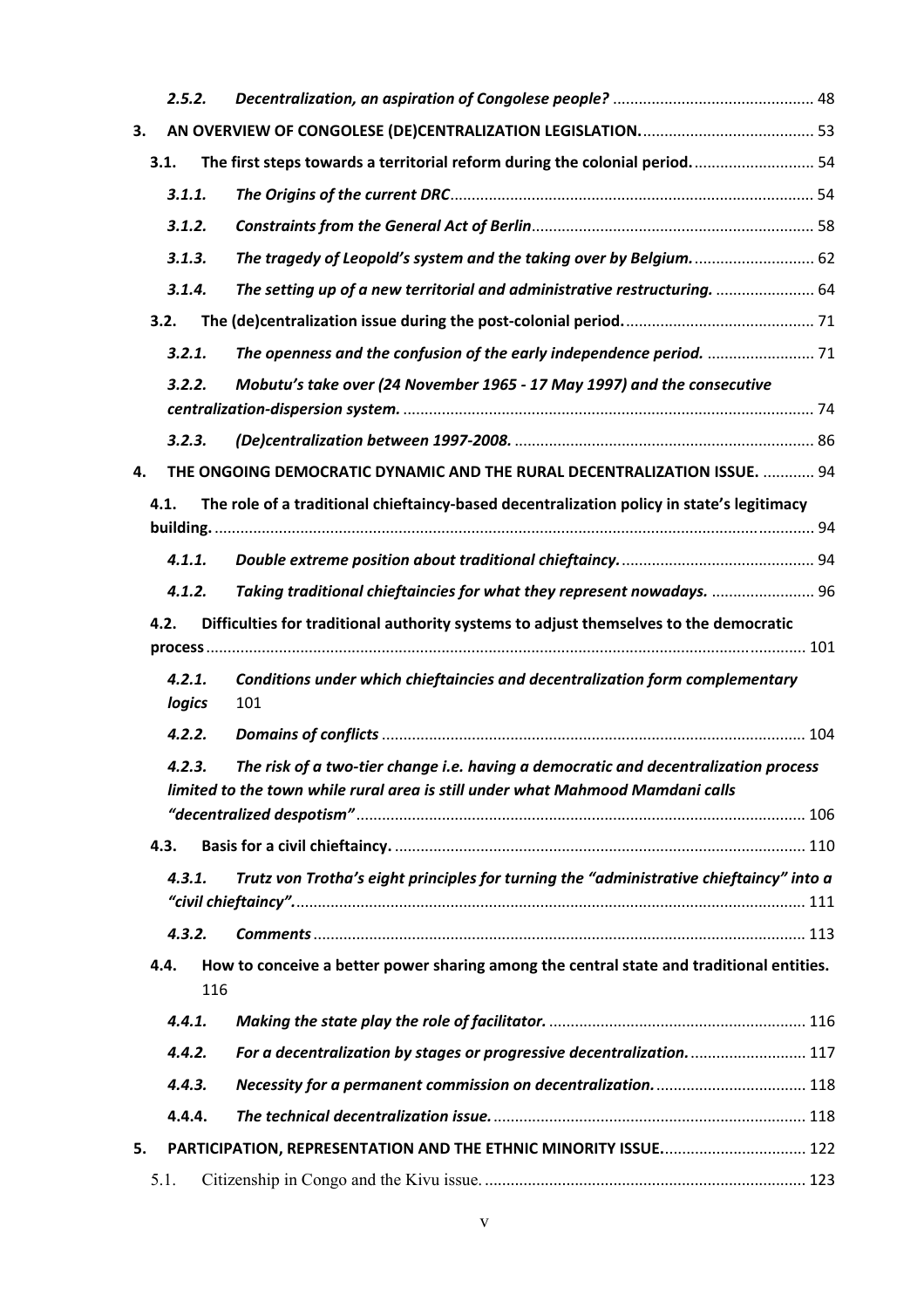|  | 5.1.1. Main characteristics of the different Congolese laws on citizenship 123    |  |  |  |
|--|-----------------------------------------------------------------------------------|--|--|--|
|  | 5.1.2. The Recognition of minority status: matter of fact or of opportunity?  134 |  |  |  |
|  |                                                                                   |  |  |  |
|  |                                                                                   |  |  |  |
|  |                                                                                   |  |  |  |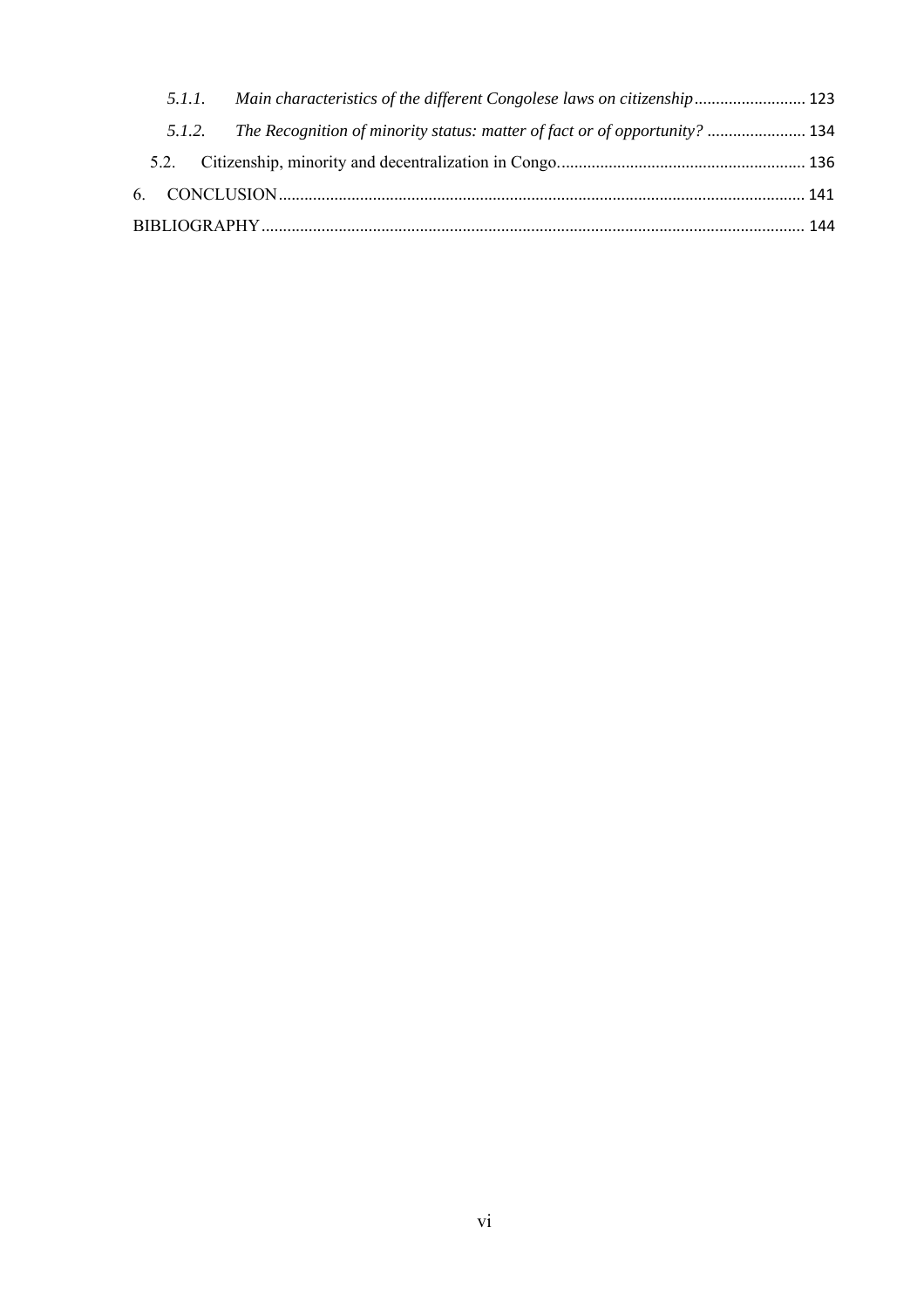### <span id="page-6-0"></span>**DECLARATION**

I, Paul-Robain Namegabe Rugarabura declare that this work is original. It has never been presented to any other University or institution. In the instances where the works of other writers have been used, references have been duly given. In this respect, I declare this work to be authentically mine. I hereby present this dissertation in full fulfilment of the requirements for the award of the PhD in Political Theory.

Signed………………………………………….

|  | 12000 |
|--|-------|
|--|-------|

Supervisor: Professor Raffaele De Mucci

Signature……………………………………….

Date……………………………………………..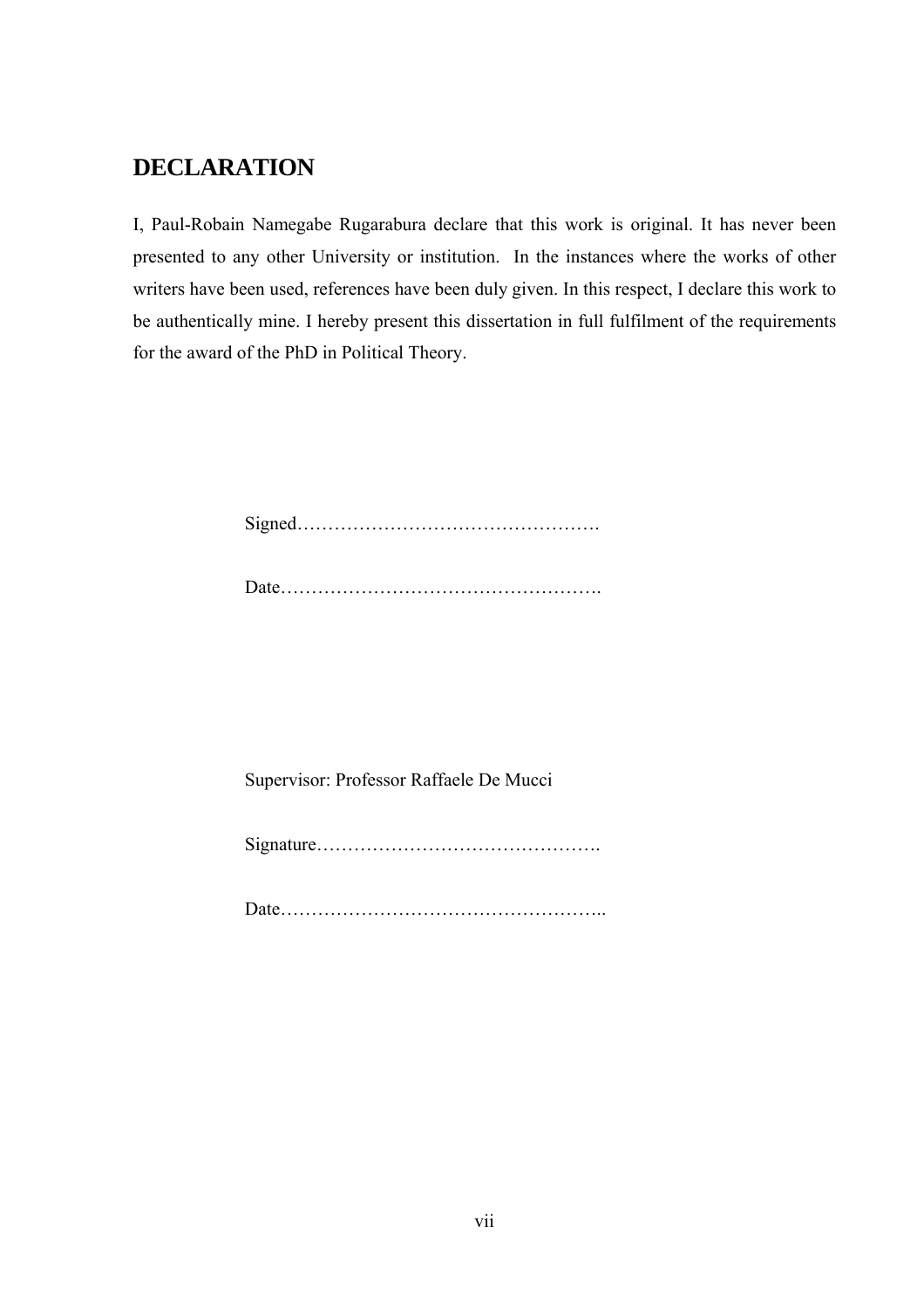### <span id="page-7-0"></span>**1. INTRODUCTION**

1

#### **1.1. Exposition of personal incentives in relation with the topic**

This project started in 2003-2004, during my master's at the University of Antwerp's Institute of Development Policy and Management. I discussed it with Prof Dirk Beke for my master's thesis. Although he appreciated the project, he warned me that it was so complex and required deep research to be implemented in a single academic year. He recommended me to keep it possibly for my Doctorate and offered his availability to help in my researches on this topic. That was a big deal, since Dirk Beke was an expert in this field and built his research career in many African countries like Algeria, Democratic Republic of Congo, Ethiopia, Niger, etc.

But it was without reckoning with the fate! Against all expectations, he died right a month before I got the information that the Luiss University has awarded me a scholarship for this Ph.D. God rest his soul!

The topic he eventually advised me to treat under his supervision for my master's thesis was: "*Le pouvoir traditionnel au Sud-Kivu de 1998-2003: rôle et perspectives*". That thesis won the prize for Development Co-operation 2004 of the Province of Antwerp (Belgium). At the same time, the Institute of Development Policy and Management asked me to turn it into an article for publication in the yearbook of the Centre of study of the Great lakes region of Africa. In this article, I analysed how traditional authority systems were treated during the 1998-2003 armed conflict in Democratic Republic of the Congo and the strategies used by traditional leaders to remain in power. I showed how these strategies allowed some of them to recover, increase or decrease their legitimacy and proposed that these leaders should be included in the on-going post-war process of democratic change.*[1](#page-7-1)* The question raised to me by the reading panel, to which the article was submitted before publication, was "how". They estimated that the answer provided in the preceding pages was not sufficient and that it was necessary to push further. I provided a complementary answer to this question in a footnote<sup>[2](#page-7-2)</sup>, but it left me with a feeling of dissatisfaction.

<span id="page-7-2"></span><span id="page-7-1"></span><sup>&</sup>lt;sup>1</sup> NAMEGABE P-R, « Le pouvoir traditionnel au Sud-Kivu de 1998-2003 : Rôle et perspectives », in Marysse S. and Reyntjens F. (eds), *L'Afrique des grands lacs. Annuaire 2004-2005,* Paris, L'Harmattan, 2005, pp. 209-234*.* <sup>2</sup> *Ibid. S*ee the note 48.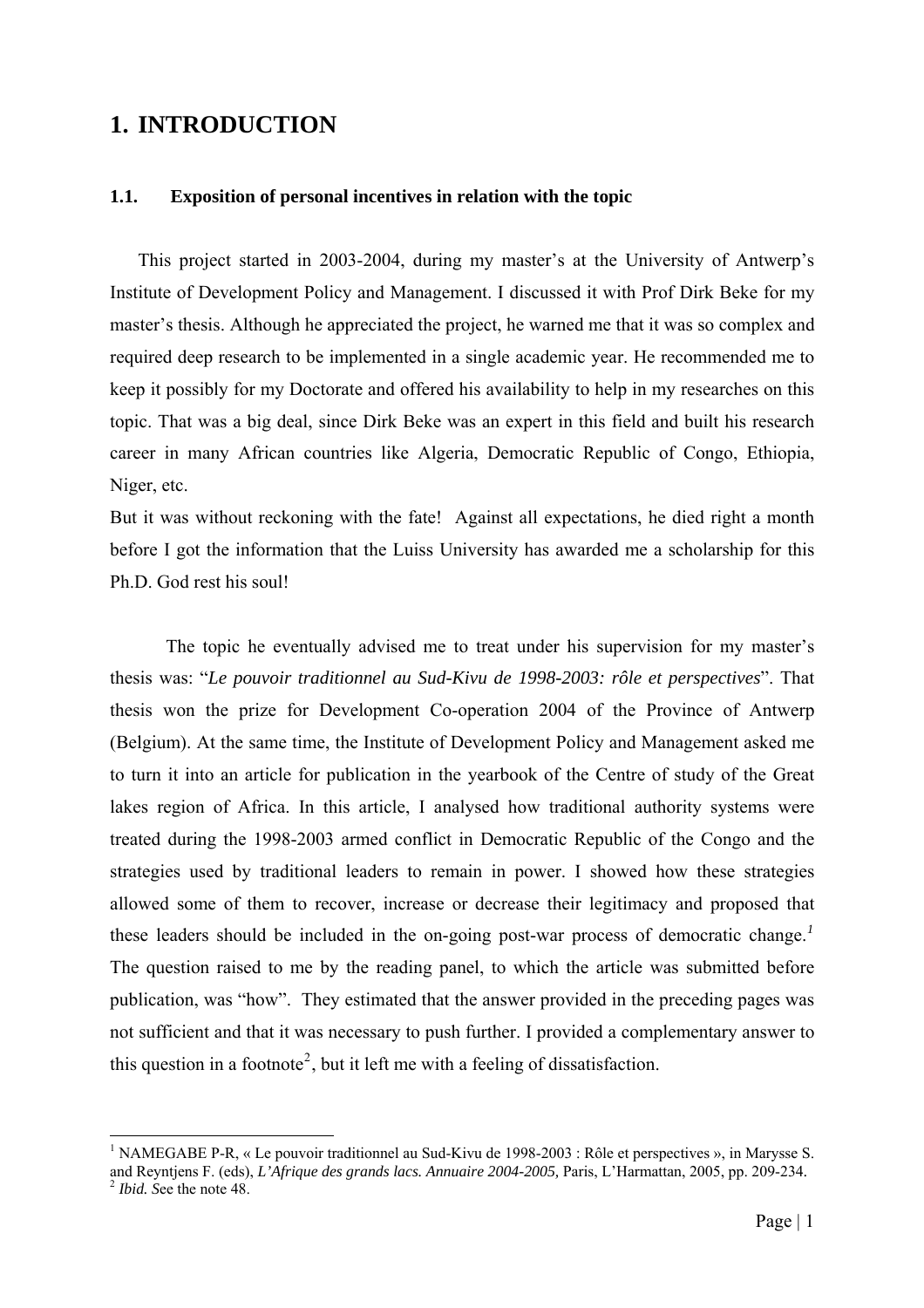Since then, I started feeling the need to push the reflection further, so that I decided to devote my doctorate thesis to it. This is all the more relevant since it seems to me that in spite of its practical appearance, this question of "how" encompasses a theoretical dimension related to the origins and even the idea of the state in general and, more particularly, the African state as it is described and analysed by many "Africanist" authors.<sup>[3](#page-8-0)</sup> They do not miss the opportunity to underline its factitious character and to spread out its poor performances and incapacities. And Congo is always the example of the "bad pupil", whether it is about state legitimacy and governance or developmental capacity and human development. Saïd Abass Ahamed summed it up as a concentrate of all evils that most of the African countries face nowadays.<sup>[4](#page-8-1)</sup>

Now that the country is in the process of pacification, reconstruction and democratisation, it seems to be appropriate to develop an analysis of the institutional reforms which should preside over this process with the aim of promoting the development of the country and local democracy, increasing the institutional capacity, reducing the ditch between the state and citizens. These reforms should also encourage population to participate in the political action. They should allow the basic entities to have access to (new) economic opportunities. So they can be able to promote the development of the hinterland and avoid frustrations within rural populations. $5$ 

My position is that, considering both the size of the country( $2\,345\,000\ \text{km}^2$ ) and the extent of the task, it is necessary over and above the reforms at the centre of the state, to think about mechanisms that can permit an effective and efficient contribution of all the entities of the country in the measure of their potentialities. And this is only possible, in my view sense, if an effort of understanding the present structure is made in order to verify if and to make sure that it permits such a mobilization.

<span id="page-8-0"></span><sup>3</sup> See among others, BADIE B., *L'Etat Importé: L'occidentalisation de l'Ordre Politique*, Paris, Fayard, 1992; BAYART, J.F., *The State in Africa: The Politics of the Belly*, London and New York, Longman, 1993; BAYART, J.F.(ed.), *La Greffe de l'Etat*, Paris, Karthala, 1996; BAYART, J.F., ELLIS, S. , and HIBOU B., *The Criminalization of the State in Africa*, London, James Currey, 1999. 4

<span id="page-8-1"></span> <sup>«</sup>Concentré de tous les mots auxquels nombre d'Etats africains sont confontés actuellement». ABASS AHAMED Saïd, «Démocratisation en temps de guerre : Le rôle des Nations Unies et de l'Union européenne en République démocratique du Congo», in Marysse S., Reyntjens F. and Vandeginste S., *L'Afrique des grands lacs. Annuaire 2005-2006*, Paris, L'Harmattan, 2006, p. 289.

<span id="page-8-2"></span>CHRETIEN Jean-Pierre, « Dimension historique de la question identitaire dans la région des Grands lacs. En quête d'un équilibre moderne », in *Les identités meurtries : faire face aux défis posés par nos murs psychologiques et idéologiques*, Collection ''Regards croisés'', n° 12, Pole Institute, Goma, 2004, p. 41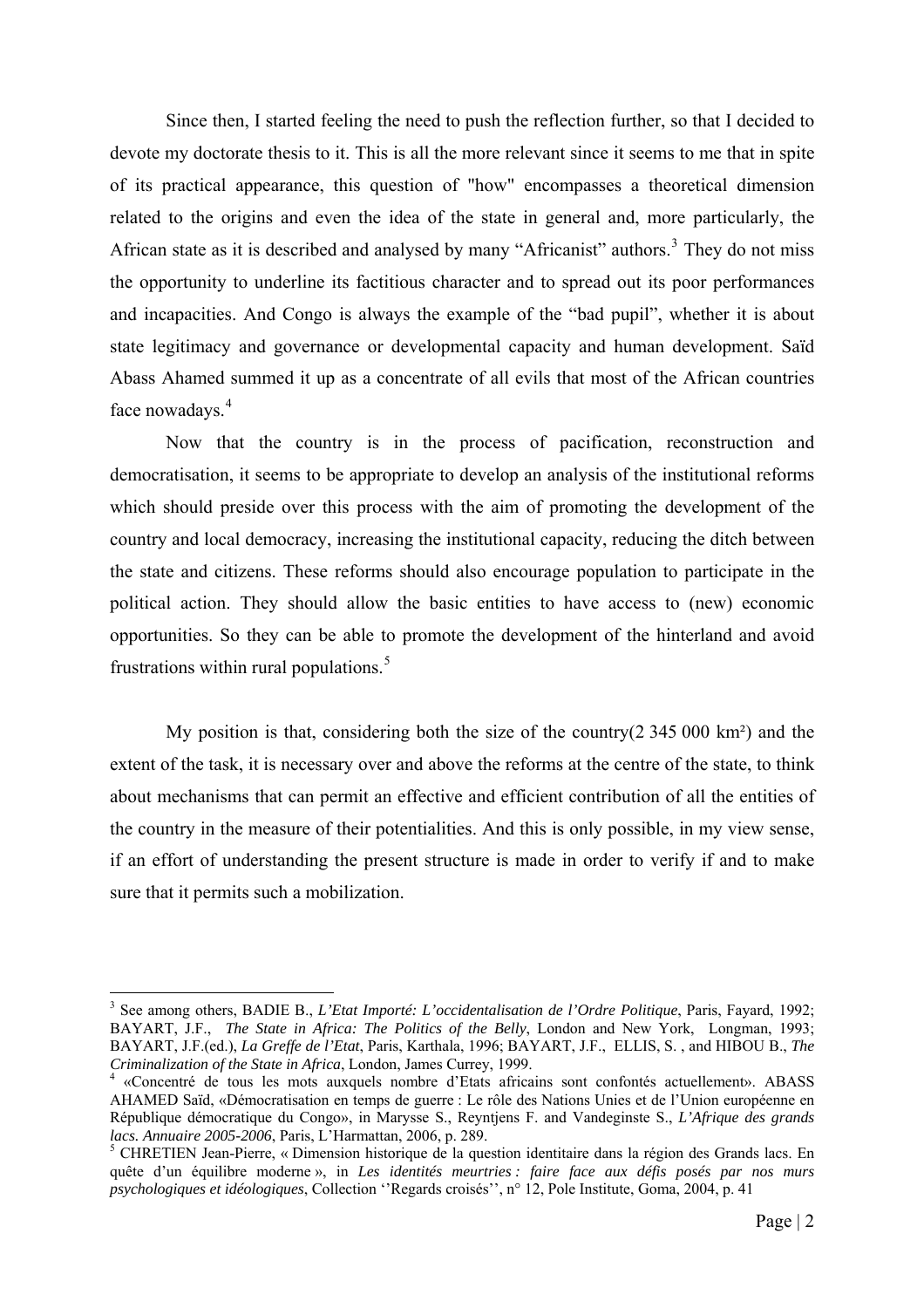<span id="page-9-0"></span>It is more concretely about reconsidering the organizational setting of the state (both vertically and horizontally) in such a way that it becomes able to address the present challenges.

#### **1.2. Statement of the research problem.**

1

One of the most striking features of the Congolese political organization, especially the territorial administrative organization, is that it still is tributary of colonial choice. Of course some little changes concerning the administrative deconcentration or decentralization of the (subordinate) territorial entities intervened over the years. They carried mainly on the number of the territorial entities, on their legal statute and, very often, on their respective denominations. But territorial structure remains almost the same: central state, provinces (formerly called regions), cities and districts, "*Territoires*" and "*Chefferies*" and "*Secteurs*" in rural areas, communes in the cities. $<sup>6</sup>$  $<sup>6</sup>$  $<sup>6</sup>$  In the same way their sociological content has been</sup> taken into account hardly ever.<sup>7</sup>

 In addition, theoretical approach (of the conception) of the state and of its territorial organization is barely tackled. It seems like the principle "*uti possidetis*" which imposed the intangibility (inviolability) of the frontiers inherited from the colonization $\delta$  has been extended (or had to be extended) to the domestic arena.

This subdivision is criticized strongly by an abundant literature: it is notably reproached, on the one hand, for having been done in the total ignorance of the pre-colonial political structures and on the other hand, for having created institutions and authorities that do not correspond to the needs of local communities<sup>[9](#page-9-3)</sup>; what puts the problem of their legitimacy. In addition, it has introduced the idea of territory with fixed borders<sup>[10](#page-9-4)</sup> where

<span id="page-9-1"></span><sup>6</sup> DOUTRELOUX Albert, « Tradition et modernité dans le développement », in *Revue Internationale des Sciences Administratives*, vol.62, n° 3, septembre 1996, p. 3.

KAKYINDA LUSANGA, « La décentralisation territoriale zaïroise à l'épreuve de la théorie et des faits », *Les cahiers du CEDAF*, n°2, 1984, p.1.

<span id="page-9-2"></span><sup>&</sup>lt;sup>8</sup> Pierre Englebert shows the limits of this principle by referring to the attempts at redefining borders and polities waged violently in many parts of the continent, as in Sudan, the Great Lakes region of Central Africa, or among Tuaregs of Mali and Niger and poses the necessity for African to create a policy environment in which the state reform can take place in a manner that minimizes the violence. ENGLEBERT Pierre, *State Legitimacy and Development in Africa*, Boulder & London, Lynner Rienner Publishers, 2000, pp. 10-11.

<span id="page-9-3"></span><sup>&</sup>lt;sup>9</sup> One notes that some entities are enormously big while the narrowness of others hinders transactions that were previously made on a very large space.

<span id="page-9-4"></span> $10$  This is true not only for state borders but also for internal borders between different entities with the difference that the former were established by treaties while the latter were fixed by the central authority. In both cases, the consequence for the pre-colonial structures was that some of them were either enlarged or reduced. See for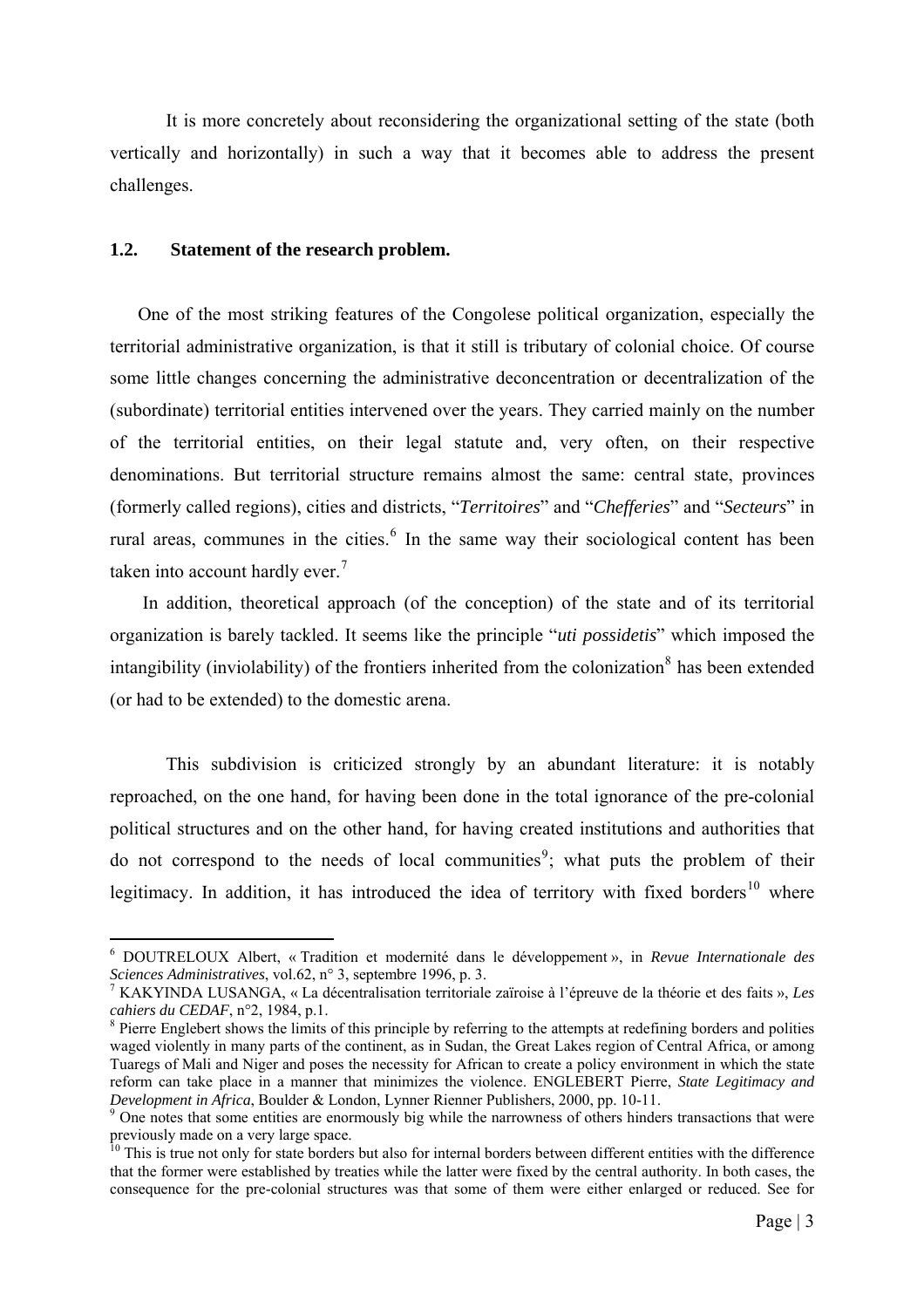people used to move through a space in which the conception of the border, where it existed, was perceived as an elastic border.<sup>[11](#page-10-0)</sup> Furthermore this territorial division does not correspond with languages and/or ethnic identities<sup>[12](#page-10-1)</sup> and does not encourage solidarities and synergies in that sense. Since then, the Congolese legislator, rather than correcting these imperfections, limits himself by taking them back. Yet he always justifies his different interventions in the territorial organization by the desire of setting an efficient territorial administration, for the promotion of the development in its multiple facets, economic, politics, social, cultural...<sup>[13](#page-10-2)</sup>

In addition, it is necessary to note that until the independence, the Congolese administrative architecture was still ongoing. The territorial division made until then was still fitting into a certain dynamic. Let's note for instance that the aim pursued through the creation of "*Territoires*" was, in the end, to substitute them to the traditional chieftaincies. Colonizer considered that the latter were a brake to the democratisation of the countryside. The success generated by the creation of Territoires in the management of the colony allowed the colonizer to maintain such a dream. They contributed to opening up the country, accelerating the road planning, setting up communication means, equipping the colony, large sanitary covering …Territories became the seat of rural colonial administration. It was the echelon of intervention, in direct contact with rural communities and their chiefs and the process of resolution of different problems that colonization generated.<sup>[14](#page-10-3)</sup>

But this Territoires' success did not tarnish the chieftaincy's picture for all that. That's why the colonial ambition of suppressing it has not been realized until the independence. And since then, these two structures, traditional and modern, have been maintained in the

example the phrase "chefferie agrandie" used by Bosco Muchukiwa, *Pouvoirs Locaux et Contestations populaires dans le Territoire d'Uvira au Sud-Kivu de 1961à 2004*, Ph.D. thesis, Institute of Development Policy and Management, University of Antwerp, 2004.

<span id="page-10-0"></span><sup>&</sup>lt;sup>11</sup> DENG Francis, "These Borders Are Not Sacred", *Washington Post*, December 20<sup>th</sup>, 1996. Naomi Chazan holds that these boundaries are still porous and that, when convenient, they are ignored by individuals and groups. See CHAZAN Naomi, "Patterns of State-Society Incorporation and Disengagement in Africa", in D. Rothchild and Naomi Chazan(eds), *The Precarious Balance: State and Society in Africa*, Boulder, Colo: Westview Press, 1988, p.138.

<span id="page-10-1"></span><sup>&</sup>lt;sup>12</sup> MARYSSE Stefaan, "Decentralization Issues in Post-Conflict Democratic Republic of the Congo(DRC)", in *L'Afrique des grands lacs. Annuaire 2004-2005*, Paris, *L'Harmattan, 2005*, p.191.

<span id="page-10-3"></span><span id="page-10-2"></span><sup>&</sup>lt;sup>13</sup> KAKYINDA LUSANGA, *op. cit.*, p.2.<br><sup>14</sup> *Ibid.*, pp.22-23. Let's notice that these Territoire performances did not survive the colonization. As soon as the colonial Administrator left the country, the Territoire lost the efficiency it was credited with. See SAINT MOULIN Léon de, "Histoire de l'Organisation Administrative du Zaïre ", in *Zaïre-Afrique*, n°201, January 1992, p.38 ; DAUMONT J.M., " Prélude à la Démocratisation des Institutions Politiques Congolaises", in *Problèmes d'Afrique Centrale*, n°39, 1<sup>er</sup> trimestre 1958, p.8.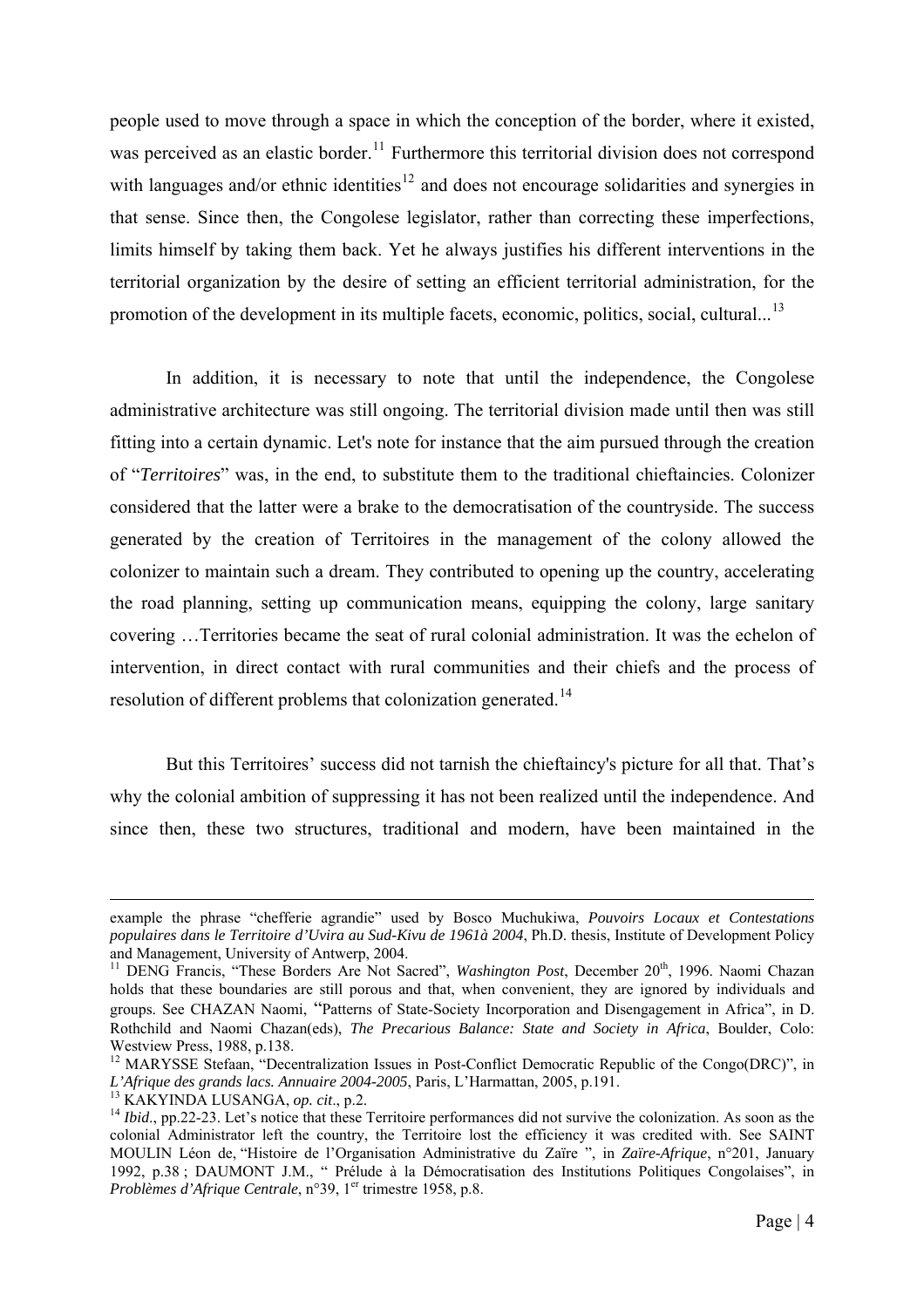following legislations. The scientific census made by the national institute of statistics identified, in 1984, 231 *Territoires* (zones at that time) and 746 chieftaincies.

Today one can validly wonder the relevance of the maintenance of these two structures in the Congolese territorial administrative architecture, all the more as they put to the ruled the problems of allegiance when the two types of authorities solicit them.

Beyond this allegiance problem, an other issue concerning the coexistence between the chieftaincy and the *Territoire* is at the root of many conflicts. First of all, the distribution of expertise between these two structures lets remain some domains of collision (for instance in jurisdictional matter). For example, in jurisdictional matter the *Territoire's* court is hierarchically higher than the chieftaincy's. But one, often, notes a refusal of the chieftaincy to accept its judgment be censored by the *Territoire*. Appraising to be the depository of the tradition, the chieftaincy hardly conceives that the *Territoire*, which is a modern invention, pronounces a decision contradicting its own. This explains why the former prevents numerous of its decisions reformed in appeal at the *Territoire* from being applied. As for *Territoire's* judges, insofar as they are locally recruited, they hardly give back a decision that would contradict traditional authority's. Indeed, since the *Territoire,* as a modern entity, does not have so to speak its own customary territory, these judges remain subjects of their chief even though they sit on a high level of jurisdiction.

Then, in accordance with the law of  $1982^{15}$  $1982^{15}$  $1982^{15}$  on decentralization<sup>[16](#page-11-1)</sup>, all decentralized administrative entities were placed under the domestic ministry's administrative supervision. But this one delegated the administrative supervision on the chieftaincy to the *Territoire* and the one on the *Territoire* to the province. Furthermore, the article 231 of the same law stipulated that the Chieftaincy was to be under the hierarchic control of the *Commissaire de Zone* (present *Territoire's* Administrator). In practice, this administrative

<span id="page-11-0"></span><sup>15</sup> Ordonnance-loi n°82-006 from February 25, 1982 in *Journal Officiel de la République du Zaïre*, n°3, 15 mars 1982.

<span id="page-11-1"></span><sup>&</sup>lt;sup>16</sup> It is admitted that this law did not in fact organize decentralization, but much more a deconcentration in Zaïre/ DRC. See MARYSSE Stefaan, *op. cit*., p.196. In the first chapter, I will analyze the different understanding of these two concepts, namely the one which considers deconcentration as part of decentralization unlike the other for which the two concepts are opposed. The Congolese administration experience from the colonial period until nowadays that I develop in the second chapter explains why I adopt the second position. For now, I should only mention that the law of 1982 needs to be modified for the sake of harmony with the new constitution adopted by referendum in the late 2005 and promulgated on February 18, 2006. This constitution recognizes the legal personality only to the Provinces, the cities, the communes, the sectors and the chieftaincies. All the former districts become provinces; which increases the number of provinces from eleven to twenty plus the capital Kinshasa.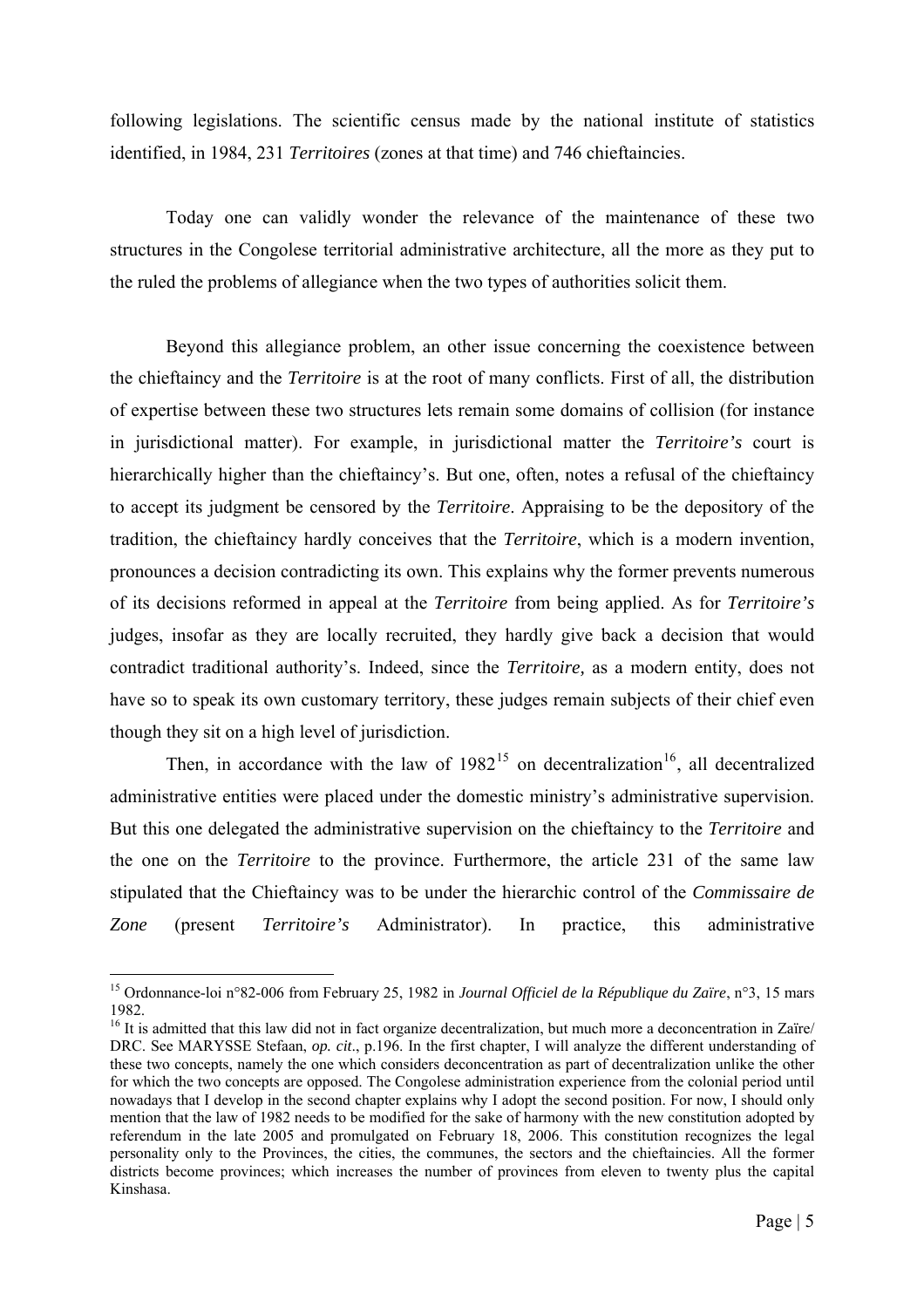supervision/hierarchic power became problematic insofar as it was felt by the chieftaincy like a limitation of its autonomy and an interference in the customary law, which it considered to be its discretionary sphere of competence. As a result, both the traditional chief and the *Territoire* Administrator behave like two rival dignitaries.

These problems are far from being a simple matter of competences distribution, of state reinforcement and of its mechanisms of control and sanction<sup>[17](#page-12-0)</sup>. It is more a question of disconnection or lack of clear articulation, which is intrinsic to the territorial flowchart and on which no study has been focussed until now concerning the specific case of Congo after the independence.<sup>[18](#page-12-1)</sup> When it is about decentralization or deconcentration, the structures are supposed to already exist and it is just a question of determining what legal status and what competences are to be allocated to them. With the exception of the chieftaincy which could sometimes cover itself with the argument of having a certain homogeneity<sup>[19](#page-12-2)</sup>, it is never a question of what these structures have in common and unit them (language, norms, values, culture, judicial system), what kind of rapports they have developed among themselves, and what they want (or are able) to develop together. And the few times when they are reshaped, it was more for electoral purposes, search of positions, collecting resources<sup>[20](#page-12-3)</sup>, or for ethnic calculation. This research aims to explore new basis of the decentralization policy. The main purpose is to explore how to enhance state legitimacy<sup>[21](#page-12-4)</sup> and capacity through the decentralization policy in which traditional entities play a key role.

<span id="page-12-0"></span><sup>&</sup>lt;sup>17</sup> This tendency is common among jurists(positivists). Driven by the "operationality desire", they tend to develop more voluntarist approaches. Actors' facts and acts are analysed and assessed in the eyes of the law. Since the affirmation of the authority of the law is, for them, enough to get the intended results, they call for the strengthening of application, control and sanction mechanisms. If they are not available or in the case of their failure, they shout about what they call "lack of political will".

<span id="page-12-1"></span><sup>18</sup> Before the independance, a series of articles published in the journal entitled "*Problèmes d'Afrique Centrale"*, n°39, Ist Trimester 1958, were devoted to this issue.

<span id="page-12-2"></span><sup>&</sup>lt;sup>19</sup> MARYSSE Stefaan, *op. cit.*, p. 197. All authors do not share this idea. In their studies, Mayer Fortes and Evans-Pritchard showed, for instance, that many of pre-colonial entities were an amalgam of different peoples. FORTES M. and EVANS-PRITCHARD E. E., *African Political System*, Oxford, Oxford University Press, 1940. Moreover, the problems of the so called minorities spread over many entities in the East of Congo reinforces this argument and calls for a solution which puts into question the actual territorial model.

<span id="page-12-3"></span> $20$  On should be struck by the debate on the Constitution of the third republic in the "Assemblée Nationale de la Transition" that led to the extension of the number of provinces from 11 to 25 plus the capital city Kinshasa. In front the refusal of restoring the former province of Kivu, the other provinces' representatives decided to transform all the Districts in provinces in order to profit, among others, of the 40% of the national resources provided in the new constitution and of the representation in national institutions(senate, national assembly) on the par with former Kivu's provinces.

<span id="page-12-4"></span><sup>&</sup>lt;sup>21</sup> Some Congolese scholars hold that the question of legitimacy has never found satisfactory and long-standing solution since the independence. See WETSH'OKONDA M., "La commission vérité et réconciliation: une grenouille peut-elle avaler un éléphant?", *Le Potentiel*, n°3179 of Thursday July 22, 2004 and KIKASA M.F., « Des dialogues belgo-congolais aux dialogues intercongolais, 1960-2001 : A la recherche de l'unité et de la légitimité en RDC», *Congo-Afrique*, n°358, October 2001, pp.471-481 quoted by BUCYALIMWE Mararo S., « Kinshasa et le Kivu depuis 1987 : Une histoire ambiguë », in Marysse S. & Reyntjens F.(eds.), *L'Afrique des grands lacs. Annuaire 2004-2005*, Paris, L'Harmattan, 2005, p.183.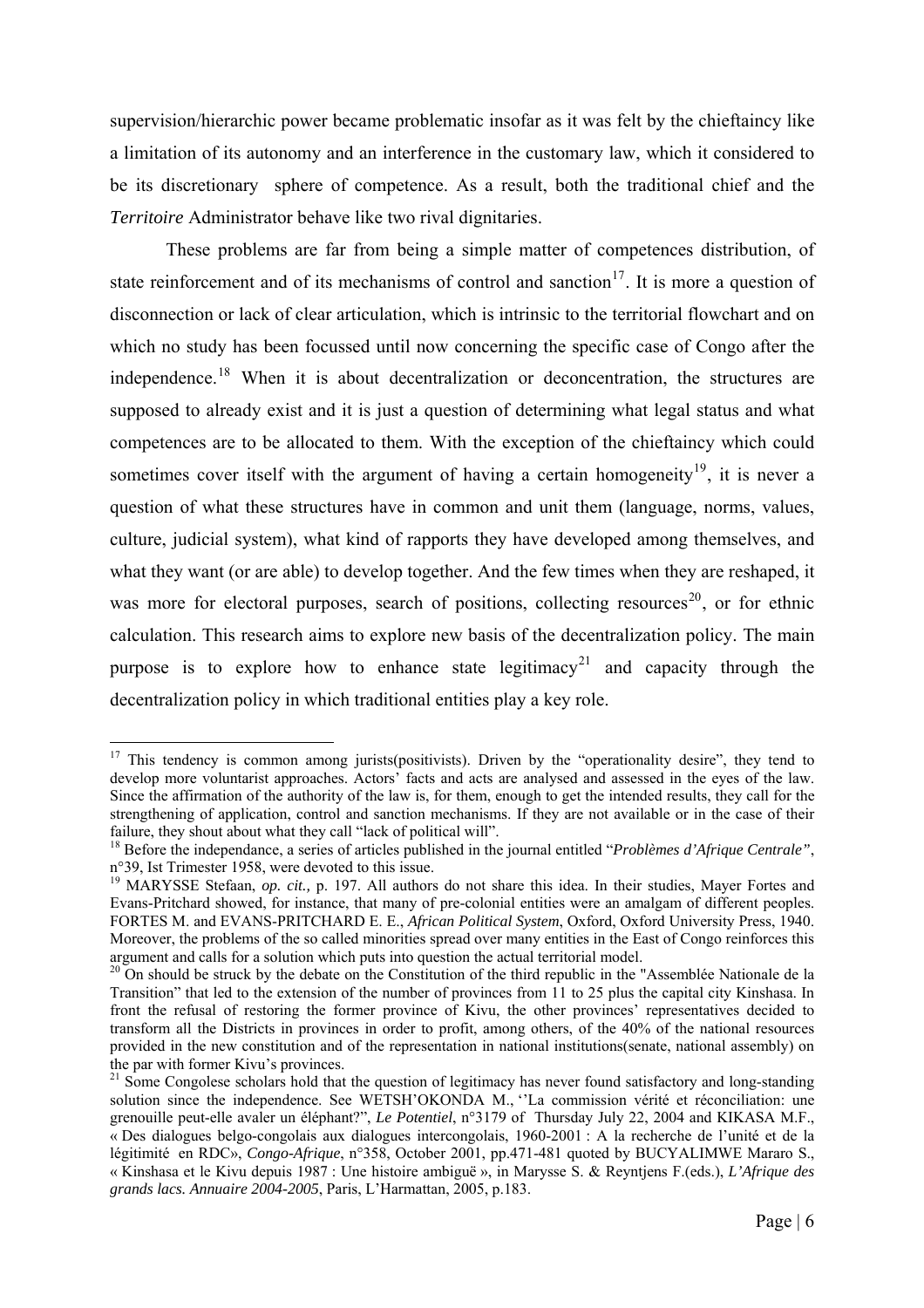#### <span id="page-13-0"></span>**1.3. Literature review.**

#### *1.3.1. Theory of dualism in African administrative organisation*

Dualism is one of the key concepts used in the literature to analyze African states. This concept expresses the fact that African countries share many aspects of the modernity while norms and practices resulting from the custom continue to prevail therein. Some authors tended to isolate these two normative orders in considering that, in virtue of a colonial legacy, customary law applied to subjects in the countryside under native authority control while (modern) law recognized rights whose benefice remains limited to the citizens living in town. Mahmood Mamdani heold, for instance, that :

"Organized differently in rural areas from urban ones, that (colonial) state was Janusfaced, bifurcated. It contained a duality: two forms of power under a single hegemonic authority. Urban power spoke the language of civil society and civil rights, rural power of community and culture. Civil power claimed to protect rights, customary power pledged to enforce tradition. The former was organized on the principle of differentiation to check the concentration of power, the latter around the principle of fusion to ensure a unitary authority. To grasp the relationship between the two, civil power and customary power, and between the language each employed, -rights and custom, freedom and tradition,- we need to consider them separately while keeping in mind that each signified one face of the same bifurcated state".<sup>[22](#page-13-1)</sup>

But none of these two forms of power was democratic; both are different forms of despotism, the former functioning under "direct rule" and the latter labelled "indirect rule" or "decentralized despotism". Mamdani sustained that, although that bifurcated state created with colonialism was deracialized after independence, it was not democratized.<sup>[23](#page-13-2)</sup> In other words, it appears that in post-colonial Africa, the rights that were the monopoly of whites and, with some reservations, of civilized natives, have been extended to all citizens living in towns while the practice of closeting "free peasant in separate ethnic containers, each with a

<span id="page-13-1"></span><sup>22</sup> MAHMOOD Mamdani, *Citizen and Subject. Contemporary Africa and the Legacy of Late Colonialism*, Princeton, Princeton University Press, 1996, p.18.

<span id="page-13-2"></span><sup>23</sup> *Ibid.*, pp.8, 26.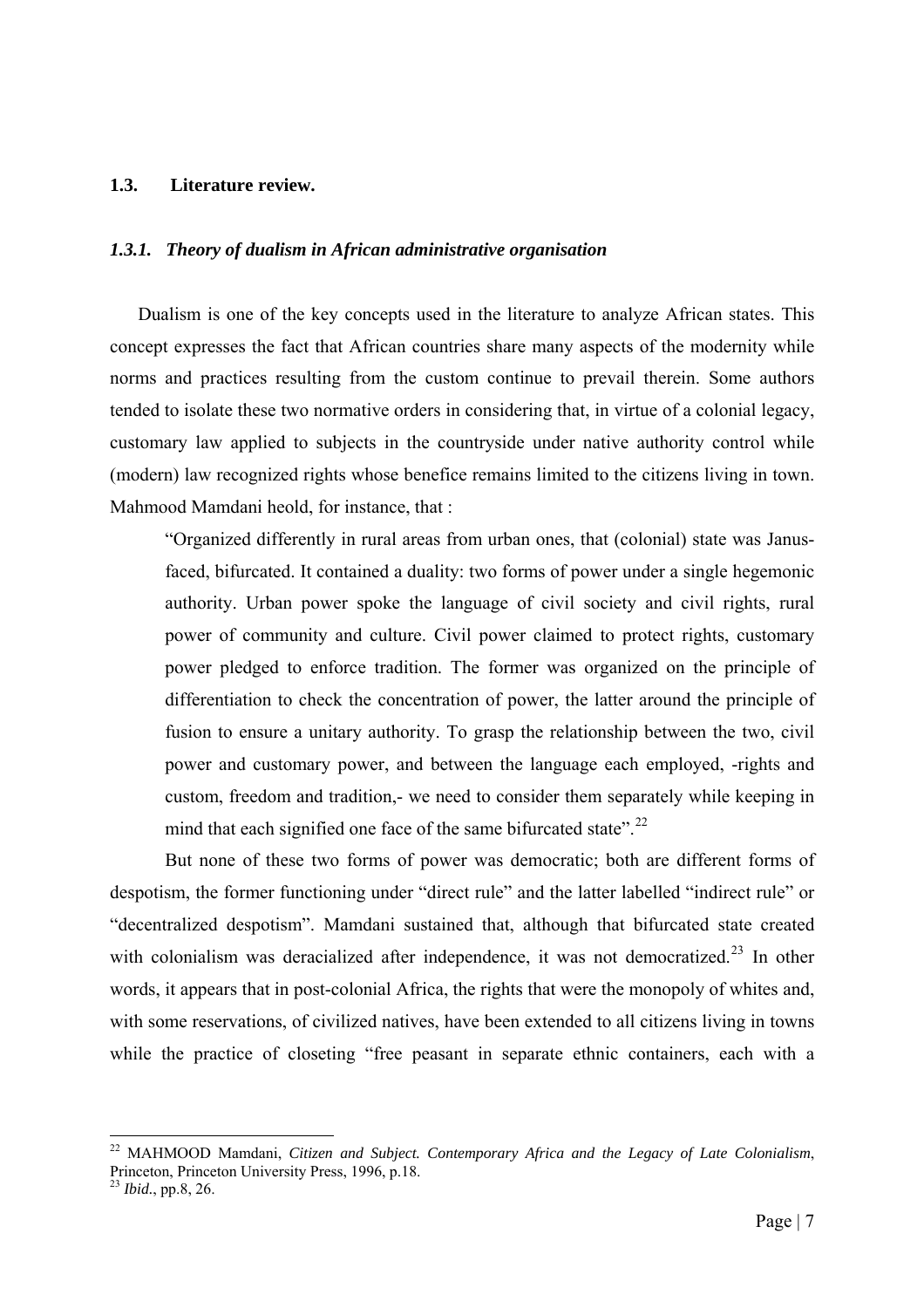customary shell guarded over by a Native Authority<sup> $24$ </sup> is still prevailing where this forms of authority has been kept.

In reality this distinction is very questionable. It is not unusual that people in the cities invoke in their relations some customary norms to which they adhere or belong. Moreover, most of the time, people belonging to different ethnic groups apply in their relationships, principles which are no more than a sort of "diffuse overlapping consensus" of customary laws in force in the region (regulation of the right to speak in the meeting according to the age, the social position, the intellectual level, gender...). One notes even the emergence and the generalization of some practices which let someone think that cities have created their own customary laws. Is not this the case when we see how drivers on potholed streets negotiate or give mutually the right of way, or how businessmen/businesswomen associations share the tours of travelling, fix and impose to their members the prices of their articles, in violation of commercial law forbidding illegal arrangements? This leads us to sustain that, should one estimate respectively the share of both the customary and the modern law in the cities, he will easily realize how the countryside has invaded the cities or how the cities are "ruralized". If any difference were thus to be made, it would be that of the lack of an official or formal native authority in charge of enforcing those town's customary laws. In the countryside, instead, certain changes, obviously totally out of the customary scheme, are, sometimes, received and enforced under the fiction that there were locally formulated and traditional chiefs enforce them.

Beside that, authors do not have the same opinion concerning the part of these customary and modern norms and practices should occupy in the state-building process. Many radical modernist (evolutionist) theories propose just the banishment of traditional structures and institutions. They argue that they are contrary to the ideal of modern state, and put a brake on its establishment. From this point of view, the custom and the institutions that it has given birth to have to be removed from the state's political and administrative field. At best they should be merely restricted to the cultural or private domain. Otherwise they are fought in their very existence.<sup>[25](#page-14-1)</sup>

<span id="page-14-1"></span><span id="page-14-0"></span><sup>&</sup>lt;sup>24</sup> *Ibidem*, p.61.<br><sup>25</sup> MARION Levy, « Patterns of Modernisation in Political Development », in *Annals of the American Academy of Political and Social Sciences*, March 1966, pp. 29-40, quoted by VAUGHAN Olufeni, *Nigerian Chiefs: Traditional Power in Modern Politics 1890s-1990s*, New York, University of Rochester Press, 2000, p.3. Concerning the official discourse in Benin in the seventies against traditional institutions, see also PERROT C-H. et FAUVELLE-AYMAR F-X. (Sous la dir.), *Le retour des rois : Les autorités traditionnelles et l'Etat en Afrique contemporaine*, Paris, Karthala, p. 114.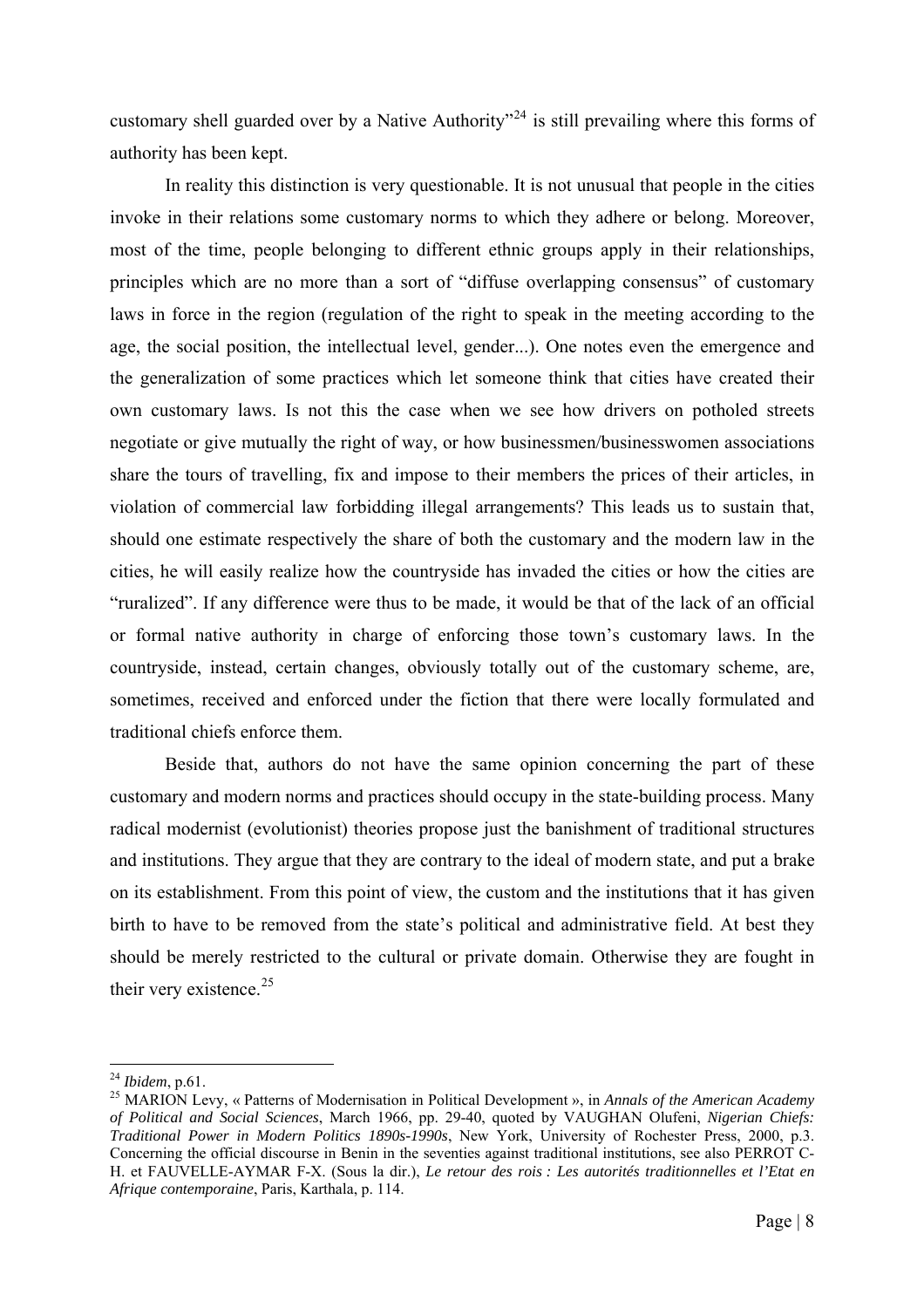Less radical modernists on their side see this removal of "traditional or primordial culture" as an unavoidable consequence of modernisation. According to them, "advances toward certain levels of modernity within African political, economic, and social system are invariably accompanied by an equal decline in that system's traditional and primordial culture"<sup>[26](#page-15-0)</sup>

Other authors have developed more conciliatory and even realistic approaches. For them, Africa follows a paradoxical logic in comparison with that of the nation-state at its beginnings. According to them, nation-state took advantage of a context of insecurity to monopolize the legitimate use of violence. The latter became a collective right of the societies in exchange for their security. Mwayila Tshiyembe claims that this success was due to a double postulate:

- 1. the one of individualism which requires from individuals to refer to the political entity instead of the community to which he belongs.
- 2. The one of nation-state's own credibility, i.e. its capacity to actually protect the citizen and to have enough resources to this end.

Paradoxically, notes this author, the main characteristic of post-colonial African state is the decay of the central power because of nepotism, precariousness, lack of any civic and political virtue, predation and bribery. Far from being confronted by the crisis that western feudal lords faced, African pre-colonial nations and the traditional authorities that symbolize them have got resources all the more powerful since they represent the traditional legitimacy in opposition to the legitimacy of importation that covers the official political scene.<sup>[27](#page-15-1)</sup>

African state is thus, in the present day, necessarily a multinational state. Traditional institutions are still keeping a very important room into the collective imaginary and many Africans are still attached to them. These institutions have some positive values(the idea that the power is derived from the people for whom is held in trust, search for consensus when dealing with some controversial issues, existence of checks and balances<sup>[28](#page-15-2)</sup>, cohesion of the group, identity building), which can contribute to the edification of a more embedded state. It follows from that that, by rejecting these institutions, one runs the risk of leading to either a

<span id="page-15-0"></span><sup>26</sup> SCHRAEDER Peter J., *African Politics and Society: A Mosaic in Transformation*, 2ed., Ed. Belmont, CA: Thomson/Wodsworth, 2004, quoted by BRADLEY TODD M., «The Other»: Precursory African Conception of Democracy», in *International Studies Review*, 7, 2005, p.418.

<span id="page-15-1"></span><sup>&</sup>lt;sup>27</sup> MWAYILA TSHIYEMBE, *Etat multinational et démocratie en Afrique : Sociologie de la renaissance politique, Paris, L'Harmattan, 2001, p. 121.* 

<span id="page-15-2"></span>*p* OLADIPO Olusegun, "Tradition and the Quest for Democracy in Africa", 2000, Available at www.polylog.org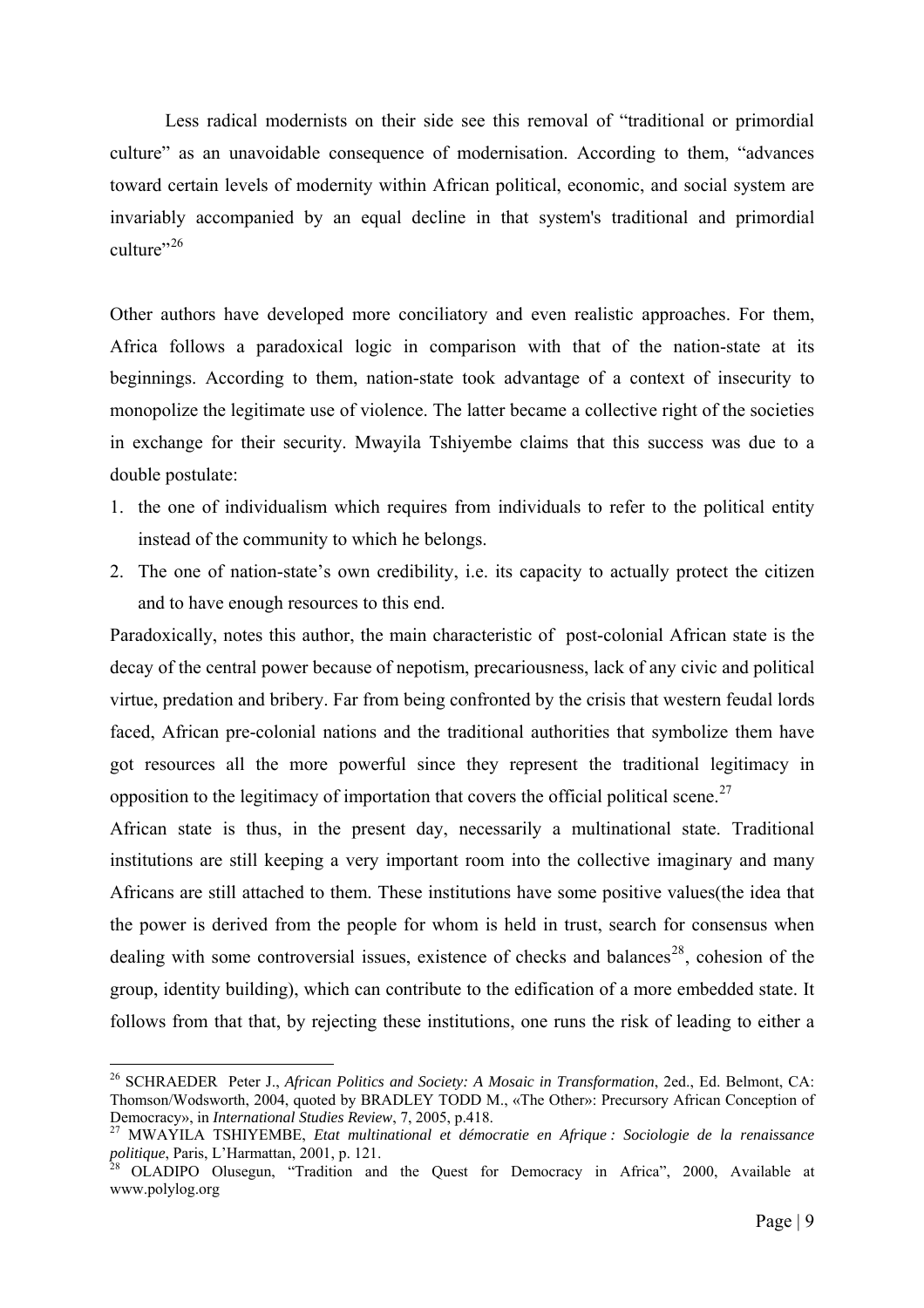total dislocation of African societies or a rejection of the graft of what should be seen as a totally foreign state. The tendency is thus to propose a sort of articulation of tradition and modernity. Trutz Von Trotha has proposed the idea of turning the (administrative) chieftaincy of present days into "civil chieftaincy". This would be more just, responsive and responsible just as the new type of central government would be.<sup>[29](#page-16-0)</sup>Mwayila Thiyembe speaks of "*républicanisation du pouvoir traditionnel*" (turning traditional power into republic). It is about a sort of "marriage of heart and convenience" of these two fields of politics. Its viability requires that tradition get into the republic and the republic into the tradition. In concrete terms, African institutions should be associated with the state project. This process implies, among others, at the micro-local level, the recognition of the traditional power and the rehabilitation of its institutions so that there are chieftaincy's government and assembly. It should be endowed with a legal status and the consequent administrative structure. It will become the place where people will be introduced to and will familiarize with democracy.<sup>[30](#page-16-1)</sup>

Let's notice that Congo is still stumbling on these two opposite tendencies. Since the royal decree issued on October 6, 1891 traditional chieftaincies have been recognized and inserted in the administration of the so called Independent State of  $Congo<sup>31</sup>$  $Congo<sup>31</sup>$  $Congo<sup>31</sup>$ . But, as it will be demonstrated in details in the third chapter of this study, the subsequent legislative interventions pretend to recognize the autonomy of the traditional entities and, at the same time or immediately after, one notices the will to submit them and to substitute a new legal and political hierarchy for the existing orders. This imprecision throws quite a few people into confusion about whether the existence of traditional institutions is a transitory situation or not. For example, in 1973, a law on the land has transferred the monopoly on the land and its management to the state. Dealing with the rural lands, this law says that its regulation will be fixed by the president of the Republic. It has never been the case until now. Is it a lack of political will? To be honest, this is one of the matters which constitutes the core of the

<span id="page-16-0"></span><sup>&</sup>lt;sup>29</sup> See Trutz Von Trotha contribution in Donal I. RAY and E.A.B. Van ROUVEROY Van NIEUWAAL (Dir.), "The new relevance of traditional authorities in Africa's future", in *Journal of legal pluralism and unofficial law*, n°37-38/1996, special double issue, Foundation for the journal of legal pluralism, Netherland, 1996, p.8.<br><sup>30</sup> MWAYILA TSHIYEMBE, *op.cit.* 

<span id="page-16-2"></span><span id="page-16-1"></span><sup>&</sup>lt;sup>31</sup> This appellation was just a diplomatic way of hiding what was in reality a private property of the King of Belgians. Englebert notes for instance that "Congo was created by Leopold II, king of Belgians, as a private commercial venture. Henry Stanley had been commissioned to explore the bassin of the Congo River, and the resulting Congo Free State was created in 1885 as a personal property of the king". Quoting Winsome Leslie, he notes that "the focus was on extraction of resources, the unification of territory through military conquest, and the economic destruction of pre-existing kingdoms". ENGLEBERT Pierre, *op. cit*. 107. To stress this patrimonial behaviour, if it were still necessary to demonstrate it, one should remember that Leopold II has bequeathed Congo to Belgium.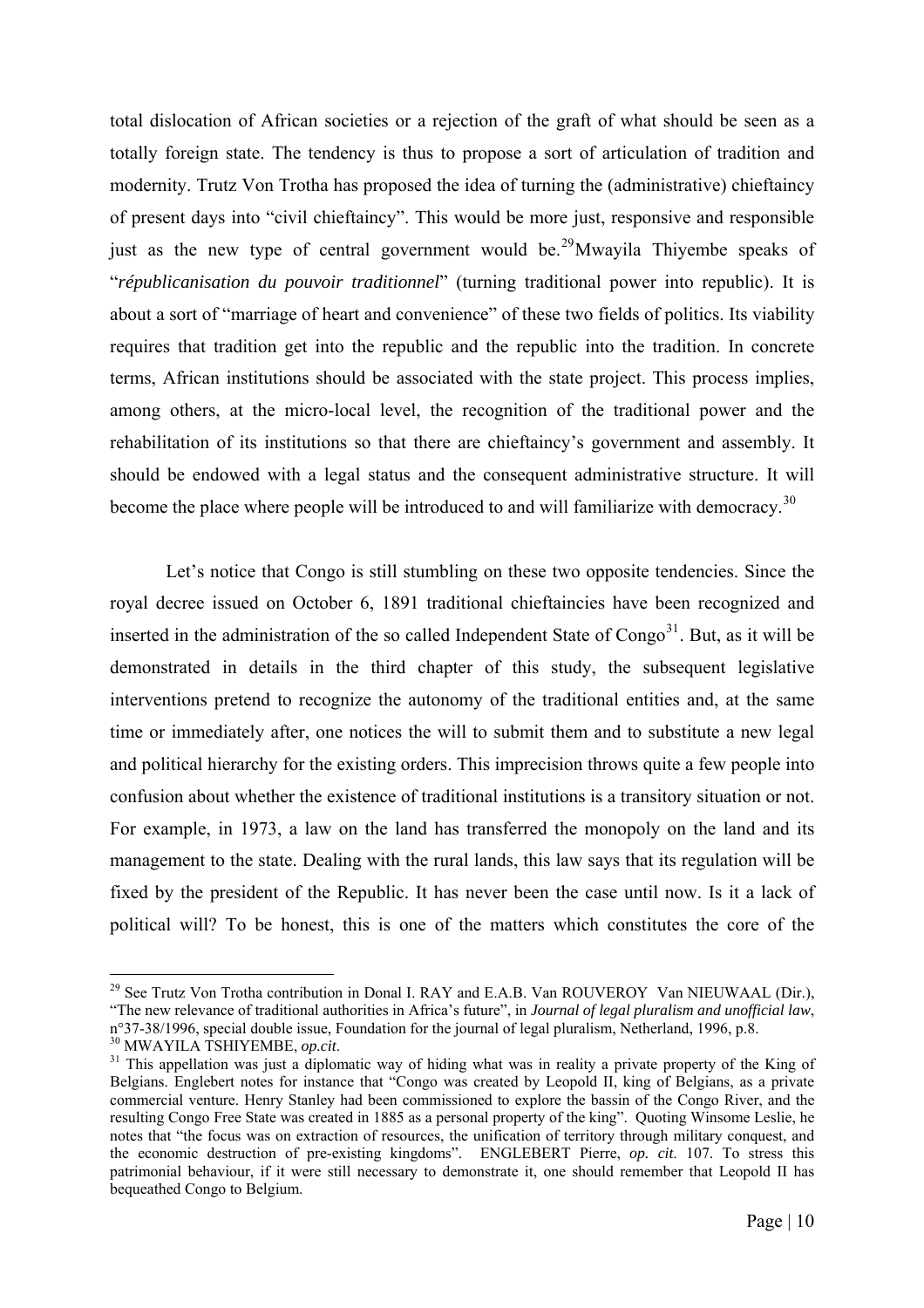<span id="page-17-0"></span>traditional political system so that any non-level-headed intervention of the state will certainly lead the state to an open war with "its" chieftaincies! In any case, this situation is likely not to promote any strategy of consolidation.

The new constitution adopted by referendum in December 2005, recognized clearly legal status to traditional entities. But it is up to the law to establish its organization and functioning. This option, made at the high level (constitution), corresponds to a largely shared opinion that the building of modern state on the debris of the old requires the adjustment of tradition to modernity, rather than the substitution of one for the other.<sup>[32](#page-17-1)</sup> In this regard, the literature review is extremely important as it helps to bring out what is already known and, by doing so, to clear the ground for the contribution to both debate and decision-making. We shall particularly focus, in the following point, on the literature which sees in the historical trajectory of African states and the "marginal" status or the role that the traditional entities have occupied in most of them as the main explanatory factors of their failure. The main hypothesis is therefore that the restructuration of these countries (Congo in particular) in such a way that these local institutions have a key role will be the guarantee for acquiring both legitimacy and developmental capacity.

#### *1.3.2. State legitimacy and developmental capacity*

1

Political scientists and political sociologists have recently developed very stimulating approaches to understand African states, to explain most of its failures and to indicate the way in which reforms should be led. They have focussed their analyses on the articulation between state and society. On this particular issue it becomes common among them to speak of the illegitimacy of African state. This phrase expresses the fact that African state is not (ex ante) locally appropriate or rooted. It is a product of transplantation instead of being a creation of local history.<sup>[33](#page-17-2)</sup> Pierre Englebert, using Kalevi Holsti's terminology<sup>[34](#page-17-3)</sup>, has distinguished two sorts of legitimacy: the *vertical legitimacy* and *the horizontal legitimacy*. Vertical

<span id="page-17-2"></span><sup>33</sup> ENGLEBERT Pierre, *op. cit.*, pp. 4-5. See also HYDEN Goran, "Problems and Prospects of State Coherence", in D. Rothchild and V.A. Olorunsola, *State versus Ethnic Claims: African Policy Dilemmas*, Boulder, Colo.: Westview Press, 1983, pp. 67-84; BADIE Bertrand, *L'Etat importé: L'occidentalisation de l'ordre politique*, Paris, Fayard, 1992; DAVIDSON Basil, *The Black Man's Burden. Africa and the Curse of the Nation-State*, New York, Times Books, 1992; MAMADOU Dia, *Africa's Management in the 1990s and Beyond: Reconciling Indigenous and Transplanted Institutions*, Washington, D.C.: The World Bank, 1996.<br><sup>34</sup> HOLSTI Kalevi J., *The State, War, and the State of War*, Cambridge: Cambridge University Press, 1996;

<span id="page-17-1"></span><sup>&</sup>lt;sup>32</sup> LEMARCHAND René, "Political Clientelism and Ethnicity in Tropical Africa: Competing Solidarities in Nation-Building", in *The American Politcal Science Review*, Vol.66, n°1, March 1972, p.87.

<span id="page-17-3"></span>quoted by ENGLEBERT Pierre, *op.cit*., pp. 7-8.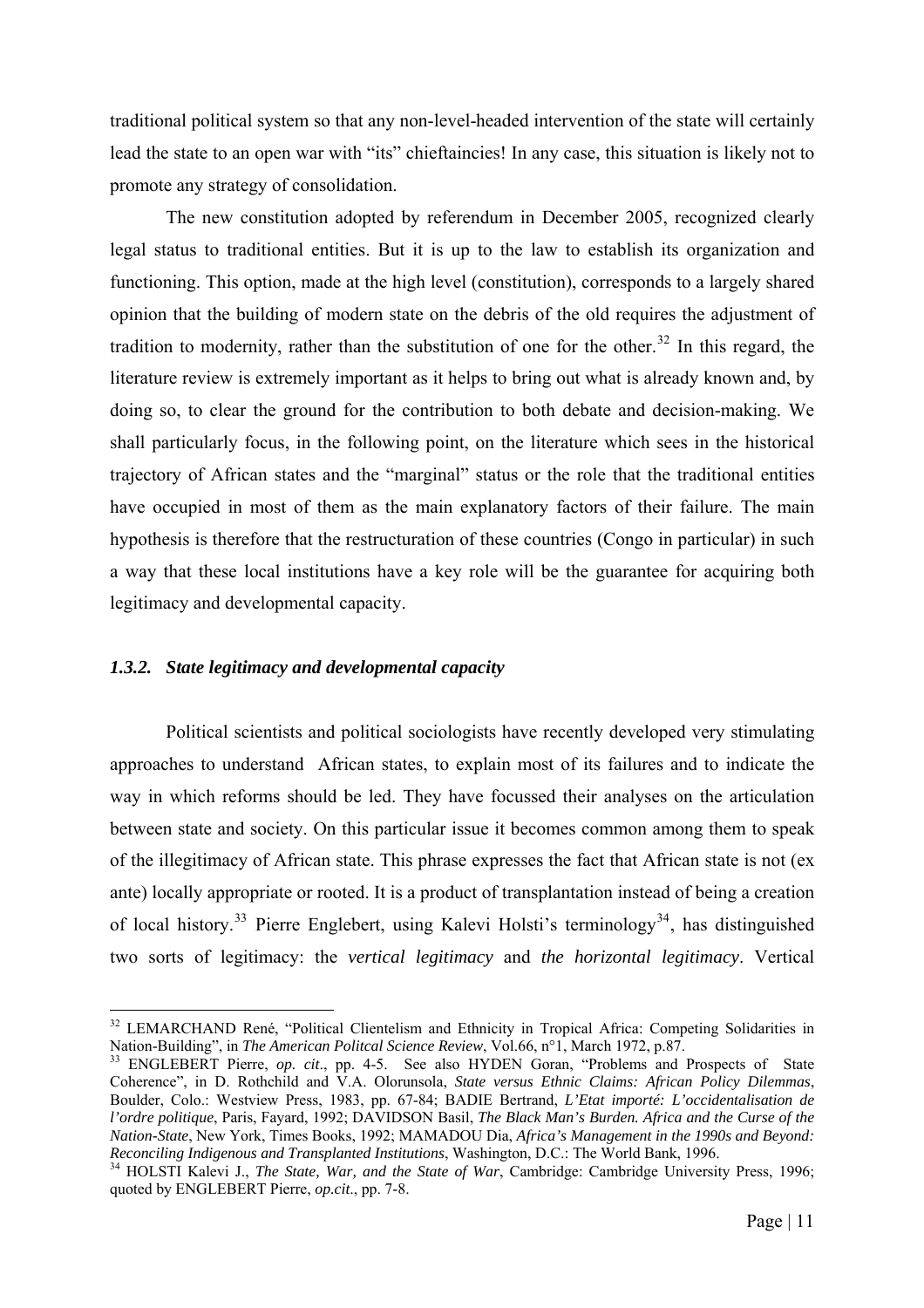legitimacy corresponds to the quality of the relation between society and political institutions or in others words the presence of a consensus on the content of the social contract. The exogenous process of state creation had as consequence that "*the leadership or the ruling class inherited the state rather than shaping it as an instrument of its existing and developing hegemony. As a result, African states were born lacking legitimacy, meaning simply that they were not endogenous to their societies, they were not historically embedded into domestic relations of power and domination, and they therefore suffered from dichotomization between power and statehood*<sup>[35](#page-18-0)</sup>. Vertical legitimacy captures the degree to which contemporary state institutions evolved endogenously to society or were imported and, in the later case, the extent to which such imported institutions clash with pre-existing relations of authority.

Horizontal legitimacy refers to the degree of continuity between pre- and postcolonial borders and is measured by the percentage of a country's populations that belong to ethnic groups not partitioned by borders. Although the arbitrariness of borders is not particular to Africa, the characteristic of African borders is that they were drawn according to colonial interest without any regard to the social and political realities on the ground. Even if ethnicity is itself a fluid concept and unreliable source of identity or institutional affiliation, as Englebert puts it, the fact that an ethnic group exists on both sides of contemporary border, no matter how intense the ethnic identity, means that the border cuts across a pre-existing area of common political culture<sup>[36](#page-18-1)</sup>. Therefore it becomes difficult for an imposing state to get the allegiance of a partitioned group.

The conclusion of this study demonstrates that the African countries that have a high degree of legitimacy, both vertically and horizontally, (Botswana, Lesotho, Swaziland, Seychelles, Cape Verde, Mauritius, São Tomé, and Principe) also have great developmental capacity. Freed from the immediate imperative of coercing support for building hegemony, they are more willing to invest in infrastructures, education, and health. Thus, their existing legitimacy is enhanced by the efficiency of their policies. As for their lower degrees of legitimacy, their resources are either spent on activities for rulers to establish control over society (strong bureaucracies and unnecessarily large armed forces), redistributed to competing groups (cooption) to maintain tolerance of their rule, or in current spending (salaries and wages). They resort to neo-patrimonial policies in order to substitute instrumental legitimacy for the

<span id="page-18-0"></span><sup>35</sup> ENGLEBERT Pierre, *op.cit,* p.76. 36 *Ibid*.*.,* p.8.

<span id="page-18-1"></span>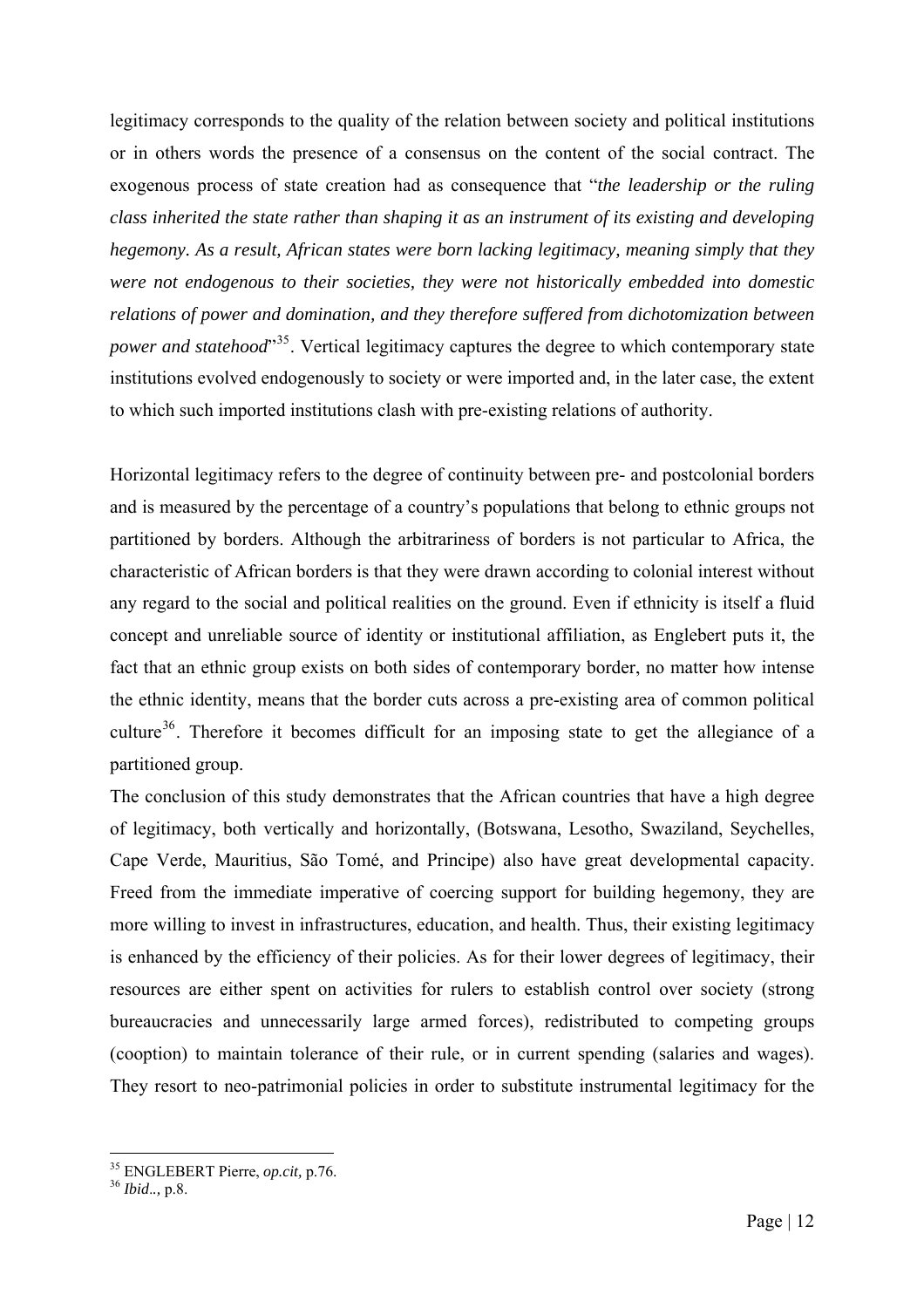lack of moral foundations of their power.<sup>[37](#page-19-0)</sup> It appears from this point of view that neopatrimonialism is not an irrational practice politically speaking, but a political choice/necessity, which in turn depends on the degree of state legitimacy. Bad governance becomes not a mere problem of political elites, but a structural problem linked to the state itself.

In my view, it is possible to speak of state illegitimacy without referring to the cultural argument, which implies the necessity of cultural embeddedness of institutions. From this point of view, state illegitimacy may express (ex post) the rejection of, or the disinterestedness towards, the sate because of its poor performances and its misdeeds (predation, corruption, administrative decay, carelessness of social problems…). This illegitimacy deprives the state from any real meaning in the collective imaginary with, as one of the consequences, the lack for the state of the capacity of mobilization (army, for instance, in Congo).

Although there may be a sort of continuity between these two understandings of state illegitimacy insofar as the rejection of the transplant because of its poor performances can be logically associated with his "*exogeneity*"<sup>[38](#page-19-1)</sup>, there is a clear difference in their implications. The fact that Europeans have exported the state to Africa is a simple matter of fact, which can lead -not without mistake- to sustain that it is impossible to achieve the legitimacy of state in Africa since the birth and the development of the modern state occurred out of Africa. One can derive from this point of view that, given the fact that history cannot be changed, the state imported in Africa will never become legitimate unless we proceed by organizing Berlin II as it was proposed by the former President of Rwanda, Pasteur Bizimungu. This idea seems to have seduced Pierre Englebert<sup>[39](#page-19-2)</sup>, following in that Francis Deng<sup>[40](#page-19-3)</sup>. Since the first steps towards this conference are not taken and supposing that it never occurs, the legitimacy (and with it, the developmental capacity) should suffer the same fate. I shall call this conception a "static or fatalist conception of legitimacy".

The second understanding of the state legitimacy is more focused on the organization and the performances of the state which generate the interest and the (affective and material) support of the citizens, make members of the same state feel more responsible one for

<span id="page-19-1"></span><span id="page-19-0"></span><sup>&</sup>lt;sup>37</sup> *Ibid.*, pp.71-149.<br><sup>38</sup> The book of Pierre Englebert above quoted sustains this thesis. It shows how state legitimacy affects policy choices and the quality of governance and condition the developmental capacity.<br><sup>39</sup> ENGLEBERT Pierre, *op. cit.*, pp. 186 and al.

<span id="page-19-2"></span>

<span id="page-19-3"></span><sup>&</sup>lt;sup>40</sup> DENG Francis, "These Borders Are Not Sacred", *Washington Post*, 20, December 1996.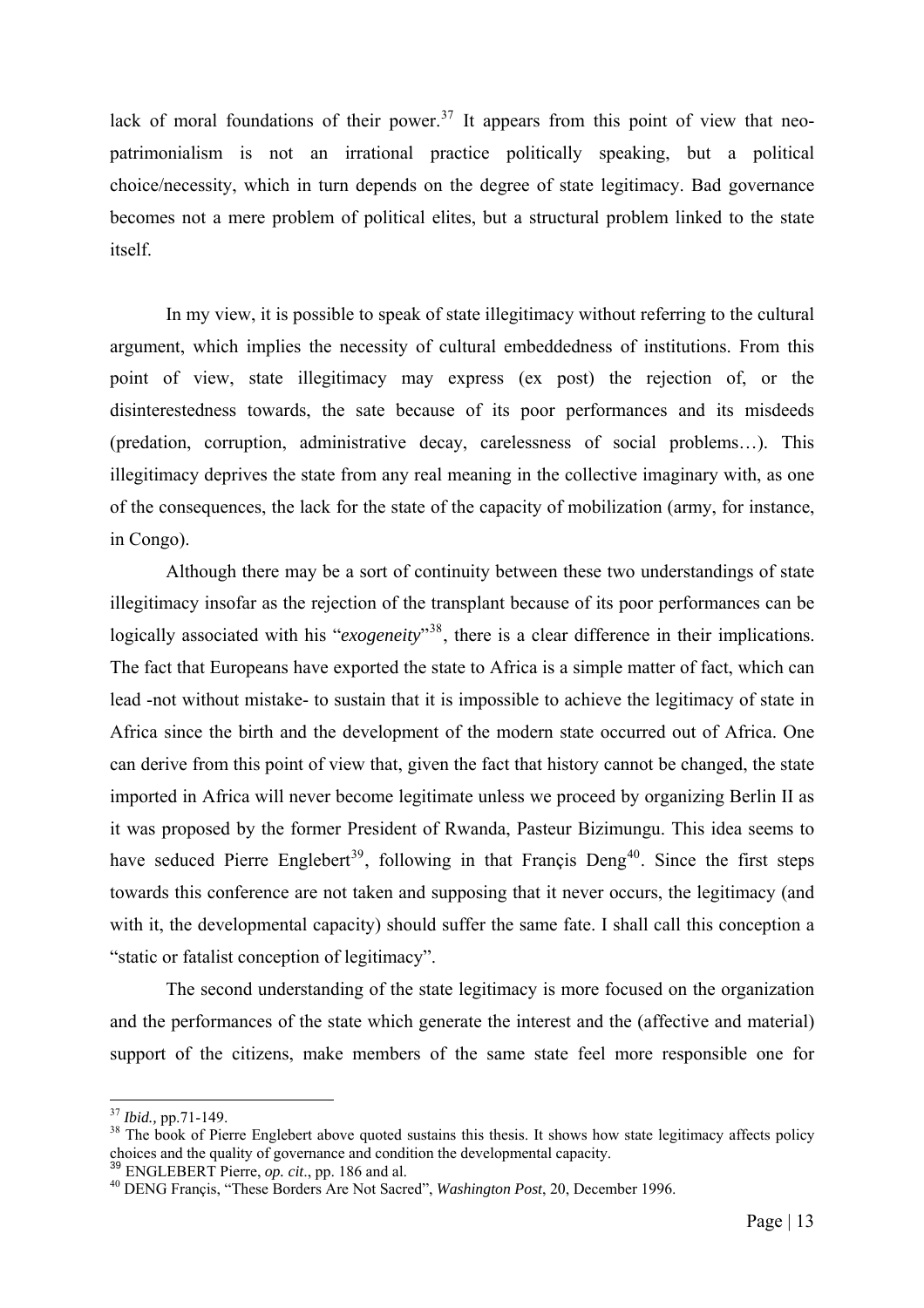<span id="page-20-0"></span>another... From this point of view, we can distinguish for instance for the same state through a certain period of time, the period of strong or weak legitimacy (despotic/democratic state, authoritarian/liberal state, welfare state) even in the context where the state was born. I shall call this conception the "dynamic conception of legitimacy". Understood in this way, illegitimacy can strike both state and traditional entities and it is quite evident that when one speaks of legitimacy crisis in Africa, none of these two entities is spared. An abundant literature attests the fact that they are intimately linked and dependant one on the other. Fortified by their political, judicial, land, sacred, and ceremonial power, traditional authorities are called upon for acting as go-between between population and state, mobilizing population and conferring legitimacy to the state and its rulers. As for traditional authorities, they need the state to recognize their legitimacy and to get some political and economic advantages for themselves and for their entities.[41](#page-20-1) Thus the idea of "*elite consensus*" system put forward by Donald Rothchild and Michael W. Foley<sup>[42](#page-20-2)</sup> among others and on which we are going to dwell a little bit. It is about showing how this system worked – and God knows whether it has ever ceased to be so- and how it affected both state and chieftaincy legitimacy for better or for worse.

#### *1.3.3. The setback resulting from the elite consensus system*

1

A striking similarity characterizes of almost all African regimes: their adoption of the "ethnic arithmetic" strategy consisting in the co-option of the leading class and ethnic representative into the ruling elite as a way of managing the plurality of their societies. Through this logic of inclusion, the spokespeople of all the major interests or the ethnic strongmen were integrated in the key decision-making institutions.<sup>[43](#page-20-3)</sup>

Some scholars have credited this "grand coalition", to use Arend Lijphart's phrase<sup>[44](#page-20-4)</sup>, with having played an instrumental role in reducing the scale and the intensity of their

<span id="page-20-1"></span><sup>&</sup>lt;sup>41</sup> Read, among others, RAY Donal I. and ROUVEROY Van NIEUWAAL E.A.B.(Dir.), "The new relevance of traditional authorities in Africa's future", in *Journal of legal pluralism and unofficial law*, n°37-38/1996, special double issue, Foundation for the journal of legal pluralism, Netherland, 1996, pp. 4, 24-25, 42, 43; PERROT C.- H. et FAUVELLE-AYMAR F.-X.(dir.), *op. cit.*, pp.20 & 119; KAMTO Maurice, « Les rapports Etat-société civile en Afrique », in *Revue juridique et politique*, 1994, p. 290. 42 ROTHCHILD Donald and FOLEY Michael W., "African States and the Politics of Inclusive Coalitions", in

<span id="page-20-2"></span>Donald Rothchild and Naomi Chazan, *The Precarious Balance: State and Society in Africa*, Boulder and London, Westview Press, 1988, pp. 233-264.<br><sup>43</sup> See, for instance, the concept of "fusion and reciprocal assimilation of elites" used by BAYART, J.F., *op. cit.* 

<span id="page-20-4"></span><span id="page-20-3"></span><sup>&</sup>lt;sup>44</sup> Lijphart describes it as "not so much any particular arrangement as the participation by the leaders of all significant segments in governing a plural society". LIJPHART Arend, *Democracy in Plural Society*, New Haven, Yale University Press, 1977, p. 31 quoted by ROTHCHILD Donald and FOLEY Michael W., *op. cit*., p. 238.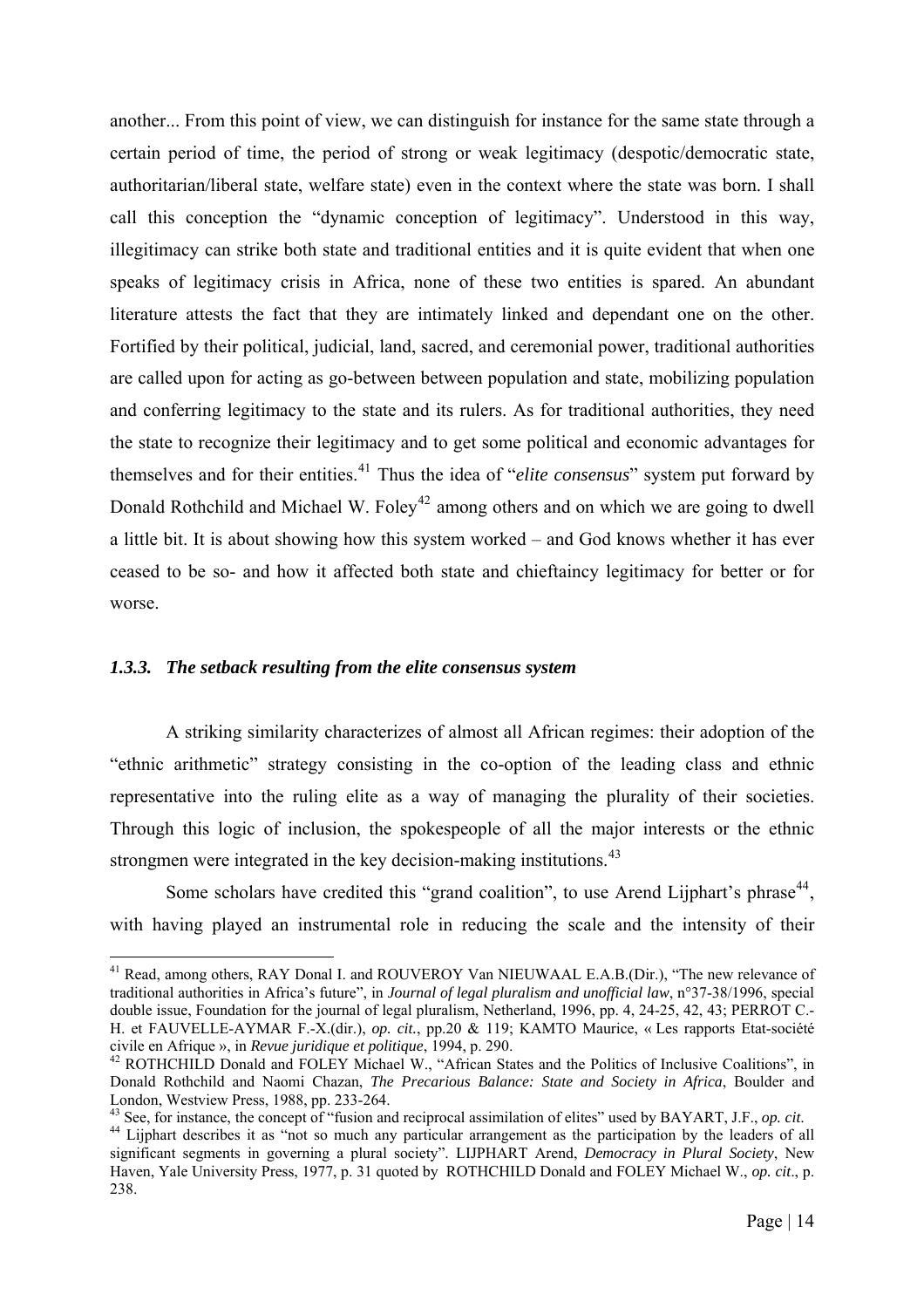demands, in maintaining the political system, in enhancing state influence and even in strengthening legitimacy.<sup>[45](#page-21-0)</sup> Lemarchand shows how in the case of Ivory Coast under Houphouet Boigny, clientelism has realized distributive effect. According to him, " except for the Agni of Sanwi, and, to lesser extent, the Bete (two of the least favoured groups), resources, whether in the form of jobs, material payoffs, sinecures of one kind or another, or social overhead capital, are fairly evenly distributed among the representatives of the various ethnic segments. This is not to deny the existence of gross disparities of income the Ivorian bureaucratic-planters oligarchy on the one hand and ordinary peasants on the other; the only point here is that the oligarchy represents a fairly wide cross-section of the ethnic interests at stake"<sup>, [46](#page-21-1)</sup>

Whether the stability of these regimes is (or was) due to their genial use of clientelism, or to their repressive capacity and to the foreign support (with the former metropolis at the top of the list) is settled. The least I can say is that the uncertainty that persisted (and still persists) on the continuation of this supposed stability after the collapse or the rule of the so-called "fathers of the nation" is -if necessary- the proof that it was built on the sand. The only advantage of this system is that it has permitted the accumulation of the political and economic capital at the centre. The doubt remains, however, whether this accumulation has been accompanied by a greater potential for initiating social and economic changes notably the modernization of the ethnic systems, with the possibility of sapping the strength of traditional networks. There is nowadays no hesitation to admit the failure of this system to realize a political development in Coleman's sense, which is "the acquisition by a political system of a consciously-sought, and qualitatively new and enhanced political capacity as manifested in the successful institutionalisation of (1) new patterns of integration and (2) new patterns of participation and resources distribution<sup>7[47](#page-21-2)</sup>

Beside that, it is quite unanimously admitted that the advantages of this policy are on an altogether different scale with its inconvenient. Resorting to the "caricatural" concepts of political decay, weak or soft sates, has been the dominant tendency in designating African states since more than two decades. The so-called stable states either they fell in political crisis (in its large sense) during or immediately after the rule of the "fathers of the nation" or run the risk of sinking into it in a predictable future.

<span id="page-21-0"></span><sup>&</sup>lt;sup>45</sup> ROTHCHILD D. and Naomi Chazan, op. cit.

<span id="page-21-2"></span><span id="page-21-1"></span><sup>&</sup>lt;sup>46</sup> LEMARCHAND R., *op. cit.*, pp.85-86. <br><sup>47</sup> COLEMAN James S., "Introduction", in James S.Coleman(Ed.), *Education and Political Development*, Princeton, Princeton University Press, 1965, p.15 ; quoted by LEMARCHAND R., *op. cit*., p. 88.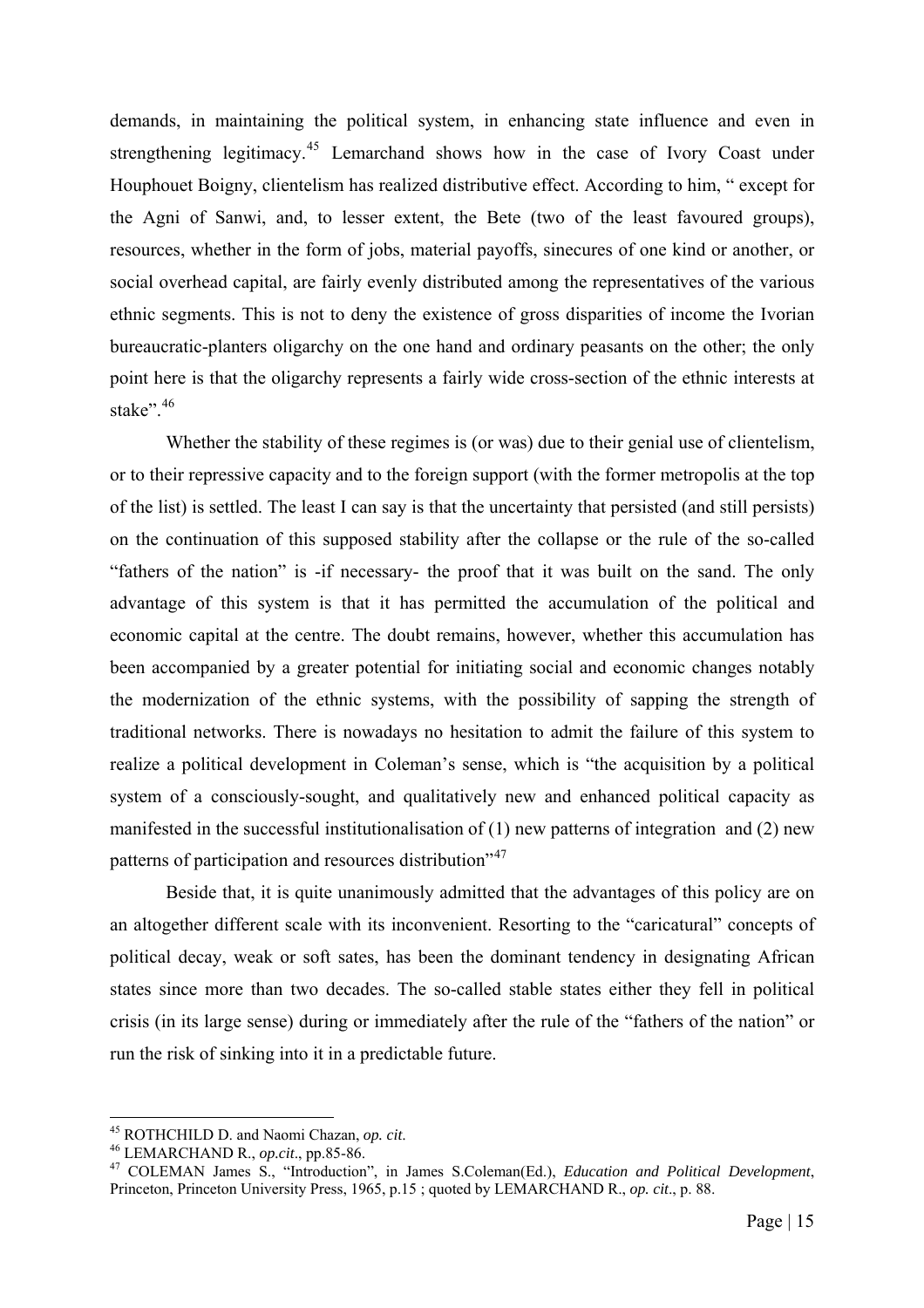In the fields which interests us, that is to say concerning the articulation between the central and traditional institutions, and between all of them and the people, one can note that: (1) This strategy has pushed to the extreme the social distance between the elite and the ruled, and has transformed the latter in the 'kitchen garden'<sup>[48](#page-22-0)</sup> of the former. ["criminalization" of the state].

(2) As for the ruling class and their allies, they have affranchised themselves from any formal check and sanction from the ruled. Scott is right in noting that the elimination of the electoral process has deprived the machine<sup>[49](#page-22-1)</sup> of the incentives it needs to hold its clientele. Thus the expectation of payoffs was bound to decline. $50$ 

As political regime has released itself from any constitutional constraint (myth of the African constitutionalism), many traditional authorities did the same vis-à-vis the tradition or customary law. In the environment where the breach to national security is the most, if not the only, effective provision of the criminal law, the elementary caution advises to avoid making enemies with people who participate in the political power. The so-called "*chasse aux sorcières*" phenomenon (or witch-hunt) is well known in many African countries. Even if the democratic change is credited with bringing civic and political liberties, the very little eagerness shown by almost all African countries to adopt it, for obvious reasons, indicates that it will take a long time to penetrate the intelligence services and more time again for the population to free themselves from the fear of many decades of tyranny and arbitrariness.

(3) One is surprised to see how the countryside has become under-administered. Even if the authority is geographically close, he is distant in terms of regulation. That is the situation that Timothy M. Shaw calls not without cynicism "real laissez faire" and describes it as follows: "the local community survives within its [states] boundaries with minimal national regulation and growing autonomy usually related to free-wheeling informal sectors –black markets and smuggling- which are real laissez faire, not World Bank, prescriptions. While the OAU establishment may resist any recognition of such prevalent social relations, the reality of Africa in crisis is quite different. Peoples and communities survive by seizing self-reliance –

<span id="page-22-0"></span><sup>48</sup> Did not Mobutu soldiers use to say : "*civil aza bilonga ya soda*"(the civilian is the kitchen garden of the soldier)? Which gave to the soldier the 'right' to pick from the civilian as much as he wants or can! To look at how civilian are treated by anyone who holds any bit of authority, be it soldier or not, one can think that that claim of Mobutu soldiers is indeed an "act of faith" for all the state agents.

<span id="page-22-2"></span><span id="page-22-1"></span><sup>&</sup>lt;sup>49</sup> LEMARCHAND René, *op. cit.*<br><sup>50</sup> SCOTT, "Corruption, Machine politics and Political Change", *American Political Science Revue*, 63, 4, 1969, p. 1157; quoted by LEMARCHAND R., *op. cit*., p. 85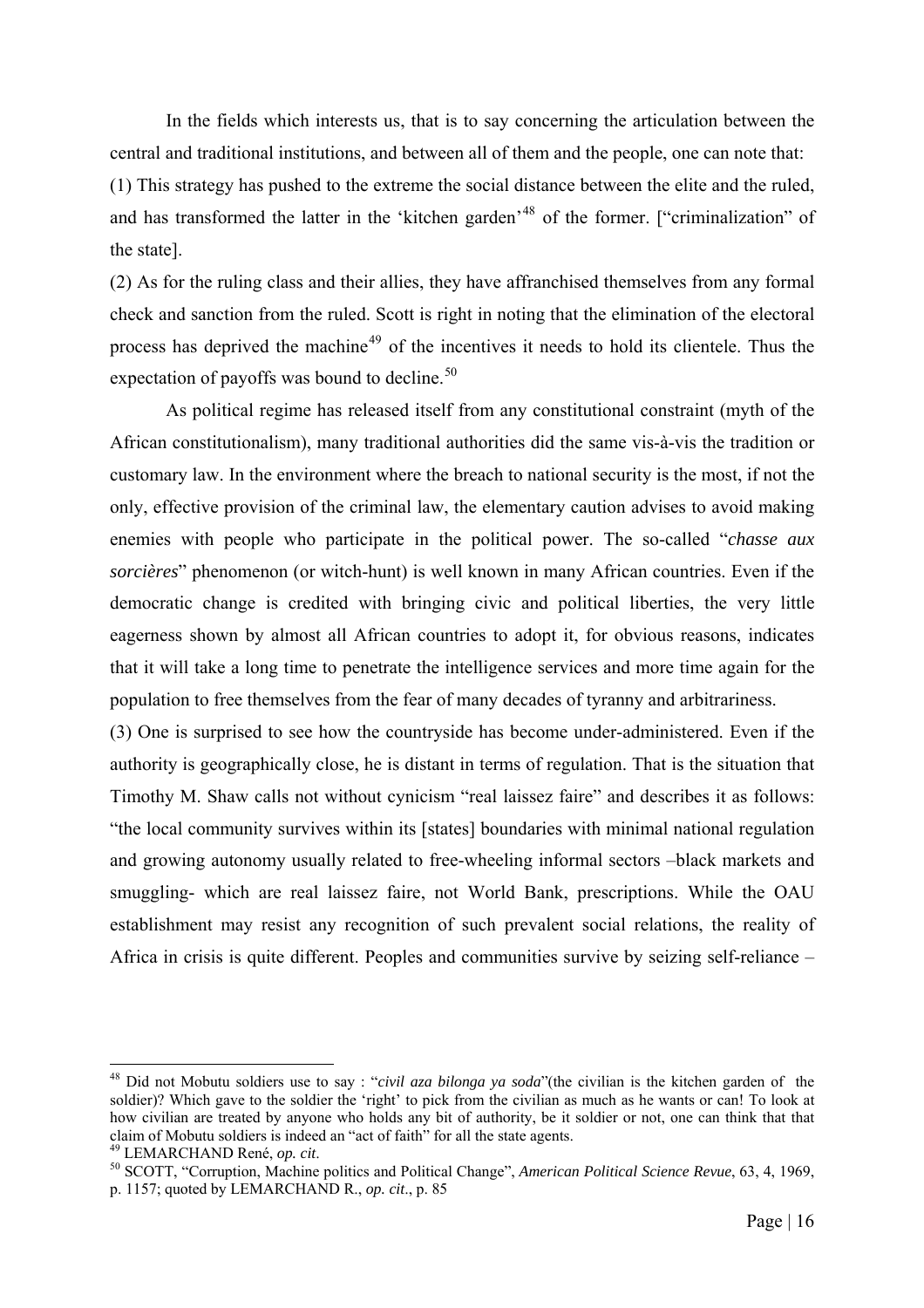not the national or regional kinds described by the Lagos Plan, but effective self-control and self-determination".<sup>[51](#page-23-0)</sup>

(4) A double phenomenon of "disengagement"<sup>[52](#page-23-1)</sup> is occurring, not only the one of the rural population from both the state and the traditional power, but also of the traditional authorities from the local power (the leaderless phenomenon). If the first is easily understandable the second requires some explanation.

The redistribution of the prebends by central elites has produced the effect of reducing all the local structures to the rank of dependents. It has also prevented the political development both at the local and the national levels in the above mentioned Coleman's sense. The enormity of state resources and opportunities coupled with the access to state means of violence created the idea of the derision of local resources. This does not mean that these resources are left to serve for local interest. On the contrary, their worth is just minimized by state agents; this allows them to appropriate these resources without the least hint of embarrassment.<sup>[53](#page-23-2)</sup> And the 'logic of gift' instituted by the government whose all the actions, even those emerging on the national budget, are disguised as gift has come to spread over the so called 'civil society' in their functioning on basis of projects financed from the outside. Thus local authorities expect the financing from the state; the state for its part expects the financing from abroad; and the civil society, which should teach people to take care of themselves, is itself extrovert. So everybody has become a broker or courtier<sup>[54](#page-23-3)</sup> of external financing. Paradoxically, when it is obtained, nobody (to begin with the church) who has an access to external financing publishes his budget! This shows how the discourse about change is full of hypocrisy.

As Gérard Conac put it, the traditional authorities bear signs of their environment. They cannot be dissociated from the dislocated society in which they are intended to work.<sup>[55](#page-23-4)</sup> And since the interplay between state and traditional authorities has been established, one cannot therefore be treated independently from the other whether it is about criticism or therapy.

<span id="page-23-0"></span><sup>51</sup> SHAW Timothy M., "State of Crisis : International Constraints, Contradictions, and Capitalisms?", in Donald Rothchild and Naomi Chazan, (1988), op. cit., p. 310.<br><sup>52</sup> ROTHCHILD Donald and CHAZAN Naomi, op. cit.<br><sup>53</sup> BAYART J.F., op. cit.<br><sup>54</sup> FREUD C, BIERSCHENK, T., CHAUVEAU, J-P. And OLIVIER DE SARDAN, J-P., *Courtiers en* 

<span id="page-23-2"></span><span id="page-23-1"></span>

<span id="page-23-3"></span>*développement. Les villages africains en quête de projets*, Paris, Karthala ; Mayence, APAD, 2000, 318 pages, bibl. (« Hommes et Sociétés »)., *Cahier d'études africaines*, 167, 2002. http://etudesafricaines.revues.org/document1496.html.

<span id="page-23-4"></span><sup>55</sup> CONAC Gérard, « Le développement administratif des Etats d'Afrique noire », in CONAC Gérard(dir.), *Les institutions administratives des Etats francophones d'Afrique noire*, Paris, Economica, 1979, p. VII.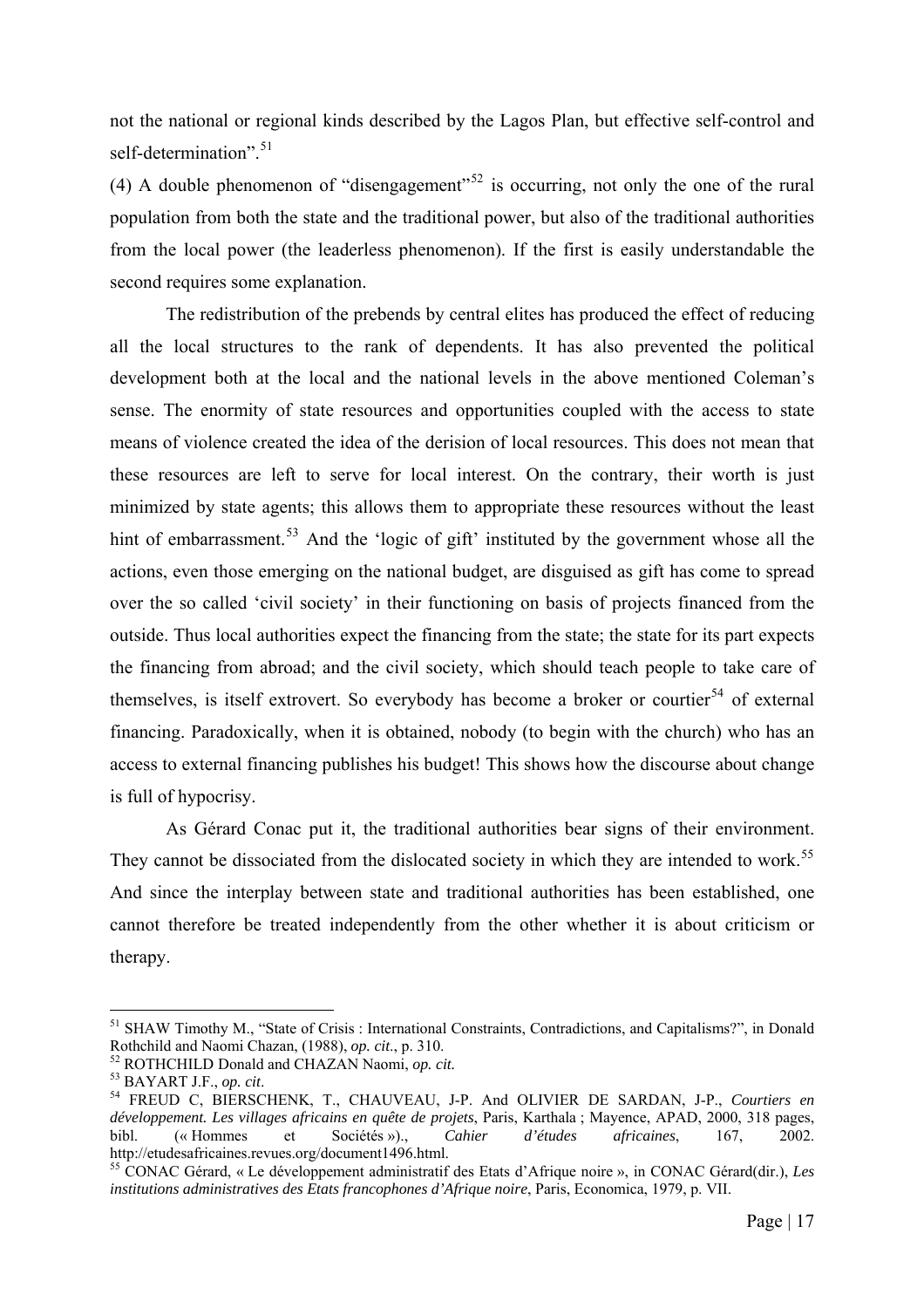### <span id="page-24-0"></span>*1.3.4. Revisiting the concept of institution and its Congolese reverse: the notion of institution-hostage. Plea in favour of institution liberation.*

By underlying these two conceptions of state legitimacy(the historical or static one and the outcome-based or the dynamic one), we did not aim at opposing them or to establish the prevalence of one over the other. On the contrary, the aim was twofold:

- To insist on their complementarities and to underlay the danger of incompleteness run by "isolationist" explications. The institution embeddedness teaches us that the popular perception of an institution can influence positively its performances. When it is got from the beginning, it exempts the institution from the hard task of having constantly to explain its moral or social foundation and allows it to freely devote to the mission it was created or established for. But it is not in itself a guarantee of performance, nor is it a key for perpetual legitimacy. They are both the result of the organisation of the institution(structure); the quality of the leadership, the presence or not of regularized channels of communication with social groups, the adaptability to its internal and external environment... The poor performances, the weakness or the collapse of the state are a shared responsibility of both modern and traditional entities. The question is the one of degree in terms of responsibility and not that of virginity for one and guilt for the other. And even where some traditional leaders can justify not having taken a great part in the state apparatus, *strictu sensu*, they have rarely -if ever- developed, individually and collectively, any strategy, which can impose them as an alternative to the state.
- To underlay the failure of the clientelism or neo-patrimonialism, to serve as an instrument for assessing developmental strategies. Naomi Chazan is right when she concludes the collective book by saying that the combination of the costly and parasitic overbloated administrative apparatus, the patrimonial quality of state institutions, the centralization, and social inequality has "severely hampered the effectiveness of the state machinery in many part of the continent. Certain tasks associated with public institutions (most notably the promotion of internal security, autonomy on the international front and the formulation of binding norms of behaviour) have been fulfilled with lesser regularity in recent years. But most significantly, central government organs have failed in many of their economic roles (...). Inefficiency, it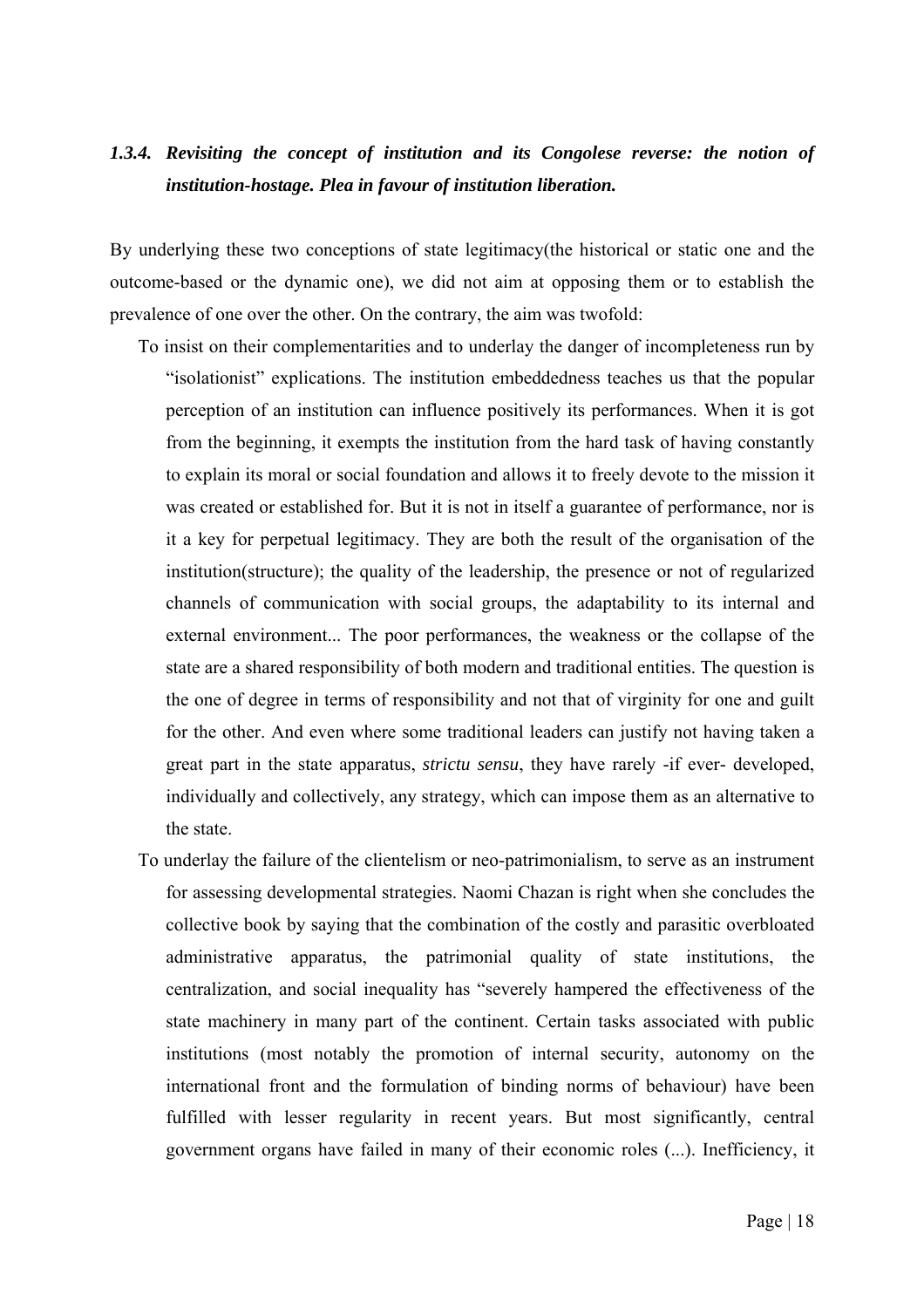<span id="page-25-0"></span>appears from these chapters, has generated not only real problems of legitimation but also, somewhat ironically, a constriction of central government hegemony".<sup>[56](#page-25-1)</sup>

#### **1.4. Overview of the chapters**

1

A part from this introduction, which is the first chapter, this thesis is divided into four chapters. The second chapter gives some conceptual clarifications about decentralization in general and in Africa in particular. I insist on the correlation between decentralization and democracy and claim that decentralization without democracy is likely to be decentralized despotism or a decentralized centralism.

The third chapter is an overview on the history of decentralization in Congo. It questions the decentralization rhetoric in the Congolese political leaders' discourse, in light of the legislation that has been actually applied from the colonial period until now. It shows the parallel or the continuation between colonial and post-colonial territorial administration and emphasize the absence of a real will to decentralize. It shows however that, although the period after Mobutu regime was still characterized by the continuation of the logic of centralization, noticeable signs of decentralization have been carried out recently, particularly in the new constitution of 2006 and laws. Those changes still need, of course, to mature both in their design and their implementation.

The fourth chapter analyses the ongoing decentralization dynamic in Congo and the rural decentralization issue. I show the role that a decentralization policy based on traditional entities can play in state legitimacy building. The idea is that giving a central role to the traditional entities is: first, a prudential attitude (given the role that these entities and the identities constructed around them play in political arena); second, a sign of respect for local entities and identities; and, ultimately, a condition for the acceptance of the state by its population. I defend the idea that associating traditional entities in the decentralization policy should not just come down, by a top-down process, to recognizing the legal status and conferring some attributions to them. Instead, it propose a process that should operate at a triple level: at the central level where should be established the responsibilities reserved for itself and those which are transferable. Then, recognizing that traditional entities are autonomous and that this autonomy is mainly derived from the custom and -but not forcibly-

<span id="page-25-1"></span><sup>56</sup> CHAZAN Naomi, "State and Society in Africa: Images and Challenges", in Donald Rothchild and Michael W. Foley, *op. cit*., p. 327.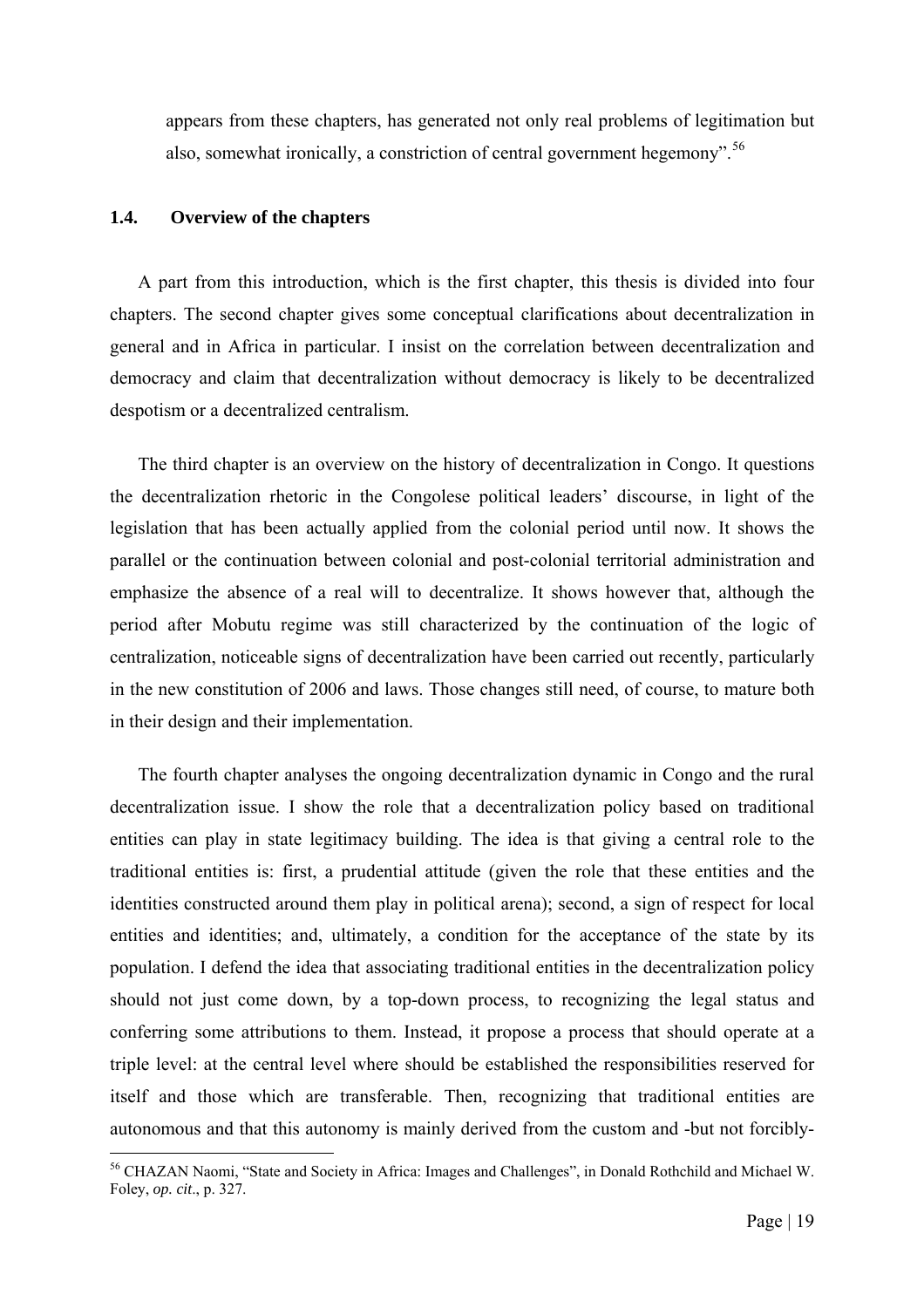from the official law of the state, they should each engage in discussion in order to define the responsibilities that they can actually take on. Finally, traditional entities should get a progressive transfer of responsibilities on the basis of their plan of action and of the performances realized. In short, it is the thesis of the decentralization by stages or progressive decentralization that I sustain in this part.

This chapter examines also the domains in which traditional authority forms complementary logics with decentralization like chieftaincy's effectiveness, the experience of autonomy it got from the pre-colonial period and the capacity of adaptation which allowed it to survive over the colonial period and the dictator regime of the postcolonial era. I also point out some difficulties that traditional authority system have to adjust to the democracy and to decentralization. I end the chapter with a discussion on how traditional chieftaincy should be turned into a civil chieftaincy in order to become more open, accountable. I support, in this chapter, the opinion that customary law should continue to be applied in the chieftaincies, but a space should be created for and the opportunity given to those who live under its rule to have a say on it and its functioning, to question some of its imperfections and to explore new perspectives for its improvement.

The fifth chapter, I examine the possibility of completing the limits of the territory-based decentralization with the community-based decentralization, particularly in the east of Congo. The hypothesis is that this could provide a solution for some trans-territorial communities which claim not being accepted or not feeling secure in their entities or are not inserted in local traditional relations of power because of their non-autochthonous origins. The territorybased decentralization encourages them to search for their own ethnic territory. This opposes them with other local communities which claim the same rights on this territory and strengthen their claim with the anteriority if not the autochthony argument; hence the perpetuation of the conflict. The Arend Lijphart's consociative approach will be also discussed. As it appears clearly, this work (and especially its two latter parts) goes against the current uniformity strategy in the decentralization policy adopted in Congo.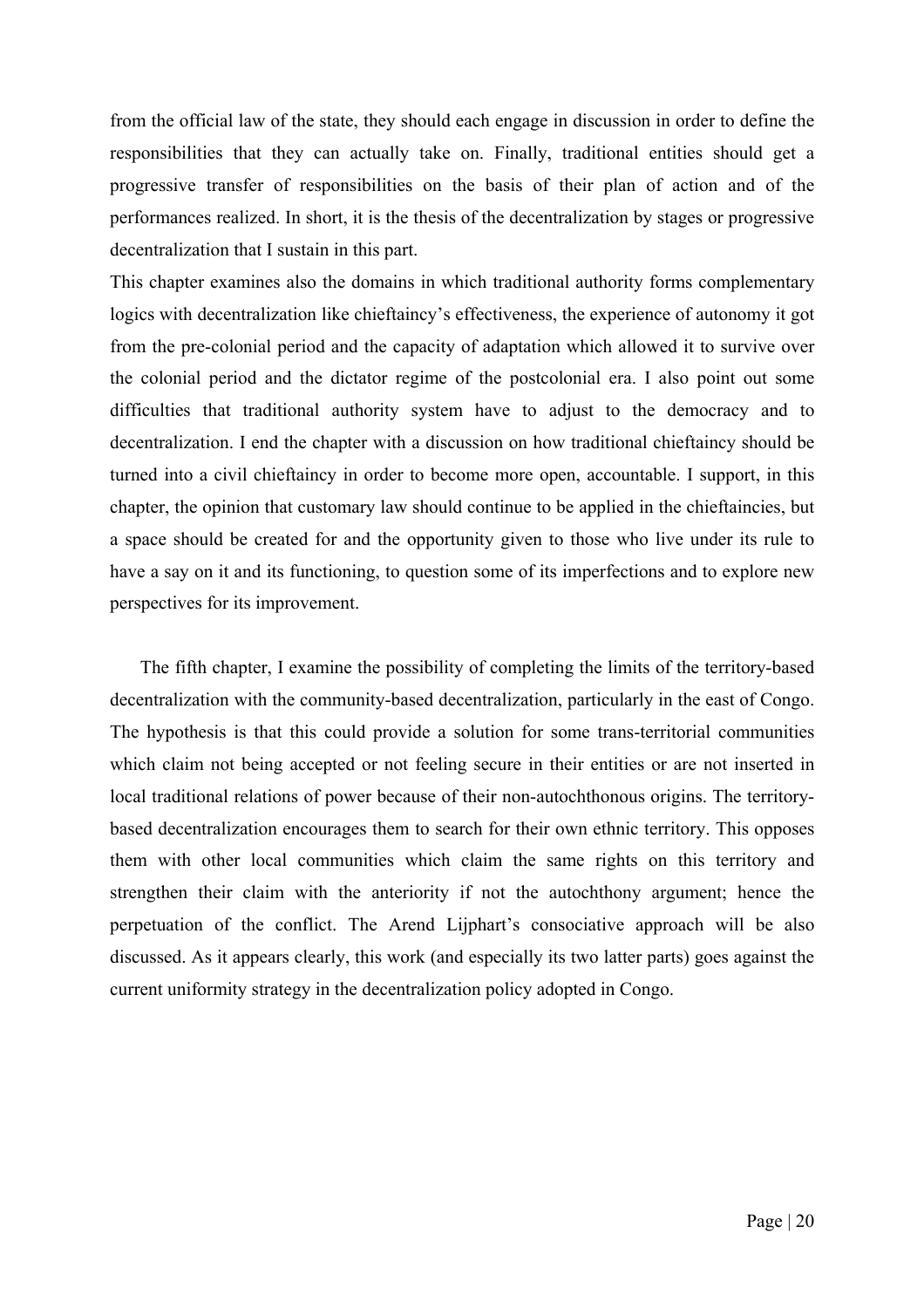#### <span id="page-27-0"></span>**1.5. Methodological approach.**

The second chapter, which is essentially conceptual, will bring out four dimensions (the political, economic, administrative and financial) of decentralization that I will use, in the third chapter, to analyse the Congolese Case from the colonial period until now. My attention will be focused on the different legal texts that have been issued and have affected the status of local entities, including traditional chieftaincies. I will insert them in the context in which they emerged and assess them in the light of the above-mentioned dimensions of decentralization. The fourth and the fifth chapters are, on their part, prescriptive. They encompass a series of conditionality for traditional authority-based decentralization to be more effective.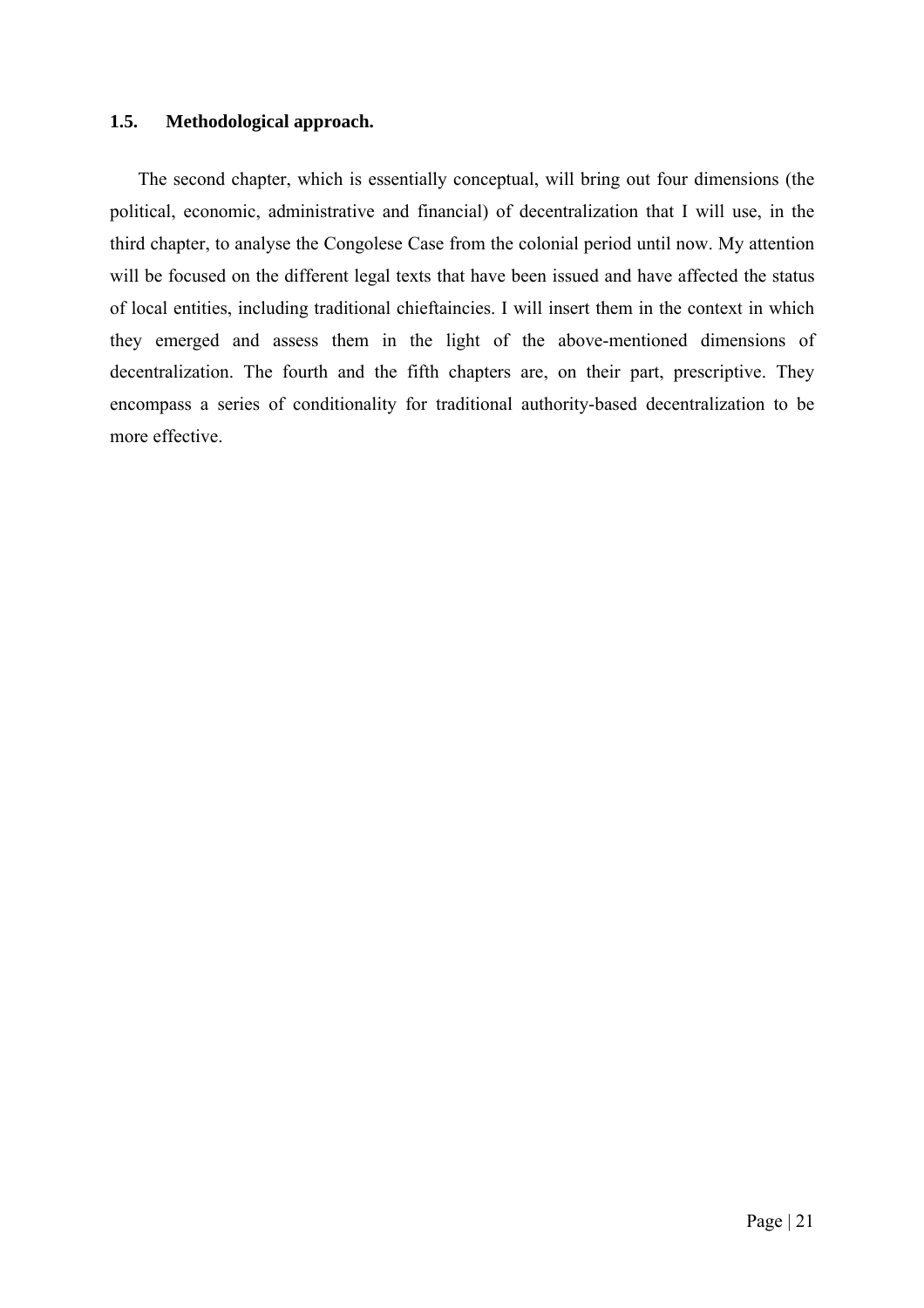# <span id="page-28-0"></span>**2. RELEVANCE AND CHALLENGES OF DECENTRALIZATION IN AFRICAN WEAK STATES.**

#### **2.1. Preliminary clarifications**

1

This chapter deals with decentralization in (African) weak states. Their main characteristics are: first, the failure of the hegemonic project initiated during the colonial period and pursued in the postcolonial era. Here, state's authority comes up against fierce competition from some internal forces, groups or local units/powers. But unlike failed states, those force do not threaten the state in its very existence. Their only claim is that their belonging to the state cannot occur under whatever condition. In that way, they challenge the state's attempts at underestimating, disregarding, suppressing them or state's attempts at preventing them from deploying their own existence and power. Joel Migdal's book "Strong Societies, Weak states" gives an excellent account of that reality<sup>[57](#page-28-1)</sup>. The second characteristic of those states is their weak institutional development or capacity. This weakness makes them unable to deploy both their authority and action over the whole national territory and to generate/raise the required financial resources to carry its projects/activities/missions out. They are thus characterized by poor social services delivery and even the incapacity to secure their borders.

In such an environment, both centralization and recently designed decentralization policies produced poor and somehow negatively surprising results since they either overestimated state's capacity or translated a weak state's self-understanding. On the one side, the lack of consideration for local forces engendered a resistance to the state that the institutional weakness failed to overcome<sup>[58](#page-28-2)</sup>. But that institutional weakness was and is actually in itself the cause of the inefficiency and ineffectiveness of state's actions. In one case or/and (in) another, centralization engendered state's dispersion and weakened -instead if strengthening- state's legitimacy.

On the other side, decentralization discourse in Africa is/was inappropriate since it is based on wrong premises. It consists in relaying the theory of decentralization applied to highly centralized states, while in African weak sates, the societies are poorly integrated into those

<span id="page-28-1"></span><sup>57</sup> MIGDAL S. Joel, *Strong Societies and Weak States : State-Society Relations and State Capabilities in the Third World*, Princeton, N.J., Princeton University Press, 1988.<br><sup>58</sup> NANDY Ashis, *The Romance of the State and the Fate of Dissent in the Tropics*, New Delhi, Oxford

<span id="page-28-2"></span>University Press, 2003, pp. 1-2.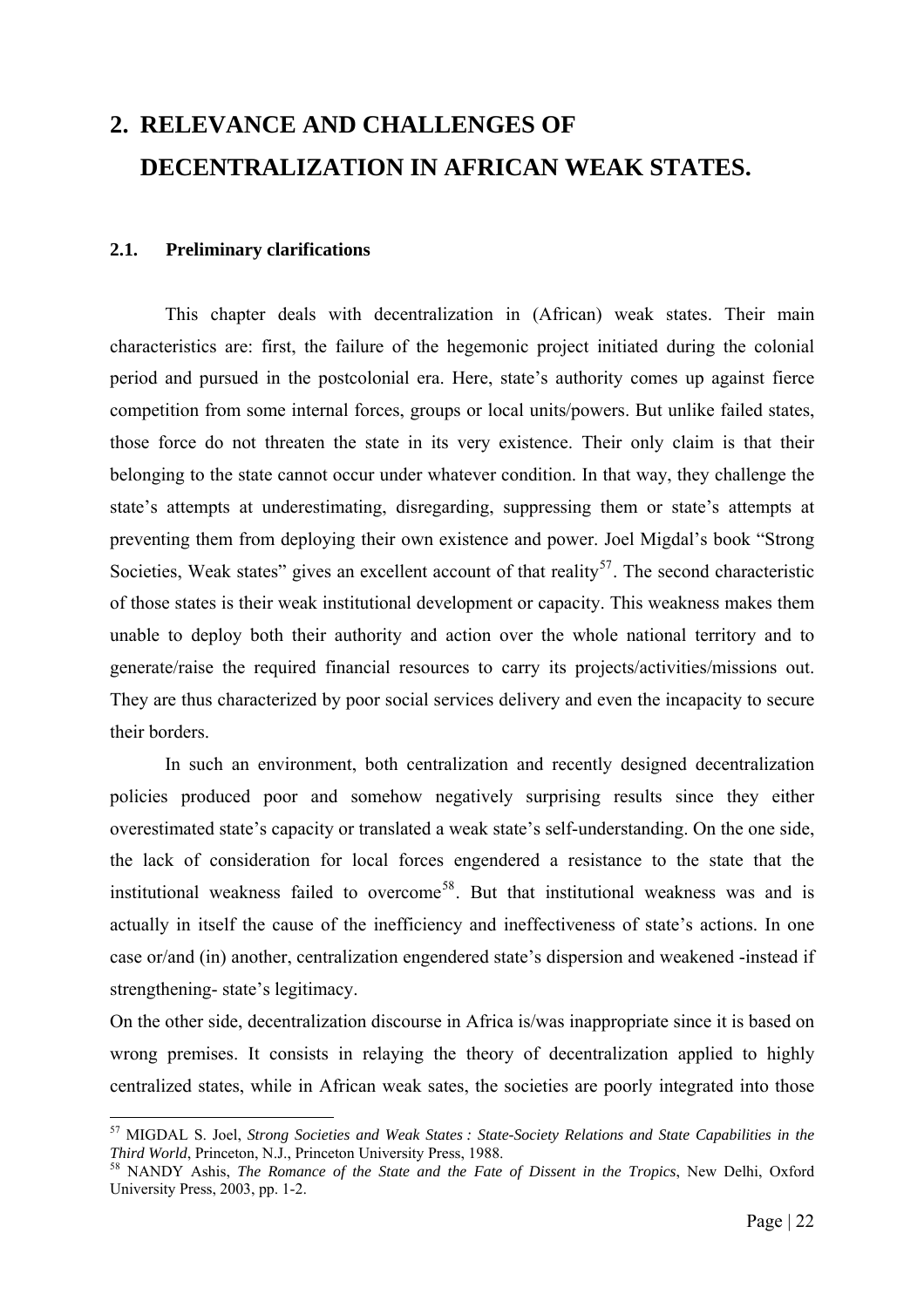states. My claim here is that, more than elsewhere, decentralization designing and implementation should imply serious bargaining between the state and the (most significant forces of the) society.

This chapter does not deny the existence of effectively centralized states or their possible efficiency. As we have just mentioned, it is even in reference to those centralized countries that the prevailing theory on decentralization was elaborated. Speaking of decentralization using that understanding would first imply achieving successfully the hegemonic project. In theory, such result can be reached either by coercion or on a voluntary basis of the social forces included within state's borders.

Coercion is not a new phenomenon in the African political experience and one should not forget not only its failure to bring about state's hegemony but also the social cost that such an enterprise would (continue to) impose. Another thing to keep in mind is that such an enterprise does not benefit anymore from the same advantages or opportunities (such as the popularity or the tolerance) as before. In most of the cases -if not in all-, state's hegemony and the consecutive (successful) centralization "were forged with iron and blood", at the expense of individuals' and groups' political, cultural, ethnic, religious, linguistic rights.<sup>[59](#page-29-0)</sup> The President of Ivory Coast, Laurent Gbagbo, used the right words to express this constraint when he said that Africa has to make its 1789 revolution in the presence of Amnesty International.<sup>[60](#page-29-1)</sup>

As for the voluntary recognition of state's hegemony, the first thing to mention is the origin of current African states. All those countries resulted from a forced gathering/rally of different social categories, ethnic groups and nations by the colonial powers regardless the pre-existing political systems. That's why there is no Act that founded the state and which was recognized as such by the different communities. Would that Act have existed, I am skeptical whether African societies would have accepted to voluntarily scarify their vey existence (cultural values, social and political institutions, economic system) in the name of a foreign hegemon.

One can oppose this argument arguing the different treaties signed by the explorers working for the future colonial powers and then the administrations of those powers during the colonial period. But an abundant literature has shown the use of deception that characterized those treaties (use of writing for illiterate people, language of the negotiation and of the document, non revelation of what was really at stake) so that their interpretation

<span id="page-29-0"></span><sup>&</sup>lt;sup>59</sup> NANDY Ashis, op. cit.

<span id="page-29-1"></span><sup>59</sup> NANDY Ashis, *op. cit*. 60 SMITH Stephen, *Négrologie : Pourquoi l'Afrique meurt*, Calmann-Lévy, 2003, p. 194.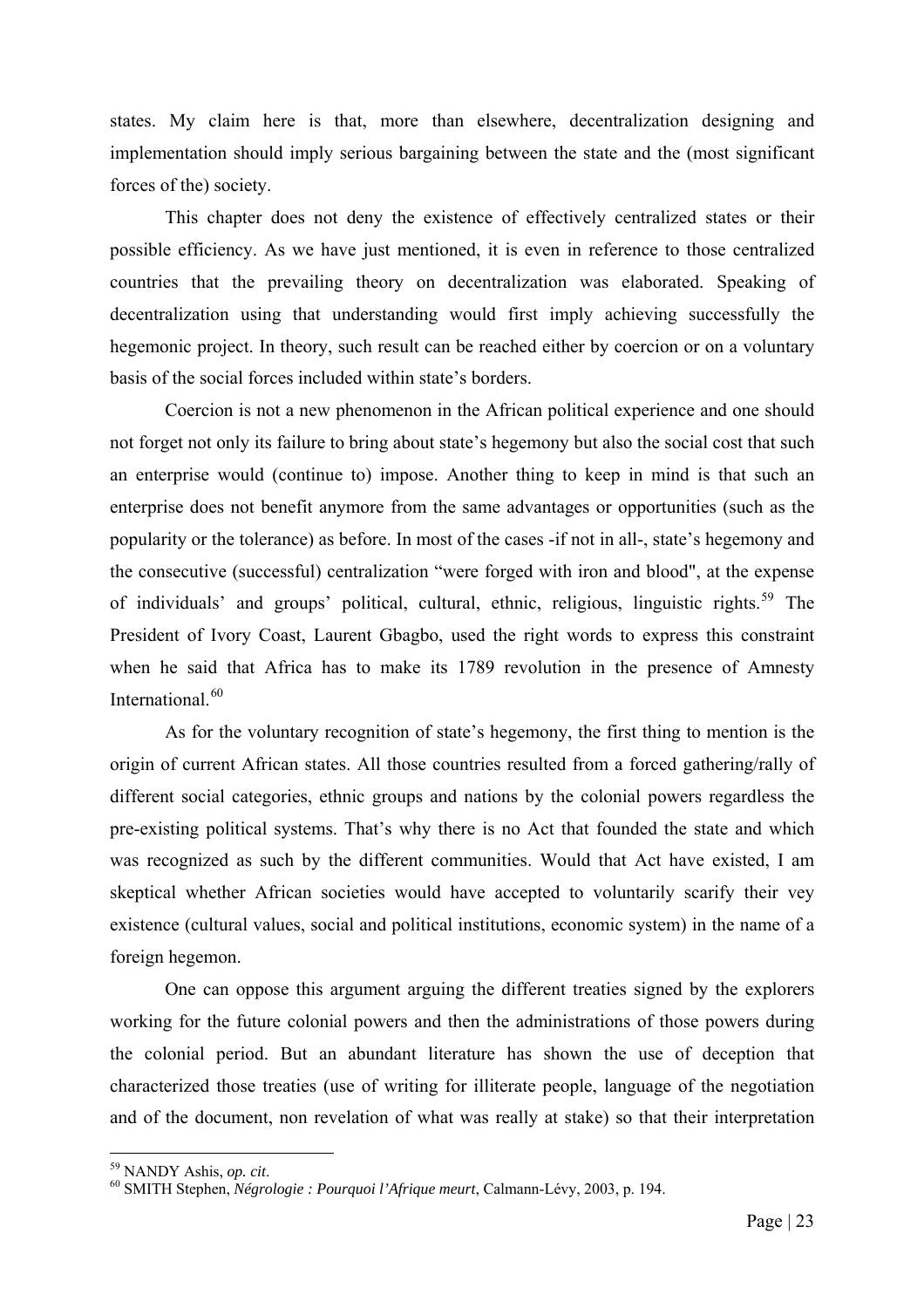turned out to be problematic<sup>[61](#page-30-0)</sup>. I will come back largely to this dimension when examining, in the next chapter, the origins of the current Democratic Republic of the Congo. Before that, let's only note what happened in the eastern part of the Congo where the indigenous thought they were negotiating with short-stay merchants as they used to do barter on the coasts, while the emissaries of the King of the Belgians were convinced that the scraps of paper they signed with local chiefs were conferring them the full sovereignty over the territories under consideration<sup>[62](#page-30-1)</sup>. The fight they continued to engage or the collaboration they offered for their survival is to be interpreted as a proof of that refusal of dissolution/dilution/homogenisation under the (iron) rule of the of the hegemonic state.

This does not imply that those societies did not undergo deep mutations. On the contrary. Populations' displacement, splitting of strong political system, creation of hierarchical systems where they were unknown, superposition of colonial law to the customary or attempts at substitution of the former to the latter,... were the common colonial policies. And many post-colonial governments pursued similar policies. The point is that the response to those colonial and post-colonial ups and downs produced a society which was as diversified as the original situation and whose organization, functioning and practices bear the heritage of these different influences.

The argument I will be making for decentralization in this chapter capitalizes all those successes and failures, the constraints of the current time, and the reality of post-colonial African countries, taking the DRC as a case study. It pleads in favour of going beyond the rhetoric and/or the flood of constitutions and adopting measures expressly conceived to officially express and to enforce that will of being and living together in respect of diversities<sup> $63$ </sup> that seems for me to be nowadays the only viable alternative.

<span id="page-30-0"></span><sup>61</sup> WISSELING Henri, *Le partage de l'Afrique 1880-1914*, Editions Denoël, 1996 ; MUGANGU Séverin, *op. cit*., pp. 35 and following, ELIKIA M'Bokolo, «Afrique centrale : Le temps des massacres», in FERRO Marc(ed.), *Le livre noir du colonialisme*, Ed. Robert Laffont, Paris, 2003, pp. 433-451.<br><sup>62</sup> ELIKIA M'Bokolo, *op. cit.*, p. 444.<br><sup>63</sup> WAMBA dia WAMBA E., "Le refondation de l'Etat comme fondement de sa légitimation, in

<span id="page-30-2"></span><span id="page-30-1"></span>*Colloque sur la Décentralisation: Obstacles à l'organisation du pouvoir local et de l'administration locale dans la R.D. Congo post-conflit*, organized from December 14-16, 2004 by the ISDD(Institut des Stratégies pour le Développement Durable) Kinshasa, September 2005, p. 7.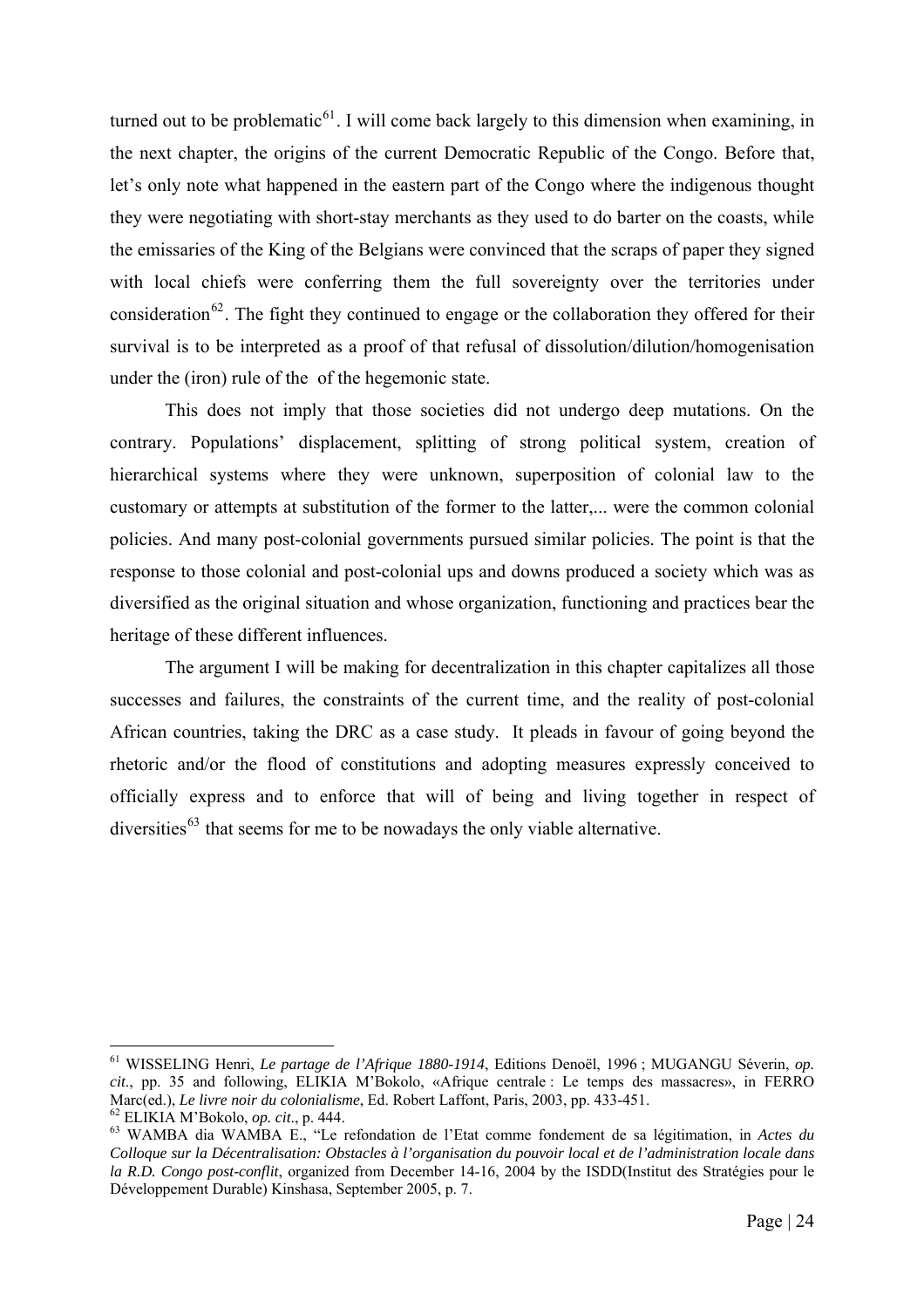#### <span id="page-31-0"></span>**2.2. Understanding of the concept of decentralization.**

#### *2.2.1. Decentralization: definition, rhetoric and practice.*

Decentralization is not a new concept. Yet it is one of the most puzzling concepts. Especially in many developing countries where governments, under international pressure to decentralize, apply this concept to a semblance of reform that has little or nothing to do with decentralization in order to continue to receive external support. Scientists, in their attempt at clarifying this concept, do not facilitate the task at all. That is the case when some of them, like D. A. Rondinelli, J. R. Nellis, and G. Shabbir Cheema, among the most famous authors in the topic, include in this concept some notions (such as deconcentration, delegation) $^{64}$  $^{64}$  $^{64}$  that the dominant literature considers as its antipodes<sup>[65](#page-31-2)</sup>. In its conventional formulation, decentralization designates a "movement away from a monocentric to polycentric structure of political power<sup>"[66](#page-31-3)</sup>. It implies that the center, usually by law, hands over some authority, responsibilities and resources to the lower levels and recognizes to the latter both legal status and the autonomy to carry those responsibilities out. Decentralization aims at empowering people and local institutions in giving to the latter more power, getting them closer to the citizens and promoting participation.

 Apparently clear in its definition and objectives, decentralization raises nevertheless some confusions<sup>[67](#page-31-4)</sup> in the way many systems approached the concept and tried to implement it: first, some systems labeled "decentralization" reforms whose content was totally different from it. In other cases, the reforms had the formal content of decentralization while centralizing practices remained in force. In both cases we could see, for instance, even where it was formally forbidden, the central government continuing to appoint local authorities or to interfere in the attributions of local government, or sometimes, in a more subtle way, to transfer responsibilities without transferring the required means, just to keep local entities

<span id="page-31-1"></span><sup>64</sup> RONDINELLI Dennis A., NELLIS John R. and CHEEMA G. Shabbir, *Decentralization in Developing Countries: A Review of Recent Experience*, World Bank Staff Working Papers n°581, Management and Development Series n°8, 1984, pp. 9-19.

<span id="page-31-2"></span><sup>&</sup>lt;sup>65</sup> See the following point of this chapter.

<span id="page-31-3"></span><sup>&</sup>lt;sup>66</sup> OLOWU Dele, «Decentralization in Africa: Appraising the Local Government Revitalization Strategy in Nigeria», in NZONGOLA-NTALAJA Georges & LEE Margaret C.(eds.), *State and Democracy in Africa*,

<span id="page-31-4"></span><sup>&</sup>lt;sup>67</sup> Richard Bird has even said that "decentralization is a slippery term". See BIRD Richard, *Financing Local Services: Patterns, Problems and Possibilities*, Report No.31, Toronto, Centre for Urban and Community Studies, University of Toronto, 1995; quoted by OLOWU Dele, *op.cit*.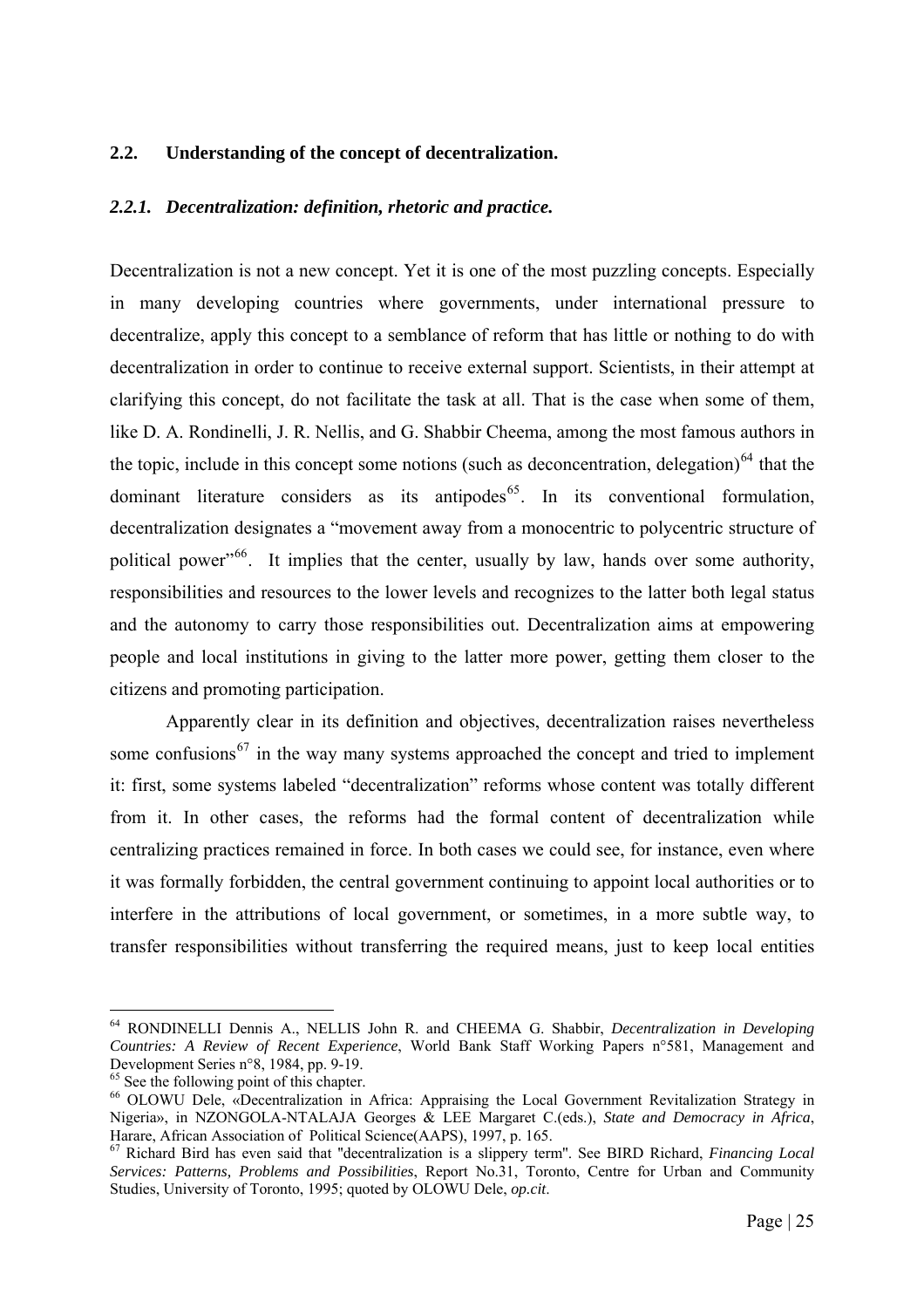<span id="page-32-0"></span>dependent<sup>[68](#page-32-1)</sup>, etc. Depending on the case, those "local" authorities kept loyalty to the central government to whom they owed their posts and who was the ultimate judge of the conformity of their acts. To take the case of the Mobutu's Zaire where the single party was above state's institutions, all the officials, whether in public services, public enterprises or in political institutions, were not only appointed by the President of the republic but at the same time local presidents of the party. Thus no one could reasonably think of making those officials accountable before local assemblies (themselves constituted, as they were, in a travesty of election).

 Moreover, the implementation of local decisions came to be dependent on the will of central government to provide the required means. As most of the time those means were insufficiently or even not provided, local authorities began systematically reproducing the same plans in the successive budgets. The expected accountability came also to be affected in this case. Unpaid, local assemblies were unable to hold local executives accountable. In any case, the very idea of local institutions lost its very meaning.

 All these confusions came from the fact that many governments, more cynically than naively, developed decentralization discourse without taking into account its strong correlation with democratization. In eluding or impeding democratization, chances for decentralization were to suffer the same fate. I argue in this thesis that the very idea which relates decentralization and democratization is that the former aims actually at realizing participatory democracy without which none of them can be fully realized.

#### *2.2.2. Decentralization as a way of achieving participatory democracy.*

I acknowledge first that decentralization can be and is actually only one dimension of democracy. In that way, democracy appears to be broader/more general in the sense that it applies, for instance, to the whole socio-political system(including the associative and social life) and accounts for both local and central political institutions. Moreover democracy is not incompatible with a relatively centralized system in which human rights are nevertheless recognized. However, even if in such a system people were allowed to designate in free and competitive elections those who exercise state's authority or the right to petition to influence the decision-making process in the country, participation could remain limited for many reasons. First the physical and social distance between the centre of decision and the

<span id="page-32-1"></span><sup>68</sup> RONDINELLI Dennis A., NELLIS John R. and CHEEMA G. Shabbir, *op.cit.*, 1984, p.3.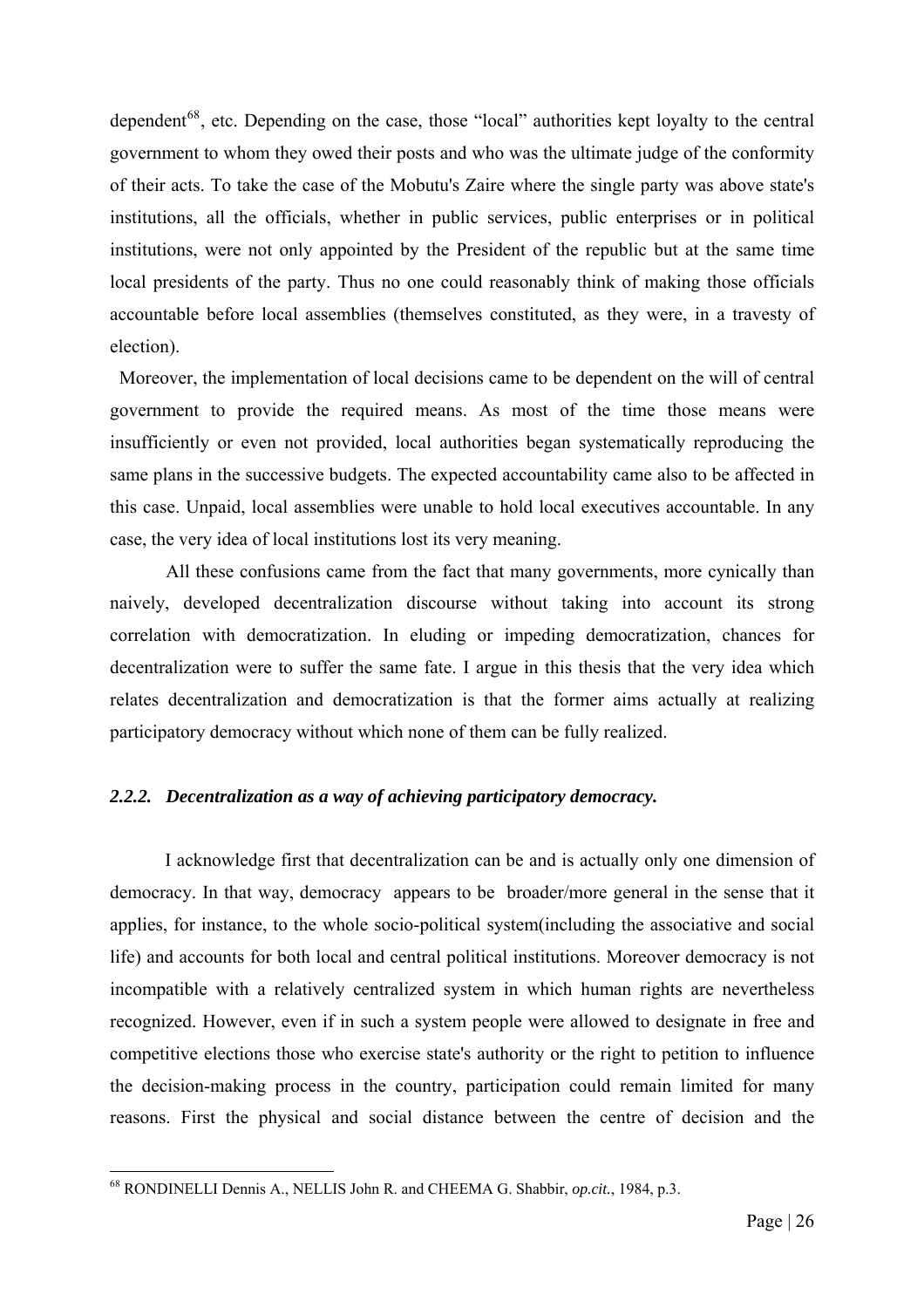population and the multiplicity of intermediaries. For large countries, their size adds some more difficulties to this task. At the same time, people, lacking sufficient power, will be forced to wait even for tasks they can locally take in charge for their own necessities(wellbeing).

Second, the fact that the least demand has to be assessed in regard of the many others from the whole country. So, whatever the emotional charge it is endowed with(e.g. restoration of a tomb) or its preventive character(the cracks in a wall), local demand will either have to wait or even be rejected from the outset for lack of priority and/or (general) interest. Frustration, sentiment of having been had are common in that situation of rejection or when the intervention occurs later on, when the damage has possibly become higher and more costly. Better consideration for people's preferences and prompt responsiveness to local needs, allocative efficiency, checks and balances to restrain central government's power are thus the classical advantages of decentralization<sup>[69](#page-33-0)</sup> on which I would like to add some more.

For plural society, decentralization is a way for each component of the country's population to develop its potential, the genius of its members, the richness of its cultural heritage, to show what it is pride of, its particular share in the common effort. In that way, decentralization becomes a personal and collective effort school. It's also a school where people can learn to appreciate the effort of others. From the human, financial, and intellectual effort, the time, the meetings, contacts it takes for local government to realize a infrastructure, people start to learn both how to solve their own problems and beside the cost -that can be mentioned somewhere on the wall- to appreciate the value of a public work.

Emotionally, we can also mention the affective proximity vis-à-vis some works which have been realized locally and which are as such a result of a direct local effort. This argument is derived from a personal experience in Democratic Republic of Congo(DRC) where from the eighties the state has disengaged itself from all the social services, school and health care. Soon the infrastructures become not only dilapidated/crumbling but also overcrowded. So the parents, already overwhelmed with the school fees (including the functioning fees and the salaries for the teachers), were called upon to support the restoration of schools and to build new classes. One could easily see in many villages how the society become so attentive in controlling the school area, especially for kids not to play in the ground to avoid that they come to break the remaining glasses or any other installation and thus constraining the families to support the same effort once again. Although manifestly Congo

<span id="page-33-0"></span><sup>69</sup> MARYSSE S., *op. cit*., 2005, p.189.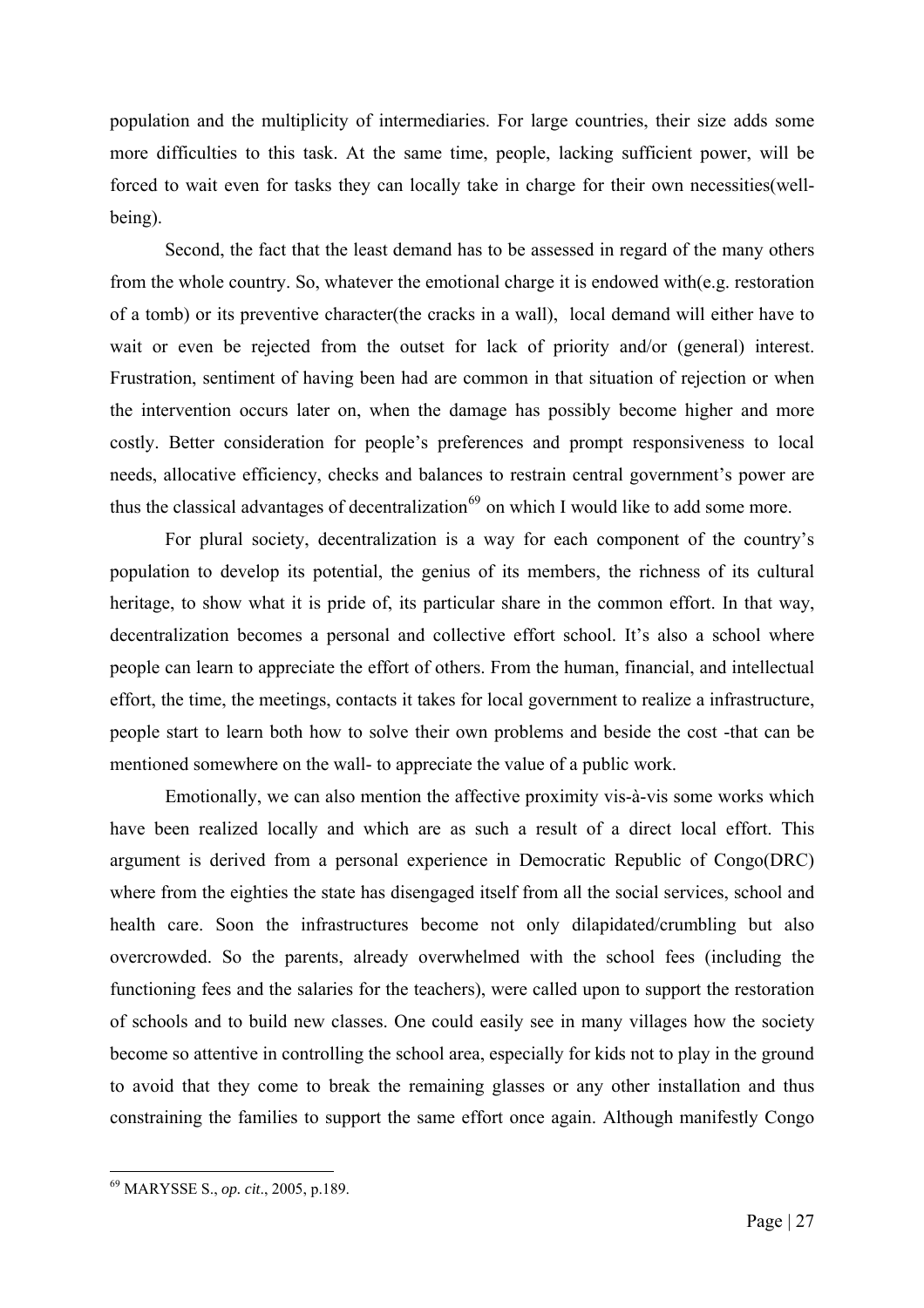does not fill in the case of a democratic country and that *de facto* decentralization was a resourcefulness (the so-called "*débrouillardise*") in substitution for an inefficient state, it shows how the direct joint effort to maintain or to build some infrastructures helps to understand their very worth.

Decentralization can also be a way of allowing peoples to give a genuine answer to the question of why to keep the country united. It is another form of dictatorship or cheating to keep the peaces of a country united under the mere threat of weapons or in preventing peoples, groups or communities to enjoy that part of freedom which consists in taking locally some of their affairs in charge themselves in the fear that it allow them later on to secede. This fear pushed many governments to pursue an endless and unsuccessful enterprise of making people happy against their better judgment in a highly centralized system. In many countries where some regions or groups have strong desire for autonomy, it ended in transforming every action of the central government, even the most well intentioned, to be felt like a threat, a provocation, an umpteenth attempt to display its authority. And yet, XX recognized that many tensions are not likely to find solution within existing state's borders since few rebellions or dissident movements put unquestionable demands for secession against the state they are challenging. Most of the time, it is the ignorance of/insensitivity to their claims or intolerance and the repression of some governments in the name of a mythical and fetishistic idea of nation that exacerbate the situation. In any case, if peoples want to secede, it's not the constitution which will prevent them to proceed. If there is any real universal constitutional norm one can find, the integrity of all existing countries, including the few which resulted from secession. The only exception available now is the Constitution of Ethiopia which clearly recognizes the right to secession, certainly inspired from the secession of Eritrea that it was unable to prevent.

For instance the great amount and complexity of a state's tasks will certainly make the central government, inasmuch as it would be, unable to carry out or to control all of them<sup>[70](#page-34-0)</sup>... Lack of decentralization, in a society comes also to lack an important characteristic of a real democracy, in the essence, the responsiveness to peoples needs, expectations and concerns. It may be argued that this argument is weak since it plays only in the context of weak states whereas some centralized states can, to the good extent, carry out their tasks. But this objection although serious takes only the technical/material dimension. It does not consider the "*appropriation valorielle*"(value appropriation) of the task which has been locally

<span id="page-34-0"></span><sup>70</sup> RONDINELLI Dennis A., NELLIS John R. and CHEEMA G. Shabbir, *op. cit*., p.3.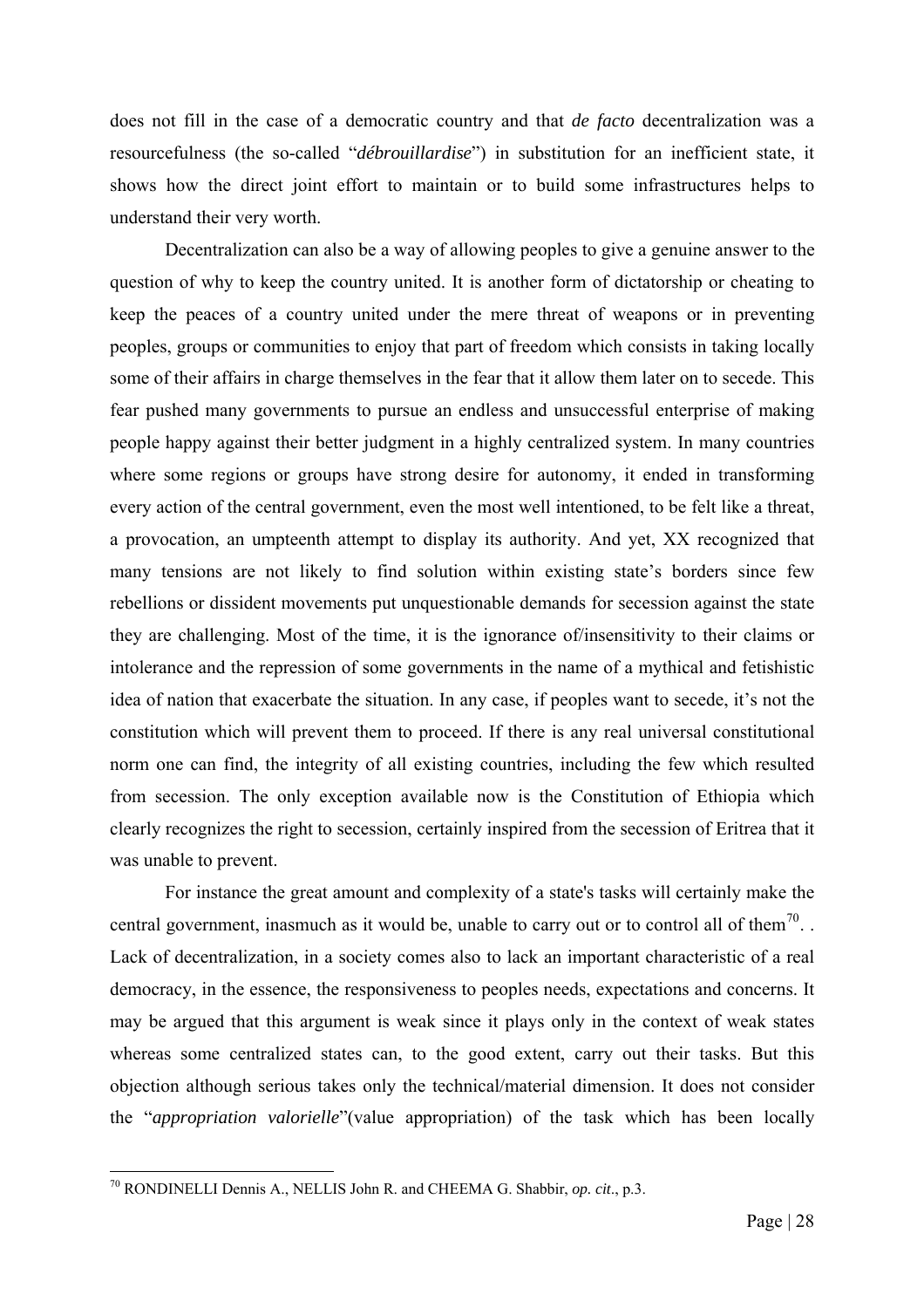accomplished and the pride of what someone has achieved personally is different from the attitude in front what is achieved by the central government and which is considered as a compliance with its duties. The fact that one does not make any effort or is not in position/unable to accomplish something on his own makes him to lose the capacity to appreciate the effort accomplished by other. School of personal effort and appreciation of somebody else's. In bringing state's institutions close to the citizens and opening them up to participation, decentralization reinforces democracy and makes it to become more effective. It allows democracy to penetrate in the daily life through the "proximity institutions". Thus political institutions become approachable. Schematically, the more centralized a society is, the more institutions are both physically and socially distant, the less likely participation will be, the less institution will be responsive to people's concerns, the less democratic society is. Decentralization is thus a way of achieving participatory democracy rather than merely a representative democracy. In Joseph Ayee's terms:

 "Decentralization is conducive to local democracy, which is the real and tangible form of democracy in contrast to the theoretical and quasi-mythical democracy of electoral campaigns, conferences and speeches. Local democracy is in the harmony with the needs day-to-day living. The citizens of the country are at least given the opportunity to alter the course of the events by participating in decisions relating to issues which affect them. This encourages the development of political activity at a local level which is beneficial to the general well-being of the nation. Furthermore, this level of political activity will encourage competent men and women to take an interest in politics at the level of local decision-making and thus encourage the emergence of a new political class. Similarly, at the economic and social level, economic decentralization is now considered to be a sine qua non for development and democratization. In this respect, there can be no doubt as to the value of proper local and regional development plans which are qualitatively different from the local and regional components of national plans and which, within the context of effective decentralization, mobilize valuable energies and resources around integrated projects"<sup>[71](#page-35-0)</sup>.

<span id="page-35-0"></span><sup>71</sup> AYEE, Joseph R.A., «Participation, Poverty and Social Exclusion», Development Policy Management Forum(DPMF) Publications: DPMF Workshop and Conference Proceedings, http://www.dpmf.org/participationjoseph.html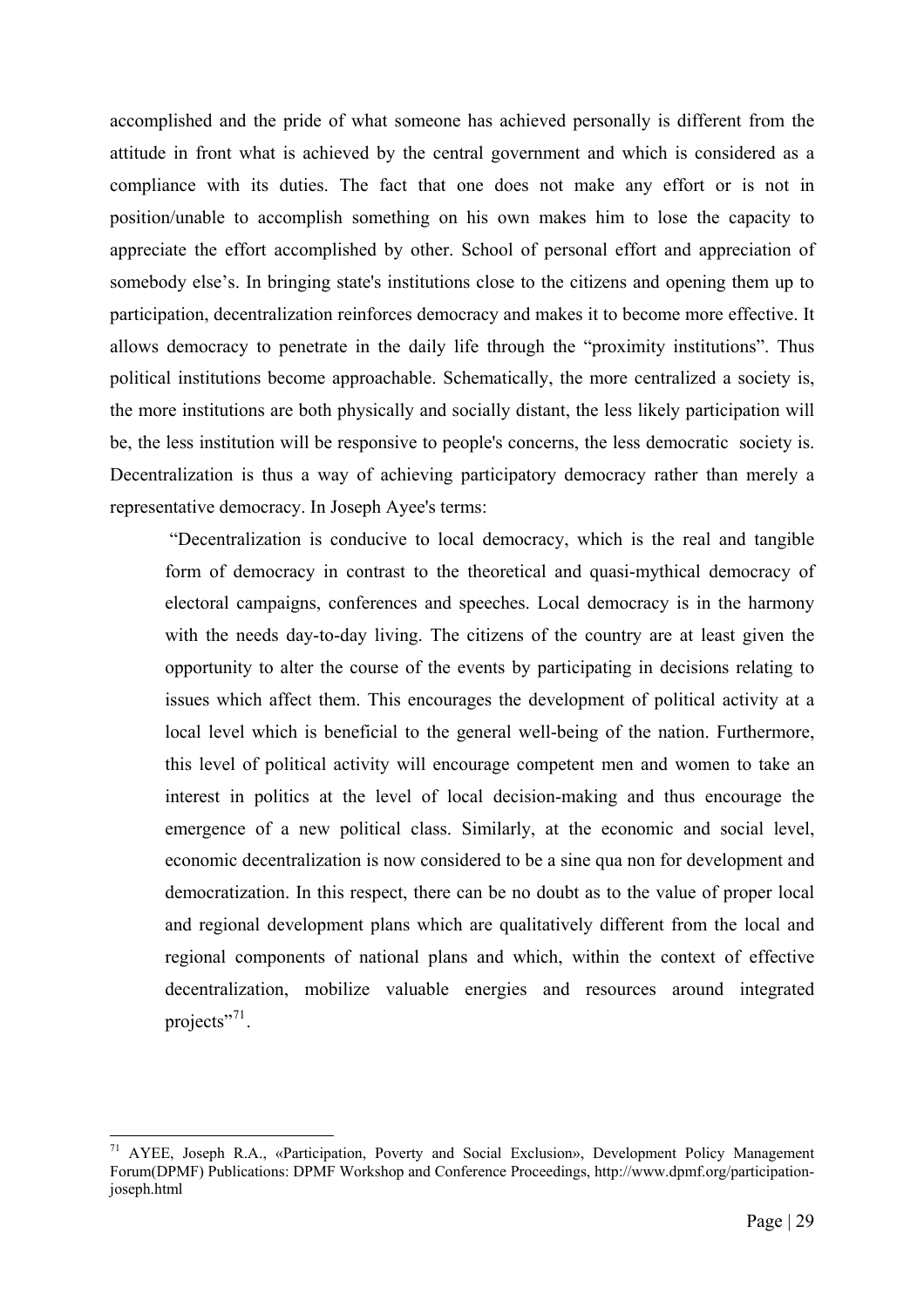#### *2.2.3. Decentralization calls for participation in both central and local government.*

Democracy concerns only central institutions is limited and needs to be extended to the whole state system or apparatus, the same holds when attempts at decentralization are limited to democratization or participation only within local institutions. Mahmood Mamdani has argued in that sense when he told that ''a reform in the character of local authority must remain partial and unstable so long as it is not reinforced by a corresponding reform in the central state. Otherwise, its significance will be limited and temporary. Such reform runs the risk of being incorporated into existing forms of state administration, and as such, becoming custodians of the very order they aim at changing"<sup>[72](#page-36-0)</sup>.

Uganda is one of the examples of states who went far in the reforms concerning the local government level while the democratization of the central level is still low. According to Matthew Todd Bradley<sup>[73](#page-36-1)</sup>, Uganda has adopted a non-party democracy officially to avoid or at least to minimize the regional, ethnic, and religious affiliations engendered by former multiparty experience and which was unlikely to reinforce nation- and state-building. The nonparty system, also called movement democracy or movement system, was initiated by Yoweri Kaguta Museveni during his guerrilla movement and pursued when he come to power in 1986. It "is based on the framework of mass participatory democracy in which all Ugandans citizens(regardless of affiliation) are members of the national movement and thus, are eligible to vote and actively participate in local and national politics".

This system is credited with having fostered local participation through the establishment of an administrative structure consisting in a series of councils named Local committees made of representatives directly elected by citizens of the various villages. "Additionally, each sequential, upper-level council including the parish, county, and district is composed of representatives elected by the previous level of governance. This arrangement is important because it creates fluidity, stability and transparency in the process"<sup>[74](#page-36-2)</sup>.

Although this non-party system is supported by Ugandans who, during the 2001 referendum, voted at 88 percent in favor of its continuation, some authors point out its limitation to the lower level and does not extend to the upper one, namely the central

<span id="page-36-0"></span><sup>&</sup>lt;sup>72</sup> MAMDANI Mahmood, op.cit., p.210.

<span id="page-36-1"></span><sup>&</sup>lt;sup>73</sup> BRADLEY TODD M., «The Other»: Precursory African Conception of Democracy», in *International Studies Review*, 7, 2005, pp.411-412.

<span id="page-36-2"></span><sup>&</sup>lt;sup>74</sup> BRADLEY TODD M., *op.cit*, referring to KASFIR Nelson, «No-Party democracy in Uganda», *Journal of Democracy*, 1998, 9(2), pp.49-63.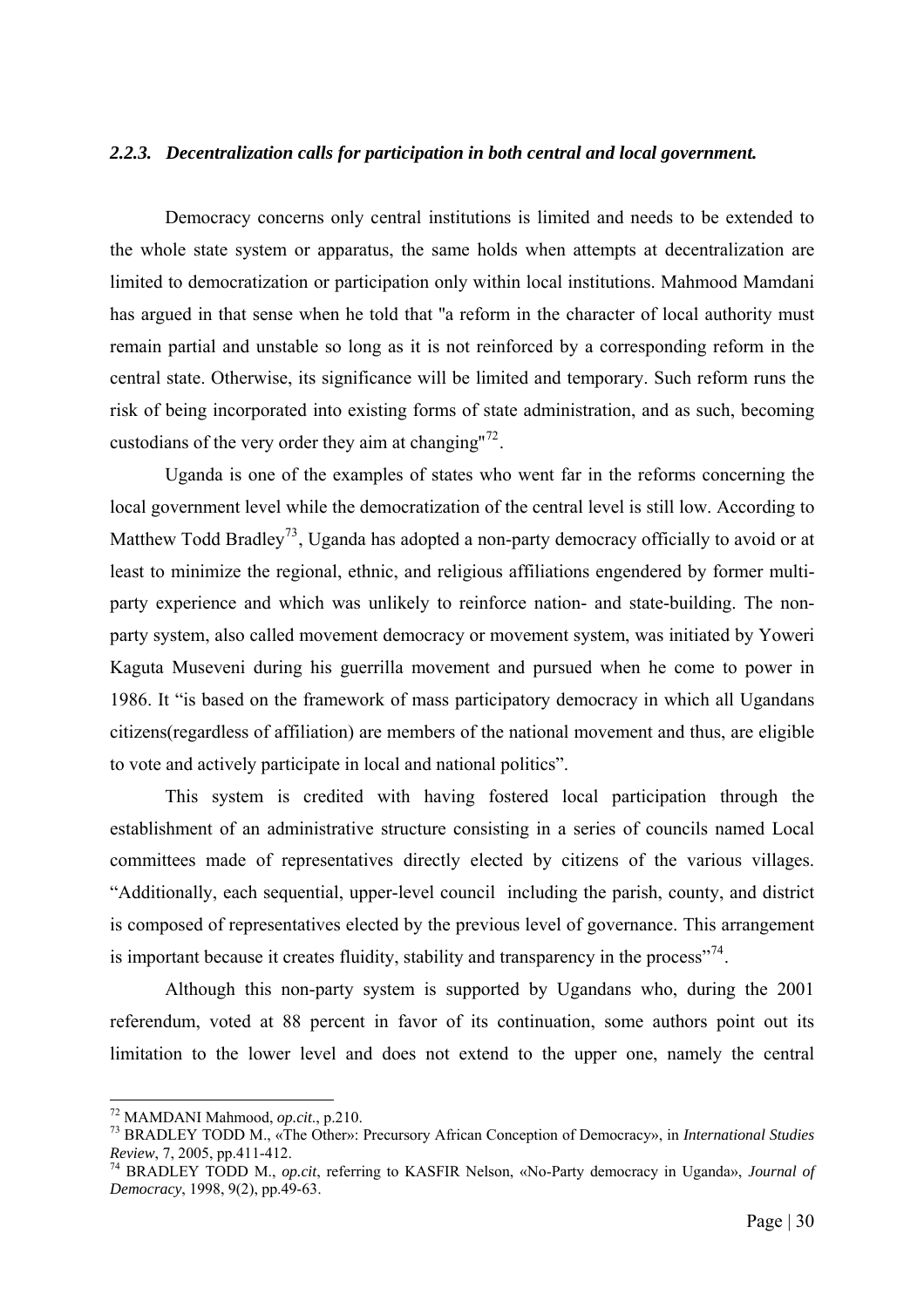government.[75](#page-37-0) The respective electoral scores of 75 and 69 percent that Museveni got respectively in 1996 and 2001 are interpreted as peoples' sustain to his policy, but nothing excludes that they be a mark of a system totally controlled by him, making Todd Bradley to rightly wonder whether the current system's relative stability mentioned by Jeff Havnes<sup>[76](#page-37-1)</sup> will survive its initiator.

In any case, this decentralization's exigency for democracy was and is somehow the cause that pushed some people to favor centralization.

## *2.2.4. Opponents of decentralization*

 Although nowadays strongly criticized, centralization has some defenders. In the cold war context, strong regimes, when controlled, offered to their allies or supporters guarantees of stability. Dictators preferred a more open system whose main weakness was that of bringing about unknown and/or uncontrolled rulers and allowing free discussions about allies. This openness was thus deliberately discouraged, if not fought. The saying "they may be sons of bitches, but at least they are our own sons of bitches" used by a former American president was so explicit on that point. As long as they were still "commandeering" behind their masters in the bloc game and providing the needed natural resources, dictators were good friends<sup>[77](#page-37-2)</sup>. Strong and stable regimes allowed also a free and secure/permanent access to natural resources. If one may consider that this satellite role has disappeared in the post cold war era, that of natural resource thank cannot be excluded in the explanation of why some superpowers are still operating with their "authoritarian but nevertheless traditional allies".

 In the domestic arena, some theories were developed to support centralization in developing countries in general and in post-colonial African states in particular. Given the illegitimate constitution of these states, the very reason of their existence, their necessity and their vitality were challenged from within and/or from outside<sup>[78](#page-37-3)</sup>. To deal with such a hostile political environment, a strong centralized government was needed to keep the country's unity, to formulate and to implement developmental policies. Since development was defined

<span id="page-37-0"></span><sup>75</sup> SCHRAEDER Peter, *African Politics and Society. A Mosaic in Transformation*, Boston and New York, Bedford and St. Martin's, 2000, pp. 237, 272-273.

<span id="page-37-1"></span> $^{76}$  HAYNES Jeff, «Limited» Democracy in Ghana and Uganda: What is Most Important to International Actors-Stability or Political Freedom?» *Journal of Contemporary African Studies*, 19(2), 183-204, mentioned by BRADLEY TODD M., *op. cit.*, p.412.<br><sup>77</sup> BRADLEY TODD M., *op. cit.*, p.414.<br><sup>78</sup> SAWADOGO Raogo Antoine, *L'Etat africain face à la décentralisation*, Paris, Karthala, 2001, p. 205

<span id="page-37-2"></span>

<span id="page-37-3"></span>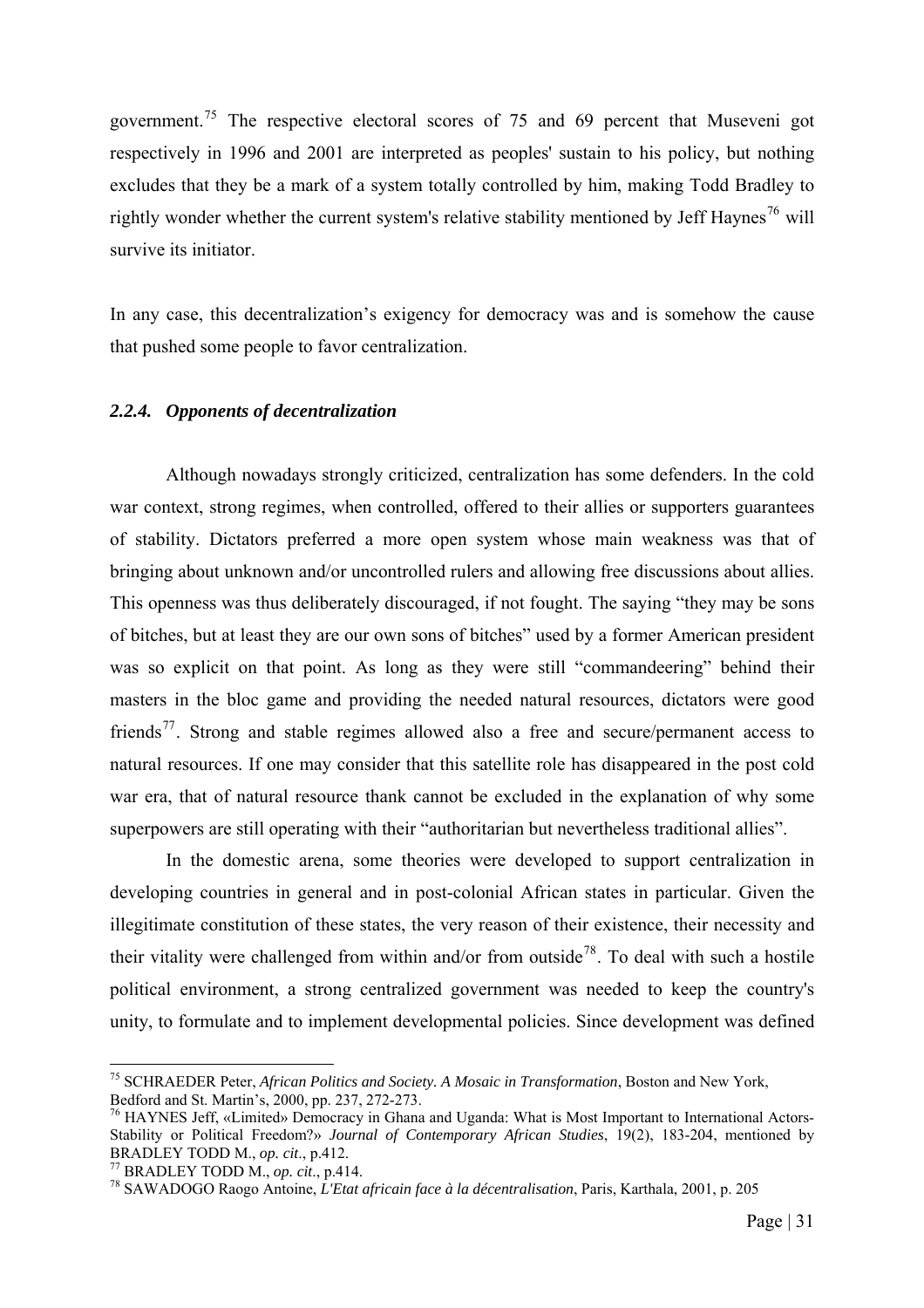as capital intensive and growth oriented and the administration was perceived as a hierarchical top-down structure, this was intended to produce a gain both in time and in means since it could avoid endless bargaining between opposing groups on the one side, and allow a better allocation and control of scarce resources.<sup>[79](#page-38-0)</sup> What have been called "development" administration's deadlock" can be understood in that sense: According to it, "a country might enjoy instrumentality, predictability and equality before the law, but must therefore suffer authority, narrow discretion and compartmentalized, hierarchical decision-making. Or it might enjoy change, creativity and flexibility, and discretion – and suffer goal-substitution. One cannot have the advantages of discretion and bright-line rules simultaneously<sup> $^{80}$  $^{80}$  $^{80}$ </sup>. The use of governmental power was thus presented as the guarantee to change institutions in favor of the masses $81$ . Convinced that democracy was harmful to economic growth, some authors proposed: "political development must be held down, at least temporarily, in order to promote economic development<sup>38</sup> This conception lost its supporters when it appeared that the centralized regimes were not taking developmental issues so seriously. Instead, that system allowed corruption, secrecy, patrimonialism, clientelism, etc. In Many African countries, it ended up into wars and ethnic violence(Somalia, Liberia, Sierra Leone, Ethiopia, Rwanda, Burundi, Angola, and Nigeria), or party or military autocracy, and its corollaries: inappropriate allocation of resources to arms instead of health welfare; economic mismanagement; state corruption; human rights abuses; and money laundering"<sup>[83](#page-38-4)</sup>. In the lack of any institutional mean to constrain those regimes to change their attitude, desperation became the master-word. And when any change was to be brought about, it was by military means. But the latter option turned in reproducing the same attitude than changing it. State authority continued shrinking and/was rejected, and the society was dispersed in a sort of laisser-faire way.

<span id="page-38-0"></span><sup>79</sup> BYRANT C. and WHITE L.G., *Managing Development in the Third World*, Boulder, Co, Westview, 1982, quoted by AYEE, Joseph R.A., *op. cit.*<br><sup>80</sup> SCHAFFER, 1969 quoted by SEIDMAN Ann and SEIDMAN Robert B., *op. cit.*<br><sup>81</sup> SEIDMAN Ann and SEIDMAN Robert B., *op. cit.*, p. 161.<br><sup>82</sup> HUNTINGTON, Samuel P. and NELSON, Joan M.

<span id="page-38-1"></span>

<span id="page-38-2"></span>

<span id="page-38-3"></span>*Countries*, Cambridge, MA: Harvard University Press, 1976, quoted by SCHMITZ Hans Peter, «Domestic and Transnational Perspectives on Democratization». *International Studies Review* 6(3), 2004, p.413.

<span id="page-38-4"></span><sup>&</sup>lt;sup>83</sup> OLOWU Dele, *op. cit.*, p.164. This situation confirms Vernon Bogdanor in his doubt about the proposition that ''centralisation makes for national unity''. For him, this proposition ''is a case that needs to be argued, not simply asserted. An alternative answer is possible -that a society may be held together through what Gladstone once called, in a speech given at Swansea in 1887, a 'recognition of the distinctive qualities of the separate parts of great countries''. He concludes from that that devolution may strengthen the country(the United Kingdom, in his case), not weaken it. See BOGDANOR Vernon, "Devolution: Decentralisation or disintegration?", *The Political Quarterly Publishing*, Backwell Publishers, Oxford & Malden, 1999, p.194.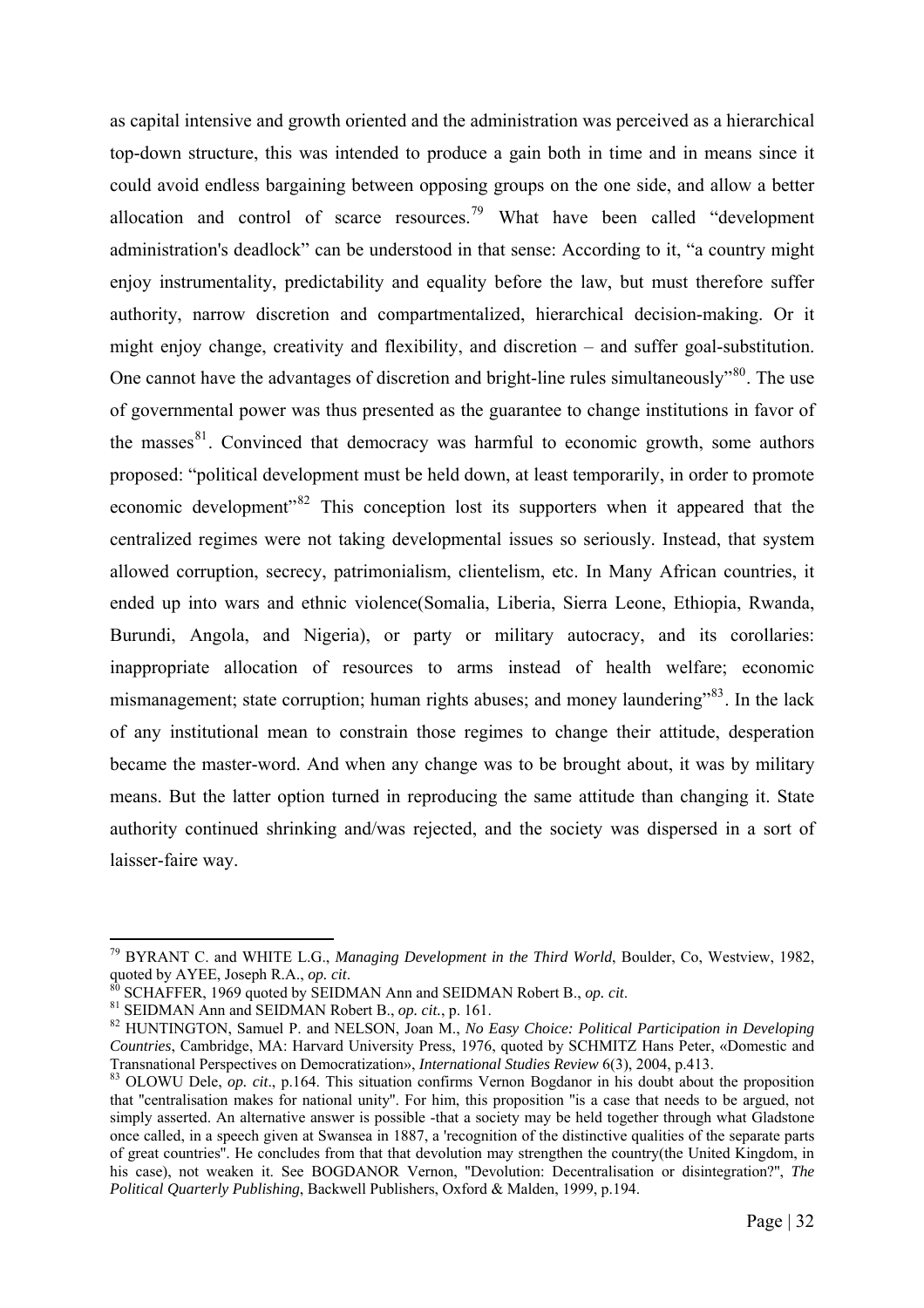#### *2.2.5. No centralization, no decentralization paradox.*

Undemocratic, African states are not truly decentralized. Neither are they, in fact, really that centralized as such despite the extreme and often-criticized theoretical centralization attributed to them. That is what Dele Olowu refers to in saying that "African states are centralized, at least formally, whereas theirs societies are relatively decentralized, and in many cases, dispersed<sup> $34$ </sup>. From that point of view, it is wrong to think of these states whose decentralization is about here as entities which have both competences in all fields and (effectively or at least potentially) enough resources to carry them out, so that what is required to get more efficient public service/action is only a harmonious and sound share of attributions and resources $85$ . In fact, the state is so weak that, in many countries, it became more and more absent in terms of regulation, public services. And the center(government) itself, enable to display its authority and action on the entire territory, withdrew itself to become isolated, limited in the capital city and in some towns and some other "useful spaces" within national boundaries. It is not strange to see some authors speaking of useful and useless spaces within state's territory. This disengagement, the existence of free-spaces or nostate-spaces within national boundaries is presented as altogether a cause of centralized practices from the beginning<sup>[86](#page-39-2)</sup> and as their consequence insofar as the state embraced large sectors and faced with shrinking means for many reasons: mismanagement, that fact that the international financing institutions turned the tap off either because of the change in the international politics/interests or the continuing debt crisis.

## *2.2.6. For a new understanding of decentralization in Africa.*

The above mentioned society dispersion calls for a new understanding of decentralization in the African context. It is not only as a matter of transferring responsibilities and means from the upper to the lower level as its definition/common understanding makes us believe. It is also a question of how to make more effective what is decentralization in name only, to make more official(formal) the *de facto* decentralization, or how to gather the currently dispersed powers or groups in a more harmonious and coordinated structure/procedure/way. Thus, decentralization is altogether a way for the state to take (back) the authority, power,

<span id="page-39-2"></span><span id="page-39-1"></span>

<span id="page-39-0"></span><sup>&</sup>lt;sup>84</sup> OLOWU Dele, *op. cit.*<br><sup>85</sup> SAWADOGO Raogo Antoine, *op. cit.*, p.205.<br><sup>86</sup> See the arguments presented in favour of centralization in this chapter.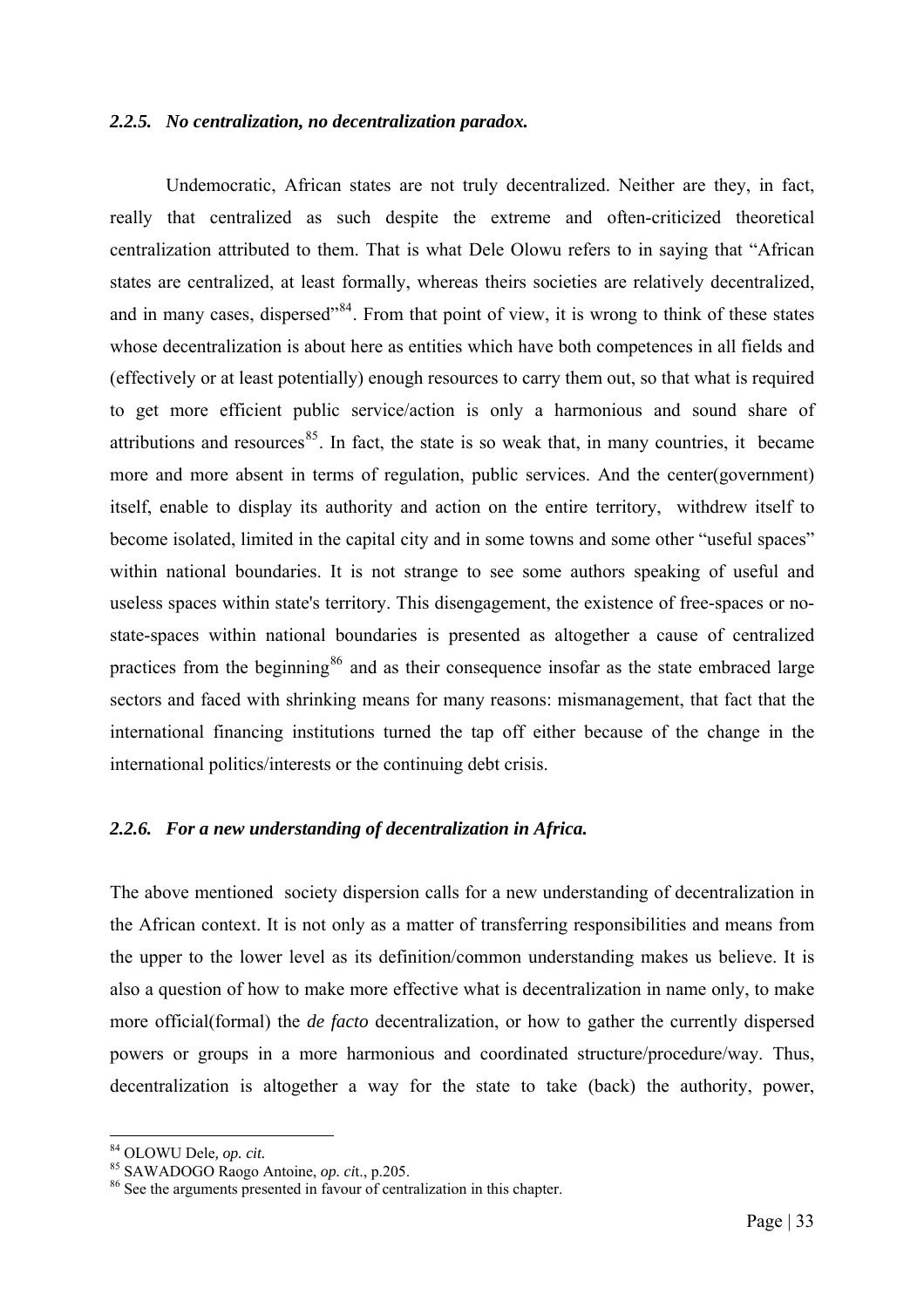responsibility it has never effectively got, exercised or that it has *de facto* lost. It is a way of creating the center or allowing it to better or effectively exist.

 Of course these objectives/tasks seem to add some more to what is already said - somehow rightly- excessive expectations from decentralization<sup>[87](#page-40-0)</sup>. To be sure, the literature gives a long list of reasons why countries decentralize: resource mobilization and allocation, and ultimately macroeconomic stability, service delivery, and equity; need to improve delivery of local services to large population, the challenge of ethnic and geographic diversity, ethnic or religious tensions<sup>[88](#page-40-1)</sup>; belief that decentralization can help stimulate economic growth or reduce rural poverty, goals that central government interventions have failed to achieve; way of strengthening civil society and deepening democracy; a way to off-load expensive responsibilities on to lower level government<sup>[89](#page-40-2)</sup>; democratizing where democracy does not exist or improving it where it is limited to the central institutions; developing the country and reducing poverty; reforming the administration and promoting good governance<sup>[90](#page-40-3)</sup>; etc. Some of them look even contradictory like the idea that decentralization or federalism were conceived to tame the dragons of ethnic politics<sup>[91](#page-40-4)</sup>, while in other cases it (federalism) is seen as having infused new vigour to ethnic conflicts. <sup>[92](#page-40-5)</sup> Having a regard to all that, Sawadogo warns us against the fetishist conception of decentralization which presents it as a miracle solution to make more effective what, for decades, many strategies and programs failed to do, a sort of shortcut to catch up with Western countries $^{93}$  $^{93}$  $^{93}$ .

 Although relevant, this Sawadogo's point is not itself beyond criticism. In our view, the question should not be dealt with in an "all or nothing" way, meaning that if decentralization does not provide everything which is required or expected from it *hic et nunc*, then it is useless. First of all, this criticism fails to demonstrate that decentralization does not have the potential to produce these results. As we mentioned before, most of the time, decentralization's poor performances have more to do with both the chaotic situation it is required to provide the solution to and the ways in which the process has been led than to the decentralization itself. This is the case when, while a real center does not exist or while its

<span id="page-40-1"></span><span id="page-40-0"></span><sup>&</sup>lt;sup>87</sup> SAWADOGO Raogo Antoine, *op. cit.*, p.206.<br><sup>88</sup> AHMED Junaid, BIRD Richard, & LITVACK Jennie, *Rethinking Decentralization in Developing Countries*, Discussion paper, World Bank, October 1998, 42 pages.

<span id="page-40-2"></span><sup>&</sup>lt;sup>89</sup> MANOR James, *The Promise and Limitations of Decentralization: Summary*, Technical Consultation on Decentralization, FAO, December 1997. http://www.fao.org/sd/rodirect/ROfo0023.htm

<span id="page-40-5"></span><span id="page-40-4"></span>

<span id="page-40-3"></span><sup>&</sup>lt;sup>90</sup> SAWADOGO Raogo Antoine, *op.cit.*<br><sup>91</sup> RONDINELLI Dennis A., NELLIS John R. and CHEEMA G. Shabbir, *op.cit.*, p.20.<br><sup>92</sup> SEIDMAN Ann and SEIDMAN Robert B., *State and Law in the Development Process. Problem-Solving a Institutional Change in the Third World*, London & New York, Macmillan Press Ltd and St. Martin's Press, 1994, p.158.

<span id="page-40-6"></span><sup>93</sup> SAWADOGO Raogo Antoine, *op.cit*.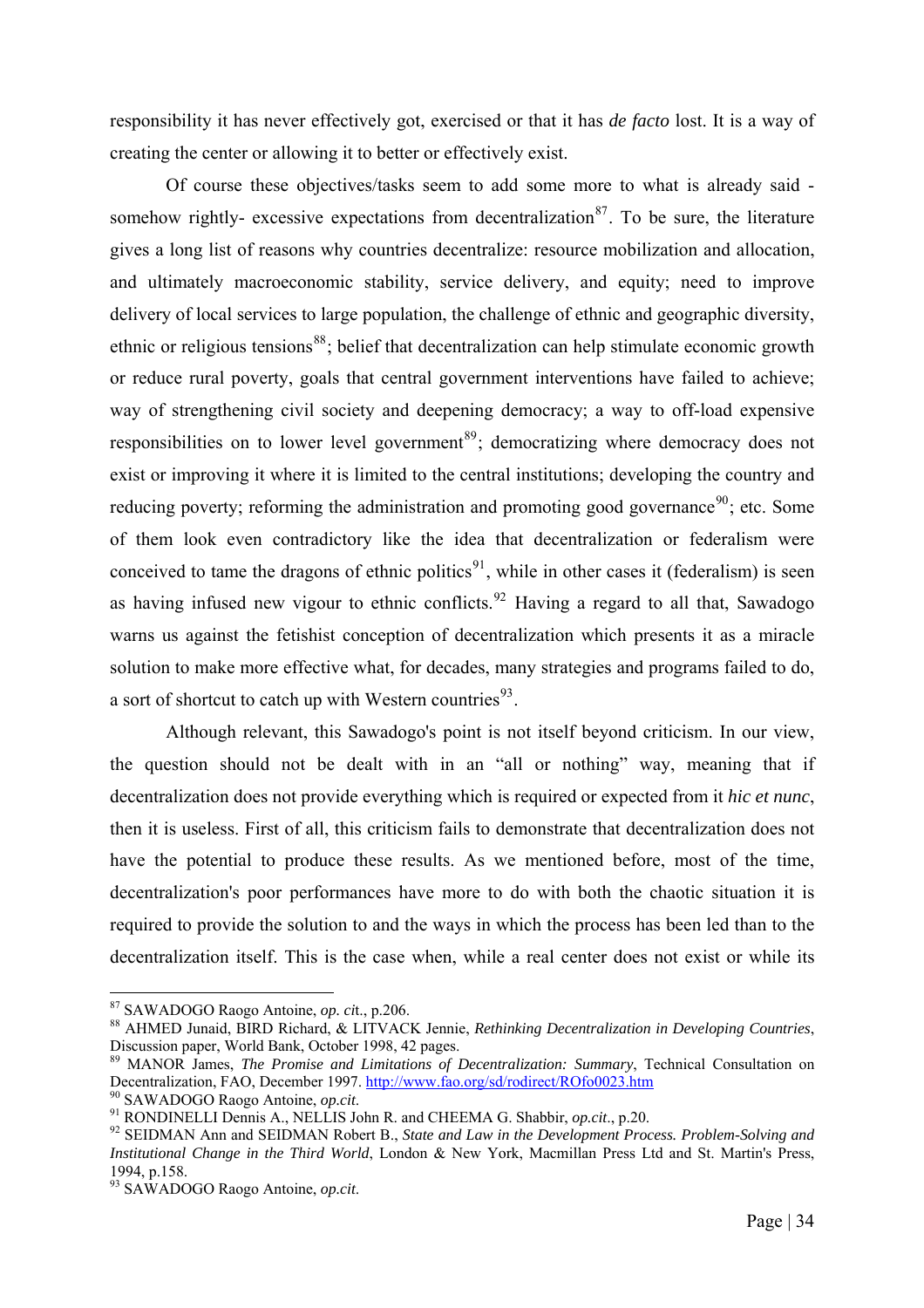authority is disputable if not disputed, state's organs behave nevertheless like "decentralization-licensor", thus failing to adopt a slow, open attitude, where the formal state is a partner among others and not the allocative power/authority. In most of the cases, it will get more than it will give. A state's (center's?) role should thus be that of coordinating, facilitating, than that of allocating, directing, controlling, sanctioning.

Second, some reforms require time to improve and to produce the results, especially having a regard to the catastrophic context in which they have to take place. The problem is that the burning issues decentralization is asked to find solution to are at the same time the main obstacles to true decentralization's implementation<sup>[94](#page-41-0)</sup>. For instance, centralized habits and practices "institute" their own dignitaries who are ready to hinder any attempt to change<sup>[95](#page-41-1)</sup>. And a sort of administrative solidarity makes more tough such a change since the officials tend to hide some compromising information and to protect mutually.

Finally, one should not forget that decentralization is not the only solution to all state's problems. Some of them, like security, immigration and trade, to name a few problems, require solutions which goes beyond national boundaries and have to be dealt with at the regional and international levels.

# *2.2.7. Does centralization have to lose any relevance today then?*

The move in favor of decentralization does not mean that centralization loses all relevance. Some matters/sectors(national defense, monetary policy) need to be carried out at the central level while some others can be transferred to the lower level or kept under central control depending on the level where they are likely to be better, effectively performed(that is one of the understanding of the subsidiarity principle).

 In the context of weak state, pleading in favour of decentralization is not necessarily operating against the center but for a better center. Not only the decentralized entities have to develop the capacity to carry out their attributions, but also the centre has to do the same for its own, including its capacity to coordinate, to assist and -even when necessary and within the limits to be established by the partners to the process- to stand in temporarily or in

<span id="page-41-1"></span><span id="page-41-0"></span><sup>&</sup>lt;sup>94</sup> RONDINELLI Dennis A., NELLIS John R. and CHEEMA G. Shabbir, *op.cit.*, pp.4 and 72.<br><sup>95</sup> The Human Development Report 1993 holds the same position when it says that vested interests that currently enjoy power in different sectors concerned by democratic reforms are not ready to abandon them at any cost. By the contrary, they are determined to defend their position by using all possible means at their disposal (wellfinanced lobbies, close-knits associations and even violence). See UNDP, *Human Development Report 1993*, [http://hdr.undp.org/reports/global/1993/en/pdf/hdr\\_1993](http://hdr.undp.org/reports/global/1993/en/pdf/hdr_1993) See also RONDINELLI Dennis A., "The Dilemma of Development Administration: Complexity and Uncertainty in Control-Oriented Bureaucracies'', *World Politics*, vol.35, n°1, October 1982, p.67.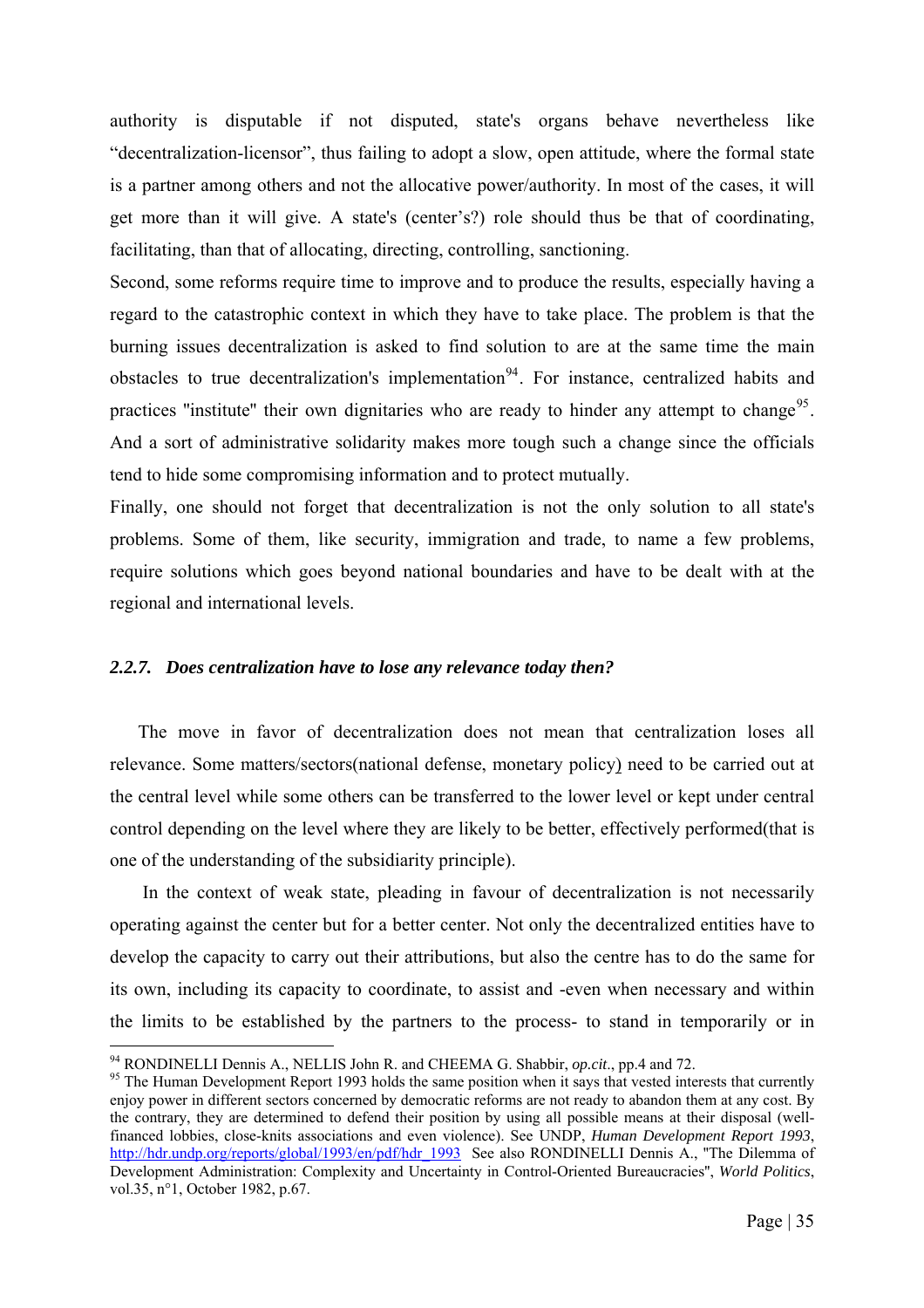permanence for local entities in the name of their own interest or the general interest. That should be the case when, because of the lower level of technical and administrative capacity of local entities, local elites would come to capture for their own the benefits of decentralization calling the central government to intervene to ensure macroeconomic governance and fiscal discipline<sup>[96](#page-42-0)</sup>. It should also be the case in the Congolese case, as rightly pointed out by Marie Mazalto<sup>[97](#page-42-1)</sup>, concerning the "*traçabilité*", the redistribution and the control of the funds allocated to local entities in the new 2002 mining law. In fact, this law establishes a fiscal system that promotes the sharing of benefits between the central government (60% of the revenues) and local communities (25% for the province where the project is located and 15% for the city or the territory where the exploitation is carried out). Since in most of the mining zones, the public authority is if not lacking at least weak, the intervention of a legitimate and more equipped central authority may be useful to enforce and to promote local capacity to draw the maximum of benefice from that financial opportunity.

Two remarks follow from what precedes:

Decentralization is not a operation which has to be accomplished once and for all. Neither is it a one-way mechanism. Given the weakness of some institutions and their little experience, decentralization should be a progressive process that avoids the situation where a certain responsibility is transferred to a level that is actually unable to carry it out. This is the main problem of some decisions taken at the central level, and which are inspired by the necessity of generality and uniformity and are supposed to be easily "manageable". In running the risk of ending up in creating impotent institutions, decentralization inspired with these considerations would be just useless(since it does not solve any problem and probably it will create more problems than it solves). Our claim is that, at anytime, it should be possible, when some objective reasons plea in favor of that, for some responsibilities to be transferred, at least temporarily, either to the upper or to the lower level $98$ .

<sup>1</sup> 

<span id="page-42-1"></span><span id="page-42-0"></span><sup>&</sup>lt;sup>96</sup> MARYSSE S., *op. cit.*, p. 190.<br><sup>97</sup> MAZALTO M., «La réforme des législations minières en Afrique et le rôle des institutions financières internationales : La République démocratique du Congo», in MARYSSE S. & REYNTJENS F.(Eds), *L'Afrique* 

<span id="page-42-2"></span><sup>&</sup>lt;sup>98</sup> In that, our position is, somehow, similar to that of World Bank officials when they were making a performance audit of 70 projects in 1975 and came to the conclusion that it was a ''fairly common experience for projects to change in the course of implementation''. World Bank, *Annual Review of Project Performance Audit Result*, Washington, DC., World Bank, 1978, p.3. Quoted by RONDINELLI Dennis A., ''The Dilemma of Development Administration: Complexity and Uncertainty in Control-Oriented Bureaucracies'', *op.cit*., p.47. Since, like any project, the original design of decentralization may be proven to be technically unworkable if not faulty, or its workability may subsequently encounter some unforeseen difficulties, there is no necessity to be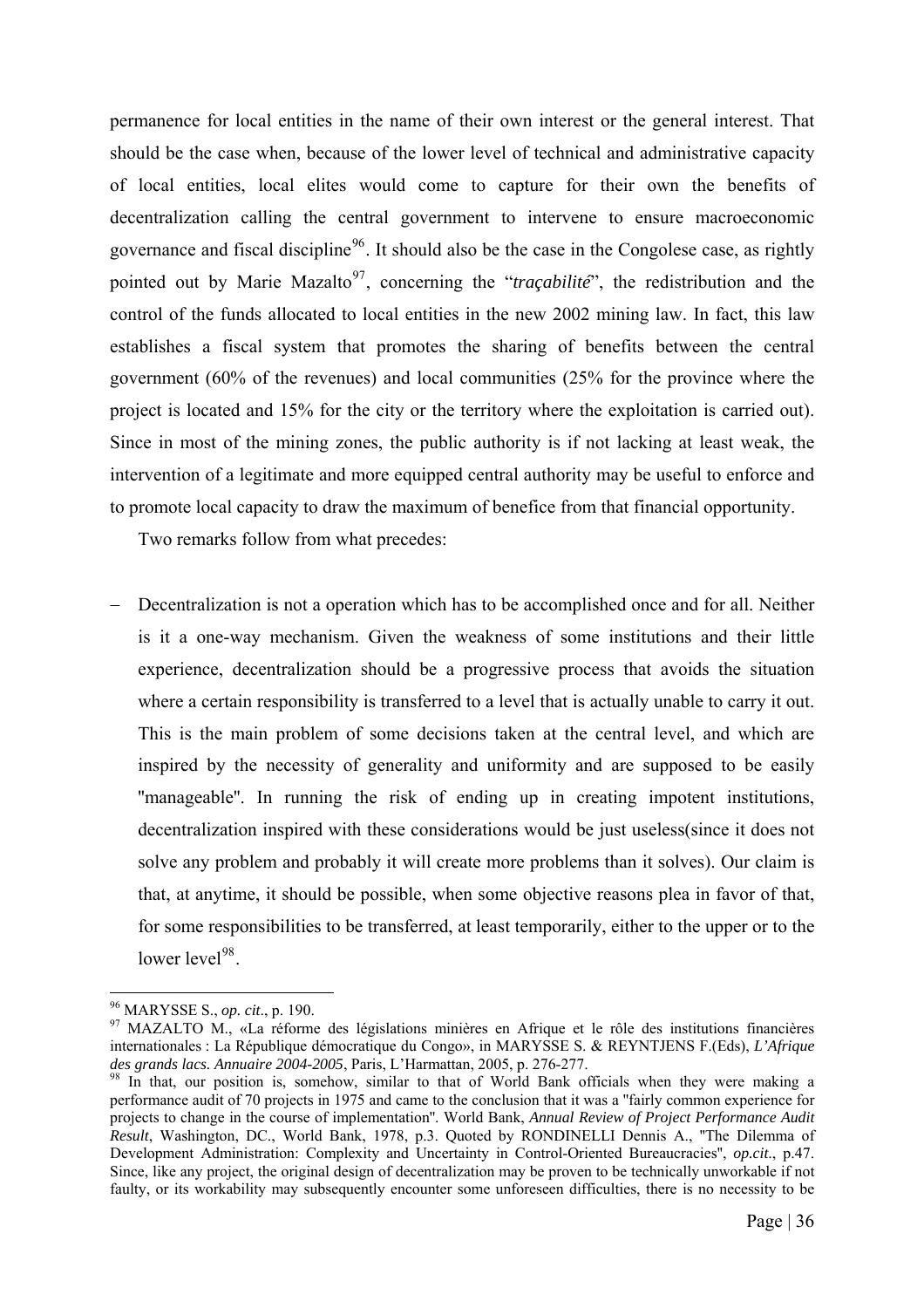Keeping some responsibility under central government's control does not mean its discretion in the decision-making and the decision-implementation but its openness to public deliberation, bargaining and critics. In that sense, decentralization means participation not only in local affairs, but also in the central government's attributions.

# **2.3. Decentralization and closely related concepts.**

The 1[99](#page-43-0)3 UNDP Human Development Report<sup>99</sup> makes a distinction between three concepts, deconcentration, delegation and devolution, but only the third corresponds to the actual meaning of decentralization. On their part, Dennis Rondinelli, John R.Nellis and G. Shabbir Cheema<sup>[100](#page-43-1)</sup> added to these three concepts a fourth one, that of privatization but, unlike the UNDP, they describe all of them as types of decentralization. After having presented these four notions, I will provide reasons why I share UNDP's position and then give Dele Olowu's excellent contribution to the understanding of decentralization.

Deconcentration is used when the central government limits itself in passing down administrative discretion, responsibility or authority to lower levels or local offices of central government ministries and agencies. It is a shift of the workload from centrally located officials to staff or offices outside of the national capital. Deconcentration, when it is more than mere reorganization, gives more discretion to field agents to plan and implement programs and projects, or to adjust central directives to local conditions, but always within guidelines set by central ministry or agency headquarters. Both sources agree that, although deconcentration does result in some dispersal of power from central government to lower levels of administration, these different levels remain within the central government structure and few decisions can be taken without reference to the centre.

Delegation involves passing some authority and decision-making powers over to local officials or to organizations that are outside the regular bureaucratic structure and that are only indirectly controlled by the central government. But the central government keeps the ultimate responsibility and the right to overturn their decisions and can, at any time, take these powers back. According to Rondinelli, Nellis and Cheema, delegation is looked upon as a way of removing important functions from inefficient bureaucracies or as way for government to provide goods and services for which user or unit charges can be made, but which are not

stubborn over these changes which, after all, may threaten, wholly or partially, the success of the decentralization process.

<span id="page-43-1"></span><span id="page-43-0"></span><sup>&</sup>lt;sup>99</sup> UNDP, *Human Development Report 1993*, *http://hdr.undp.org/reports/global/1993/en/pdf/hdr\_1993\_ch4.pdf* 100 RONDINELLI Dennis A., NELLIS John R. and CHEEMA G. Shabbir, *op.cit.*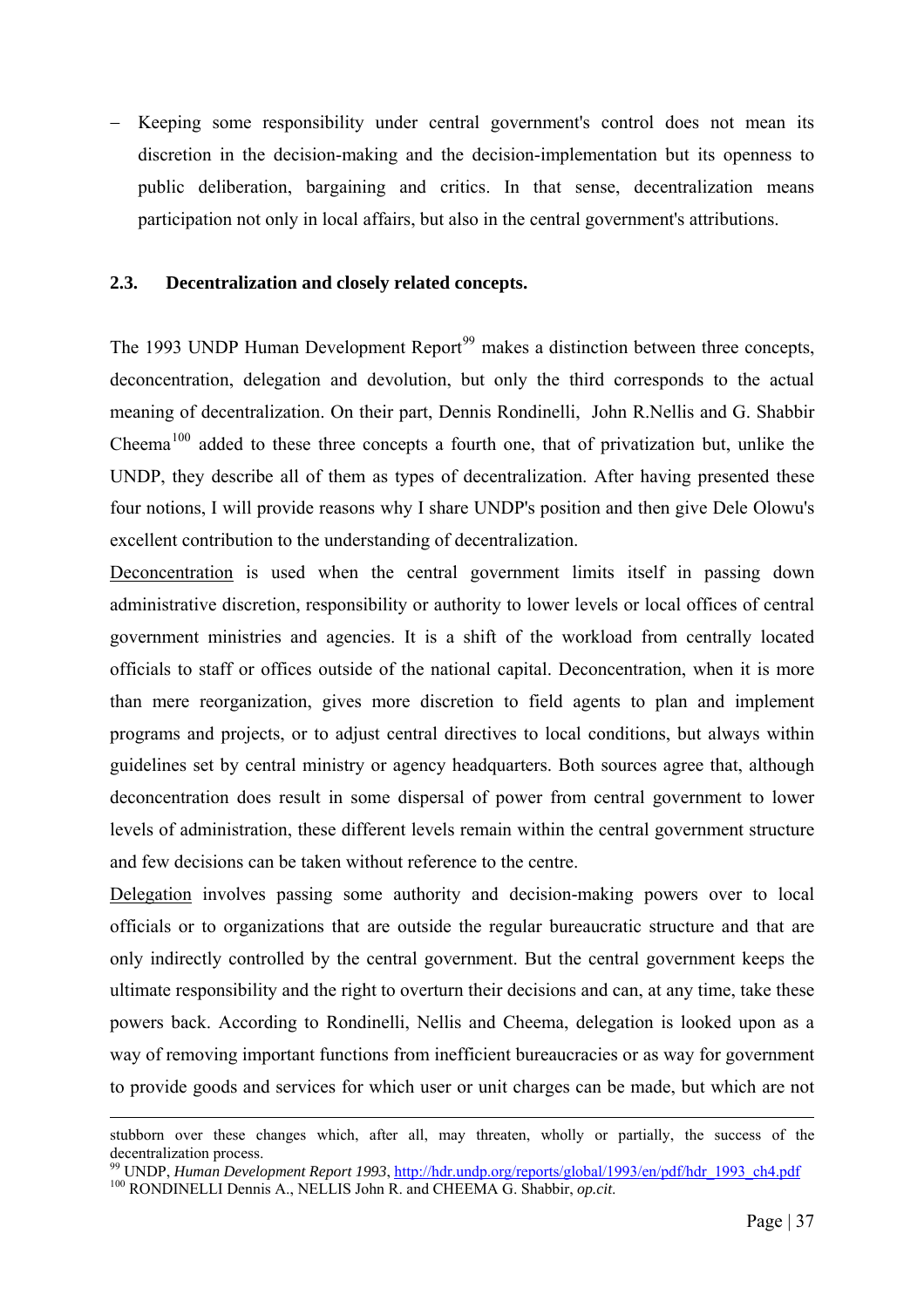effectively provided by the civil service. Delegation is also a strategy of maintaining public control over highly profitable or valuable activities while adopting, at the same time a more "business-like" organizational structure that makes use of managerial and accounting techniques normally associated with private enterprise. Delegation is finally a means of promoting high priority development objectives that seemingly could not be achieved by either the private sector or the national bureaucracy<sup>[101](#page-44-0)</sup>. Many activities can be subject to delegation: highways, railroads, dams, minerals, petroleum, transportation systems, hydroelectric facilities, airlines, television stations, telephone services, health, education, social security. Depending on the case, these activities can be carried out by state-owned or mixed corporations or by some organizations under the commercial law(especially for those dealing with business-like issues) or administrative law(particularly for those providing social services).

Devolution implies granting decision-making powers to local authorities and allowing them to take full responsibility without reference back to central government. This includes financial powers(encompassing the right to raise revenues and make expenditures) as well as the authority to design and execute local development projects and programmes. The sub-national units of government that devolution creates have a legal status which makes them separate or distinct from central government. The latter frequently exercises only indirect, supervisory control over them. Normally this sub-national units of government have clear and legally recognized geographical boundaries within which they exercise an exclusive authority to perform explicitly granted or reserved functions.

Privatization appears in situations where private sectors firms or voluntary organizations begin offering goods and services that government provides poorly, or not at all, or only in some parts of the country. That shift of responsibility may come from voluntary or deliberate efforts by government to divest itself of public functions in favour of the private. In others cases, privatization comes from a mere substitution of private initiative to state's failure in performing its traditional missions(education, healthcare, even security) or to state's reluctance toward certain kind of policy(family planning)<sup>[102](#page-44-1)</sup>.

<span id="page-44-0"></span><sup>101</sup> RONDINELLI Dennis A., NELLIS John R. and CHEEMA G. Shabbir, *op.cit*., pp.15 and 18. 102 *Ibidem*, pp.10, 23-26.

<span id="page-44-1"></span>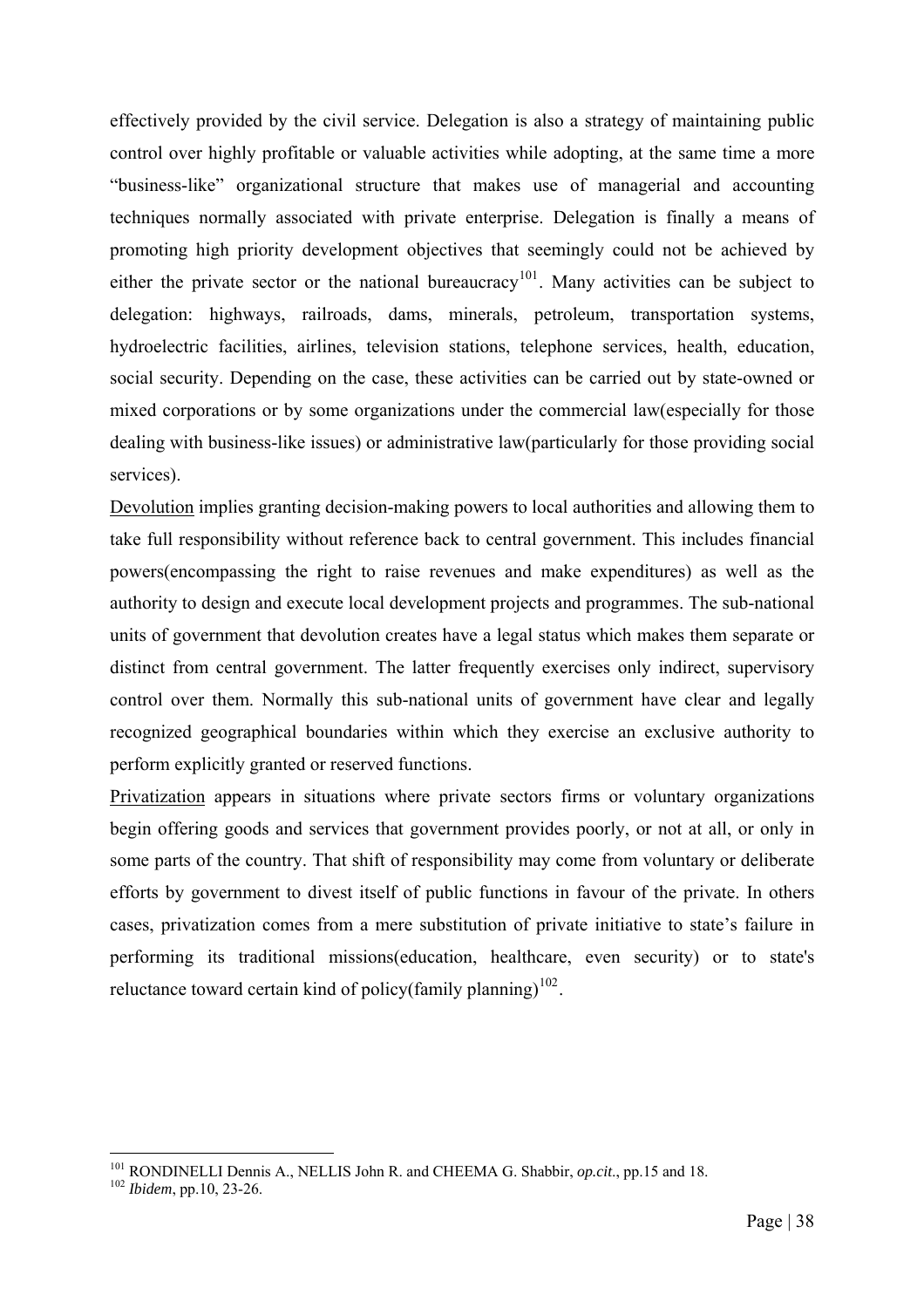Dele Olowu has provided a very interesting analytical tool of the concept and policies relating to decentralization<sup>[103](#page-45-0)</sup>. He made a fourfold typology of decentralization dimensions and expected outcomes: political, economic, administrative and financial decentralization.

 *Political decentralization* refers to the opening up of the political space to accommodate civil and political liberties, the existence of genuine institutional pluralism, and political competition through fair and free elections. It entails a movement away from a monocentric to a polycentric structure of political power. It incorporates the creation and/or strengthening of institutions for enhancing vertical and horizontal decentralization, or in fact, non-centralization. Horizontal decentralization would include institutions for promoting the separation of powers and accountability of the executive for its actions and inactions to other public bodies, such legislatures and the courts. Vertical decentralization is realized through the empowerment of local government structures. The objectives of political decentralization are greater citizen participation and higher levels of accountability of the political system to citizens, leading to positive governance norms such as institutional responsiveness and reduction in governmental corruption and waste.

 *Economic decentralization*, on the other hand refers to reduction of state dominance in the economic domain, the stimulation of economic pluralism through such initiatives as deregulations, privatization, support to privates sector and informal sector growth. The objectives of economic decentralization are higher rates of production, competitiveness, fiscal solvency, and economic diversification.

*Administrative decentralization* refers to the strengthening of field administrative units of the civil service operating in a country. It may also include efforts at capacity building at national and local levels.

 Finally, *financial decentralization* refers, among other things, to the transfer of financial resources from central government to autonomous local agencies. These resources may be transferred directly or through tax powers to enable the decentralized agencies to undertake responsibilities already transferred to them. This may also involve efforts at financial deregulation and deconcentration of financial institutions away from the major capitals, and the efforts at mobilizing credit from the informal sector, such as the *tontines* of Cameroon, or the Community Banks in Nigeria.

 Using these four major decentralization dimensions, Dele Olowu constructed his argument as follows:

<span id="page-45-0"></span><sup>103</sup> OLOWU Dele, *op. ci*t., pp.165-168.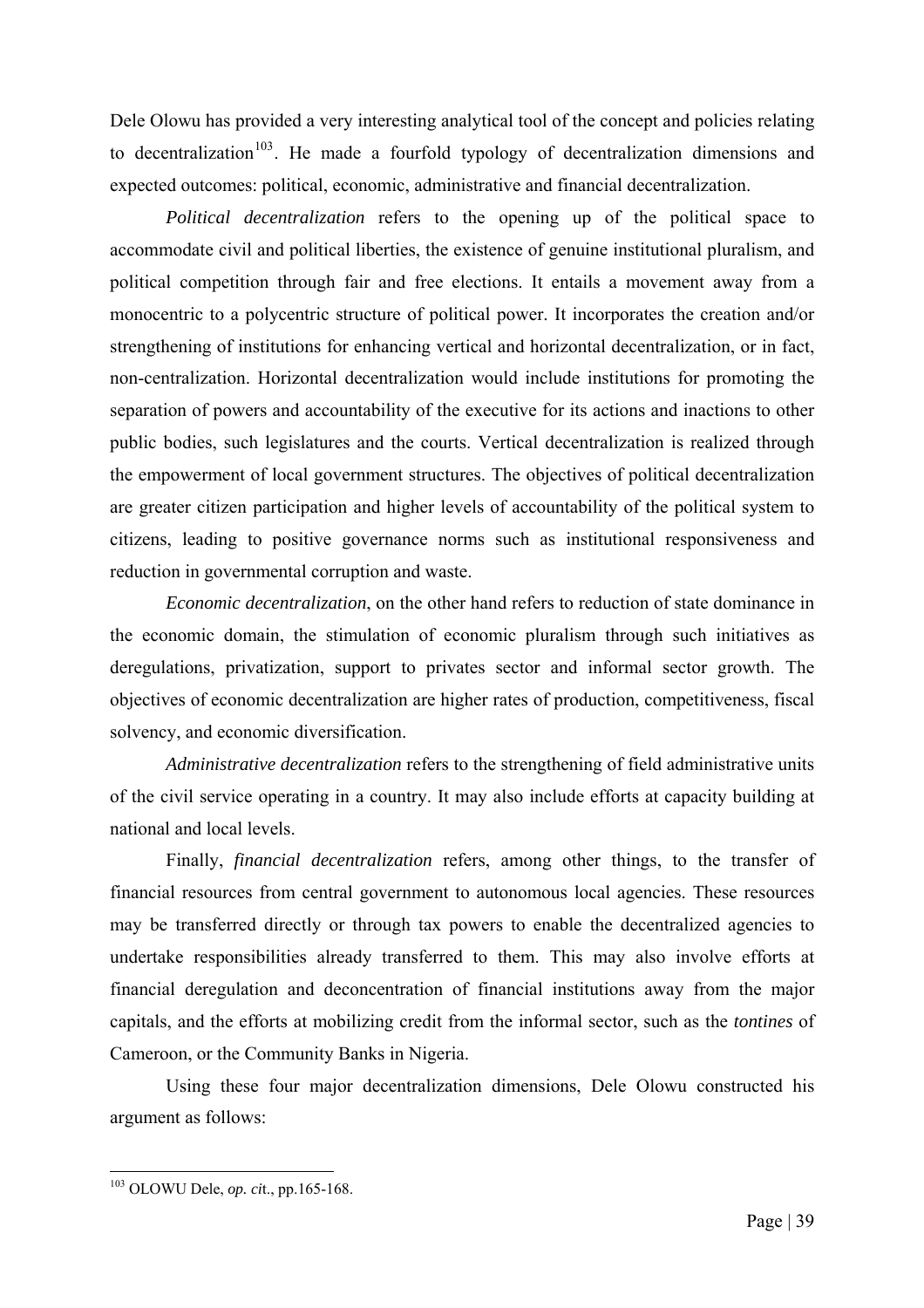$Ds = Pd + Ed + Ad + Fd$  $Ds = Pd + Ed$  $Ds = Ed + Fd$  $Ds \neq Pd + Ad$  $Ds \neq Pda$  $Ds = Pdh$  $Ds \neq Pd$ , Ed, Ad, Fd

Where:

 $Ds = State decentralization$  Pd = Political decentralization  $Ed = Economic decentralization$  $Ad =$  Administrative decentralization  $Fd = F<sub>i</sub>scal decentralization$  Pda = Political decentralization from above Pdb = Political decentralization from below = Positive value;  $\neq$  Negative value.

According to Dele Olowu, ideally, a genuine process of decentralization is the one which combines all four dimensions, particularly the political and the economic ones. For him, decentralization along political and economic dimensions will ultimately produce substantive decentralization as the political and economic forces, once liberated, force through institutional and fiscal decentralization, or neutralize centralization in those areas. E.g.: France and Netherlands and Botswana.

Where only economic and financial decentralization have taken place, it is possible to have effective state decentralization, even where there is no political and full administrative decentralization. The experience of most of the Asian tigers(Singapore, Korea, Taiwan, Hong Kong, Thailand, Indonesia, Malaysia) and Japan is of this variety. Their political systems, until recently, remained centralized, but they enjoy relatively high levels of economic and financial decentralization.

It is, however, difficult to have a situation in which financial and administrative decentralization occur without putting political and economic decentralization in place. Ad, Fd are the product of Pd, Ed. Even if it was possible to have financial and administrative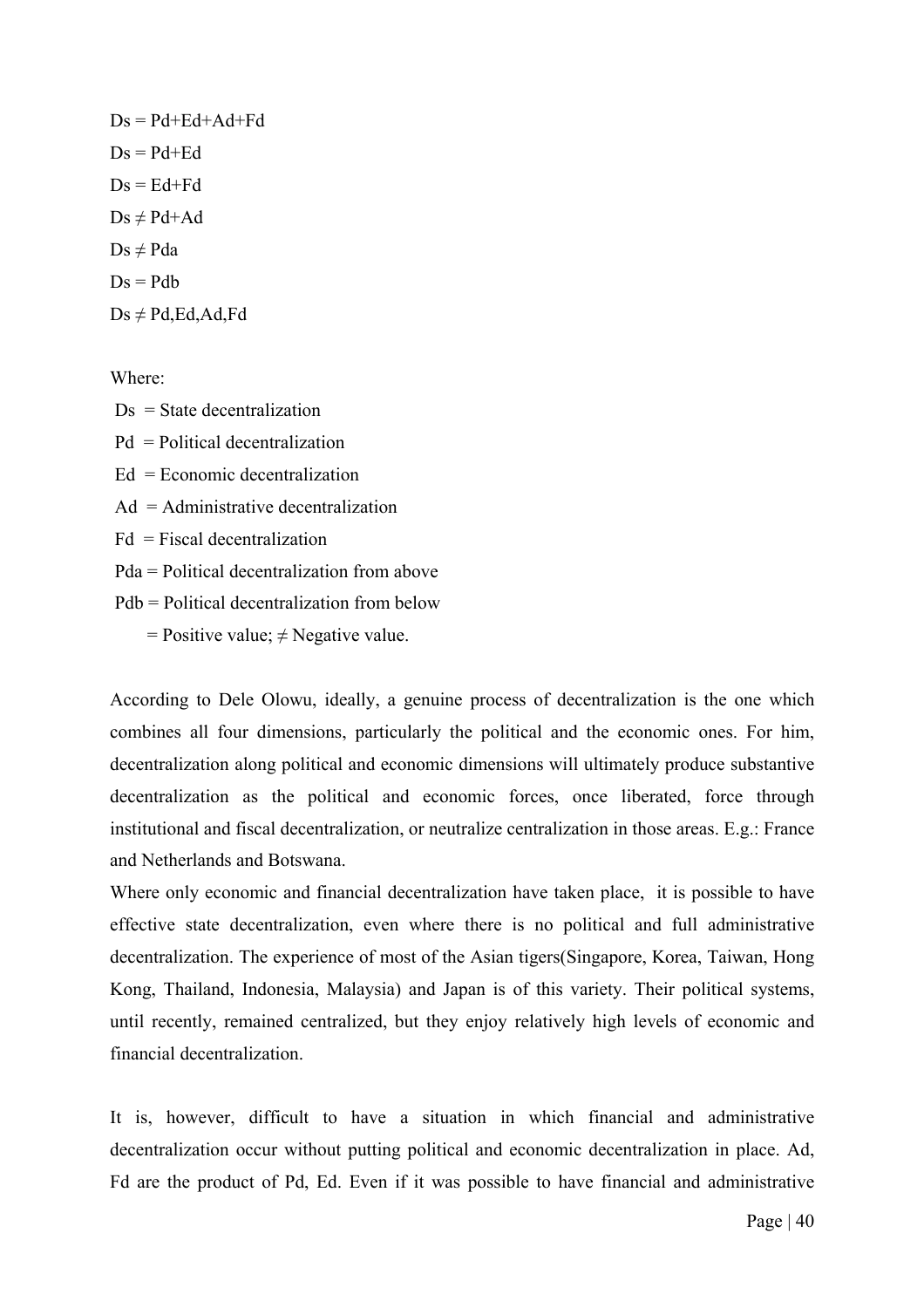decentralization, there would be little or no state decentralization because it is difficult, if not impossible, for administrative and financial decentralization to bring about political and economic decentralization. For that reason, Dele Olowu attests that most of the effort at local government reform in African countries is of this variety.

 In the same manner, decentralization along only one of the dimensions cannot bring about real local autonomy. Perhaps the single exception is political decentralization, when it is galvanized by pressure from below rather than a concession from above. If political decentralization is initiated from above by those who wield executive power, and without any substantial inputs from civil society, the impact on state decentralization, or any of its dimensions (economic, administrative or financial), is likely to be minimal. That has been the case in most African states where political decentralization was a concession from above, usually to satisfy donors or particular segments of the society (e.g. The military constituency of military rules, elements of the ruling party, or traditional authorities). Here the ruling authorities decided the nature, pace, and dimensions of political decentralization with the result that this process could not bring about any other form of decentralization, whether economic, institutional, or financial. For Dele Olowu, that explains why the practice of multiparty politics and/or elections in several African countries has not led to institutional pluralism and strong local governments. But the reverse is likely to be the case if pressure for political decentralization is from below, and if civil society takes an active part in defining the elements of the reform.

Dele Olowu's approach accounts for the paradox we found in what have been wrongly qualified decentralization in many African countries. Having failed to encounter the four dimensions analysed by this author, the reforms undertaken under the decentralization label were no more than deconcentration or delegation policies. That's what we will demonstrate in the second chapter concerning the Congolese case, both in colonial and in the post-colonial period. Historically illegitimate, Congo failed to improve its legitimacy by adopting sound decentralization policies. Instead, it constantly pursued reforms from above with the only aim of controlling the society and giving a semblance of legitimacy for external consumption, particularly. Thus these reforms failed to contribute to state's legitimation.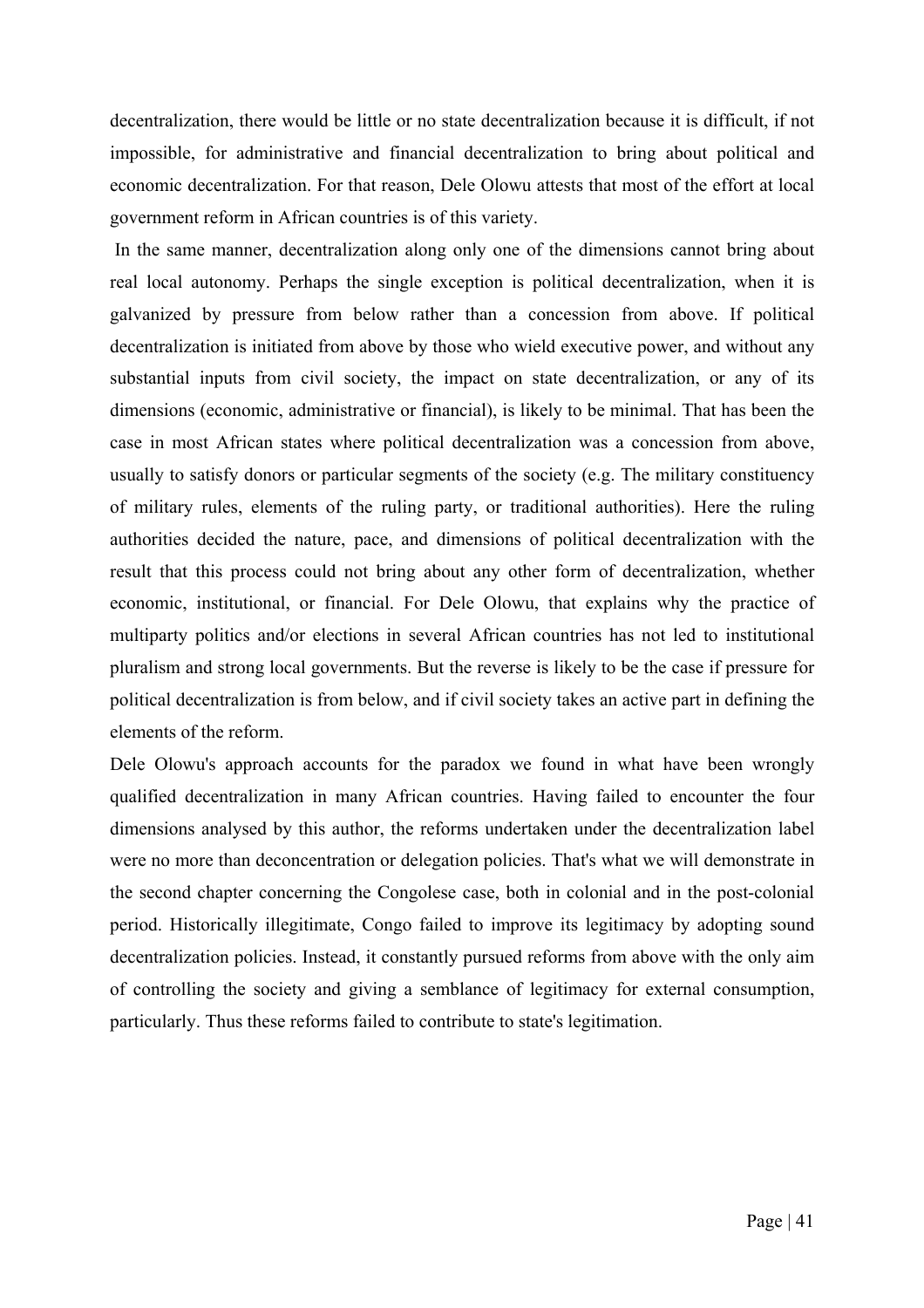#### **2.4. Different structural aspects of decentralization.**

Here, we want to pay attention not on the content/object of devolution, but on the structural aspect of decentralization. It is more an answer to the question of "to whom" and "how" powers are transferred/distributed than in which domains powers are transferred. Of course these two questions are interrelated and the reply to the latter encompasses some aspects related to the former.

#### *2.4.1. Vertical versus horizontal decentralization.*

The first distinction to mention is the one between *horizontal and vertical decentralization*, the same one we met in Dele Olowu's approach when developing the implications of political decentralization and which is also mentioned in the 1993 Human Development Report.

*Vertical decentralization* allows the central government to hand some of its powers to lower ties of authority – to states in federal countries or to regions, and then further down to local governments, or even to village level. But this process has to be accompanied by *horizontal decentralization*, meaning a dispersion of power among institutions at the same level (each same level). Indeed, it happens sometimes that an institution concentrates the whole range of powers in its hands<sup>[104](#page-48-0)</sup>. That is the case of the executive of many dictator regimes, but also some 'democratizing countries', when the most important affairs of the state are taken away from the cabinet to be dealt with by close presidential advisers. The governmental framework is kept just to look like other modern states while in reality there is an institutional duality in which the body of advisers is the real executive and the cabinet has a mere token role to find jobs for political clients or for the opponents of the regime.

 President Mobutu used, for instance, to enact laws without informing either the National Assembly or even the ministers officially in charge of the attributions the new laws were about.<sup>[105](#page-48-1)</sup> The strategy was simple. A provision of the constitution said that "the

<span id="page-48-0"></span><sup>&</sup>lt;sup>104</sup> UNDP, Human Development Report 1993, http://hdr.undp.org/reports/global/1993/en/pdf/hdr\_1993\_ch4.pdf

<span id="page-48-1"></span><sup>&</sup>lt;sup>105</sup> One of Mobutu's former ministers, Me Thomas Lwango, said that, sometimes, Mobutu asked separately two or three ministers and advisers to prepare his speech and at the end he read none of theirs texts but an other version resulting from a combination of ideas drawn from the different texts. The last version was made by somebody else, different from the authors of the first texts. Thus none of them could pride himself on having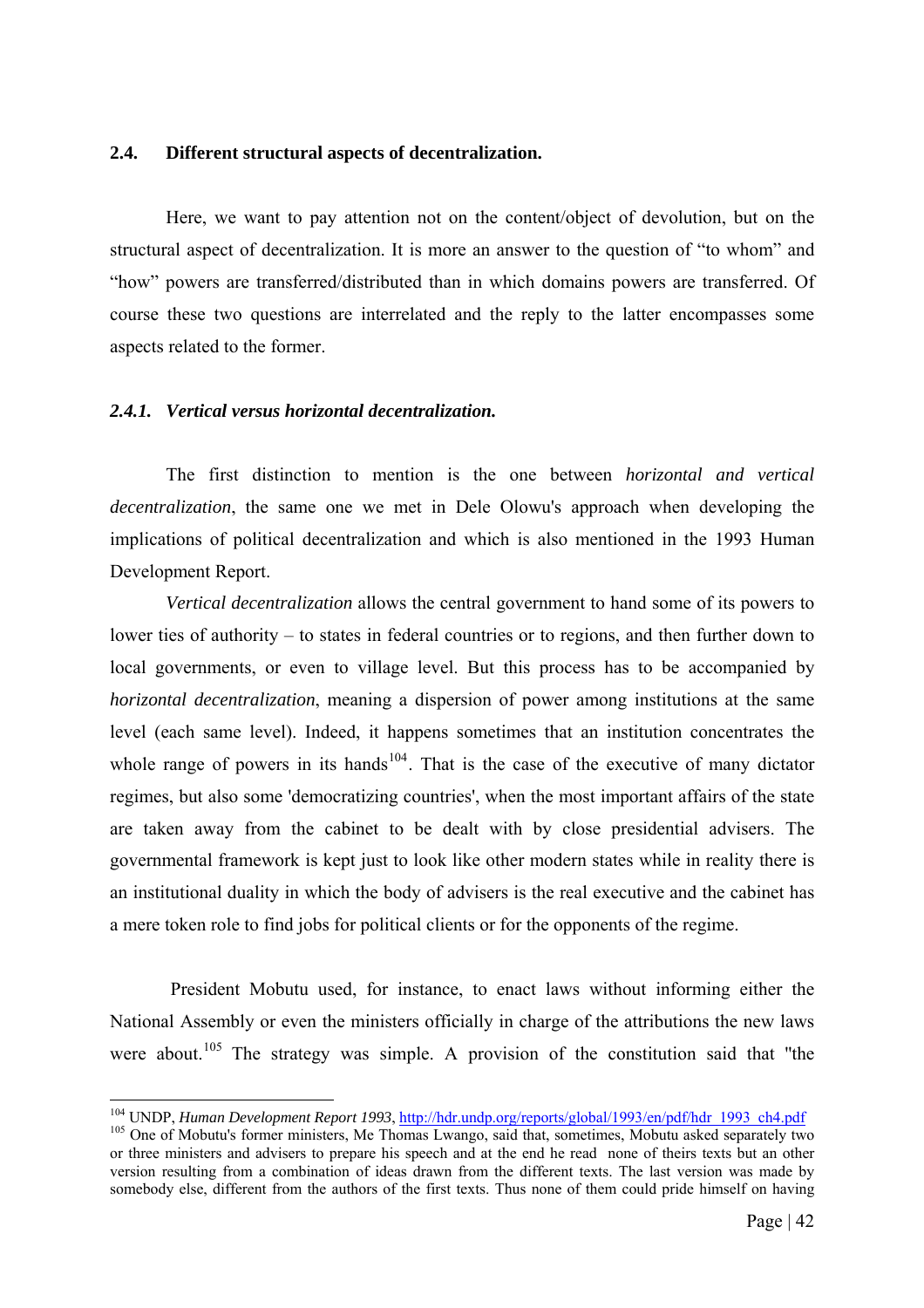legislative power is exercised by the President of the Republic ''*with the help''* of the legislative council''. Thus the president was the legislator and the legislative body was a mere adviser, a councilor. Later on, under certain pressures, that constitutional provision was removed and the legislative power came to be shared between the President of the Republic "*and*" the legislative Council and was to be exercised respectively by Ordonnance-loi and by law. The Ordonnance-loi was intended to be a legislative act taken by the president of the Republic in a particular moment: when the parliament is on vacation or in the emergency case. In reality, the exception became the rule. The Ordonnance-lois came to be the common way of legislating, for the President used to take them while the parliament was in ordinary session or he expected the moment when the parliament was on vacation to enact a great amount of them. In any case, since, in terms of hierarchy, the unique party's institutions had the primacy over state's ones and Mobutu was the President of the Party, no other institution was entitled to put into question his acts.

Horizontal decentralization is also found to be absent, as we'll see later on, within traditional forms of authority where the three powers (executive, legislative and judicial) are concentrated in the chief.

#### *2.4.2. Territorial versus technical and community-based decentralization.*

*Territorial decentralization* is also used to differentiate it with *technical decentralization* and with *community-based decentralization*. The idea is that in order to decentralize, state territory is usually divided into many political entities to which responsibilities are recognized. This usual mode allows the state to adopt a uniform structure of local government. This advantage of uniformity does not go without dangers. Among them, is the one mentioned by Dele Olowu in Nigeria where the local reforms launched in 1976 brought the total of local government units to 549 ''on a uniform criteria of 150,000-800,000 throughout the country, and with a uniform political/administrative structure(the councilor model)''. It main danger was, however, that it ''failed to make necessary concessions for cultural and economic diversity (e.g. between the urban and rural areas and between areas of strong non-governmental activity and those without)<sup>[106](#page-49-0)</sup>". The problem posed by the Vidcos in Zimbabwe are of the same kind. Here, the state created new entities on the basis of an

made the speech, neither the one whose few or none ideas are picked up nor the last writer who transcripts ideas which are not his own.

<span id="page-49-0"></span><sup>106</sup> OLOWU Dele, *op. ci*t., pp.169-170.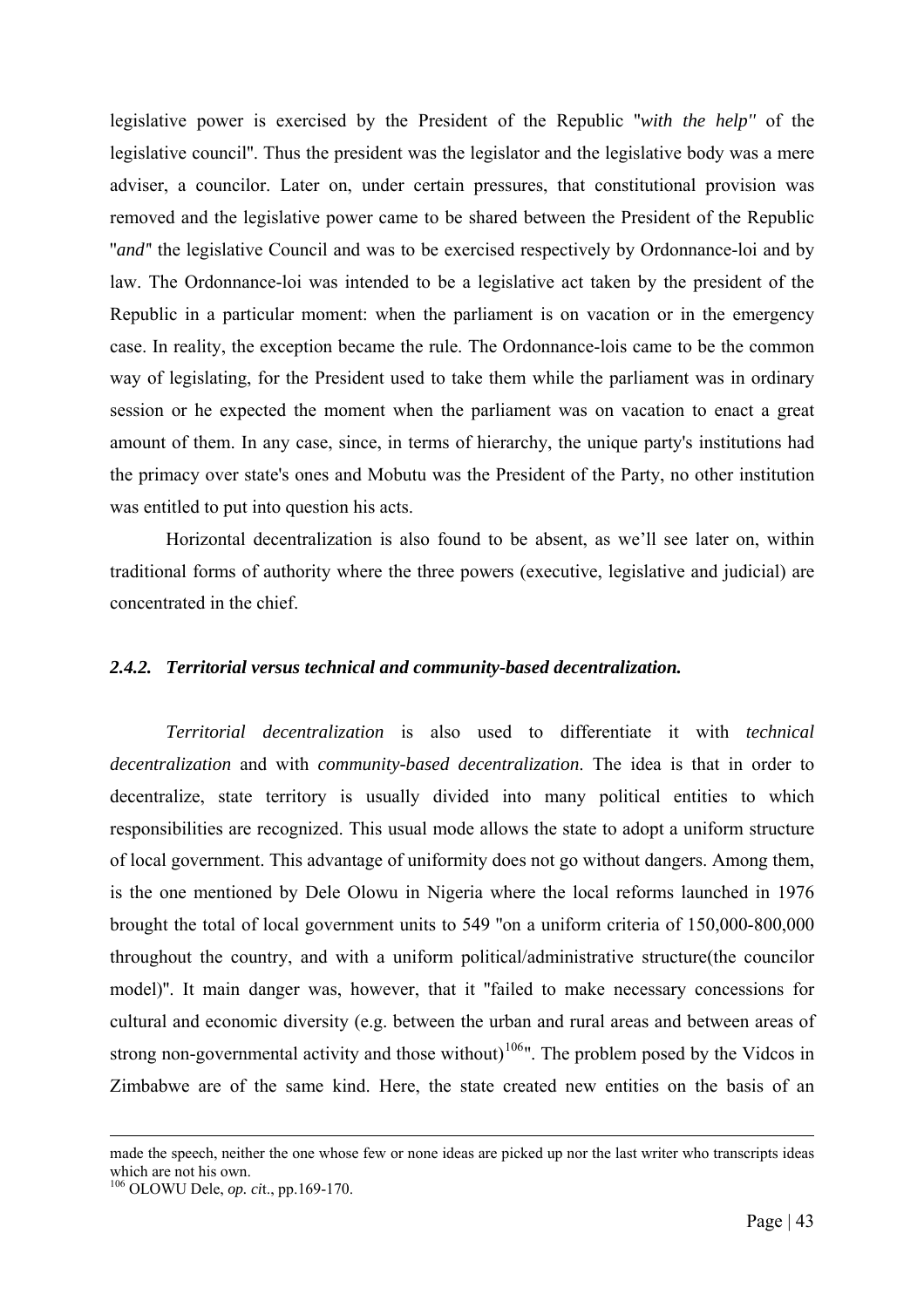arbitrary unit of 100 households, "a unit which did not necessarily comprise a community with shared resources, interests, or a common identity. Vidcos were nonetheless mandated to produce land use plans(of which more later), a goal which again did not reflect local demands and which proved well nigh impossible to carry out without the modification of boundaries and membership"<sup>[107](#page-50-0)</sup>.

 That's the reason why people propose, at a lower level at least, to design these entities in such a way that their limits correspond to those of the pre-colonial (traditional) political institutions. I argue in this thesis that this is a wise solution if African modern states want to gain some legitimacy. I also show how this solution has some limits, namely the risk of provoking what M. Mamdani called ''decentralized despotism''.

*The community-based decentralization* is a mechanism found to solve the problem appearing when a group that has to constitute the political basis (unit) for decentralization or a group which makes political claims is not concentrated on one particular territory but is scattered around two or more territories. This mechanism applies also to nomadic groups, without any permanent establishment on a particular territory. In both cases, the territorial decentralization model fails as it would imply, in the former case, bringing together peoples belonging to the group into question and, in the latter, forcing the groups into question to change their status to become sedentary. Which proves unworkable, as many cases have shown it. In Sudan, for instance, an irrigation program concerning nomads found difficulties to work. Its social acceptance become a problem because nomads were expected to be available for scheduled work in the fields at the time periods which apparently clashed with their livestock herding interests. The nomads opposed the managers of the project even if the pasture conditions in the area were technically suitable to make the program a success<sup>[108](#page-50-1)</sup>.

This form of decentralization has been adopted in the Belgian case. Dirk Beke proposed it for the Tuareg case in Niger. I argue, in the fifth chapter, that it can be the case for Banyamulenge in D.R.C..

<span id="page-50-0"></span> $107$  ALEXADER Jocelyn, "State, Peasantry & Resettlement in Zimbabwe", in MOHAN Giles & TUNDE ZACK-WILLIAMS(Eds), *The Politics of Transition in Africa. State, Democracy & Economic Development*,

<span id="page-50-1"></span><sup>&</sup>lt;sup>108</sup> RONDINELLI Denis, "The Dilemma of Development Administration: Complexity and Uncertainty in Control-Oriented Bureaucracies'', *op. cit*., p.58.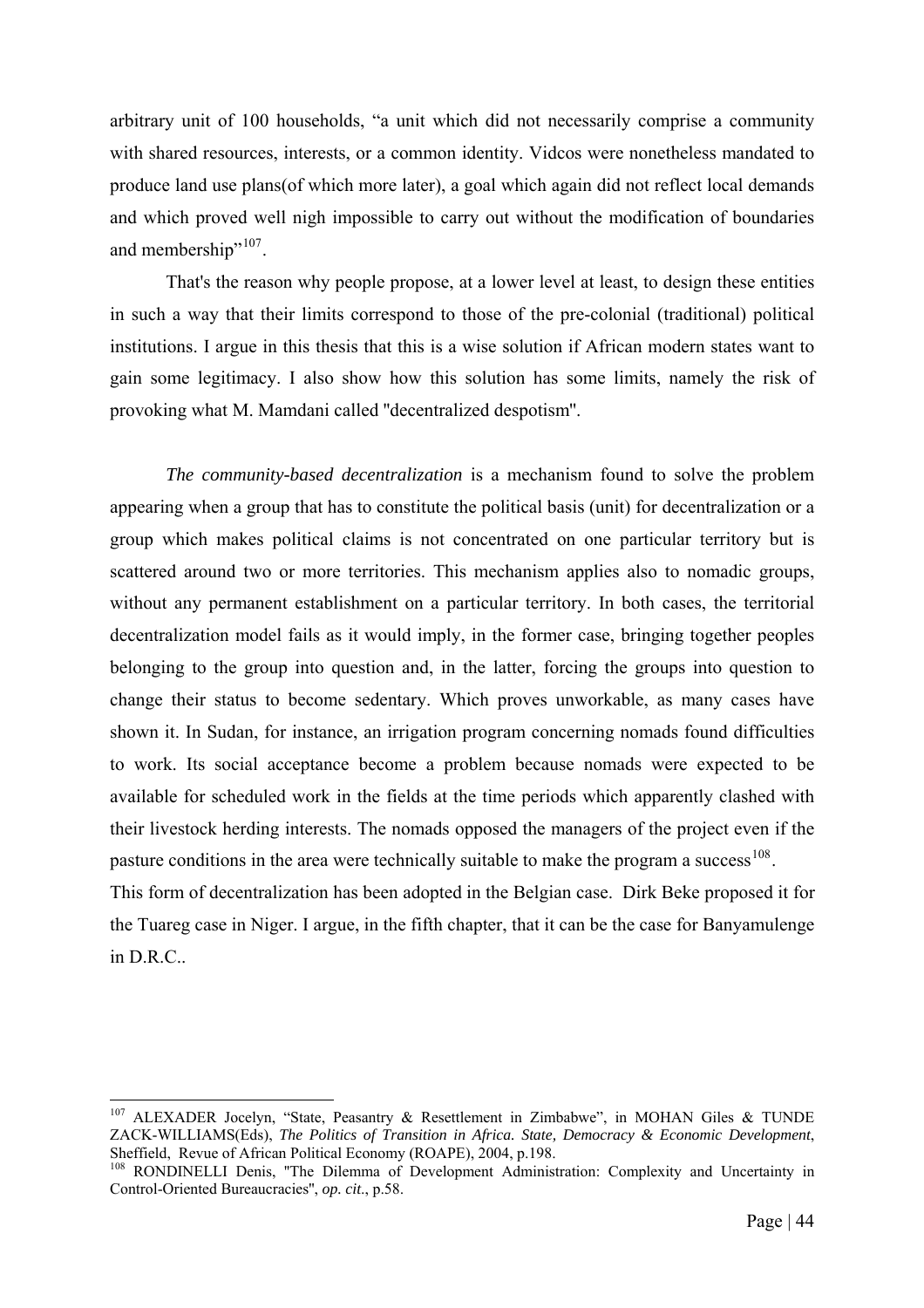The idea is then that of building decentralization on both the community of interests and the ''moral link'' which unite these peoples and, thus, recognizing some particular rights to them on that basis.

*Technical/functional decentralization (décentralisation par service)*: it implies recognition of legal status and financial autonomy to some public services under the management of more or less autonomous organs.

Unlike territorial or community-based decentralization which is multi-sectoral and creates or recognizes local entities in the aim of establishing a sort of equilibrium of powers all over the country, technical decentralization is mono-sectoral and concerns government-owned firms or public corporations or offices. That's the reason why the speciality principle applies to the latter while local entities benefit from a share of/in state's sovereignty. Although both local entities and public corporations or offices are recognized a legal status, the authority which created public corporations can suppress them very easily than the state can do for local entities for mere political reasons. Beside their autonomy, local corporations remains closely under the control of central or local government (depending of which level of authority they depends on).

# **2.5. Justification of the key position of decentralization policy both in the literature and this study concerning the particular case of D.R.C.**

#### *2.5.1. Reappraisal of decentralization's position in legal and political science's literature.*

In consulting the legal and political science literature about decentralization, one is struck by the positions from which that issue is debated. Almost all the authors deal with that issue in part devoted to the form of the state and particularly in the unitary state. A bit like in the evolutionary theory, decentralization is presented as the most "civilized" or "enlightened" stage of the administration of the unitary state in relation to centralization (with deconcentration or delegation as its variants) which is less differentiated (in terms of separation of powers), participatory and democratic. This is true if we take into account the characteristics and advantages of a genuine decentralization we have presented before. Federalism -which is another form of the state opposed to the unitary state- is described as a form of state in which decentralization has been pushed too far by constitutional recognition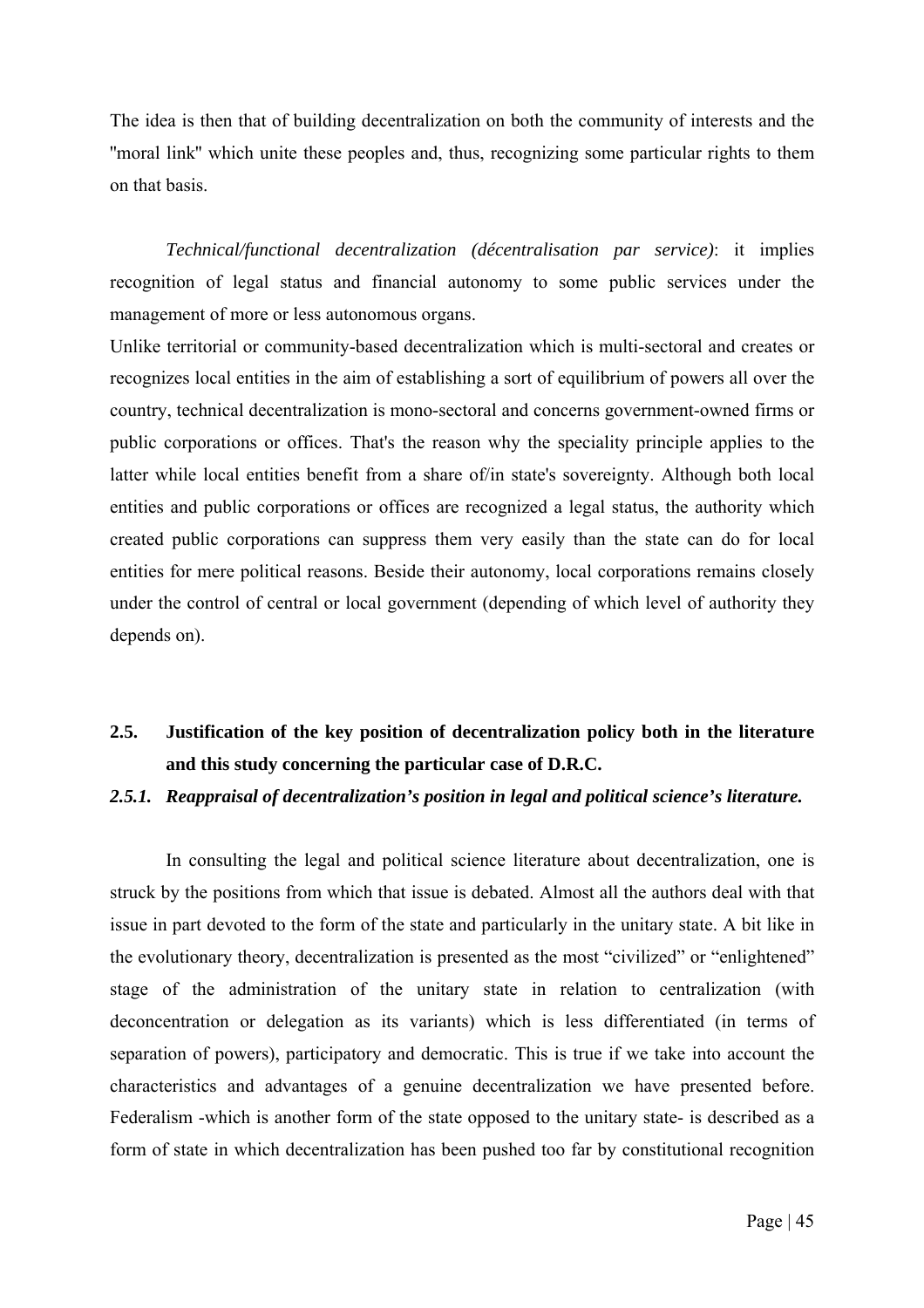of constituent states' autonomy.[109](#page-52-0) If a scale were to be drawn, assuming that genuine decentralization implies democracy, federalism should be thought –not without mistake-to be more democratic than a decentralized, unitary state.

This scientific distortion has engendered two diametrically opposite (and somehow conflicting) currents of thought in the Congolese political debate. Here, the debate about a genuine decentralization of the state get always lost in the confrontation between federalists and unitarists. The fact that the latter (so-called centripetal) accuse the former (called centrifugal) of having or cautioning secessionist ideas, adds more spice to the debate! The compromise is usually found in an evasive constitutional formula about the form of the state. Once that compromise is found, political leaders seem to consider that the essential is done, the problem is settled, the work is over, and evacuate the rest of the question to an "as soon as possible" time. This was, true for the Constitution of June 18, 1960 and for that of August  $4<sup>th</sup>$ , 1964. It was also, recently, the attitude of the parliamentarians of the 2003-2006 transitional period who, in their three years legislature, adopted a constitution while the adoption of the law about decentralization was postponed to the next legislature. As a consequence, the electoral calendar was modified since, in the lack of the law on decentralization, the electoral process which should begin with local elections could no more be respected. The electoral commission is blocked now since it has achieved the presidential, legislative and provincial elections but cannot go further in organizing local elections because the newly elected parliament has not adopted the law on decentralization seventeen months after its inauguration. This situation calls for some remarks:

First of all, there is an overlap between characteristics of unitary decentralized state and federalism so that, in terms of decentralization -not in terms of the constitutionally proclaimed form of the state- the difference between these two forms of state is more that of degree. Its is not surprising that some unitary states are more or less decentralized than federal states and vice versa. Rothchild notes on that respect that, some states (like the former USSR and the Union of South Africa) have established systems that are federal in design but unitary in practice because regional governments were denied sufficient measure of independence $110$ . Dele Olowu's criticisms of federalism in Nigeria goes in the same sense<sup>[111](#page-52-2)</sup>. Charles Durand's

<span id="page-52-0"></span><sup>&</sup>lt;sup>109</sup> BEKE Dirk, «La décentralisation dans les pays en voie de développement et la prévention des conflits internes», Paper presented at the conference organized by the International Institute of Administrative Science, Brussels (Belgium), February 27, 2004.

<span id="page-52-1"></span><sup>110</sup> ROTHCHILD Donald S., *Toward Unity in Africa : A Study of Federalism in British Africa*, Washington, D.C., Public Affairs Press, 1960, pp. 3-4.

<span id="page-52-2"></span><sup>111</sup> OLOWU Dele, *op. cit*.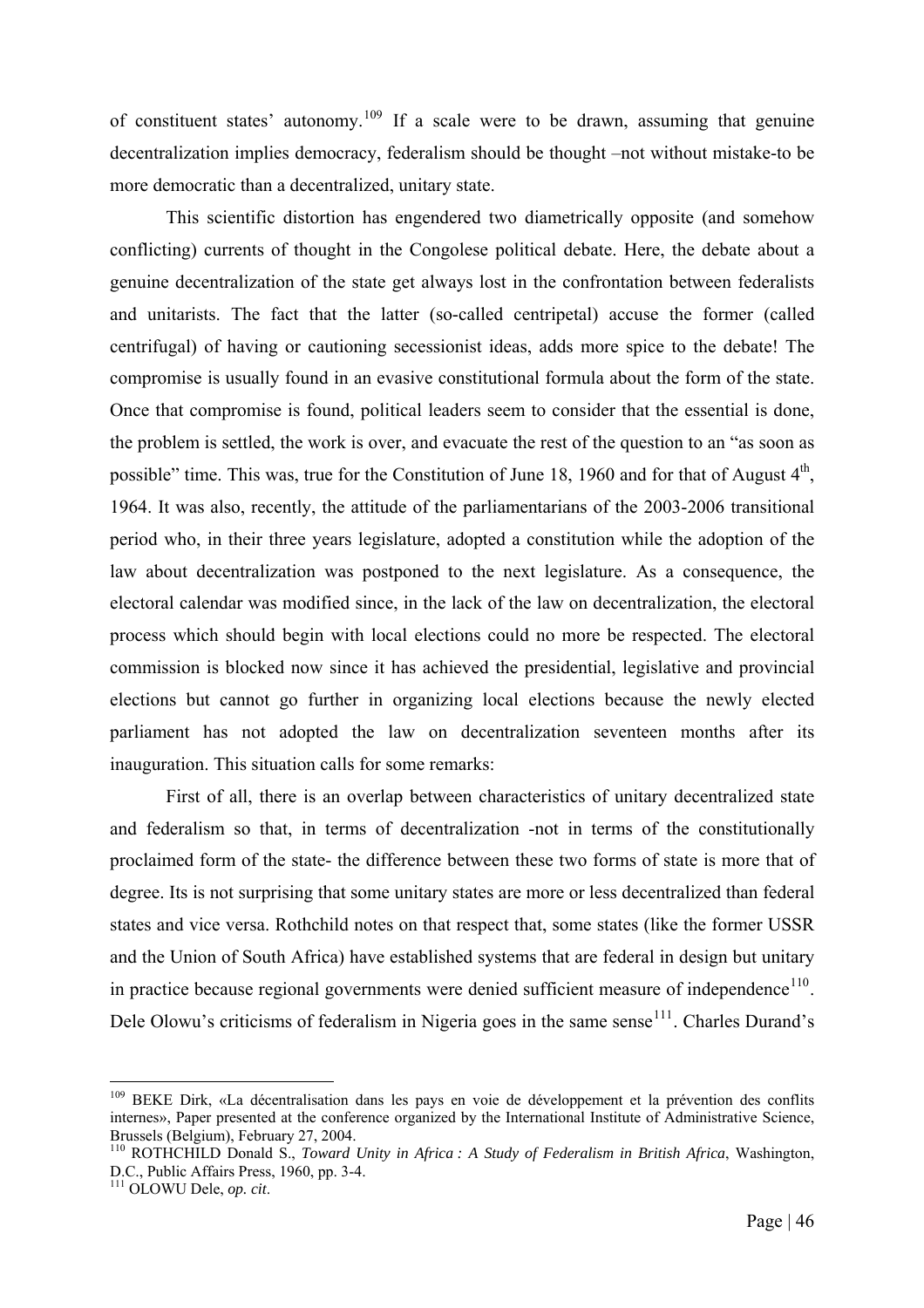old but still relevant contribution is more complete about the weakness of the use of the legal criterion to distinguish between federal state and an unitary but decentralized state<sup>[112](#page-53-0)</sup>.

Second, it is wrong to enclose the debate about decentralization within the framework of unitary state. Even within the federal state, the constituent states are not, indeed, the least administrative tiers. To the contrary, they contain territorial/administrative subdivisions whose relationships with the state to which they belong and, possibly, with the central state have to be clearly defined. It does not change fundamentally anything in the political development of the country whether the centralization be exercised by the central state or the constituent state. The last may be even worse. Since it is difficult for government, especially in large and weak countries, to control all the different portions of its territory (which allows a sort of "laisser-faire"), federalism without decentralization may give the constituent state the opportunity to achieve what the central state could not do. Harry Goulbourne noted for example that in authoritarian, highly centralized, overbearing and restrictive post-colonial African state whose tendency is to concentrate state power in one or two institutions and to employ the most draconian and sometimes petty means available to curtail and restrict social life of citizens, their "inefficiency is often the saving factor with respect to the lives and freedom of citizens. In other words, if the interventionist state in African countries were able to execute efficiently most of what leaders and regimes desire, then many of these states would have to be regarded as being fascist states. Paradoxically, therefore, it is sheer inefficiency which sometimes acts as protection against arbitrary treatment by one or other state's institutions and leaders".<sup>[113](#page-53-1)</sup>

Third, concerning the traditional authority issue, discussing its status remains important even in a hypothetical case where federalism would imply "making constituent states to measure" of traditional entities. Congolese legislation is constantly terse concerning these traditional entities in comparison to the provisions devoted to others territorial/administrative institutions (provinces, district, *Territoires)*. When it is about the former, in most of the time, it refers to the customary law. Referring merely to customary law

<span id="page-53-0"></span><sup>112</sup> DURAND Charles, «De l'Etat fédéral à l'Etat unitaire décentralisé», in *L'Evolution du droit public : Etude en l'honneur d'Achille Mestre*, Paris, Sirey, 1956, pp.193-210.<br><sup>113</sup> GOULBOURNE Harry, The State, "Development, and the Need for Participatory Democracy in Africa", in

<span id="page-53-1"></span>ANYANG' NYONG'O Peter(ed.), *Popular Struggles for Democracy in Africa*, London & New Jersey, Zed Books Ltd & The United Nations University, 1987, p. 29.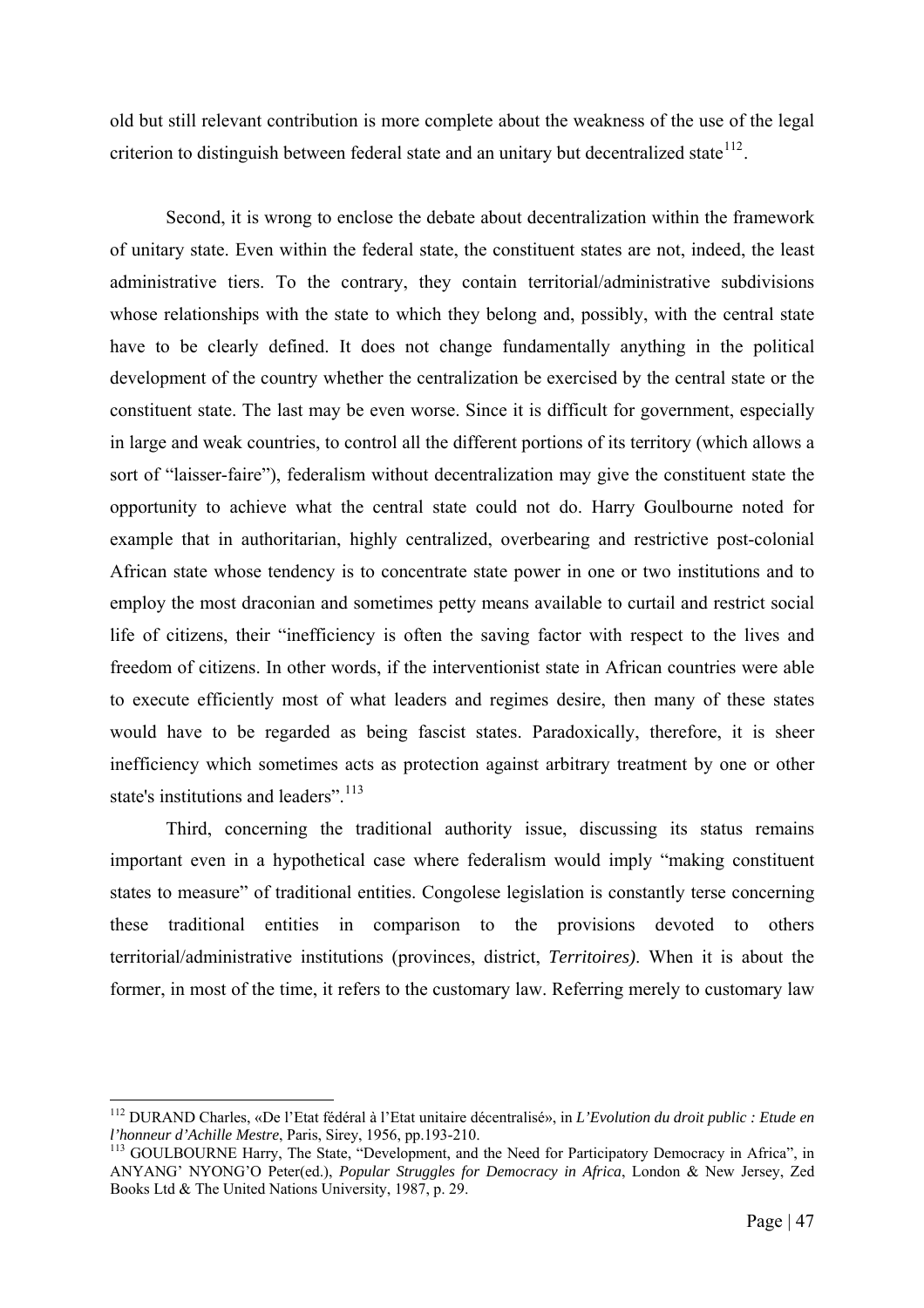without paying attention to its content and its current functioning may result in backing what Mahmood Mamdani calls "decentralized despotism".<sup>[114](#page-54-0)</sup>

Thus decentralization remains a key issue whatever the form of the state, whether it be federal or unitary.

# *2.5.2. Decentralization, an aspiration of Congolese people?*

Recent history of the DRC<sup>[115](#page-54-1)</sup> has prevented any possibility of thinking of Congo in terms of united country in the short, medium, or long-term. The plausible scenario was that the country was splitting. The time the division lasted (from August 1998 to June 2003 and even later since some regions under rebellion movements remained uncontrolled by the transitional government) and the attitude of military protagonists reinforced such an idea. One should not forget that goods crossing the "borders" from the territory under the RCD-Goma control to that under an other rebel movement (RCD/ML, MLC,…) and vice-versa had to pay "customs" duty! The so called "Experts of Congo" bet that the situation of the DRC. was the proof of the borders reconfiguration in front of the dying Congo. The question was then that of the relevance of decentralization in the situation in which some domestic, regional and international actors were working for the implosion of the country. But Congo seems to have defied them. Two main reasons justify this relevance. The first is grounded on a recent study carried out by Herbert F. Weiss and Tatiana Carayannis entitled "The Enduring Idea of the Congo"<sup>[116](#page-54-2)</sup> whose aim was the examination of public attitudes toward the Kinshasa government and rebel authorities in the DRC during the period of war in order to understand the construction of Congolese national and state identities. But this study was limited to five cities (Kinshasa, Kikwit, Lubumbashi, Mbuji-Mayi and Gemena) where the researchers have been authorized to carry out their survey. The RCD, a rebel movement backed by Rwanda, refused to give his authorization on the territory that they were controlling and which corresponded to about a third of Congolese national territory. The motive of such a refusal is to be found for the RCD in the awareness of its unpopularity as it has been demonstrated in the 2005-2006 plural elections. We are going to present separately these two aspects.

<sup>&</sup>lt;sup>114</sup> MAMDANI Mahmood, op. cit., p. 18.

<span id="page-54-1"></span><span id="page-54-0"></span><sup>&</sup>lt;sup>115</sup> A decade of violent conflicts involving the official army, a series of rebel movements and militias but also foreign armies from Rwanda, Uganda, Burundi, Angola, Zimbabwe, Namibia and Chad.

<span id="page-54-2"></span><sup>116</sup> WEISS Herbert F. & CARAYANNIS Tatiana, "The Enduring Idea of the Congo", in LAREMONT Ricardo René(ed.), ), *Borders, Nationalism, and the African State*, Boulder & London, Lynne Rienner Publishers, 2005, pp.135-177.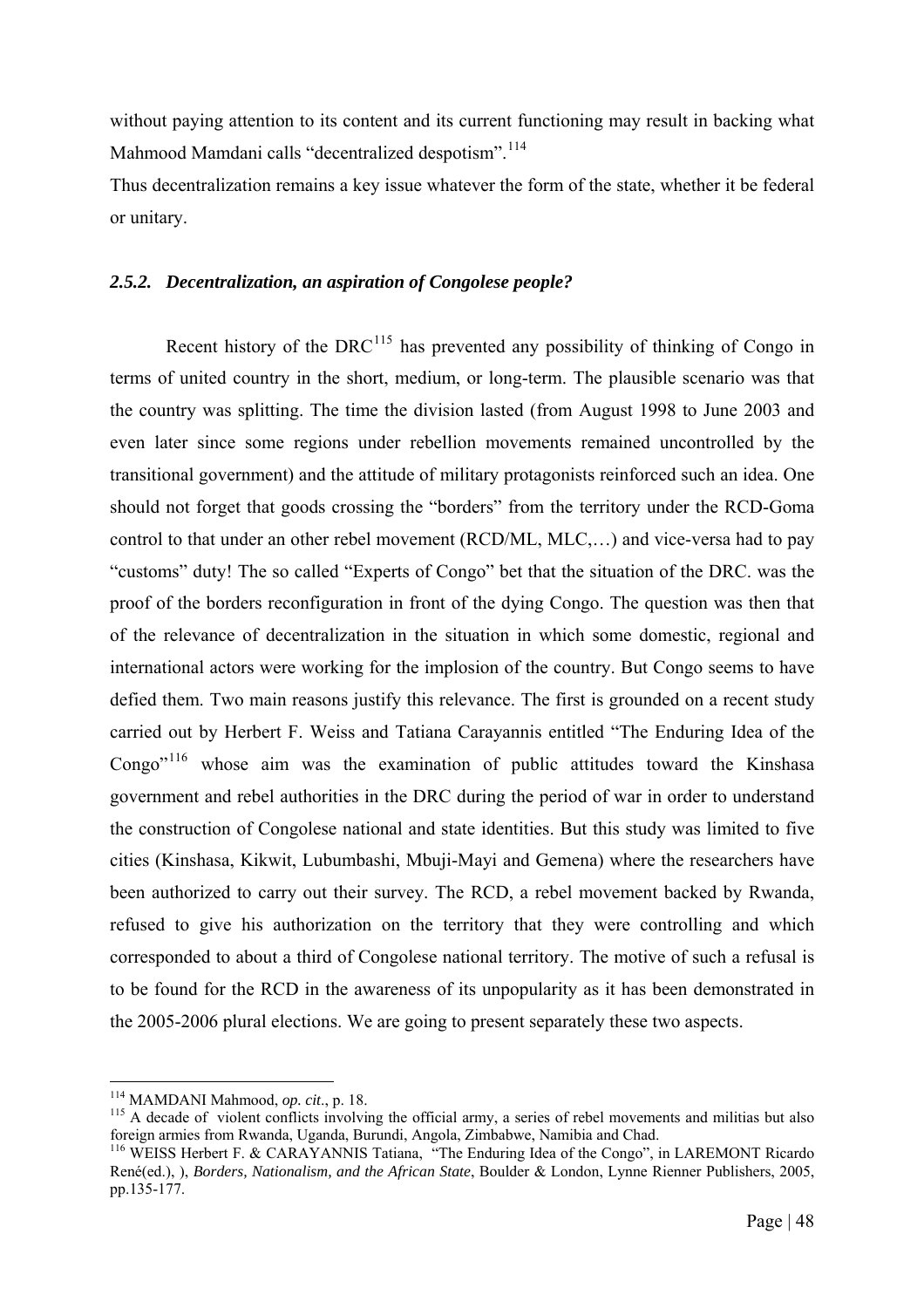# 2.5.2.1. *Herbert F. Weiss and Tatiana Carayannis' conclusions on national identity in the DRCongo*.

Herbert F. Weiss and Tatiana Carayannis have concluded that "the identification of the Congolese with the Congolese nation over the last forty years has become stronger, despite predatory leaders, years of war and political fragmentation, devastating poverty, ethnic and linguistic diversity, and the virtual collapse of state services."<sup>[117](#page-55-0)</sup> They note two particular moments when Congolese state structure was weaker than ever so that secession would have been possible had anyone chosen to lead one: the first is the period corresponding to the late Mobutu regime and the early LD Kabila's takeover in 1997. As much as Mobutu army was so weakened that foreign armies were able to march across the country and to overturn his regime in a matter of seven months with little resistance, LD Kabila military force was so weak since it relied on young *kadogos* (most of them children) that he recruited during the war and foreign (Rwandan, Ugandan) military. One among the latter, James Kabarebe, was the Chief of staff of the FAC (Forces armées congolaises) before going to occupy the same position in his home country Rwanda. The second starts in mid-1998(June and July) when, under internal pressure, LD Kabila decided to release himself from his former foreign allies. That decision leads the latter to sustain other rebellions against Kinshasa government from August 2, 1998 until mid 2003, provoking a real regional war with no less than seven foreign countries involved.[118](#page-55-1) This situation engendered a *de facto* division of the Congo since the political and military establishments "created what became recognized borders between the Kinshasa and the rebel-controlled zones. At a later stage, these borders were even monitored by MONUC, the UN observer mission in the Congo. Yet, despite the deep antagonisms that existed between the leaders of the different movements, not a single one postulated a breakup of the Congo".<sup>[119](#page-55-2)</sup> The question is why?

 $117$  Ibidem, p.135.

<span id="page-55-1"></span><span id="page-55-0"></span><sup>&</sup>lt;sup>118</sup> Rwanda, Uganda and Burundi were supporting a rebel movement called RCD (*Rassemblement congolais pour la démocratie*), and then, when a quarrel of leadership between Rwanda and Uganda ended in the split of RCD, one wing called RDC-Goma continued receiving Rwandan and, to a lesser extend, Burundian support while a second wing, RCD/ML, was under Ugandan influence. Later on, Uganda helped to create another anti-Kinshasa movement, the MLC (*Mouvement de Libération du Congo*) which dominated the northern part of the Congo. As for Kinshasa government, its life was spared thanks to the military support of Angola, Zimbabwe, Namibia and Chad. Internally, it tried to seek support wherever it could find it. Thus it made alliance with many Mai Mai (local guerrillas) in eastern Congo and mobilized the Interahamwe/ex-FAR and other Rwandan Hutu, and the Burundian insurgency movement called *Forces de défense de la démocratie (FDD*), who were established in the Democratic Republic of Congo.

<span id="page-55-2"></span><sup>119</sup> WEISS Herbert F. & CARAYANNIS Tatiana, *op. cit.,* pp. 149-153.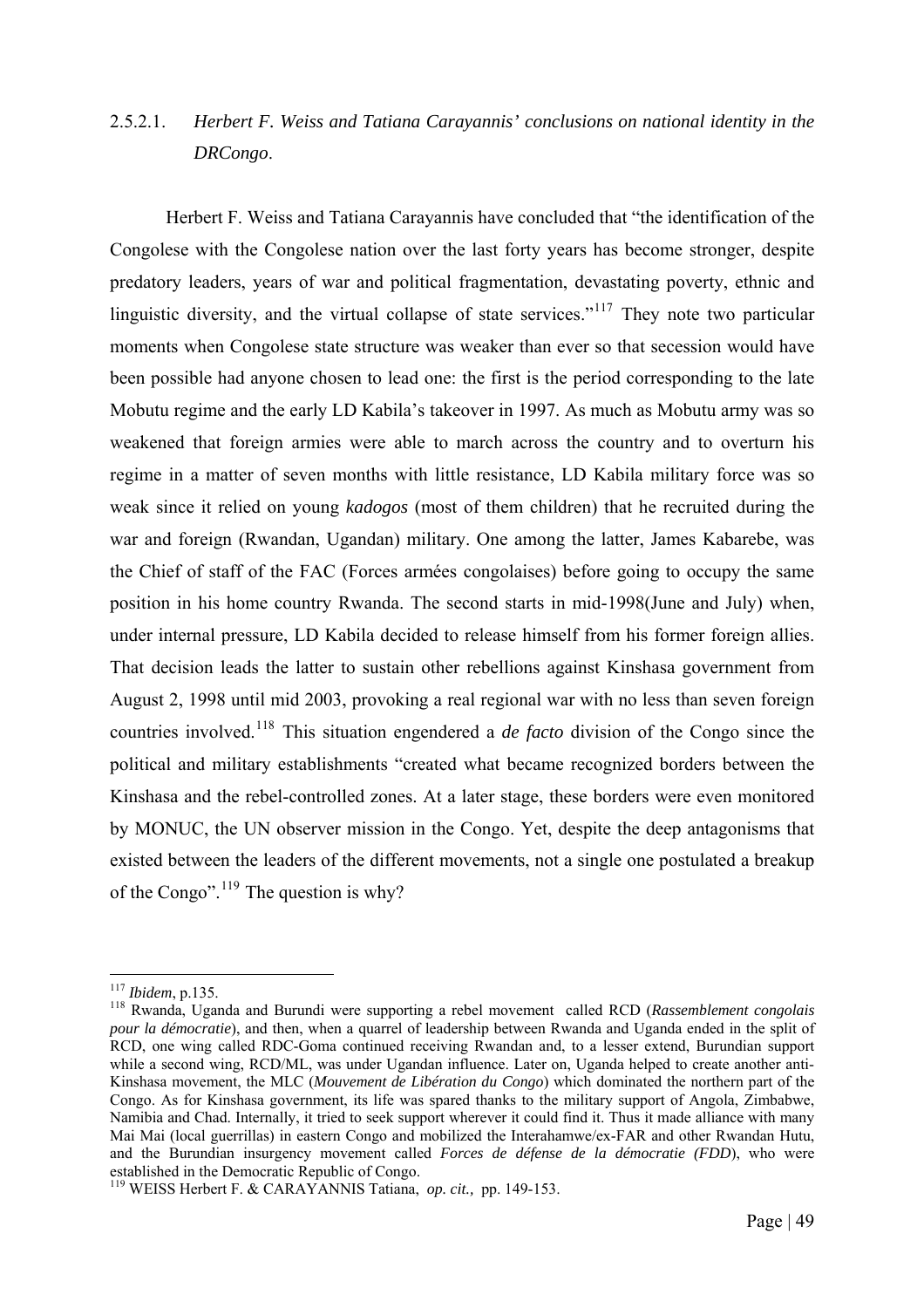The answer provided by some authors like Claphan, Reno and Pierre Englebert according to which the lack of sub-national ambitions of African guerrilla movements and warlords may be due to the uncertainty of obtaining international recognition and consequently the risk of not accessing to the international aid and patronage<sup>[120](#page-56-0)</sup> is not enough to explain the luck of such initiatives in Congolese case. Its weakness is that it favors leaders' will or interests without taking into account the position of the population under their rule. It is only by incorporating that aspect that the Congolese situation becomes clearer. The Congo of 1960 seems to have experienced some change. The early independence period was characterized by a strong secession current particularly in three regions: Katanga, South Kasaï and Lower Kongo. The two former did actually secede and they received military support of Belgian troops in their attempt to keep controlling these two economic lungs of the Congo. But the international community, strongly opposed to the secessionist movement, stopped it by sending a UN force to restore the borders inherited from the colonial period.<sup>[121](#page-56-1)</sup> Katanga attempted to secede again in 1977 and in 1978 but the movement was stopped thanks of foreign help (France, Belgium, Morocco, with USA logistical support).

Some author noted that this secession tendency diminished. A series of public opinion surveys conducted in Herbert F. Weiss and Tatiana Carayannis' study in five cities(Kinshasa, Kikwit, Lubumbashi, Mbuji-Mayi and Gemena) throughout the DRC in January and June 2002 showed that 78% of people asked whether the Congo must remain unified said that yes and advocated the use of force, if necessary, to do so. It is worthy to note that two of these cities, Lubumbashi and Mbuji-Mayi, belong to formerly secessionist regions. In the former 69% people gave that answer to 84% in the latter.<sup>[122](#page-56-2)</sup> Two other questions asked in this survey are worthy of note. The first concerns whether unity of the Congo is the more important than the interests of any particular group or ethnicity. To this question the average of affirmative replies in the five cities was 88.4%. The second is about the type of state the respondents would prefer in the future of the Congo. The authors note that there has been a gradual shift in Congolese preferences in systems of government since the start of the war. In BERCI (Bureau d'Etudes, de Recherche et de Consulting International) surveys through 1998, among the three choices given -federal state (authority decentralized and constitutionally given), unitary state (authority highly centralized), and decentralized unitary state (authority decentralized

<span id="page-56-0"></span><sup>120</sup> CLAPHAM Christopher, *Africa and The International System: The Politics of State Survival*, Cambridge: Cambridge University Press, 1996; RENO William S.K., *Warlord Politics and African States*, Boulder, Colo: Lynne Rienner Publishers, quoted by ENGLEBERT Pierre, *op.cit*, p.183.<br><sup>121</sup> WEISS Herbert F. & CARAYANNIS Tatiana, *op. cit.*, p.159.<br><sup>122</sup> *Ibidem.* p.163.

<span id="page-56-1"></span>

<span id="page-56-2"></span>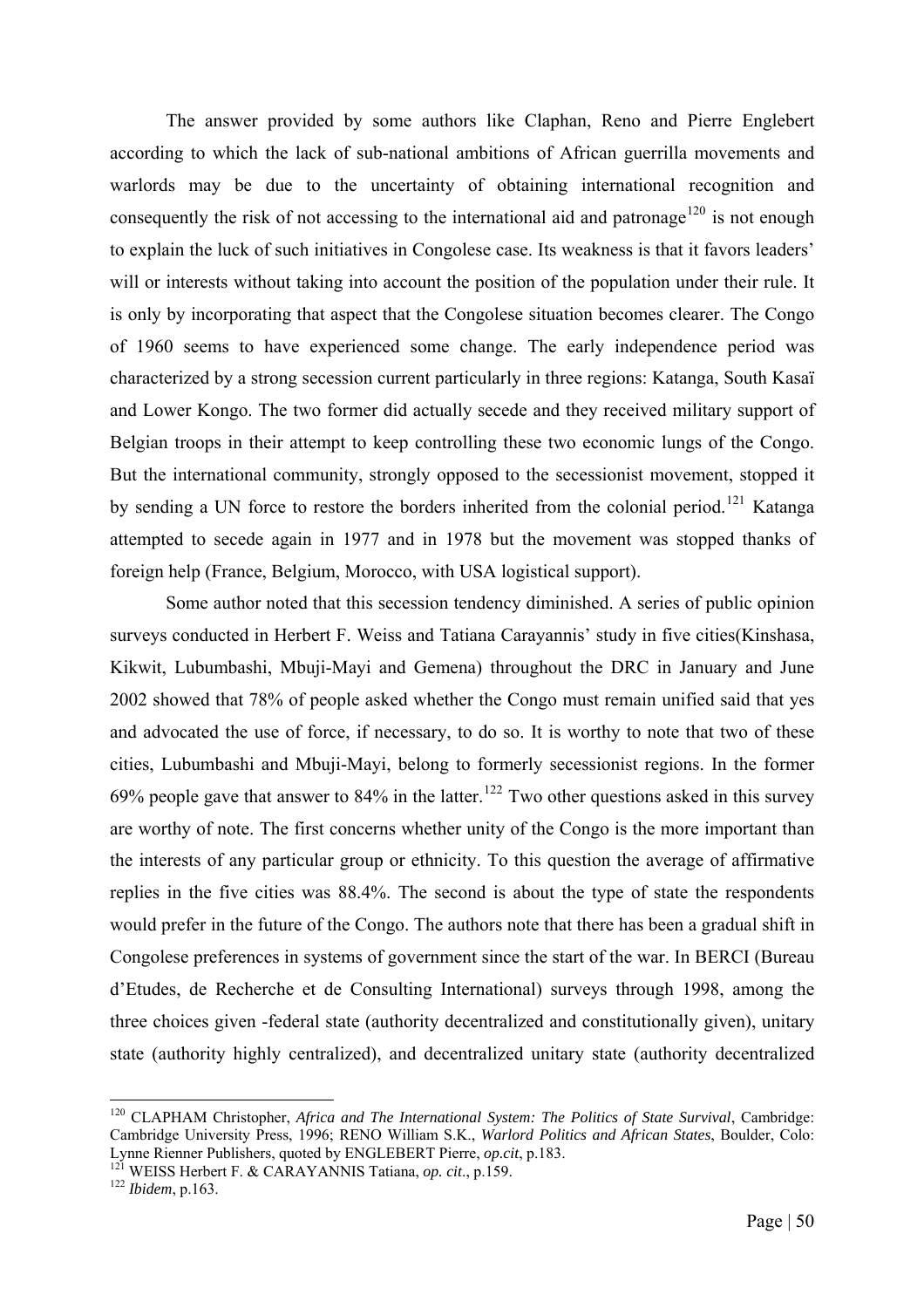and conferred by the state)- a federal system of government was preferred by most respondents. Later on, from when, because of the war, the country was divided into four politico-military zones, federalism came to be seen as code for partition. People's tendency therefore moved away from decentralized government because of fears that that decision possibly would lead to the permanent partition of the state.

In this survey(...), "70 percent of respondents in Kinshasa favored some form of unitary state system. Only 23 percent of Kinshasa respondents favored federalism, compared to 41 percent in 1998. 64 percent of respondents in Kikwit and 82 percent in Gemena favored some form of unitary state system. In Mbuji-Mayi, 46 percent of respondents favored some form of unitary state system, and 39 percent favored federalism. Although this was the highest response in favor of federalism of the five cities, when compared to earlier polls it is a dramatic drop; in a 1998 poll, for example, 73 percent of respondents in Mbuji-Mayi favored federalism. In Lubumbashi, 39 percent favored some form of unitary state, and only 23 percent favored federalism-a change from four years earlier when 53 percent favored federalism"<sup>[123](#page-57-0)</sup>.

Even if, as we said before, this survey was limited to the part under the control of Kinshasa government except Gemena which was controlled by the MLC, we can assume, from the Constitutional referendum and the results of the 2005-2006 first plural elections from forty years, that the result would have been even higher in the East part of Congo formerly under the control of rebels.

# *2.5.2.2. National identity? Yes! And then?*

The increasing of national identity and the commitment to national unity and territorial integrity have the merit of having allowed the avoidance of borders' implosion in the context of weak state. This makes the question of state's external border restructuring less appropriate issue in the current situation. WEISS Herbert F. & CARAYANNIS Tatiana, righteously, warn us that "while it is evident that the Congolese people will resist any effort –external or internal- to undermine the national unity and territorial integrity of the state, they will fight equally hard for spoils contained within it. A strong national consciousness does not, therefore, preclude crippling internal divisions over power and resources".<sup>[124](#page-57-1)</sup>

<span id="page-57-0"></span><sup>&</sup>lt;sup>123</sup> Ibid., pp. 164-165.

<span id="page-57-1"></span><sup>&</sup>lt;sup>124</sup> WEISS Herbert F. & CARAYANNIS Tatiana, *op.cit.*, p. 174.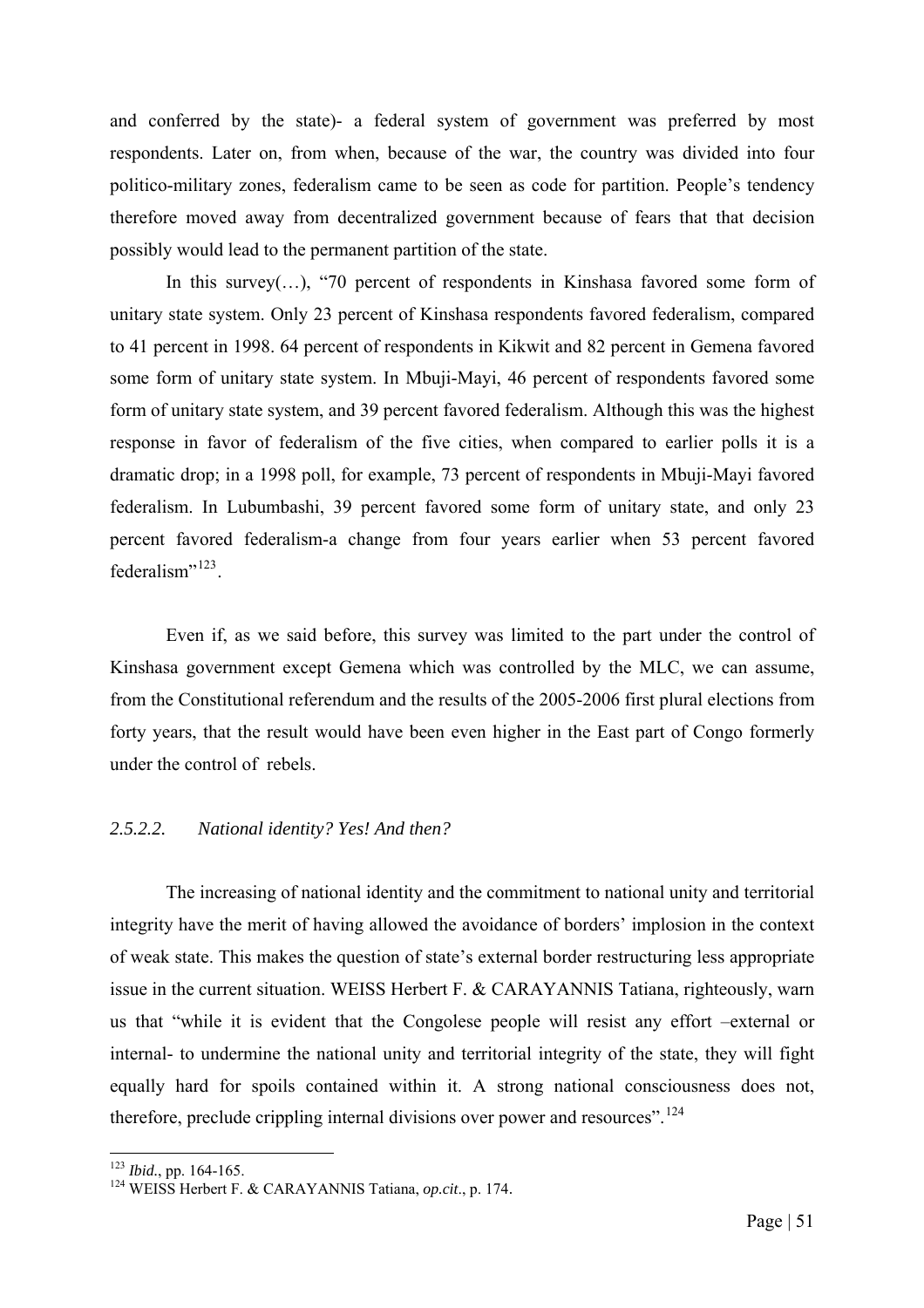In my view, a great attention should, therefore, be drawn to another kind of borders which are no more external but internal. These borders are, in my view, both horizontal and vertical.

On the horizontal level: The acceptation of the Congolese state by its citizens is surprising for the literature and for the common sense, with regard to the history of its birth, the way in which it has been administrated until now, the recent turbulences and violence it has endured. The fact that its citizens are fully disposed to share its destiny exempts the Congo from one of the hard tasks it should normally find an answer to, which is that of its moral foundation. If in other contexts it is the precondition for state legitimacy, Congolese state seems, according to our precedent developments, to benefit from it a priori and even gratuitously(for free)! Will it continuously be so and at any price? We pointed out the dispersion of African societies in general and of Congo in particular. The recent violence experience of almost a decade furthered that dispersion and added to it psychological barriers between peoples. On that, the newly elected institutions should work if they want to avoid having the ongoing recovery become a mere ceasefire.

On the vertical level, Congo still needs to work out its structural apparatus to include in a more coherent and harmonious way all the different political and social forces. This plea in favor of institutional strengthening policy requires the abandonment of the centralist logics and adoption of political formula allowing the share of powers and resources with the lower levels of the state so that population basic needs be solved at the lowest level they can be (as it is required by the subsidiarity principle).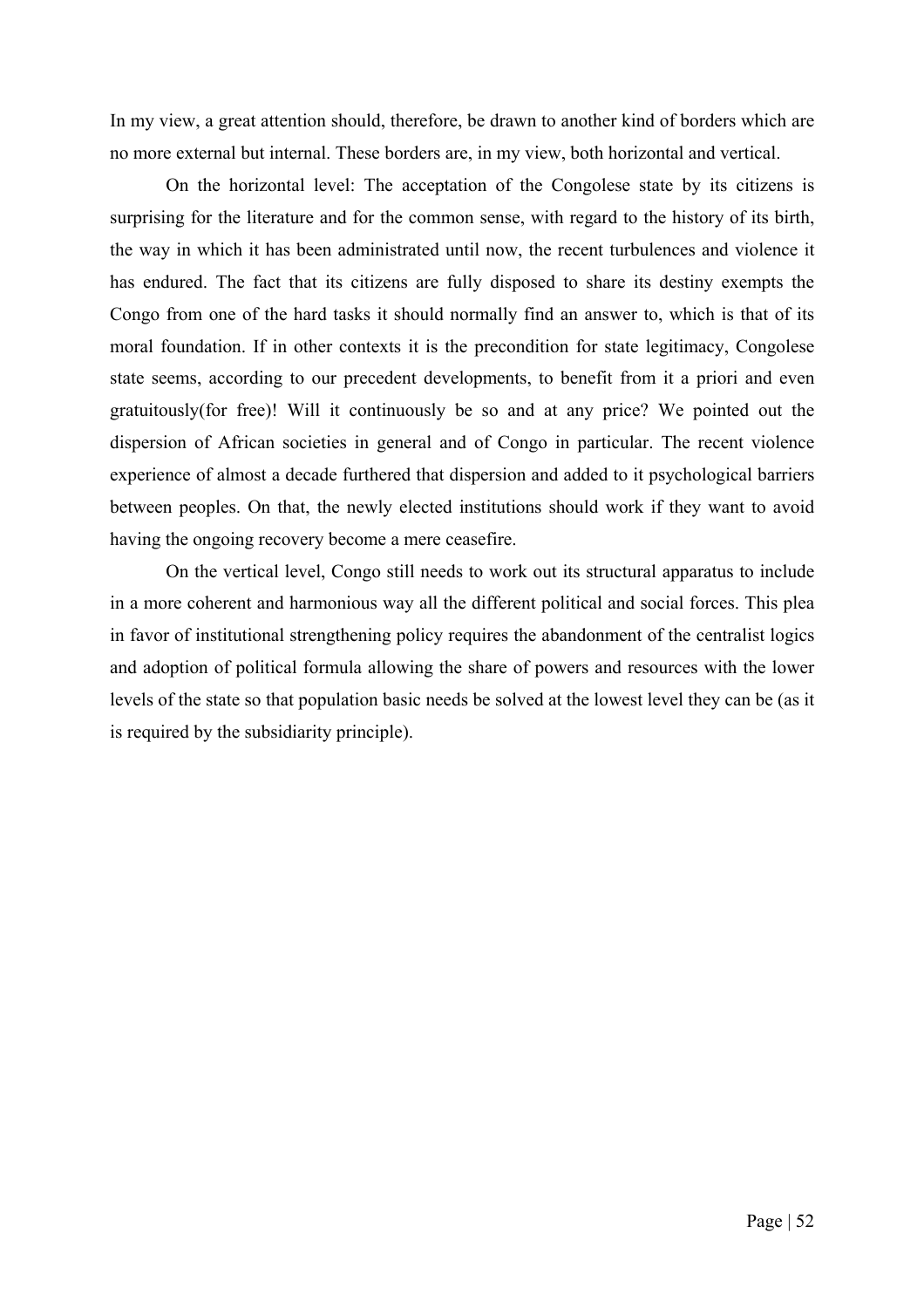# **3. AN OVERVIEW OF CONGOLESE (DE)CENTRALIZATION LEGISLATION.**

The aim of this chapter is to question the decentralization rhetoric in the Congolese political leaders' discourse, in light of the legislation that has been actually applied from the colonial period until now. I will show the parallel or the continuation between colonial and post-colonial territorial administration and emphasize the absence of a real will to decentralize. Finally, this chapter shows how logic of a centralization that was inspired and/or initiated in 1885 has proceeded, independently of changes in the sovereignty of the Congo.

It is worth recalling that the Democratic Republic of Congo (DRC), as many African countries, comes from an arbitrary colonial creation. Its borders were established without any reference to the assemblage of ethnic groups, religious groups, and peoples already residing within the space circumscribed by those borders. Before colonization, political power was held by traditional or customary authorities with the help of their dignitaries. The political units varied from large, highly structured, and centralized units (called empires or kingdoms) to small, decentralized units based on either kinship or common but short-term interests (such as hunting or agriculture). The concept of "segmentary societies" is used to designate this latter form of political organization<sup>[125](#page-59-0)</sup>. The traditional authority was sovereign within whatever limits of jurisdiction, be it territorial or personal, that he could establish. The jurisdiction of those pre-colonial political entities was not taken into account when the current borders of the country were delimited.

The colonial power worked to undermine the sovereignty of these institutions. It attempted, at times in vain, to suppress traditional powers, considering them to be backward for a modern or modernizing administration. It eventually kept them, -"temporarily", although this temporary allowance never come to an end,- (although there was some transformation of the pre-colonial institutions). Among the motives of keeping them were the double constraints of having to maintain a minimum of respect for local customs and institutions in order to avoid a full rejection of colonial authority and the necessity of having intermediaries endowed with effective power in order to communicate colonial orders to the indigenous people. The traditional authority became then -of course, only when it was necessary- the canal for the soft penetration of colonial power. At the same time, for the sake of its hegemonic project, the

<span id="page-59-0"></span><sup>125</sup> See FORTES Meyer and EVANS-PRITCHARD E. E., *African political systems*, London, Oxford University Press, 1940 ; EVANS PRITCHARD E. E., *Les Nuer. Description des modes de vie et des institutions politiques d'un peuple nilotique*, 1939.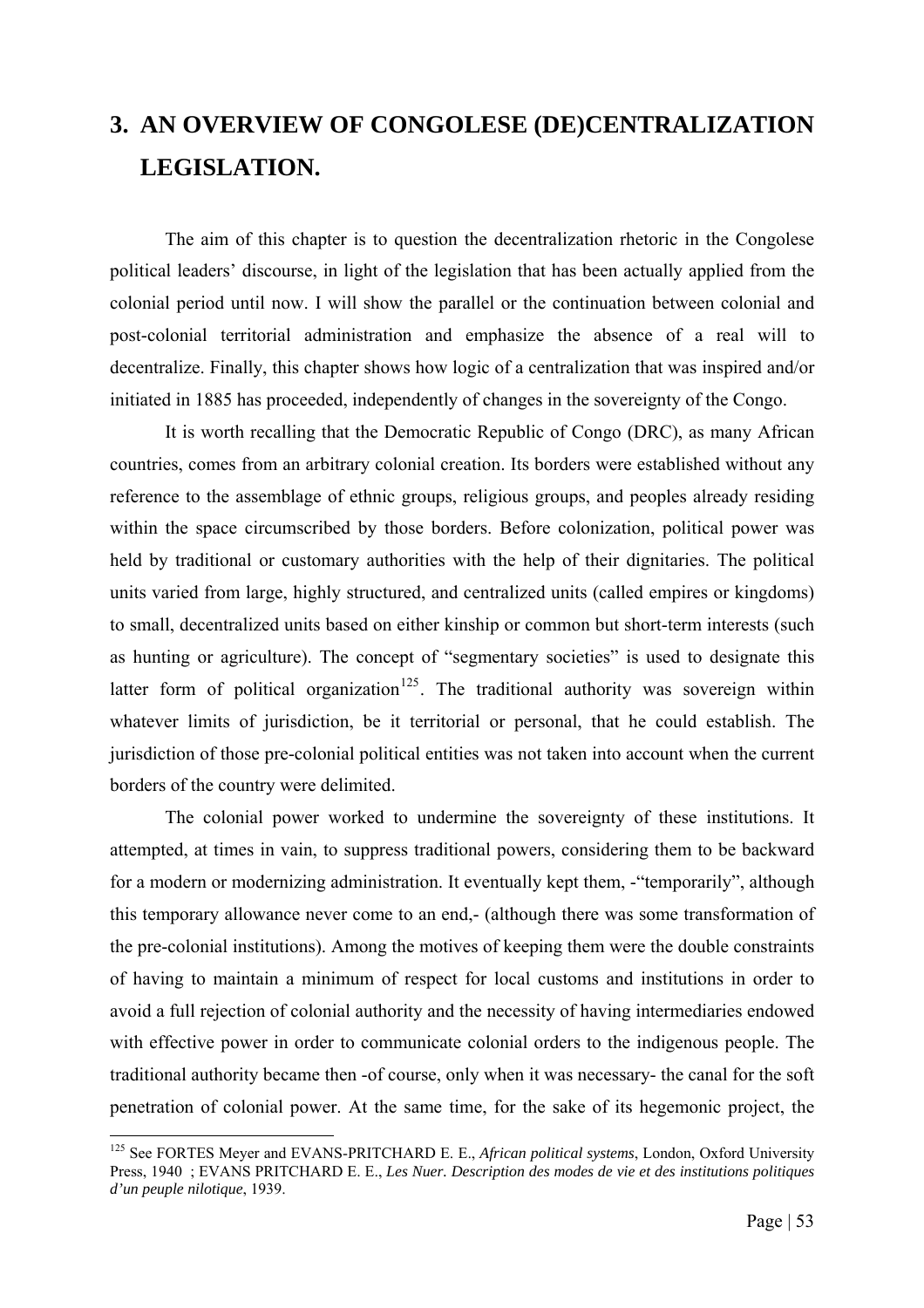colonial power kept reinforcing the fact that traditional authority existed only by permission the colonizer, and that traditional authority was merely an instrument of colonial authority. Thus, colonial authority repeatedly intimated that traditional authority had no power of its  $own<sup>126</sup>$  $own<sup>126</sup>$  $own<sup>126</sup>$ 

This situation was clearly equivocal. On the one hand, it expressed colonial power's hesitation to alter or disband the traditional African political institutions. At the same time, the colonial power reduced the legal status of those institutions to that of its 'instrument' whose existence and power was only an extension of the colonial power's will.

In any case, the above considerations appear to have influenced the colonial power's consecration of the chieftaincy at the lowest administrative tier, made with the decree of October 6,  $1891$ <sup>[127](#page-60-1)</sup> This decree was the first one to recognize and integrate traditional authorities in the administration of the so-called "*Etat indépendant du Congo"* (Congo Free State). Before that, a prescription by the Administrator General on May 14, 1886 recognized only authorities' judicial power in when it was opposed to indigenous interests. The customary essence upon which the traditional African institution's authority rests has been constantly reasserted in all the legal acts since then. The power granted to those authorities, as we will see in examining the texts related to this issue, strengthened and weakened according to circumstances.

# **3.1. The first steps towards a territorial reform during the colonial period.**

# *3.1.1. The Origins of the current DRC*

1

Almost every African country was given to the European colonial powers (States) who were party to the Conference of Berlin (from November 15, 1884 to February 26, 1885). The current DRC, unlike the other African states, began as the private property of King Leopold II, then King of Belgium. King sent several exploratory missions in the Congo before the conference (the most important being that of Sir Henry Morton Stanley), which revealed its rich natural resources and strategic position.

Some years before the Berlin conference, King had organized a geography conference in Brussels (September 12-14, 1876). The conference purported to have a humanitarian aim of exploring and civilizing central Africa, the sole part of the world where civilization had not

<span id="page-60-0"></span><sup>&</sup>lt;sup>126</sup> COQUERY-VIDROVITCH Catherine, "A propos des racines historiques du pouvoir: "Chefferie" et "tribalisme", in *Les pouvoirs Africains*, n°25, PUF, Paris, 1983, p.54.<br><sup>127</sup> ISANGO Idi Wanzila, "La présence des chef coutumiers dans l'administration territoriale du Zaïre : quelle

<span id="page-60-1"></span>opportunité ?", in *Zaïre-Afrique*, n°258, mars 1992, p.151.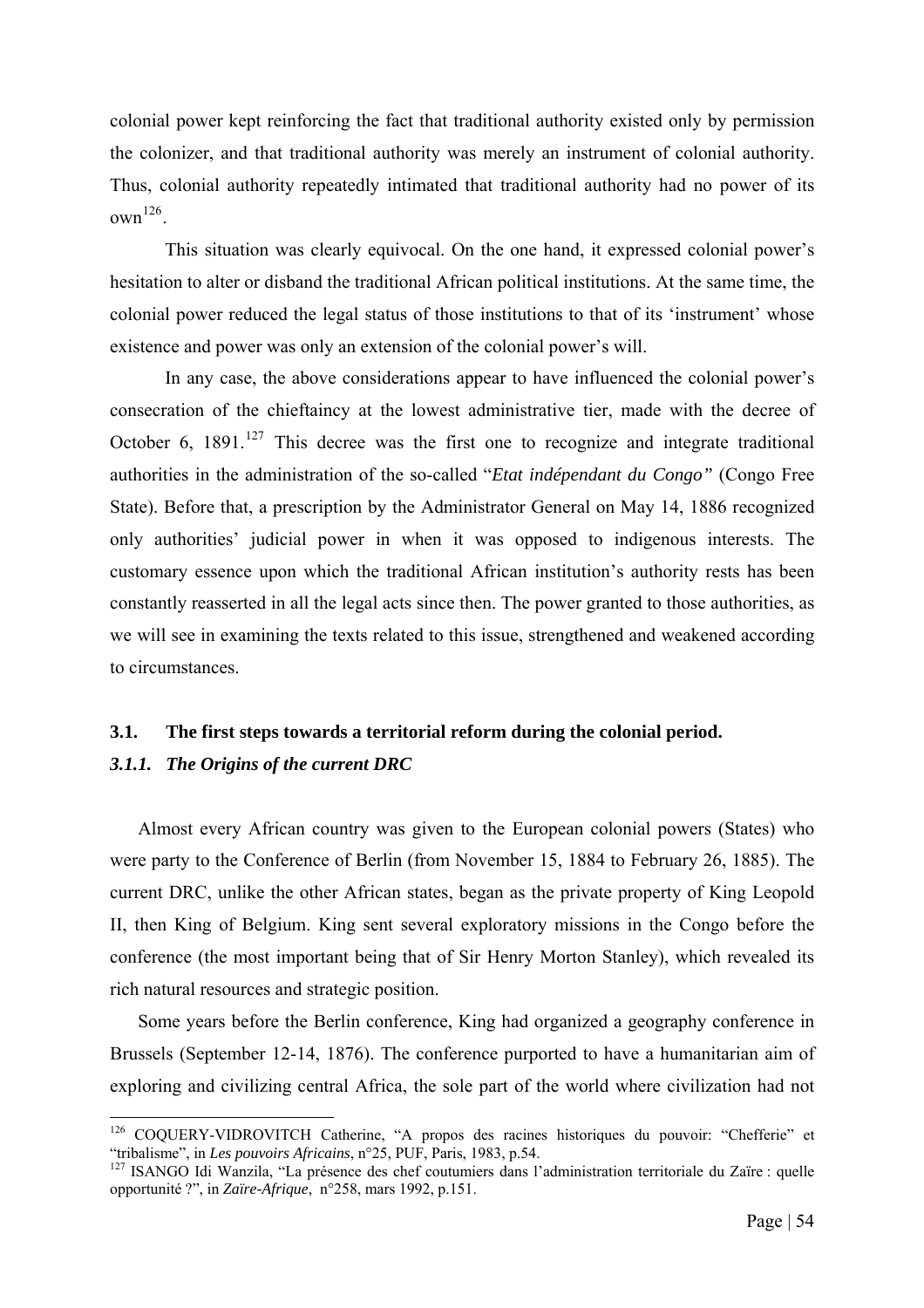penetrated yet.<sup>[128](#page-61-0)</sup> This theme was chosen to touch the hearts of the conference's participants: the superpowers of that time, namely Russia, Austria, Italy, Germany, France and England. For that purpose, the conference decided to create the African International Association(AIA) and it appointed King Leopold II as its president. National committees were to be created in each country, but they never functioned properly because patriotism and inter-state rivalry prevailed over the idea of international association. The English were not enthusiastic about King's humanitarian project, because they wanted to be the first nation to abolish slavery. In addition, their Royal Geographical Society refused to be subordinated to the Society of Brussels. For that reason, the English created their own association: The African Exploration Association. As for the French and the Germans who seemed to collaborate, they put up their own flags instead of the Association's at the different stations they installed in Africa, although the French received even some financial support from King Leopold  $II^{129}$  $II^{129}$  $II^{129}$ .

However, the alleged humanitarian aims of the conference were merely to avoid arousing he suspicions of the other participants. In November 1878, Leopold II turned the international philanthropic association into a commercial company called Committee for Studies of the Upper Congo (1878-1879). The committee took the form of a joint venture with a capital of one million Belgian francs, in which King's share was of 260,000 and his two Dutch associates Kerdijk and Pincoffs owned 130,000 through their company Afrikaansche Handels-Vereeniging(AHV). The remaining portion of capital came from private European investors. But this attempt did not go far. In May 1879, before the expedition in charge of establishing stations and charting the Congo River could finish its first mission, the AHV went bankrupt.<sup>[130](#page-61-2)</sup>

Instead of discouraging Leopold II, this misfortune allowed him to embark on his political goal of getting a colony through the International Association of the Congo he had created in 1882 and of which he had complete control. The name of International Association of the Congo was chosen to create confusion between that organisation and its predecessors, especially the AIA. The International Association of the Congo(IAC) even took the AIA's flag (a blue flag with a gold star in the centre). The Americans were the first victims of that confusion when they formally recognized the International Association of the Congo. Unlike the Portuguese, the English and the French, they had no interest in Africa and the guarantee of a free trade they received from Leopold II was enough to reassure them of its legitimacy. But

<sup>&</sup>lt;sup>128</sup> WISSELING Henri, op. cit., pp. 164-165.

<span id="page-61-2"></span><span id="page-61-1"></span><span id="page-61-0"></span><sup>129</sup> *Ibid.*, pp. 166-167.<br><sup>130</sup> *Ibid.*, pp. 170-178.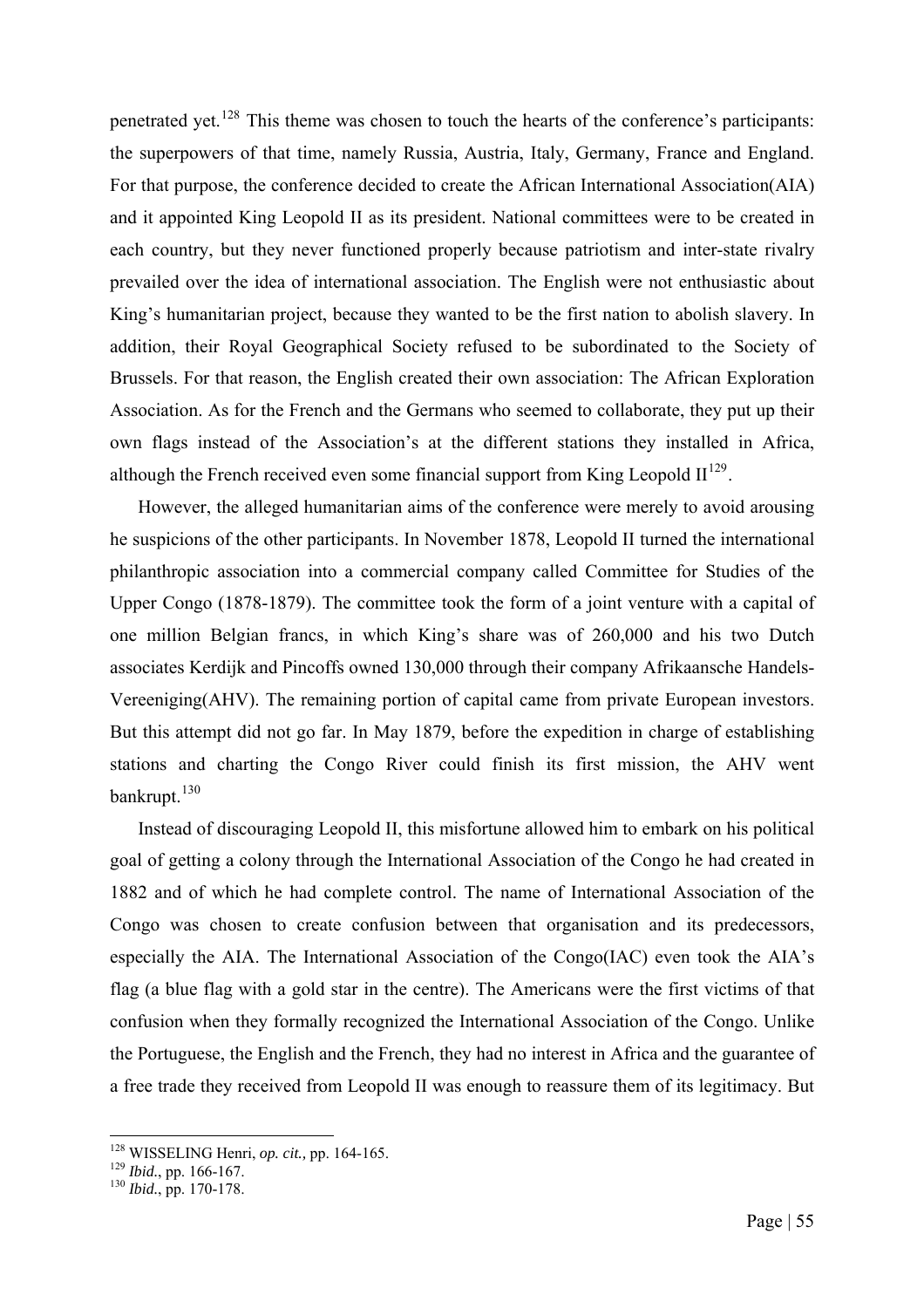they were deliberately mistaken since they were reported that the International Association of the Congo was the successor to the former institutions and that it would temporarily administer new states that were created or would be created in Congo until they were capable of becoming autonomous. The IAC adopted similar strategy that the *Société de Colonisation américaine* used to create Liberia. Thus, the Americans had the illusion that they were contributing to the creation of a new Liberia.<sup>[131](#page-62-0)</sup>

The common characteristic of all these different associations is their ambiguous mission: besides the use of the concessions they acquired by treaties signed with local chiefs, they eventually came to need to interfere in natives' affairs and adopt sovereignty rights over the territories in question. The status of the IAC was particularly ambiguous when substituted itself for its predecessor organisations. In its struggle for international recognition, it presented itself as an administrator of free states (in a treaty with the United Kingdom, the Netherlands and Spain), as a government of free states (in a treaty with Italy), as a state without any reference to other entities (in a treaty with Germany, Russia, Norway and Denmark) while in an agreement with Belgium it was about the creation of a free and independent state.<sup>[132](#page-62-1)</sup>

In any case, the result of those missions and the recognition of the International Association of the Congo by the main powers before and during the Berlin conference<sup>[133](#page-62-2)</sup> put King Leopold II in a better position than the other parties to negotiate his share in Africa. But a serious obstacle hindered his capacity to negotiate: the Belgian Parliament was opposed to any involvement in colonialism for several reasons. First, the country was influenced by liberal ideas promoting free trade against monopolistic practices. From that point of view, it was unnecessarily costly to obtain a colony since those good and services would circulate more effectively in a competitive environment. Second, Belgium did not have a navy that could secure any colonial possessions. Third, the country was deemed a neutral one, and under the protection of the European superpowers, the irrational involvement in the colonial adventure could jeopardize the very existence of Belgium. Fourth, the failure to establish Guatemala in 1845 was still fresh in Belgium's memory.<sup>[134](#page-62-3)</sup>

<sup>&</sup>lt;sup>131</sup> *Ibid.*, pp. pp. 233-234.

<span id="page-62-1"></span><span id="page-62-0"></span><sup>&</sup>lt;sup>132</sup> MUGANGU Séverin, *La gestion foncière rurale au Zaïre : Réformes juridiques et pratiques foncières locales. Cas du Bushi*, Academia-Bruylant & L'Harmattan, Louvain-la-Neuve & Paris, 1997, pp.38-41. <sup>133</sup> He got the recognition by the USA on the 10<sup>th</sup> April 1884, Germany on the 8<sup>th</sup> November 1884, England on

<span id="page-62-3"></span><span id="page-62-2"></span>the  $16<sup>th</sup>$  December 1884, France on the  $5<sup>th</sup>$  February 1885 and Portugal on the  $15<sup>th</sup>$  February 1885. See WISSELING Henri, *op. cit.*, pp. 229, 233 and 237. 134 *Ibid.*, p. 147.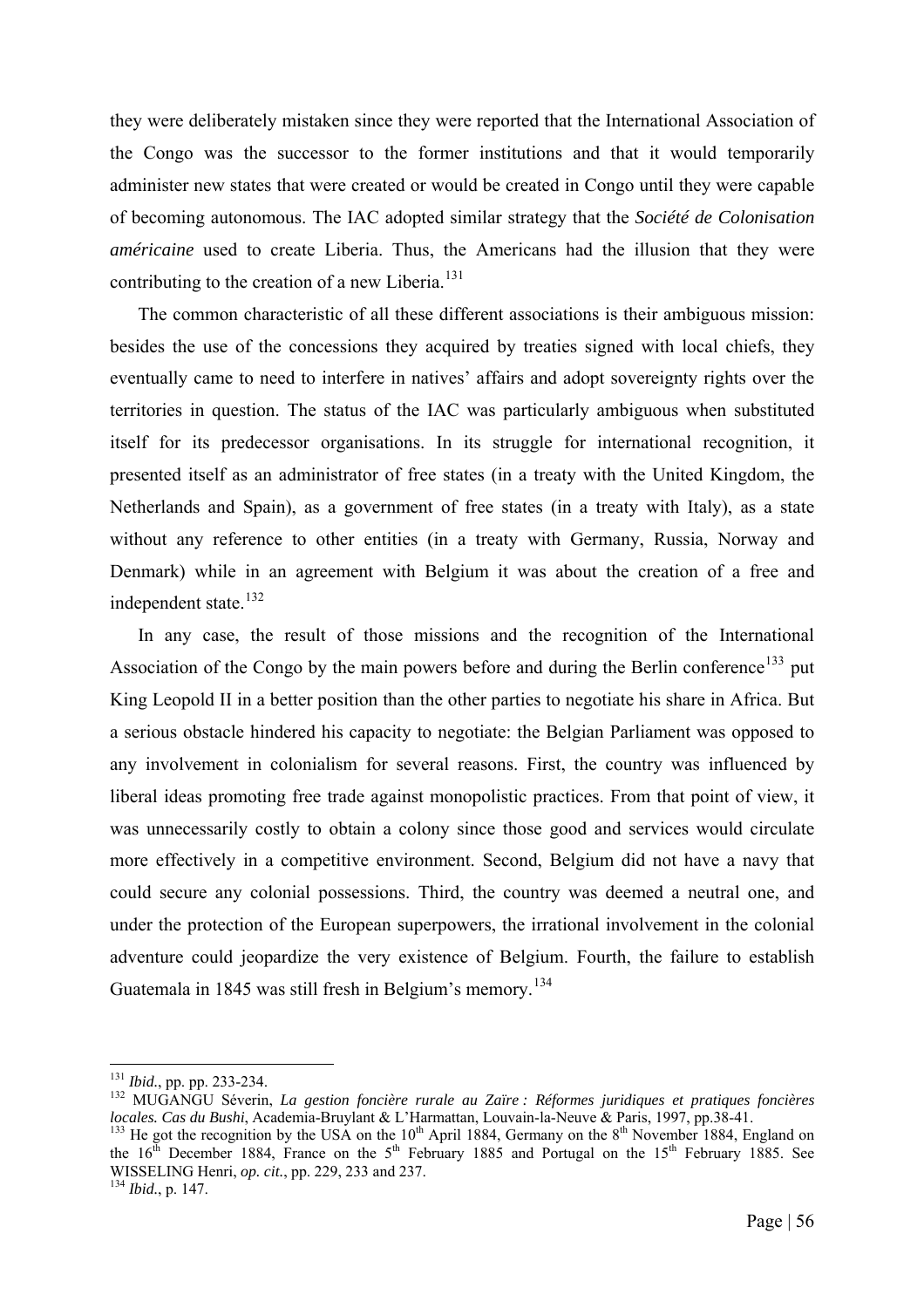Obstinate to get his favourite share in the African cake, Leopold II managed to overcome this obstacle thanks to his diplomatic skills. First of all, he offered free trade to all. In doing so, he had an advantage over challengers who were known or suspected to be protectionists (namely the Portuguese and the French). The Portuguese took him at his word in publishing the treaties that Leopold's organizations signed with local chiefs in virtue of which the organizations were recognized and transferred exclusive rights. King replied that he claimed exclusive rights precisely to restore them to the whole humanity.<sup>[135](#page-63-0)</sup>

Second, he capitalized on tensions among the European superpowers (France, Germany, England and Portugal). The Portuguese and French threats were the most serious in the region. The Portuguese had the oldest claim over the mouth of the Congo river, as it was "discovered" in 1482 by Diego Cao. But, being known for their protectionism and corruption, Portugal claims were not well taken by other countries. In particular, Portugal's protector, England, was hesitant to accept Portuguese claims. Besides the Portuguese, France invoked its treaty with Makoko and claimed the left bank of the Stanley-pool (between Leopoldville and Matadi). To avert the French threat, Strauch, the negotiator for King Leopold II, wrote a message to Jules Ferry, President of the French council, in which he stated that the AIC was not willing to give up the territory France was claiming. He did concede, however, that, if the IAC had to sell its possessions for any reason, preference would be given to France to acquire them. $136$ 

The French, while satisfied with such an unexpected offer, preferred to delay the recognition of the IAC in order to observe England's attitude and make sure that the IAC could not be transferred to them. In the meanwhile, Leopold II approached the Germans who had themselves just converted to colonialism. Because of their late conversion, they had no sphere of influence on the Western African coast. They recognized the IAC on November 8, 1884 in the hopes of eventually acquiring colonial rights on the east African coast.

The German recognition had a double effect: it supported the French actions and inspired fear in the English of a possible German-French coalition. The English chose to avoid making a useless trial of influence with their rival, and recognized the IAC on December 16, 1884. France followed suit on February 5, 1885. Following this, the Portuguese had no alternative than to moderate their claims. The Berlin conference was going on forever and the parties were tired with the Portuguese claims. The other parties forced the Portuguese to give up their

<span id="page-63-0"></span><sup>135</sup> STENGERS J, «Léopold II et la rivalité franco-anglaise en Afrique, 1882-1884», *Revue belge de philosophie et d'histoire*, 47, 1969, p. 462, quoted by WISSELING Henri, *op. cit*., p.199. 136 MUGANGU Séverin, *op. cit*, p. 42.

<span id="page-63-1"></span>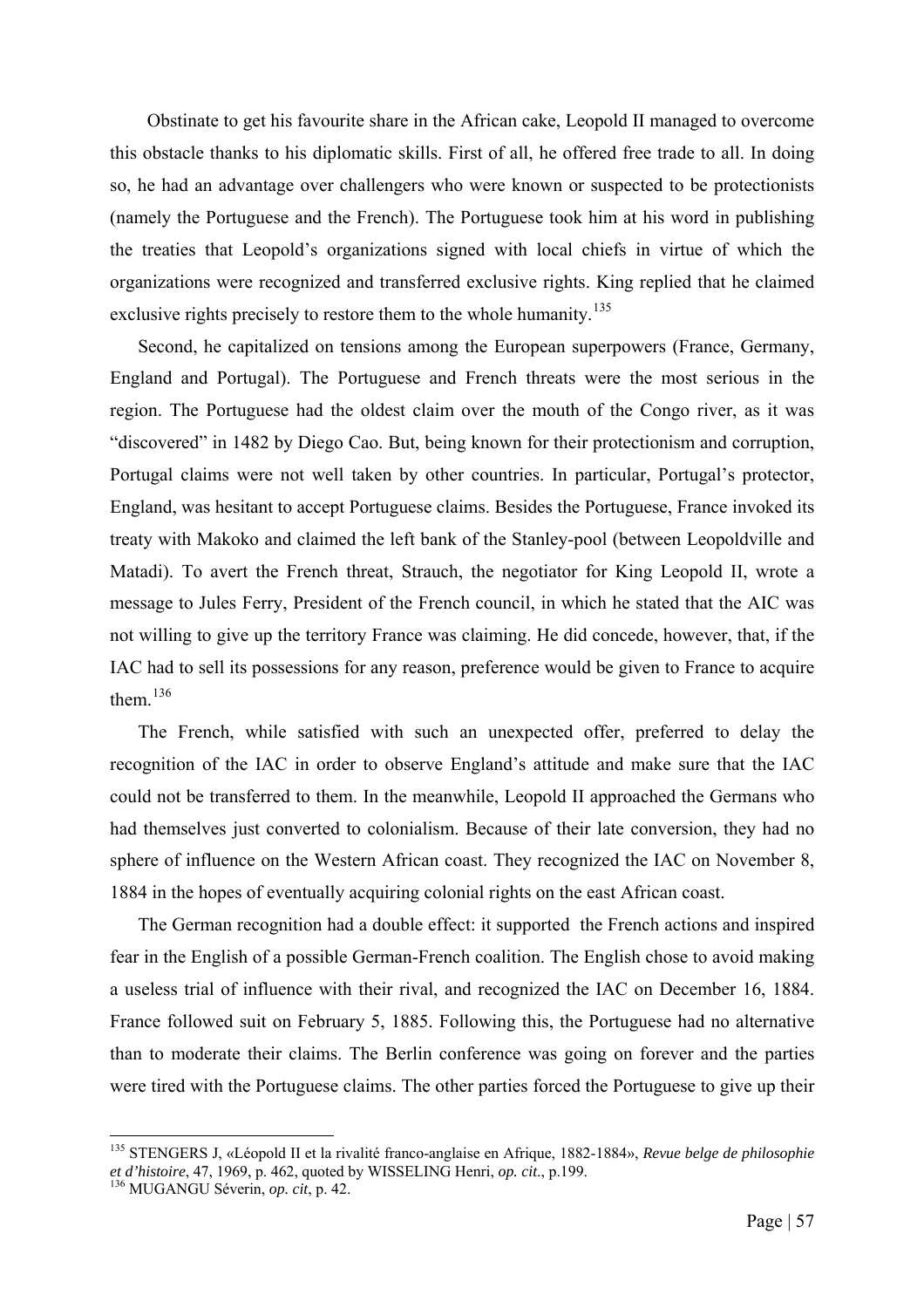claim to the right bank of the Congo River and make do with the left one and the enclave of Kabinda (in the north of the Congo embouchure). On the February  $15<sup>th</sup>$ , Portugal finally recognized the IAC and worked hard to keep it from failing and thus falling into French hands. As for Leopold II, he could continue extending the Congo's territory as he wished, and France did not complain because Leopold's expansion increased its "inheritance"<sup>[137](#page-64-0)</sup>.

The Berlin conference ended on February 26, 1885 and the AIC, which, on February 23<sup>rd</sup> was recognized as a sovereign state, was admitted to sign the General Act of the conference with its fourteen peers. Three months later, on May  $29<sup>th</sup>$ , Leopold II transformed the AIC into the so-called "*Etat Indépendant du Congo*"(Congo Free State). The creation of the Congo Free State engendered dissolution of the AIC and the transfer of its structures to the new "state"<sup>[138](#page-64-1)</sup>

# *3.1.2. Constraints from the General Act of Berlin*

Once the question of King's rights to Congo was settled, a second obstacle appeared (afterward): On February 26, 1885, the General Act of Berlin effectively compelled King and his IAC to occupy the country in order to guarantee free trade all over the conventional basin of the Congo, to maintain the public order, to put an end to the slave trade and to promote the economic and social development.<sup>[139](#page-64-2)</sup> Those tasks required human and financial resources. Free trade had the effect of depriving Leopold II of customs duties and Belgium refused to involve limited human and financial resources. The only alternatives to Leopold II were either to invest his own resources and eventually borrow from public or private institutions or to generate money from the colony by exploiting it directly or through private companies. In the end, he adopted a mix of all of these strategies.<sup>[140](#page-64-3)</sup>

The Congo Free State was established as business-state whose guide-line was that of profitability. Its main instrument was the land. After having declared state-ownership over all the territory of the Congo Free State, indigenous peoples were granted the use of the land they actually occupied and that in the immediate vicinity. The rest was declared *res nullius* and, as such, was property of the State. As the state's appetite for more resources (minerals, rubber, ivory) extended, however, the indigenous peoples' land was gradually taken over. Chartered

<span id="page-64-0"></span><sup>&</sup>lt;sup>137</sup> For more details and bibliographical references, see MUGANGU Séverin, *op. cit.*, pp.38-41 and WISSELING Henri, *op. cit.*, pp. 137-255.<br><sup>138</sup> ELIKIA M'Bokolo, *op. cit.*, p. 434. 139 *André, institutions politiques, administrative et judiciaires du Congo-Belge et du Ruanda-Urundi*,

<span id="page-64-1"></span>

<span id="page-64-2"></span>Editions Bieleveld, Bruxelles, 1955, pp.14-16.

<span id="page-64-3"></span><sup>140</sup> MUGANGU Séverin, *op. cit*., pp.43-67.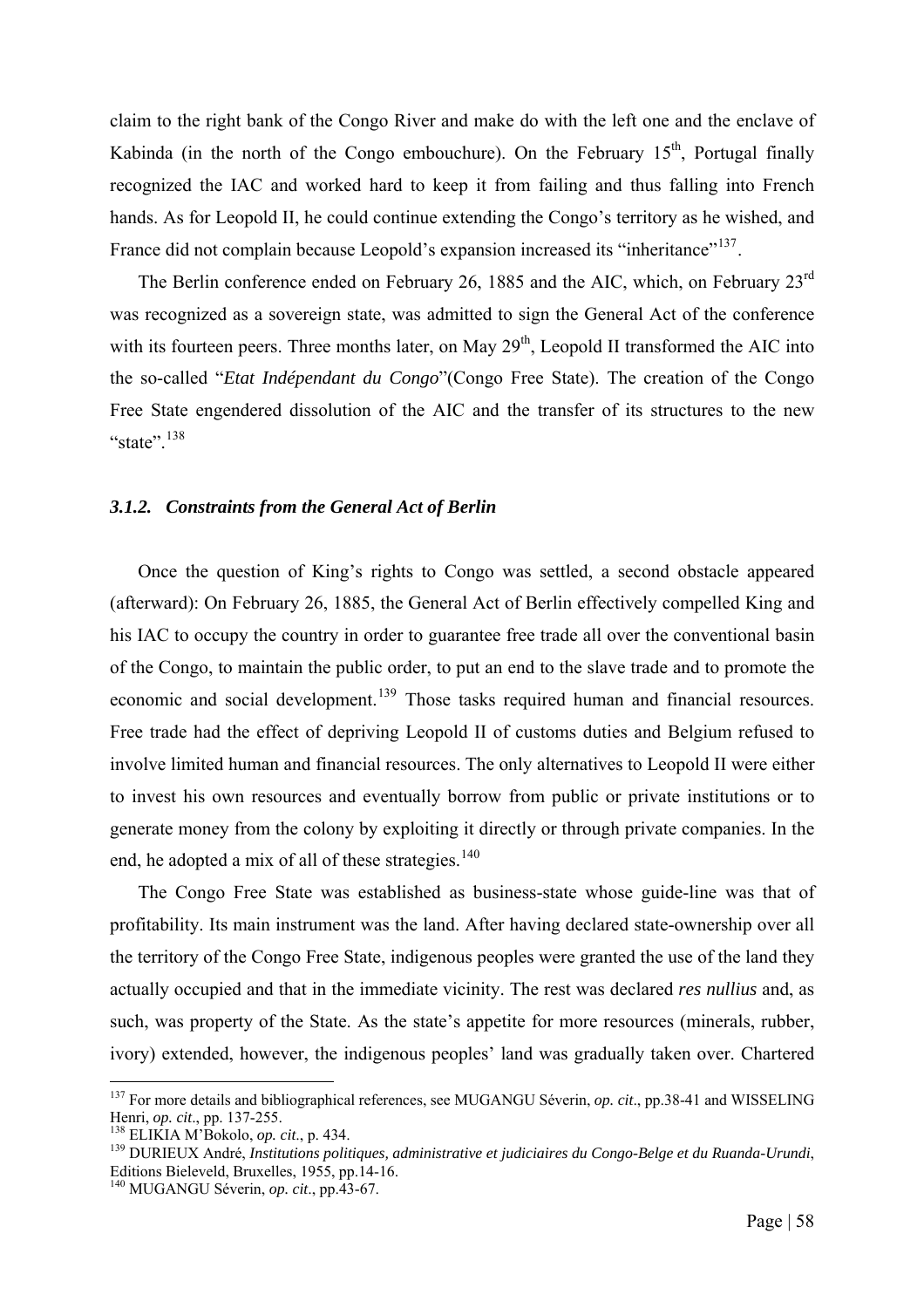trading corporations were given public power-like attributions on state property: Besides pursuing wealth, these corporations were also assigned the task of maintaining public order and establishing administrative and military services. At the politico-administrative level, this evolution involved the redefinition of the status of local chiefdoms and relations of authority. At the top was King Leopold II represented in the Congo Free State by the Administrator General of the Congo with an executive body made of Administrators general of different departments. The territory was divided into 12 districts headed by district commissioners whose dimensions corresponded exactly to those of the land circumscriptions in charges of the issue about private properties subject to the land legislation.<sup>[141](#page-65-0)</sup>

As mentioned above, the first text that modified the power of traditional authorities was the decree the October 6, 1891. This decree recognized and integrated the traditional authorities in the administration through official enthronement. It transformed their sovereign power into subordinate power, since they were placed under the direction and control of the district Commissioners or their representatives. At the same time, the decree granted the Governor General the capacity to fix the relationship between chiefs and their subjects.

Isango Idi Wanzila mentioned two reasons why Leopold's administration decided to incorporate traditional chiefs. The first is insufficiency of agents: it was difficult for King Leopold II (and later on, when the Congo became a Belgian colony, for Belgium) to bring civil agents from Belgium into the Congo. Moreover, there was a difficulty facing the Belgians in terms of sheer size of Congo (being 80 times the size of Belgium), which made administration more difficult and to which they were not accustomed. The second one was the avoidance of the "civilization's barrier" that was making difficult the relationship between the new foreign authorities and the populations under their control.<sup>[142](#page-65-1)</sup>

Intimate contact with the population was best established through traditional chiefs whose role was to obtain the compliance with demands for forced labour, compulsory cultivation, labour recruitment and other colonial regulations. "By fulfilling their colonial functions faithfully and by attempting to enrich themselves in the process through extra-legal means, the chiefs eventually alienated themselves from most of their subjects."<sup>[143](#page-65-2)</sup> The work they were doing were essentially that of lower-level officials of the colonial administration.<sup>[144](#page-65-3)</sup>

<span id="page-65-0"></span><sup>&</sup>lt;sup>141</sup> MUGANGU S., op. cit., p.52.

<span id="page-65-3"></span><span id="page-65-2"></span>

<span id="page-65-1"></span><sup>142</sup> ISANGO Idi Wanzila, *op. cit.*, p.151.<br><sup>142</sup> ISANGO Idi Wanzila, *op. cit.*, p.151.<br><sup>143</sup> NZONGOLA NTALAJA, "The Second Independence Movement in Congo-Kinshasa", in Peter ANYANG' NYONG'O(ed.), *Popular Struggle for Democracy in Africa*, London & New Jersey, Zed Books Ltd & The United Nations University, 1987, p. 117.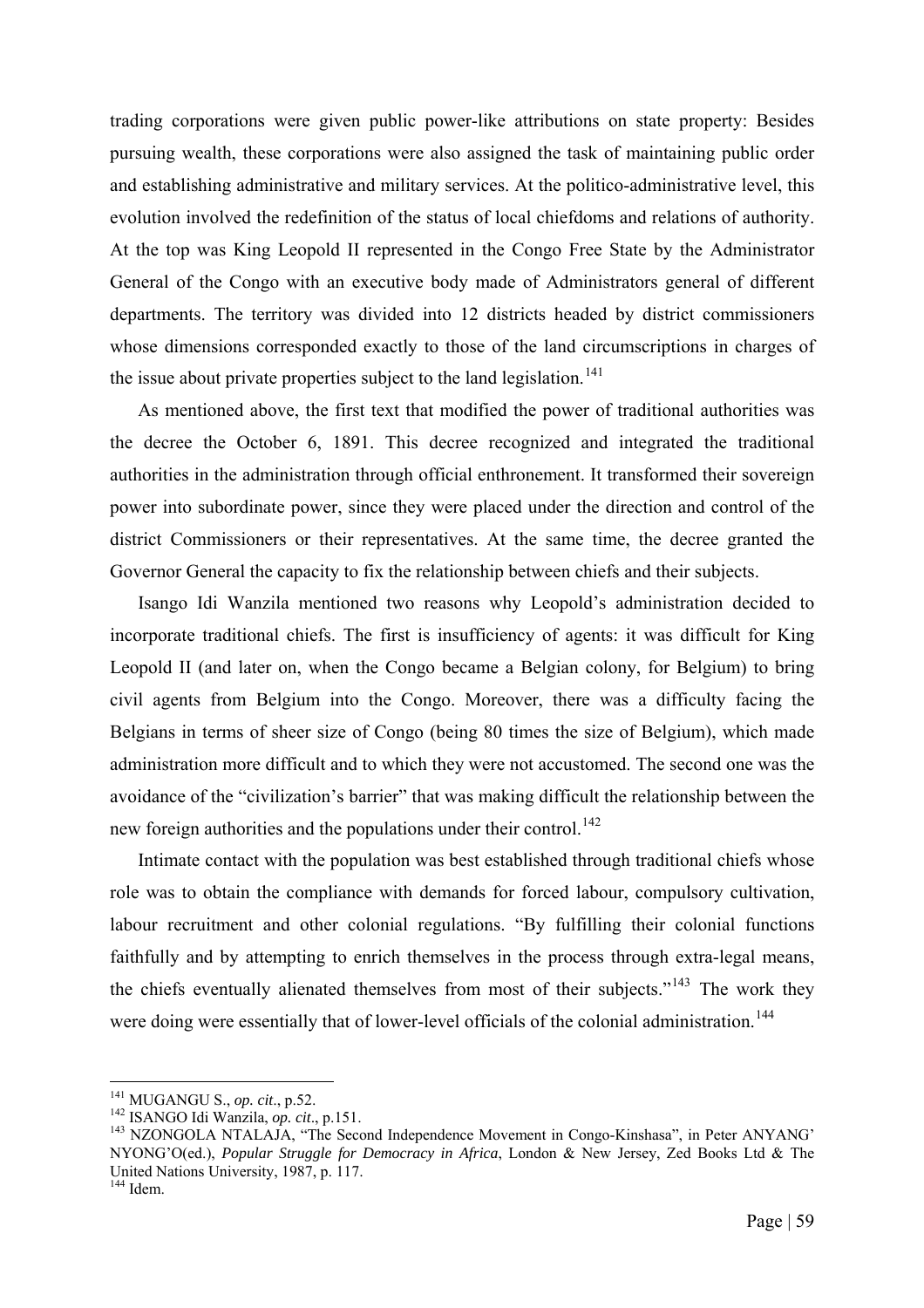It's worth mentioning that traditional authorities' intermediary role was not always evident since they were not everywhere compliant. The main problem for many of them was how to admit their essentially absolute power was subordinate to a higher authority and that they had to become the mere executants of this higher will<sup>[145](#page-66-0)</sup>. Some chiefs were even inciting their subjects to hide, oppose and even revolt against the occupants.

To convince them, Leopold II's administration used a strategy combining both courtesy and brutality: on the one side, it concluded treaties with local chiefs which committed them to respect the authority of the Congo Free State, which placed them under its protection.

The effective occupation of those areas was difficult because of misinterpretations of those treaties. Indeed, while the indigenous peoples thought they were negotiating with shortstay merchants, such as those who bartered on the coasts, the emissaries of King were convinced that those scraps of paper conferred full sovereignty over the territories under consideration to Leopold  $II^{146}$  $II^{146}$  $II^{146}$ . While some chiefs accepted the arrangement, other had to be constrained through the use of force.<sup>[147](#page-66-2)</sup> Particularly resistant chiefs were replaced by more ambitious people, most of the time those in conflict with traditional chiefs or even by neighbouring scheming chiefs<sup>[148](#page-66-3)</sup>.

In any case, the will of King Leopold II was clearly to extend his control over traditional authorities and, through them, over their territories in order to occupy and exploit the area.<sup>[149](#page-66-4)</sup> Leopold II held appointment ceremonies to finalize their contract. During the ceremony, they were given a medal with "loyalty and devotion" inscribed on it.<sup>[150](#page-66-5)</sup> The medal and a copy of the report of the ceremony became the new symbols of power instead of the traditional symbols.

<span id="page-66-0"></span><sup>145</sup> WILLAME J.C., «Les provinces du Congo: Structures et fonctionnement. Lomami & Kivu Central», *Cahiers économiques et Sociaux,* Collection D'Etudes Politiques, IRES(Institut de Recherches Economiques et Sociales), n° 4, Léopoldville, 1964, p. 6.<br><sup>146</sup> ELIKIA M'Bokolo, *op. cit.*, p. 444.

<span id="page-66-2"></span><span id="page-66-1"></span><sup>&</sup>lt;sup>147</sup> In one of his reports, Paul Constermans, then Commissary of the government in Uvira in the administrative zone of Ruzizi-Kivu, mentioned to have led some operations against King of NGWESHE. During the last one of 1902, he proudly attested that 80 peoples were killed, 100 women made prisoners, 130 cows and 200 sheep taken from the inhabitants of the region. In that time, King of Ngweshe did capitulate. A year after, in 1903, the same Constermans reported an other operation against King Kabare during which he states the killing of 400 indigenous peoples, the seizure of 600 cows and 1200 goats and sheep. He mentioned that given that King went to find refuge in Ngweshe and refused to capitulate, he would continue to organize frequent incursions against him. See MARCHAL J., *E. D. Morel contre Léopold II : L'histoire du Congo 1890-1910*, volume I, Paris, L'Harmattan, 1996, pp. 44-47 and 54.

<span id="page-66-3"></span><sup>&</sup>lt;sup>148</sup> XX, «L'évolution politique du Congo-belge et des autorités indigènes», in *Problèmes d'Afrique centrale*, n°<br>43, 1<sup>er</sup> semestre, 1959, Bruxelles, p. 27.

<span id="page-66-4"></span>LESLIE Winsome J., *Zaire: Continuity and Political Change in an Oppressive State*, Boulder, Colo., Westview, 1993, pp. 8-9.

<span id="page-66-5"></span><sup>&</sup>lt;sup>150</sup> A decree of the November 4, 1892 instituting that medal states that that medal of 50mm of diameter made in bronze will bear on the one side the effigy of the Sovereign King, and on the other the weapons of the Free state of Congo topped by the words: loyalty and devotion.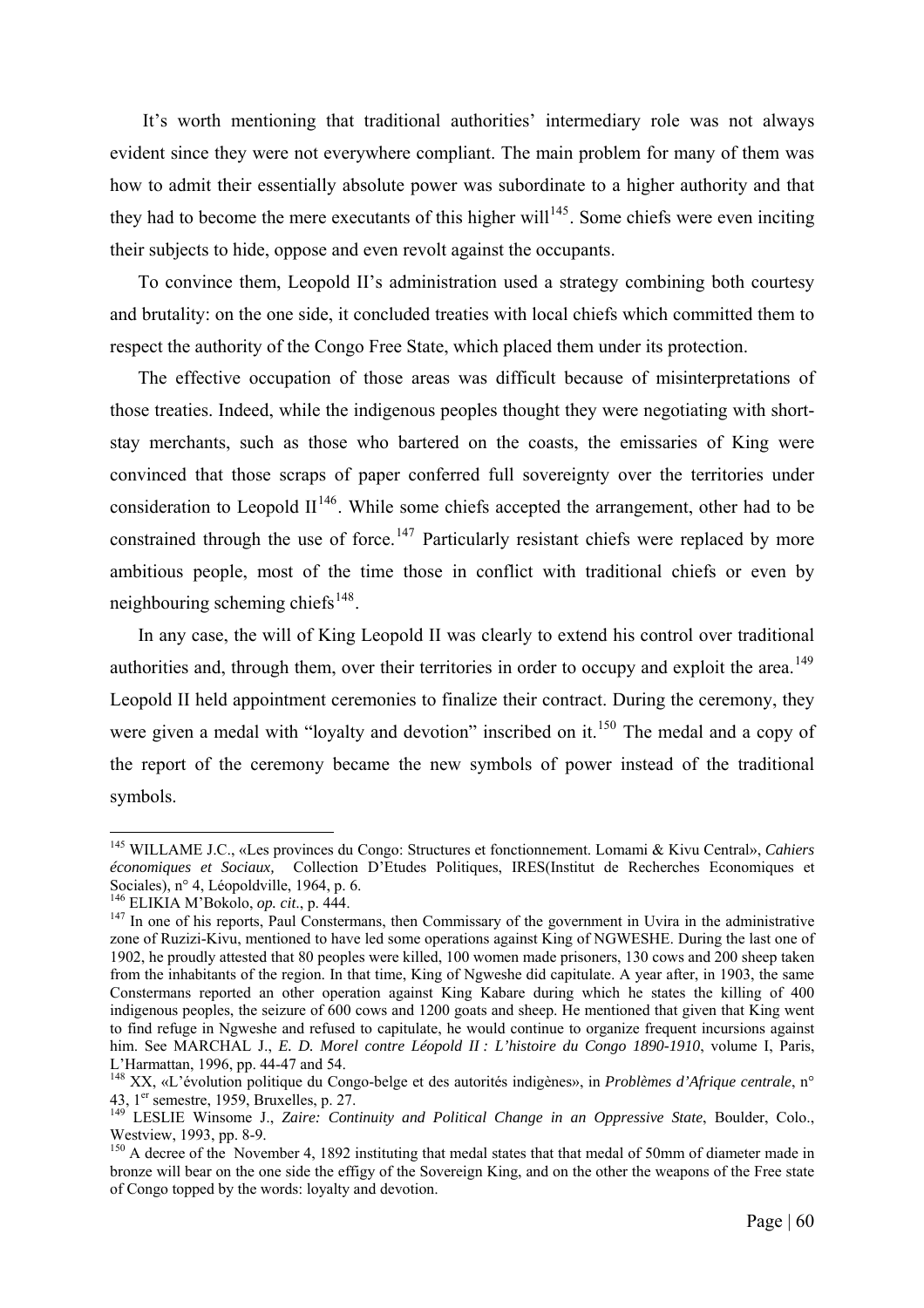Mugangu is right in that the official investiture of traditional authorities did not aim at confirming their traditional attributions to obtain their collaboration (as Vunduwawe Te Pemako holds). Instead, the intention was to have to have control over indigenous populations through the traditional authority.<sup>[151](#page-67-0)</sup>

This process of disintegrating indigenous societies was pursued by the decree of June 3, 1906. It attests that all indigenous peoples should belong to a chieftaincy. The latter is made of one or many villages under the control of a unique superior chief. This chief is confirmed by the Governor General. And where there is no chief or if the chief appears to be unable or without authority, the Governor General is entitled to appoint another who is able to get the respect of the inhabitants.

Séverin Mugangu mentions that, beside the pyramidal structure it evenly imposed on all chieftaincies, there were other significant consequences:

- some chiefs' territory was extended beyond the space they controlled already;
- some formerly large and strong kingdoms were split into different autonomous chieftaincies controlled by formerly petty-chiefs (former subordinates) who became chiefs themselves, because the territorial restructuring;
- some chieftaincies kept their former borders but had illegitimate chiefs imposed upon them, because the legitimate chiefs were considered incapable to lead, without authority or averse to collaborating with the occupying power.

In sum, the decree denatured the relationship between chiefs and their subordinates since it transformed the role of the traditional authority into a mere intermediary of state authority and the indigenous people. In addition, a chief's official capacity was reduced to the exercise of the legal powers determined in the law. In other words, the traditional authorities lost the political and ideological justification of their power since the traditional order came to be disqualified in the definition of peoples' respective position in the local socio-political structure.<sup>[152](#page-67-1)</sup>

Ironically, the distortion and erosion of traditional power was accompanied by the conditioning of traditional authority: those chiefs who were inaugurated were ensured remuneration (that they were authorized to cumulate with the tribute from their subordinates<sup>[153](#page-67-2)</sup>) and special protection in their relationships with their subordinates and their

<span id="page-67-0"></span>

<span id="page-67-2"></span><span id="page-67-1"></span>

<sup>&</sup>lt;sup>151</sup> MUGANGU S., *op. cit.*, p. 58.<br><sup>152</sup> *Ibid.*, pp. 58-59.<br><sup>153</sup> COQUERY-VIDROVITCH Catherine, *op. cit.*, p. 55.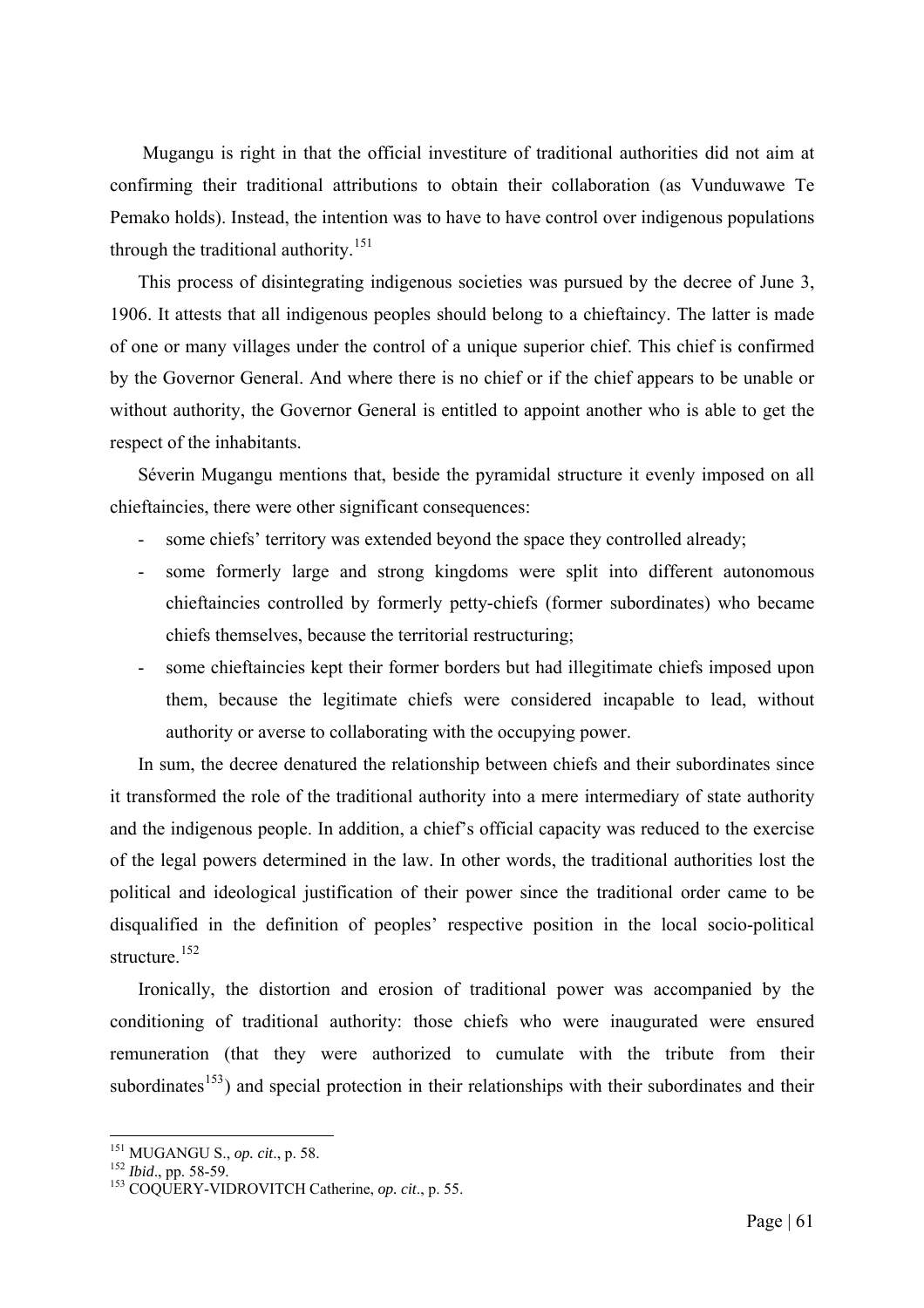neighbouring chiefs. In the same ironical vein, traditional authorities were said to be exercising their power according to the customary law as far as it was in keeping with public order and good moral standards.

The decree of June 3, 1906 created tensions between amputated and extended entities and ousted and the new chiefs, and it opened the door for unavoidable clashes between customary law (and its institutions) and the state's law (and its so-called modern institutions). And within the customary system, it tended to radicalize the position of chiefs, increasing the social distance between them and their subordinates and eroding traditional mechanisms of checks and balances. Moreover, as Mahmood Mamdani noted, "the custom came to be defined and enforced by customary Native authorities, backed by the armed might of the central state. Even when force came to be ruled out, it was for European officials supervising Native authorities in the local state. But the latter were tolerated to use it in their relations with their subjects. It was regarded as customary and served to get from the subject the compliance with some development measures".<sup>[154](#page-68-0)</sup> That opened the door for what the author called "decentralized despotism".[155](#page-68-1)

 And yet, before those changes, as Mahmood Mamdani rightly pointed out, even where centralization went far, the organized power of clans continued to function as poplar check on King and its administration.<sup>[156](#page-68-2)</sup>

# *3.1.3. The tragedy of Leopold's system and the taking over by Belgium.*

Leopold's repressive system ended in a tragedy that cost millions of human lives. In 1892, forced labour legalised for building roads, cutting down the trees, and porterage<sup>[157](#page-68-3)</sup>. Women and children were arrested or even taken hostage to force males to comply with labour demands. In the region called *Cuvette centrale*, the situation was even worse. Rich in ivory and rubber, that region corresponded to a quarter of the whole colony and was distributed in 1892 among three strongly interrelated companies: *Société anversoise du commerce au Congo* called Anversoise, the ABIR(Anglo-Belgian India Rubber and Exploration Company) and the Crown's estate. Those companies developed inhuman methods that became the main topic of conversation: in the case of insufficient delivery of rubber, the rule was to kill the people who were guilty and then cut off their right hands to prove that resistant peoples were punished

<span id="page-68-0"></span><sup>&</sup>lt;sup>154</sup> MAMDANI M., *op. cit.*, pp. 42-43 and 286-287.<br><sup>155</sup> Idem.<br><sup>156</sup> *Ibid.*, p. 42.<br><sup>157</sup> ELIKIA M'Bokolo, *op. cit.*, p. 442.

<span id="page-68-2"></span><span id="page-68-1"></span>

<span id="page-68-3"></span>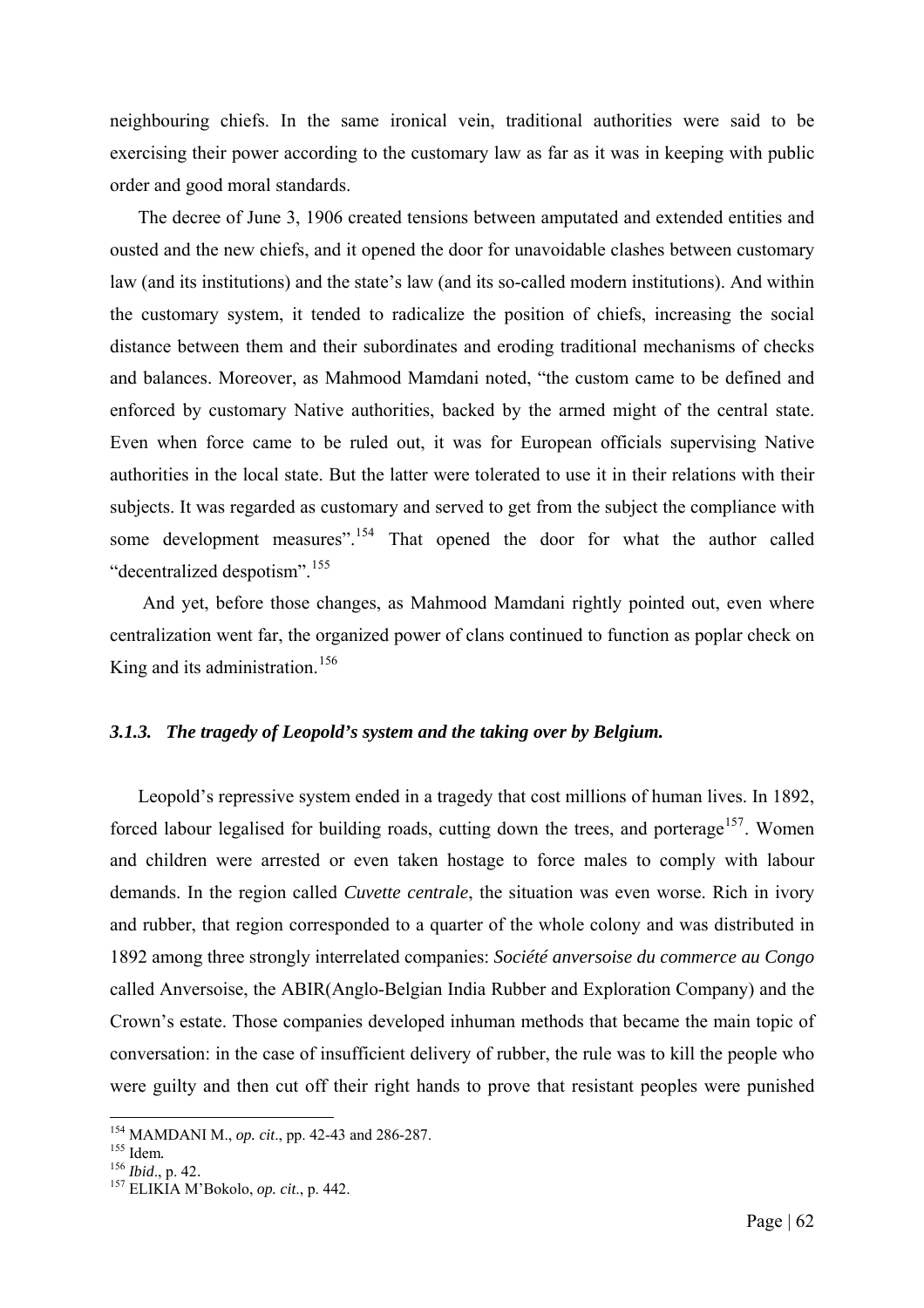effectively. Sometimes, insufficient labour was treated "leniently": labourers were whiplashed 50 to 100 times a day (at 6am and 2pm) after which they were exposed naked to the sun for the rest of the day<sup>[158](#page-69-0)</sup>.

The widespread denunciation of such abuses thanks both to the British publicist Edmund D. Morel through his Congo Reform Association and the protestant missionaries forced King to cede his property to Belgium in 1908. Belgium, now aware of the richness of the Congo, did not modify Leopold's policy. Like Leopold, the Belgian colonial administration pursued the expansion and consolidation of Belgian economic interests. The then Belgian Minister of Colonies, Louis Frank, confirmed it in 1921 when he wrote that the first major goal of Belgium in the Congo was to develop 'the economic action of Belgium'.<sup>[159](#page-69-1)</sup> This means, to use Nzongola Ntalaja's terms, that, "whatever the claim made by the ideologues of the socalled civilizing mission concerning Belgian Rule in the Congo", the colonial enterprise had to be judged in strictly business terms, that is in terms of whether or not it was profitable.<sup>160</sup>

 The policy towards traditional authorities did not change neither. As Leopold II, Belgium continued blowing hot and cold. The decree of May 2, 1910, issued two years after the annexation of the Congo by Belgium, is more of a continuation of Leopold II's policy than a break. It kept the procedure of officially inaugurating of traditional authorities and even extended to second-in-commands with the possibility to be salaried (article 11). It did not nevertheless modify the 'customary relationships' between chiefs and their second-incommands (article15). It contributed to increasing the power and prestige of the traditional authorities who were recognized. In the declaration from March 1, 1911, the Governor General of the 1<sup>st</sup> March 1911 aimed at implementing that Decree:

"Les fonctions confiées aux chefs et sous-chefs en font des auxiliaires directs du cadre territorial et il convient de les traiter avec la mesure et la considération qui doivent être attachées à leur rôle, qui en fait les éléments de base de notre organisation administrative. Leur autorité doit être soutenue à chaque occasion, et il n'est pas de meilleur stimulant pour eux, ni de meilleur exemple pour leurs administrés, que leur accorder des marques de considération réelles et mesurées d'après leurs fonctions. L'attitude des agents européens à l'égard de cette catégorie d'administrés doit rester correcte, polie, bienveillante, exempte de familiarité ou de vivacité".

This power of traditional authorities become sooner short-circuited with the creation of a new level of authority: the *Territoire*.

<span id="page-69-0"></span> $158$  Ibidem, p. 444.

<span id="page-69-1"></span><sup>&</sup>lt;sup>159</sup> Louis Frank, La politique indigène, le service territorial et les chefferies, Congo Vol. I, n° 2, February 1921, pp.189-201, quoted by NZONGOLA NTALAJA, "The Second Independence Movement in Congo-Kinshasa", in<br>Peter ANYANG' NYONG'O(ed), op. cit.

 $P_{160}$  NZONGOLA NTALAJA, *op. cit.*, p.115.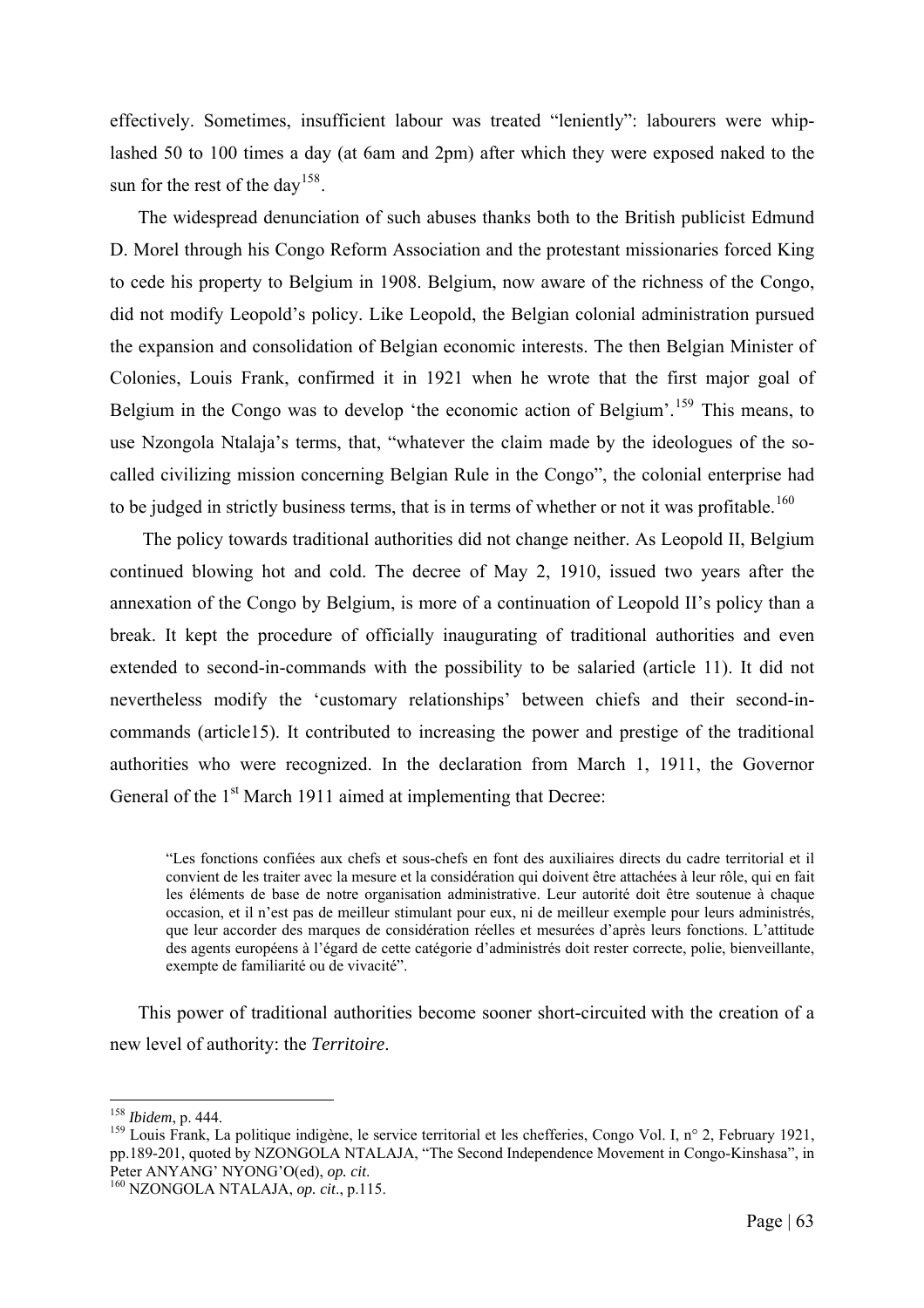## *3.1.4. The setting up of a new territorial and administrative restructuring.*

 In 1912, the principle of creating the "Territoires" was established and the Governor General and his assistants were in charge of organizing them. In that mission, they were asked to make the *Territoires'* limits correspond to chieftaincies'. This "ethnic" definition of *Territoires* failed, however. This was partly because many leaders started envying the post of traditional chiefs and split up traditional chieftaincies into small units. In some places like in Maniema there were chieftaincies of about fifty taxpayers. Since they were small and, and thus not viable to become *Territoires*, the colonial administration regrouped them<sup>[161](#page-70-0)</sup>. This regrouping was initiated by the Minister Louis Frank in 1920 in the RUFAST(Recueil à l'usage des fonctionnaires et des agents du Service territorial au Congo belge).

The RUFAST contains orientations aimed at giving greater impulse to the rural policy in the Congo. Frank proposed regrouping small chieftaincies to make a "*Secteur",* which would be placed under the control of a council. The implementation of the RUFAST produced the following result<sup>[162](#page-70-1)</sup>:

| Years | Chieftaincies | <b>Secteurs</b> |
|-------|---------------|-----------------|
| 1917  | 6.095         | $\theta$        |
| 1938  | 1.222         | 340             |
| 1953  | 460           | 519             |
| 1958  | 402           | 521             |

Two moments characterized the legislative implementation of the RUFAST: in 1933, when the Decree of December  $5<sup>th</sup>$  was issued and in 1957, when two Decrees were issued on January  $22<sup>nd</sup>$  and on May  $10<sup>th</sup>$ .

<span id="page-70-0"></span><sup>161</sup> DE SAINT MOULIN Léon, «Histoire de l'organisation administrative du Zaïre», in *Zaïre-Afrique*, n°201, janvier 1992, p. 38. See also «La politique d'administration indirecte et ses conséquences sur l'autorité indigène», in Problèmes d'Afrique centrale, n°43, l<sup>er</sup> trimestre 1959, Bruxelles, p. 28.

<span id="page-70-1"></span><sup>&</sup>lt;sup>162</sup> «La politique d'administration indirecte et ses conséquences sur l'autorité indigène», *op.cit*.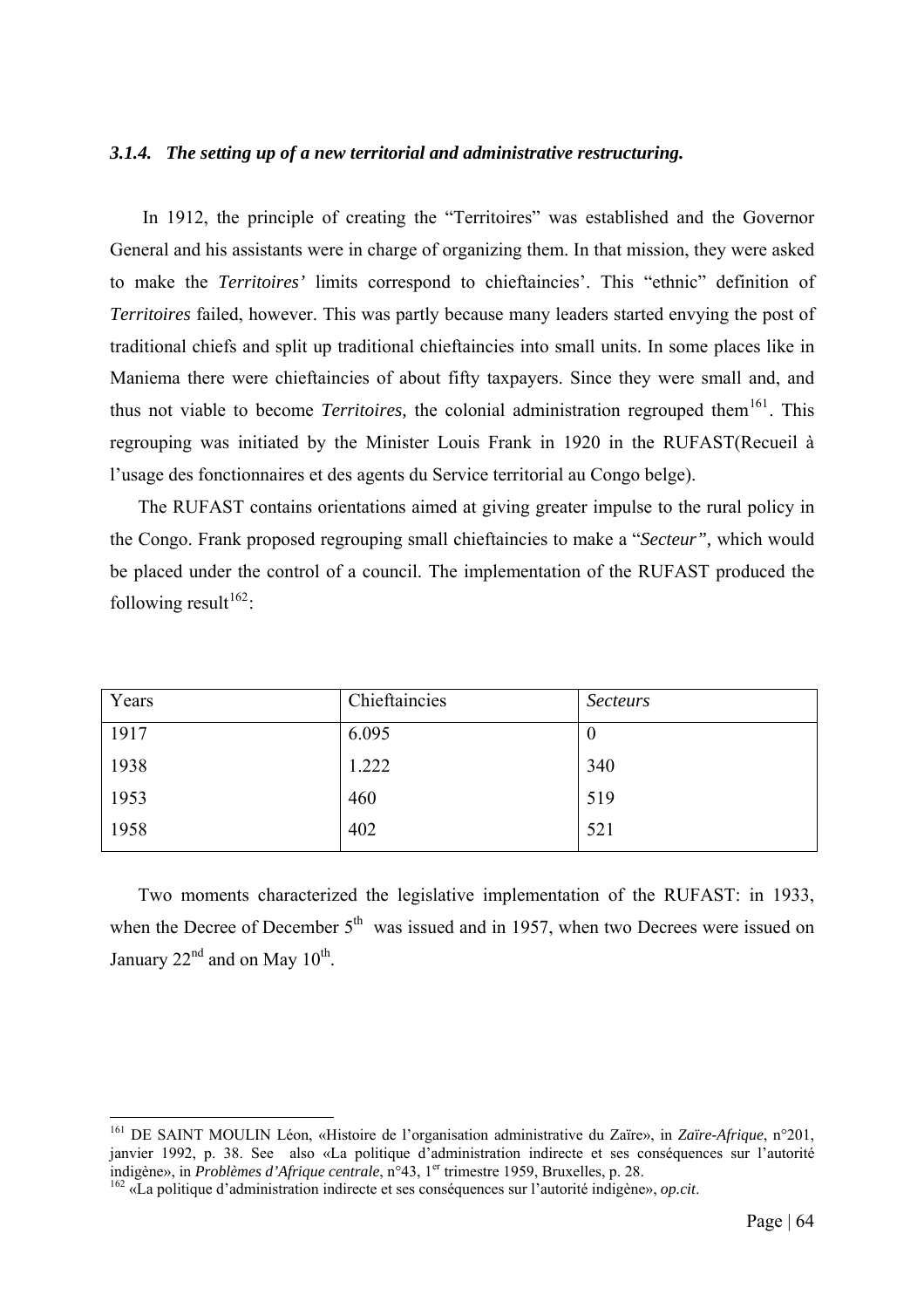# *3.1.4.1. The Decree of December 5, 1933.*

This decree officially recognized the *Secteurs* and instituted the council of notables (*Conseil de notables*) both at the *Secteur* and the chieftaincy levels. But, unlike the council of the Chieftaincy whose members were notables appointed according to customary law, the Council of *Secteur* had two categories of members: members *de jure* and those appointed. The first group included all the traditional authorities incorporated in the *Secteur* and the customary judges of the *Tribunal de Secteur*. The second group was made of notables appointed by the District Commissioner in each *Secteur'*s constitutive entities. That council was entitled to elect one of its members to be *Chef de Secteur*.

As it appears, peoples not endowed with customary powers were excluded from partaking in the composition of deliberative bodies both at the chieftaincy's and the *Secteur's* level.

This Decree recognized also the *Territoires.* Based on that grouping organized under the RUFAST, the *Territoire* could include one or more *Secteurs* and/or Chieftaincies, depending on their territorial and population size.

The creation of *Territoires* at that particular period of time posed two types of problems: First, *Territtoires* had no foundation in local tradition/custom –they were fabricated ex nihilo. Thus, instead of using the hereditary principle common to traditional systems, Administrators were appointed by colonial administration using its discretionary powers. Unsurprisingly, until the independence, those Administrators were all white.

Second, in the rural administration, *Territoire* came to be inserted above the traditional powers, and were intended to become the base of the administrative architecture in substitution of the chieftaincy. *Territoires* were preferred as the best way to introduce democracy and decentralization in the colony. Indeed, legislator pretended to take the first steps in preparing the rural populations for democratic self-governance and the selection of governors, starting with the lower level. This second component was attested with particular enthusiasm in the following legislative reforms, namely the decrees made on January 22 and May 10, 1957<sup>[163](#page-71-0)</sup> related respectively to the *Territoires* and to the indigenous constituencies (called "*circonscriptions indigènes"*). This latter expression included not only the chieftaincies and the *Secteurs*, but also the so-called *Centres extra-coutumiers* i.e. noncustomarily organized built-up areas whose importance was such that they could develop in

<span id="page-71-0"></span><sup>163</sup> BOLLE Jacques, "Le processus d'évolution politique du Congo belge", in *Problèmes d'Afrique Centrale*, n°43, 1<sup>er</sup> trimestre 1959, Bruxelles, p. 12.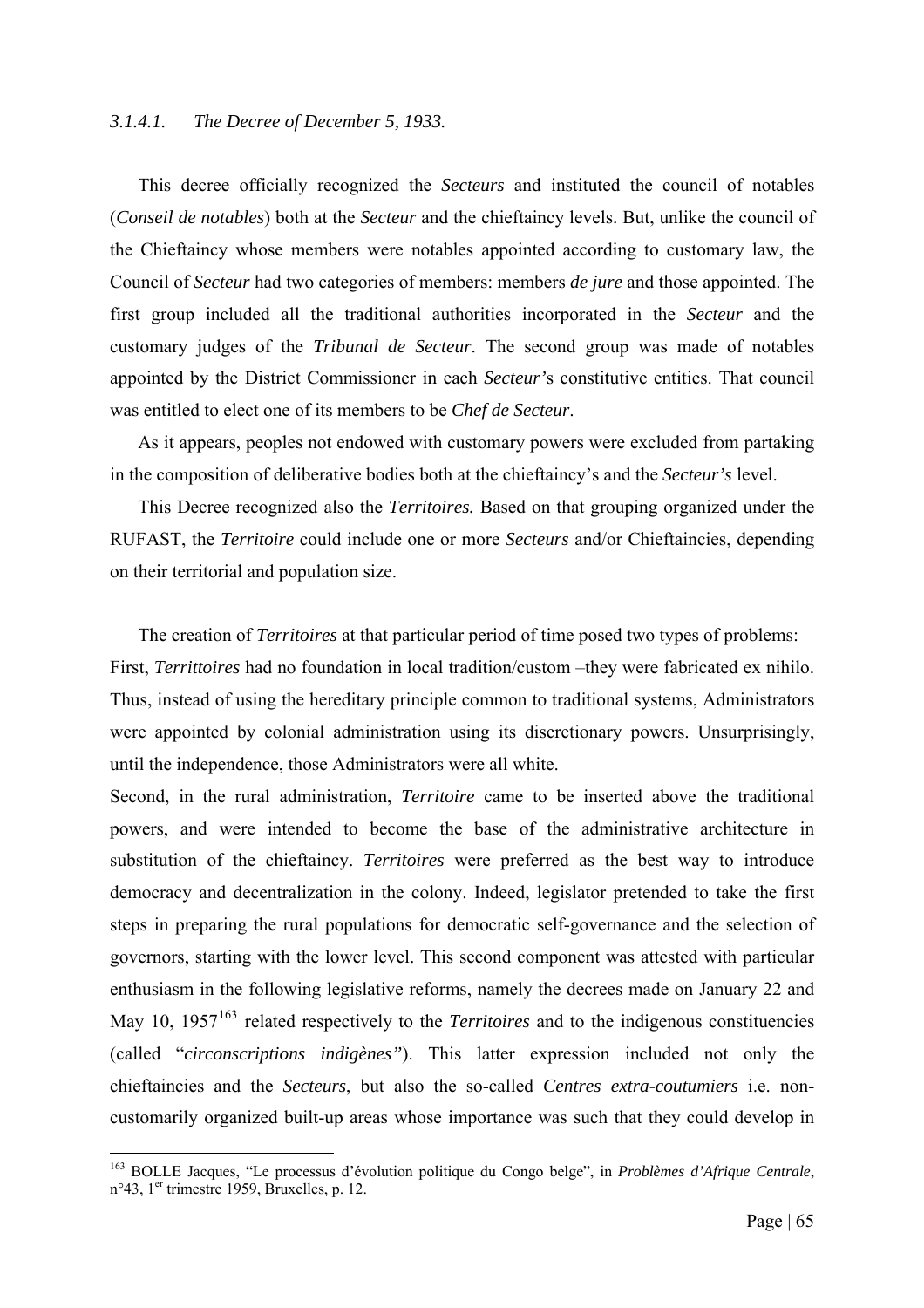all domains. In those areas, the chief was appointed after consultation with the councillors and with respect to inhabitants' preferences.<sup>[164](#page-72-0)</sup>

# 3.1.4.2. *The Decrees of the January 22 and May 10, 19957*.

 Before giving the content of the two decrees and analyzing whether their objective was ever reached, I would like to mention the particular political and social context in which they took place.

# 3.1.4.2.1. Description of the context.

In the period prior to their adoption, the need for more public participation in public affairs had already taken root in the public opinion, moving from the cities to the countryside. It was influenced by industrial development and the emergence of a proletariat class, the return of soldiers from abroad, an increase in the urban population, the development of transportation, the media, fear of Apartheid, the development of nationalism and increasing foreign influence (especially from neighbouring colonies and the United Nations Organization),… Since then, both the majority of blacks and the minority of whites were claiming a significant participation in the political institutions of the colony.<sup>[165](#page-72-1)</sup> The colonial power found somehow constrained to catch up with that evolution. That's what it did in the above mentioned decrees of 1957. What were the main innovations introduced by those decrees?

### 3.1.4.2.2. Innovations:

1

At the *Territoire's* level: the Decree of January 22, 1957 instituted a Council whose composition was variable, depending on the importance of the population(article 2-8). The following table gives more details on that respect.

<span id="page-72-0"></span><sup>164</sup> DOMONT J.M., «Prélude à la démocratisation des institutions politiques congolaises», in *Problèmes d'Afrique Centrale*, n°39, 1<sup>er</sup> trimestre 1958, p. 18. See also the articles 19 and 20 of the Decree of the 5<sup>th</sup> December 1933.

<span id="page-72-1"></span><sup>165 &</sup>quot;La politique d'administration indirecte et ses conséquences sur l'autorité indigène", *op. cit*.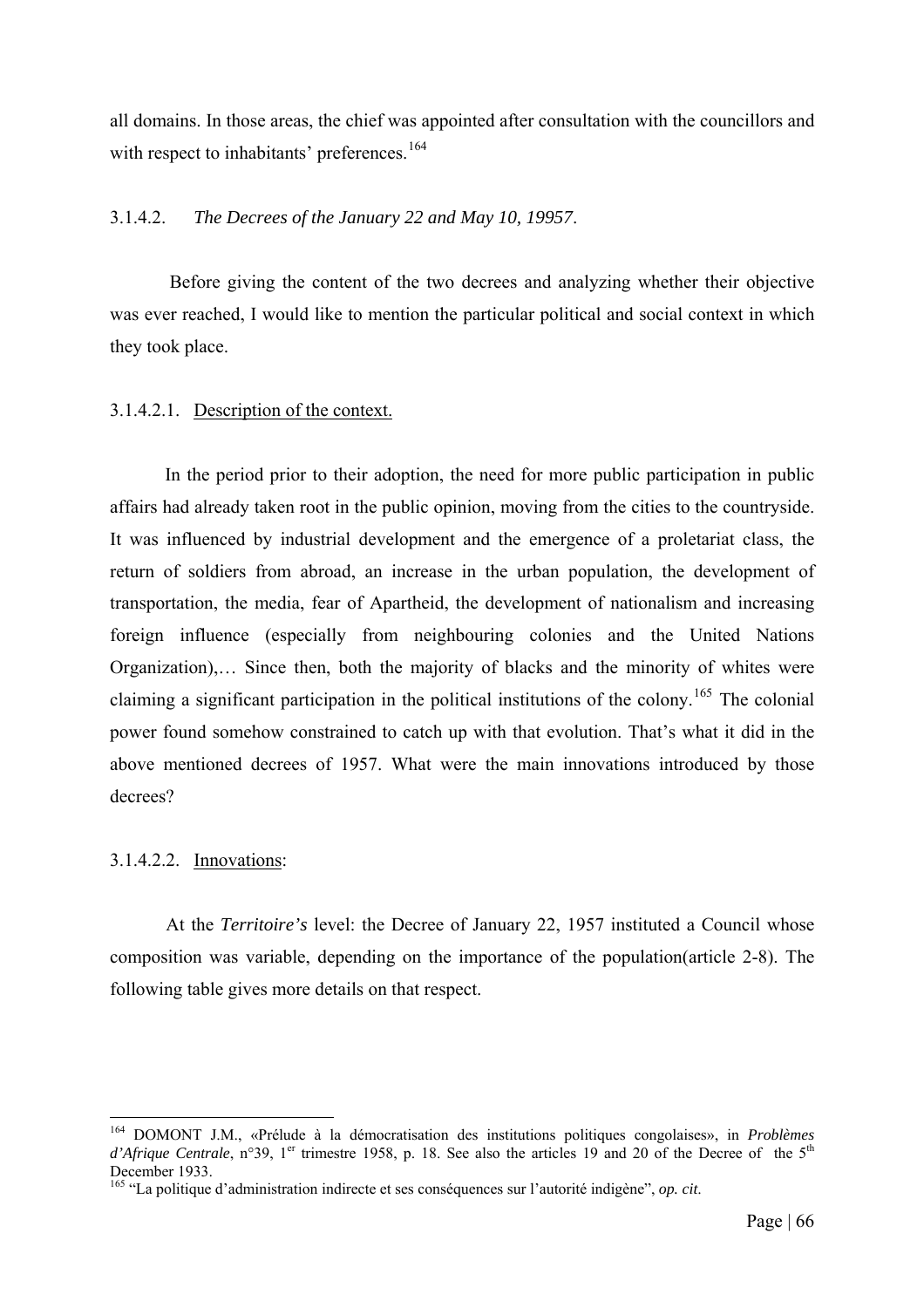| <b>Population</b>       | <b>Elected councillors</b> | <b>Appointed</b> | <b>Total</b> |
|-------------------------|----------------------------|------------------|--------------|
|                         |                            | councillors      |              |
| Less than 30 000        | 12                         | 6                | 18           |
| From 30 001 to 60 000   | 14                         |                  | 21           |
| From 60 001 to 90 000   | 16                         | 8                | 24           |
| From 90 000 to 120 000  | 18                         | 9                | 27           |
| From 120 000 to 150 000 | 20                         | 10               | 30           |
| Form 150 000 to 200 000 | 22                         | 11               | 33           |
| From 200 001 to 250 000 | 24                         | 12               | 36           |
| More than 250 000       | 26                         | 13               | 39           |

The District Commissioner was in charge of appointing a third of the member of the council. In that mission, he was required to choose among the indigenous and non-indigenous peoples those who were competent and had social influence<sup>[166](#page-73-0)</sup>. According to Jacques Bolle, because of this, a certain amount of posts were guaranteed to Europeans as well as traditional leaders who had acquired political experience. They were thought to be the most capable of addressing rural political and economic issues. Furthermore, by providing the possibility for traditional chiefs to acquire positions outside general elections, the colonial administration succeeded in avoiding the foreseeable risk of the disarticulation of traditional entities inherent in the creation of new institutions (*Territoire*) [167](#page-73-1).

The attributions of the council were limited (articles 7-17): drawing up the list of needs of the *Territoire,* exercising the regulatory power recognized to the Administrator of *Territoire*, and creating small taxes and redistributing the amount among the indigenous constituencies (Chieftaincies, *Secteurs* and *Centres extra-coutumiers*). A *Territoire* had no legal status. As such, it had no proper patrimony and could not establish a proper budget financed by proper resources. According to Jacques Bolle, the legal status was planned for 1963 and the aim of the colonial administration in transferring the taxation powers to the *Territoire* at that stage was that of initiating the council to find resources in different ways than from central administration fund, as a prelude to the *Territoire's* future budgetary responsibilities $168$ .

<span id="page-73-1"></span><span id="page-73-0"></span>

<sup>166</sup> DOMONT J.M. *op. cit*., p.7. 167 BOLLE Jacques, *op. cit*., 13. 168 *Ibid.*, p.15.

<span id="page-73-2"></span>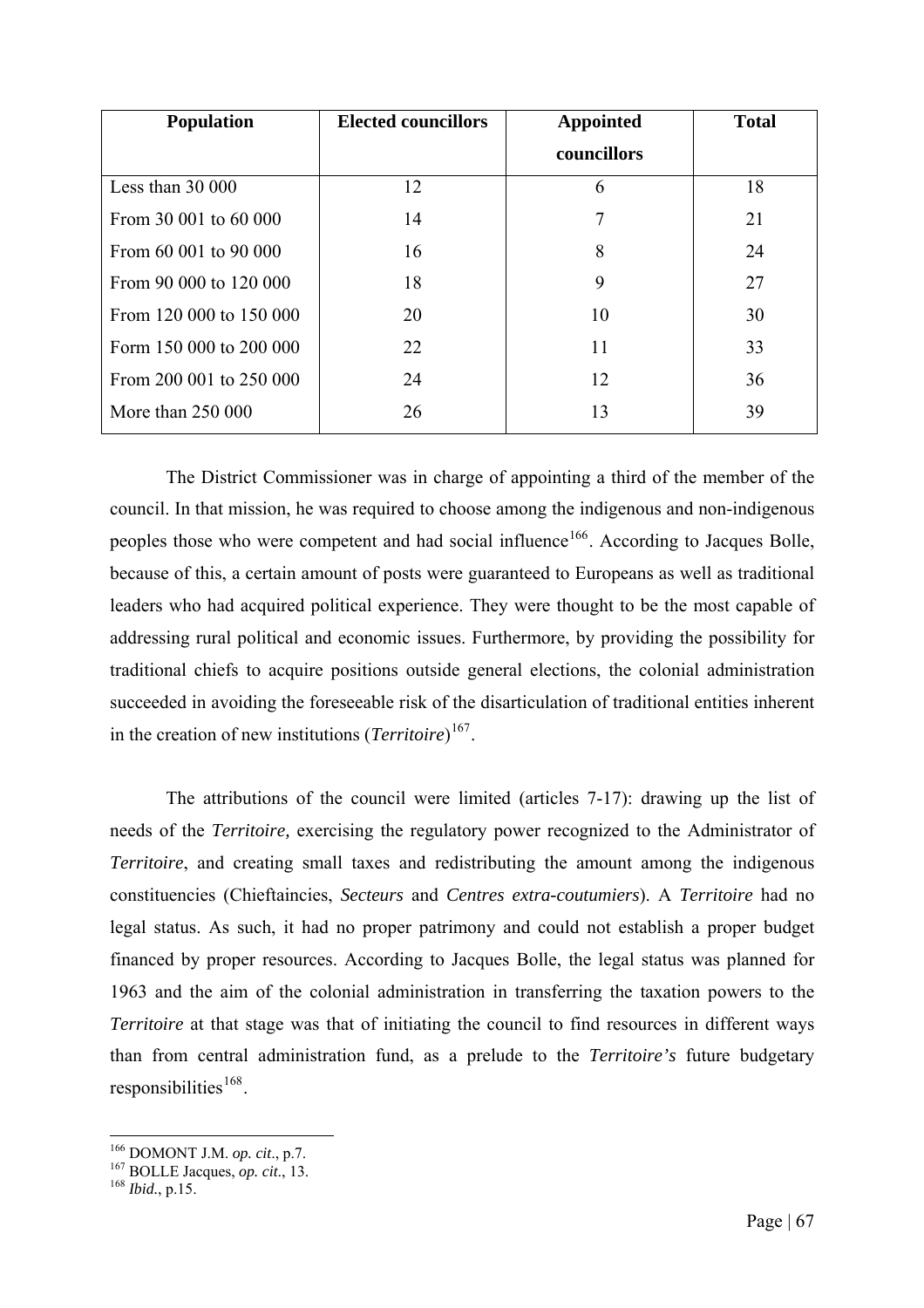The Administrator of *Territoire* was the president of the council, but he did not have voting power and the mandate of councillors was free.

As for the chieftaincies and the *Secteurs*, the decree of May 10, 1957 extended the procedure of composition of the Council of *Secteur* to the Council of Chieftaincy. As a consequence, the chieftaincy's Council of notables, whose customary base consisted in the "council of the elders", came to have *de jure* members on the one hand and appointed members on the other. Only the members of the first category were appointed according to customary law while the second were appointed by the District Commissioner after a mandatory consultation with the inhabitants in conformity with a procedure that was to be established by the Governor General. The innovation here is that people without any customary authority could also be appointed, by virtue of their competence or the interests they represented.

The council was in charge of deliberating on issues of local interest and those submitted to it by the hierarchy, approving the annual accounts and the budget, presenting their preferences and motions to the superior authority concerning general interest, deliberating on regulations related to taxes and tolls, alienations, transactions, building local roads, mandatory work, and applications of administrative personnel.

The other innovation of this decree is the institution of a permanent college in charge of assisting a chief with his daily administration and management both at the chieftaincy's and *Secteur's* level. Its members were elected by and within the council of constituency (*conseil de circonscription*). J.M. Domont commented that the college would have exercised considerable influence if the choice of its members had appeared to be representative of the relative importance of those populations<sup>[169](#page-74-0)</sup>. Besides that proportional representation, attention should be paid to the extent of a chief's sphere of authority and to the ability and the capacity of a college to effectively influence that chief's decisions.

<span id="page-74-0"></span><sup>1</sup> 169 DOMONT J.M., *op. cit*., p. 19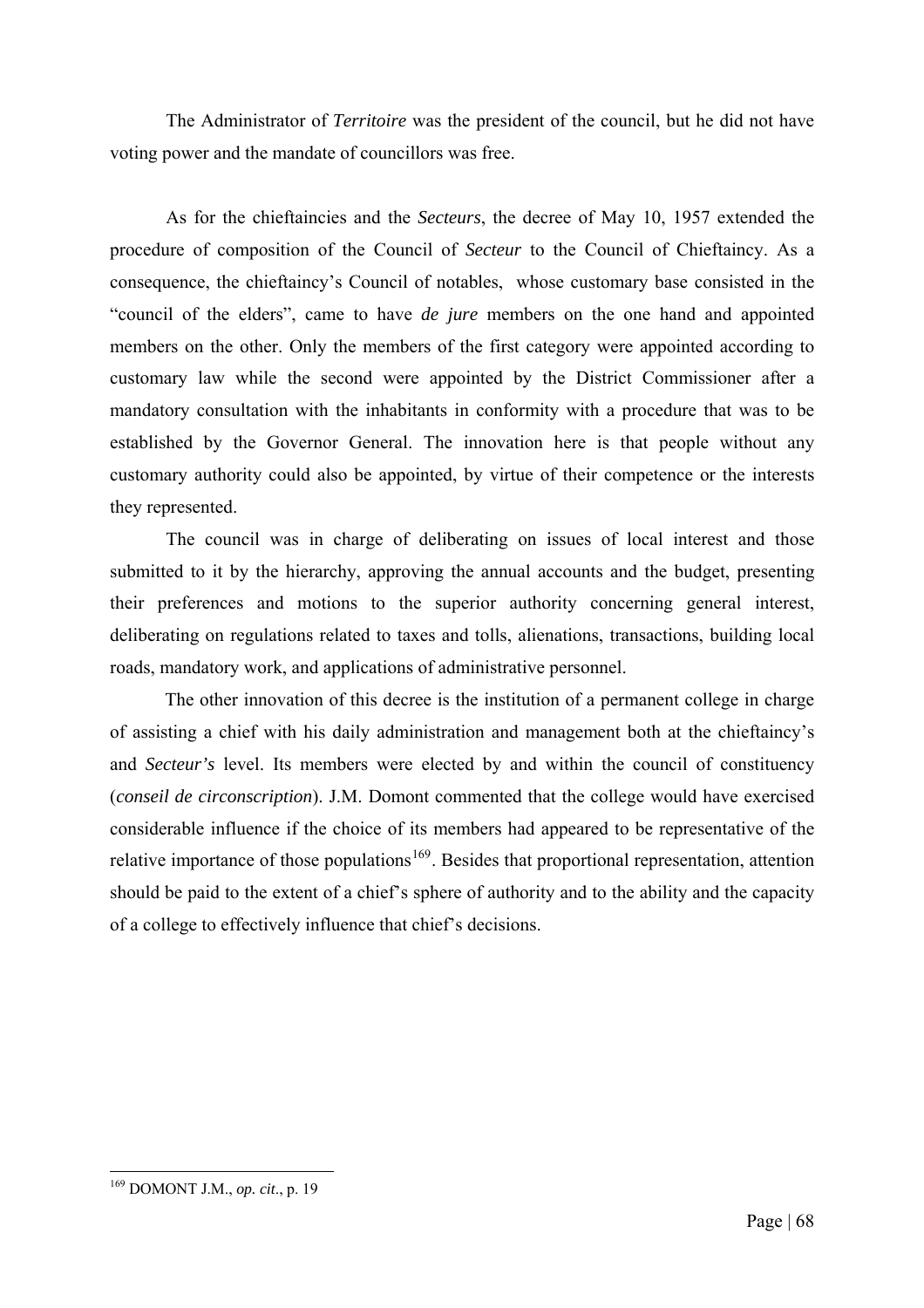# 3.1.4.2.3. Appreciation of the Decrees of January 22 and May 10, 1957.

J.M. Domont, a commentator on the above mentioned decrees, attributed three main advantages to them:

First, they laid the foundations for the country's political structure by placing institutions that could start and develop the Congolese people's political participation, for making government accountable and the people to take charge of political responsibilities progressively.

Second, they established the electoral principles by which people can chose their rulers and representatives instead of having them imposed. Simultaneously, these principles reduced the influence European authorities had over indigenous communities' administrations.

Third, they constituted a patrimony and established financial rules for initiating the transformation of Congolese communities into local governments.<sup>[170](#page-75-0)</sup>

This praise calls for some moderation, however:

1°. Although it was admitted in principle, popular participation to the political system was not, at this stage at least, effective. Concerning, for example, the above-mentioned council of the constituency, the position of the authorities appointed according to the customary law, for the most part, actually just occupied positions in their respective sub-constituencies (villages, locality and other groupings). Moreover, although the capacity to appoint a third of the members of *Territoire* council and half of the members of Constituency council (Chieftaincy, *Secteur* and *Centre extra-coutumier*) was determined democratically, that democratic consultation was held as just an pinion poll and, as such, it could not offer the validity of a proper voting system. By favouring someone who would lose in general elections, a District Commissioner was able to determine government to his own ends.

District Commissioners were given these powers for two main reasons:

On the one hand, the colonial powers considered Congolese populations politically immature; they were believed to be unable to vote objectively and judiciously for their representatives. The high rate of illiteracy of most of the adult peoples and the belief that the multiple clans would influence on indigenous people were the main causes for that alleged inability.<sup>[171](#page-75-1)</sup> The District Commissioner could theoretically transcend these obstacles and, thus, could chose the best candidates on the behalf of the population.

<span id="page-75-0"></span> $170$  *Idem.* 

<span id="page-75-1"></span><sup>&</sup>lt;sup>171</sup> *Ibid.*, p.7. see also ENGLEBERT Pierre, *Sate Legitimacy and Development in Africa*,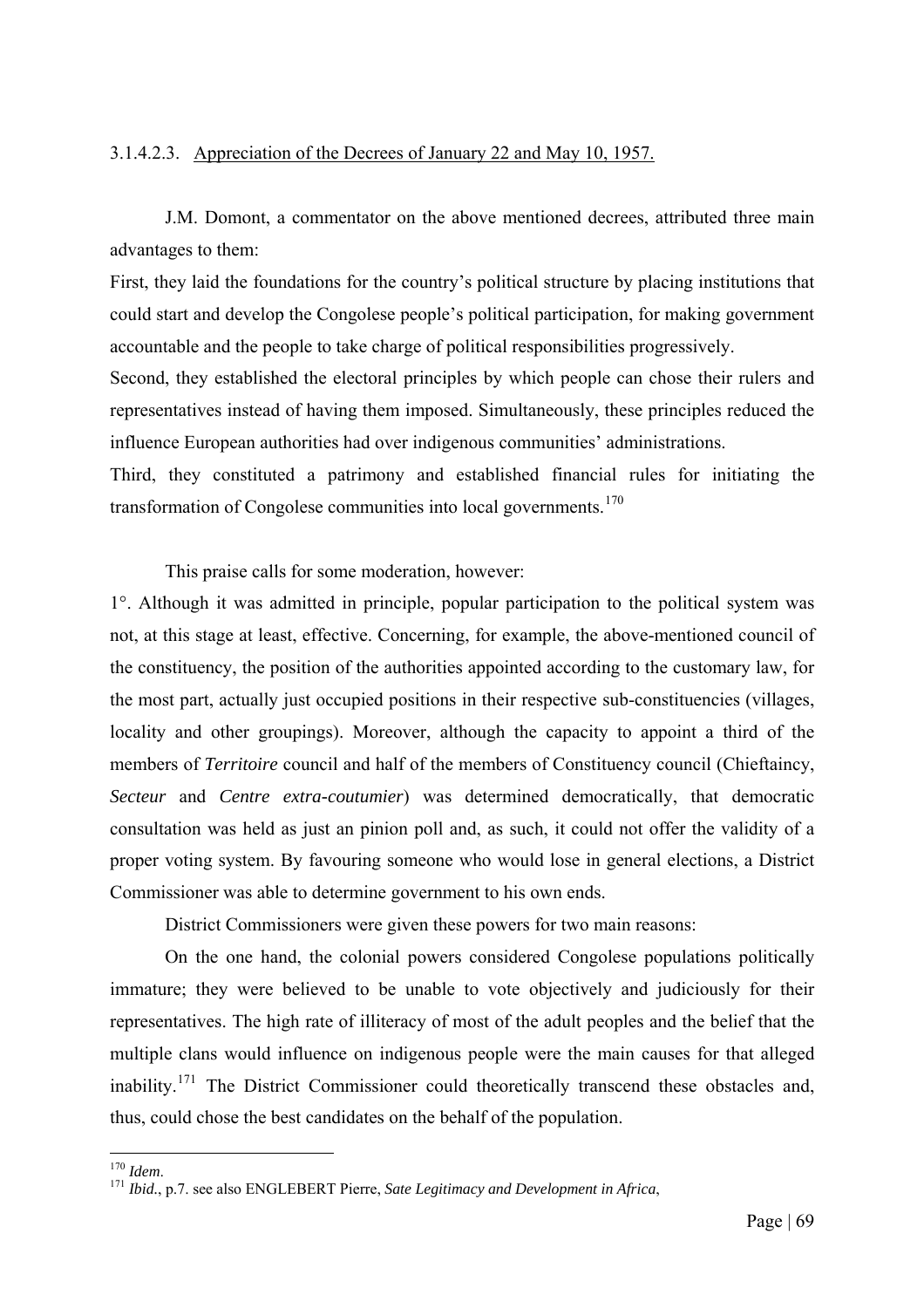On the other hand, the colonial administration give the political inexperience of the future elected people as an excuse to secure positions for Europeans and customary authorities (called notables) who were supposed to already have experience with the different economic and social interests they represented.<sup>[172](#page-76-0)</sup>

In the meanwhile, little effort was made to combat the illiteracy and poor experience of the indigenous leaders, so when the country became independent three years later(on June 30, 1960), about only ten people had attained higher education. A few others received enough education to hold subordinate positions in the administration. Conversely, Europeans enjoyed a complete education to prepare them for the majority of the senior positions. In no case, could these reforms be expected to modify this "*(dis)equilibrium*".

It is clear that, in comparison to the political claims of actual African leaders for a generalized electoral system in those councils, these decrees represented a step backward for the movement toward democracy.<sup>[173](#page-76-1)</sup>

2°. It is an exaggeration to say that those decrees established proper patrimony and financial rules for the institutions. It is worth mentioning that the decree of December 5, 1933 was the first to recognize the official creation of the till at the chieftaincy and *Secteur* level. The decrees of 1957 did nothing but reproduce that disposition and extend it to the *Territoire*. Could any institutions (*Terrritoire*, Chieftaincy, *Secteur*) be said to establish a proper patrimony?

From 1933 et 1957, the colonial administration claimed to be trying to strengthen the relationship between the population and is administration and create a body that would consult with the main interest groups. Léon de Saint Moulin criticised this, however, saying that the decentralization they pretended to pursue was, in reality, a mere deconcentration: neither the provinces, districts, or *Territoires* obtained legal status or proper patrimony.<sup>[174](#page-76-2)</sup> In fact, legally speaking, without legal status it is absurd to attest that an entity has been endowed with proper patrimony because, in order to have it, the entity first needs o have legal existence.

As for the chieftaincy, the *Secteur* and, latter on, the *centre extra-coutumier*, to which that legal status was recognized, the colonial administration was reluctant to make any of them more effective. In consequence, until Congo became independent, all the different

<span id="page-76-0"></span><sup>&</sup>lt;sup>172</sup> BOLLE Jacques, op. cit., p.12

<span id="page-76-1"></span><sup>173 &</sup>quot;L'actualité politique congolaise et les autorités indigènes", *op. cit.*, pp.21-22.<br><sup>174</sup> SAINT MOULIN Léon de, *op. cit.*, p. 47.

<span id="page-76-2"></span>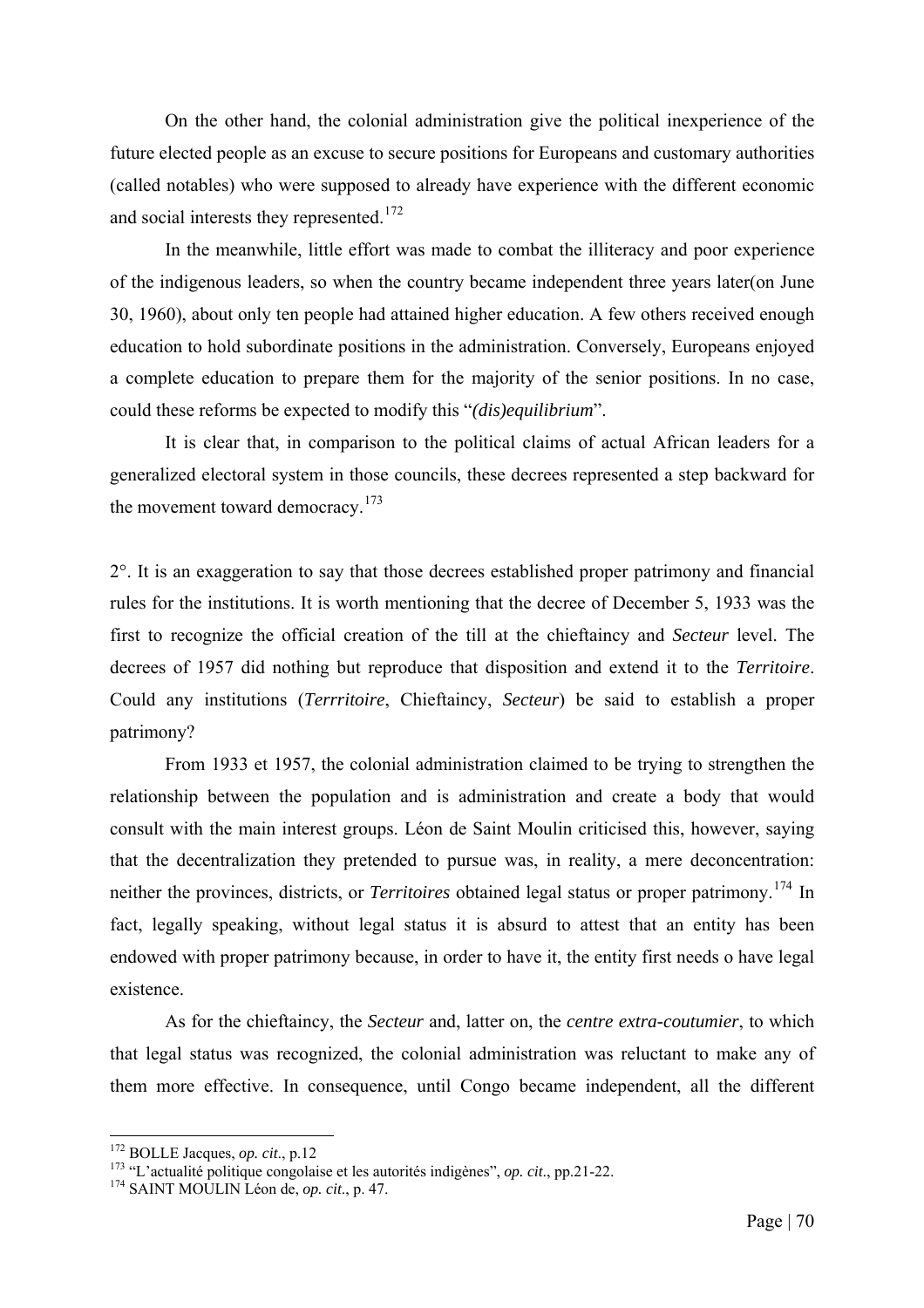services of the central government were grouped together under seven different departments and were kept under tight control. Thus, decentralization remained a mere mirage to be pursued without ever actually being reached.<sup>[175](#page-77-0)</sup> Therefore, reference to any legal status seemed to aim only at allowing the entities in question to remain functional (i.e. to pose fundamental daily acts such as transactions, alienations, loans).

## **3.2. The (de)centralization issue during the post-colonial period.**

This section discusses the continuity between the colonial and the post-colonial periods. For doing so, I divide it into three subsections. The first is devoted to the early independence period (1960-1965). It shows how an amateur political class quarrelled for the right to lead the new state. The second deals with Mobutu's take over of the state and the subsequent "centralization-dispersion" system (1965-1997). The last analyses the post-Mubutu era. This period starts with the continuation of the logic of centralization but is followed by noticeable signs of decentralization, particularly in the new constitution and laws. Those changes still need, of course, to mature both in their design and their implementation.

#### *3.2.1. The openness and the confusion of the early independence period.*

To a large extent, the postcolonial period appears to have been more a continuation of the (inherited) colonial centralized administrative system than a break, in the sense that it neither increased decentralization nor clarified the status of the traditional chieftaincy.

It is true that the newly independent Congo was endowed with a "constitution", hastily adopted by the Belgian parliament on the 19 May 1960. Indeed, as Pierre Englebert wrote, "until the very last minute, the Belgians had no intention –and no plan- to surrender control over Congo and to grant independence to its citizens. (...) It was riots in 1959 that chocked them into a rapid and confused process of decolonization. A roundtable was convened in early 1960 with a handful of political leaders and independence was granted a mere six months thereafter."[176](#page-77-1)

That "given constitution" was taken from the then Belgian parliamentarian system with only slight modifications, such as compensation for the lack of a monarchical tradition by the

<span id="page-77-0"></span> $175$  *Idem.* 

<span id="page-77-1"></span><sup>175</sup> *Idem.* 176 ENGLEBERT Pierre, *op. cit.,* 2000, p. 108.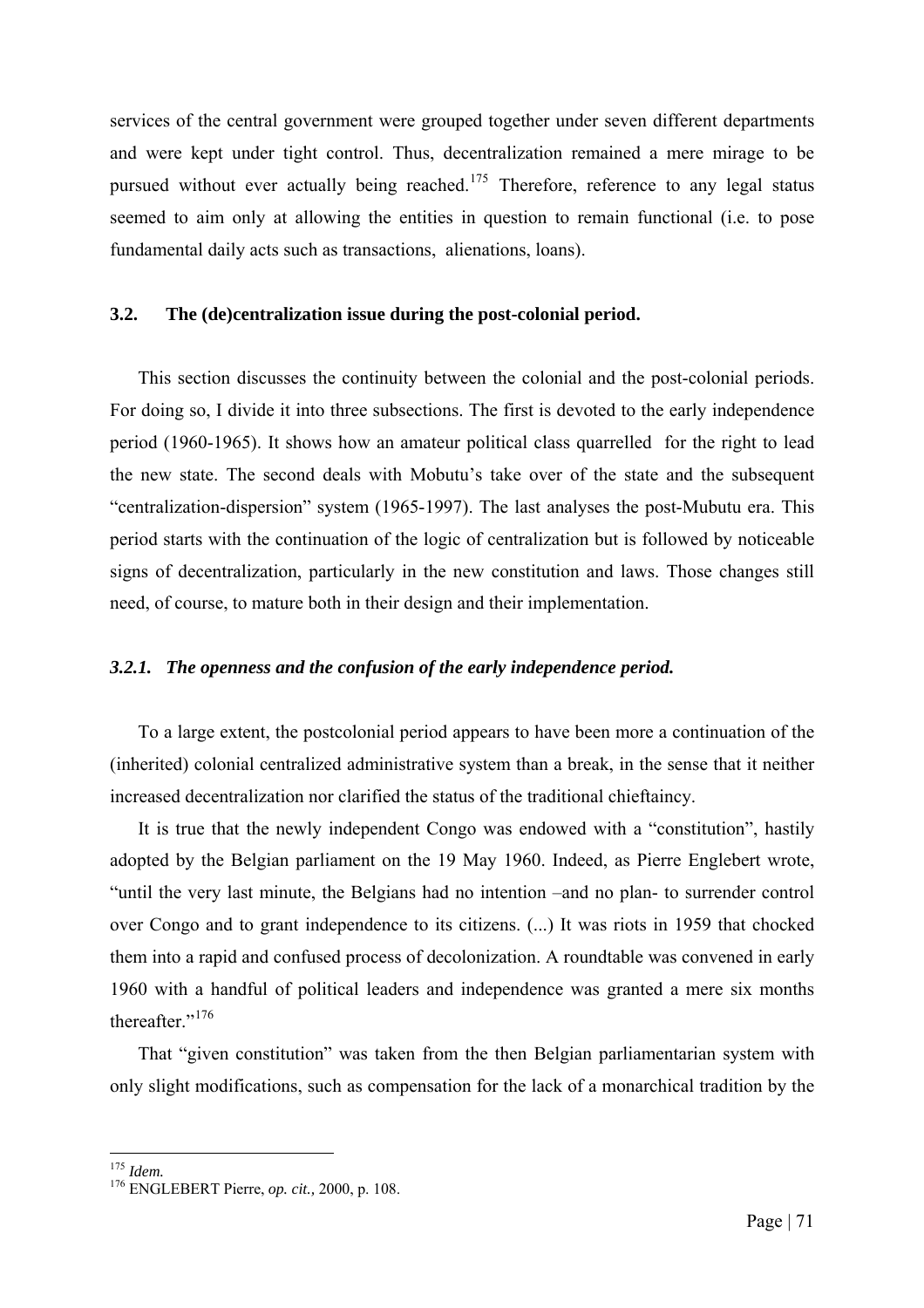institution of the head of the state<sup>[177](#page-78-0)</sup> elected by the two chambers of the legislature. It established, in a federal-like way, a clear share of power between the central government and the provinces. At the central level, it instituted a parliament of two chambers, in which the lower chamber represented the people and the upper chamber represented the provinces. A parliamentary majority determined who the prime minister would be. The prime minister was the head of the cabinet and, all together, they were responsible to the parliament. Regarding the provinces they were recognised with legal status for the first time. They were granted an elected assembly in charge of electing the governor, exercising political control over the provincial executive, and issuing edicts in the domain of its constitutional attributions. Concerning the lower levels of authority, the article 8 of the fundamental law stipulated that the legislation in force during the colonial period would continue to be applied .i.e. the decrees of January 22 and May 10, 1957.

 This institutional framework was temporary in the sense that the fundamental law was limited to a period of four years(i.e. until the June 30, 1964) within which the representatives of the people were supposed to write a truly national constitution and (re)define the status of the lower tiers of authority (including the chieftaincy). But secessionist movements began just after the independence, both in the central and the south-eastern parts of the country (the latter involving the former metropolis), which, when coupled with the under-prepared abilities of the new elites as well as the leadership quarrels, undermined this plan. Pierre Englebert describes this chaos as follows:

"*Only days after the country was emancipated from Belgian colonialism, in June 1960, large segments of its army mutinied, and the Katanga province announced its secession, followed in*  [January] *1961 by the secession of the 'Great Mining State of South Kasai'. Meanwhile, after a mere few weeks, the central government in Kinshasa disintegrated, with the President Kasavubu and the Prime Minister Lumumba dismissing each other before the latter was eventually arrested and assassinated in early 1961. Following Lumumba's dismissal, his supporters organized a rival government based in Stanleyville, in the east of the country, from 1960 to 1962, while other radical opponents of the regime organized rebellions and revolutions throughout the eastern and the central regions from 1963 onward. The secession were eventually terminated under the influence of a UN intervention, while the numerous* 

<span id="page-78-0"></span><sup>&</sup>lt;sup>177</sup> The fundamental law avoided systematically to speak of the 'president of the republic', to keep open the option of the form of the state that the newly independent state would chose to adopt. The former colonial power was even expecting the Congo to chose to remain under the presidency of the Belgians' King.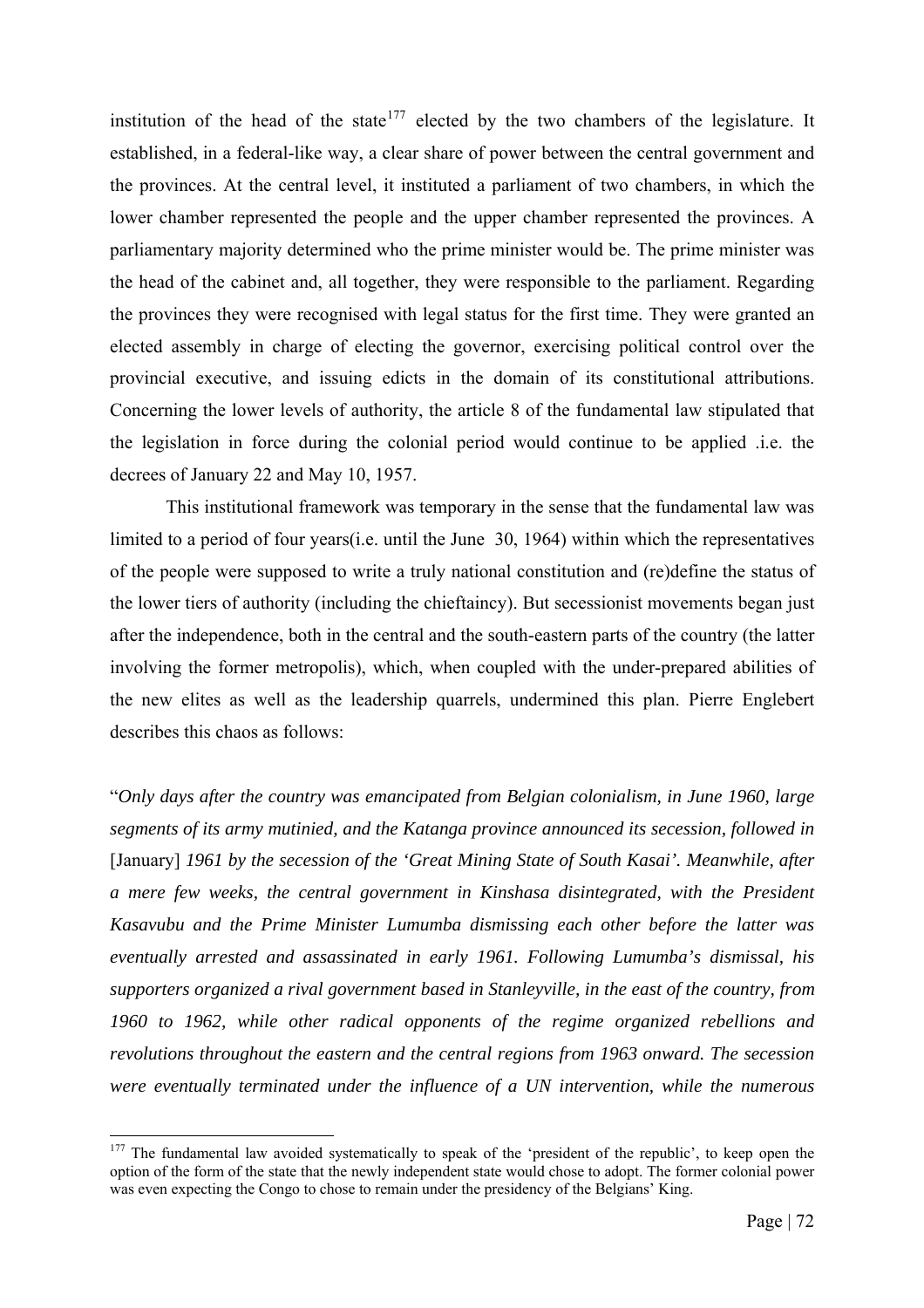*rebellions were put out with significant help from foreign powers, including Belgium, France, and the United States*".[178](#page-79-0)

For these reasons as well as the lack of consensus amongst the different parties in the parliament, the lack of constitutional competence, the enduring conflict between the executive and the legislative, the elaboration and the adoption of the constitutional project by the chambers were delayed. Basically, until the end of the ordinary session in June 1963, no substantive work on the issue was done. Convoked by the President for a hundred days, an extraordinary session began in August 1963 with only one point on the agenda –to produce the definitive constitutional project. However, the parliament opposed to this agenda. It considered this extraordinary session to be infringing on its own competency, notably that of passing the vote of censure in the parliament.

On September 29, 1963, the President Joseph Kasavubu decided to suspend the parliament *sine die* and instituted an *ad hoc* constitutional commission in charge of elaborating the project of constitution, with the intention that it be submitted for popular referendum to avoid further constitutional vacuum. Latter on, November 27, 1963, an *Ordonnance* by the head of the state fixed the way the commission had to be constituted. According to that text, the commission had to be presided over by a member of the central government and included ten categories of participants: the representatives of the central government (4), of the provincial assemblies (42), of the provincial governments (42), of trade unions (12), of employers (16), of rural entities (9), of the national council of the youth (2), of the media (2), of the students (2), of the religious faiths (6). These different groups were given 15 days to appoint delegates. On December 30, 1963, two *ordonnances* intervened, one published the list of the participants and the other fixed the seat of the commission in Luluabourg and the opening of the session on January 10, 1964 for a term of hundred days.<sup>[179](#page-79-1)</sup>

The commission started working on January  $10<sup>th</sup>$ , as planned. Since the (Lumumbist) majority opposed the President's decision, it was not represented in that commission. Instead, it created the "*Conseil national de libération*" on October 3, 1963 with the aim of opposing

<span id="page-79-0"></span><sup>&</sup>lt;sup>178</sup> ENGLEBERT Pierre, "Life Support or Assisted Suicide? Dilemma of US Policy toward the Democratic Republic of the Congo", Nancy Birdsall et al.(eds.), *Short of the Goal: US Policy and Poorly Performing States*, Washington D.C., Brookings Institution Press, fro the Center of Global Development, 2006, p. 57.

<span id="page-79-1"></span><sup>&</sup>lt;sup>179</sup> BAKAJIKA B. Thomas, *Partis et société civile du Congo/Zaïre. La démocratie en crise : 1956-65 & 1990-97*, Collection Editions africaines, Paris, L'Harmattan, 2004, p. 130.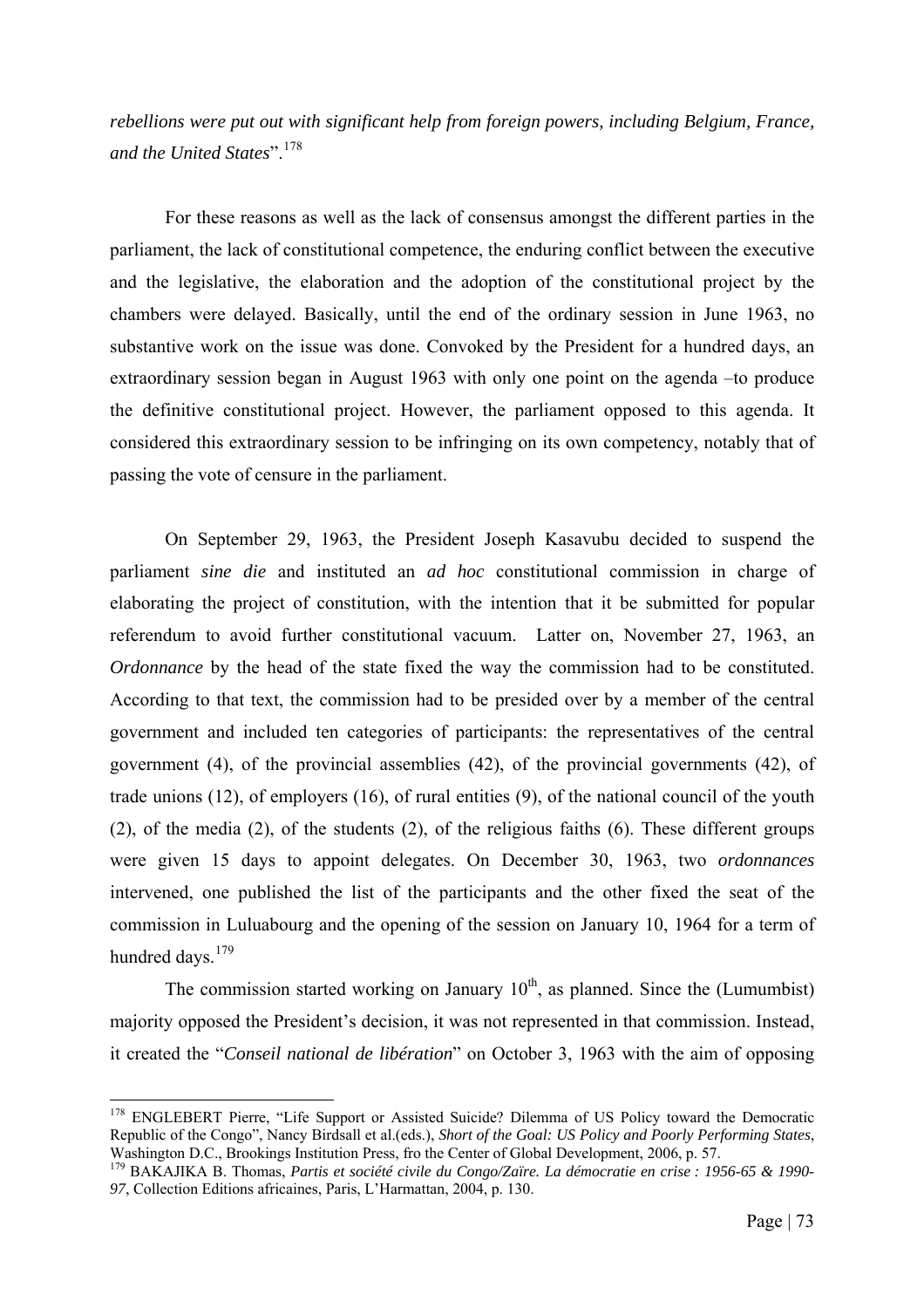the president's decision and overthrowing the cabinet headed by Cyril Adoula (then prime minister). That council stareted the "*mulelist*" rebellion which, in 1964, had "liberated" almost two-thirds of the country<sup>[180](#page-80-0)</sup>. Only territory held by the central government participated in the constitutional referendum from June 25 to July 10, 1964.

This constitution marked the triumph of the federalist thesis over the 'unitarist' one<sup>[181](#page-80-1)</sup>, despite the fact that the commission members agreed to use neither "unitary" nor "federal" in the definitive constitution. Agreeing not to adopt these terms avoided making winners and losers over the delicate question on the form of the state. Besides the institution of a bicameral parliament and the election of the president by the two chambers borrowed from the fundamental law of 1960, the new constitution reduced state control over the provinces<sup>[182](#page-80-2)</sup>.

Unlike the fundamental law, the constitution asserted a republican thesis and increased the powers of the president. The president of the republic became the head of government. To avoid the conflict the president had with both the prime minister and the chambers, the new constitution gave clear protection of the executive from the legislative. Hence, parliament lost the power to impeach or expel members of the government and the executive lost the power to dissolve the chamber. This reciprocal independence was expected to bring about stability.

However, like the fundamental law, this constitution organised only the functioning of the central and the provincial institutions.

# *3.2.2. Mobutu's take over (24 November 1965 - 17 May 1997) and the consecutive centralization-dispersion system.*

Mobutu, -then military chief of staff,- took the power by pleading for a strong power capable to displaying the state's authority across the country and securing its unity. In the eyes of many people, Mobutu was the man of the situation, "a stalwart of uprightness amid the political immaturity of the Congolese political class of that time."[183](#page-80-3) The first eight years of his rule were successful, but the governance system he put in place afterward paved the way for the disaster that he would eventually be swept away in.

<span id="page-80-0"></span><sup>&</sup>lt;sup>180</sup> It was divided into two blocs: one MNL/Gbenye with Soumailot, Laurent-Désiré Kabila, and MNL/Bocheley with Antoine Gizenga, Pauline Lumumba, Pierre Mulele and Lubaya. The country remained divided until late 1964 when the army, commanded by the colonel Mobutu, with the help of the USA and Belgium, regained the control of the situation. *Ibidem*, p. 138.

<span id="page-80-3"></span><span id="page-80-2"></span>

<span id="page-80-1"></span><sup>&</sup>lt;sup>181</sup> That was of the group faithful to Lumumba(non represented).<br><sup>182</sup> BAKAJIKA B. Thomas, *op. cit.*, p. 138.<br><sup>183</sup> ENGLEBERT P, *State Legitimacy and Development in Africa*,...p. 107.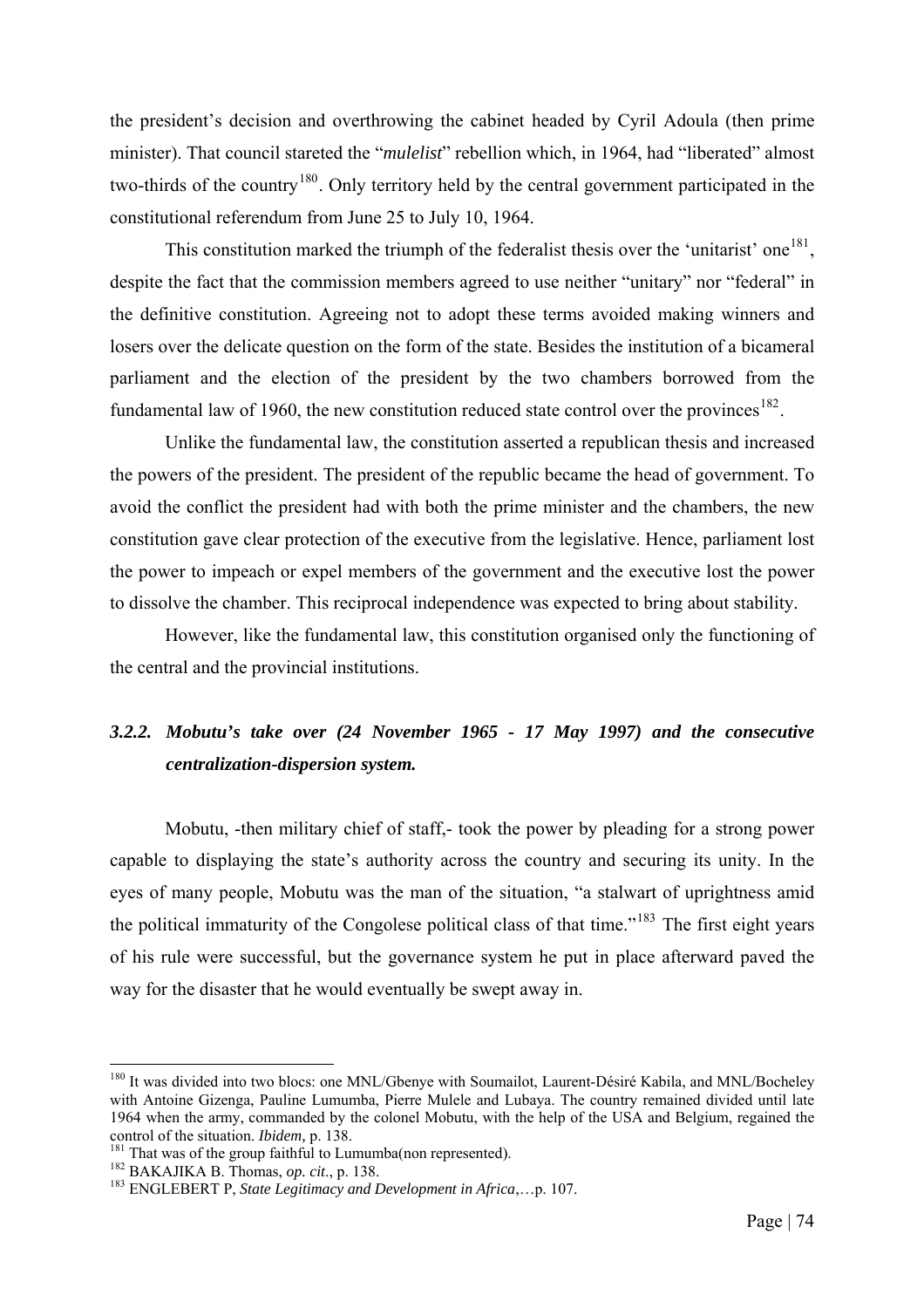He established the constitution of 1967 to formalize his power. This constitution underwent seventeen revisions, most of which aimed at conferring more power to him and creating new institutions with which he could incorporate the clients of his regime. For instance, the only Central committee of the former single party, MPR (*Mouvement populaire de la révolution*), was made of about 450 members, all appointed by Mobutu without any regard for popular representation<sup>[184](#page-81-0)</sup>. Meanwhile, while when Mobutu took power in 1965, Government consumption was 9 percent of the GDP, it had reached 24 percent by 1988.<sup>[185](#page-81-1)</sup> And that was not the end. In 1992, two years after he had offered to liberalize the system, 95 percent of the country's budget was earmarked for his own discretionary spending.<sup>[186](#page-81-2)</sup>

The power of the state to control the country became menacing. The institution of the single political party also blurred the distinction between institutions within the state. Every political position, from the centre to the furthest corner of the country, resulted from one's appointment by the chief of the MPR, who was at the same time the sole candidate for the presidential elections. The accumulation of power and resources at the centre went hand in hand with the weakening of real local governments (including the traditional chieftaincy). I will examine the following main texts to illustrate that situation:

The Ordonnance-loi n° 69-012 of March 12, 1969 concerning the reorganisation of local authority, followed in January 5, 1973, by the law n° 73-015 on the territorial and administrative organisation of the Republic. Those texts were followed, a few years later -on the July 1, 1977, by the announcement by the President of the Republic for a new orientation of decentralization. The law n° 78-008 of January 20, 1978 was supposed to take the first steps toward that reform while the law n° 82-006 of February 25, 1982 would have come to reinforce it. The latter remained in force until 1995, when the Law n° 95- 005 of December  $20<sup>th</sup>$  was passed, but this law was never applied.

With regard to the particular objective of this study, the status of the chieftaincy from that period will be focussed on. Of course, to understanding of this require some knowledge of the general context of the country and its position relative to other levels of authority. To that end, a quick examination of the above-mentioned texts will demonstrate their

<span id="page-81-0"></span><sup>&</sup>lt;sup>184</sup> Gaspard Muheme mentioned that people from Kinshasa started calling humorously the Central committee "Marché commun"(Common market). MUHEME Gaspard, *Ces guerres imposées au Kivu. Intérêts économiques* 

<span id="page-81-1"></span><sup>&</sup>lt;sup>185</sup> World Bank, *World Development Report*, Washington, D.C., The World Bank, 1990.<br><sup>186</sup> ENGLEBERT Pierre, *op. cit.*, 2006, p. 56.

<span id="page-81-2"></span>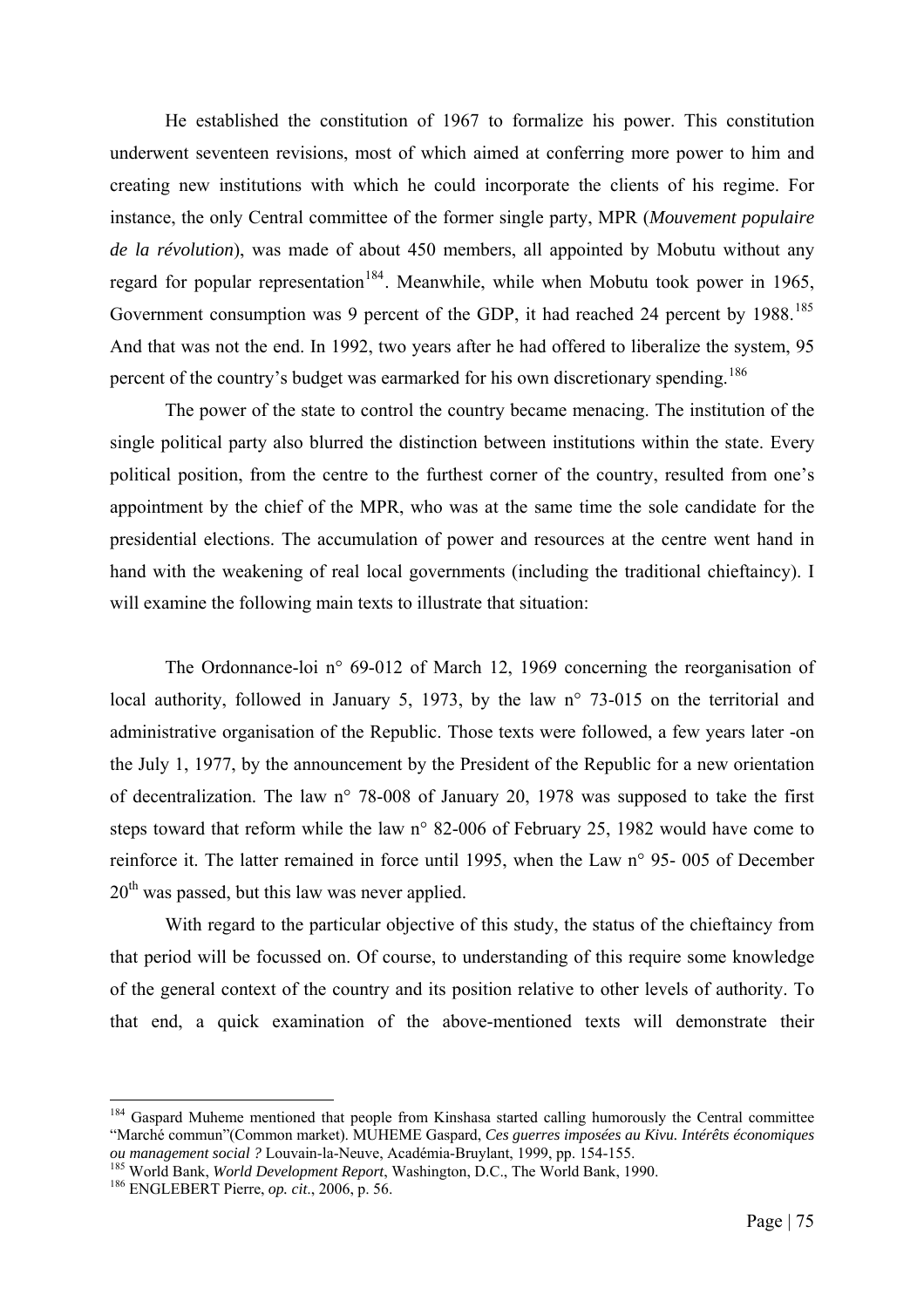inconsistency with decentralization and how Mobutu's decentralization discourse that accompanied some of them was empty rhetoric.

# *3.2.2.1. The Ordonnance-loi n° 69-012 of 12 March 1969*

*This Ordonnance-*loi was enacted by application of the so-called "*Constitution révolutionaire*" of the 24 June 1967 according to which local governments were to be organized by the law (article 65, paragraph 1). The *Ordonnance-loi n° 69-012 of 12 March 1969* started by suppressing the terminology "*circonscriptions indigènes*" (indigenous constituencies), which had been used by the colonial power. It replaced it with "*collectivités locales*" (local governments). It also disbanded "*collège permanent*", instituted in 1957 to assist the chiefs in their daily administration and management both at the chieftaincy's and Secteur's level and whose members were elected by and within the council of the constituency. The motive was that they tended to encroach on the chiefs' attributions. The third reform was to recognize the legal status of the chieftaincy and, at the same time, to integrate the local authority into the MPR. They became local party leaders in their respective entities. By becoming the local representatives of the "Enlightened and enlightening guide", their power was reinforced.<sup>[187](#page-82-0)</sup> But this change would last only for a short while.

From 1973, the regime started to reveal it true face. Overestimating its capacity to master the whole society, it embarked on a series of unpopular reforms that brought about serious challenges for the regime and started digging the tomb for its foreseeable -although lent- decay. Like during the Leopoldian and Belgian colonization periods, those reforms touched on the three main domains: the land, authority within the state and the economy. Unlike the colonial management that developed and maintained an economic rationality to secure a return on its investments, the Mobutu regime engaged in liquidating the country as much as possible for a short term profit.

<span id="page-82-0"></span><sup>&</sup>lt;sup>187</sup> This reinforcement of the power of traditional chiefs corresponded to the orientations of the new regime which, according to the preamble of that law, was that of pursuing he centralization of power. See *Moniteur congolai*s, 1969, p. 258.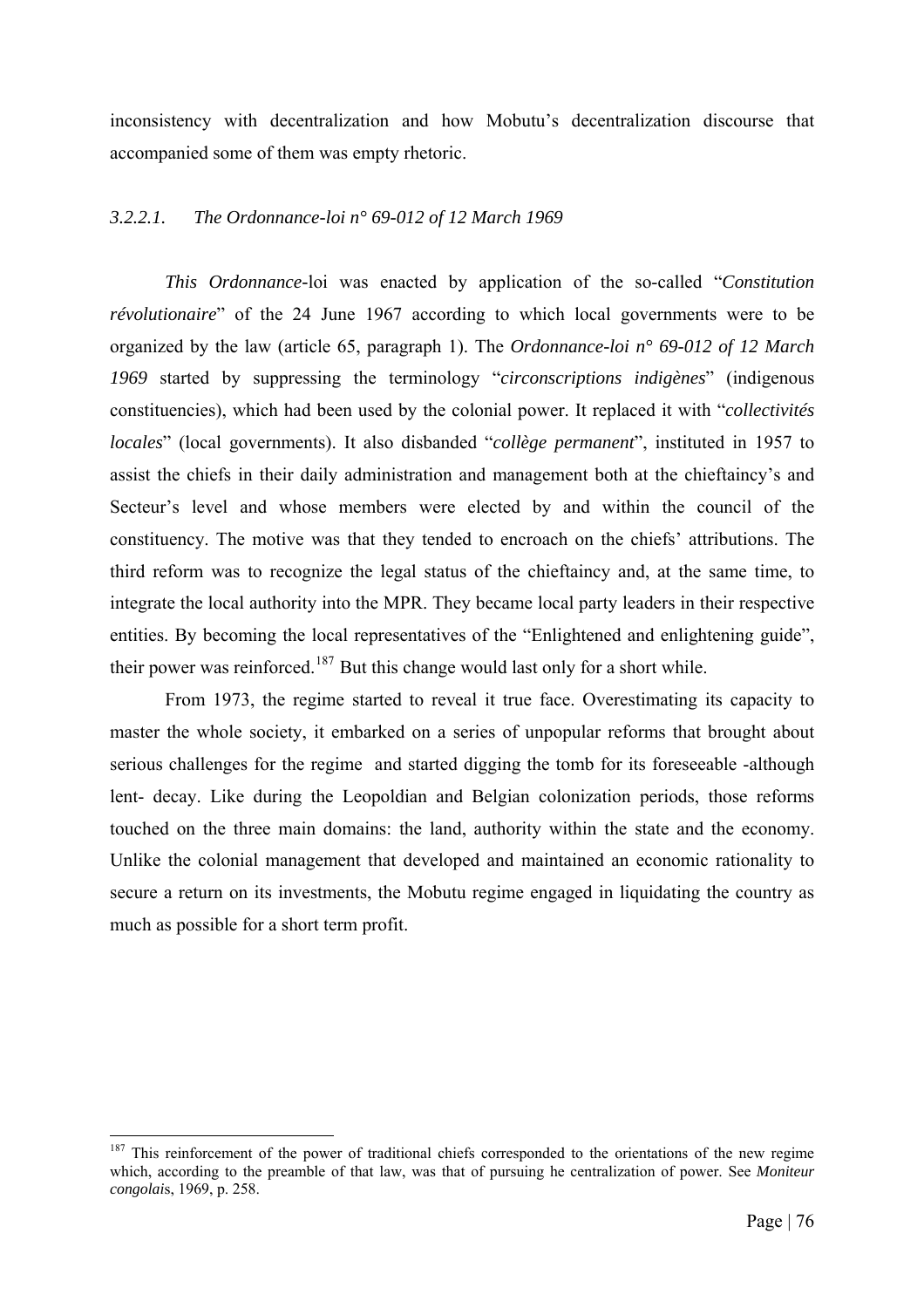#### *3.2.2.2. 1973: The beginning of Mobutu's delusions of grandeur.*

## 3.2.2.2.1. The first attack against the traditional authority(Loi n° 73-015 of January 5, 1973)

The law n° 73-015 of January 5, 1973 marks the beginning of Mobutu's delusions of grandeur. It was conform to the decision of the first ordinary congress of the MPR to strengthen the party.

Besides making some minor changes in different constituencies' appellations (such "*collectivité locale*" became "*collectivité*" and "*Groupement*" became "*localité*"), that law reduced the chieftaincy to a mere administrative constituency without legal status. In addition, the law officially ruled out the customary laws of the administrative organization across the country. The monopoly of that organization were transferred to the state and its written law. On the other hand, it prescribed to substitute civil servants for hereditary chiefs. These civil servants were to be appointed by the central government, which could also remove or transfer them to other entities.

Unsurprisingly, that law encountered serious resistance from traditional chiefs and most of them marshalled support from their subjects, all the more that few months after, on July  $20<sup>th</sup>$ , 1973, a new law affected the land issue and the economy in general.

## 3.2.2.2.2. The nationalizations' era and the start of the descent into Hell

Like the colonization enforced the foreign political and economic domination, Mobutu decided to complete his political with economic power. He did so by nationalising several sectors under the pretence of restoring the economy. On June 7, 1966, with *Ordonnance-loi* n° 66-343[188](#page-83-0) generally known as *Loi Bakajika,* he had already nationalized the land and declared state-ownership over all unexploited concessions within a month. That law was followed, the year after, by the nationalization of the giant mining company *Union Minière du Haut Katanga*(UMHK) which became *Gécamines*. In 1974, the famous "zaireanization"<sup>[189](#page-83-1)</sup> occurred. With this, Mobutu confiscated the most profitable assets of foreigners and

<span id="page-83-1"></span><span id="page-83-0"></span><sup>&</sup>lt;sup>188</sup> Moniteur Congolais, n° 15 du 15 août 1966.<br><sup>189</sup> Ordonnance-loi n° 74/019du 11 janvier 1974 portant transfert à l'Etat de la propriété de certaines entreprises privées, in *Journal officiel*, n°13, 1er Juillet 1975.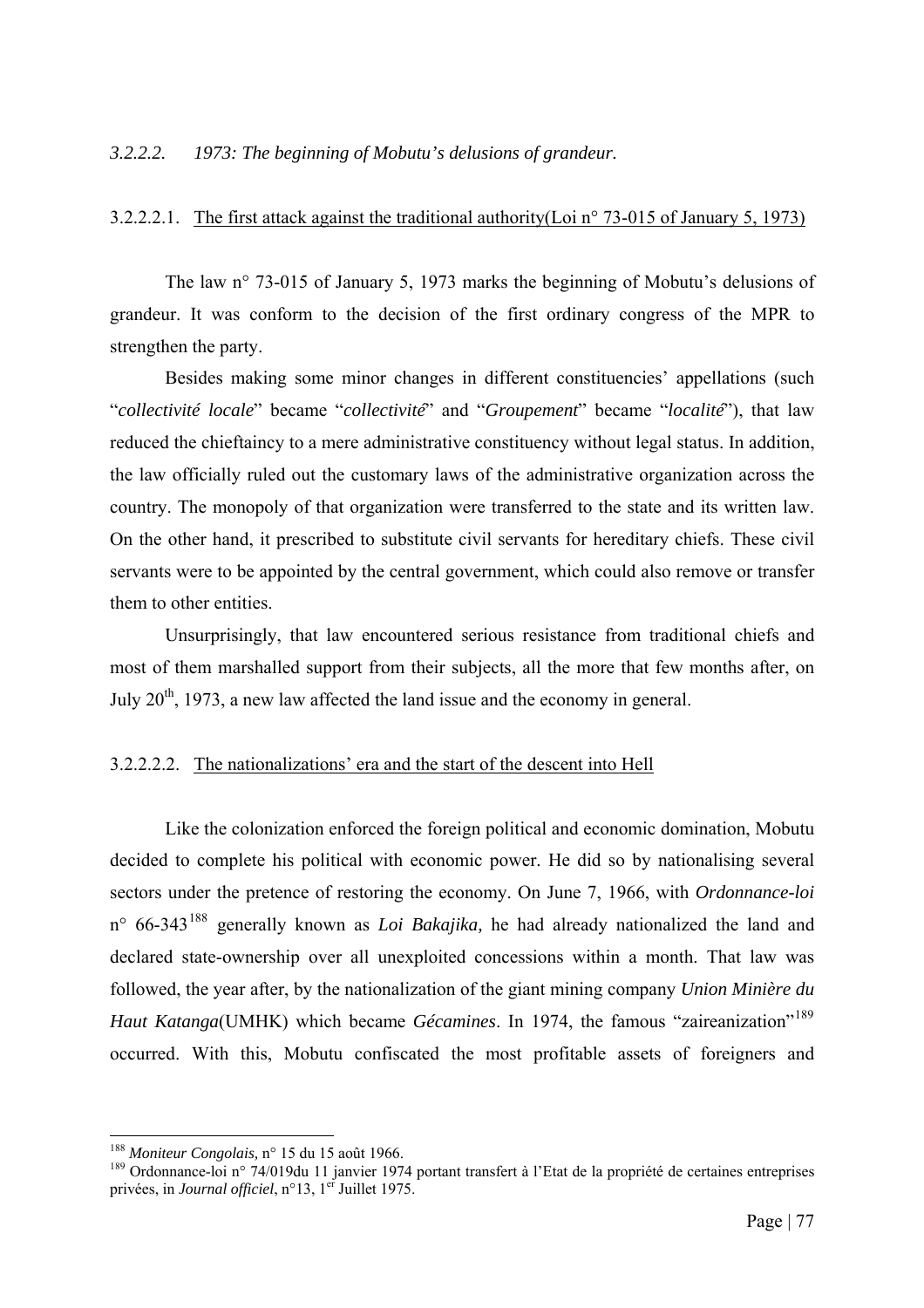appropriated or redistributed them to his relatives, members of his ethnic group, close friends and political clients.

The irrationality of both those measures and their beneficiaries ended in stifling the economy. As Depelchin mentions, people assisted in a sort of disorder where enterprises were given to incompetent and unscrupulous entrepreneurs.[190](#page-84-0) They embarked on stock liquidation to buy new cars, houses and clothing. Less than a year later, shops in the main cities, beginning in Kinshasa, ran out of stock and peoples started making long queues for basic consumer goods like food. Workers were given notice and replaced by the relatives of the new bosses.<sup>[191](#page-84-1)</sup> The management of public enterprises followed the same line and became cash cows for the regime. In the early nineties the *Gecamines* that "at the apex of its production capacity, was responsible for 70 percent of all earned foreign exchange and half of the national budget", saw its industrial capacity fall to 5 percent of what it was<sup>[192](#page-84-2)</sup>.

#### 3.2.2.2.3. The land reform: a dead-end.

When, in 1973, a new law on land concession appeared<sup>[193](#page-84-3)</sup>, it was as a consequence of the *Loi Bakajika*. The land reform established the procedure for acquiring land concessions and the official institutions to intervene at different stages of the procedure. It enumerated the only possible concessions over land that could be made and their only admissible mode of proof: the *Certificat d'enregistrement*. Except for testifying about vacancy of a parcel of land, traditional chiefs were not recognized to have any authority over land issue any longer.

While those changes seem to be both radical and general, the law remained silent on the status of the rural lands in the ended, and revealed its peculiar character. It only roughly mentioned that they had become state property and, for its authority, it referred to another that was never adopted. In the meanwhile, according to the law, those lands had to continue to be managed according to customary law.

<span id="page-84-0"></span><sup>190</sup> DEPELCHIN, J., *De l'Etat Indépendant du Congo au Zaïre contemporain (1885-1974) : Pour une démystification de l'histoire économique et politique*, Dakar, CODESRIA, 1992, p. 187. In the same vein, William Reno mentions that the 1991 quarterly report of the Central Bank in Zaire indicated government's tax revenues decreasing from 61 percent in 1973 to 28 percent in 1978. RENO W., *Warlord Politics and African* 

<span id="page-84-1"></span>*States*, Boulder & London, Lynne Rienner Publishers, 1998, p. 152. 191 WEISS HERBERT, F. & CARAYANNIS, T., "The Enduring Idea of the Congo", in LAREMONT RICARDO, R.(Ed.), *Borders, Nationalism, and the African State*, Boulder & London, Lynne Rienner Publishers, 2005, p. 143.<br><sup>192</sup> MARYSSE S., *op. cit.*, pp. 191 & 198.

<span id="page-84-3"></span><span id="page-84-2"></span><sup>&</sup>lt;sup>193</sup> Loi n° 73-021 du 20 juillet 1973 portant régime général des biens, régimes foncier et immobilier et régime des sûretés, telle que modifiée et complétée par la loi n°80-008 du 18 août 1980, in *Journal officiel de la République démocratique du Congo*, 45ème année, Numéro spécial, 1er décembre 2004.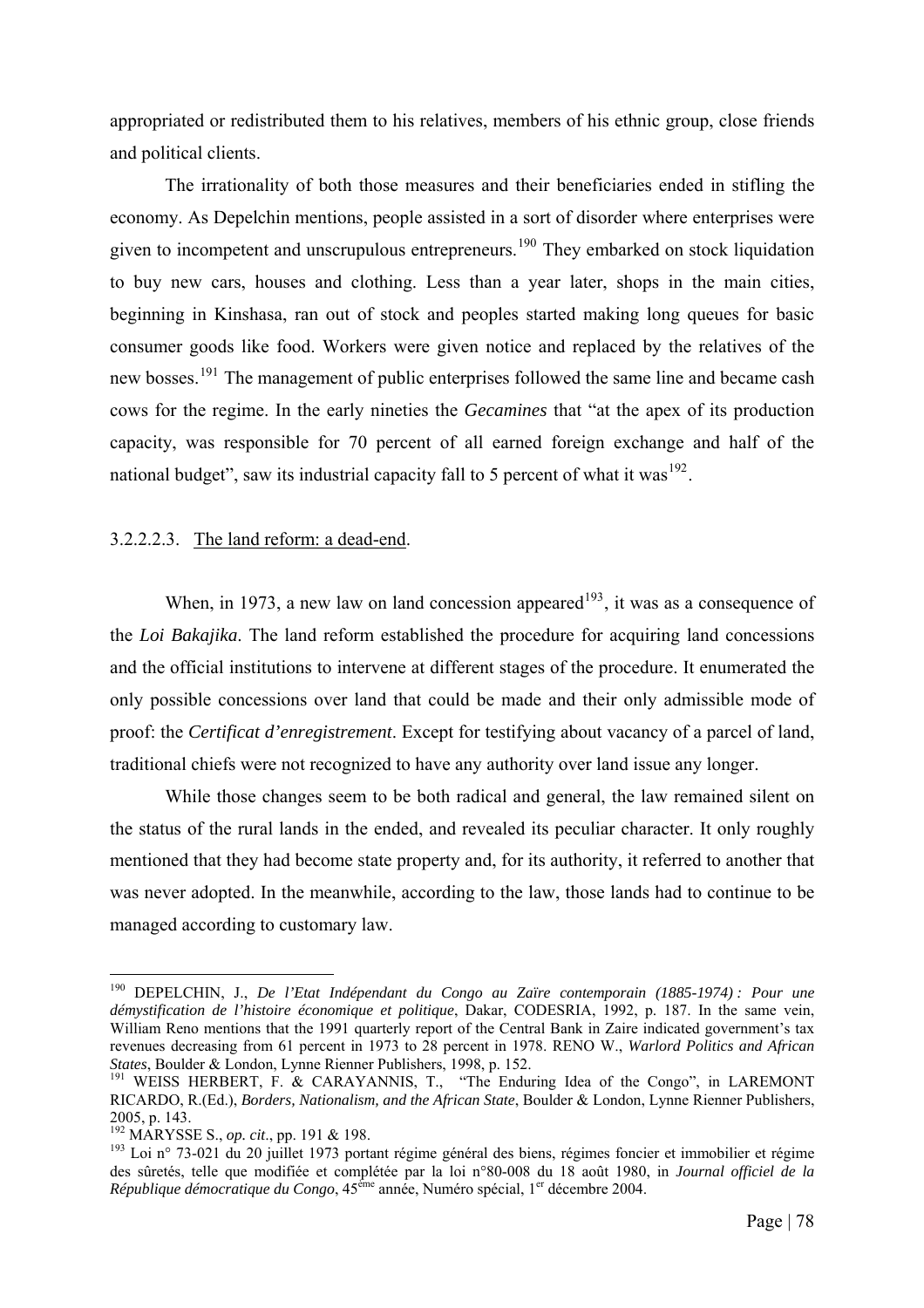Two observations are worth to mention here:

First, the customary law that had been ruled out restarted at the top, temporarily according to the law, but permanently in practice.

Second, speaking of land issue in customary law amounted to re-appealing to the authority of the traditional chiefs. It is them -and not the government appointed civil servants – who are at the basis of the socio-economic relationship. The land is the natural support for their traditional political authority and the locus of their groups' cultural reproduction.

It is noteworthy that many scholars criticized that law and highlighted the confusion and the wheeling and dealing it engendered. Among them, Séverin Mugangu mentioned, for instance, how, instead of favouring the rural populations that the colonial system relegated/confined on marginal lands, it engendered the recuperation of Europeans' concessions by the new political, bureaucratic and business elites. He also showed how many chiefs, feeling their power threatened, adopted strategies that aimed, not only at counteracting the state's invasion of their authority, but also at maximizing their interests in the case that the misfortune could not be warded off. Two factors helped them:

First, although the political changes seemed unfavourable to their power, many continued benefiting from considerable prestige and solicitude from their subjects and from some urban elites who originated from their chieftaincies.

Second, as always, traditional leaders continued and still continue to control wide zones of uncertainty both for the peasants who want to secure their tenures and for the elites in search of political support or for land to register $194$ .

As a result of the mixture of the opportunities and the constraints of the new law on land on the one side and the continued application of the customary law on the other side, there emerged a system *sui generis*. Mugangu gave an excellent account of that situation in three chieftaincies of the Bushi (Kabare, Kalehe and Ngweshe), located in the Sud-Kivu province of the DRC. According to him, in order to curb the tendency of rural populations to register their lands, traditional leaders skilfully covered the gap in the law by multiplying the formalities in order to get the right to register the land. Inspired from the "*bugule*" (sale contract) introduced by the council of chieftaincy during the colonial period, those formalities aimed at liberating both the land and the applicant from the different rights and obligations that resulted from traditional land system. Their main characteristics were threefold: they were compensatory, solemn, and likely to offer progressive protection to the applicant. At the

<span id="page-85-0"></span><sup>194</sup> MUGANGU Séverin, *op. cit*., pp. 264 & 266.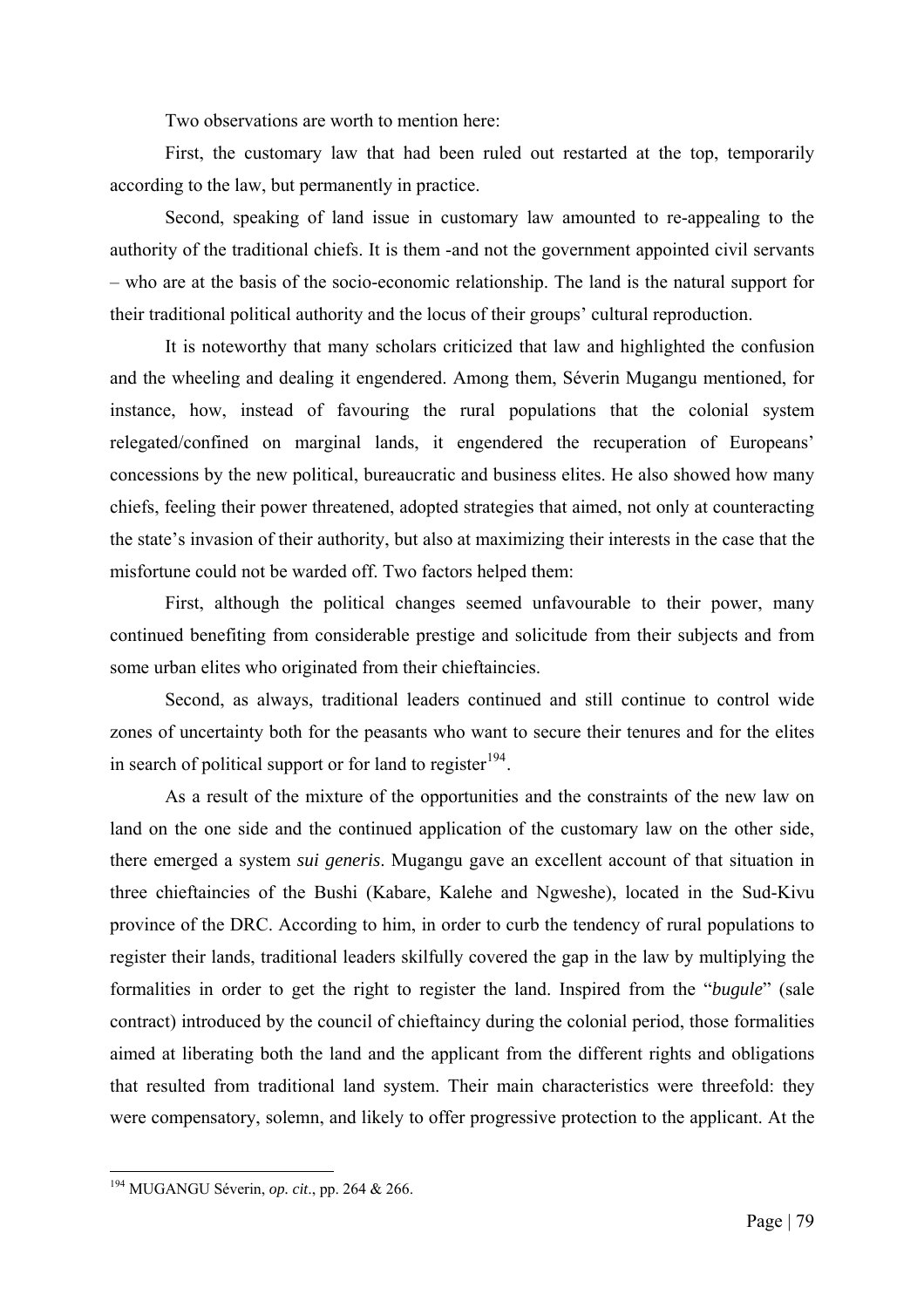end of the procedure, the applicant received a document named "Act of assignment" (*Acte de cession*, in the chieftaincy of Ngweshe), "Act recognizing a customary land agreement" (*Acte de reconnaissance d'accord foncier coutumier,* in Kabare), "Attest of redemption of customary tributes/tolls" (*Attestation de rachat de tributs coutumiers*, in Kalehe)<sup>[195](#page-86-0)</sup>.

But as Mugangu points out, only the big concessionaires (businessmen, lawyers, politicians, senior civil servants, churches...) are more concerned with complying with the requirements of the law on land. The ignorance of the law, transaction costs and the social consequences of the breaking-off from the chain of solidarity, all of which are engendered by the registration, explain why the peasants either content themselves with customary contracts or manage to get those new (discharging) titles from the chieftaincy. The effect of the latter is to put the land in a transitory situation in which it goes unregulated both by customary law and by the reforms. Nevertheless, the peasants are protected, both by the traditional authority and by the state's administration. State's jurisdictions apply to them the "general legal principle" *pacta sunt servanda* and the general principles of the credit law. Peasants also benefit from the land administration's attention because it accepts their claims and acquisitions without questioning their legality<sup>[196](#page-86-1)</sup>.

In most of the cases, pursues Mugangu, the chiefs did not register their domains since they were more like political fiefs than *latifundia*-type domains. Some chiefs did, however, register their domains, or at least some portion of them either to avoid losing them to the administration or to keep their subjects from becoming emancipated because of the state's registration of individual plots of land. In so doing, however, they consolidated their position vis-à-vis the customary hierarchy since registration conferred more rights to them than customary law. They also definitely jeopardized the local social reproduction<sup>[197](#page-86-2)</sup>.

This soft way was not the only kind of response that the society gave against an increasingly intrusive and pervasive state. The increasing discontent among the populations became acute when the Katanga region attempted twice, in 1977 and 1978. Those secession attempts were terminated, thanks to the intervention of France, Belgium, and Morocco, and with logistical support from USA in the name of American's "stalwart of anticommunism" in the region (especially given the situation in Angola).<sup>[198](#page-86-3)</sup>

<span id="page-86-0"></span><sup>&</sup>lt;sup>195</sup> Ibidem, pp. 268-270.

<span id="page-86-1"></span>

<span id="page-86-3"></span><span id="page-86-2"></span>

<sup>&</sup>lt;sup>196</sup> *Ibidem*, pp. 270-271 & 281-282.<br><sup>197</sup> *Ibidem*, p. 268.<br><sup>198</sup> ENGLEBERT Pierre, *op. cit.*, 2006, p. 58.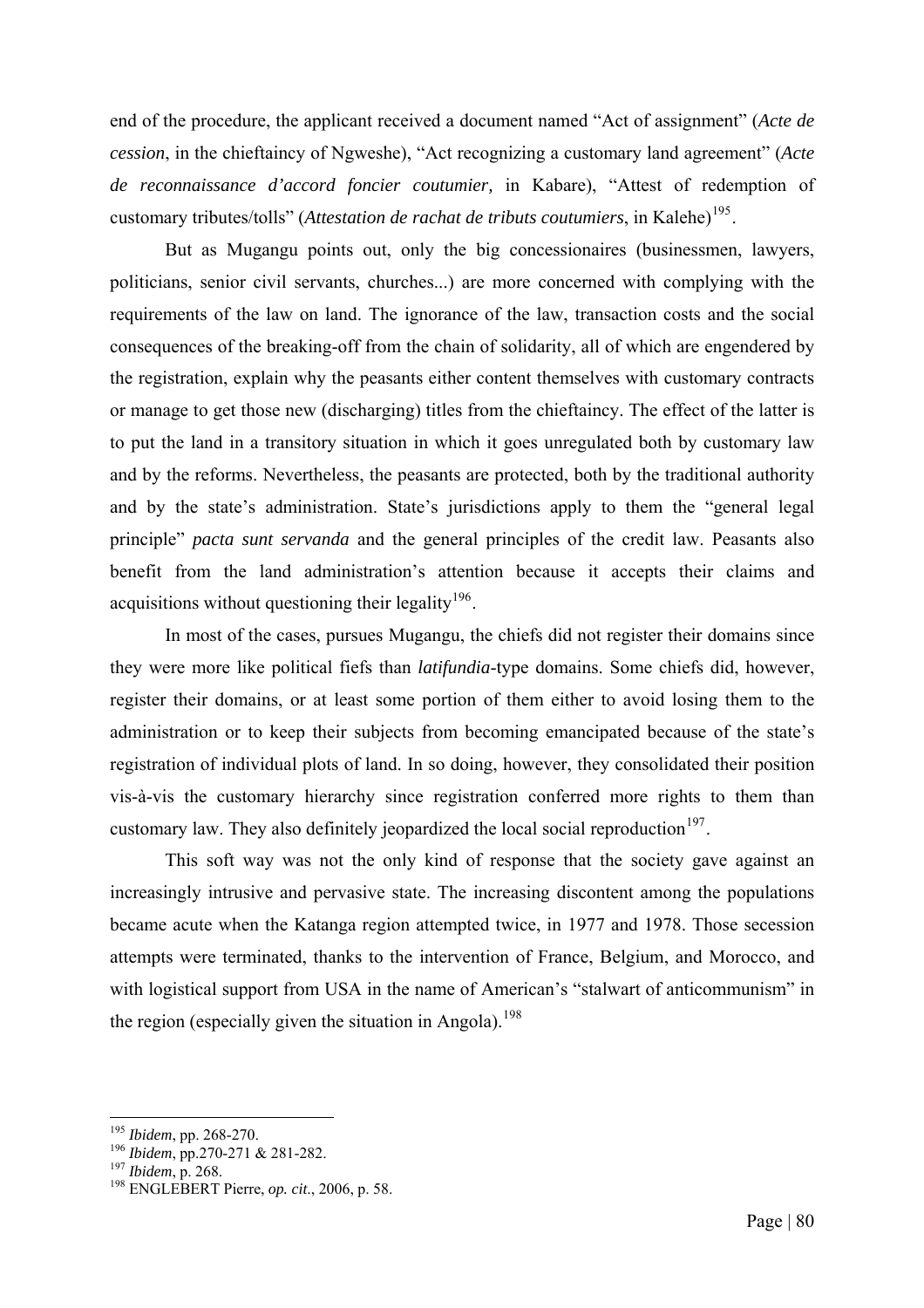In response to all of this discontent, on July 1, 1977, Mobutu announced a new orientation of the political and administrative organisation toward decentralization. The law n° 78-008 of January 20, 1978 was supposed to take the first steps toward that reform.

#### 3.2.2.3. *The law n°78-008 of January 20, 1978*.

The law n°78-008 proposed that the election of the chief of a chieftaincy be held within the chieftaincy council. Among the conditions for a chief to be elected were an age requirement of a minimum of 35 years and an education consisting of at least three years postelementary school, unless the candidate had already 3 years of continuous experience in the management of a chieftaincy (article 39).

This new attempt, like the former, was strongly challenged so that after four years, in 1982, there was a strong movement to return to the situation before the law had been passed. Apparently the authors of that law did not learn from similar previous experience.

# 3.2.2.4. *The O.L. n°82-006 of February 25, 1982[199](#page-87-0) and the rehabilitation of the traditional authorities*.

That law was highly praised for bringing about the most advanced degree of democratisation and decentralization.<sup>[200](#page-87-1)</sup> However, it is only in analysing its content and in inserting it in the context from which it emerged that one can understand fully the vacuity of such claims. 1982 corresponds to the year in which Mobutu changed the status of the MPR from being the highest institution of the republic to being the only institution of the republic. The party became the equivalent of the state and all the other institutions(including the legislative, the executive and the judicial) became mere organs at the disposal of the party.

This spirit of the new regime appears clearly in *O.L. n°82-006 of February 25, 1982.* It created three organs: the popular committee, the council and the local executive at the different local authority levels, and granted them legal status (region formerly called province, city, zone -formerly called *Territoire*-, *Secteur*, and chieftaincy).

<sup>&</sup>lt;sup>199</sup> Journal Officiel de la République du Zaïre, n°6, 15 Mars 1982.

<span id="page-87-1"></span><span id="page-87-0"></span><sup>&</sup>lt;sup>200</sup> The preamble of the O.L. n°82-007 of February 25, 1982 organizing the elections of the members of the legislative, the regional assemblees and the local councils( at the cities', zones' and chiftaincies' level) attests : « *Pour arriver à ce stade avancé de démocratisation, il a fallu au Président Fondateur du Mouvement Populaire de la Révolution, Président de la République, opérer la décentralisation des institutions administratives en vue de rapprocher les gouvernants des gouvernés* ».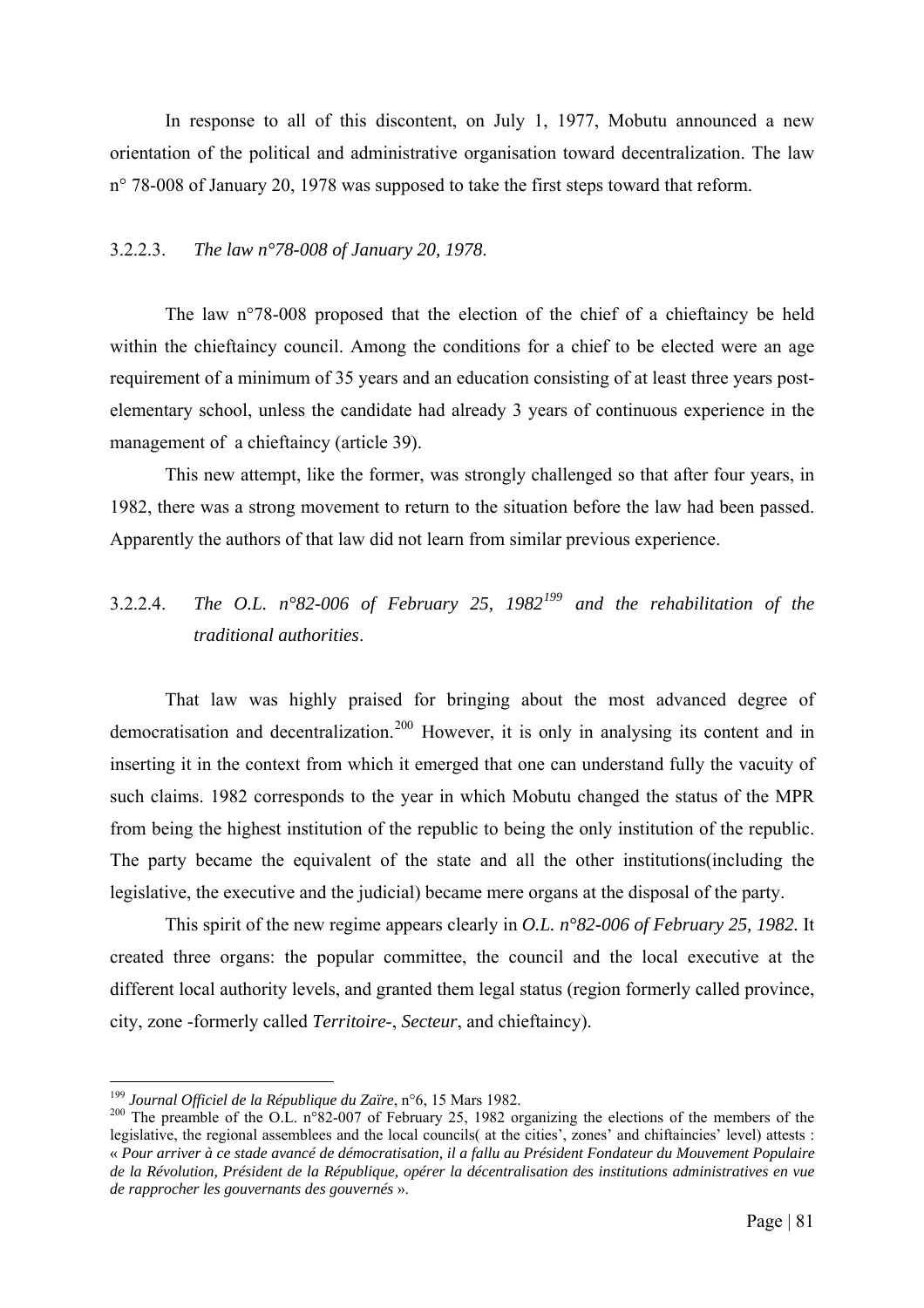The popular committee, which was an organ of the party and whose powers were defined the President of the Republic after this change, was placed hierarchically above the deliberative body. It was made up of a series of civil servants of the party and state who operated at the local level and who were appointed by the president of the Republic, except for the representatives of the traditional powers appointed according to customary law. The heads of the local executive branches were, *de jure,* the president of that organ. The local councils who, if a true decentralization had occurred, should have embodied the autonomous power of a decentralized entity, were pushed into the background.<sup>[201](#page-88-0)</sup> In so doing, that law opened the door for the ineffectiveness of local government.

Indeed, except for the chieftaincies in which the customary law regained acceptance, all executives were appointed by the President of the Republic. As such, they could easily escape from the control of the council, since, not only they did not emanate from it, but they also enjoyed the status of local presidents of a higher party's organ.<sup>[202](#page-88-1)</sup>

The same could be said for chieftaincies whose chief, although designated according to customary law, was also *de jure* president of both the popular committee at the chieftaincy level and the president of the local council.

 At all these levels, the tendency to sacrifice local interests in favour of those at the centre, where power and/or resources were derived from, prevailed. As we mentioned before, the most important economic sectors were under the control of the central government (mining companies, transport, water and electricity production and supply). It also controlled the financial flows from foreign aid. As for local governments, they were recognized the right to raise (marginal) taxes that the continuous fall in production, exchange and consumption of good and services rendered more and more trivial. This was the case, for instance, in the rural areas where people rely on farming, but whose yield has been continuously declining because of demographic pressures and successive reduction in farming land and the prevalence of poorly developed farming methods. That situation has a direct impact on the budget of local entities who devote rubrics to tax on livestock, tax on market garden produce, etc.

Worse, transfers from the centre to compensate for the local entities' budget imbalances was either irregular or insignificant, as if the mandatory restoration to provinces of only 10 percent of taxes to the provinces as authorized by the financial law<sup>[203](#page-88-2)</sup> was not low

<span id="page-88-0"></span><sup>&</sup>lt;sup>201</sup> ISANGO Idi Wanzila, «La décentralisation administrative pour le développement: Quelques écueils à éviter», in *Zaïre-Afrique*, February 1998, n° 222, pp. 85-97.<br><sup>202</sup> *Ibidem*, p. 38. Except for the capital city Kinshasa where the bulk of the taxes collected there are central taxes. "Loi

<span id="page-88-1"></span>

<span id="page-88-2"></span>financière n° 83-003" of February 23, 1983, completed by "L'Ordonnance-loi n°87-004" of January 10, 1987.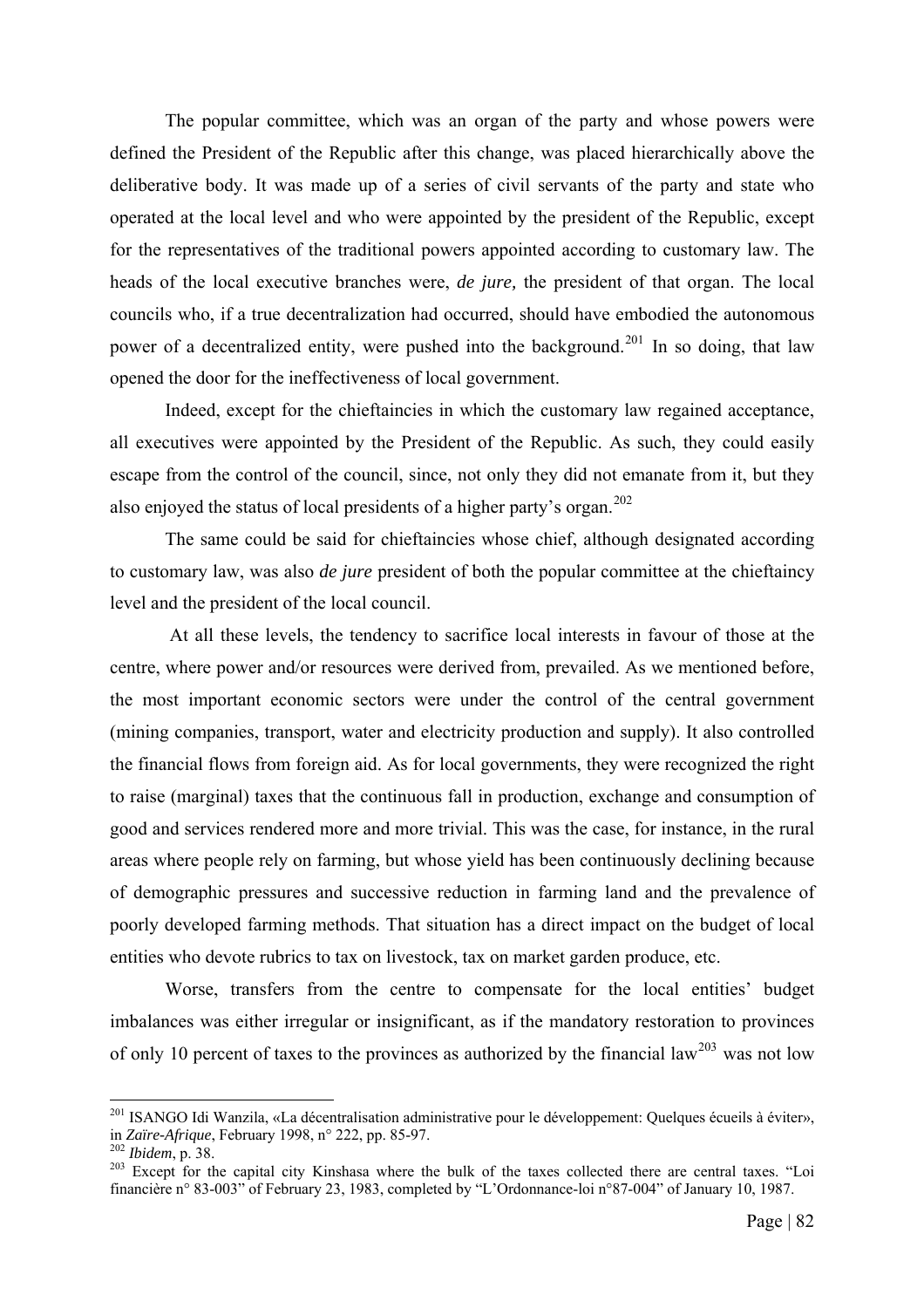enough! The state was no longer providing the operating expenses or paying the salaries (sometimes for a decade), and, even when the payment did occur, it was less than 10 American dollars per month.

As a result, many local authorities started abusing their powers by extracting what the central state failed to provide from their citizens. The way had been opened for corruption, misappropriation of public funds, extortion. As Mugangu observed, the law that fixed the taxes granted to "decentralized entities" gave the chieftaincy the right to tax all rural activities which were not already subject to taxation at other levels. The lack of control over the tax legislation engendered an unbearable taxation system in which, for example, taxes were imposed on banana plantations, on the sale of bunches of bananas, and on banana vines themselves for sale  $^{204}$  $^{204}$  $^{204}$ 

This law of 1982 is the one that best characterized the political and administrative organization of the country. Unlike the three previously mentioned laws, whose duration were about 4-5 years, the law of 1982 remained in force even after Mobutu was overthrown by Laurent Désiré Kabila on May 17, 1997.

#### 3.2.2.5. *The law n° 95-005 of December 20, 1995: the history of obsolescence*.

True, in 1995, the parliament of the transitional period, instituted after the *Conférence Nationale Souveraine,* passed law n° 95-005 on December 20, 1995. This law arranged for territorial, administrative and political decentralization until elections could be organized $^{205}$  $^{205}$  $^{205}$ . The slowness of the administration and the outbreak of war kept this law from going into effect, and it remained so until Mobutu was kicked out from power on May 17, 1997. The regime change deprived the law of its *raison d'être* and it was suddenly outdated. A quick look at its content will allow us to understand why.

From April 24, 1990, the President was pushed to put an end to the single party and to open the political space to the opposition. As a consequence, the *Comité populaire* (popular committee), instituted in all territorial and administrative entities, was disbanded. This was reflected in the 1995 law. The greatest particularity of that 1995 law was the system it sought to establish. This reflected the bipolarity of the Congolese political space after 1990: *La Mouvance présidentielle* and *l'Union sacrée de l'opposition radicale et alliés.* The

<span id="page-89-0"></span><sup>&</sup>lt;sup>204</sup> MUGANGU Séverin, op. cit., p. 264.

<span id="page-89-1"></span><sup>204</sup> MUGANGU Séverin, *op. cit*., p. 264. 205 *Journal Officiel du Zaïre*, 37ème année, numéro 1, 1er Janvier 1996.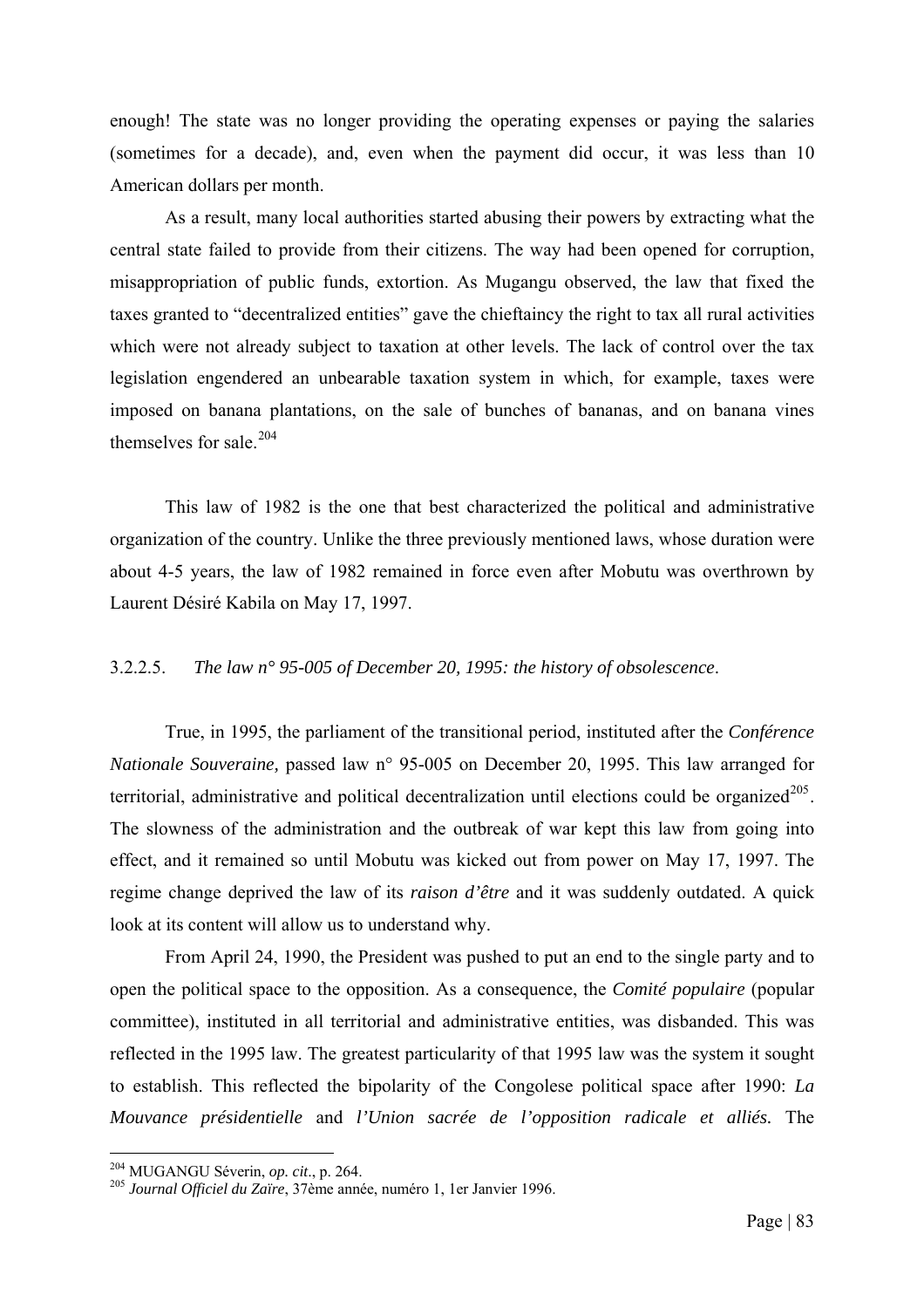*Conférence nationale souveraine* was stopped before it could examine the last two reports of the so-called "*Commissions sensibles*"(sensitive commissions) namely those dealing with political assassinations and ill-gotten gains. The political crisis was solved by a sort of compromise. The compromise held that, until elections could be possibility organized, every political position, whether in the deliberative or in the executive bodies, was to be evenly shared between the two "political families". Of course, with a monopoly of the means of violence at his disposal, Mobutu continued to have supremacy over the rival bloc.

That law instituted a collegial executive with a titular, his assistant, and two *échevins* for every "decentralized entities" (Region, Ville, Zone, *Chefferie* and *Secteur*). Only the chief of the chieftaincy did not have an assistant.

The greatest gain from that law was that it would have reconciled the two "political families". It would have facilitated also an efficient administrative management by encouraging the members of the executive college to share responsibilities (article 119). Also the association of people from opposing political groups would have created the system of checks and balances that the government lacked.

It posed however as many problems as it was intended to solve. Its first main weakness was that it was an *ad hoc* law tailored to the then bipolarised political scene. It was outdated just by the mere fact that Mobutu regime was overthrown. But, even then, it continued to pose a serious legal issue since it expressly abrogated the law n° 82-006 of February 25, 1982, but nevertheless continued to be selectively applied.

Inattentive and/or loath to act, neither Kabila nor his personal staff managed to solve this problem immediately. The *Décret-loi n° 031* L.D. Kabila signed on October 8, 1997 limited itself to changing the names of the different administrative entities and authorities.<sup>[206](#page-90-0)</sup> The real solution to that legal problem had to wait until July 2, 1998, when LD Kabila signed the *Décret-loi n° 081 portant organisation territoriale et administrative de la République démocratique du Congo* (I will examine this in the subsection).

The second weakness of the 1995 law was the administrative complexity and fragile equilibrium it created for local governments. On the one hand, the above-mentioned article 119 stated that the executive college had to act as a body and although it could share the administrative attributions among its members, the latter did not acquire any individual decision-making powers. On the other hand, the equitable representation of the two political

<span id="page-90-0"></span><sup>&</sup>lt;sup>206</sup> The Zone reverted to its colonial name of "Territoire" in the rural area and the "Commissaire de Zone" that of "Administrateur de territoire" while in the urban area the "Zone" took the name of "Commune" and its ruler that of "Bourgmestre". The same happened for the "Région" which became "Province".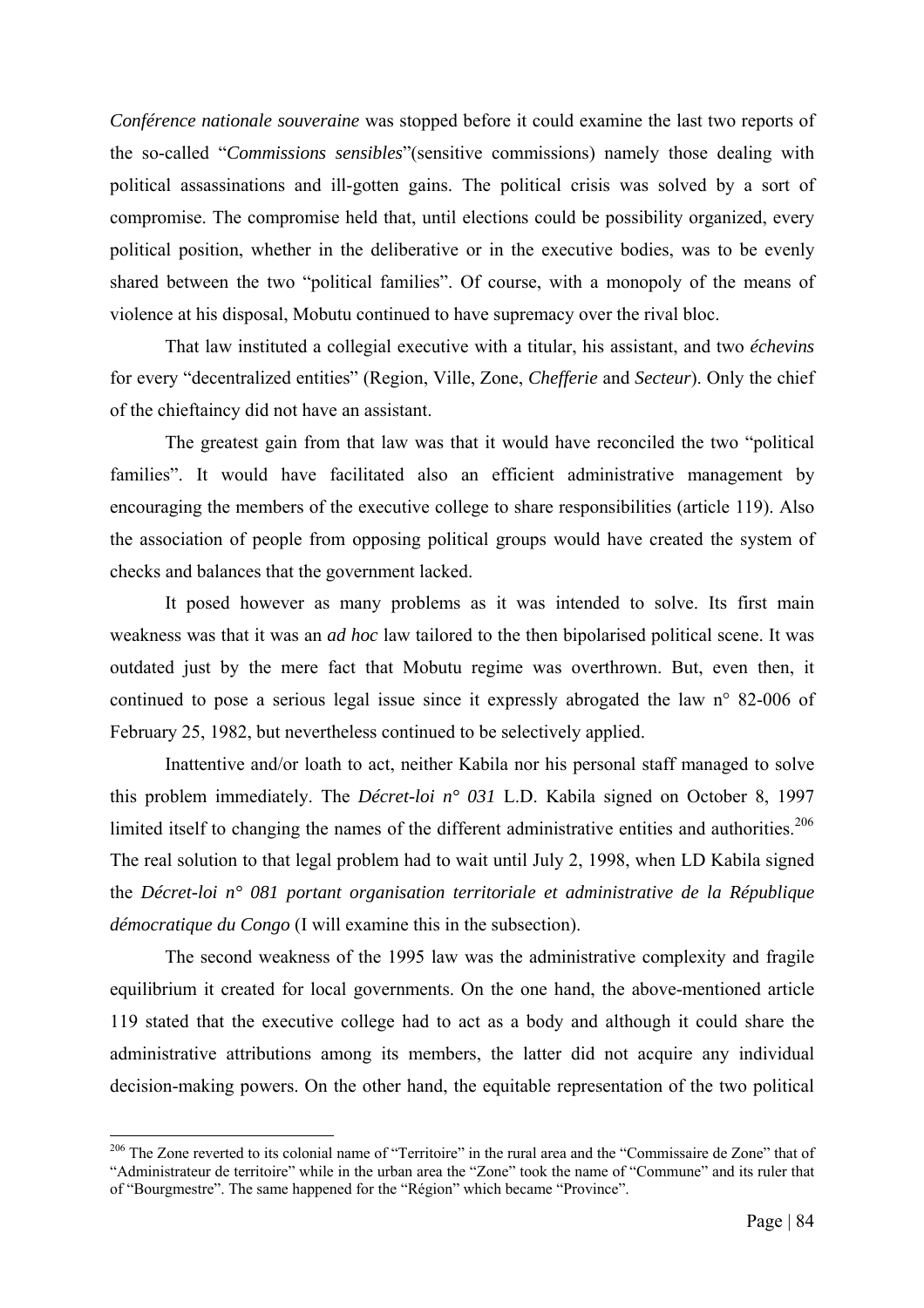families at all levels of governance would likely paralyse its ability to function. It would have been enough that, from a deliberative impasse, one of them withdrew its members. The problem of getting the required majority for a decision was foreseeable, since one bloc could unanimously decide to vote against the one whose opinion it did not share. At the central level, this situation played to Mobutu interest in maintaining the *status quo* and extending his presidency or, when he needed a decision to be made, to impose his views by force, if necessary.

As mentioned earlier, that law did not have an effective application and was outdated with Kabila's take over on May 17, 1997. This, the administration continued to refer to the law of 1982. However the law of 1982 was not fully applied either. In many respects, it was adjusted according to the constraints and opportunities of the time. For more than a decade the deliberative bodies were either nonexistent or "pragmatically" constituted. After the five year mandate of the councillors,  $207$  no other elections were organised twenty years after. In addition, in Kivu province<sup>[208](#page-91-1)</sup>, the legislative and local elections of 1987 were voided and the organization of new ones was postponed *sine die.[209](#page-91-2)* Thus, from 1987 on in the former Kivu province and later on (i.e. from 1992), all over the whole country, the so-called decentralized entities remained without deliberative bodies.

 Some entities filled the vacuum as they wished. For example, in Ngweshe (Sud-Kivu Province) an administrative council of the chieftaincy was instituted. It consisted of the Chief, the sixteen *Chefs de Groupement* constituent of the chieftaincy, and the heads of the offices in charge of development, personnel, topography, census centralization and registry office. That council met every last Thursday of the month until August 1998, when it had to stop because of the war initiated by the *Rassemblement Congolais pour la démocratie.*[210](#page-91-3)

Given the absence of the councils, the executive adopted discretionary power over their tasks. In the Sud-Kivu Province, during the war, the local executives (Province, City, *Territoire* or Commune, Chieftaincy and *Secteur*) were renewing the former budgets for two

<span id="page-91-0"></span><sup>&</sup>lt;sup>207</sup> Who elected on the basis of the *Ordonnance-Loi*  $n^{\circ}87-002$  from the 10<sup>th</sup> January 1987.

<span id="page-91-1"></span><sup>&</sup>lt;sup>208</sup> This is prior to its 1988 division into three provinces: Sud-Kivu, Nord-Kivu and Maniema. See the Ordonnance-loi n° 88-031 du 20 juillet 1988, in *Journal official de la République du Zaïre*, n° 3, du 1<sup>er</sup> février 1989.<br><sup>209</sup> BUCYALIMWE MARARO Stanislas, op. cit., 2005, p. 162.

<span id="page-91-3"></span><span id="page-91-2"></span><sup>&</sup>lt;sup>210</sup> NAMEGABE Paul-Robain, *Evolution du pouvoir coutumier en République démocratique du Congo: Plaidoyer pour une réorganisation de l'administration rurale*, undergraduate thesis, Université Catholique de Bukavu, 1998-1999, p. 33.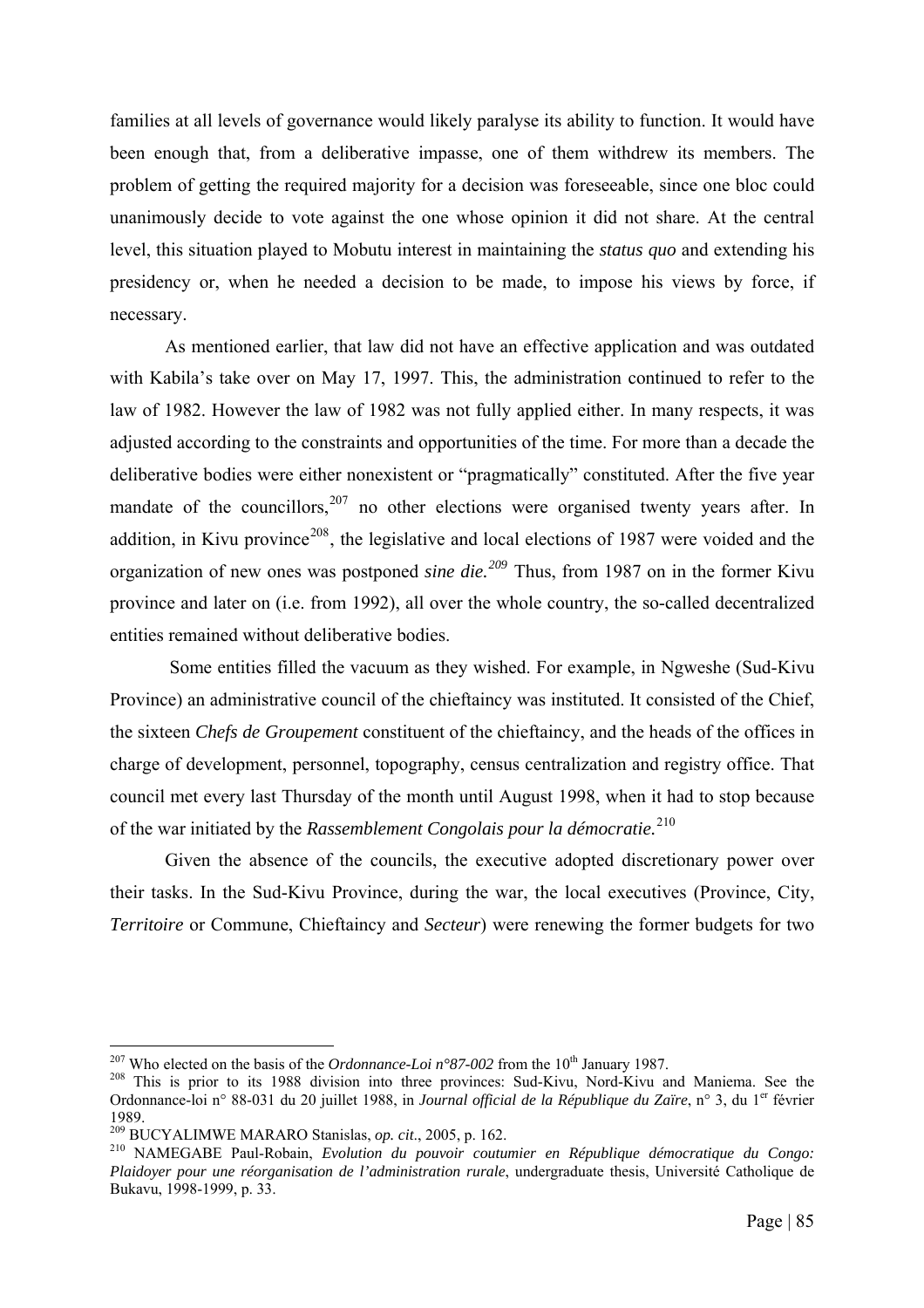or more years. Those budgets were adapted to requirements issued by the occupying power through different texts.<sup>[211](#page-92-0)</sup>

# *3.2.3. (De)centralization between 1997-2008.*

## 3.2.3.1. *The first attempts at economic decentralization through the mining code*.

 Mobutu's overthrow by LD Kabila initially aroused hope for change. Kabila immediately attempted to renew the contacts with international partners. With the technical support of the UNDP, he elaborated a three-year reconstruction program. This was followed buy the meeting of the "*Amis du Congo*"(Congo's friends) organized by the World Bank in December 1997. Seventeen donor countries and nine bilateral and multilateral agencies attended that meeting and promised to offer about 1.7 billion US dollars for a quick program of economic recovery and stabilization. Payment was on the condition that the Congolese government engage a series of economic and institutional reforms. It was in the attempt to implement that condition that divergences occurred, for LD Kabila preferred to adopt strongly nationalist policy that was unlikely to arouse enthusiasm in his foreign partners. Hence the promise of the "Amis du Congo" was never realized.<sup>[212](#page-92-1)</sup>

The real break started when Joseph Kabila took over the government father was assassinated on January 16, 2001. Unlike his father, he complied with the requirement of economic reforms and what opened a progressive involvement of international financial institutions<sup>[213](#page-92-2)</sup>. As always in the history of Congo, the reforms started with the mining sector, which was considered fundamental for economic recovery. The joint effort of the Congolese official and the experts of the World Bank resulted in the publication of the new mining law in July 2002.<sup>[214](#page-92-3)</sup>

<span id="page-92-0"></span><sup>&</sup>lt;sup>211</sup> Among those texts was the list of taxes proposed by the Conference of Governors of the Provinces occupied by the *Rassemblement congolais pour la démocratie(RCD*) and sanctioned by the *Arrêté Départemental n°* 

<span id="page-92-2"></span><span id="page-92-1"></span><sup>&</sup>lt;sup>212</sup> MAZALTO Marie, *op. cit.*, pp. 264-265.<br><sup>213</sup> MARYSSE S., ANSOMS A. and CASSIMON D., *The Aid 'Darling' and 'Orphans' of the Great Lakes Region in Africa*, Discussion paper/2006.10, University of Antwerp, Institute of Development Policy and Management, November 2006, p. 16.

<span id="page-92-3"></span><sup>214</sup> Loi n° 007/2002 du 11 juillet 2002 portant Code minier, in *Journal Officiel de la République démocratique du Congo*, n°5, numéro spécial du 15 juillet 2002.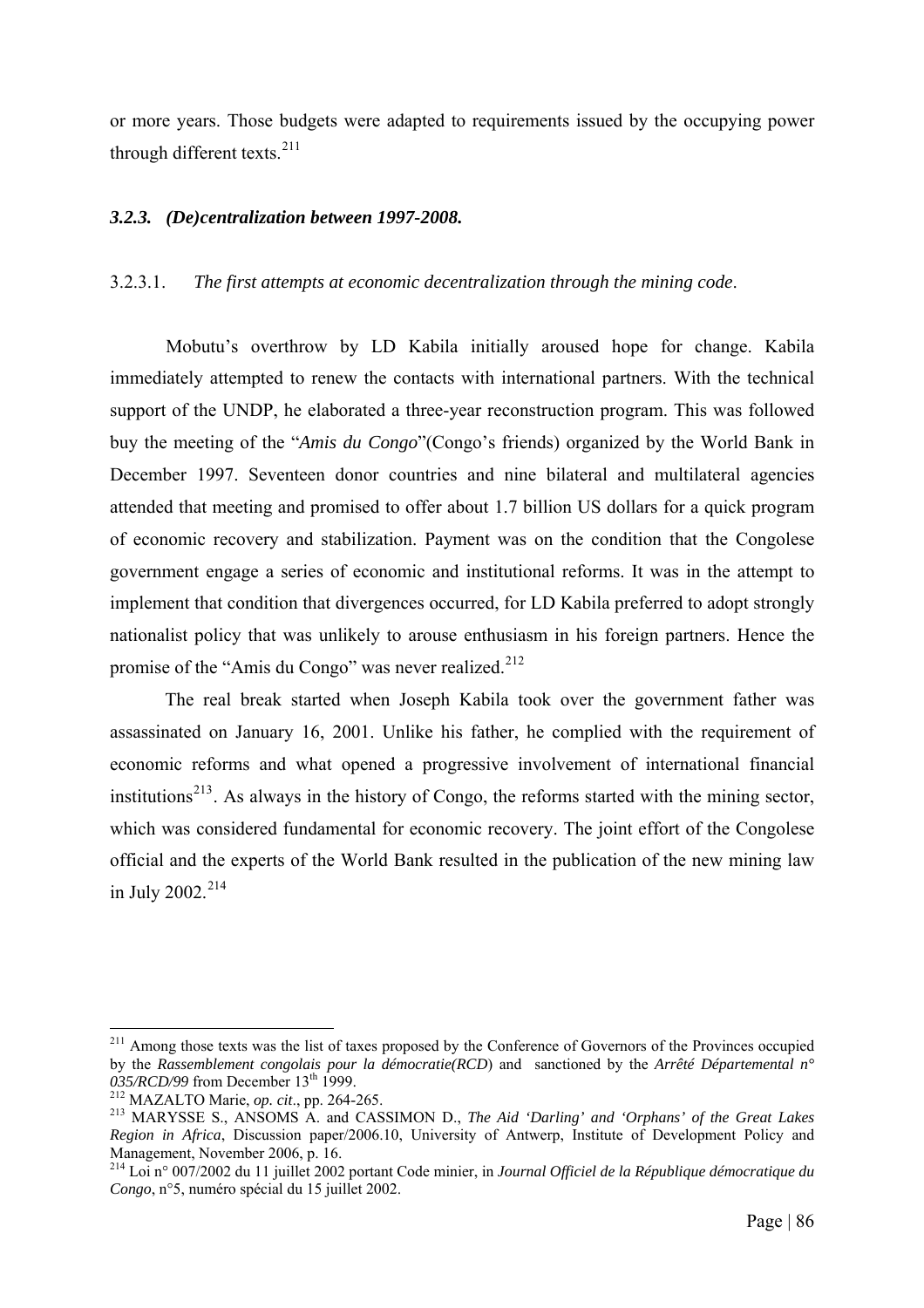# 3.2.3.1.1. Content of that law.

Marie Mazalto has presented the main characteristics of that law well<sup>[215](#page-93-0)</sup>. The first main characteristic is, unsurprisingly, the liberalisation of the mining sector. It was largely opened to foreign investment and the role of the state was limited to regulation and control. Consequently, the discretionary power of the government was highly reduced. The government also abandoned its privileges in favour of the free play of concurrence laws. The new code marked a move away from the conventional system where investors were exposed to long and tedious negotiations and possibly to arbitrary decisions from the head of mine. Previously, the latter could reject applications for delivery or permit renewals without the possibility of either compensation or appeal. In order to promote transparency and to secure investments, the new code placed the mining contract under ordinary regulation, wherein all mining actors are treated alike, and it recognized the "*principe de priorité d'instruction*" (Code, titre II, chap. III). According to that principle, the mining right is delivered to whoever complies with the conditions required for the right in question first.

The second main characteristic is that it created a fiscal system that allowed for a transfer of resources to decentralized institutions and a share of benefices from the mining sector with local communities. Unlike the former system, which monopolized the central government's revenues, the new code shares them among the centre (60 percent), the provinces where the projects are located (25 percent) and the communities living in city or the territory where the project is implemented (15 percent).

# 3.2.3.1.2. Two problems and attempts to solve them.

This new code poses two general problems:

- With regard to the weakness or absence of public powers in some areas, are local entities able to take the maximum of advantage that this code offers?

- What about the provinces that are not well endowed in terms of natural resources: will this provision create a developmental disequilibrium between rich and poor provinces at the national level?

<span id="page-93-0"></span><sup>1</sup> 215 MAZALTO M., *op. cit*., pp. 268-287.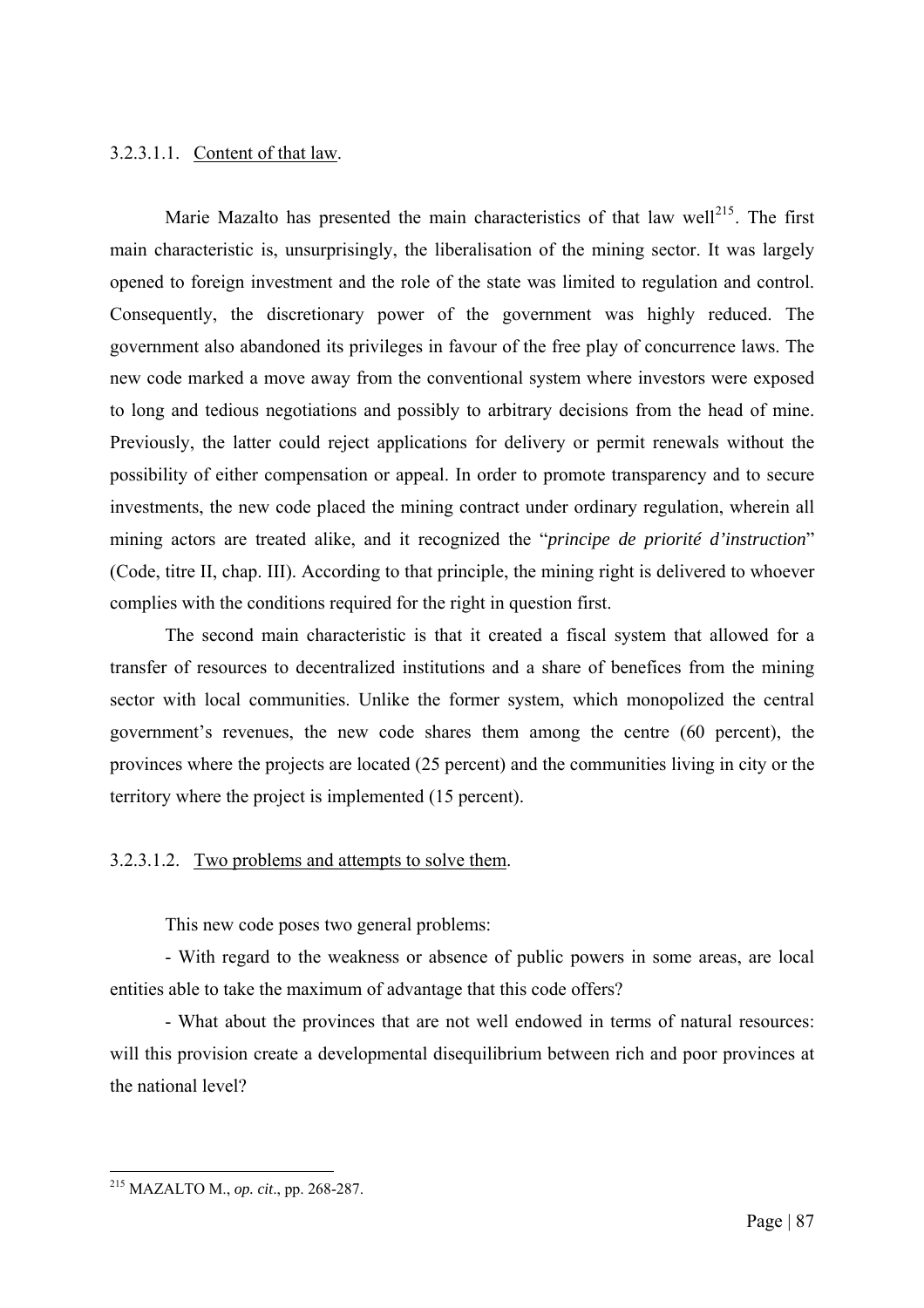Two solutions can be offered to solve the first problem. One consists in what was discussed already in chapter two on role of the centre in a decentralization, i.e. the necessity of a legitimate and better equipped central authority that can intervene to enforce and promote locals' capacity to draw the maximum benefits from that financial opportunity. The center can also, in a case of obvious deficiency, such as when one or more appeal(s) were made but not followed upon, substitute any local authorities with itself in order to perform some mandatory decisions or acts that normally fall within the competences of those authorities.

The second solution is the possibility for the decentralized entity to use one of the attributes of its legal status, which is the possibility to concede control of resources to the central government, the province or a private institution until it is able to develop its own expertise.

As for the problem of development disequilibrium between rich and poor provinces, two solutions are also possible. One is mentioned by Stefaan Marysse. It consists in making the equalization fund effective. The role of equalization fund consists exactly in funding public investment projects and programs in order to promote national solidarity and to correct development disequilibrium between country's different entities. Although this fund was explicitly instituted by the 1983 financial law, it has never been active<sup>[216](#page-94-0)</sup>. It was provided that it be funded both by the decentralized entities whose revenues exceed the national middle income and the annual funds from the central government(art. 41). The *Décret-loi* of 1998 as modified in  $2001$ ,  $217$  and the new constitution promulgated in February 2006 renewed that equalization fund.

The second solution results from a combined intervention of the central government traditionally in charge of correcting the provincial inequalities and the provinces themselves. The idea here is that, besides having possible recourse to the equalization fund, the central government should orient its investments by priority towards the poorly endowed regions/provinces in order to give them the opportunity to develop a comparable level of development. The rich provinces should do the same in making their resources available to benefit communities located in poorer areas so they can have a standard of development comparable to their "rich fellows." Among the advantages of this solution is that it would likely avoid creating first and second class provinces or communities. It would also prevent

<span id="page-94-0"></span> $^{216}$  MARYSSE S., op. cit., p. 201.

<span id="page-94-1"></span><sup>&</sup>lt;sup>217</sup> Décret-loi n° 081 du 02 juillet 1998 portant organisation territoriale et administrative de la République démocratique du Congo inséré au *Journal Officiel* n° 14 du 15 juillet 1998, tel que modifié et complété par le Décret-loi n°018/2001 du 28 septembre 2001, *Journal Officiel*, 42 année, numéro spécial du 28 septembre 2001.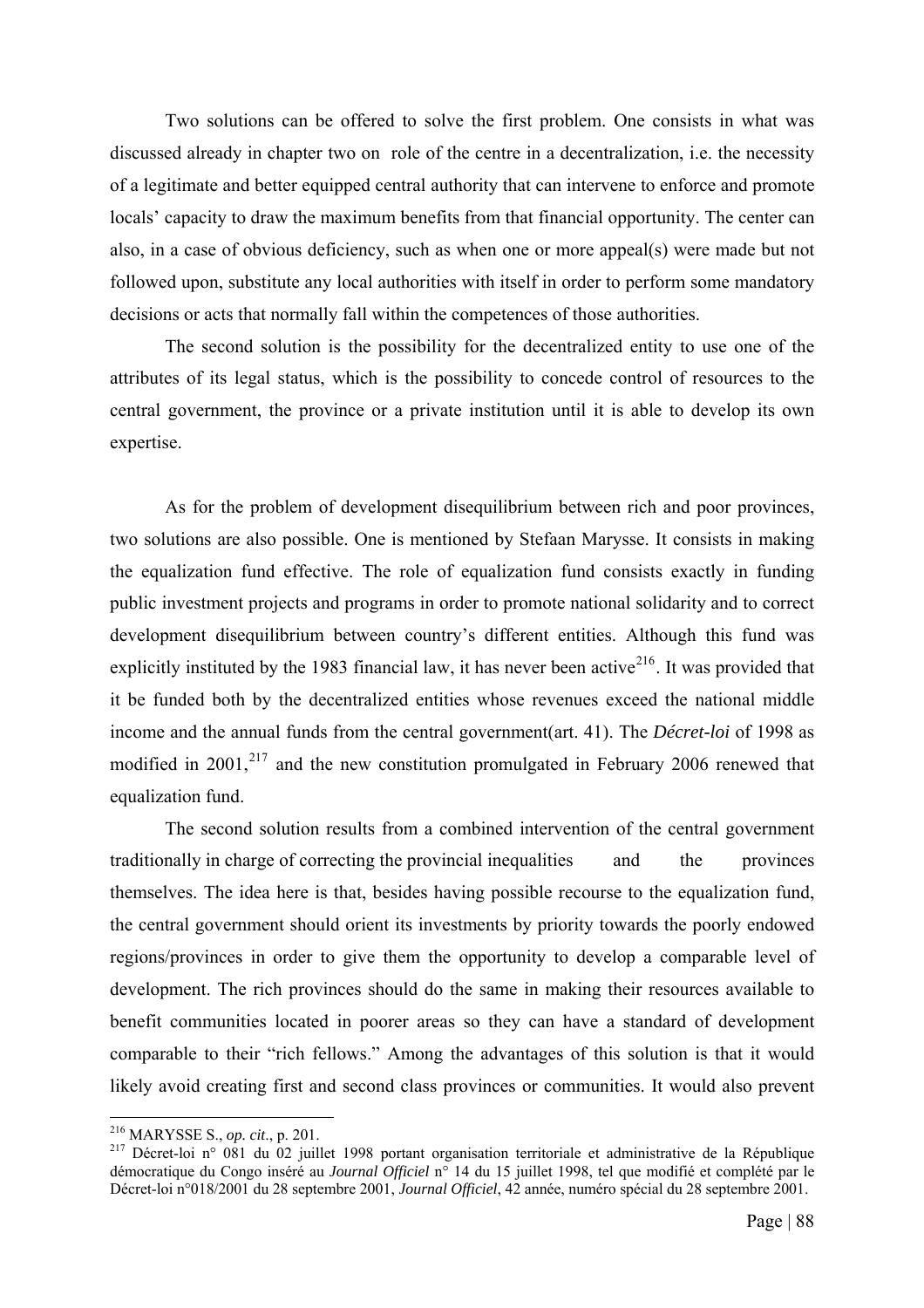the population migrations from poor to rich regions. All these factors would create distortion and instability.

# 3.2.3.2. *The Décret-loi n°081 of July 2, 1998 as modified and completed by the Décret-loi n° 018/2001 of September 28, 2001*.

#### 3.2.3.2.1. Content:

This law was published in between two wars, the first one from October 29, 1996 to May 17, 1997 and the second from August 2, 1998 until June 2003. It reduced the amount of "decentralized entities". The Communes (except in the capital city of Kinshasa), the *Secteurs* and the Chieftaincies lost their legal status. Like the District, the *Cité, Quartier, Groupement* and the *Village*, they become mere administrative constituencies. Only the Province, the *Ville*, *Territoire* and the Communes in Kinshasa kept their decentralized status. Despite that, the authority of those "decentralized entities" as those of the mere administrative constituencies continued to be appointed by the central government like before. The only exception remained the traditional entities (Chieftaincy, *Groupement*, *Village*).

The provincial and local assemblies at all levels of the "decentralized entities" remained without the share of the elected members. Its composition had to be representative of the main professional categories (articles 19, 39, 69, 97, 119): government officials, delegate of the Chamber of Commerce (*Fedération des enterprises du Congo*), delegates of all the officially recognized trade unions, and delegates of civil society, who included NGOs, churches, and association of Congolese pupils' and students' parents.

#### 3.2.3.2.2. Problems:

The first problem involves the move to give legal status to the *Territoire* and not the chieftaincy. It reminds the colonial system attempt to establish the supremacy of the former over the latter. It turned out to be a permanent source conflict between the two entities. Here again, the head of the *Territoire* was the hierarchical authority of the chieftaincy and, as such, he could invalidate the decisions of the latter (art. 145).

The second problem comes from the confusion that the spirit and the wording of the law of 1998, as modified in 2001, were likely to create. While they lost their legal status, the Chieftaincy and the *Secteur* were authorized to keep functioning according to their customary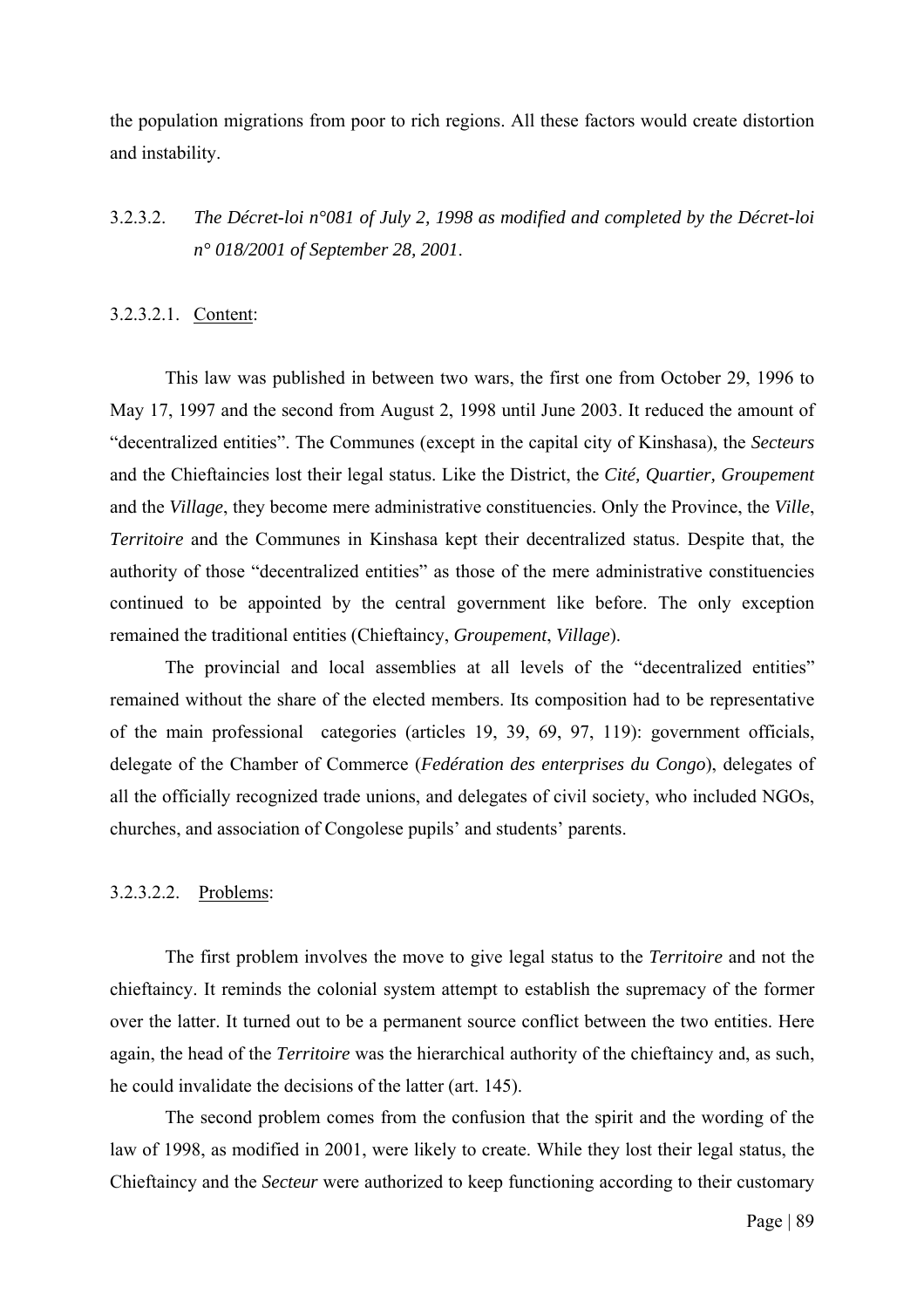laws (art. 140). This is an implicit recognition of their autonomy. The list of their attributions was almost identical to when they were recognized legal status in 1982. Among those attributions, article 145, paragraph 14 of the 1998 law entitled the *Chef de chefferie* or the *chef the Secteur* to appoint personalities in charge of representing the *chefferie* or the *Secteur* in the associations of which those entities are members. Although in 1982 such a decision was, according to article 132, paragraph 10, subject to deliberation of the council of Chieftaincy or *Secteur* (which vanished with the *Secteur* and Chieftaincy's lose of legal status), the transfer of that power to the *Chef de chefferie/Secteur* did not solve the fundamental legal problem that the new provision posed.

In strictly legal terms, by losing their legal status, the Chieftaincy and *Secteur* were supposed to have lost the legal capacity to become the member of any association. That capacity had to fall under the responsibilities of either the state or the *Territoire*, of which the *Secteur* and the *Chefferie* had become mere administrative subdivisions. In not taking this fact into account, the 1998 law accidently contradicted itself (it denied legal status to the *Secteur* and the chieftaincy and at the same time it authorized them to perform some acts that presuppose the legal status).

### 3.2.3.2.3. Ulterior modifications.

1

The ulterior modifications that this law underwent did not solve the issues just raised. Instead, they adjusted the law to the political system that was introduced in 2003, after the "Global and Inclusive Agreement"[218](#page-96-0) between the belligerent parties. This agreement aimed at putting an end to the war that had split the country since August 1998. Among the four main parties in this agreement (the Government of Kinshasa, the armed opposition, the nonarmed opposition and the civil society), one, the armed opposition, was made up of two groups who controlled the two-thirds of the national territory mlitarily. These two groups were the "*Rassemblement congolais pour la démocratie"*(RCD) and the "*Mouvement de libération du Congo"*(MLC).

This agreement introduced the system called 1+4, meaning a president with four vicepresidents. From that period, all the political and administrative positions whether in the central or local government, the state-owned corporations, the army, etc. were systematically shared among the agreement's signatory parties (the so-called "*composantes"*). Of course, the

<span id="page-96-0"></span><sup>&</sup>lt;sup>218</sup> This Agreement was signed in Pretoria(South Africa) on the  $17<sup>th</sup>$  December 2002.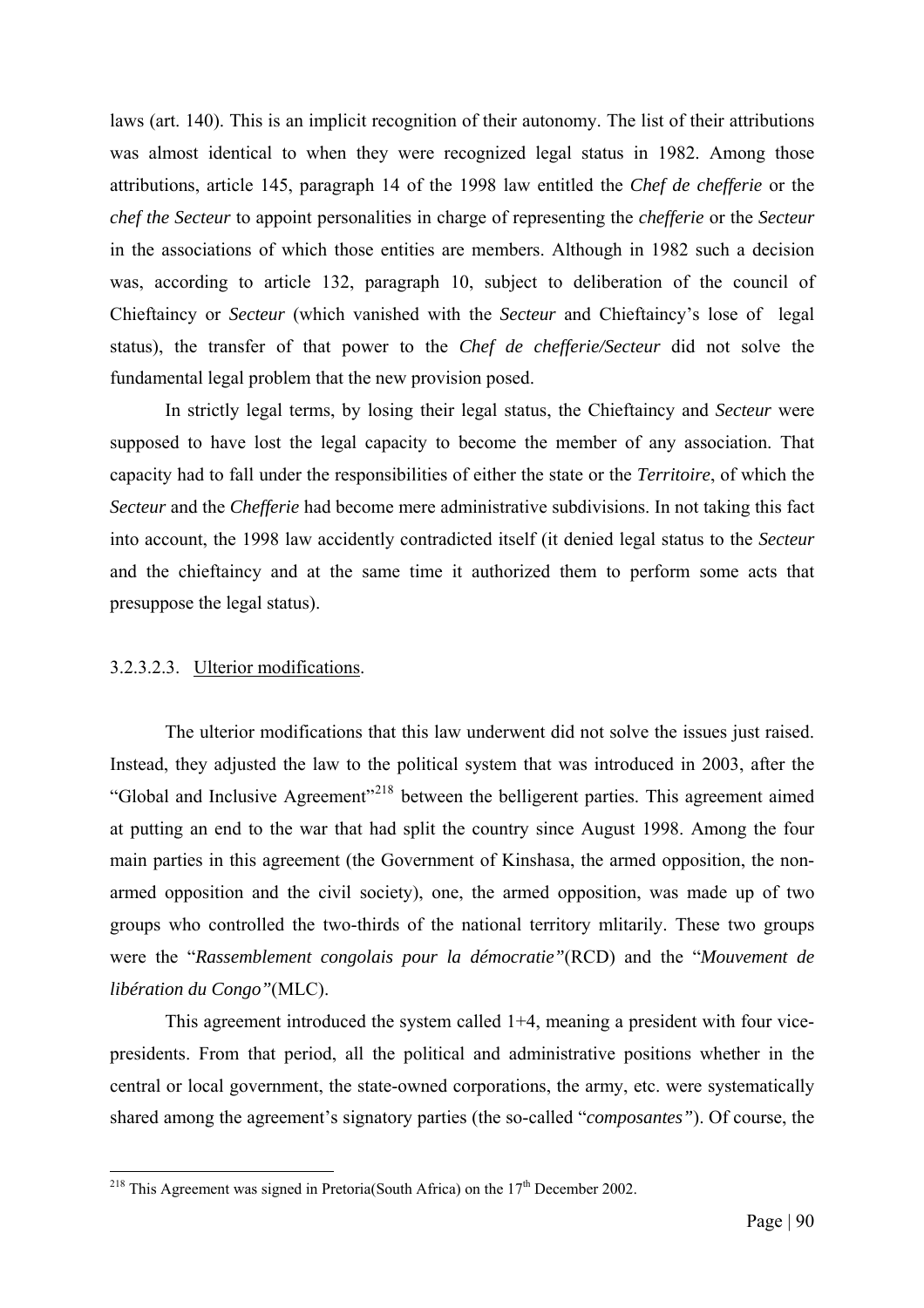ex-belligerents dominated the other parties (namely, the non-armed opposition and civil society).

In 2004, the so-called decentralized entities were affected by the share of the state's spoils. Here the head of the executive at all levels had to be from a different "*composante*" than the head of the deliberative council. The expectation was that this power sharing would decrease tensions between the challenging parties and that it would be a checks and balances mechanism, in the absence of any other based on democratic elections. Since both the executive and the members of deliberative body were appointed by their respective *composantes*, they were expected to control each. This was especially the case if they wanted to succeed in the elections expected at the end of the transitional period. The reality of those elections showed however that the governance shares were not the only resources available resources for getting votes and that money and ethnic bond could and did play the role more efficiently $2^{19}$ !

### 3.2.3.3. *The new constitution and the post-election political order*.

After being drafted and adopted by the two chambers of the parliament of the transitional period, a new constitution was put up for popular referendum. Only after that referendum was the constitution promulgated and published in February 2006. What were the main innovations that constitution introduced?

First, the new constitution increased the number of provinces from 11 to 26. At the same time, it organized both a clearer distribution of power between the central government and the provinces as well as the share of revenue between them (*Titre IV*). Article 171 establishes a distinction between the finances of the central government and the provinces. And article 175 allocated 40% of the national revenue raised on their territory to the provinces (while the central government would keep the other 60%). In that, the constitution went in the same direction with the 2002 mining code we mentioned earlier. In order to avoid the inconvenience of the former system, where the centre was not returning money to the provinces, this constitution allows the provinces to make the deduction of their share at source.

<span id="page-97-0"></span><sup>&</sup>lt;sup>219</sup> NAMEGABE Paul-Robain, "Enjeux et résultats électoraux dans la ville de Bukavu", in MARYSSE S., REYNTJENS F. and VANDEGINSTE S. (Eds), *L'Afrique des Grands lacs. Annuaire 2007-2008*, Paris, L'Harmattan, 2008, pp. 221-244.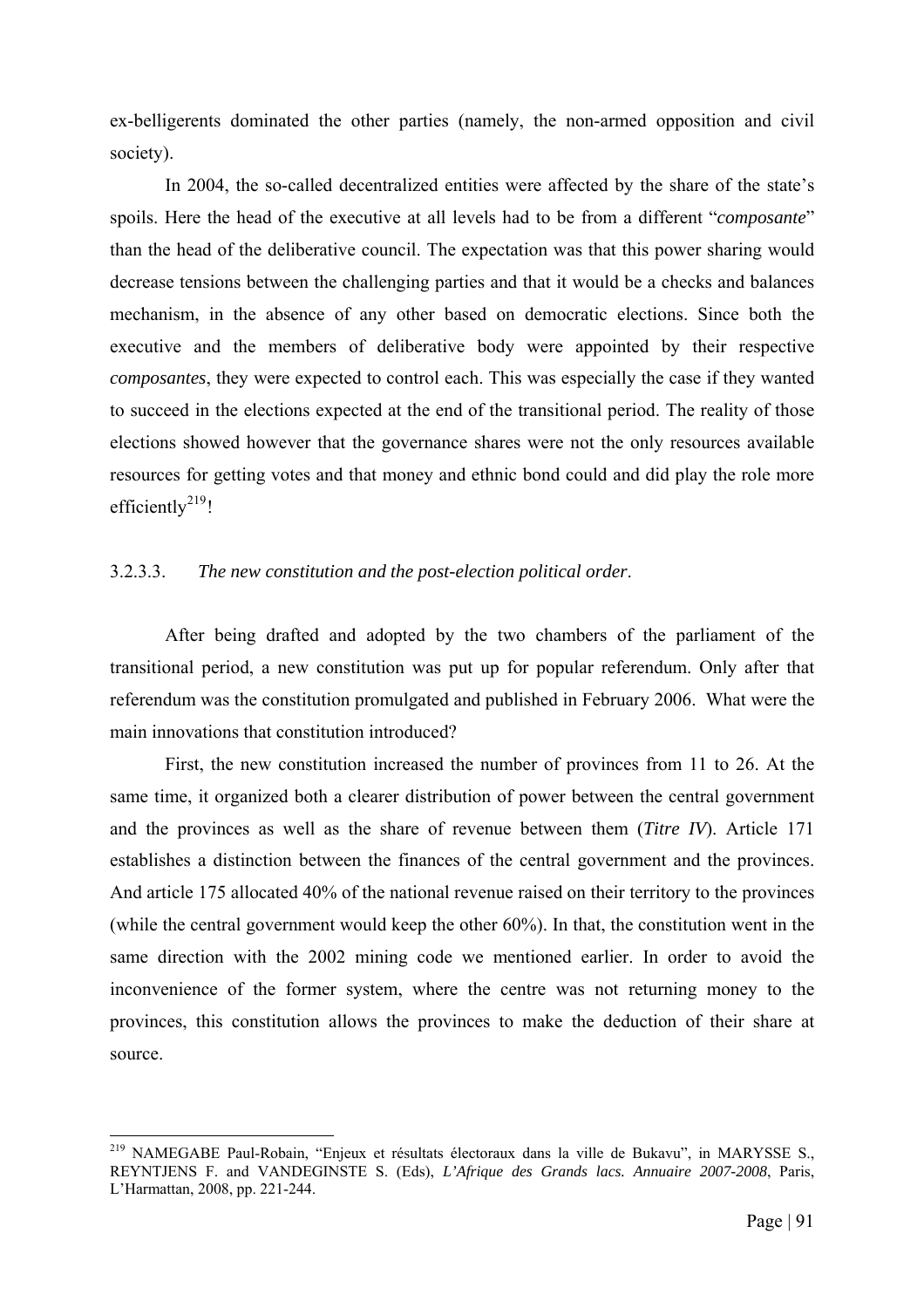Second, the constitution transferred competence to the constitutional court to settle conflicts of competences between the central government and provinces (art. 161).

Third, once again, the constitution has a provision about the equalization fund: it is to be financed with 10 percent of the central government's share of the national revenue. That fund is endowed with legal status and is under the control of the government (art. 181).

Fourth, the constitution institutes provincial assembly made of both elected and coopted members. The number of co-opted members are limited and cannot exceed one tenth of the assembly (art.197). Like during the colonial period, this is supposed to guarantee that traditional leaders hold some positions.

The provincial assembly of each province elects the governor and the vice-governor. After being elected, the governor forms a cabinet with a maximum of ten people, which has to be representative of the whole province and elaborates his program. But, the provincial executive can take on its functions only after the cabinet and its program have been approved by the provincial assembly (art.198).

The other decentralized entities are the city, the communes, the *Secteur* and chieftaincy that the law organizes (art. 3). Their autonomy to manage their economic, human, cultural and financial resources is recognised.

Fifth, the constitution instituted a conference of governors whose mission is to ensure a certain degree of harmony among the provinces themselves and with the central government. Headed by the President of the Republic, that conference plays the role of adviser to both the provincial and the central levels of the state (art. 200).

The sixth innovation is the institution of the economic and social council (*Titre V*), which is in charge of providing advice on development issues to the central institutions (such as the President of the Republic, government and parliament).

Seventh, the constitution, in article 205, forbids any interference of the central government in the attributions of provinces and vice versa, unless the level to which the attribution belong to allows for it to do so. As for the domains of concurrent competence of both central government and provinces, the constitution gives supremacy to the former over the latter. Hence, in case there is a conflict between provincial law and national law or regulation over those issues of concurrent competence, the provincial law is null and *de jure* abrogated.

Eighth, article 207 of the constitution recognizes traditional authorities and the exercise of their power according to customary law, as long as it is not contrary to the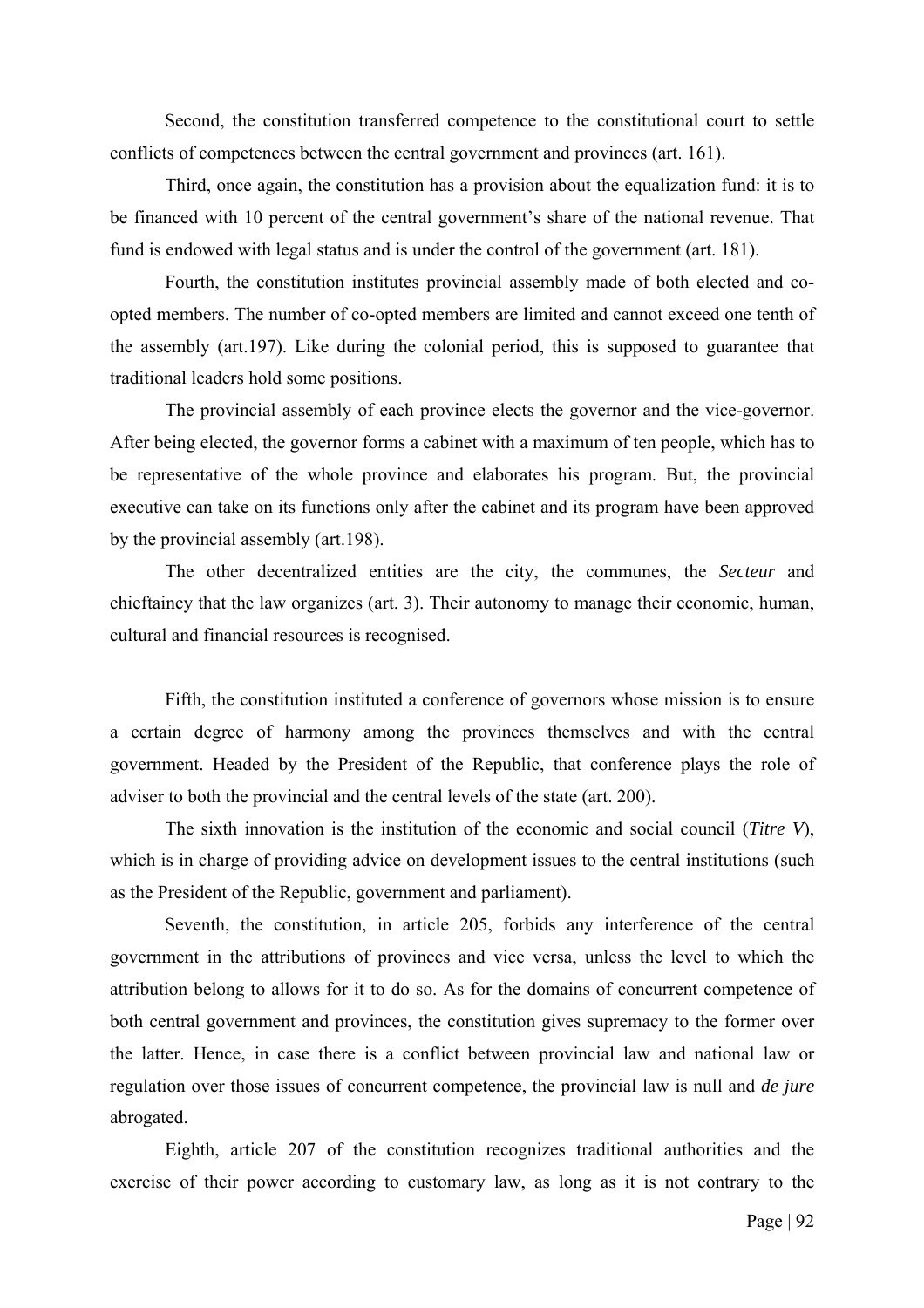constitution, the law, public order, and good moral standards. The same article assigns the duty of promoting national unity and cohesion to traditional authority.

# 3.2.3.4. *Conclusion*.

From 2002, it is easy to observe a sort of turn toward decentralization on different points of view (economic with the new mining code), political, administrative and financial in the DRC. In making such a turn, the new laws and constitution lay the foundation for real decentralization and with it the emergence of real provincial and local powers. Many issues brought about by the new constitution still need to be addressed. Among them is the question about the political, administrative and financial implications of the creation of new centres of power, especially the creation of new provinces. For instance, how should the share of infrastructure and personnel, or the use of state's services and personnel be organized among or within the provinces.

Another question regards the recognition of the chieftaincy and its traditional authority. The original contribution of the new constitution is that there is now a clear provision in the constitution and, adopted by referendum, that confirms the chieftaincy's quality of being a decentralized entity. This also confirms the chieftaincies core position in the political and administrative sphere now and in the future. But on many occasions, the chieftaincy did have that status, although through only legal recognition, but not constitutional recognition. It will be more important to see now how this authority can contribute to democratization and development of the hinterland. It will also be more important to dispel some legal impasses over the position of the chieftaincy on the land issue and conflict settlement. Some tracks regarding this will be explored in the fourth and the fifth chapters. But before that chapter three will address the dualism of the Congolese legal system that evinces the historical legal course this second chapter and its consequences for decentralization.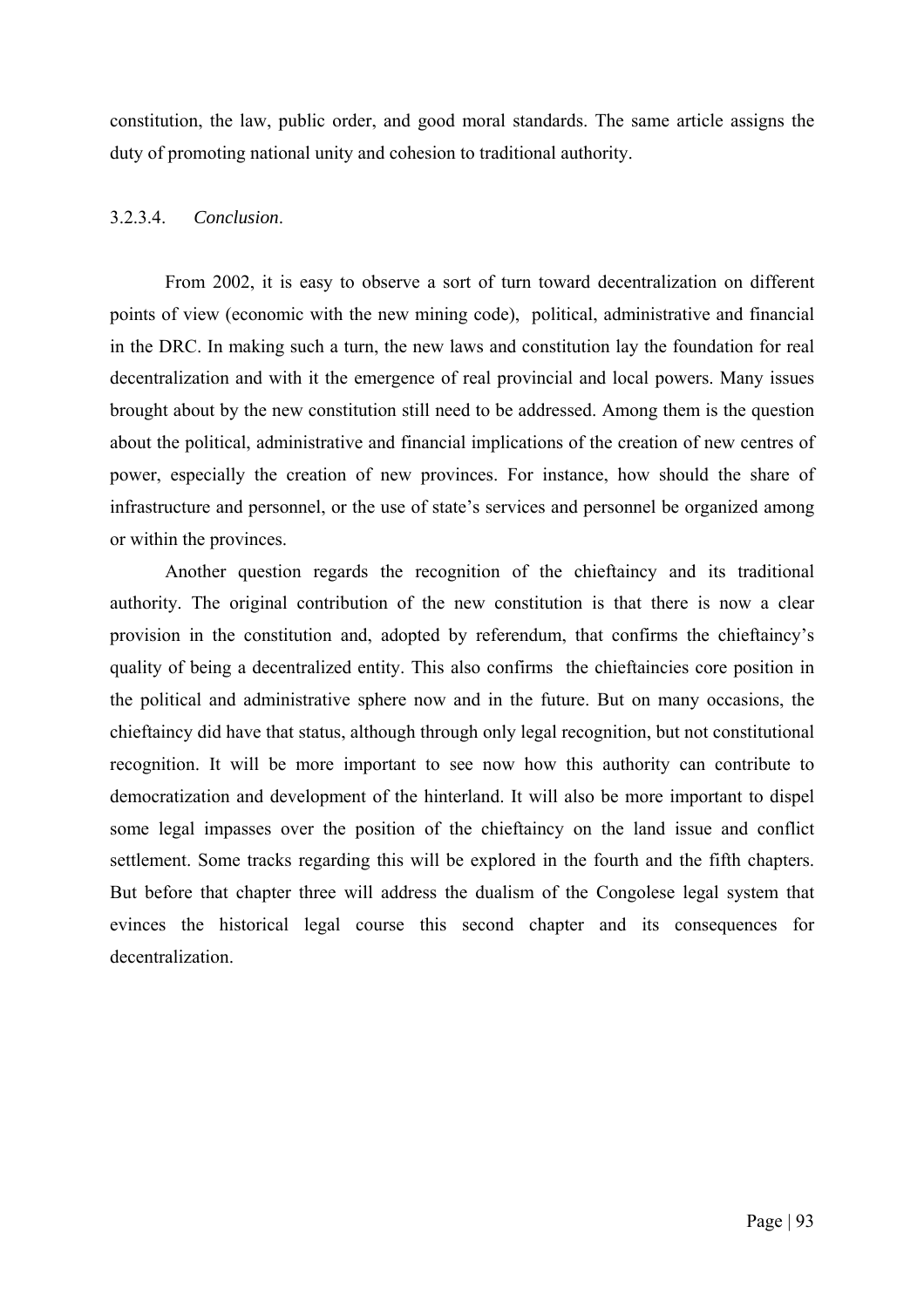# **4. THE ONGOING DEMOCRATIC DYNAMIC AND THE RURAL DECENTRALIZATION ISSUE.**

# **4.1. The role of a traditional chieftaincy-based decentralization policy in state's legitimacy building.**

*4.1.1. Double extreme position about traditional chieftaincy.* 

 Most of the time, the debate about the role of traditional authority systems in the modern state takes two extreme directions, one idealistic and somehow nostalgic and the other pessimistic and repulsive. The former tends to portray traditional communities and their authorities as constitutive of "social harmony". As such, they are "natural cell for democracy, well-being and social balance"<sup>[220](#page-100-0)</sup>. "In a sufficiently decentralized governing system, people could participate directly, not only in input and feedback processes, but also in governmental conversion processes. Local governments not only provided services, but served as forces promoting liberty, a form of business, a learning institution, a conflict resolution agency, an advocate, and an institution for combating bureaucracy's worst evils<sup>"[221](#page-100-1)</sup>. The second position tends to make traditional authority responsible for all the social evils and backwardness preventing the society from evolving towards modernity. It engages itself then in getting the pure suppression of that form of authority.<sup>[222](#page-100-2)</sup>

Both these attitudes have a certain amount of naivety. On the one side, depicting the harmony of traditional institutions tends either to create an illusionary world that has never actually existed or to be blind to traditional authority systems' own evils, injustices, which of course vary both in time and in space. Moreover, such a praise tends sometimes to plea in favour of some remote institutions, behaviour, ways of life which already vanished and can no more be re-established despite the good will for so doing or whose reestablishment would require a great social cost.

On the other side, pretending to introduce modernity by the mere fact of suppressing its so-called (traditional) impediment makes the defenders of modernity facing Michel

<span id="page-100-0"></span><sup>&</sup>lt;sup>220</sup> Laveve, 1988:50-51 quoted by SEIDMAN Ann and SEIDMAN Robert B., op. cit., p.187.

<span id="page-100-2"></span><span id="page-100-1"></span> $^{221}$  Rondinelli, 1982:136 and Jones, 1981 quoted by SEIDMAN Ann and SEIDMAN Robert B., op.cit.<br><sup>222</sup> DAVIDSON Basil, *The Black Man's Burden. Africa and the Curse of the Nation-State*, New York, Times Books, 1992.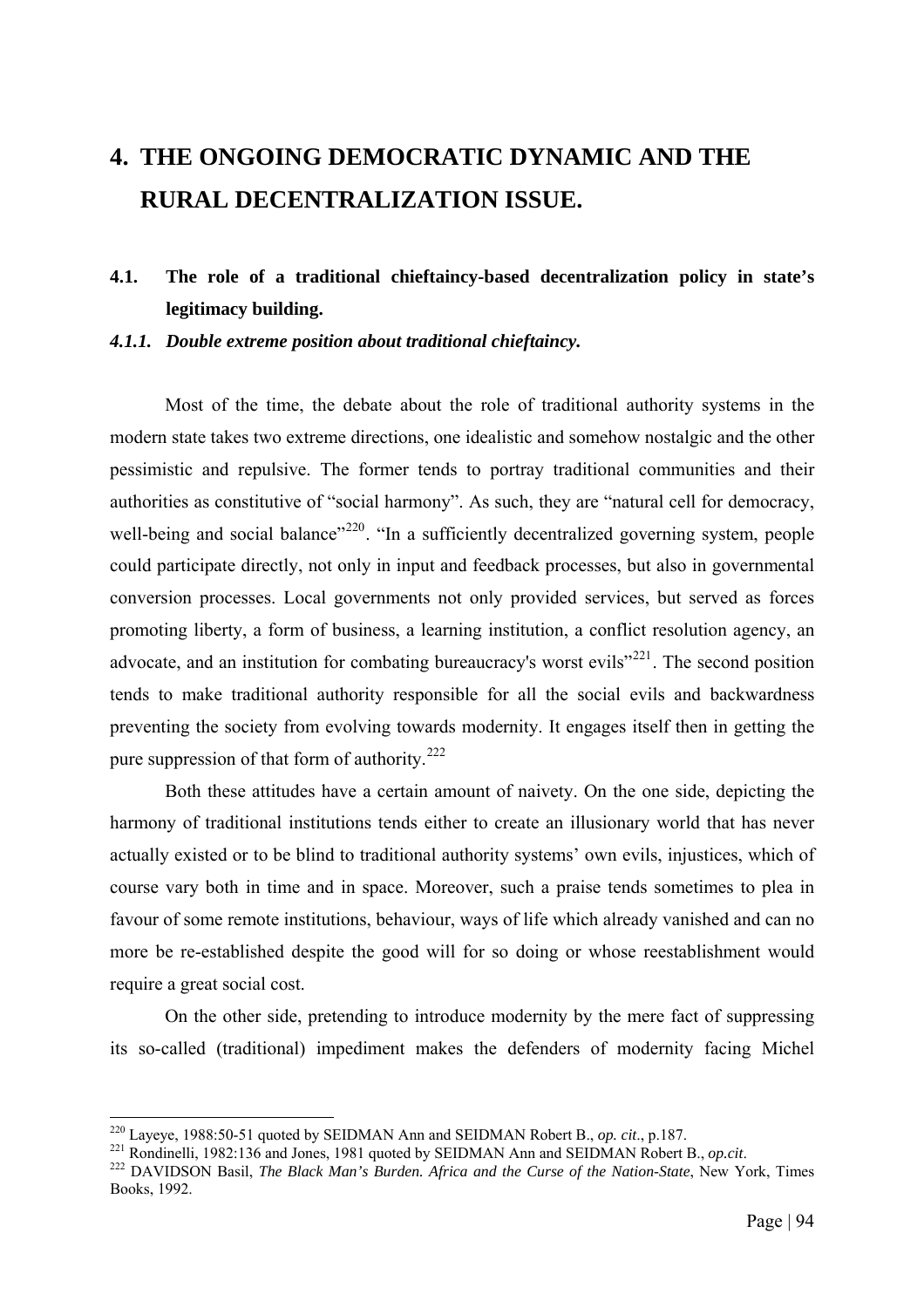Crozier's evidence: *On ne change pas la société par décret[223](#page-101-0)*. The solution for the underperformances of an institution does not necessarily consist in its abolition, especially for some so emotionally and culturally charged institutions. As Ashis Nandy warns, in most of the southern societies, when state tried to engage itself in such an adventure, culture displayed "more resilience than expected by the learned and knowledgeable" so that the state gave way to culture. All the more that this culture resilience ended sometimes in a sort of "spirited resurgence of ethnic self-awareness"<sup>[224](#page-101-1)</sup>.

I mentioned elsewhere<sup>[225](#page-101-2)</sup> how, for instance, in the Sud-Kivu province of DRCongo before the war of 1996, some traditional leaders were in serious tension with their ruled and the civil society. The main reason of that tension was that those chiefs involved themselves, sometimes in connivance with the administration, in the spoliation of the small farmers' lands in application of the law of 1973 on land. They were registering on their behalf the land that was exploited by their ruled or they were delivering the certificate of vacancy even over land for which their subjects had already paid off the customary duty called "*kalinzi*"<sup>[226](#page-101-3)</sup>. But when the war started and the rebels backed by Rwandan and Ugandan troops started killing some traditional leaders and replacing other who were not in favour with them by those in their play and vandalizing royal courts, the populations attached their fate to that of their kings and chiefs. The idea suddenly developed that something precious was in danger and should be defended. It became a matter of group's survival. In consequence, instead of weakening the traditional authority in order for the belligerents to deploy their power over ownerless spaces, it's the contrary effect that occurred: local populations mobilised both to defend their territory and to protect their chiefs. That allowed some chiefs to recreate for themselves a kind of political virginity and to make up with the civil society.

 Furthermore the state's moral authority to abolish traditional chieftaincies is in itself questionable for the main reason we encountered earlier, namely its illegitimacy derived from either its artificial creation<sup>[227](#page-101-4)</sup> or its own under-performances or even both of them.

<span id="page-101-3"></span><span id="page-101-2"></span>

<span id="page-101-1"></span><span id="page-101-0"></span><sup>&</sup>lt;sup>223</sup> CROZIER Michel, *On ne change pas une société par décret*, Paris, Grasset, 1979.<br><sup>224</sup> NANDY Ashis, *op. cit.*, pp. 1-2.<br><sup>225</sup> NAMEGABE P.R., *op. cit.*, 2005, pp. 211, 226, 233-234.<br><sup>226</sup> The payment of that duty c descendants. It does not imply, however, a full property since the land remains a common property of the community. For more details about land spoliation, read MAPATANO B. J., *Administration traditionnelle et*  question foncière à Kabare, Région du Sud-Kivu, Zaïre, Genève, Institut Universitaire du Développement, 1995.<br><sup>227</sup> Note that Hobsbown and Ranger argued that chieftaincies and traditions in African societies were also pure

<span id="page-101-4"></span>colonial invention and as such artificial. They based their claim on how traditional authority was imposed in some acephalous societies and on how, where that authority pre-existed, colonial power used different strategies (internal divisions, alliances, bureaucratic arrangements, encapsulation into a system of indirect rule) to modify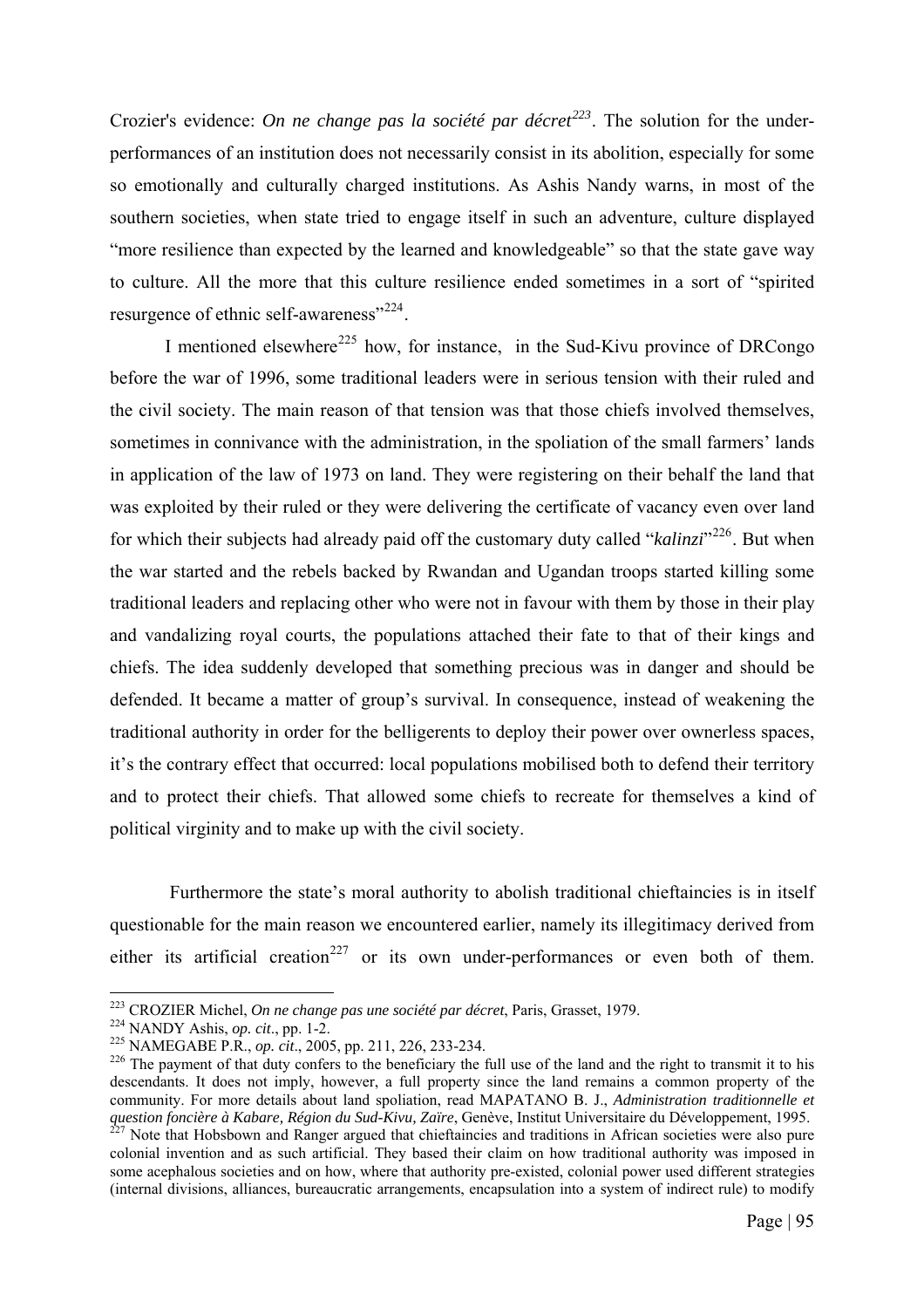Surprisingly even the African state whose creation is both more recent and more artificial than traditional entities and which is no less inefficient on many respects has nevertheless come to get such an emotional value that its restoration seems less harmful than its collapse even when the latter appears to be more certain(recently in Liberia, Rwanda and DRCongo and nowadays in Somalia). At least, for the only sake of preventing the circle of humanitarian catastrophes.

### *4.1.2. Taking traditional chieftaincies for what they represent nowadays.*

For all those reasons, I think that a more wise way of proceeding is to take traditional institutions for what they are nowadays. Although it is possible to generalize on some of their current situation or attributions(their effective power over their entities and their subjects, their legitimate authority in conflict mediation and settlement, their customary power over land), some aspects like their more or less "justice", their participatory degree, their taking into account of the gender issue, are unevenly displayed and require to be examined case by case. It is about exploring in a pragmatic way the potentialities of the participation of the present-day traditional leaders in the democratic and decentralization changes to increase their own legitimacy and that of the state.

It implies recognizing that despite the defect of traditional chieftaincies, they still have in Congo, as in many other African countries, a large degree of effective authority and acceptation that requires to involve them in the process of democratic and decentralization changes. Such strategy, if it succeeds, can considerably contribute to increasing state legitimacy.

First, if people can actually experience in their concrete life the improvement of their well-being or their social conditions thanks to a traditional institution which is locally rooted and with which they identify themselves, that fact will certainly increase the legitimacy of that institution. But that fact is likely to contribute to state's legitimacy as well if people (come to) realize that the change they are actually experiencing is promoted and sustained by the sate (whether by contributing to its funding or by coordinating and controlling it).

its functioning to accommodate it to his personal interests. Customary law was modified in the same way so that it came to be "products of codification, petrification and coercion under modernist projects of colonial rule, missionary activity and postcolonial state formation". See HOBSBOWN Eric and RANGER Terence, *The Invention of Tradition*, Cambridge, Cambridge University Press, 1983, referred to by DIJK, Rijk van & ROUVEROY VAN NIEUWAAL, E.A.B., "Introduction: The Domestication of Chieftaincy: The Imposed and the Imagined", in DIJK, Rijk van & ROUVEROY VAN NIEUWAAL, E.A.B. (eds.), *African Chieftaincy in a New Socio-Political Landscape*, African Studies Centre, Leiden, 1999, pp. 1-3. I mention further forward in this chapter(see the point on "conditions under which chieftaincies and decentralization form complementary logics") the main criticism that this position encountered.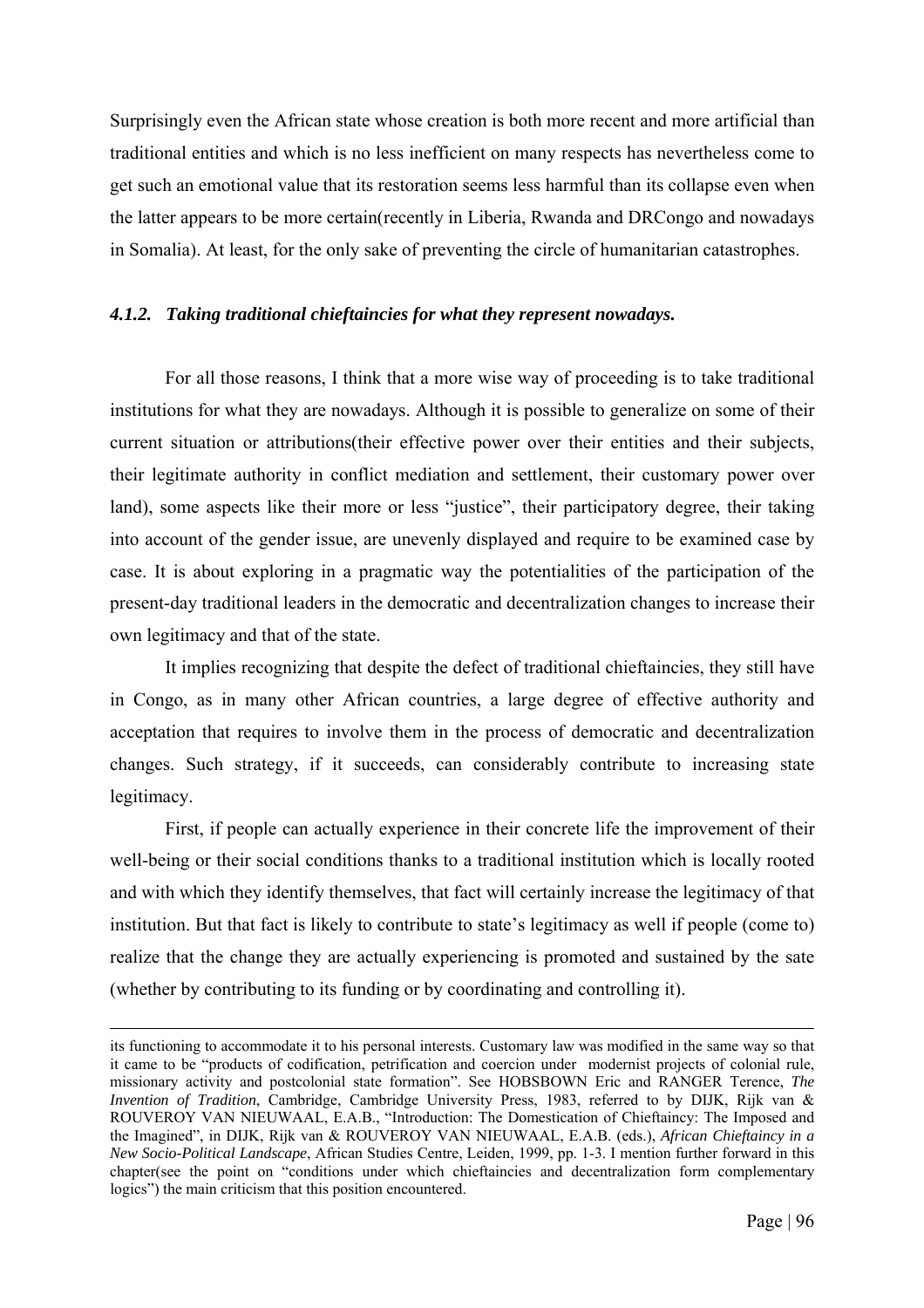The second consideration is derived from the previous one. It means that empowering traditional institutions should not necessarily<sup>[228](#page-103-0)</sup> be interpreted as a "zero-sum game" for the central government, where the attributions and/or resources that are recognized or transferred to the former are considered as lost for the latter. Thus the necessity that tasks be distributed in such a way that it allows to see in which sense local attributions are an extension of state's ones and vice versa and how the two levels of authority complete each other in their respective limits. This will avoid local entities to be understood as competing with the (central) state (and vice versa). As Adriaan van Rouveroy van Nieuwaal observed, "if the citizen has the feeling that both parties are sharing in each other's power (...), a certain mingling of powers occurs and the dichotomy becomes to an extent invisible to the citizen. In this situation, the metaphor of the zero-sum game no longer holds, for it is applicable only if the matter over which the two actors are competing can be defined $1229$  $1229$ . It also requires that relationship between the two parties be symmetrical with stable and regular contact, in order for negotiations to result in mutual legitimacy<sup>[230](#page-103-2)</sup>.

But this idea of competition is not to be totally excluded, especially in the relationship between different decentralized entities. Taken in the positive way, it can contribute to enhance state's efficiency by stimulating different institutions to perform as well as or better than "concurrent" institutions. It can also stimulate poorly-performing institutions to associate among themselves or to collaborate with those that perform better on a temporary or even on a permanent basis in order to increase their efficiency and thus reduce progressively the internal institutional barriers in favour of the development of horizontal cooperation.

The idea of horizontal cooperation is worth to mention here since it can facilitate a change both in the state structural setting and in the current working methods of nowadays existing entities. It offers a best guarantee of cohesion between the different entities of the state<sup>[231](#page-103-3)</sup>. Take for instance the case of the Bushi with about seven chieftaincies (Buhavu, Burhinyi, Kabare, Kaziba, Luhwinja, Ngweshe and Nindja) sharing the same language, "*mashi*", over a territory of about 5, 000 km<sup>2</sup><sup>[232](#page-103-4)</sup>. Many historians and anthropologists

<span id="page-103-0"></span><sup>&</sup>lt;sup>228</sup> Sometimes it happens to be the case especially in the domains where the authority of traditional leaders and state overlap(for instance concerning the power over land and the judicial power). If both of them behave like profit-maximizing actors seeking to perpetuate or consolidate their respective position, then what one gains will at the expense of the other. ROUVEROY VAN NIEUWAAL, E.A.B. van, "Chieftaincy in Africa : Three Facets" of a Hybrid Role", in DIJK, Rijk van & ROUVEROY VAN NIEUWAAL, E.A.B. (eds.), *African Chieftaincy in a New Socio-Political Landscape*, African Studies Centre, Leiden, 1999, pp. 24-26.<br>
<sup>229</sup> Ibid., p. 29.<br>
<sup>230</sup> Ibid., p. 34.<br>
<sup>231</sup> BRASSINNE Jacques, *La Belgique fédérale*, Editions du CRISP, Bruxelles, 1994, p. 100.<br>
<sup></sup>

<span id="page-103-1"></span>

<span id="page-103-2"></span>

<span id="page-103-3"></span>

<span id="page-103-4"></span>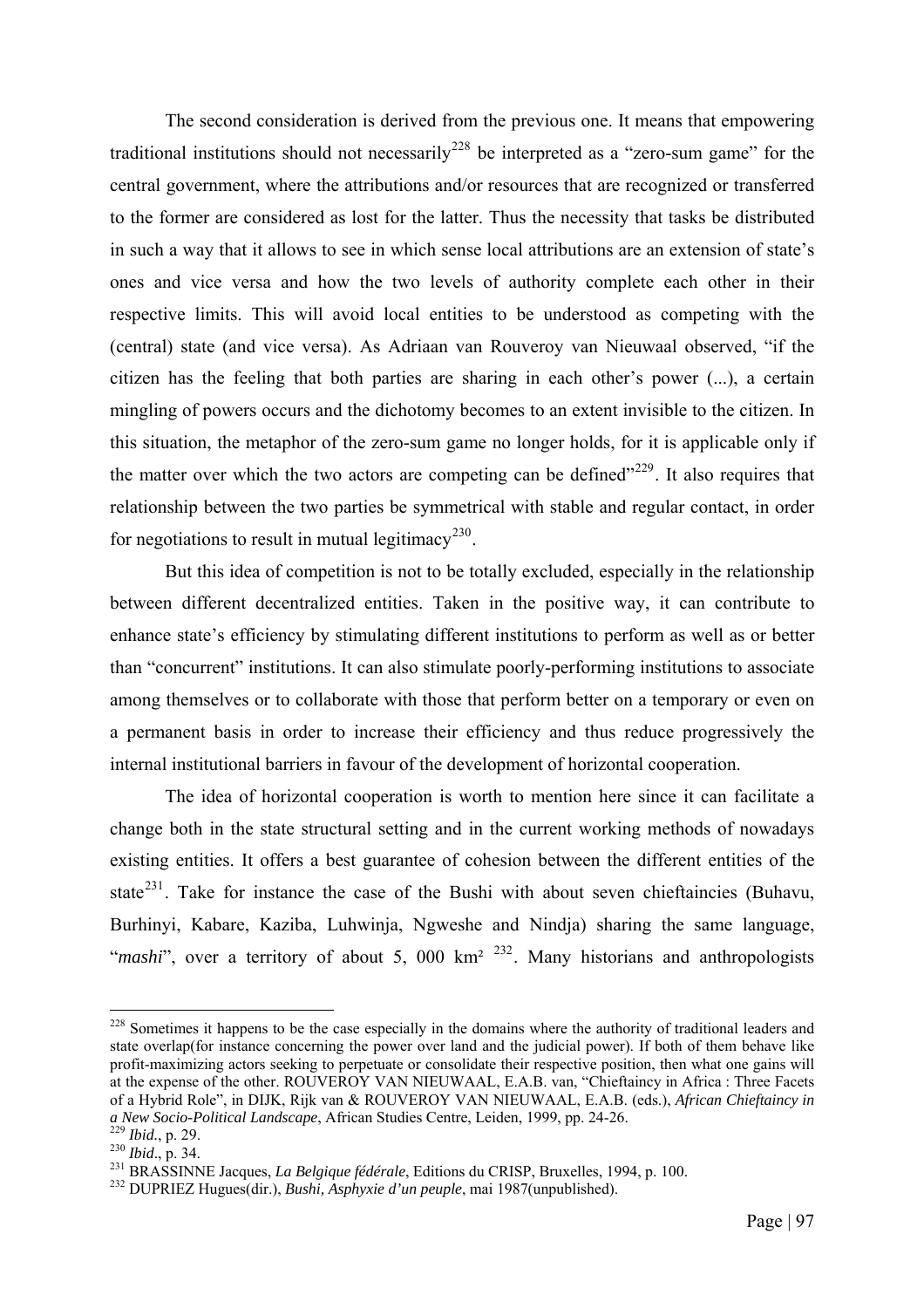analyzed the Bushi in terms of cultural sphere where, beside the precious language tool<sup>[233](#page-104-0)</sup>. people also share the same myth of origins of the traditional power and a similar political, land and judicial system<sup>[234](#page-104-1)</sup>. But that area is divided into four Territoires<sup>[235](#page-104-2)</sup>. It is possible to conceive some mechanisms of cooperation for example in justice matter in order to create a common high customary jurisdiction. Such jurisdiction could be jointly constituted by the representatives of all members entities elected or designated on the basis of their knowledge of customary matters, their experience and their integrity. Such an institution can contribute to improving traditional justice image, jurisprudence unification in that area and in the end, if such an initiative is echoed in many other areas presenting similar characteristics, to the elaboration of a more locally inspired state legal system. This initiative can also favour the creation of entities on a voluntary basis with great chances to work in synergy since they are based on common project about the future…

However, its chances of succeeding –like for any other project of this kind- depends on how well negotiated it is, especially how clearly are articulated its objectives and how both responsibilities and advantages are shared among the parties. Otherwise, it would not go that far, exactly as it was the case for a similar one by the chief Alexandre Kabare in 1959. At that time, right in the electoral period on the eve of the independence, the chief was just coming back from a 23 years forced exile from his chieftaincy by the colonial administration. Wellknown for his resistance to the colonial power, the long exile increased his popularity in the region. He managed to rally behind him the chiefs Ndeze (Muhunde), Kabinda, Katana (Mushi) and Simba (Mufulero) in an interethnic union called "Union des Bashi", which held

<span id="page-104-0"></span><sup>&</sup>lt;sup>233</sup> Many authors emphasized the importance of language in political communication and in the construction and/or the reinforcement of national identity. See KYMLICKA Will, *Politics in the vernacular: Nationalism, Multiculturalism and Citizenship*, Oxford University Press, 2001. See also COPANS Jean, "The Long March Towards Modernity", in MOHAN Giles & TUNDE Zack-Williams(eds.), *The Politics of Transition in Africa. State, Democracy and Economic Development*, Revue of African Political Economy(ROAPE), Sheffield, 2004, p.166. In this article, Jean Copans insists on the importance of not only speaking but also learning and teaching local language. According to him, "liberty of thought, of opinion and of expression can be experienced at an oral level but the true learning and sharing of political experience can only be discussed and valued objectively through the written form". The written form makes possible the accumulation and the distribution of information and knowledge concerning and between the different cultural and political traditions. 234 DUPRIEZ Hugues, *op. cit*., COLLE P., «Organisation politique des Bashi», in *Congo*, II, Liège Saint

<span id="page-104-1"></span>Lambert, 1921 ; COLLE P., *Essai de monographie des Bashi*, CELA, Bukavu, 1971 ; OUCHINSKY A., «Eléments de codification des coutumes foncières du Bushi, Kabare », 1955, in MASSON P., *Trois siècles chez les Bashi*, 2ème édition, Bukavu, la Presse congolaise, 1966, pp. 123-171 ; NDAYWEL è NZIEM Isidore, *Histoire du Zaïre. De l'héritage ancien à l'âge contemporain*, Louvain-la-Neuve, Editions Duculot, 1997 ; NJANGU Canda Ciri et al., *Les conflits au Sud-Kivu des anciens royaumes à 1996 : rôle de la femme*, Bukavu, Editions de l'AFECEF, 2000.

<span id="page-104-2"></span><sup>&</sup>lt;sup>235</sup> Buhavu belongs to the Territoire of Kalehe, Burhinyi and Luhuindja to that of Mwenga, while Kabare and Nindja constitute the Territoire of Kabare, and Ngweshe and Kaziba constitute the Territoire of Walungu. SAINT MOULIN, Léon de, *Atlas de l'organisation administrative de la République démocratique du Congo*, Kinshasa, Centre d'Etudes pour l'Action Sociale (CEPAS), 2005, pp. 134-139.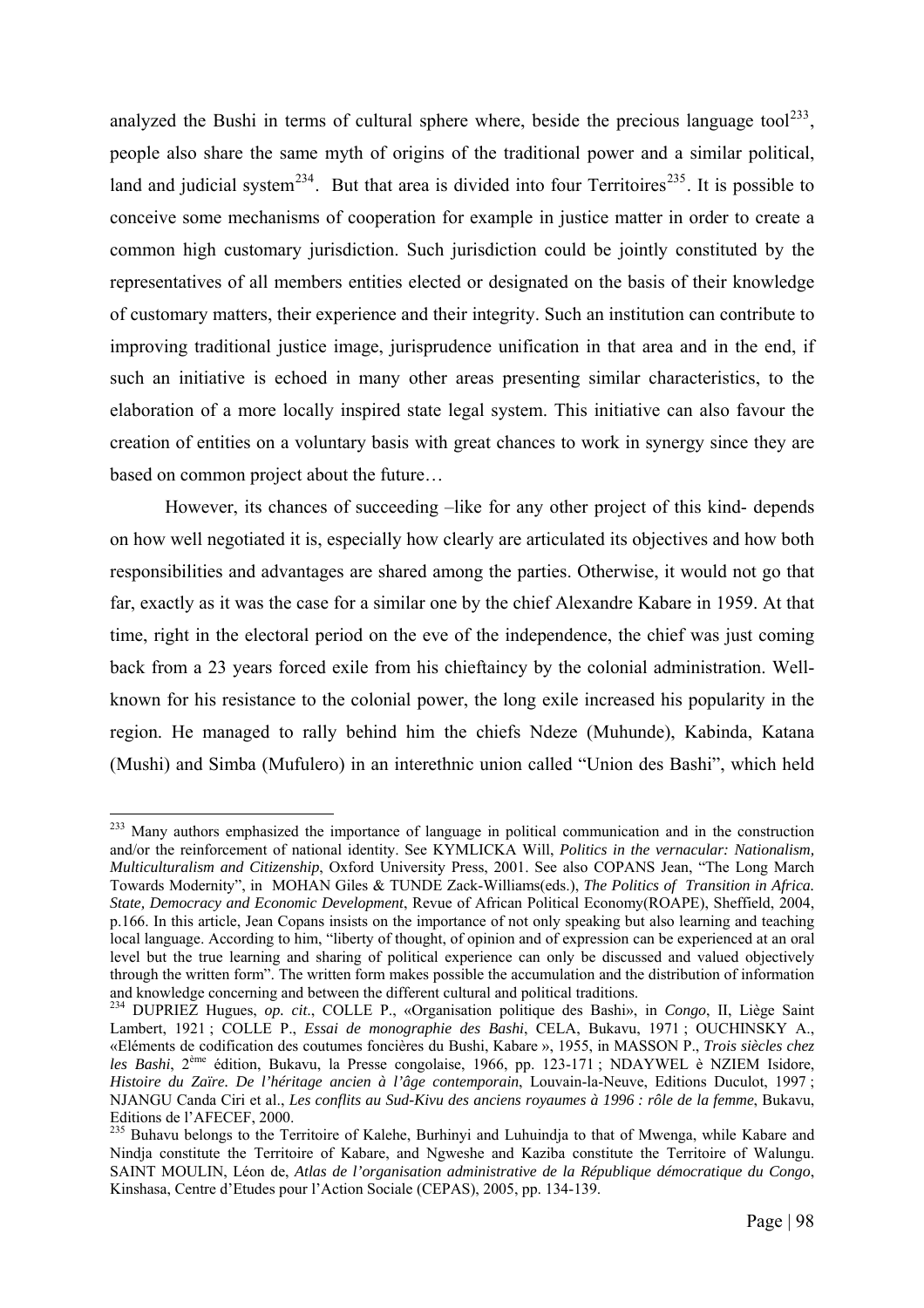its first congress in March 1960. But the Union was soon dislocated since the chiefs Lwanwa and Katana opposed what they considered as a hold of Kabare's family over the Bashi traditional areas $^{236}$  $^{236}$  $^{236}$ .

In any case, the need for those kind of entities that should be veritable action units, made according to local communities' specific development objectives is more and more expressed. Léon de Saint Moulin argued in that sense when he was criticizing the current territorial subdivision. According to him, that subdivision dates back to a large extent to the colonial period where it resulted from an arbitration of conflicts of power at the local level for the interest of the colonial power<sup>[237](#page-105-1)</sup>. This move requires, of course, the emergence of what Jean Capans calls "a new category of intellectual and cultural brokers and synthesizers"<sup>[238](#page-105-2)</sup> able to identify and to promote aspects for a dynamic interaction in the local backgrounds so that local entities can stop living like isolated islands.

A third dimension which pleads in favour of democratizing and empowering local levels of authority, including the traditional power, is to allow them to develop the capacity of starting to correct social injustices from the lower level. The idea is that in Congo like in many other African states, for a long period of time the social structure, starting from its bottom to the top, has been based on an unfair set of rules and practices. At the same time, there was ( and still is) a great disequilibrium of power and resources in favour of the centre so that in order to get or to secure the little position in the remote region of the country, one needed to have at least a connection in the capital. That situation developed among people the habit of looking down on everything that is local and the sentiment that they cannot improve their condition without an hypothetic central or foreign intervention. And would that change happen at the local level, people still have the sentiment that it would/might remain fragile and marginal if not guaranteed and protected by the centre. Its consequences are both positive and negative for the centre.

This attitude consolidates the centre in its unbridled quest of hegemony. But at the same time, the (central) state becomes a target of all claims, including those concerning the least corner of the country and which could find solution there. Since like the central state, local institutions –including the traditional ones- were (and, to a certain extent, are) bolted to

<span id="page-105-0"></span><sup>&</sup>lt;sup>236</sup> WILLAME J.C., op. cit., p. 127.

<span id="page-105-2"></span>

<span id="page-105-1"></span><sup>&</sup>lt;sup>237</sup> SAINT MOULIN, Léon de, *op. cit.*, 2005, p. 10.<br><sup>238</sup> COPANS Jean, "The Long March Towards Modernity", in MOHAN Giles & TUNDE Zack-Williams(eds.), *op.cit.,* p.167.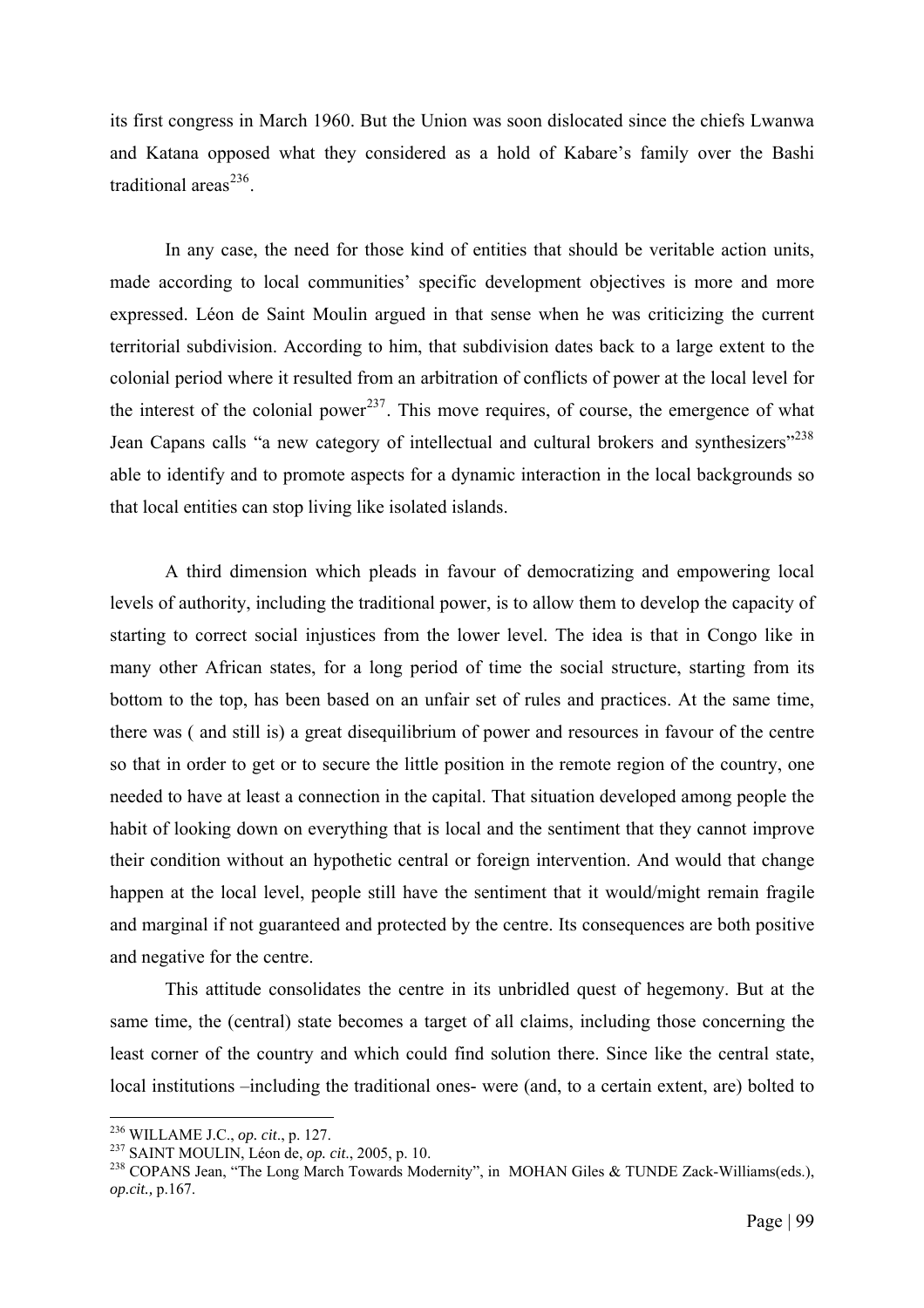any participation and to the expression of any voice, people use whatever means they can, including violence, to find solution at the highest level, the centre. Controlling state apparatus (or getting positions there) allows the access to its resources and eventually to become the protector or even the avenger of one's kin whose voices are not otherwise understood.

That's the reason why I am still convinced that if capital cities are so lusted after as to become the ultimate target of violence in Africa and elsewhere in centralized non-democratic countries, it is not only because it secures to the belligerents the international recognition since the international community is generally hostile to secession as Pierre Englebert believes<sup>[239](#page-106-0)</sup>. It is basically also because in those capital cities was/is developed a system of governance that potentially or actually get them caught in the crossfire of (being the only ultimate relevant sphere of) political competition. Those who are not represented in that structure feel ipso facto insecure and compete -even by violent means- to control it while for the same reason those who hold it fight for not losing its control. Not forgetting that the groups in area of which is localized the capital tend to take it in hostage considering that it is in their right to control it without paying the attention to repercussion that this control would have on other groups' interests. And when the capital falls under the control of "non natives" or "outsider", their power is felt as foreign and faces local resistance<sup>[240](#page-106-1)</sup>. Thus the status of African political capitals becomes the most problematic for its "symbolic" meaning.

A real decentralization policy is likely to transform the whole state's territory into source of political power and leads to a real decentralization of the political competition. When decentralization of responsibilities is accompanied by transfer of resources and opens the competition for positions, the local level becomes attractive because the politically ambitious are interested to run for office to control those resources, and to get the job and opportunities which are created.<sup>[241](#page-106-2)</sup>

<span id="page-106-0"></span> $^{239}$  For this author, in declaring their intention to occupy the capital and to control the whole country, rebellions or belligerents avoid to be suspected of secessionist intention and can expect to be recognized if their fight succeeds. ENGLEBERT Pierre, XXX 240 The current case of Kinshasa under the rule of both Laurent-Désiré Kabila and hid son Joseph Kabila falls

<span id="page-106-1"></span>somehow into that hypothesis.

<span id="page-106-2"></span><sup>&</sup>lt;sup>241</sup> GRINDLE Merilee S., "Local Government That Perform Well: Four Explanations", in RONDINELLI Dennis A. and CHEEMA G. Shabbir, *op. cit*., 2007, p. 61.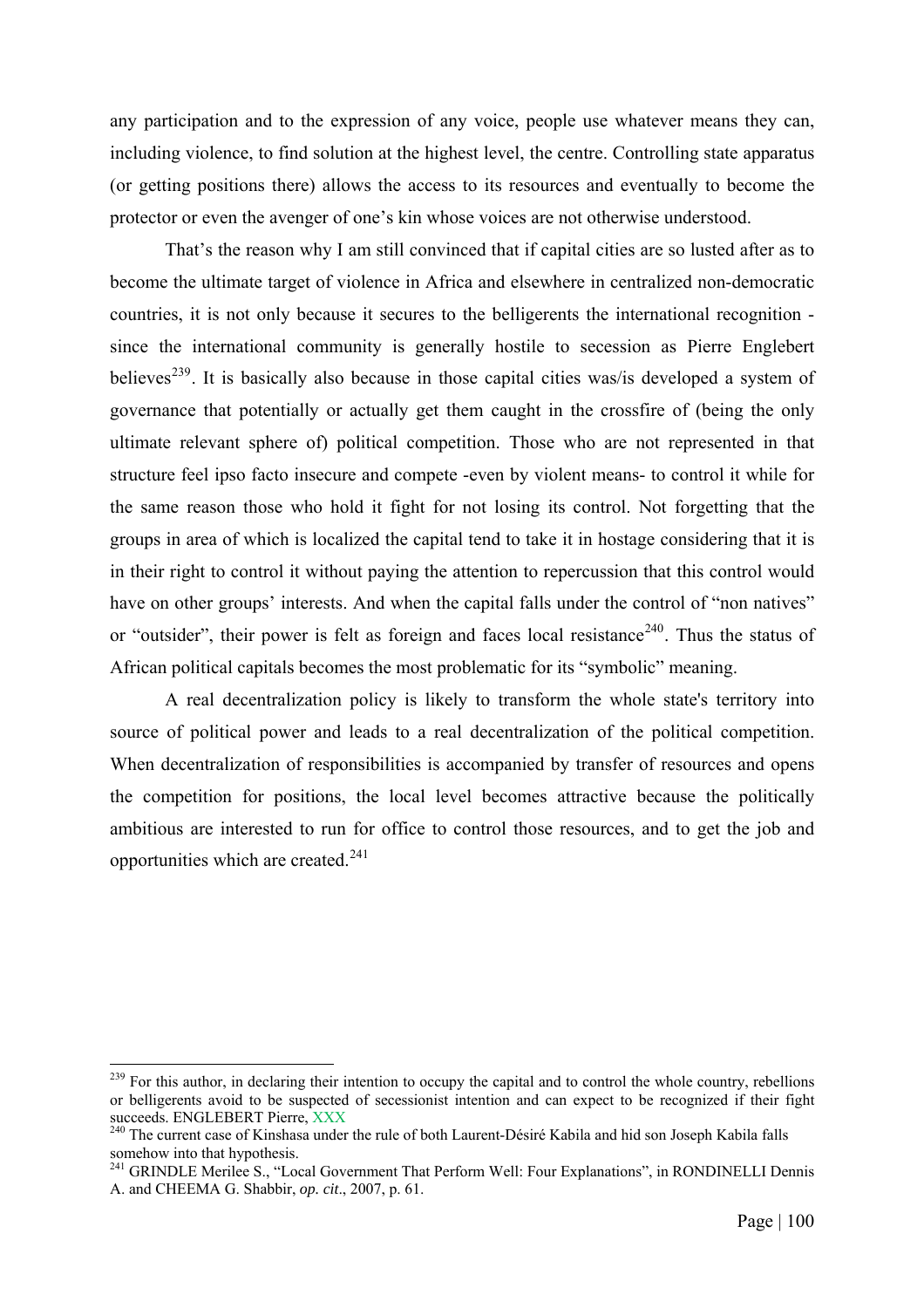# **4.2. Difficulties for traditional authority systems to adjust themselves to the democratic process**

The questions to be addressed here are those of determining under which empirical conditions do chieftaincies and decentralization form complementary logics? Under which conditions do they form conflicting logics? In the latter case, which mechanisms and strategies are likely to bring about a successful decentralization process?

# *4.2.1. Conditions under which chieftaincies and decentralization form complementary logics*

# *4.2.1.1. Chieftaincy's effectiveness*

Different studies in Africa in general and in Congo in particular have confirmed the important role that traditional authority systems still have in rural area and even in urban societies. A recent study carried out by Léon de Saint Moulin mentions 737 traditional entities all over the country (256 chieftaincies and 481 Secteurs) to only 21 cities and 98 small towns<sup>[242](#page-107-0)</sup>. The power of those entities is still effective and benefits from a large acceptance. That is the reason why the new constitution adopted by referendum recognizes to them the status of decentralized territorial entities (art. 3 and 207). Part of that is the fact that a wide majority of the population is still living in the rural areas where the customary system prevails. Traditional leaders continue to control many aspects in relation with the daily-life of the peasants (access to land, administration of justice particularly for family matters and land disputes). Their importance in local governance increased with state's weakness and its inability to display its authority and activity all over the country<sup>[243](#page-107-1)</sup>. Indeed, in Congo, structures and the impact of the modern state are invisible in many areas so that the only authority people are in front of in their daily-life is the traditional one.

<sup>&</sup>lt;sup>242</sup> SAINT MOULIN, Léon de, *op. cit.*, 2005, p. 185.

<span id="page-107-1"></span><span id="page-107-0"></span><sup>&</sup>lt;sup>243</sup> BEKE Dirk, "African Traditional Chiefs, Partners Against Poverty? Experiences from Uganda and Congo(Kinshasa)", Paper presented at the Second International Regional Conference "*Shared Governance: Combating Poverty and Exclusion"*, International Institute of Administrative Science, Yaoundé(Cameroon), 14- 18 July 2003.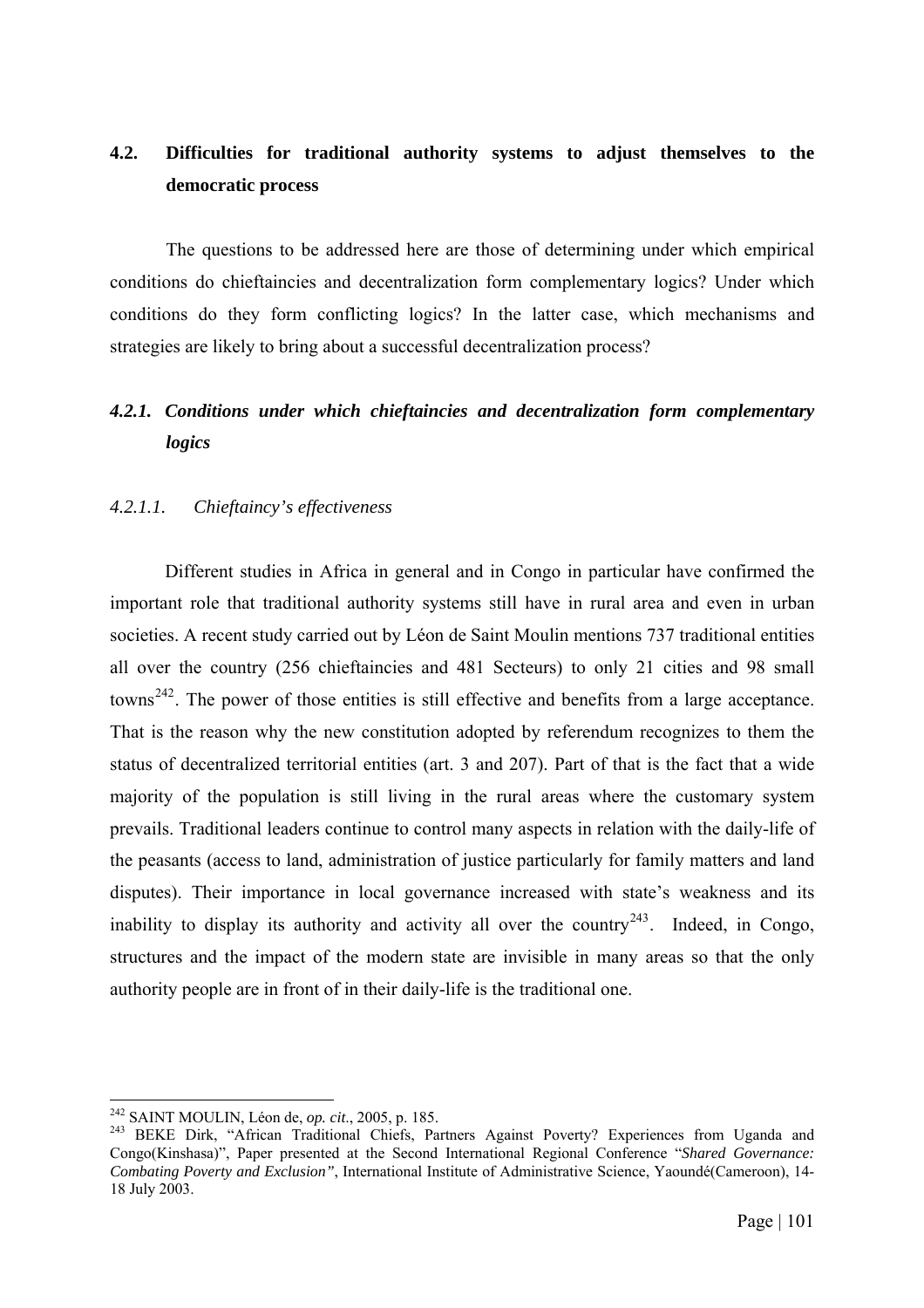## *4.2.1.2. Experience of autonomy.*

It is derived from the essence or the origin of the traditional power. Except the case of the few entities that were created by the colonial power, all the others have a prior existence to the "modern" state and all over the time, both the pre-existing and the newly created entities developed a (semi-)autonomous existence vis-à-vis the state. They can relay on their own mechanisms and structures to implement their own policies.

Some of them have also a certain experience in development projects, the capacity of mobilisation, networks, financial autonomy through local taxation(from the markets held on their land) and the rental fees from royal properties, land royalties<sup> $244$ </sup>....

# *4.2.1.3. Capacity to adapt.*

1

Another dimension is the traditional authority system's extraordinary capacity to adapt to the different contexts/ worlds in which it has been received. As we have mentioned in the second chapter, this institution underwent profound transformations and adaptations from the colonial period until now. What is very important is that people did not assist passively to those changes. On the contrary what was imposed to them met or was combined with what they imagined, desired, sought after and longed for $245$ . As for traditional leaders, they appealed to a wide range of strategy combining resistance, loyalty, negotiation, concessions, sycophancy, informing, etc. and managed to impose themselves or to continue being accepted as local leaders and spokesmen of their entities vis-à-vis the state and different other actors, whether national or international. "The result was and is that local leaders themselves started

<span id="page-108-0"></span><sup>244</sup> BEKE Dirk, *op. cit*., 2003 and "Modern Local Administration and Traditional Authority in Zaïre. Duality or Unity? An Inquiry in the Kivu", in DIJK, Rijk van & ROUVEROY VAN NIEUWAAL, E.A.B. (eds.), *op. cit*. p. 91.

<span id="page-108-1"></span><sup>&</sup>lt;sup>245</sup> That's the reason why some authors like Eric Hobsbawn and Terence Ranger faced serious criticisms when in their 1983 work *The Invention of Tradition*, published at Cambridge University Press, they exaggerated the role of the colonial power in inventing traditions. The main question they failed to address was that of explaining how in some instances the invention become legitimate and accepted whereas in other it encountered serious challenges. Ranger did revise his position in 1993 when he wrote "The Invention of Tradition Revisited: the Case of Colonial Africa" in T. Ranger and O. Vaughan(eds.), *Legitimacy and the State in Twentieth Century. Essays in honour of A.H.M. Kirk-Greene*, London, MacMillan. In this article he mentions among others that "Traditions imagined by whites were re-imagined by blacks: traditions imagined by particular black interest groups were re-imagined by others. The history of modern tradition has been much more complex than we have supposed" (pp. 81-82), quoted by DIJK, Rijk van & ROUVEROY VAN NIEUWAAL, E.A.B., *op. cit*., pp. 1-3.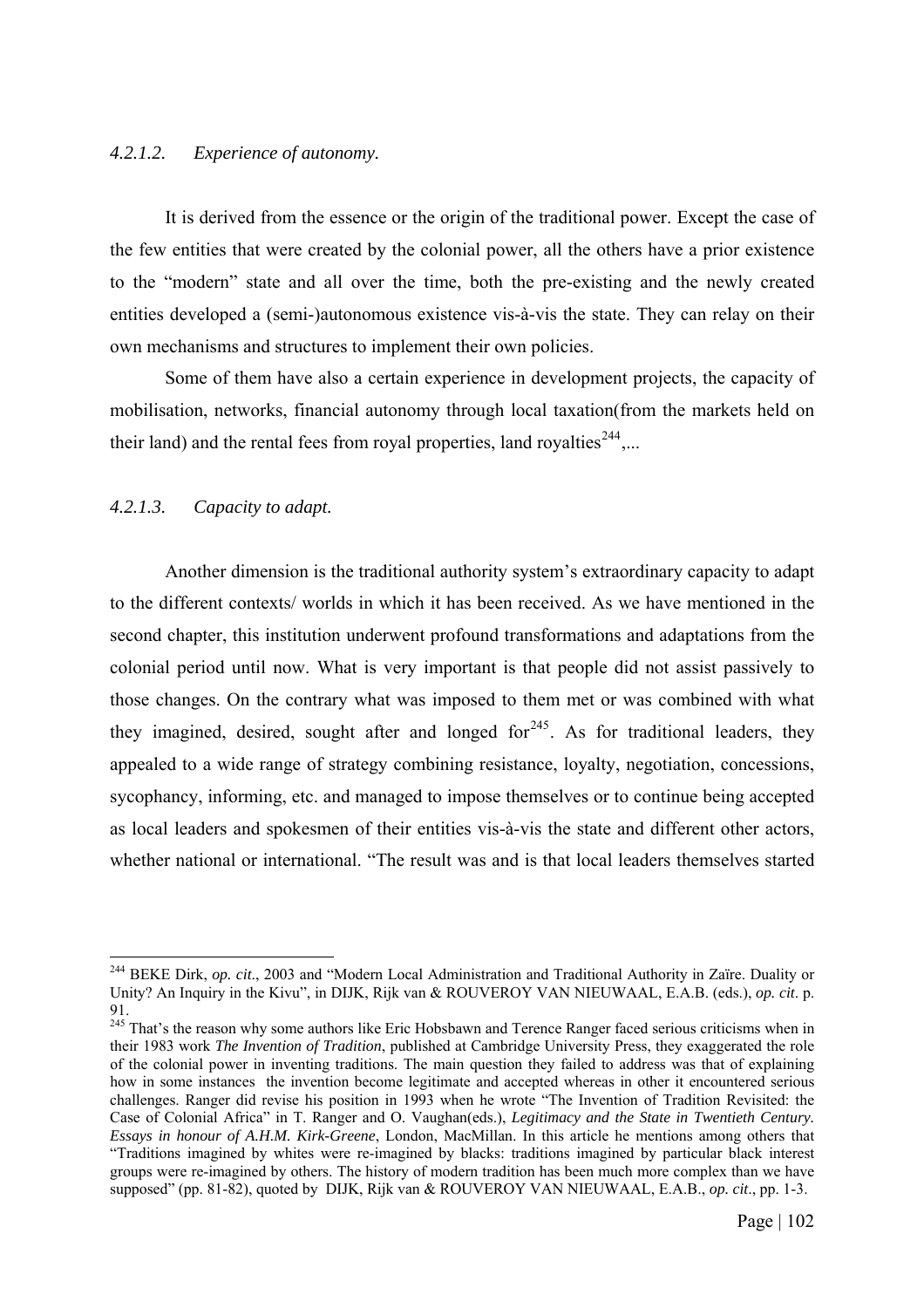to legitimise their positions along the lines of the codification of not only original but of also "modern", newly created and propagated "traditions"<sup>[246](#page-109-0)</sup>.

Different qualifications have been attributed to those leaders. Adriaan van Rouveroy van Nieuwaal analyzed them in terms of "chief of manoeuvre" with a whole range of strategies at their disposal within a wider space than the one that people tend to formally recognize them. According to that author, even when traditional leaders are officially recognized within state's structure, they continue forming a world apart because of their capacity to mobilize two different orders, the traditional and the modern. Which makes that the chieftaincy is not fully absorbed or controlled by the elites that seem to have the control over state's apparatus<sup>[247](#page-109-1)</sup>. In the work they edited in 1999, Rijk van Dijk and Adriaan van Rouveroy van Nieuwaal gave traditional leaders new qualifications, that of "brokers" between what is imposed and what is imagined; "converters" because they convert the power of the past to that of the present, the power of the secretive into public power, the law of the 'tradition' into codified 'customary' law, and the power of ritual into manifest political activity[248](#page-109-2).

Although some of the dimensions mentioned can hinder decentralization policy as we'll see in the next point, other can be of precious help. First, the capacity to use both traditional and modern discourse and to convert the power and laws form one into that of the other can allow new policies designed under the decentralization label to penetrate softly into the traditional realm and start looking like customary to the local community. That could be for instance the case of elementary education, sanitary policies, improvement of cultivation methods, changes in the eating habits... All these domains can find in some areas strong cultural impediments if proper channels are not used for their introduction.

Second, decentralization policy design and implementation requires a wide political and social dialogue/bargaining with all the most relevant actors, and traditional authority leaders represent serious spokespersons able to sustain or to challenge state's positions, to put forward their owns and to participate in the implementation.

<span id="page-109-0"></span><sup>&</sup>lt;sup>246</sup> BEKE Dirk, "African Traditional Chiefs, Partners Against Poverty? Experiences from Uganda and Congo(Kinshasa)", ... 14-18 July 2003.

<span id="page-109-1"></span><sup>247</sup> ROUVEROY VAN NIEUWAAL, E.A.B., "States and Chiefs: Are Chiefs Mere Puppets?", in RAY Donald I. and ROUVEROY van NIEUWAAL, E.A.B.(eds.), "The New Relevance of Traditional Authorities in Africa's Future", *Journal of Legal Pluralism and Unofficial Law*, n°37-38, 1996, special double issue, Foundation for the Journal of Legal Pluralism, Netherlands, 1996, p.7.

<span id="page-109-2"></span><sup>248</sup> DIJK, Rijk van & ROUVEROY VAN NIEUWAAL, E.A.B., *op. cit*., 1999, p. 5.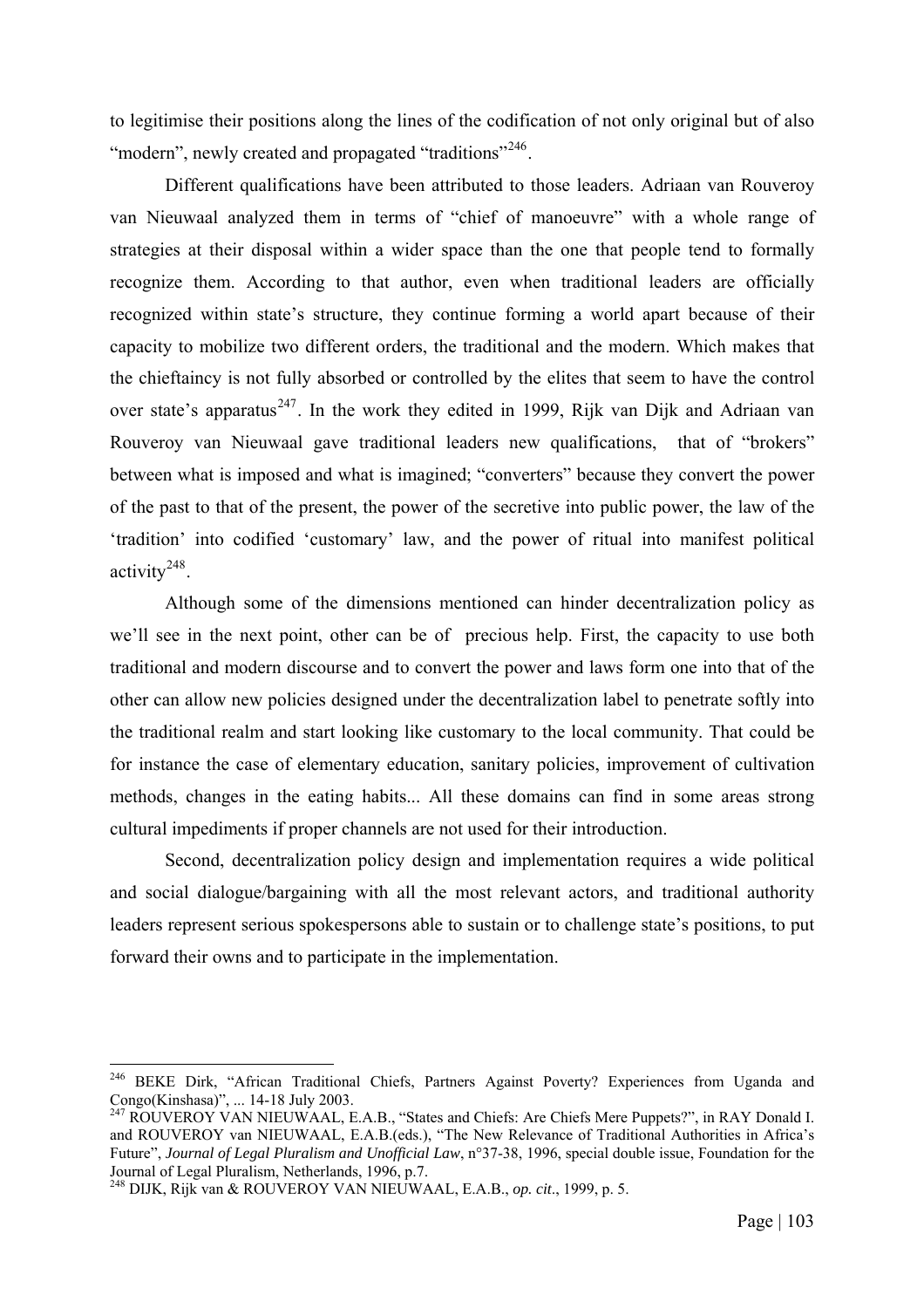#### *4.2.2. Domains of conflicts*

The first possible or actual domain of conflict between democracy and decentralization policy on the one hand and traditional forms of authority on the other hand lies in the origin of the latter. Dirk Beke used proper words to mention it when he wrote that "traditional authority systems find their origin in structures and mechanisms developed before the introduction of the republican notions of statehood and/or in contradiction with democratic and republican principles. Traditional leaders generally obtain their power by birthright or appointment by restricted power elite (elders). Their legitimacy is often based on sacred elements. This does not exclude that some of those forms of authority incorporate(d) democratic participation<sup> $249$ </sup>.

As I will argue in the point related to the basis for civil chieftaincy, democratizing the functioning of traditional chieftaincy does not necessarily imply holding open elections of "traditional" chiefs. Whether in Africa or elsewhere, the expectation that chiefs be elected in order to occupy officially their political responsibilities has never been fully realised<sup>[250](#page-110-1)</sup> and many monarchies have become model of democracy despite the lack of competition at their head. Their democratic characteristic depends on the representativeness of their organs, the decision-making rules, the checks and balances and mechanisms of control aiming at limiting the action of the rulers, rights and freedom that citizens enjoy... And that is what most of the time misses in many traditional authority systems. Indeed, many traditional leaders continue exercising an absolute and strongly authoritarian power over their subjects and/or their property through a hierarchical political organisation with little or no horizontal checks and balances. Here prevails the tendency of entertaining a royal rather than a democratic tradition and when checks and balances exists against the absolute authority and power of the chiefs, it is exercised by immediate members of the ruling class (or aristocracy) without any participation of the commoners<sup>[251](#page-110-2)</sup>. Those leaders are likely to use those "archaic" methods and structures to block any attempt at change<sup>[252](#page-110-3)</sup> or divert the advantages derived from their position of go-between between local populations and the state in order to consolidate their position and fulfil personal goals.

<sup>&</sup>lt;sup>249</sup> BEKE Dirk, op. cit., 2003.

<span id="page-110-3"></span>

<span id="page-110-2"></span><span id="page-110-1"></span><span id="page-110-0"></span><sup>250</sup> ROUVEROY VAN NIEUWAAL, E.A.B, *op. cit.*, 1996, p. 45.<br><sup>251</sup> SIMIYU V.G, "The Democratic Myth in the African Traditional Societies", in OYUGI Walter O. et al. (eds.), *Democratic Theory and Practice in Africa*, Portsmouth & London, Heinemann – James Currey, 1988, p. 55. 252 CONAC, G., *op. cit*., p. XL.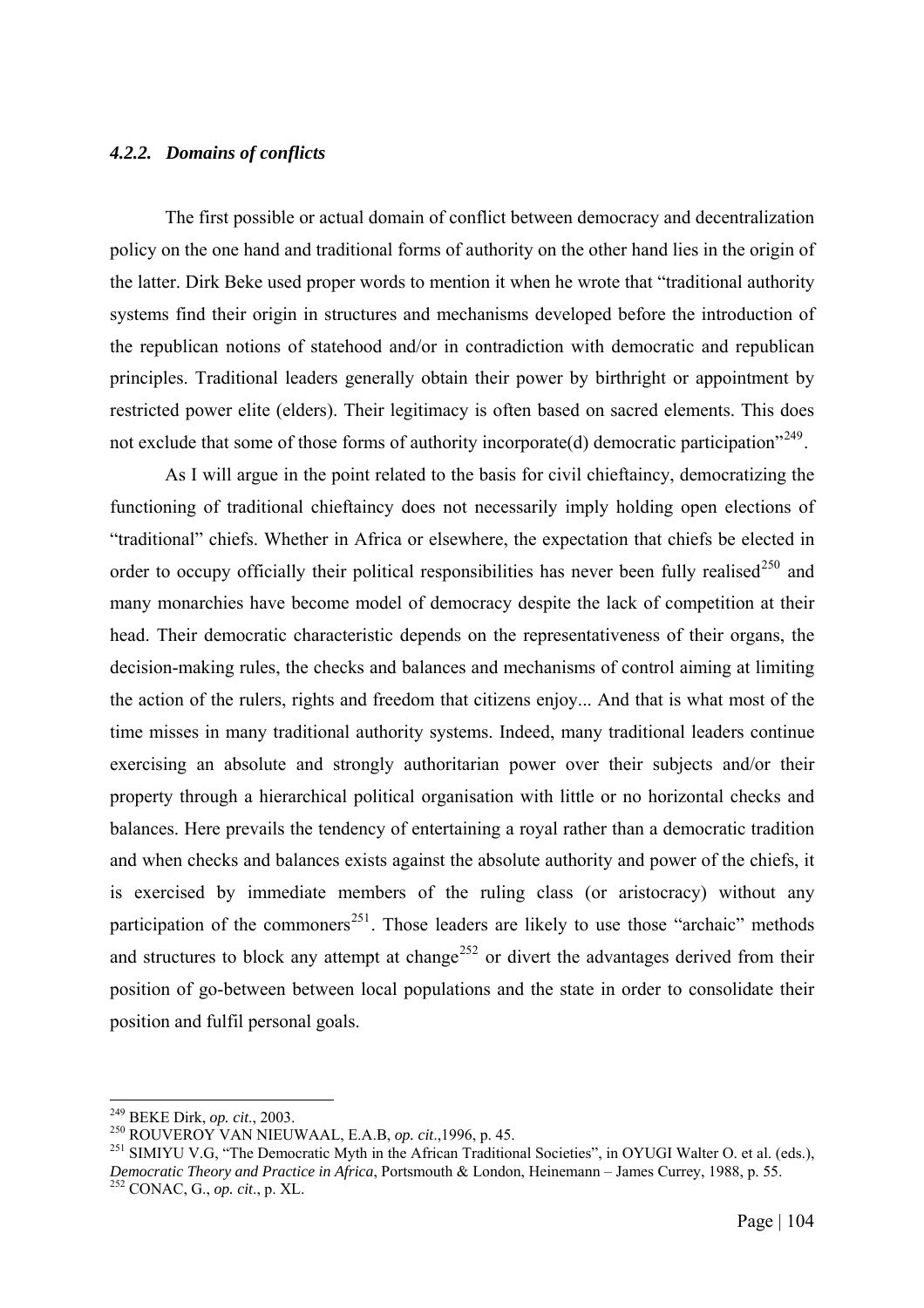The second domain of conflict between traditional authority systems and decentralization is the existence of what V.G. Simiyu referred to as an insular type of structures, i.e. structures without upward mobility or open recruitment outside the laid down rigid rules of procedure. In some instances, he argues, there was no chance of any upward mobility at all. So the lower classes could not compete since the social, political and economic roles were hereditary and therefore permanent, or ascriptive<sup>[253](#page-111-0)</sup>.

The third is the age-set system which tends to thwart or contain the aspirations of the more volatile, active and probably intelligent younger generations in many African traditional systems. In some cases the age-set system might have combined with the class structure to suppress forever the aspirations and the rights of the lower echelons of the society.<sup>[254](#page-111-1)</sup>

Commenting on that set of unequal relations found in many traditional authority systems and which are the product of along socio-historical relations, Mahmood Mamdani considered them to be voluntary, since peasant inters into them because of the force of objective circumstances, in the absence of any direct compulsion.<sup>[255](#page-111-2)</sup> But I do not personally share that view for a very simple reason. A poor peasant without any resource and who is constrained, as a question of survival, by the objective conditions to enter into an unequal relationship that he is not able to change cannot be said to have fully used his will. The only alternative he has is that of escaping. But that solution is not easier neither since it offers him no guarantee of being better off. It also implies cutting oneself off from thing of emotional value like one's community, ancestral lands, ...

The forth domain of conflict is borrowed from Sophia Mappa and consists in the double dispossession of the society operated by the traditional power. According to her, this power is felt as something that the society refrains itself from instituting. People give to it other origins (nature, ancestors,...) and prefer to comply with it instead of envisaging the possibility of changing it. But the chief is also somehow dispossessed since he does not hold his position in merit of his personal competences or his personal action, but thanks to some non verifiable merits of his ancestors or of the nature. And when it is attributed in merit of the capacity to actually protect the clan or to preserve the unity of the group, the beneficiary tends to deny this power to himself<sup>[256](#page-111-3)</sup>.

<sup>&</sup>lt;sup>253</sup> SIMIYU V.G., *op.* cit., p. 56-57.

<span id="page-111-2"></span><span id="page-111-1"></span><span id="page-111-0"></span><sup>254</sup> *Ibid.*, p. 69.<br><sup>255</sup> MAMDANI Mahmood, "Contradictory Class Perspectives on the Question of Democracy : the Case of Uganda", in Peter ANYANG' NYONG'O(Ed), *Popular Struggle for Democracy in Africa*, London & New Jersey, Zed Books Ltd & The United Nations University, 1987, p. 80.

<span id="page-111-3"></span><sup>256</sup> MAPPA Sophia, *Pouvoirs traditionnels et pouvoirs d'Etat en Afrique. L'illusion universaliste*, Paris, Karthala, 1998, pp. 13 and 102.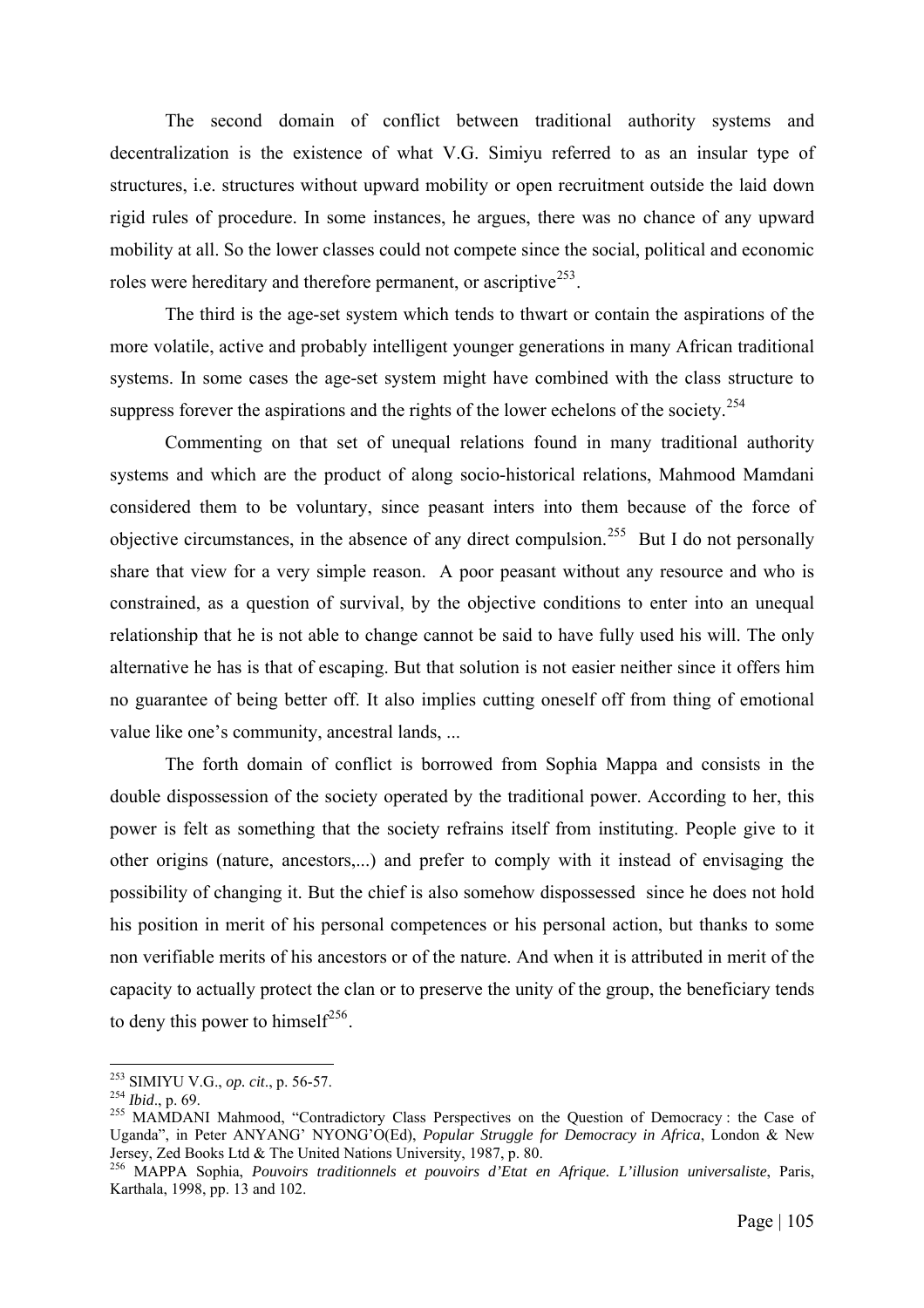The fifth domain comes from the traditional chiefs' syncretism mentioned above by which they combine political, administrative and judicial roles with socio-religious ones. According to Adriaan Rouveroy, that syncretism makes uneasily predictable chiefs' behaviour/conduct $^{257}$  $^{257}$  $^{257}$ .

It is worthy to mention that all these aspects we have just mentioned are not cumulatively and evenly present in all the traditional authority systems and that some of those systems did enjoy or are still enjoying some forms of democratic rule. The point of mentioning those domains of conflict is, first, to warn against the belief that introducing traditional authority into democratic and decentralization change is a panacea. Indeed, some manifestations of this authority are somehow incompatible with such an attempt and have deep roots so that they should be taken into account by the different partners in that project. Secondly, the point is also to show the limits of the different Congolese legislations we analysed in the second chapter that either refer without reservations to customary law or put forward those reservations mostly concerning the respect of public order and good moral standards.

# *4.2.3. The risk of a two-tier change i.e. having a democratic and decentralization process limited to the town while rural area is still under what Mahmood Mamdani calls "decentralized despotism"*

#### *4.2.3.1. Caveat*

In this section I do not intend to contradict the main criticism I addressed in the introduction against Mahmood Mamdani's clear divide between towns and rural areas where the former is presented as enjoying civil rights and modern law while the latter bends under the yoke of the customary law. I share Rijk van Dijk & Adriaan Rouveroy van Nieuwaal's warning that "it would be a mistake to think of urban areas as 'modern', and thus unsuited to 'traditional chiefly authority', while regarding the village as 'traditional' and as such he playground for that authority"[258](#page-112-1). First, because the recent and rapid growth of cities in Africa led to the formation of specific forms of urban chieftaincy<sup>[259](#page-112-2)</sup>. In Congo, that phenomenon reminds of what is called "*Communes Urbano-rurales*" to qualify the particular status of

<span id="page-112-1"></span><span id="page-112-0"></span>

<sup>&</sup>lt;sup>257</sup> ROUVEROY VAN NIEUWAAL, E.A.B, *op. cit.*,1999, p. 22.<br><sup>258</sup> DIJK, Rijk van & ROUVEROY VAN NIEUWAAL, E.A.B., *op. cit.*, 1999, p. 8. 259 Idem.

<span id="page-112-2"></span>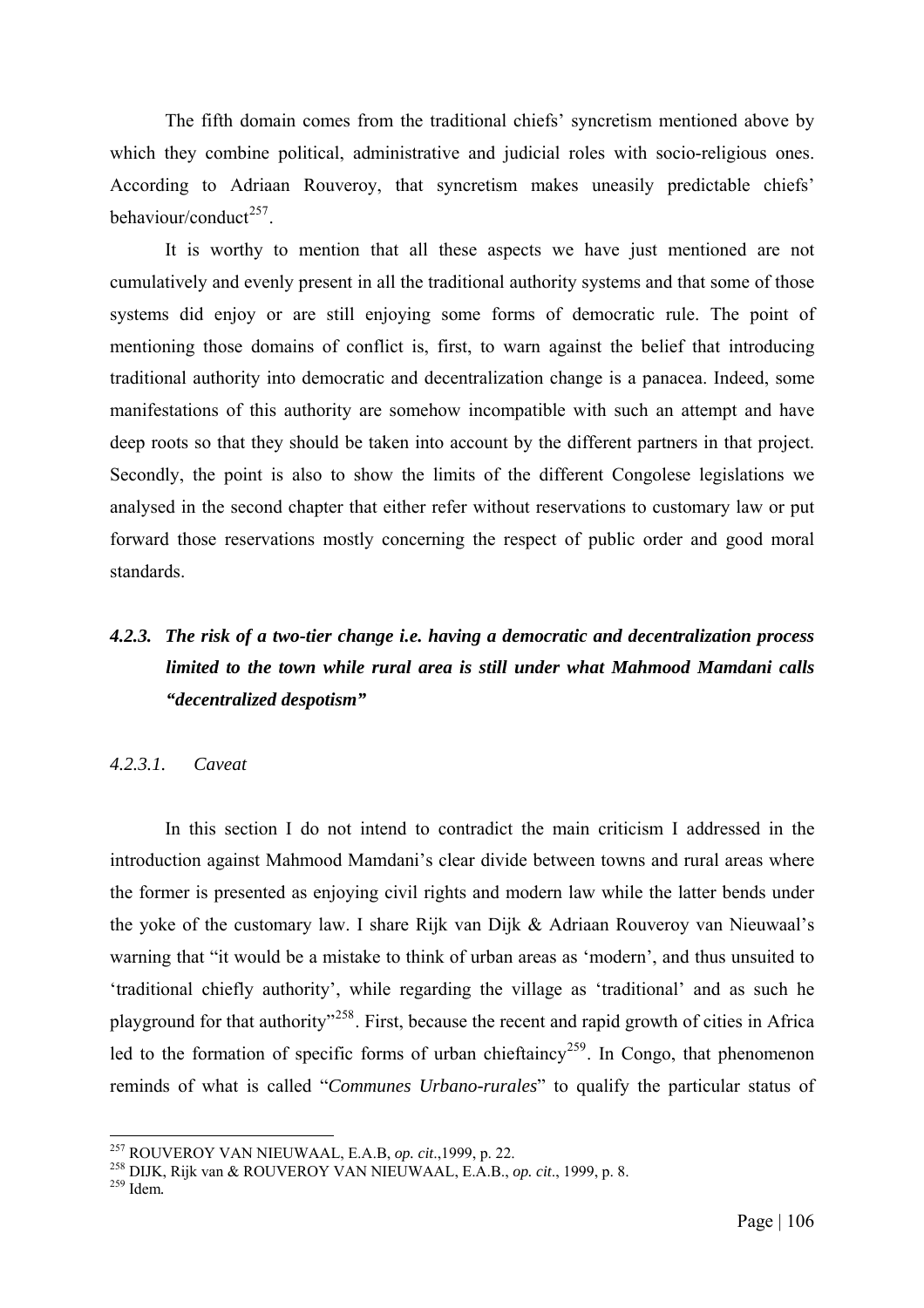some communes that are parts of a modern institution(the city) and as such they partly enjoy being applied the written law while keeping applying the customary law in some other specific domains like land issue and conflict settlement. That is the case of Mont Ngafula in Kinshasa or Kasha in Bukavu, to name a few of them. Second because the individual subject adopts a *homo economicus* behaviour where, like a transactionalist, he tries to maximize on choices based on continual cost and benefit calculation. Thus for some aspects (like purposes, needs, moments of identification) of social individuals whether in the rural areas or in the cities they opportunistically imagine themselves as living under chiefly authority<sup>[260](#page-113-0)</sup>.

Having said that, the predominance of traditional leaders and customary law is to be understood in terms of degree. Without neglecting their influence in the towns, here they face a serious concurrence of other customary laws and leaders due to the fact that cities are the meeting point of peoples from different cultural background. But also more than in the rural areas, it is likely to find in the cities people that "did not belong to the chief's social, political and cultural traditions in the past, and never will in the future. Some recognise no chief at all and others have chosen rural-urban migration to escape the chiefly order of their village and try to start new lives as more autonomous citizens"<sup>[261](#page-113-1)</sup>.

Beside those two elements, towns' particular position is due to the fact that most of the political debates over reforms are negotiated in the cities where are concentrated most of the intellectuals, politicians, the main organisations of civil society and the media. All of them contribute, sometimes without noticing it, to its translation into a discourse/language accessible to city-dwellers. The risk here is to keep (once again) traditional authority system and the countryside aside from the debate on decentralization. Its consequence would be that instead of getting the reforms that this institution requires or needs, the future legislation would keep repeating the usual and unquestioned formula of referring to the customary law for the organization and functioning of traditional authority or if that institution came to undergo any reform it would become a (mere) reform from above.

Although I support the opinion that customary law should continue to be applied in the chieftaincies, a space should be created for and the opportunity given to those who live under its rule to have a say on it and its functioning, to question some of its imperfections and to explore new perspectives for its improvement.

<span id="page-113-1"></span><span id="page-113-0"></span><sup>260</sup> *Ibid*, pp. 8-9. 261 *Ibid*., p. 8.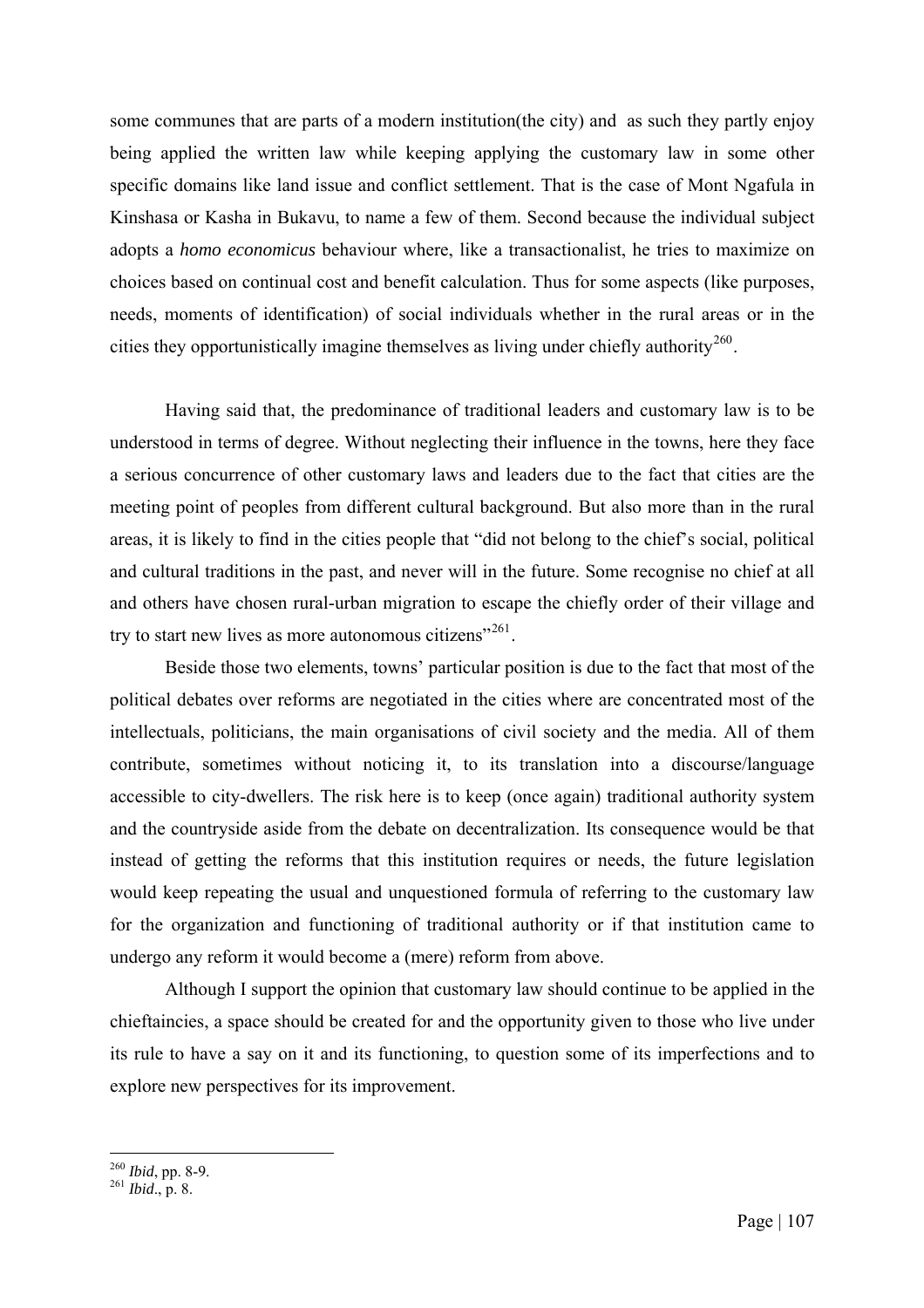That's the reason why in the two points that follow I would like to warn against a danger of a double despotism in the decentralization process, which is despotism by traditional leaders and despotism by state's "enlightened" officials and other political entrepreneurs. I shall then show why empowering the "subjects" in allowing them to have a say on customary law and its possible change in the decentralization process is strategic to overcome possible resistance of chiefs to change.

#### *4.2.3.2. Despotism by traditional authorities:*

On many occasions in this study I have mentioned the importance that traditional leaders still play in Congo in particular and in the African political system in general. So was it also concerning the role of customary law mainly in the rural areas where more than 70 percent of the population is still living, but also in the cities. For that reason, any strategy aiming at democratizing and decentralizing the Congolese political system must be attentive to and take seriously the traditional authority system.

The experience has shown that this is not always –if ever- the case for many reasons. On the one hand, because some political leaders do not consider it as a priority and prefer organising reforms and running for positions at the centre(parliament and government) and province(governor, provincial executive and assemblies) for their higher pay-off and (external) visibility their secure to their holders<sup>[262](#page-114-0)</sup>. On the other hand, the status quo is preferred in order to continue manipulating it or taking advantages from it. But the status quo may also be due to the fact that political leaders do not know exactly what to do, how to proceed and if they know it, they fear the uncontrollable/unpredictable consequences that change may bring about. In that way the status quo appears as the lesser of two evils<sup>[263](#page-114-1)</sup>.

These explanations cannot be excluded in the understanding of the abstinence from codifying the rural land tenure since the ambitious declaration of intention of 1973, or the little eagerness in creating the "Tribunaux de paix"(kind of police tribunal) supposed to replace of the customary/chieftaincy tribunals<sup>[264](#page-114-2)</sup>, and recently, in the elaboration of the law on decentralization. Only the latter case deserves more clarifications since the other two have been treated in the second chapter.

<span id="page-114-0"></span> $262$  MAPPA Sophia, op. cit., p. 198.

<span id="page-114-2"></span><span id="page-114-1"></span><sup>263</sup> ISANGO Idi Wanzila, *op. cit*. 1992, p. 155.<br><sup>263</sup> ISANGO Idi Wanzila, *op. cit*. 1992, p. 155.<br><sup>264</sup> I have to clarify my position here: I do not support that process aiming at unifying the judicial and the land tenure law as it was pursued from 1973. On the contrary, I am in favour of more flexible solutions inspired by legal pluralism approach. See the section on the "basis for civil chieftaincy" in this chapter.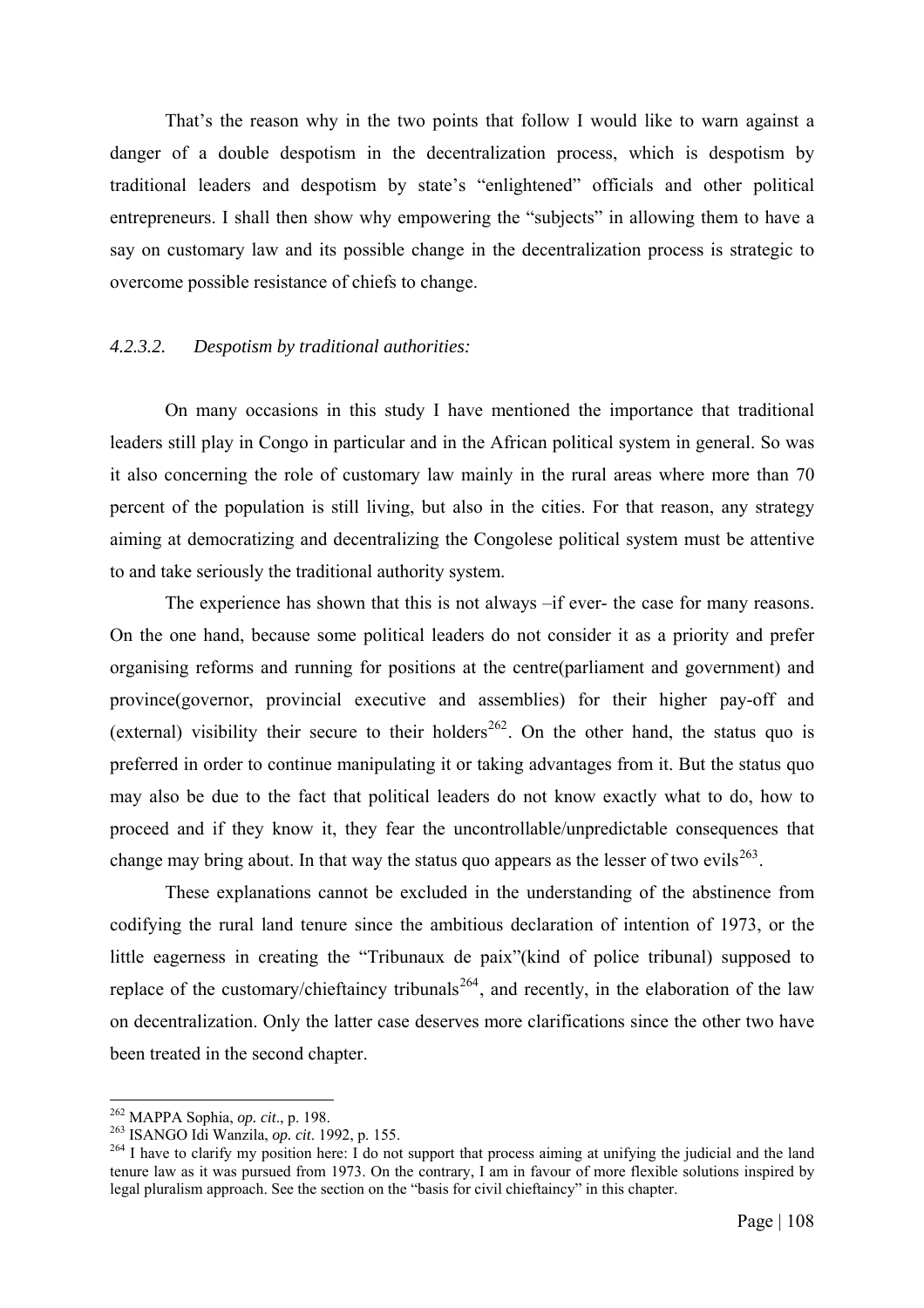According to the "*Accord global et inclusif*" that the belligerent and non-belligerent (civil society and non-armed political opposition) signed to put an end on five years of war and make up a transitional government in Congo, the electoral process that had to conclude that transitional period was supposed to start with local (city, commune, chieftaincy) elections and end with the legislative and presidential elections. But the parliament avoided adopting a law on decentralization during its three years mandate starting from June 2003, preferring keeping it for the next elected parliament. As a consequence, the electoral schedule underwent some modifications: the electoral commission started from the summit in organizing the first round of the presidential elections that it combined with the legislative on the  $30<sup>th</sup>$  July 2006 and then the second round of the presidential elections that were combined with the provincial elections (i.e. election of the provincial assemblies and governors of province). The newly elected parliament did also take two years before it could adopt the law on decentralization whose publication intervened on the  $1<sup>st</sup>$  August 2008. That publication allowed the electoral commission to hope that it could possibly organize local elections by the end of the second trimester 2009.

This lack of interest or that fear is likely to allow some traditional leaders to continue perpetuating some very authoritarian forms of governance, fully incompatible with the democratic and the decentralization spirit. At the end, the democratic and decentralization process would be trapped from below and lack any effectiveness in the daily life of a wide majority in society. The main political role of the latter risks to be reduced only to being called upon to vote for recycling the political elite while it will remain disempowered to control, orient and influence the traditional system under the direct and close authority of which they live.

#### *4.2.3.3. Despotism by state's "enlightened" officials and other political entrepreneurs.*

Two dangers against a genuine decentralization process are implied under this title. The first one comes from the tendency to call peasant 'ignorant, conservative and irrational' as it was the case in Tanzania under Julius Nyerere rule- and thus to denigrate mass capacity and relevance to bring any substantive contribution to its designing. That tendency gives place to the introduction of reforms from above and sometimes to the use of strong or authoritarian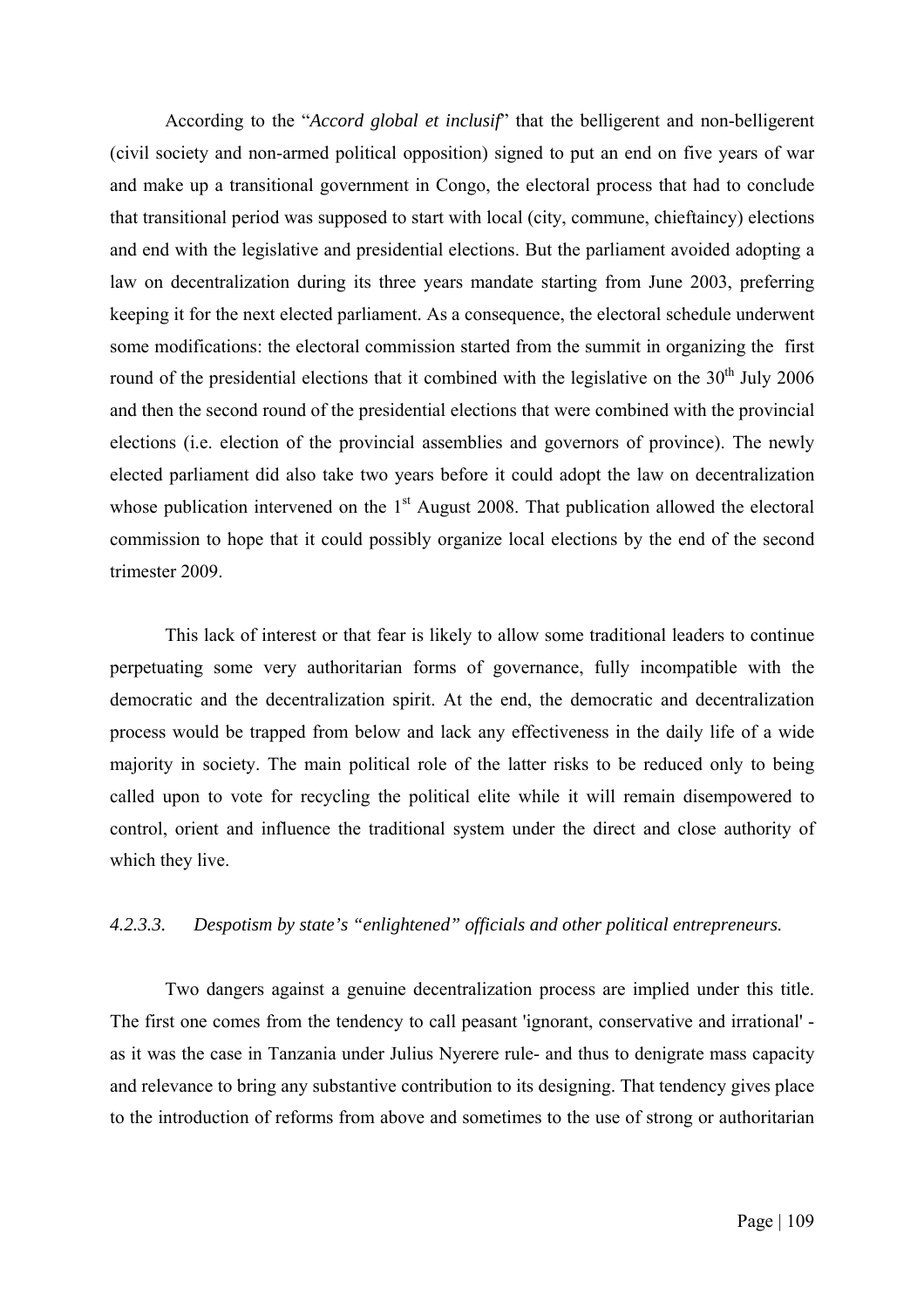means in order to break the "resistance to change"<sup>[265](#page-116-0)</sup> that state's officials will be in charge of executing. Against such an attitude, some authors proposed a wise position consisting in considering that "public forms part of the solution, not part of the problem"<sup>[266](#page-116-1)</sup>.

The second has its source in people's lack of internalization of their rights and duties either because of their lower level of education or because of having been kept aside in the process of decentralization policy conception. It may also find its source in the abuse by the leaders (whether elected or not) that hold or come to power. All these situations are likely to bring about a sort of decentralization of dictatorship where a small local elite would emerge and capture the benefits of the process and exploit the ignorant or disempowered population. The president of the senate of the Democratic republic of Congo, Léon Kengo wa Dondo, has exactly mentioned this danger in his speech during the inauguration of the budgetary session of the senate. He added that decentralization implies for many actors that the power is coming back into their land. But instead of using that opportunity to elaborate and implement developmental policies for their entities, some of those actors are investing in increasing regionalism and the revival of identity conflicts<sup>[267](#page-116-2)</sup>.

#### **4.3. Basis for a civil chieftaincy.**

1

The question is to examine the ways in which traditional authorities can be brought into the decentralization process as members of a society who share equal rights with their fellow citizens.

<span id="page-116-0"></span><sup>265</sup> ERGAS Zeki, "Why Did the Ujamaa Village Policy Fail? Towards a Global Analysis", in *Journal of Modern*  African Studies 18/3, 1980, p. 389, quoted by SEIDMAN Ann and SEIDMAN Robert B., *op.cit.*, p. 186.<br><sup>266</sup> SEIDMAN Ann and SEIDMAN Robert B., *op.cit.*<br><sup>267</sup> In this speech, he referred to the recent bylaws by the Mayor of

<span id="page-116-2"></span><span id="page-116-1"></span>movement of non-residents –regardless of them being Congolese or not- to the indication of the motive and the term of the stay, the place of residence and the means. See the « Allocution de l'Honorable Léon Kengo wa Dondo, Président du Sénat, à l'occasion de l'ouverture de la session ordinaire le 15 septembre 2008 ». [http://www.parlement-](http://www.parlement-rdc.org/senat/IMG/pdf/Discours_du_President_lors_de_la_Session_Ordinaire_de_septembre_2008.pdf)

[rdc.org/senat/IMG/pdf/Discours\\_du\\_President\\_lors\\_de\\_la\\_Session\\_Ordinaire\\_de\\_septembre\\_2008.pdf](http://www.parlement-rdc.org/senat/IMG/pdf/Discours_du_President_lors_de_la_Session_Ordinaire_de_septembre_2008.pdf)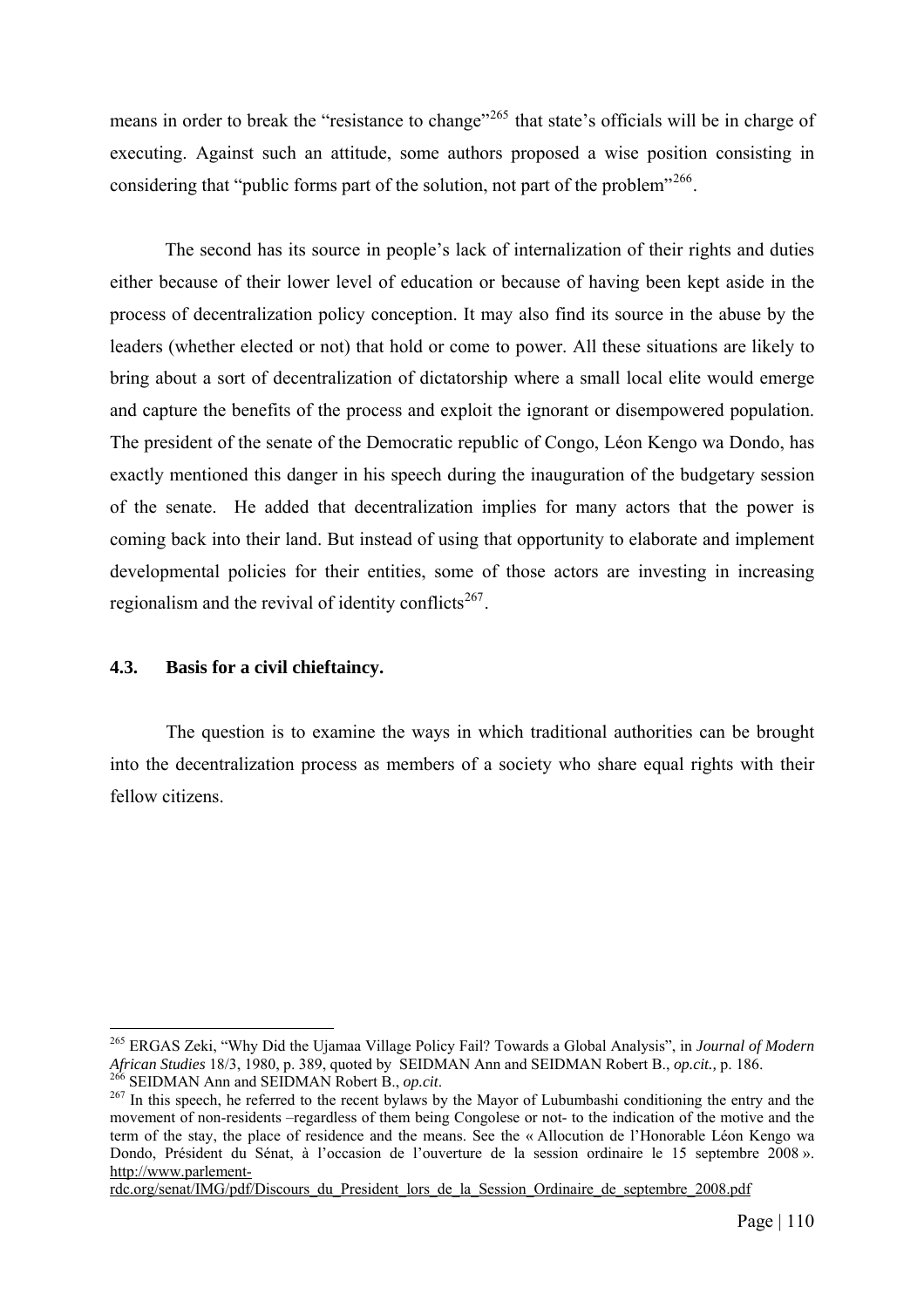# *4.3.1. Trutz von Trotha's eight principles for turning the "administrative chieftaincy" into a "civil chieftaincy".*

In 1996, Trutz von Trotha published an article<sup>[268](#page-117-0)</sup> in which he analysed the institutional nature of African chieftaincy with a particular reference to its future. He claims that the colonial and post-colonial despotism transformed that chieftaincy into an intermediary between the state and local community. That is what he calls "administrative chieftaincy" and says that that is a clear sign of lack of integration between the state and the society. It expresses itself by a series of antagonistic dualities: rulers and ruled, capital city and hinterland, urban centres and peasants". That administrative chieftaincy became a "double gate-keeper between the state and the local people, restricting and guiding access of one to the other in matters of state action, clientelist politics, national and local culture, state and local legal orders, the individual and the economic matters". He also mentions the different pressures that chieftaincy underwent all over its evolution until now and concludes that "neither chiefs nor the state are going to disappear in the near future, but they need to be transformed together". He thus proposes to turn the "administrative chieftaincy" into a "civil chieftaincy" that would be more just, responsive and responsible just as the new type of central government would be. He gives eight principles by which that transformation can be evaluated:

1°. The state has to recognise the *de facto* legal pluralism and institutionalize the independent legal system of chiefs, except in some cases like the use of violence. He is aware of the fact that the local judicial system may perpetuate the injustices of the local order but he believes that local autonomy in these issues is preferable.

2°. Local problems must be settled locally. As long as injustice is not addressed locally, external interventions should be measured. Local populations should determine their own interests.

3°. The legal pluralism of state and local systems of conflict resolution should be recognised as leading to a rich legal competition that urbanisation should not destabilise. Where the legal pluralism is represented by chiefs' courts that the state should recognise, people should have more options in the way of solving their conflicts.

<span id="page-117-0"></span><sup>&</sup>lt;sup>268</sup> TROTHA, Trutz von, "From Administrative to Civil Chieftaincy. Some Problems and Prospects of African Chieftaincy", in *Journal of legal pluralism and unofficial law*, n°37-38, special double issue, Foundation for the journal of legal pluralism, Netherlands, 1996, pp. 79-108.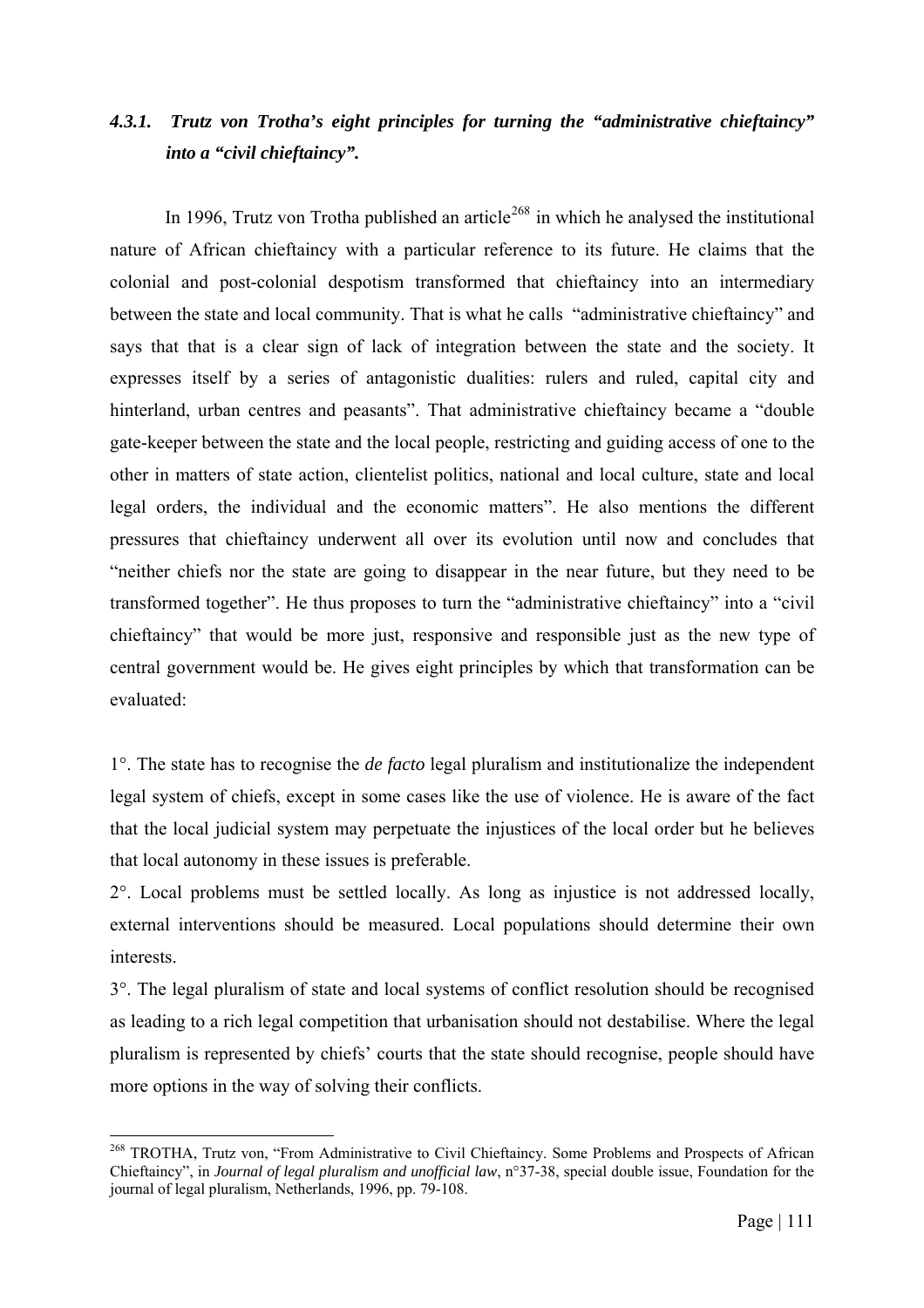4°. The fourth and the fifth principles are about the organisation and the competence. According to Trutz von Trotha, chiefs should not only be the custodians of tradition, but they should also be active agents of the present and the future in promoting the wellbeing of the community. For him, that is what actually gives them all their importance, not only the calls for the "auto-folklorisation". He adds that it is wrong to think that since hereditary norms limit the access to power at the head of the chieftaincy, then the latter is incompatible with democracy. The chieftaincy depended in past on a competent leadership and those leaders who prove to be incompetent could be replaced. Now the forms of competences that chiefs must have are changing and the chiefs have to do with the modern economy exigencies, administrative and political challenges and tasks...

5°. Chieftaincy has to become a "civil chieftaincy". When chiefs speak of being the representatives of their peoples, they do not mean that they represent them in the common sense where an individual can represent another. Instead they refer to the representation as embodiment of sacred traditions. However, for the author, political and economic exchanges associated with the colonialism, the post-colonial state and the market economy have modified this chiefs' claim to representation. Chiefs should adopt new basis for representation and conflict resolution. He proposes that under the civil chieftaincy, chiefs become a forum where problems can be debated and resolved, and where local interests can be articulated. Chiefs should also stand as defender of local interests in the discussions with the central government.

6°. Trutz Von Trotha holds that the civil chieftaincy cannot adequately represent the local order without being constitutionally integrated in the central government. Among the different mechanisms of this integration, he proposes the creation of second chambers for chiefs that should formally incorporate the diversity of local interests and the sources of legitimacy that the chiefs represent.

7°. Trutz von Trotha does not plead for uncontrolled chieftaincy. On the contrary, his last principle attests that mechanisms should be developed to make sure that chiefs as well as the central government will be subjected to democratic practices of checks and balances. Those mechanisms should be instituted respectively at these two centres of power to avoid their abuse of power with their allies.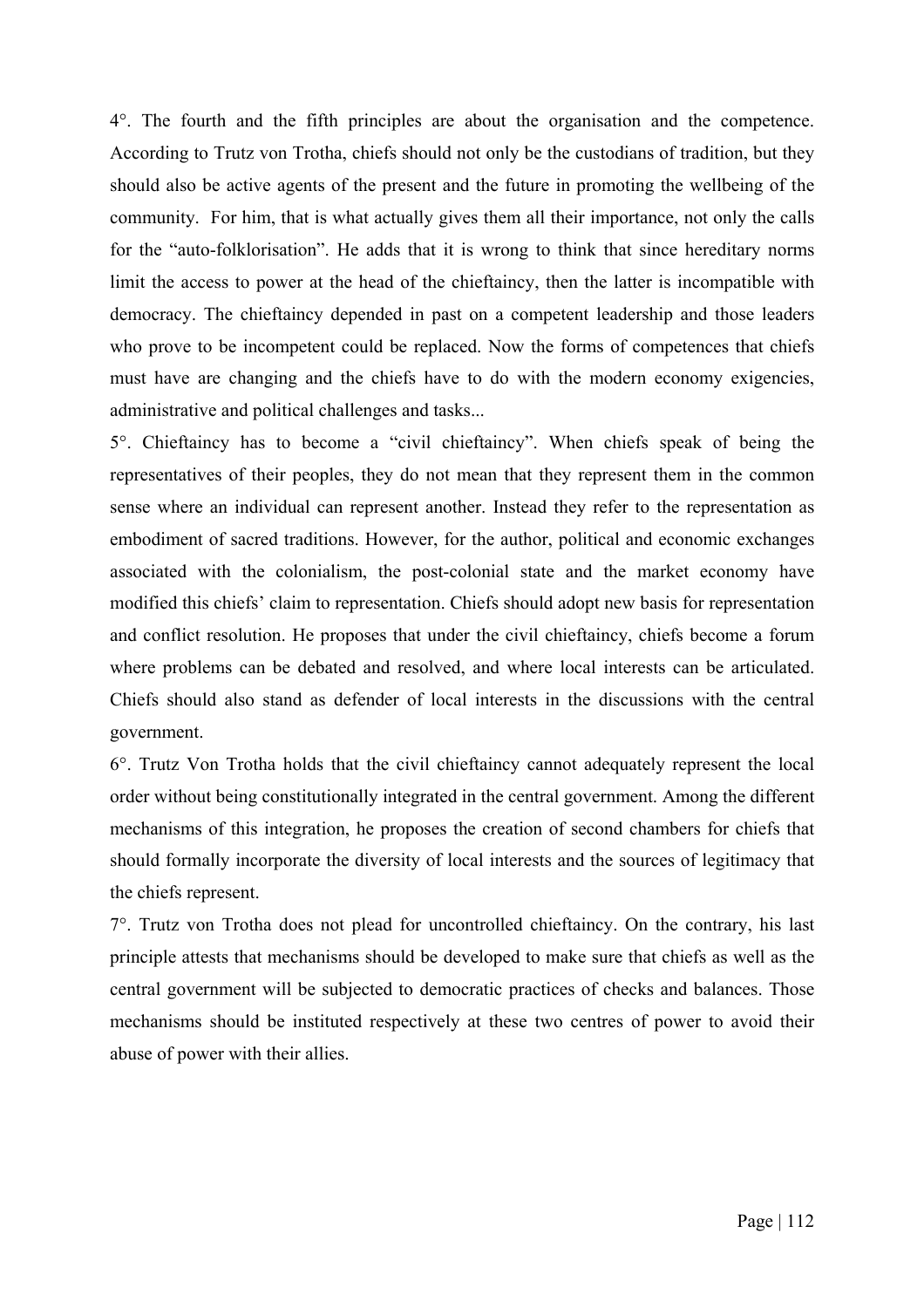#### *4.3.2. Comments*

1

Although I widely share Trotha's approach, I would like to present two sets of comments related respectively on the concept of "legal pluralism" and on the idea of creating second chambers for chiefs.

1. Trutz von Throtha's three first principles on legal pluralism are strongly indebted to Sally Moore's analysis of that concept, especially when he speaks of the "semi-autonomous social field"<sup>[269](#page-119-0)</sup>. According to Moore, a "semi-autonomous social field" means a "social organization that elaborates and enforces rules that govern members of a group". It is described as "semi-autonomous" because its capacity to produce and to enforce its rules is limited by other social fields' capacity to produce and enforce their own. The wider social field is thus made of the coexistence (although not necessarily harmonious) of these different semi-autonomous normative orders (state, traditional chieftaincy, church, mafia,...).

Statist approaches claiming the supremacy of the state over all other normative orders have proposed and attempted to achieve the unity of the law in the name of public order, the general interest,... But some legal pluralists have shown, on the basis of empirical studies, the very relative success or even a complete failure (especially in land tenure) of this endeavour<sup>[270](#page-119-1)</sup> while others, among them Griffiths, did not find better than describing it as purely and simply an utter utopia<sup>[271](#page-119-2)</sup>.

Legal pluralists are thus in favour of a moderate state regulation, especially in civil (as opposed to criminal) matters. They propose that the state creates a space within which these different semi-autonomous social fields can develop their activity, as a way of deploying and expressing the diversity of the society. The state can go further in establishing an ancillary/subsidiary legislation that people can use either to fill in a lacuna in a particular semi-autonomous social field, or because they belong or adhere to different semi-autonomous fields, or simply because they want their rapport to be regulated by that ancillary legislation. The state can also admit the opposability of some deeds executed in another semi-autonomous field (for instance when a marriage celebrated in the church is recognized the validity before

<span id="page-119-0"></span><sup>269</sup> MOORE Sally F., *Law as Process. An Anthropological Approach*, London, Routledge and Kegan Paul, 1978, p. 58-59.

<span id="page-119-1"></span><sup>270</sup> FISIY Cyprian F., *Power and Privilege in the Administration of Law: Land Law Reforms and Social Differentiation in Cameroon*, Research Report, n° 48, Leiden, Afrika Studiecentrum, 1992, pp. 10-14; ROUVEROY VAN NIEUWAAL E.A.B., "Law and Protest in Africa. Resistance to Legal Innovation", in ROUVEROY VAN NIEUWAAL E.A.B. and ZIPS W.(eds.), *Sovereignty, Legitimacy and Power in West African Societies. Perspective of Legal Anthropology*, Hamburg, LIT Verlag, 1998, pp. 70-119. 271 GRIFFITHS, John, "Legal Reasoning from the External and the Internal Perspective", *New York University* 

<span id="page-119-2"></span>*Press*, 53, 1978, pp. 147-163.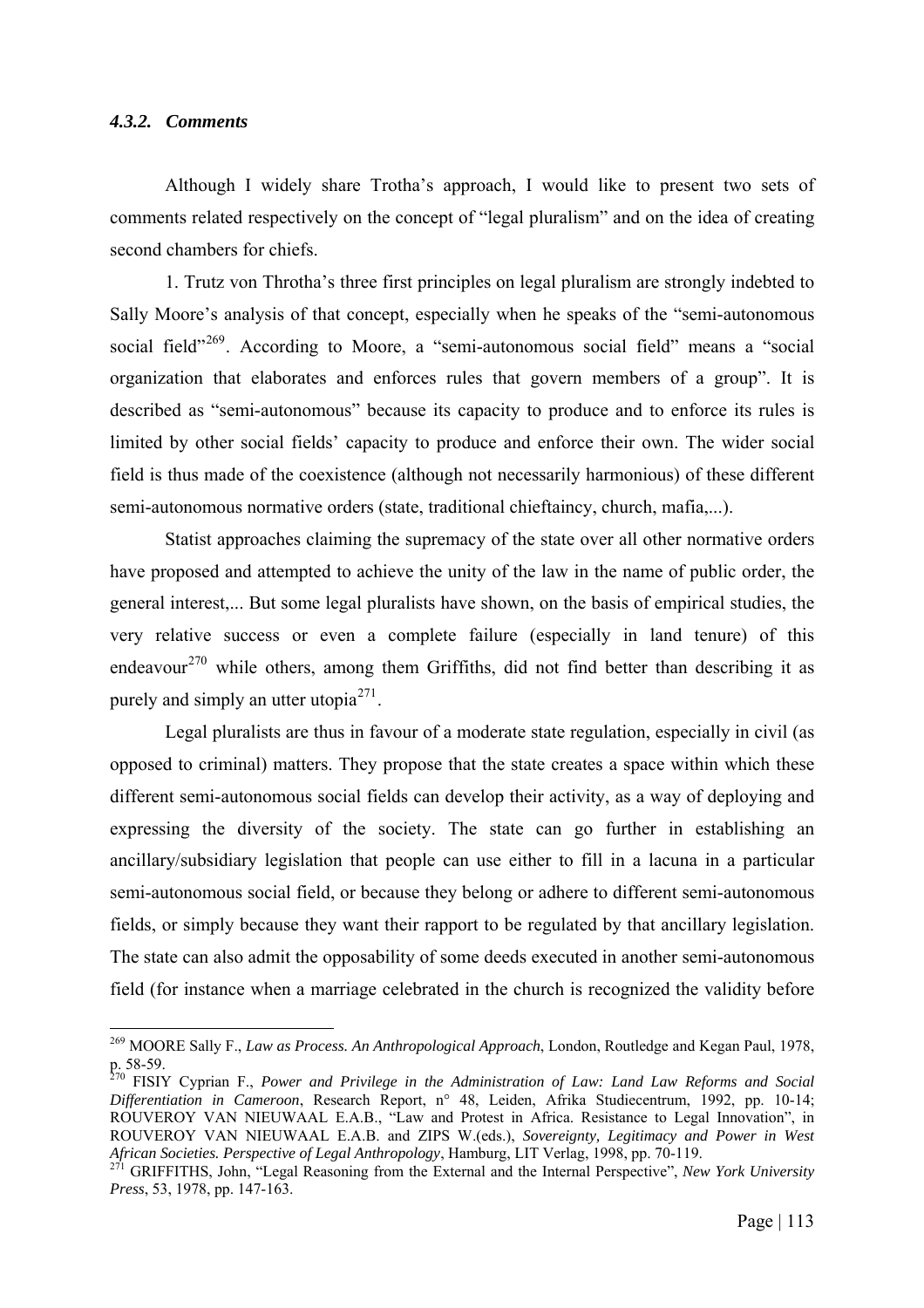state's institutions) or keep the two legal orders separated or take the comply with the formalities of a particular legal order as a precondition for state's own legal order. An example of the latter case can explain better this situation. In Congo, the state recognizes no effect to the marriage celebrated in the church. As a consequence, believers go to both the administration and the church for their marriage in two completely separated ceremonies. In practice, some churches, especially in the cities, encourage people nowadays to start with the civil marriage before the religious, especially to secure women position. Instead the state gives an important position to the customary marriage so that before the celebration of the civil marriage, the civil servant has to make sure and register that the customary formalities have been observed. And according to the law, in the case of conflict between the customary laws of the spouses, that of the bride prevails.

Finally, the state can call upon those semi-autonomous social fields to use their own mechanisms in order to enforce its rules, like when the state recognizes traditional jurisdictions the right to pursue and punish minor crimes.

Among the advantages of those solutions inspired by legal pluralism is the avoidance of useless clash between state and the society, or the situation where state's law would remain suspended in midair upon the society without (ever) touching it<sup>[272](#page-120-0)</sup>, or even the situation where the law is used to achieve other aims than could ever have been the intention of the law reformer.

The greatest problem posed by legal pluralism occurs when state's order clashes with that of another semi-autonomous social field. Many options are open: the issue may be solved by the balance of power between the forces in presence or by the opening of negotiations between them. Two hypotheses are possible: if the parties are in symmetrical relationship, the result may be a "mutual recognition of authority and of each other's legitimacy. Both actors will exploit the other's position in order to validate or consolidate the legitimizing process and their own authority<sup> $273$ </sup>. But if the parties are in an asymmetrical and unbalanced relationship, the negotiation will be toilsome. "In many cases, the central government will consider itself the superior party, exerting political power through legislation, administration of justice, pure physical (military) violence and threat of dismissal, with little consideration to its challenger". $274$ .

<span id="page-120-0"></span><sup>&</sup>lt;sup>272</sup> HYDEN Goran, "Problems and Prospects of State Coherence", in D. Rothchild and V.A. Olorunsola(eds.), *State Versus Ethnic Claims: African Policy Dilemmas*, Boulder, Col., Westview Press, 1983, p. 69. 273 ROUVEROY VAN NIEUWAAL E.A.B., *op. cit*., 1999, p. 32. 274 *Ibid*.

<span id="page-120-2"></span><span id="page-120-1"></span>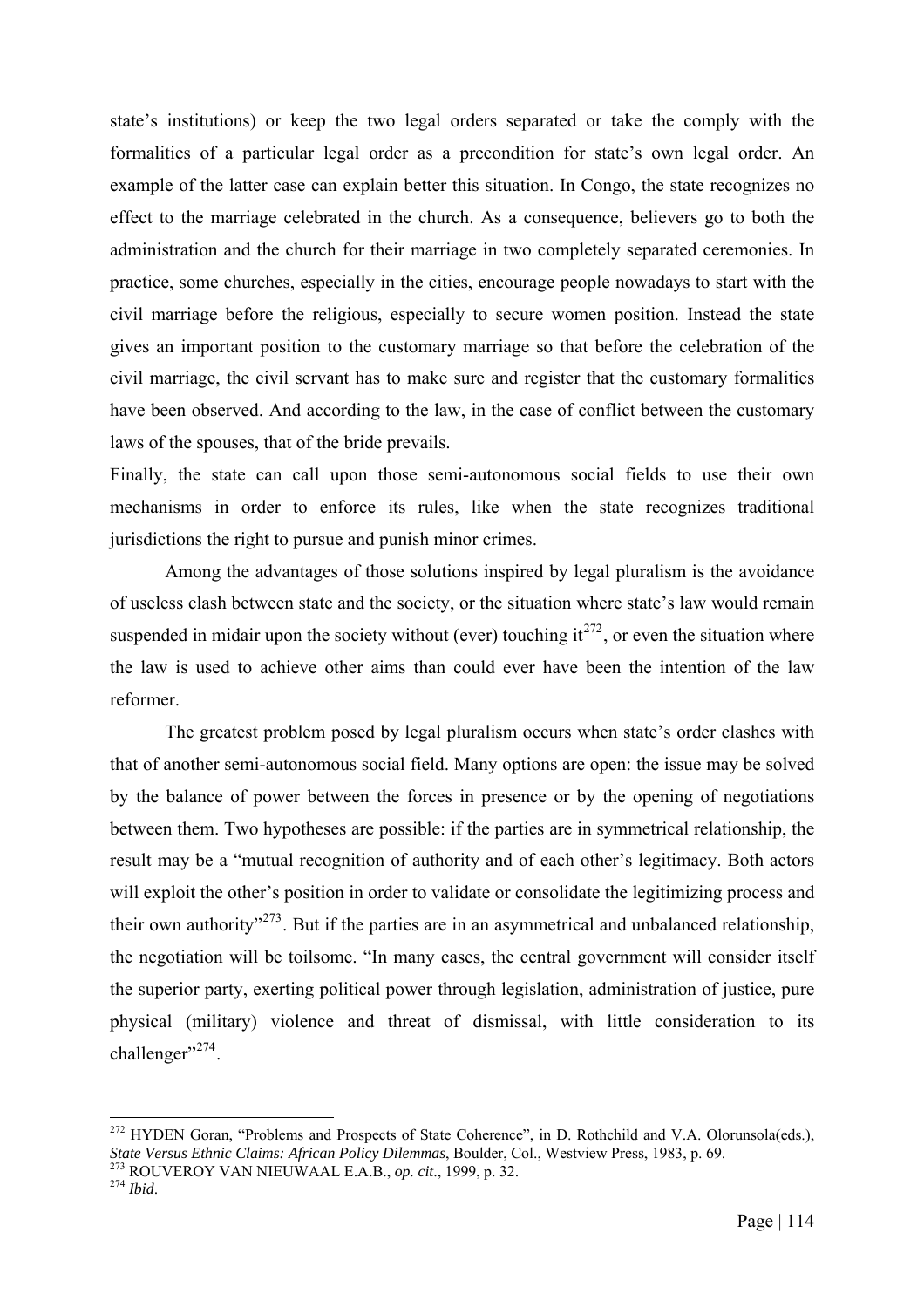2. As for the idea of creating second chambers reserved to traditional leaders, I have to mention that this idea starts seducing many authors. In 1999, Gaspard Muheme proposed to institute in Congo a parliament made of representatives of the 450 ethnic groups and social organisations he identified. Traditional leaders should be co-opted in the parliament and they should be consulted before the adoption of any outline laws<sup>[275](#page-121-0)</sup>.

I criticised that solution<sup>[276](#page-121-1)</sup> for three main reasons: the first inconvenient of such a parliament is of being overcrowded and expensive, two main defaults of political institutions in this country. Both during the transitional period of 2003-2006 and now after the first democratic elections after forty years the two chambers have been made of respectively five hundred deputies and hundred twenty senators. This overcrowding reminds of the former "*Comité central*" of Mobutu single party, MPR, that was made of four hundred fifty members appointed by the President of the republic regardless of any criteria of representation.

Second having a regard to the size of he country, I propose to limit more and more the solutions whose effect is that of concentrating all the main socio-political personalities at the centre of the country. Their inconvenient is to keep those personalities far away from their respective entities and thus to weaken the latter, most of the time for a long period. Many chieftaincies in Congo experienced for decades that problem of habitual absentee chiefs and the rare times that they were in their entities, they were like tourists. As a consequence, not only their entities were deprived of their presence and their impulse, but also many problems that chiefs' temporary representatives created or refused to solve under the motive that they fall under the only competences of the chief remained unsolved for a long while.

Third, concerning the outline laws that Muheme speaks about, they relate to different issues some of them without any direct incidence on traditional authority system per se to justify the general and permanent mobilisation of traditional leaders.

Instead of gathering all chiefs in the national parliament, it would be better to organise chambers of chiefs at the provincial level. Those chambers should serve as framework for chiefs to debate on the different issues that they face in their respective entities, to find the ways and means to solve them, to formulate the demands to put to the hierarchy, define common goals and evaluate the way in which they have been implemented and the difficulties faced during that implementation. They can use that framework to define some plans to be realised either individually or jointly in the case they want to take advantage from the economies of scale.

<span id="page-121-1"></span><span id="page-121-0"></span><sup>275</sup> MUHEME Gaspard, *op. cit*., pp. 154-155. 276 NAMEGABE Paul-Robain, *op. cit*., 2005, pp. 230-231.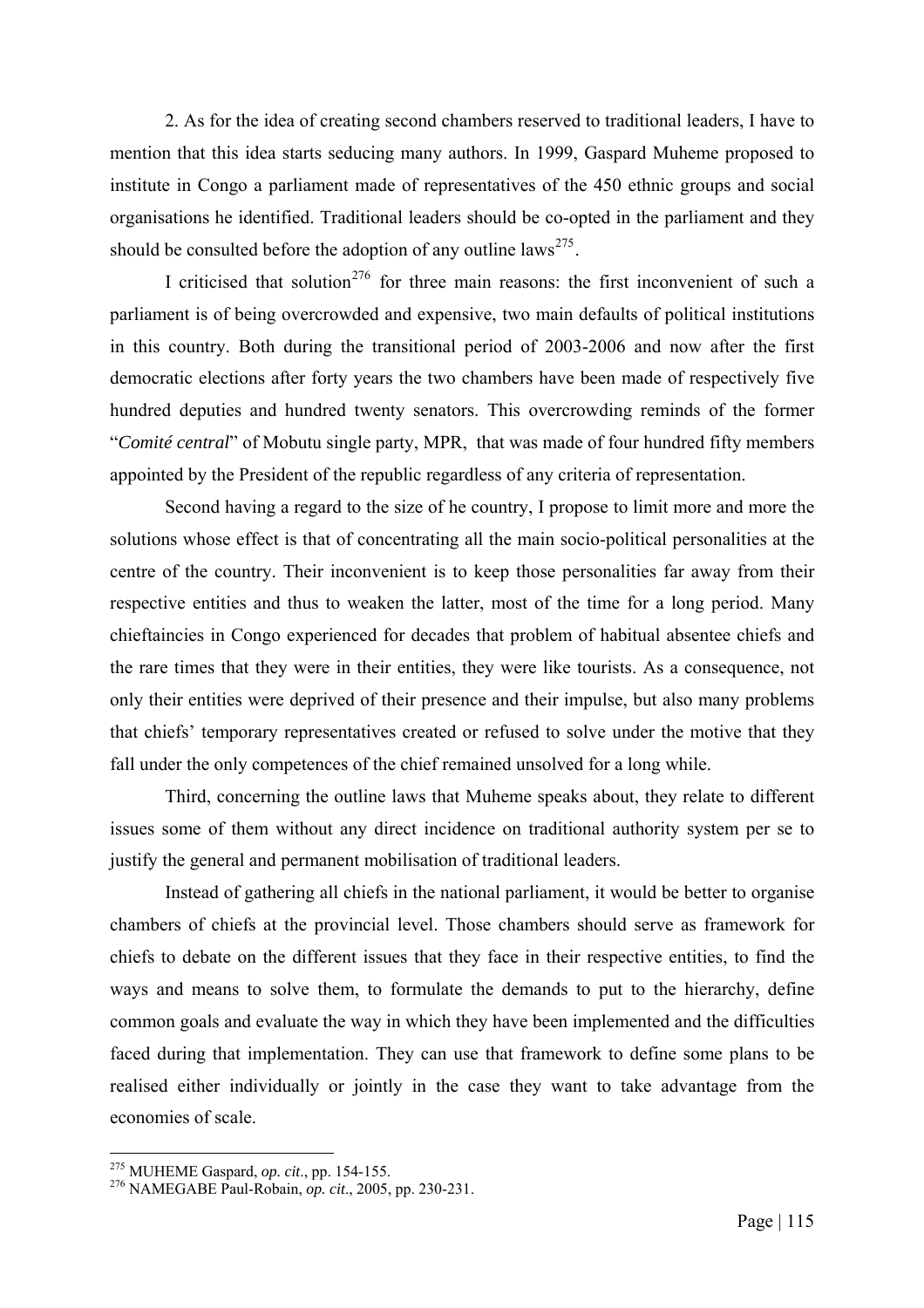Those provincial chambers could then appoint their representative to make up a national committee. Its role would be that of representing the interests of its members at the national level and advise the central government in customary issues. Among the advantages of referring to the provincial chambers of chiefs to appoint their representatives at the national level is to avoid that this representation be captured by some influential and politically well connected leaders.

# **4.4. How to conceive a better power sharing among the central state and traditional entities.**

## *4.4.1. Making the state play the role of facilitator.*

1

Most of the time, decentralization policy is led in the same way as was led the planned economy. "You must industrialize, until you do this you will not be able to advance and therefore you must milk the peasants. If the peasants don't like it, send the troops". Although I do not contest that decentralization policy should be planned, the plan should not have the effect of supplanting local initiatives. As Basil David puts it, the African state's role should be better formulated as "a facilitating role." This requires a fundamental change of attitude in order to transform the government cadre from a "doer" and "dictator", to facilitating others to  $do^{277}$  $do^{277}$  $do^{277}$ .

In concrete terms, it is more about turning the role central government into that of assisting local initiatives in the decentralization process. In this perspective, local initiatives will have to ask for it and for more transfer of both responsibilities and means and show that it is a realistic request. It is not central government, but them. It is up to them to make the request and if the government thinks it is useful having a regard to their plan of action, their potentialities, their performances, it will give it to them. "It is different from the planning concept which says, there should be this, therefore the peasants should have it, they may not want it" $278$  or be able to take care of it.

Of course, ministry officials can produce plans, but local councils must be in a position to challenge or to redress them. So local authorities will not be regarded merely as policy implementing but also as policy formulating agencies and the planning task will cease

<span id="page-122-1"></span><span id="page-122-0"></span><sup>&</sup>lt;sup>277</sup> DAVIDSON Basil & MUNSLOW Barry, "The crisis of Nation-State in Africa", in MOHAN Giles & TUNDE Zack-Williams(eds.), *The Politics of Transition in Africa. State, Democracy & Economic Development*, Revue of African Political Economy (ROAPE), Sheffield, 2004, p. 192. <sup>278</sup> *Ibid*.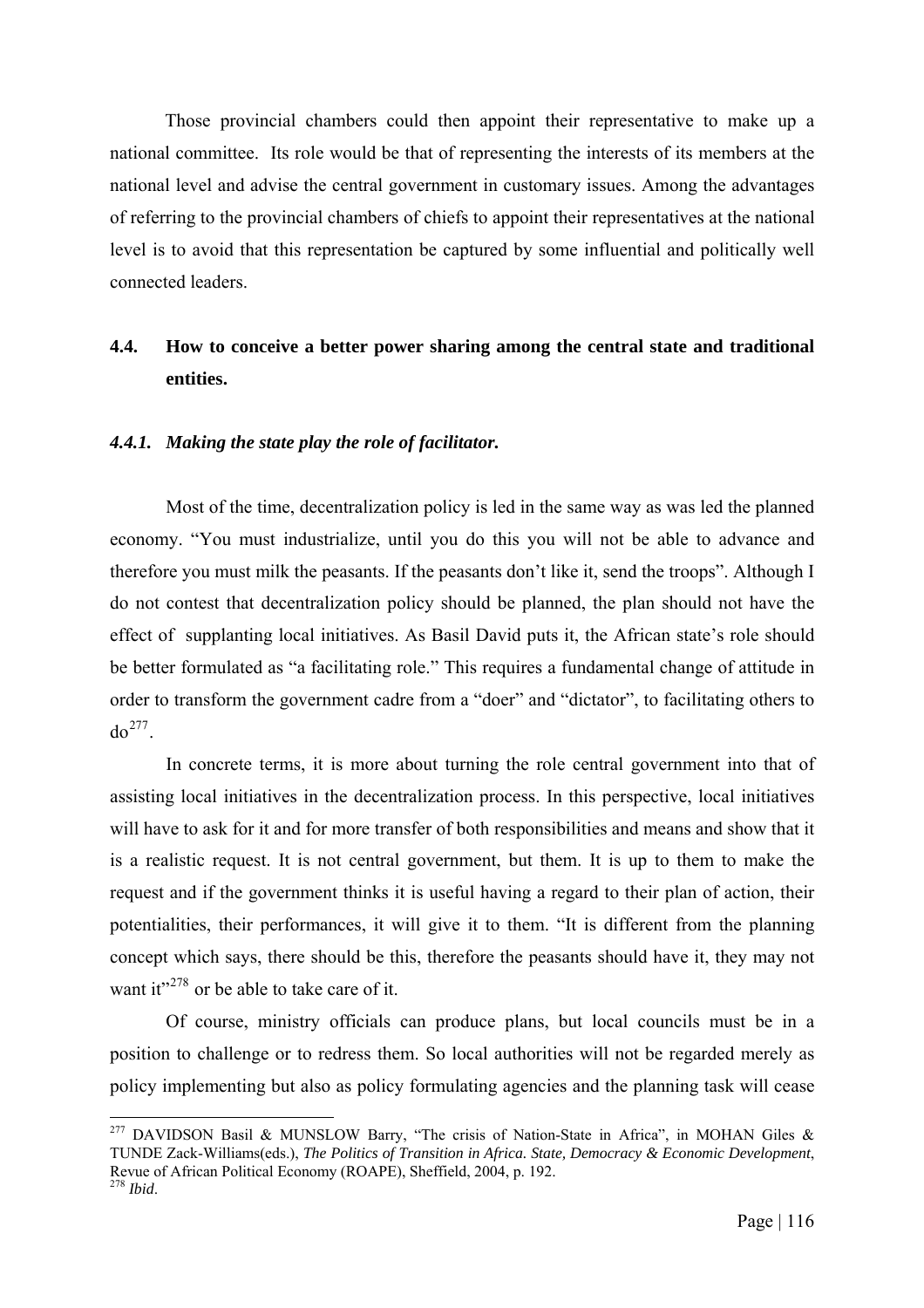remaining the realm of government's "experts"<sup>[279](#page-123-0)</sup>. It is only in that way local communities will feel that the results achieved are due to their own efforts and have not been imposed from above.

Decentralization should work as a learning process, as mutual interaction, gradual, where the central government and local entities are willing to try different alternatives, discard them when they seem unworkable and try others. What Joseph R.A. Aye says about participation in development applies also in the decentralization process. According to him, "the blueprint approach, which assumes that solutions to the problems are well known and that predetermined interventions and techniques are certain to produce expected results in a given situation, is unlikely to be as successful as the process approach. By contrast, the process approach assumes that there are many imponderables in the life and, therefore, it is marked by constant openness to redesign and adaptation to the changing situations. Studies of the problems on the ground and an interactive style of problem solving are preferred to remote expertise"<sup>[280](#page-123-1)</sup>.

It requires also a change in the traditional state's conception of itself and of policy implementation. Indeed, the nation-state is traditionally presented as political authority that controls "a centralized state that can uniformly apply policies throughout a given territory, and the inhabitants of this political system owe their allegiance to the state"<sup>[281](#page-123-2)</sup>. Our claim here is that state's policy should whenever necessary adapt to the particularities(problems, sensibilities) of different areas and groups. Otherwise, it may end up in not getting people allegiance and face even serious resistance.

# *4.4.2. For a decentralization by stages or progressive decentralization.*

It presupposes the willingness of both the central government and the local entities (here the chieftaincies) to effectively decentralize and to cooperate in that process. *The idea of decentralization by stages or progressive decentralization process should, in my view, operate at a triple level:* First, at the central level, it requires a clear definition of responsibilities reserved to itself and those which are transferable. That power sharing should be open to wide participation including the different groups of interest, particular and the

 $279$  Ibid.

<span id="page-123-1"></span><span id="page-123-0"></span><sup>&</sup>lt;sup>280</sup> AYEE, Joseph R.A., «Participation, Poverty and Social Exclusion», DPMF Publications: DPMF Workshop and Conference Proceedings, http://www.dpmf.org/participation-joseph.html 281 SCHRAEDER Peter J., *African Politics and Society: A Mosaic in Transformation*, 2ed., Ed. Belmont, CA:

<span id="page-123-2"></span>Thomson/Wodsworth, 2004, quoted by BRADLEY TODD M., *op.cit*., pp. 414-415.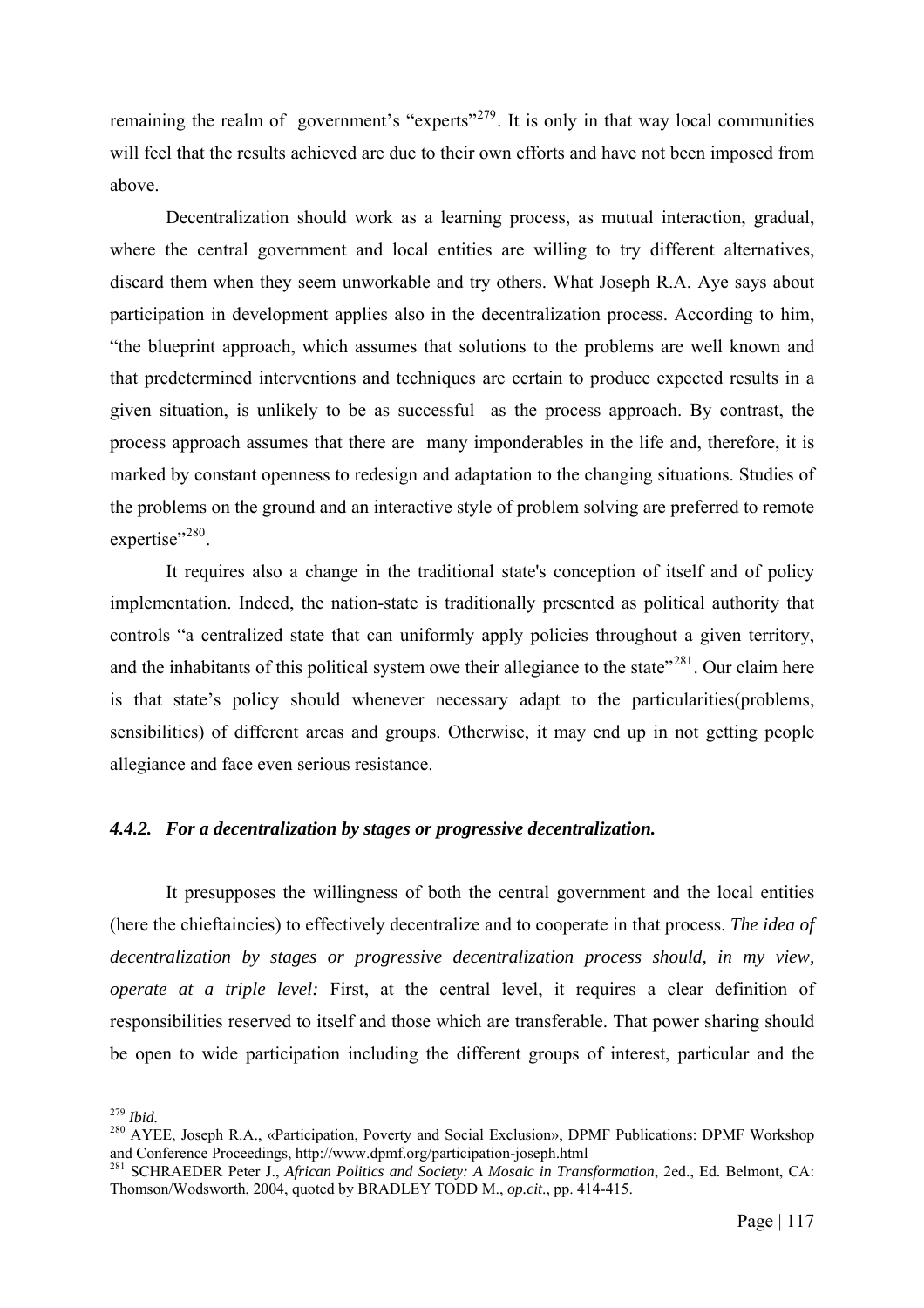entities that will have to carry out the (new) responsibilities. Second, it implies recognition of traditional chieftaincies' (semi-)autonomy and discussion with the central government and other intermediary levels of decentralized governance about the responsibilities they can actually take on. Third, progressive transfer of responsibilities on the basis of local entities' plan of action and of the performances realized. Here decentralization is not to be understood as an operation which has to be accomplished once and for all. Neither is it a one-way mechanism. Given the weakness of some institutions and their little experience, decentralization should be a progressive process that avoids the situation where a certain responsibility is transferred to a level that is actually unable to carry it out. This is the main problem of some decisions taken at the central level, and which are inspired by the necessity of generality and uniformity and are supposed to be easily ''manageable''. In running the risk of ending up in creating impotent institutions, decentralization inspired with these considerations would be just useless (since it does not solve any problem and probably it will create more problems than it solves). I sustain that, at anytime, it should be possible, when some objective reasons plea in favor of that, for some responsibilities to be transferred, at least temporarily, either to the upper or to the lower level.

#### *4.4.3. Necessity for a permanent commission on decentralization.*

Its role should be that of collecting the different problems faced by decentralized entities and assist them in finding the solution to them. It should also facilitate the share of experience and information among different entities to avoid that each of them evolves without any contact with the outside world.

# **4.4.4.** *The technical decentralization issue.*

#### *4.4.4.1. Justification*

The issue of technical decentralization, although rarely discussed, is the spine of a genuine decentralization. It is related to the administration, to the services. Indeed, as centralization is made possible trough the administration (as the means by which central government implements or materializes its attributions), so decentralization is as well. As the latter requires a transfer or sharing of attributions, it call also for a sharing of means. The means imply not only financial resources but also to rethink the whole administrative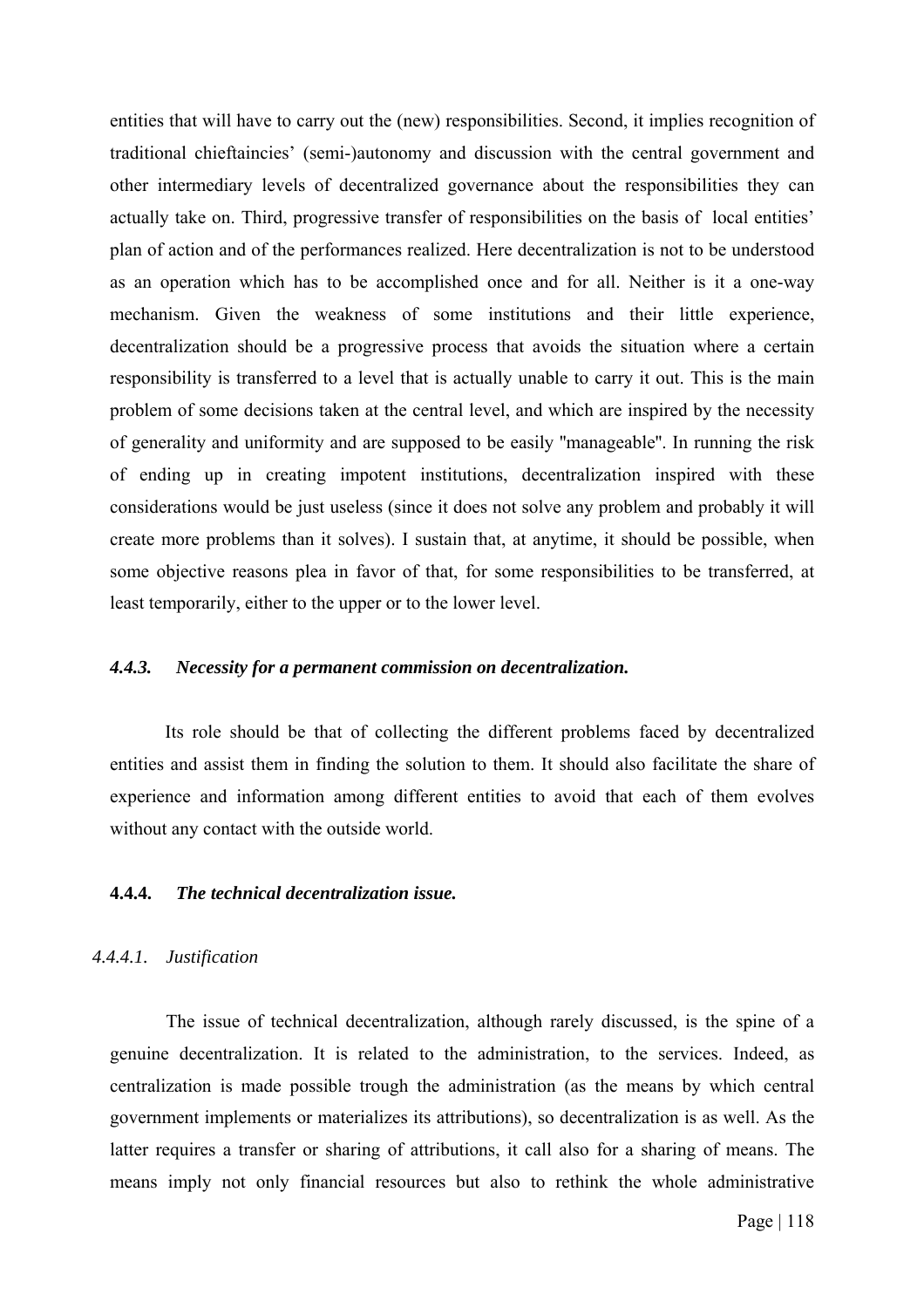structure, the infrastructures, the personnel, and the power relationship over them in order to mark the break with a centralized administrative model.

The technical decentralization avoids many inconvenient among which:

- Having a formal but not effective decentralization if the main domains of the state, even those transferred to local entities, continue to be managed trough the former usual administrative schema, and thus promoting or keeping a *de facto* centralization. Administration which is known as responsible for these sectors can continue keeping this confusion; thus rendering decentralization illusive.

- Conflicts between the centre and local government about the control over different issues and administration. The conflict on towards whom the latter owes loyalty can paralyze its activity, create tension with the level whose authority is not taken into account or is competed,… Besides that, giving the administration the opportunity to appreciate to whom it has to obey is dangerous and a clear sign of lack of coherence in state's apparatus insofar as the administration is not an independent body so to speak, but an executive instrument of central government's and local entities' regulation. Even in the case of public enterprises or public services endowed with a legal status, the level of authority that exercises the constitutive power and/or the supervision authority over them has to be clearly specified.

- "*Double emploi*", institutional dualism and their corollary, the underemployment and the cost. The idea here is that, as we have mentioned, in order to carry out their attributions, local entities will need both human and material resources. If these resources are not provided to them or if the conditions for using state's ones are not specified, those entities will find a solution in looking for their own. They will need to organise new recruitment, build up new infrastructures, get some equipment goods. If those entities are intervening in the sectors that were formerly under the total control of the central government, the risk is to have two administrations or administrative structures dealing with the same issues (institutional dualism). Besides the conflict of attributions we have already mentioned, that situation is (uselessly) costly and likely to engender an underemployment on one or both sides in a particular context where resource scarcity is the rule!

- Risk of weakening the state's apparatus: one of the main differences between the legislative and the executive apparatus on the one hand, and the administration -except for some cases where, by the lack of genuine participatory mechanism which can promote the change in power, many personalities have become "perpetual" presidents, ministers or deputies- on the other hand is that the administration is made of (senior or not)civil servants who are intended to make career in the administration. As such, they have a greater knowledge of state's affairs,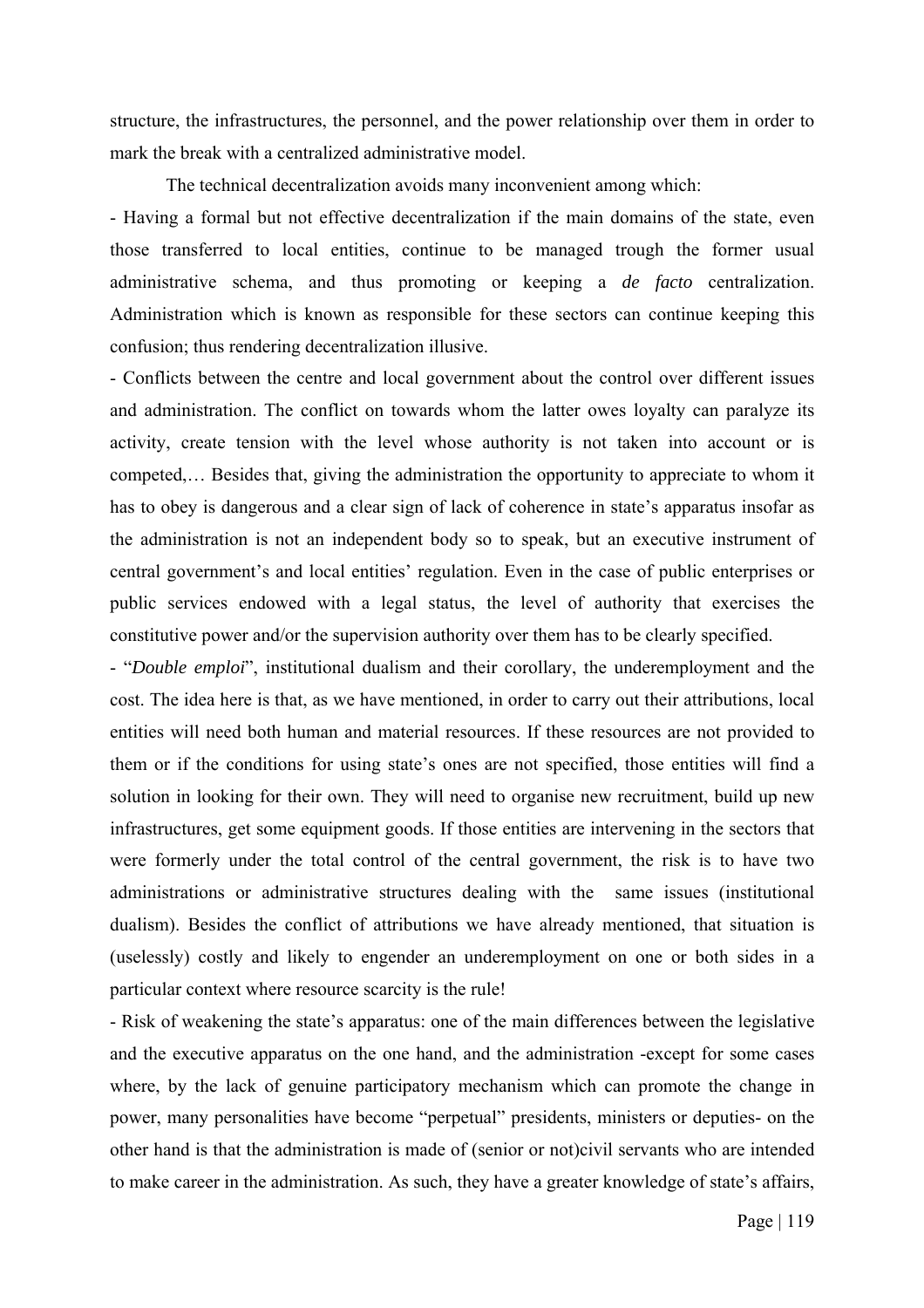technical competence and/or experience, how-know, than members of government or assemblies' do, particularly in the Congolese context where these legislative and executive bodies are, most of the time, full of many amateurs. Thus, in decentralizing, the attention has to be paid to how the (new) entities will take advantage of/make good use of the existing administration's how-know, instead of having recourse to newly recruited and inexperienced agents.

These two first dangers are perceptible in the recommendations formulated by a two days mini-forum on decentralisation and local good governance hold in Mbuji-Mayi from April 16-17, 2007. This meeting of representatives of public administration, civil society and enterprises raised at the attention of both the domestic Ministry and the national Parliament in charge of elaborating the new law on decentralisation many questions on administrative, financial, organisational issues. Among them was the question of the future status of the different "*chefs de Division*"(Department heads) who represented until then the different Ministries in the administrative services in the provinces. Since the new constitution has distributed the attributions between the central state and local entities, and allowed the latter to constitute their own governments which are accountable to locally elected assemblies, the participants found necessary to clarify in the law to come the relations these administrations and their representatives will develop with the central and local government.<sup>[282](#page-126-0)</sup>

# *4.4.4.2. Some basic principles.*

1

- Human and material resources attached to the services exercising the competences that are partially or fully transferred to local entities should be transferred as well at the same time with those competences. From that time, local entities can reorganise those services by virtue of the principle of self-administration, including the administrative and financial status of their personnel, the pay scale, the amount of civil servants they want to keep or recruit, etc. However, to avoid some strong divergences among entities, the latter should agree jointly with the central government upon some general principles applicable to all personnel concerning the administrative and financial status, the pensions, trade unions, etc. It is necessary that civil servants of either the local or national government have similar treatment.

<span id="page-126-0"></span><sup>&</sup>lt;sup>282</sup> http://www.radiookapi.net/index.php?i=53&a=12965 [page du 18 avril 2007]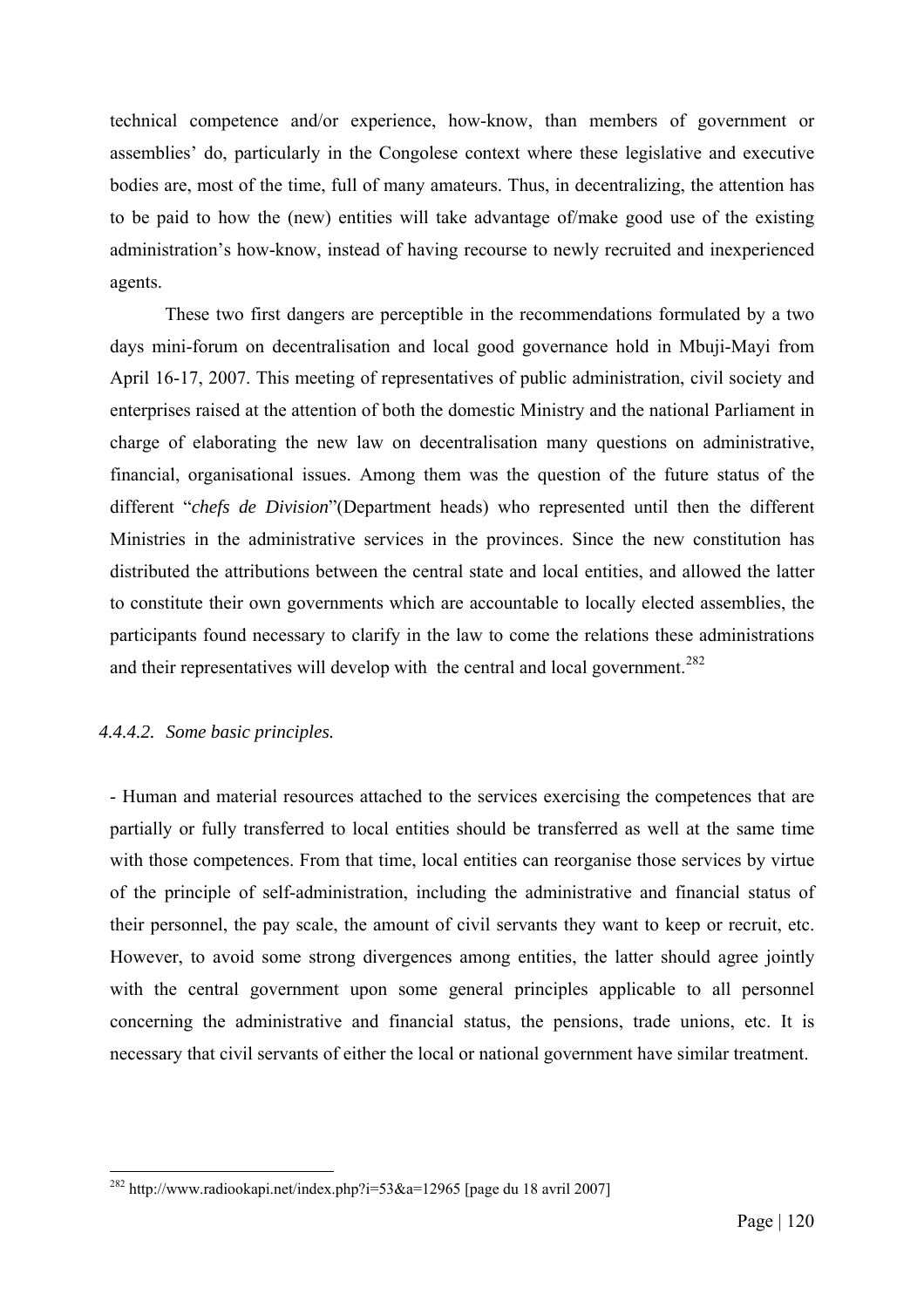- Local entities can create artificial persons and public organs, or associate with the private sector in order to create private artificial persons. They can also transfer some of their attributions to other entities, fix their cooperation among themselves and/or their services, hold common meeting and organize common services.

- The entities should be allowed to use some services that remain under the central of the central government given their how-know and the cost that the creation of new services involves.

- An inventory and an evaluation of the infrastructures should be done when attributions are transferred to local entities for a double motive. On the one hand, it helps to make sure that those entities can actually care them out with the existing infrastructures or not. And in the latter case, the evaluation allows them to know for which sector(s) they need to gather and orient their resources in order to get the required infrastructures. On the other hand, at the national level, it helps to identify the entities that are comparatively advantaged when the transfer occurs since they will have a good starting point and those who are not and possibly need some financial support.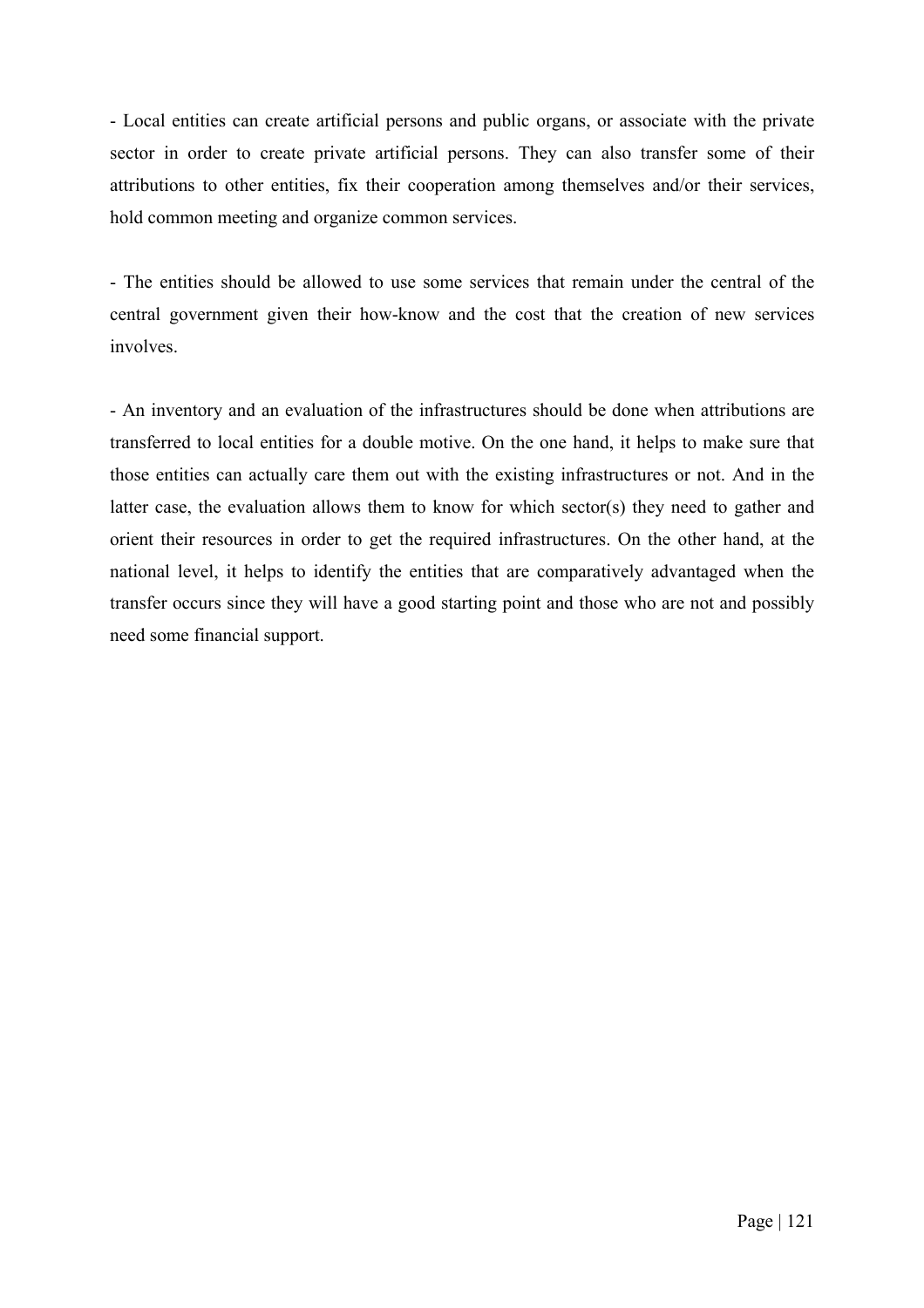# **5. PARTICIPATION, REPRESENTATION AND THE ETHNIC MINORITY ISSUE.**

In the second chapter of this study I insisted on the correlation between decentralization and democracy and claimed that decentralization without democracy is likely to be decentralized despotism or a decentralized centralism. In particular I mentioned that decentralization should not limit itself in bringing the administration and the centre of decision closer to the population without promoting civic liberties, popular participation and representation. Decentralization should allow people to appropriate the process by increasing their influence and control over the authority and decision-making process on the one hand, and partaking in the implementation of those decisions on the other hand. Decentralization implies also increased empowerment in three different and intimately linked domains: economic, social and political domains. "In economic terms, it means being able to engage freely in any economic activity. In social terms, it means being able to join fully in all forms of community life, without regard to religion, colour, sex or race. And in political terms, it means the freedom to choose and to change governance at any level, from the presidential palace to the village council."[283](#page-128-0) Decentralization should thus widen people's choices, enable them gain more access to much broader range of opportunities and to become real master of their own destiny.[284](#page-128-1)

The question of participation and representation that decentralization implies requires first to define the category of people who are concerned, i.e. people who are entitled to be involved in the process. The very quick answer to speak of citizens. In the particular context of the DRC, however, the determination of who is citizen has become difficult to make for long period, particularly in the Kivu region. I will show, in the first section, how the inheritance of colonialism and the political dynamic of the post-colonial period in the Central Africa's great lakes region have contributed to that impasse and show how that question of citizenship has become strongly associated with the claim for minority status. In the second section I will focus on how citizenship and minority claims affect decentralization and how a combined actions of the centre, local government and local communities are needed to address the issue posed.

<span id="page-128-0"></span><sup>&</sup>lt;sup>283</sup> http://hdr.undp.org/reports/global/1993/en/pdf/hdr\_1993\_ch2.pdf Idem.

<span id="page-128-1"></span>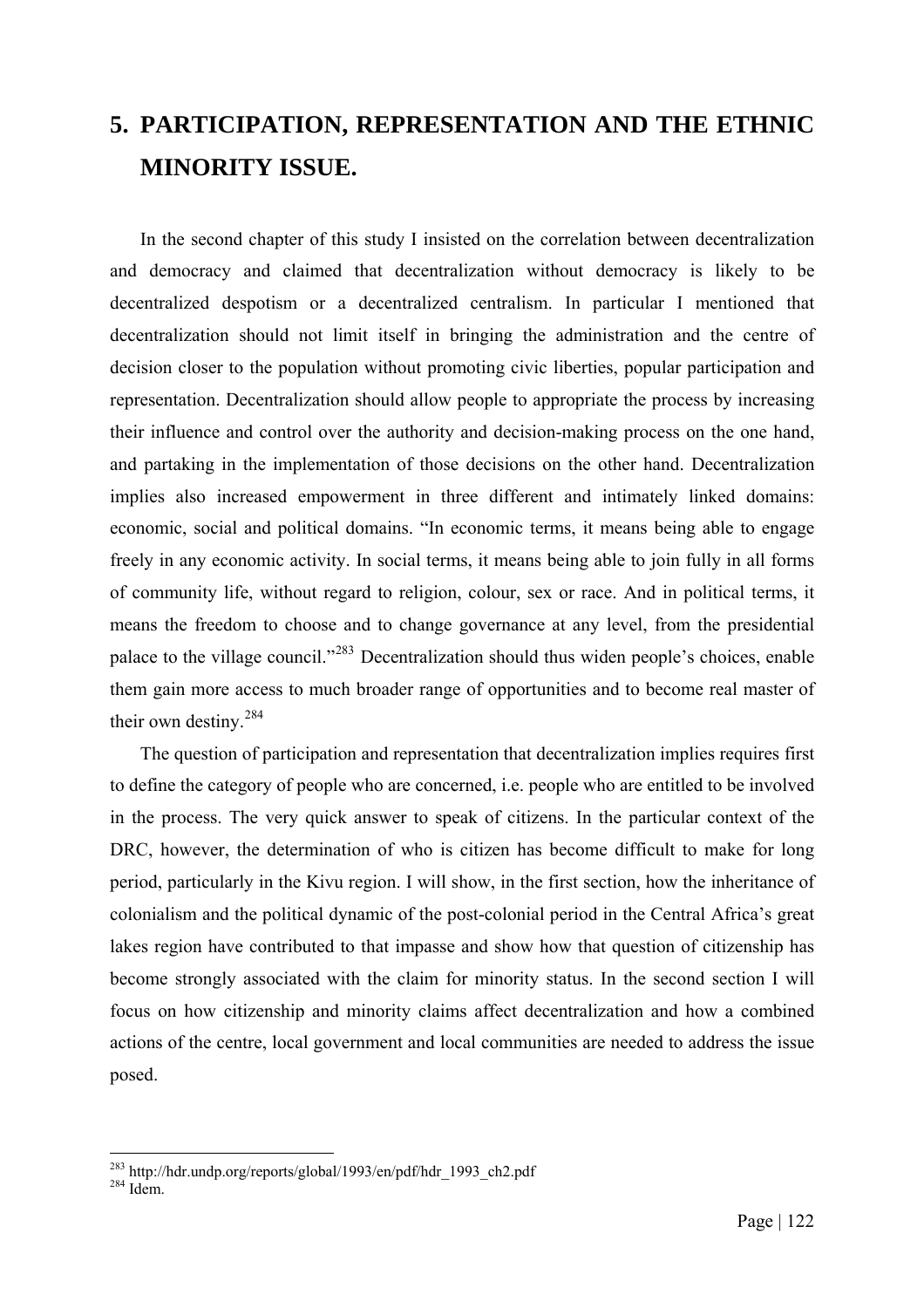## **5.1. Citizenship in Congo and the Kivu issue.**

The fact that the Kivu issue has always been at the centre of all the political and scientific discourses about citizenship in the Democratic Republic of Congo is indisputable. With regard to the complexities of the issue, I will limit myself in raising the main points at stake $^{285}$  $^{285}$  $^{285}$ 

#### *5.1.1. Main characteristics of the different Congolese laws on citizenship*

Three main characteristics dominate the Congolese laws on citizenship from the colonial period until now: they are regionally influenced, *ad hoc* laws and ethically marked. I will analyse the first one separately and the last two together.

# *5.1.1.1. Regionally influenced laws.*

1

Congolese laws on citizenship are all regionally influenced by the far-off and the recent past of the Kivu region where a great concentration of peoples from neighbouring countries (especially from Rwanda and Burundi) occupy under very controversial conditions lands on which autochthons claim ownership. The latter argue the threat of territorial expansion of those populations considered as foreign and the fear, well-founded or not, that they are robbing their lands to enlarge their cultural area.<sup>[286](#page-129-1)</sup> As a consequence, cohabitation among those groups is punctuated by recurrent tensions and violent confrontations.

In 1966, immediately after the first violent confrontation that started in 1965 in the North-Kivu, the Ministry of the Interior sent a mission well-known as "Mission Teuwen" to evaluate the situation. That mission classified those populations into four categories:

<span id="page-129-0"></span><sup>&</sup>lt;sup>285</sup> For more details, one can usefully consult the writings and bibliography of some authors like : GUICHAOUA André(Sous la Dir.), *Exilés, réfugiés, déplacés en Afrique centrale et orientale*, Paris, Karthala, 2004 ; MATHIEU P., LAURENT P-J., MAFIKIRI TSONGO A., MUGANGU S., *Conflits fonciers, relations ethniques et violences au Kivu*, Louvain-la-Neuve, IED, UCL, 1997 ; MATHIEU Paul, LAURENT Pierre-Joseph et WILLAME Jean-Claude (sous la dir.), *Démocratie, enjeux fonciers et pratiques locales en Afrique : Conflits, gouvernance et turbulences en Afrique de l'Ouest et centrale*, Cahiers Africains, n°23-24, Bruxelles-Paris, Institut Africain-CEDAF-L'Harmattan, 1996 ; MUKULUMANYA Wa N'GATE ZENDA, *La guerre de l'Est : enjeux, vérités oubliées et perspectives de paix*, Kinshasa, Ed. ZENDA, 2000 ; NDESHYO O., *La nationalité de la population zaïroise d'expression kinyarwanda au regard de la loi du 29 juin 1981*, Ed. Electronique ASYST, Kinshasa, 1992 ; WILLAME Jean-Claude, *Banyarwanda et Banyamulenge : violences ethniques et gestion de l'identitaire au Kivu*, n° 25, Bruxelles-Paris, Institut Africain-CEDAF-L'Harmattan, 1997 ; MUCHUKIWA

<span id="page-129-1"></span>Bosco, *op. cit.*<br><sup>286</sup> MAFIKIRI Tsongo, « Mouvements de population, accès à la terre et question de la nationalité au Kivu », in Paul Mathieu, Pierre-Joseph Laurent & J.-C. Willame, *op. cit*., 1996, pp. 193-194.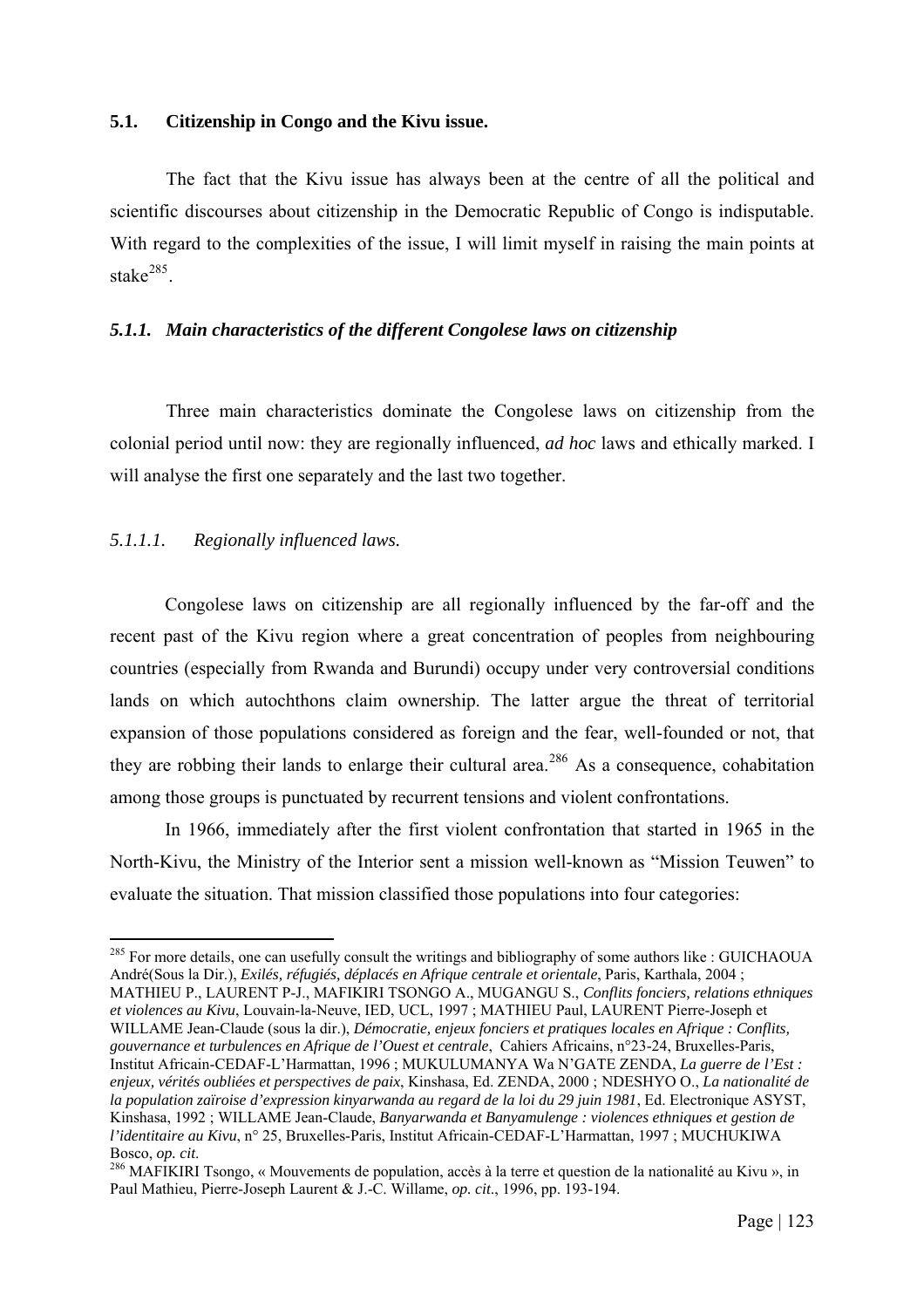- Free immigrants: this group is made of people who came voluntarily in what has become Democratic Republic of Congo. Among them are those whose establishment goes back to the  $17<sup>th</sup>$  century (period when the Basinga clan -whose chief, named Rugabo, is the ancestor of the Mwami Ndeze- is thought to have arrived in the Bwisha) and people from Rwanda who joined their relatives during the territorial delimitation between the Belgian Congo and the eastern Africa German colony. According to that mission, the Banyarwanda of that category are considered Congolese.

- the fugitives including all the people that infiltrated into Congo for diverse motives (famine, insubordination to traditional leaders in their country of origin, fugitives from justice,...). It was difficult to determine the exact period of their immigration in Congo because they either benefited from the weakness and complicity of immigration services or they just exploited the porosity of Congolese borders. The mission mentioned just that their immigration could be situated in the period after 1918 and concluded that these peoples did not have the Congolese citizenship. The same conclusion was applied to the Banyarwanda of the two following categories.

- the Banyarwanda established in Congo by the Belgian authorities for the colony's needs. There were, among them, those who were recruited in Rwanda after the World War I for work in the great farming and mineral companies. This category encompassed also the Banyarwanda who have been "transplanted" during the Belgian policy that started in 1936 and aimed at solving the overpopulation in Rwanda. This policy is well-known as "*Mission d'Immigration des Banyarwanda*".

- the last category was made of refugees (mainly of Tutsi ethnic group) who flew from Rwanda after the Hutu revolution of 1959 that overthrew the monarchy led by king Kigeri. Most of those refugees settled in the North-Kivu (Masisi, Goma) and South-Kivu (Kalehe, Kabare, Uvira).

Two remarks are worth mentioning about these categories:

1°. The first is that these categories have evolved since then. The amount of legal and illegal immigrants continued to increase. On its side, the political dynamic in Rwanda and in Burundi has never stopped supplying the contingent of refugees from both Hutu and Tutsi ethnic groups. For instance, many Hutu fled from Burundi at the early independence when prince Louis Rwagasore was overthrown by the Tutsi elite on the  $10<sup>th</sup>$  October 1961. Later on, following a failed attempt by Hutu military at reacting against the Tutsi hegemony in 1972,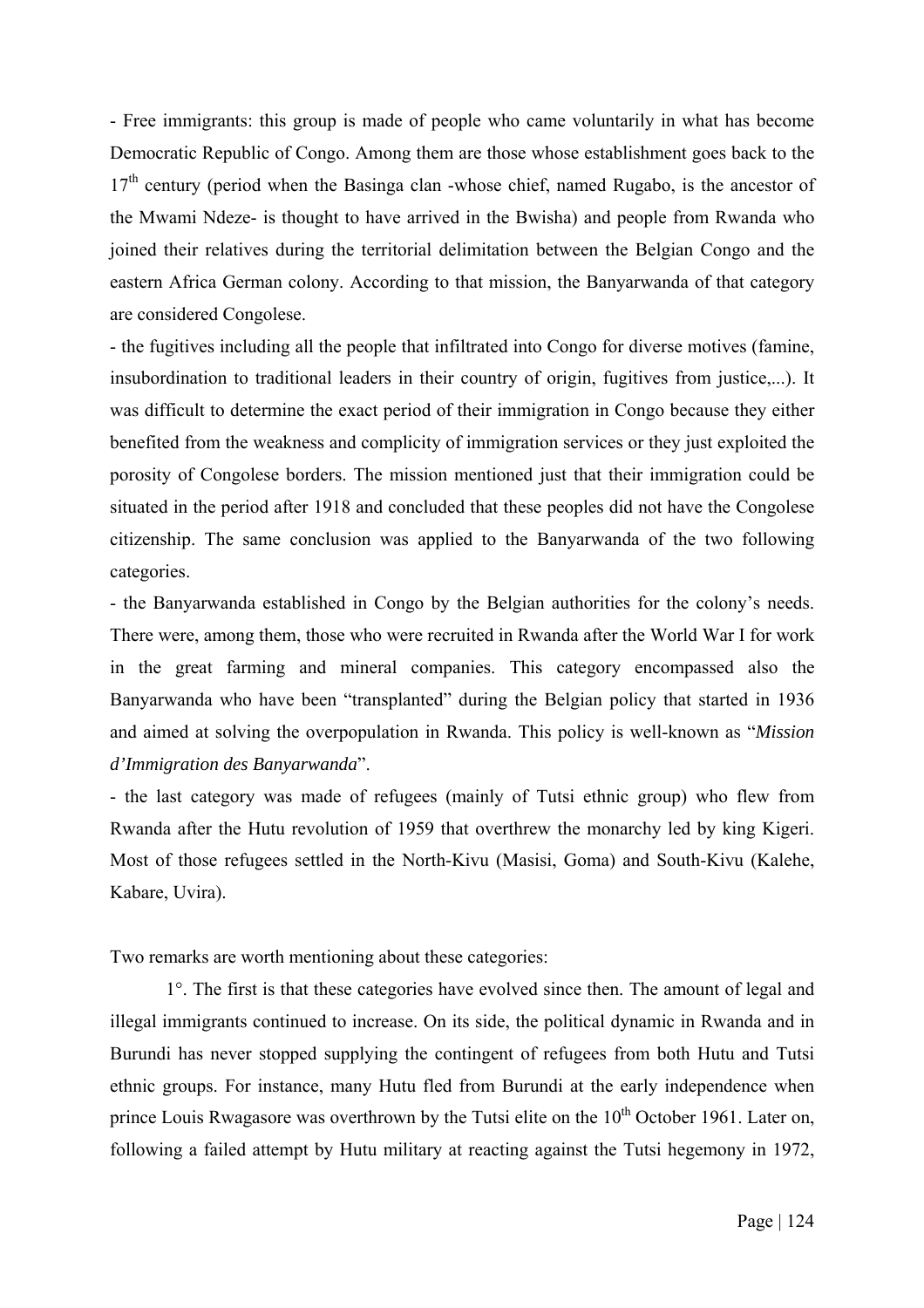many Hutu went in exile to escape the repression<sup>[287](#page-131-0)</sup>. In the nineties, many people of both Hutu and Tutsi ethnic groups went in exile, as a consequence of a cycle of rebellions and violence that started after the killing, on October 21, 1993, of the first Hutu president democratically elected, Melchior Ndadaye.

As for Rwanda, in 1994 some Tutsi crossed the Congolese border flying from the genocide. Few days after, when the *Front patriotique rwandais*(FPR), a Tutsi rebellion led by Paul Kagame, took power in Kigali, it was the turn of Hutu(including those who were involved in the genocide of Tutsi) to flood in the North and South-Kivu. Although most of them were either massacred later in the refugee camps in 1996 when the Rwandan troops invaded the Congo or are still scattered around in the neighbouring countries, some of the rest decided to go back in their home country. Others, about six thousands, are still in the Congolese forests and villages. They constitute the hard core that resists hardly to repatriation since the majority of them are presumed to have been involved in the genocide of 1994 in Rwanda. Not only they hold many civilian refugees hostage in dissuading them from volunteering for repatriation, but also they commit atrocities against Congolese civilian populations, in particular to dissuade the government and the UN peace keeping mission repatriate them by force.

 2°. The four categories are not unanimously recognised. On the contrary, most of the time, they are deliberately manipulated for political calculations. Some Congolese, willing to cast on them a common fate, do not hesitate for instance to call them all refugees, foreigners, immigrants or Rwandans<sup>[288](#page-131-1)</sup>, who should be repatriated instantly and without preconditions.<sup>[289](#page-131-2)</sup> On their side, the Banyarwanda do not facilitate the clarification of this situation either. They even keep entertaining confusion in order to unify their struggle and to have a decisive influence in the decision concerning their claims<sup> $290$ </sup>.

<span id="page-131-0"></span><sup>&</sup>lt;sup>287</sup> CNDD, « La nature du conflit burundais : un cocktail d'intolérance et d'hypocrisie », [www.cndd-fdd.org](http://www.cndd-fdd.org/) ; CHRETIEN Jean-Pierre, « Burundi : la démocratisation manquée », [http://www.african](http://www.african-geopolitics.org/home_french.htm)[geopolitics.org/home\\_french.htm](http://www.african-geopolitics.org/home_french.htm)

<span id="page-131-1"></span><sup>&</sup>lt;sup>288</sup> MUGANGU Séverin et al., ''Les politiques législatives congolaise et rwandaise relatives aux réfugiés et émigrés rwandais'', in André GUICHAOUA(sous la dir.), *Exilés, réfugiés, déplacés en Afrique centrale et orientale*, Paris, Karthala, 2004, p. 666.<br><sup>289</sup> See for instance the conclusions of the Information commission sent by the Congolese parliament (Haut

<span id="page-131-2"></span>Conseil de la République) to bring the truth about the ethnical troubles and violence that occurred in the Masisi from 1992 between the "Banyarwanda" and the autochthons to light. That commission is well-known as "Commission Vangu", because of the name of its president Vangu Mambuene. The conclusion of that commission were adopted by the parliament on the 28 April 1995.

<span id="page-131-3"></span><sup>&</sup>lt;sup>290</sup> That is why for instance Oswald Ndeshyo Rurihose was criticized for having deliberately omitted to make such a distinction in his publication on *La nationalité de la population zaïroise d'expression kinyarwanda au*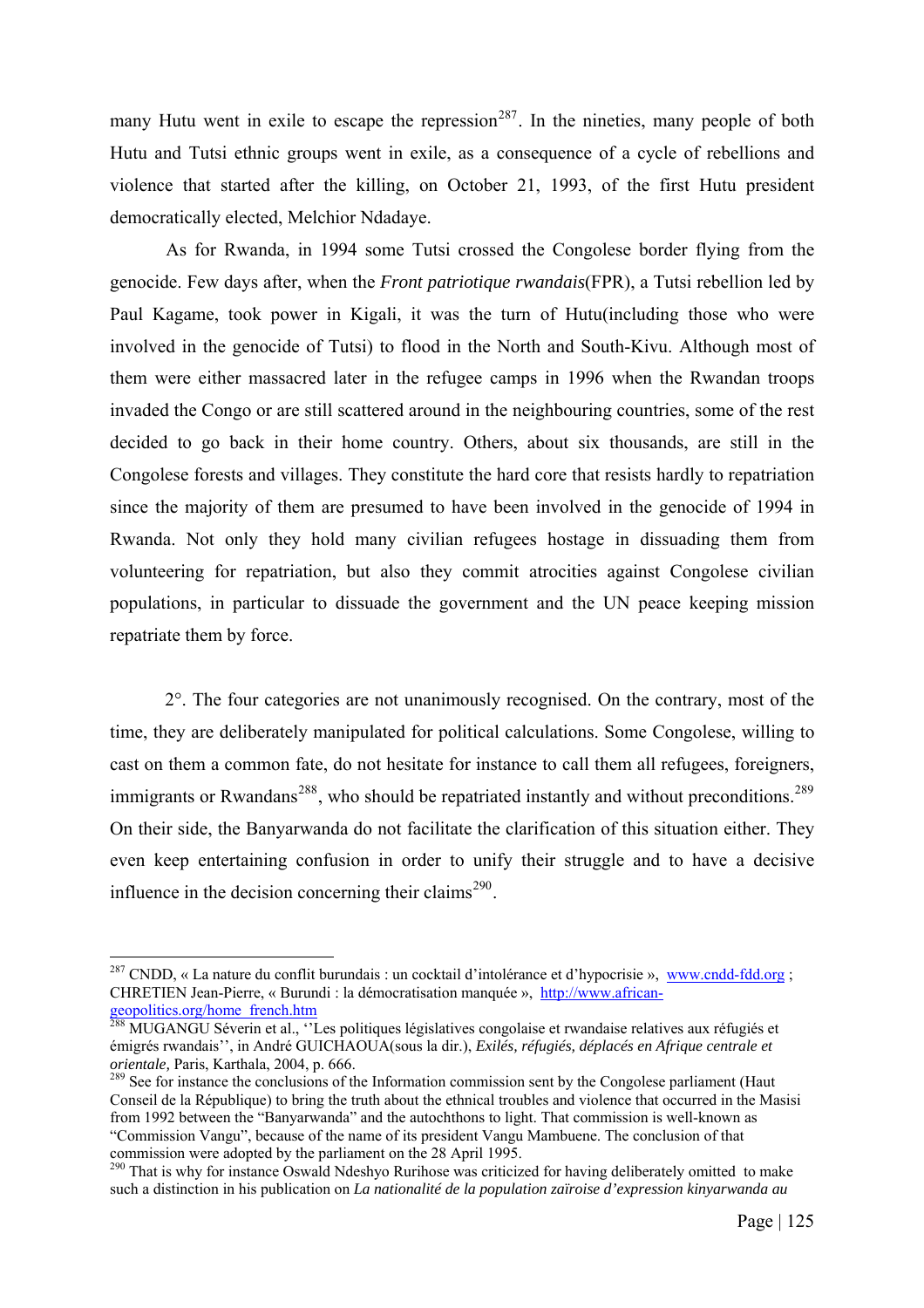3°. It would be wrong to think that the Banyarwanda, whether Hutu or Tutsi, has constantly been victims through all these episodes. On the contrary, they benefited simultaneously or alternatively from many advantages all over the period of their implantation in Congo. Those advantages may even have contributed widely to increasing a strong resentment against them. For instance, when, in 1936, the colonial administration "transplanted" some populations from Rwanda to the chieftaincy of Buhunde in Congo, each displaced family received five hectares of land for free. In 1940 the Governor General transformed the space where was realised the settlement of Banyarwanda, 39.9 hectares, into a new chieftaincy called Gishari, quite in the middle of the chieftaincy of Buhunde.

These decisions created a series of problems: first, they engendered frustrations among autochthons whose entity was cut and who were excluded from the advantages that the colonial administration provided to the new comers. Indeed, beside the five hectares of land, they received seeds and farming tools and, during the six months following their installation, they were provided food and exempt from head tax, customary duties and tolls for two years. And when the Gishari became overpopulated, its representatives started negotiating its extension to some neighbouring villages of Mahange, Chungo, Kihira and Mashango. The second problem concerned the administrative status of the immigrants. Indeed, the king of Rwanda thought he would continue exercising the competence *ratione personae* over his subjects who were displaced while Kalinda, the chief of the Buhunde, considered them to be under his authority. Moreover, Wilfried Bucyanayandi, who replaced Joseph Bideri at the head of the new chieftaincy, had no respect for Kalinda. He went even further in claiming the unification of his chieftaincy with Rwanda, to be fully autonomous vis-à-vis the Chieftaincy of Buhunde.<sup>[291](#page-132-0)</sup>

The combination of all these reasons founded the chief Kalinda to request the abolition of the new chieftaincy of Gishari. That abolition occurred on January 16, 1957.

During the postcolonial period, Banyarwanda's alliances with the different regimes have been the most shifting. Jean-Claude Willame mentions, for instance, that their number and their strategy allowed them to partake in the first central and provincial institutions of the early independence. Indeed, the political party they adhered to, the *Centre de regroupement africain (CEREA)*, won a large majority in the North-Kivu and about fifty percent in the

*regard de la loi du 29 juin 1981*, Editions Electronique ASYST, Kinshasa, juin 1992, p. 1. For the critic, see P.

<span id="page-132-0"></span>Mathieu, P-J. Laurent, A. Mafikiri Tsongo, S. Mugangu, *op. cit*., p. 110. 291 P. Mathieu, P-J. Laurent, A. Mafikiri Tsongo, S. Mugangu, *op.cit.,* p. 119.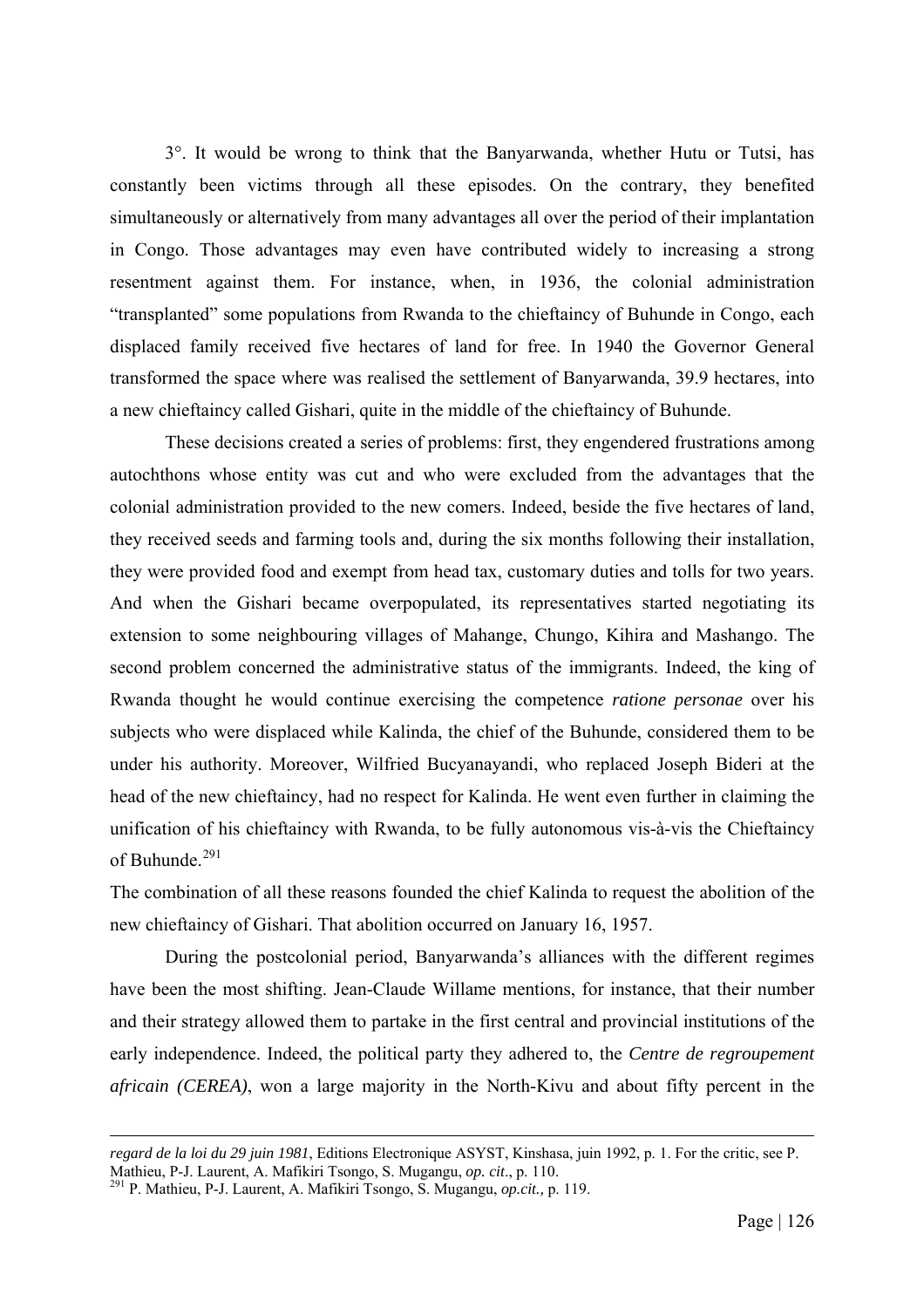Kivu-Maniema. Other local communities were full of resentment and accused them of having presented only their "kin" on the list of the party and having organized massive infiltration in the Kivu. $292$ 

When Mobutu took the power, he surrounded himself with Banyarwanda and favoured them. Mercel Bisukiro, J. Midiburo, Cyprien Rwakabuba were appointed at the head of stateowned enterprises. Barthélemy Bisengimana was Director of Mobutu' personal staff from May 1969 to February 1977. Others were appointed in the high command of the army, the intelligence service, international institutions, diplomacy,... Moreover, thanks to their massive acquisition of the Congolese citizenship in 1971-1972 and to their connections in the political institutions, they were among the first beneficiaries of enterprises' and plantations' nationalization. They also acquired wide real estates under the land reform of 1973. In Masisi and Rutshuru, they got about 90 percent of the Europeans plantations. These acquisitions allowed them to control about 45 percent of the land available in Masisi. In Walikale, the only corporation named RWACICO, owned by Cyprien Rwakabuba, got 230,000ha of land, which amounted to one tenth of the Territoire of Walikale<sup>[293](#page-133-1)</sup>.

The political crisis that shook the regime late seventies and the opening-up announcement by Mobutu led people think that changes would occur. But that was an illusion. Basically, only some most influential people managed to be appointed or co-opted. The appointment of Ndeshyo and Rwanyindo, two professors at the University of Kinshasa, and Doctor Kaïsa, among the first 120 first members of the Central Committee of the party on September 2, 1980 caused an uproar that constrained him to replace them by the so-called "authentic autochthons"<sup>[294](#page-133-2)</sup>. Few months after, in February 1981, the citizenship of Ndeze and Cyprien Rwakabuba was contested in the same Central committee, but thanks to their rank and their connection, they were not threatened<sup>[295](#page-133-3)</sup>. The common feeling was, then, that the regime guaranteed Banyarwanda political representation and economic weight on an altogether different scale with their numerical importance.

However, within this group, some people started recently to raise their voice to say that one group received more dividends than the other. $296$ 

<span id="page-133-0"></span><sup>&</sup>lt;sup>292</sup> WILLAME J.-C., op. cit., p. 47.

<span id="page-133-1"></span><sup>&</sup>lt;sup>293</sup> That acquisition was revoked only after a deputy from the North-Kivu, Bamwisho Mihia, had lodged a complaint against it. *Ibid.*, pp. 54-56.

<span id="page-133-2"></span><sup>&</sup>lt;sup>294</sup> MUKULUMANYA Wa N'GATE ZENDA, *La guerre de l'Est : enjeux, vérités oubliées et perspectives de paix*, Kinshasa, Ed. ZENDA, 2000, p.46.<br><sup>295</sup> WILLAME J.-C., *op. cit.*, p. 57.

<span id="page-133-4"></span><span id="page-133-3"></span><sup>&</sup>lt;sup>296</sup> BUCYALIMWE MARARO S., "Le TPD à Goma (Nord-Kivu): Mythes et réalités", in Marysse S. and Reyntjens F.(eds.), *L'Afrique des grands lacs. Annuaire 2003-2004*, Paris, L'Harmattan, 2004.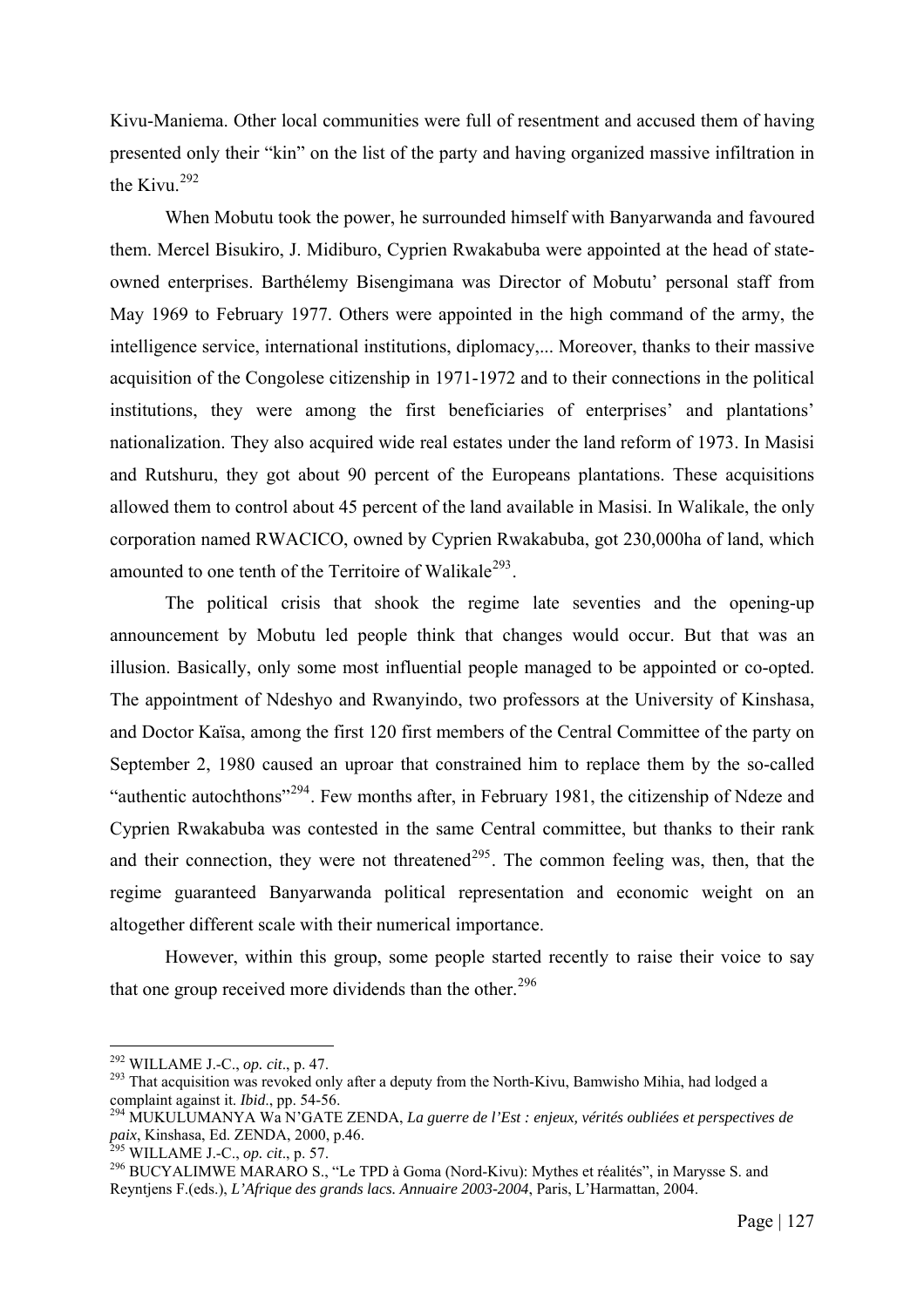Mobutu manipulated the conflict that emerged from that context to settle a score with the opposition that developed in the Kivu. He argued these conflicts to declare void the elections of 1965, 1987.

From the nineties, new developments occurred in the region. When the Rwandan Patriotic Front, dominated by Tusti refugees in Uganda, launched its rebellion against the Hutu regime in Rwanda in 1990, many Tutsi families in Congo sent their sons to back the movement. The Hutu community in Congo whose kin were invaded in Rwanda, used that situation to convince the Congolese opinion that, unlike the Tutsi, they kept loyalty to Congo and should deserve different treatment (including citizenship) than Tusti. At the same time, the Tutsi community become the target of both "autochthons" and Hutu.

The overthrow of the Hutu regime in Kigali, in July 1994, provoked a vague of about three million of Hutu refugees in the North- and South-Kivu, including those who had just achieved the genocide against Tusti. Not only those refugees continued threatening the new regime in Kigali since their camps were installed along the border, but also they increased the weight of the Hutu community and the threat against the Tutsi in Congo. This situation coincided with the adoption by the Congolese parliament of the Vangu Commission report that ordered the evacuation of the Congolese territory by all the Rwandan refugees by the end of 1995. The turning back operations that followed this report turned out to concern in priority the Tutsi. Their riposte was not long in coming.

Backed by the Rwandan and Ugandan armies in early October 1996, they invaded Congo and led a movement which removed Mobutu from power and installed Laurent-Désiré Kabila. Together with their allies, they deployed their control over the economic sector (starting with natural resources) and introduced their members in the political institutions, the army and the administration. This foreign and Tutsi hegemony increased once again the resentment within the population and forced Kabila to break his alliance with his Rwandan and Ugandan godfathers. Following that decision, Tutsi withdrew from the government and started an new rebellion, *Rassemblement congolais pour la démocratie (RCD)*, from the Kivu by the 2<sup>nd</sup> August 1998. They controlled about a third the Congolese territory in the East until June 2003. In his debacle, Kinshasa government enlisted the support of Hutu militias who were (or are) still in Congo (*Forces démocratiques pour la liberation du Rwanda, FDLR*) to face the rebellion.

When, after the "*Dialogue inter-congolais*", RCD's leaders joined Kinshasa in a transitional government, the government of Kinshasa was forced to end his alliance with the Hutu militias and to expel them from Congo, as a price for reunification. State's spoils -from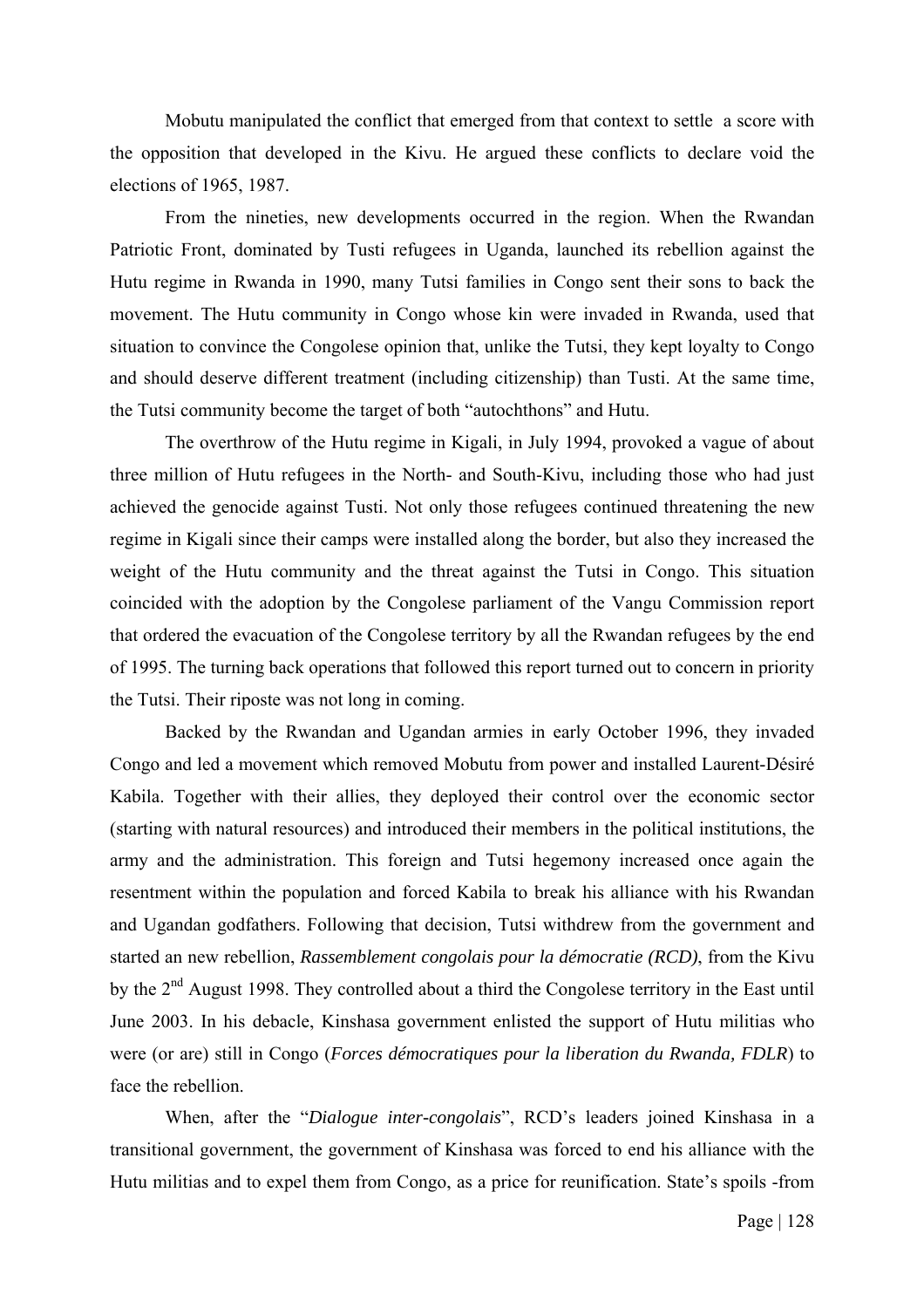the centre, where its Secretary general Azarias Ruberwa was the Vice-president of the Republic, until the lower level- where shared among the parties to that dialogue (rebels, militias, civil society, Kinshasa government). Although the RCD (which in the meanwhile transformed itself into a political party) lost much of its importance during the 2006-2007 elections, most of its followers have comfortable positions in the administration and army thanks to this state spoils' sharing. As to the malcontents and losers in that process, whether civilians or soldiers, they withdrew once again in the North-Kivu (Rutshuru and Masisi) and in the South-Kivu (Haut-plateaux d'Itombwe and Kalehe) where they started new attacks. Their aim is essentially to negotiate new arrangements with the government and to protect the interests they accumulated over the time and to (re)gain new or lost positions<sup>[297](#page-135-0)</sup>.

## *5.1.1.2. Ethnically marked and ad hoc laws.*

1

The tensions between autochthons and Banyarwanda are expressed at the state level in terms of conflict over citizenship. As Séverin Mugangu mentioned, through the contestation of citizenship to the "immigrants", "autochthons" hope to get their ancestral lands back and to put an end to the usurpation of their quota in the political institutions and the immigrants' tendency to dominate the administrative and economic apparatus $^{298}$  $^{298}$  $^{298}$ .

Hence, in reading the different laws on citizenship, from the early independence until now, one finds that the definition of the Congolese citizenship by birth ("*nationalité congolaise d'origine*") draws more attention than other modes of acquisition of the citizenship. This definition refers constantly to the subject's belonging to a Congolese ethnic group whose territory must be part of the current DRC. They are *ad hoc* laws, since they are used either to settle old scores or to find a compromise according to the balance of power. A quick reading of those laws can help us to better clarify this situation.

1°. Congo got its independence in June 1960 without a law on citizenship. During the political round-table negotiations of Brussels, prior to the independence, the parties decided to keep that question to the future Congolese parliament. However, the texts organising local, provincial and legislative elections late 1959 and early 1960 bear some marks of trouble over citizenship we have just mentioned. Indeed, the first article of the legislative ordinance

<span id="page-135-0"></span><sup>&</sup>lt;sup>297</sup> STEARNS Jason K., "Laurent Nkunda and the National Congress for the Defense of the People(CNDP)", Marysse S., Reyntjens F. and Vandeginste S.(eds.), *L'Afrique des grands lacs. Annuaire 2007-2008*, Paris, L'Harmattan, 2008, pp. 245-267.

<span id="page-135-1"></span><sup>298</sup> MUGANGU Séverin, "La crise foncière à l'est de la RDC", in Marysse S., Reyntjens F. and Vandeginste S. (eds.), *L'Afrique des grands lacs. Annuaire 2007-2008*, Paris, L'Harmattan, 2008, p. 395.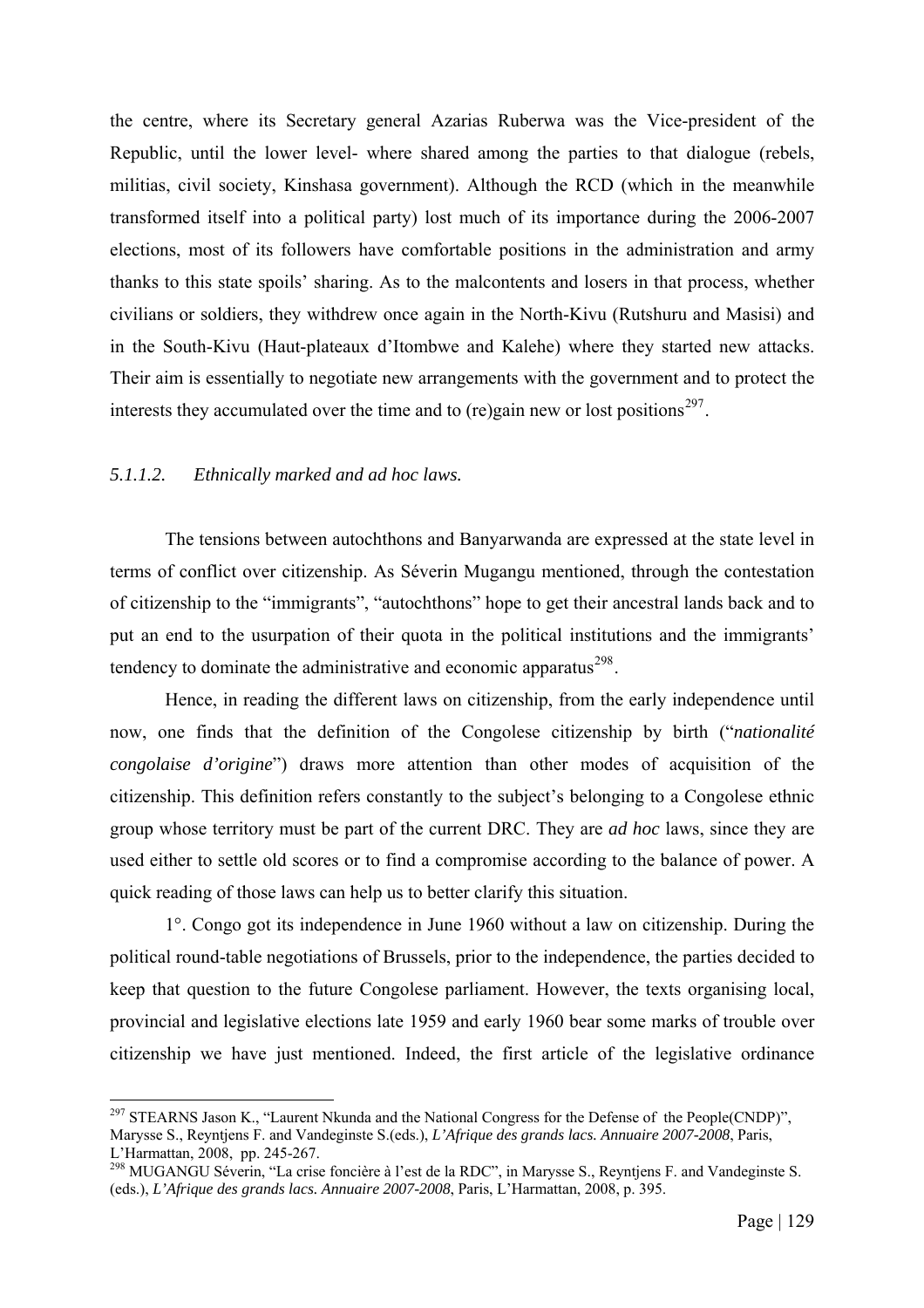$n^{\circ}25/554$  of the 6<sup>th</sup> November 1959 allowed peoples originating from Rwanda-Urundi the possibility of electing and being elected in the councils of Territoire, Commune and City under the only condition that they justify ten years of residence in Congo. Later on, the  $23<sup>rd</sup>$ March 1960, the law organising the legislative and provincial elections made a distinction between the right to vote and the right to be elected. In order to be admitted to vote, the individual should be of Congolese status or his/her mother should be Congolese, be native of Rwanda-Urundi resident in Congo for five years minimum. As for running provincial deputy, beside being of Congolese status or having a Congolese mother, the candidate had to have twenty five years minimum and have resided in Congo for ten years minimum.

The distinction that these two texts establish between the indigenous of Congolese status and natives of Rwanda-Urundi continues to appear either directly or indirectly in the postcolonial laws.

2°. In 1964, when was adopted by referendum the first Constitution, as mentioned in the third chapter, only a third of the national territory that was under the control of the central government participated to the referendum. The rest was occupied by Mulele rebellion. The new constitution served indirectly to settle old scores with the Banyarwanda. Indeed, during the debate about the creation of new provinces, the Banyarwanda refused to support the autochthons' demand for the creation of the province of North-Kivu. Instead, the Banyarwanda demanded the organization of a referendum in Goma, Rutshuru, Masisi and Walikale. Despite their opposition, the new province was nevertheless created, but a referendum had to be hold in Goma and Rutshuru to determine whether they were willing to belong to the new province or to remain attached to the central Kivu. That referendum never occurred because of the tensions that preceded if. A parliamentary report of March 1963 mentions that Rwandan emigrated in droves from their country to Goma and received forged Congolese identification in order to partake to the referendum and support those who were in favour of that attachment<sup>[299](#page-136-0)</sup>. When Mulele launched its rebellion from the eastern part of the country, the Banyarwanda were accused of backing him. In so doing, the autochthons received the support of the central government so that the war against the rebels served to solve local contradictions<sup>[300](#page-136-1)</sup>. This is the context in which the Constitution of 1964, called Constitution of Luluabourg, was adopted.

Unsurprisingly, the definition of Congolese citizenship excluded widely the Banyarwanda. Its sixth article stipulates that Congolese citizenship is recognized from June

<span id="page-136-1"></span><span id="page-136-0"></span>

<sup>&</sup>lt;sup>299</sup> WILLAME J.-C., *op. cit.*, p. 49.<br><sup>300</sup> MATHIEU P., LAURENT P-J., MAFIKIRI TSONGO A. and MUGANGU S., *op. cit.*, p. 137.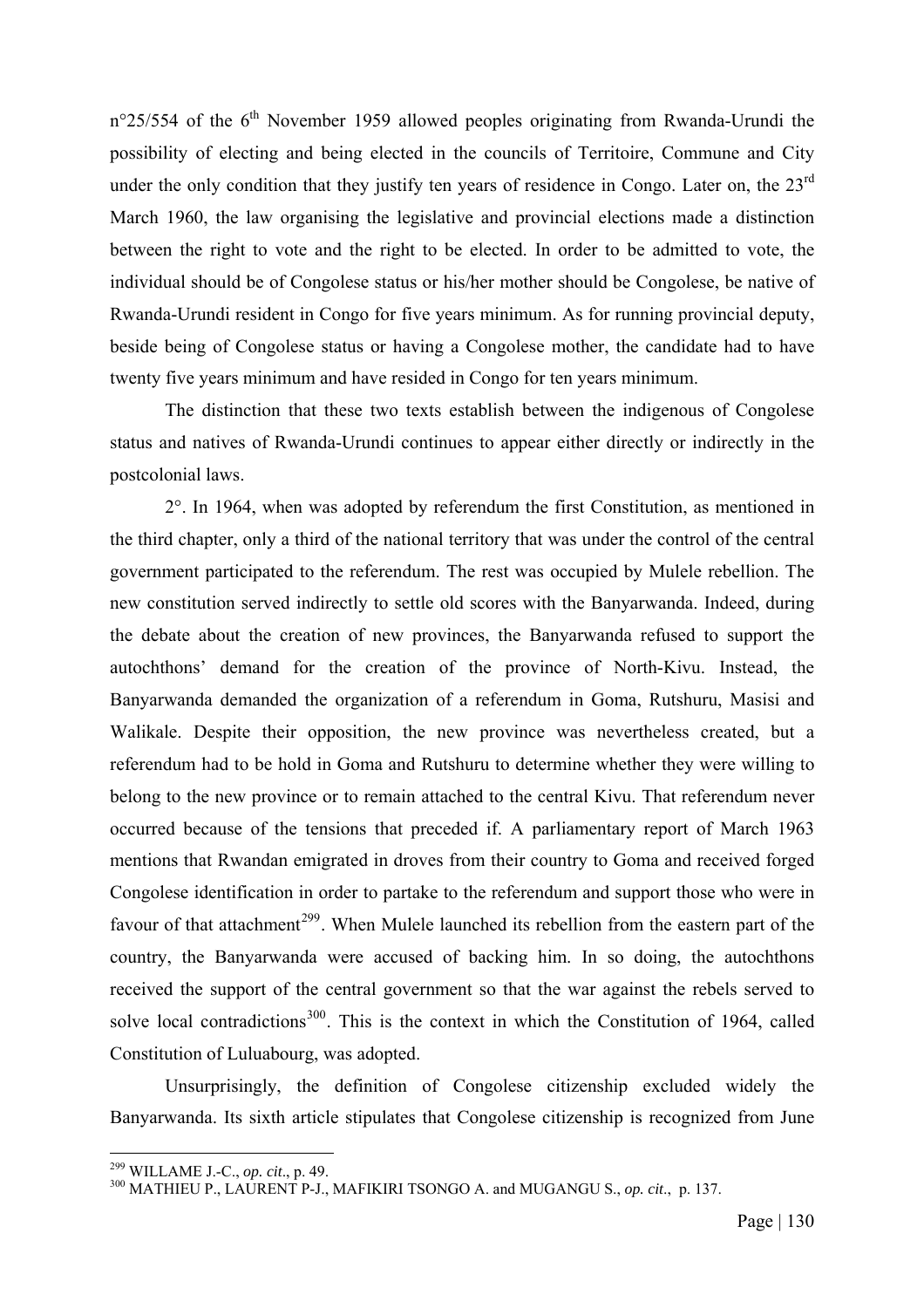30, 1990 (i.e. the independence day) to each person whose ascendant is or was member of a tribe or part of tribe established on the Congolese territory before the October 18, 1908 (when Congo ended being a private property of the Belgian King and become Belgian colony). As it appears, that disposition concerned only the Congolese citizenship by birth, while for the other mode of acquiring the citizenship, the constitution referred to the outline law that would be adopted in the future (article 7).

For that reason, unlike P. Mathieu, P-J. Laurent, A. Mafikiri Tsongo and S. Mugangu<sup>[301](#page-137-0)</sup> who think that the legislative radicalism started with the law  $n^{\circ}81-002$  of June 29, 1981, I hold that it started with the constitution of Luluabourg.

3°. In order to solve once for all the problem of people from Rwanda and Burundi who settled in Congo and to give satisfaction to some of them who were in the presidential entourage, the ordinance-law n°71-20 of March 26, 1971 recognized them Congolese citizenship. In a single article, that text declared that people from Rwanda and Burundi installed in Congo on June 30, 1960 (independence day) are supposed to have got the Congolese citizenship at that date. The resentment that this law led the parliament to introduce a little modification the year after. The article 15 of the law  $n^{\circ}$ 72-002 of January 5<sup>th</sup>, held that people from Rwanda and Burundi who have settled in the province of Kivu up to January 1, 1950 and have continued residing in the Republic of Zaire until this law comes into force have acquired the Zairian citizenship on June 30, 1960.

4°. In late seventies and early eighties, when the regime started facing its first open contestation, a u-turn was done: the parliament passed the law n°81-002 of June 29, 1981 which abrogated retroactively the previous law and declared null and void the article 15 that recognized the Congolese citizenship by birth to people from Rwanda-Urundi established in Congo on January 1, 1950. Furthermore, according to this law, the citizenship by birth was recognized to all person whose one of the ascendants is or was member of one of the tribes installed on the territory of the republic in its limits of August 1, 1885 and their subsequent modifications. Its implementation led to the removal of the citizenship certificates delivered to the Banyarwanda in accordance with the law of 1972 on the pretext that they were fraudulently obtained.

Many writings have been devoted to this 1981 law. Some of them support it while other strongly and even emotionally criticize it. For my concern here, the new orientation taken by the law of 1981 is questionable on both legal coherence and even philosophy of law

<span id="page-137-0"></span><sup>1</sup> <sup>301</sup> *Ibid*., p. 109.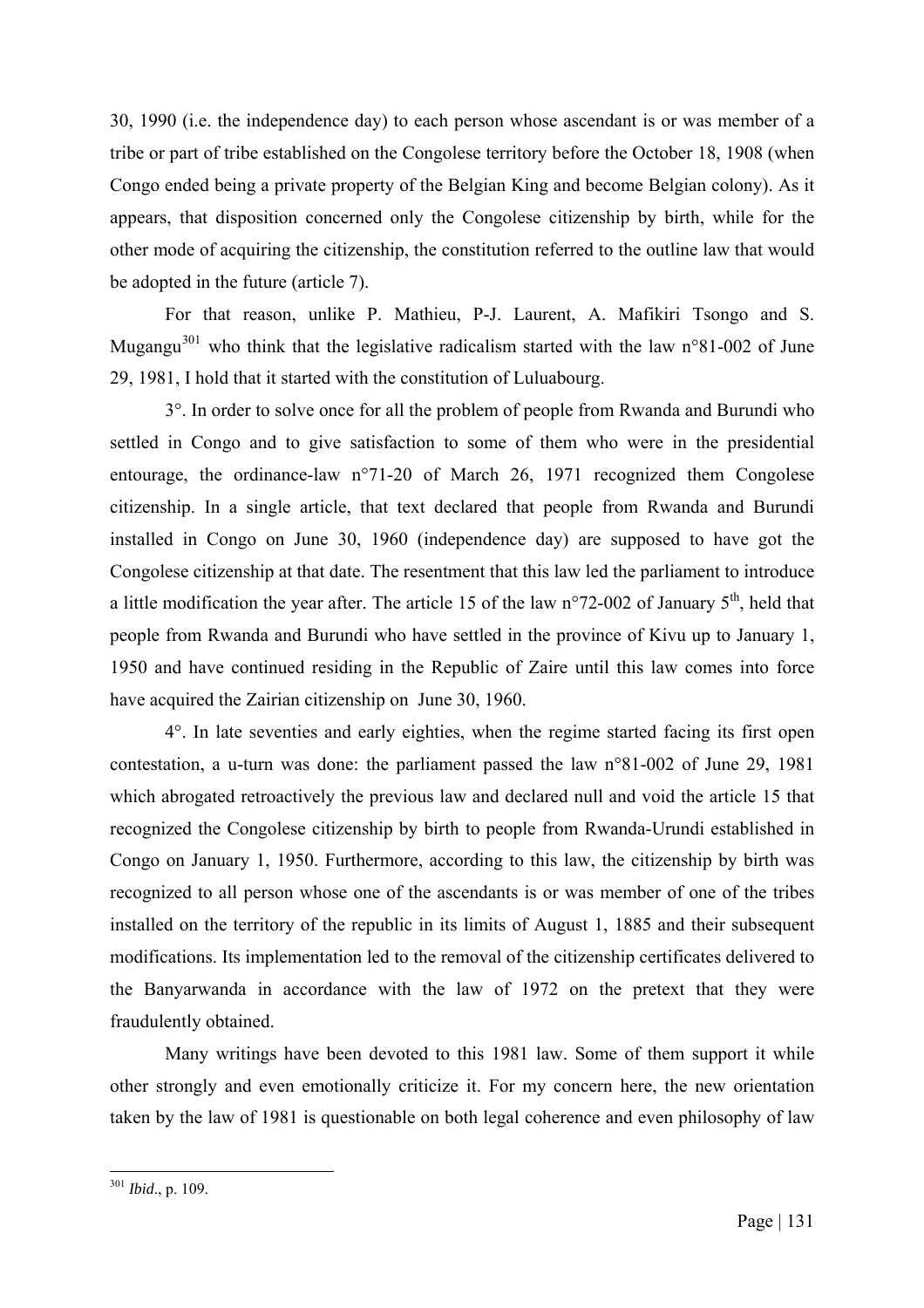grounds. The question here is whether a right acquired according to the law can be fraudulent. Put in other terms, the question is whether the general will expressed through the law can be mistaken. Can one invoke, like in contract theory, the vice of consent to a law to justify its abrogation and the annulment *ex tunc* of its effects?

Calling the conformity of an act or behaviour to the law a fraud implies that beyond the formal legality, there are other criteria of legality, other higher norms and principles in virtue of which social behaviour and the legislative activity's validity are evaluated. The research of the source of those norms and principles that constitute the foundation of the (positive) law points in two different directions. The first claims that they are derived from natural law, whereas the other attributes the faculty of producing them to the only pure reason.

Independently from the source that is chosen, their meeting point is that there are some values that constitute the very foundation of the society and that any positive law should conform to and safeguard. For our concern here, can the law of 1972 be considered to have undermined the foundation and the values of the Congolese society to deserve a retroactive repeal from the legal system?

The main point to mention is that citizenship is related to the identity of a person and as such, it is part of the individual fundamental rights. In order to deserve the treatment that the law of 1971 endured, it should have been established that maintaining it had caused or would have caused to the Congolese society damages out of proportion to the advantage or the fundamental right it conferred to the particulars it concerned. The primacy of the general interest would logically have commanded such a decision. However, the preservation of the categories habilitated to convey the Congolese original citizenship does not seem more important than the infringement of the rights of those who conformed to a law that recognized rights to them and who legitimately cited those rights for ten years. In doing so, the legislator cited his own turpitude as a ground for invalidate his former work.

The claim that this law was influenced by the Director of Mobutu's personal staff, Barthélemy Bisengimana, is equally irrelevant, mainly because the law is necessarily a human product. Although it expresses the general will, that will takes form into a text only because some individuals write it down. If the former Director of the President's personal staff inspired that law, if he drafted it -what is quite possible-, he did not either adopt or promulgate it. He should have been reproached of not being entitled to do so. But this is not the critic formulated against it here.

Another claim is that it was the consequence of a decision by the policy-making committee of the former single party (*Bureau politique)*. That decision lead the president to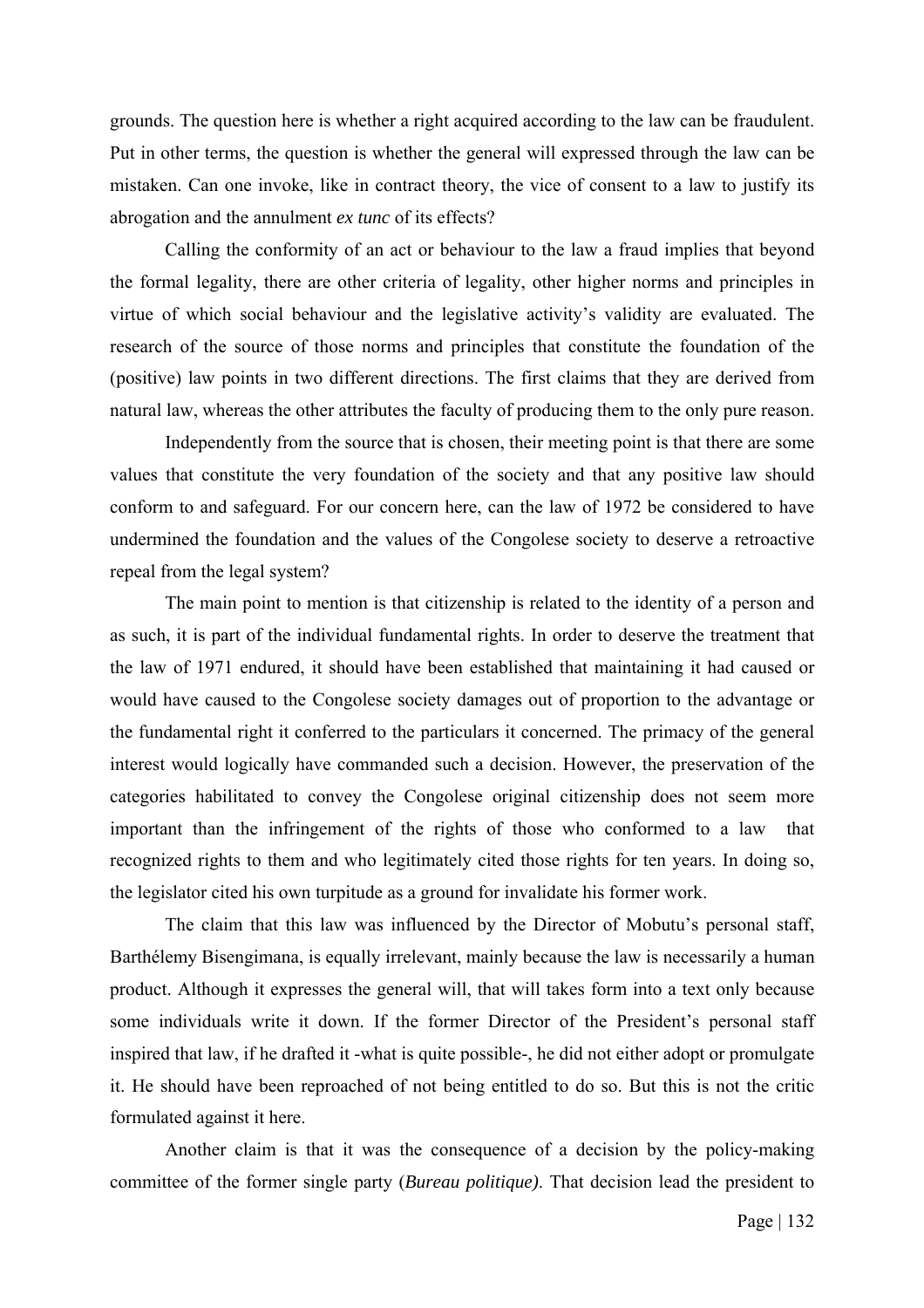sign the ordinance-law of 1971 and, in virtue of this *ordonnance-loi*, the parliament adopted the law n°72-002 of January 5, 1972. We have to remind that at that period, the primacy of the party over the state commanded that the parliament conforms to the decision of the policy-making committee of the party. As for the President of the Republic, he was a lawmaker and exercised that attribution through the so-called "*Ordonnance-loi*" (ordinance-law).

True, the legitimacy of those institutions was questionable, particularly their representativeness. The members of the policy-making committee of the party were appointed by the President. Even the members of first parliament that Mobutu put in place in the early seventies after his military coup of 1965 were appointed by  $\lim^{302}$  $\lim^{302}$  $\lim^{302}$ . Those institutions may have profoundly modified the social contract without due popular representation and consent.

This debate raises the issue concerning the validity of laws established by illegitimate and/or non-representative institutions. I do not want to engage in the theoretical debate that this issue implies. I must only mention that the laws in question were adopted in conformity to the context and logic of the system in which they occurred. Many other laws and regulations were enacted in the same way and are still in force until now. If the condition changes require the modification or abrogation of those laws, no obstacle should prevent the competent institution to do so. A state cannot be constrained to keep in its legal system some laws that are proven to be inappropriate to the context in which they are to be applied or that the majority of the people no longer approves. This is also true for democratic societies. What should be avoided is to jeopardize the fundamental interests gained in virtue of the previous legislation. In other words, the retroactive application of the law should not be prejudicial to the rights and interests of the third party and the pretext of citizenship should not serve to contest the validity of the act hat were performed prior to the new law.<sup>[303](#page-139-1)</sup>

5°. In 2004 the Banyarwanda, (mainly the Tutsi) took advantage from the balance of power in their favour to obtain a new law on citizenship. Although that law does not explicitly mention them as its main addressees, the developments we have just made and the political negotiations that preceded the enactment of that law make easy to know those who were behind. For this law n°04-024 of November 12, 2004, the Congolese citizenship by birth is recognised to each person belonging to the ethnic groups or nationalities whose members and territory made what has become the Congo at the independence.

<span id="page-139-0"></span><sup>&</sup>lt;sup>302</sup> P. Mathieu, P-J. Laurent, A. Mafikiri Tsongo, S. Mugangu, op. cit., p. 108.

<span id="page-139-1"></span><sup>&</sup>lt;sup>303</sup> COURBE Patrick, *Le nouveau droit de la nationalité*, 2<sup>ème</sup> édition, Paris, Dalloz, 1998, p. 39.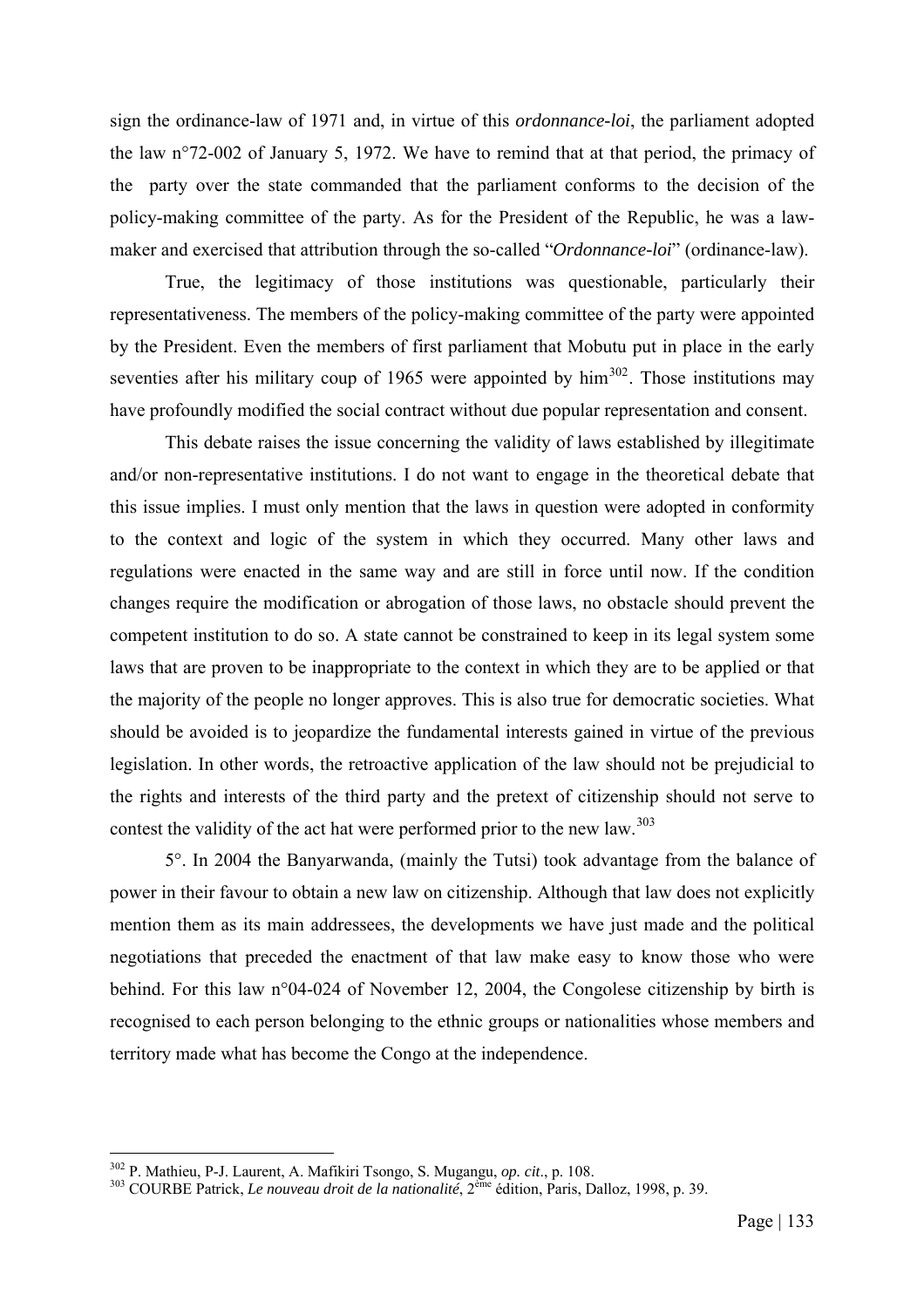#### *5.1.2. The Recognition of minority status: matter of fact or of opportunity?*

#### 5.1.2.1. *The problematic of minorities within a multi-ethnic country*.

The concept of minority is subject to a series of contradictions. Some of them are factual, other have some opportunity concerns. A collaborative effort by Dutch scholars to clarify the concept of minorities for comparative and international legal purposes proposed the following definition of minority: "Minority is composed of a group of persons differing from the rest of a population with marked distinct ethnic, religious, linguistic characteristics, cultural bonds or ties, numerically in an inferior and non-dominant position, showing a will, if only implicitly to preserve and develop their patterns of life and behaviour"<sup>[304](#page-140-0)</sup>.

Despite this effort of clarification, this definition can still face some factual objections. For instance, it excludes numerical majorities who are subordinate, like black South Africans particularly during the apartheid<sup>[305](#page-140-1)</sup>. It tends to presume that the rest of the population is homogenous and/or in superior and dominant position.

Apart from the factual contradictions, the minority issue become more complex when opportunity concerns come into the picture. Barbara Walter gave a good account of the dilemma of the countries which face minority claims within their borders. In analysing the conditions under which government will choose to make concessions to minority groups to avoid violence, she observed that when there are many other minority groups in the country who may also claim in the future some particular rights, governments are likely to adopt tough behaviour and avoid accommodating minority claims, even if it is costly to do so  $306$ . Let's see how these contradictions play in the Congolese context.

<span id="page-140-0"></span><sup>304</sup> Oldrich Andrysek, *Report on the Definition of Minorities*, Utrecht, Netherlands Institute of Human Rights, SIM Special Report N° 8, 1989, p. 60; quoted from Gurr, Ted Robert, *Minorities at Risk: A Global View of Ethnopolitical Conflicts*, Washington, DC., United States Institute of Peace Press, 1998, p. 3, note 2.  $\frac{305}{305}$  GURR, Ted Robert, *op. cit.*<br><sup>306</sup> She extends the same reasoning to the case of territorial disputes. According to her, when a country shares

<span id="page-140-2"></span><span id="page-140-1"></span>borders with many others, it is likely "to invest in reputation for toughness" instead of making concession in order to avoid giving other neighbouring countries the opportunity to challenge its borders in the future. WALTER, Barbara F., *Coming to Peace: The Successful Settlement of Civil Wars*, Princeton: Princeton University Press, 2002, quoted by WERNER Suzanne, DAVIS David and BUENO DE MESQUITA Bruce, «Dissolving Boundaries: Introduction», *International Studies Review* 5(4), 2003, p. 6.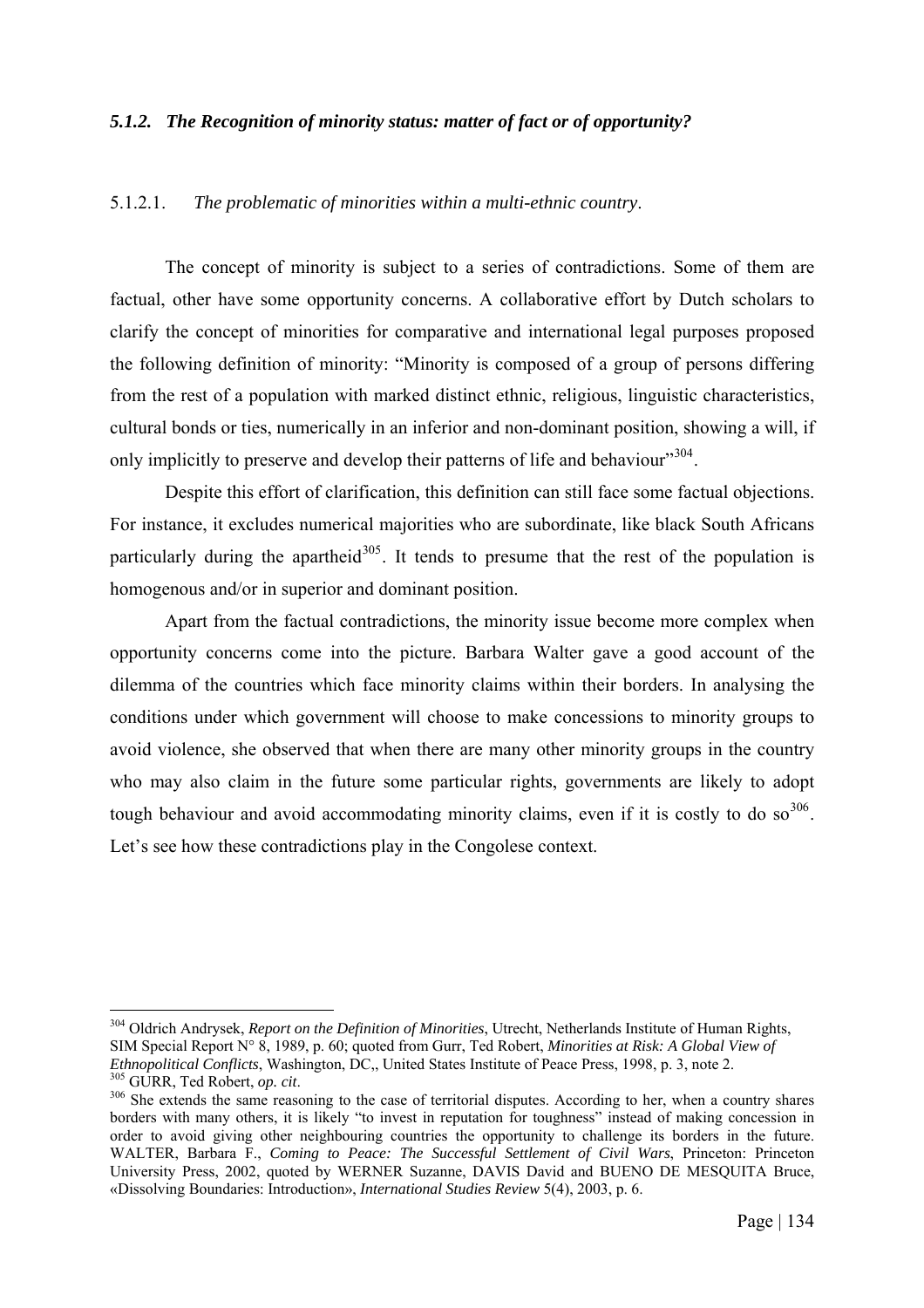# *5.1.2.2. The Congolese case.*

The Congolese case illustrates well the contradictions about minority issue. I will use three examples, all from 2005, to show how.

1°. For the first time in the Congolese history, the new constitution, that was adopted by referendum from the December 18-19, 2005, has recognised clearly the existence of national minorities: article 13 forbids any kind of discrimination against them and article 51 assigns the obligation of protecting and promoting them to the state.

2°. And yet, in the same year, Herbert Weiss and Tatiana Carayannis published an article which was based on their field work in Congo and which contradicts somehow this constitutional provisions. These two authors wrote that when people are asked whether minorities exist in Congo, the common sentiment of Congolese is that they all are minorities.<sup>[307](#page-141-0)</sup>

This position is advanced by people who oppose the recognition of minorities for two different reasons: they hold that Congo comprises 250 ethnic groups of which none is numerically dominant. Thus, for them, speaking of minorities in Congo, is just an absurdity. Other refuse the recognition of minorities for prudential reasons. They fear to open the Pandora's box for claims from different groups that will be difficult to handle and threaten national unity and security.

3°. The same year gain, Léon de Saint Moulin has contradicted the opinion which holds that Congo is a mosaic of 250 ethic groups. He based his argument on the linguistic map of Congo on which he classified the Congolese populations in three groups: the Bantu, Nilo-Saharan and Ubangi languages. He found out that the Bantu languages dominate the others, because most of the Congolese populations speak them. These Bantu languages are divided in eight families within which a certain mutual understanding exists.<sup>[308](#page-141-1)</sup>

It is only in searching to know the origin of the constitutional provisions which recognize minorities in Congo that Léon de Saint Moulin's position poses itself problem. Indeed, the Banyamulenge<sup>[309](#page-141-2)</sup>, Tutsi component of the Banyarwanda, are those who imposed that recognition of minorities, first during the *Dialogue intercongolais* and then, when the new constitution was drafted. Their military power facilitated their position to prevail, since,

<span id="page-141-0"></span><sup>&</sup>lt;sup>307</sup> WEISS Herbert F. & CARAYANNIS Tatiana, "The Enduring Idea of the Congo", in LAREMONT Ricardo René(Ed.), *Op. cit.*, p.177, note 47.<br><sup>308</sup> SAINT MOULIN Léon de, *op. cit.*, 2005, p. 200.<br><sup>309</sup> This name designated originally the Tutsi established in Mulenge, in the Hauts-plateaux of the South-Kivu

<span id="page-141-1"></span>

<span id="page-141-2"></span>province. With the political evolution in Congo, it came to designate the whole Tutsi community.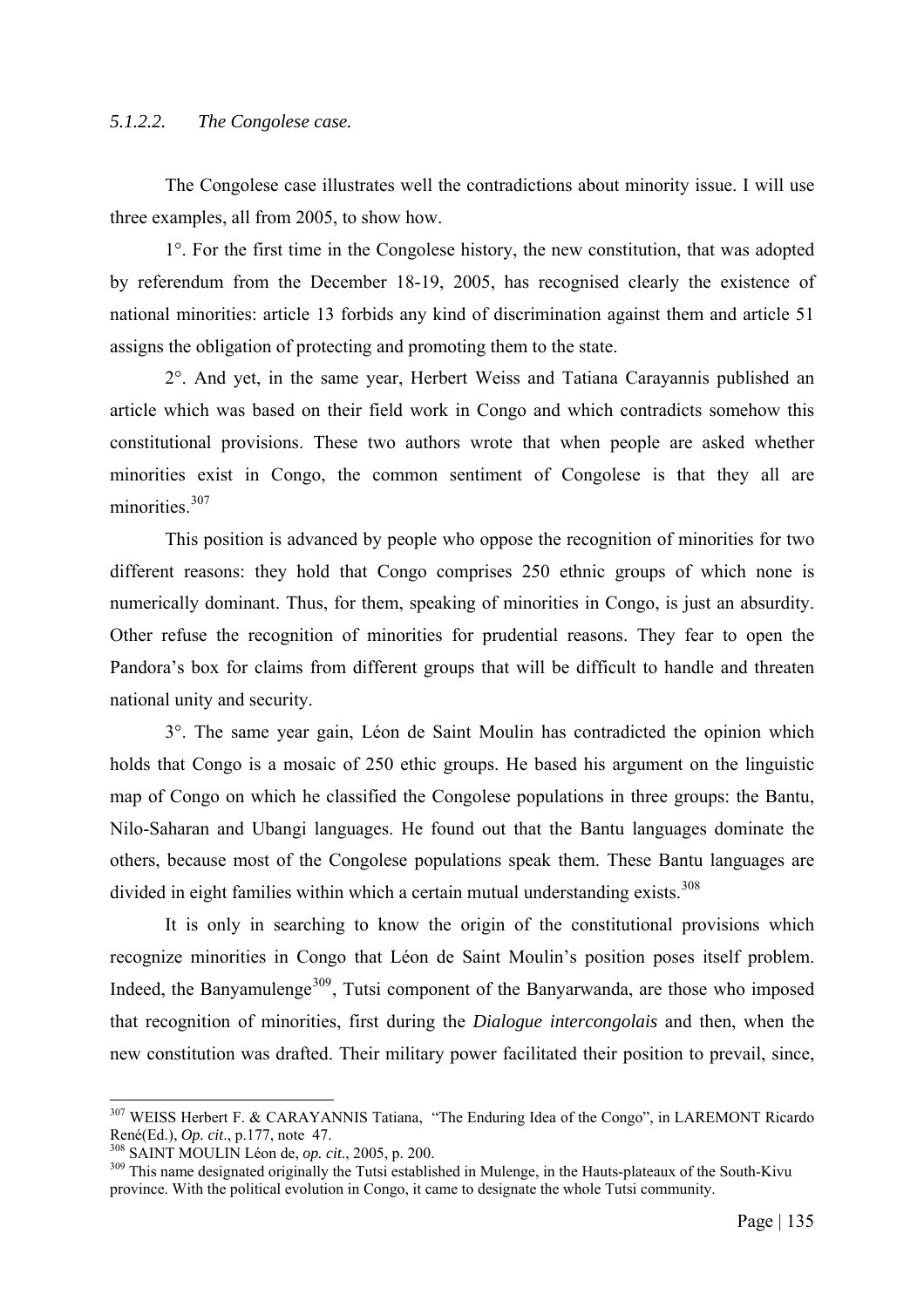as we mentioned earlier, they were leading the rebellion movement, RCD, which controlled a third of the national territory from 1998-2003. In looking at Léon de Saint Moulin's classification, we find, however, that this group that demanded the recognition of minorities is part of the linguistic majority, i.e. the Bantu languages' group. Within this group, the Banyamulenge could belong to "*la famille J du Nord et du Sud-Kivu*" that is said to include the *Kinyarwanda* and *Kirundi*. [310](#page-142-0) Their military position allowed them also to dominate the group of Banyarwanda which includes non only Tutsi but also Hutu with whom they have been treated earlier in the different laws on citizenship.

#### **5.2. Citizenship, minority and decentralization in Congo.**

The development we have just made concerning both citizenship and minority issues in Congo shows the challenges of the ongoing decentralization process, particularly for the North and South-Kivu provinces. In particular, decentralization carries dangers and offers opportunities.

The first danger would be to decentralize what would be considered as "Kivu problems", although their causes (namely colonialism, immigration, political instabilities in the neighbouring countries, laws on land and citizenship, political representation, etc.) and their consequences (political instability and violence) are not only local.

The second problem is the risk for the Tutsi group, which has militarily imposed its solutions in the new law on citizenship and in the constitution, to capture the benefit of local governance for its own benefit. Other groups can be encouraged to use force to secure their positions and thus, open up a cycle of violence that would be detrimental to the development of the region.

The third is inherent to the ethnic definition of the Congolese citizenship by birth. The fact that this citizenship is defined in reference to the individual belonging to an ethnic group whose members and territory constitute the current DRC, is likely to encourage territorial conquest in order to secure to one's group an ethnic territory. An illustration of this case is the creation of the *Territoire* of Minembwe in the South-Kivu when the *Rassemblement Congolais pour la démocratie* occupied the eastern part of the country. This *Territoire* was created on September 2, 1999 by *arrêté départemental n° 001/MJ/DAT/MB/ROUTE/1999* and includes the chieftaincies of Mulenge, Bijombo, Itombwe, Minembwe and Kamombo. The

<span id="page-142-0"></span><sup>310</sup> SAINT MOULIN Léon de, *op. cit*. 2005, p. 200.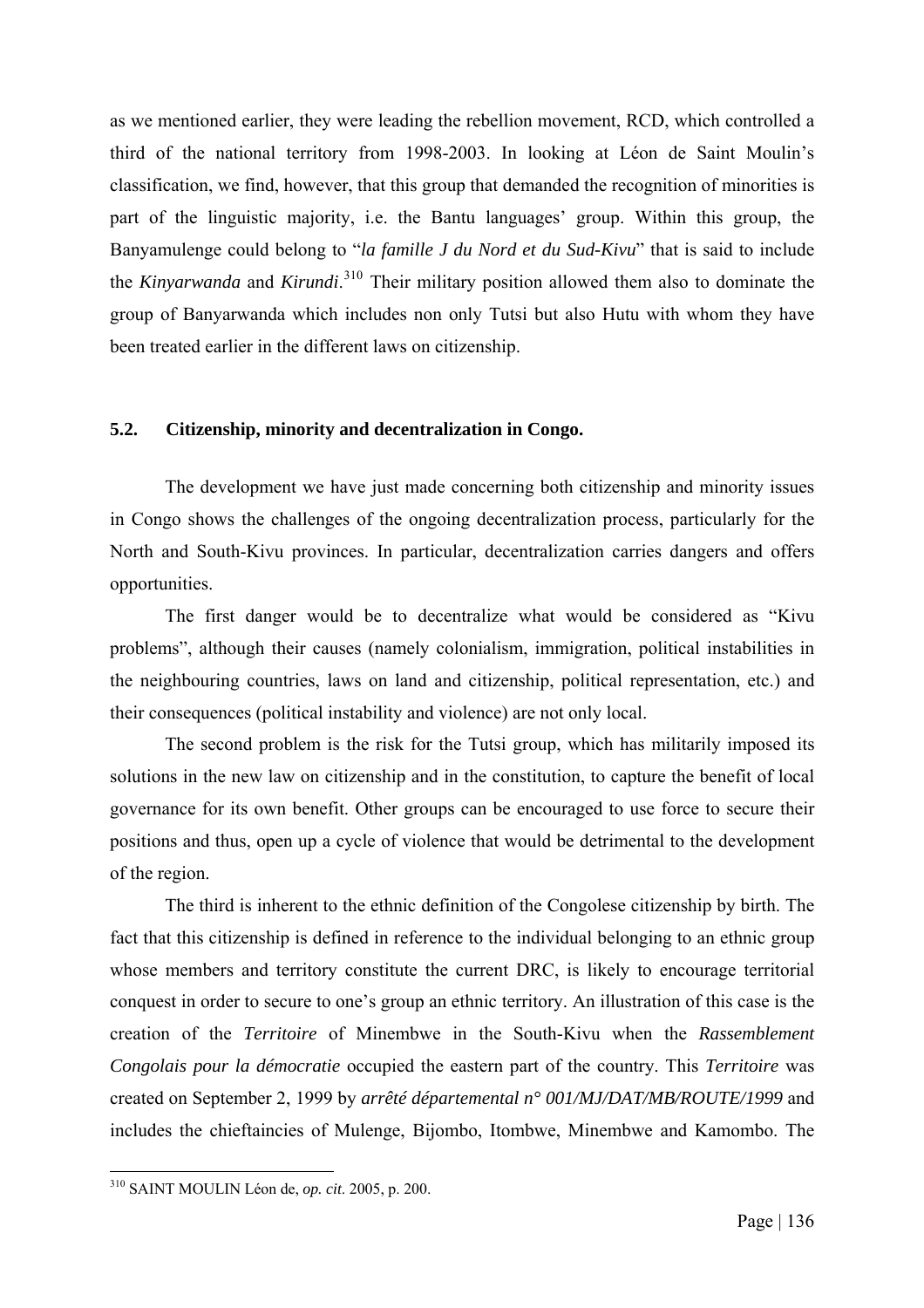aim was, for Banyamulenge, to have a *Territoire* under their control. The status of this *Territoire* is contested in the Congolese opinion in general and in the province in particular and is expected to be highly disputed in the future law defining the new territorial circumscriptions. But I should mention that, legally, it has lost its importance since when it was created, the *Territoire* was still a decentralized entity. Now, with the new constitution, the *Territoires* have become mere territorial constituencies without legal status. However, the lose of the legal importance does not make emotional value vanish.

The fourth danger is inherent to the context in which have occurred the compromise that was made in the law on citizenship and in the constitution. These important concessions were made under military threat and a change in the balance of power could put them into question<sup>[311](#page-143-0)</sup>. In that sense, the compromise may have been a mere cease-fire in the expectation of new hostilities.

Although very challenging for decentralization, these four problems can also find solution within it. They require the effort by local government and communities to be sustained by central state intervention and their availability to cooperate. Given the limits of this study, I will mention briefly some tracks.

The first is related to citizenship. As mentioned in the first section of this chapter, the different laws on citizenship in Congo tend to exclude than to complement each other. An effort should then be made to insert the citizenship issue in the long term view of the society. This requires first the reparation and/or the avoidance of the wrong of the past. In the present case, it would be better to avoid putting into question the compromise that was reached in the new law of 2004 and on which those who were victims of the multiple changes seem to have agreed. However, like its predecessors, this new law keeps the ethnic definition of the Congolese citizenship by birth, namely the individual belonging to an ethnic group whose members and territory made the current DRC. The main change introduced by that law is that it dates the location of these ethnic groups to 1960 to include more people among the Banyarwanda particularly. This ethnic criteria should be balanced by a greater account of the *jus sanguinis* and *jus soli*. For instance, although the different laws recognize the naturalization or the adoption, they do not seem to give importance to the possibility they offer to transmit citizenship by birth. Indeed, adoption and naturalization do not confer to the

<span id="page-143-0"></span><sup>311</sup> STEARNS Jason K., *op. cit.,* p. 262.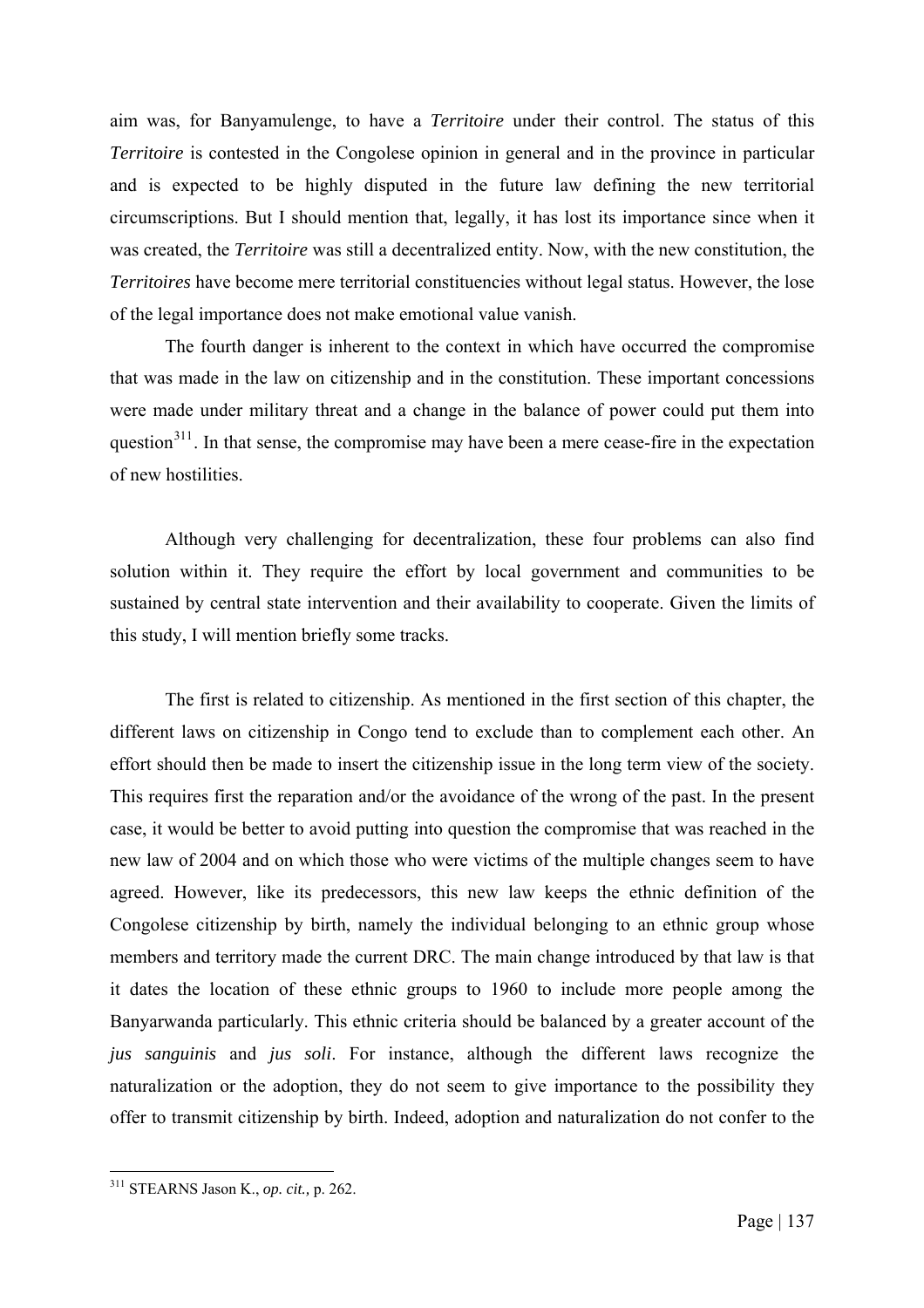beneficiaries an ascendant among the ethnic groups that constituted the DRC at any time in the history. However, they give them the capacity to transmit the Congolese citizenship by birth to their descendants. The citizenship of the latter should receive equal consideration from the law with the citizenship by birth from the Congolese ethnic groups.

The same reasoning hold for the possibility that the new law open for foreigners' children born in Congo. According to article 21 of the 2004 law, they can obtain Congolese citizenship once they are 18 if they present a written application and have a permanent residence in Congo. This possibility to acquire the Congolese citizenship was not recognized in the previous laws. It is an application of the jus soli, since it allows the birth and the residence on the Congolese territory to give a right to citizenship. But, like adoption and naturalization, it does not give to the beneficiary an ascendance among the Congolese ethnic groups. However it opens also to the beneficiary the possibility to transmit the Congolese citizenship to his descendants.

The second track is that citizenship corresponds to one side of the problem. It hides fundamental injustices, among which land and the political participation.

About the land issue, we saw how the law on land, but also political clientelism, corruption, and abuse of power have allowed immigrants to control wide real estates in the North-Kivu province. This situation had created strong resentment within the other communities who are confined on narrow spaces or are constrained to squat on immigrant's properties. For both of them, the citizenship has become manipulated. The autochthons contest the citizenship of the immigrants in the hope that they will get their lands once the immigrants will be expelled from the country. As for the immigrants, they claim citizenship and recognition of minority status to secure their properties and to require militarily more advantages from the state and local governments.

Any intervention in the land issue should be aware of these antagonistic interests expressed through citizenship and find a common ground for their conciliation. This effort requires identifying the legitimate claims of the parties, like the legal security and respect of private property for the immigrants and the right to access to land for the autochthons. As for illegitimate claims or attitudes, like illegal acquisitions of land rights (including violence, manipulation,...), they should be banned. The central government with local governments should engage negotiations with immigrants to get from immigrants lands that should be redistributed to autochthons. Some incentives can be used to encourage immigrants to concede lands, like tax exemptions, credit facilities,... In no case the land should be taken without compensation.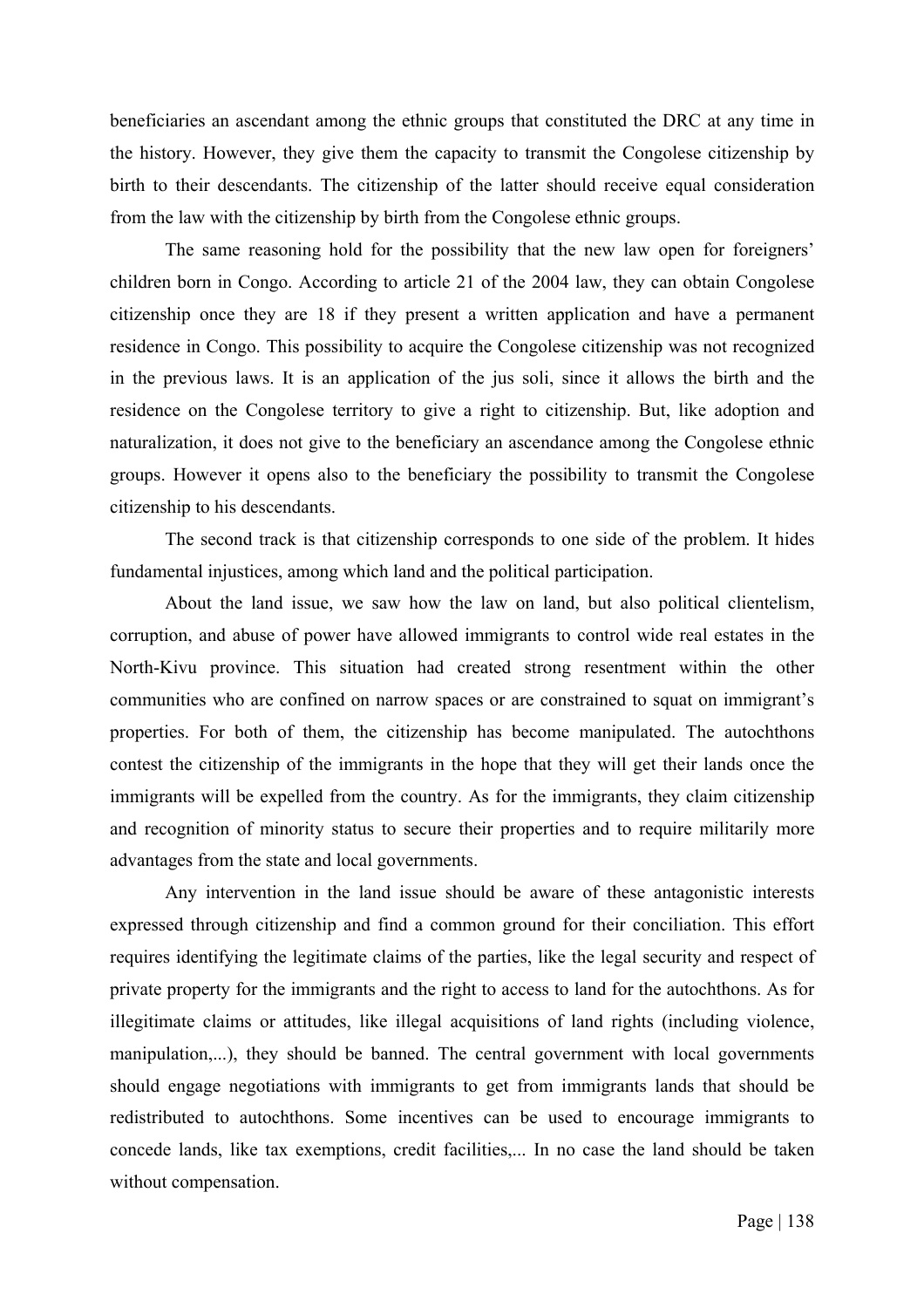Concerning the local governments, decentralization is likely to reveal some contradictions about participation and representation, which were silent during the national and provincial elections. Indeed, in the chieftaincies where there is a great concentration of Banyarwanda, autochthones fear to be outvoted by them. During the provincial elections, the Hutu component of Banyarwanda won 15 of the 42 seats in the provincial government of the North-Kivu province, which place them in second position after the Nande who won 25 seats. The other autochthonous groups (Nyanga and Hema) shared the rest. Tutsi who did not win a seat it the provincial assembly, but were given a seat in the senate and in the local government to promote reconciliation<sup>[312](#page-145-0)</sup>. Among the reasons for that, is the fact that about  $35.000$  and 45.000 of Tutsi are in the refugee camps in Rwanda and in Burundi. That is the reason why their leader, Laurent Nkunda, is demanding the repatriation of Tutsi before the organisation of local elections. Meanwhile, Nkunda rebellion's violence in the North-Kivu had displaced 846.699 peoples according to a report of June  $2008$ <sup>[313](#page-145-1)</sup>

 It is clear that peace is the first requirement for displaced and refugees to come back home and for organising elections. The second requirement concerns the political system that local government should adopt. In a political context where antagonistic groups prevail, the majority system or the "winner-takes-all" system is not recommended since it is likely to exclude -sometimes for ever- one group from power and to create violence. Instead, Arend Lijphart's "consociative model" is preferred. It consists in four principles $314$ :

- "Power-sharing" or formation of "grand-coalitions" to ensure the representation of all the groups of the population in the decision-making process, and in the government;
- Autonomy through some mechanisms like decentralization or federalism;
- The proportionality rule to ensure group's representation in the political institutions (parliament, administration). The proportionality rule can also be used in the allocation of national revenue.
- The right to veto some decisions which are related to fundamental issues. This right is aimed at protecting minorities.

<span id="page-145-0"></span><sup>&</sup>lt;sup>312</sup> STEARNS K. Jason, op. cit. p. 252.

<span id="page-145-1"></span><sup>&</sup>lt;sup>313</sup> BUCYALIMWE Mararo S., "Kivu, RDCongo: Les institutions postélectorales face aux multiples pièges de la transition", Marysse S., Reyntjens F. and Vandeginste S., *L'Afrique des grands lacs. Annuaire 2007-2008*, Paris, L'Harmattan, 2008, p. 198; who quoted from EYENGA S., "Le programme Amani confronté au drame humanitaire à l'Est", Le Potentiel, n°4360 du 15 juin 2008.

<span id="page-145-2"></span><sup>&</sup>lt;sup>314</sup> LIJPHART A., DE MUCCI R. e DI GREGRORIO L., *Democrazie in transizione*, Roma, Luiss Edizioni, 2002, p. 23; VANDEGINSTE S., "Burundi: Entre le modèle consociatif et sa mise en oeuvre", in Marysse S., Reyntjens F. and Vandeginste S., *L'Afrique des grands lacs. Annuaire 2007-2008*, Paris, L'Harmattan, 2008, p. 56.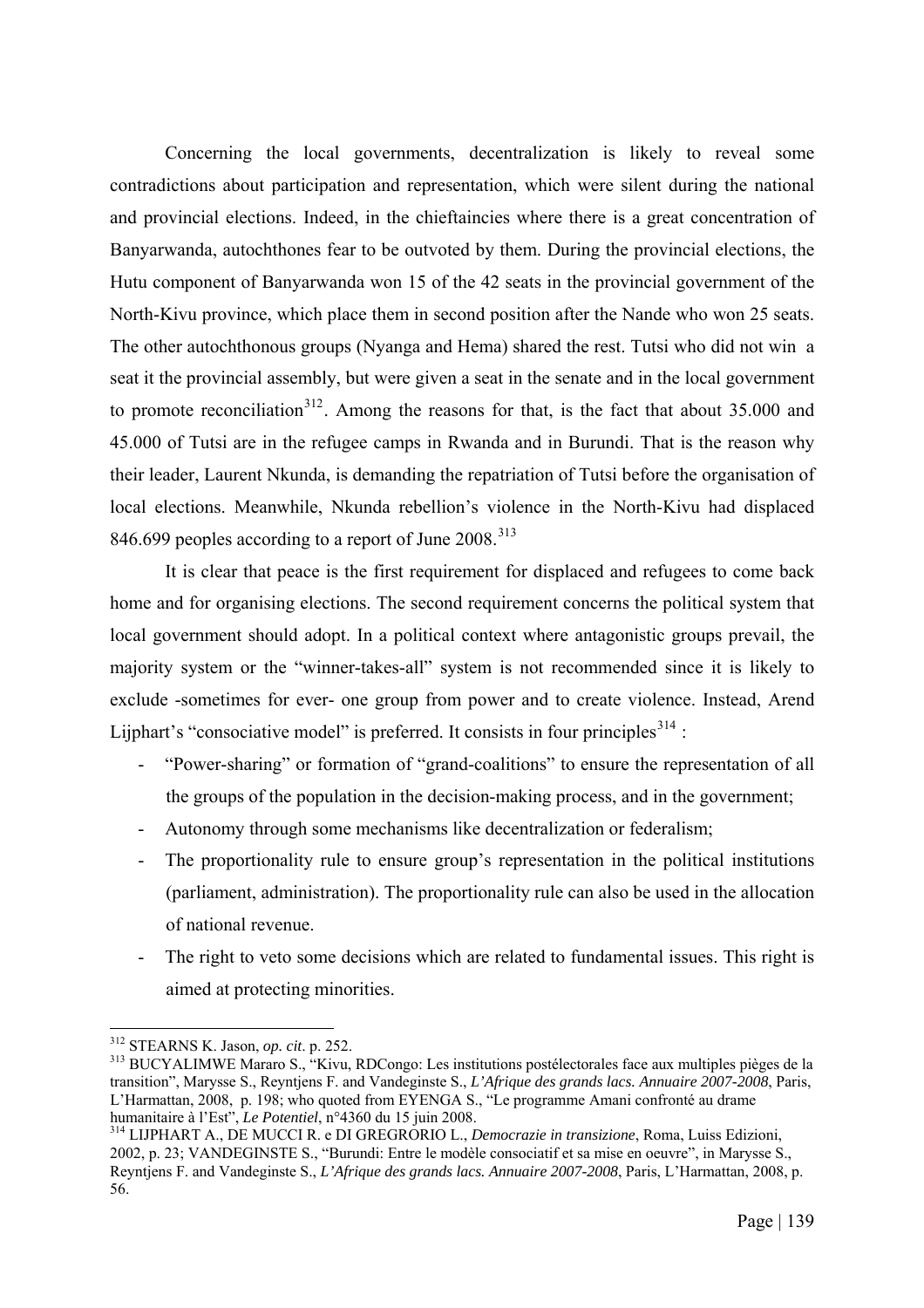According to Lijphart, power-sharing and autonomy are the pillars or the consociative theory, while proportionality and veto are secondary principles. The secondary principles can strengthen the two pillars. The combination of these principles can take different forms, some more advantageous than other.<sup>[315](#page-146-0)</sup>

I would like to focus on the principle of autonomy in the particular context we are analysing in this section. In deed, most of the time, the recognition of autonomy to an ethnic group is associated with territorial dimension, i.e. the territory on which the group will be exercising its autonomous competences. This approach can work perfectly when the group in question is geographically concentrated. In this sense, the ethnic borders will correspond to the borders of the federal or decentralized entity. The situation changes, however, when the group is geographically dispersed. Two possibilities can be distinguished. First, the autonomy can be recognized to the group, but on a non-territorial basis. Second, the autonomy can still be recognised to a particular territory, with the consequence that it will not concern one group only, but many groups.

These two hypotheses are worth mentioning in the decentralization of entities where immigrants live together with autochthons. Since it is impossible to separate the two groups, consociative formulas can allow the different groups to partake in local government. But group-based decentralization can also be encouraged for groups whose members are scattered around. This can enable them to develop trans-entity solidarity with their members, organize some activities (like education, cultural programs, etc) without need for territorial restructuring.

<span id="page-146-0"></span><sup>1</sup> 315 LIJPHART A. et al., *op. cit*.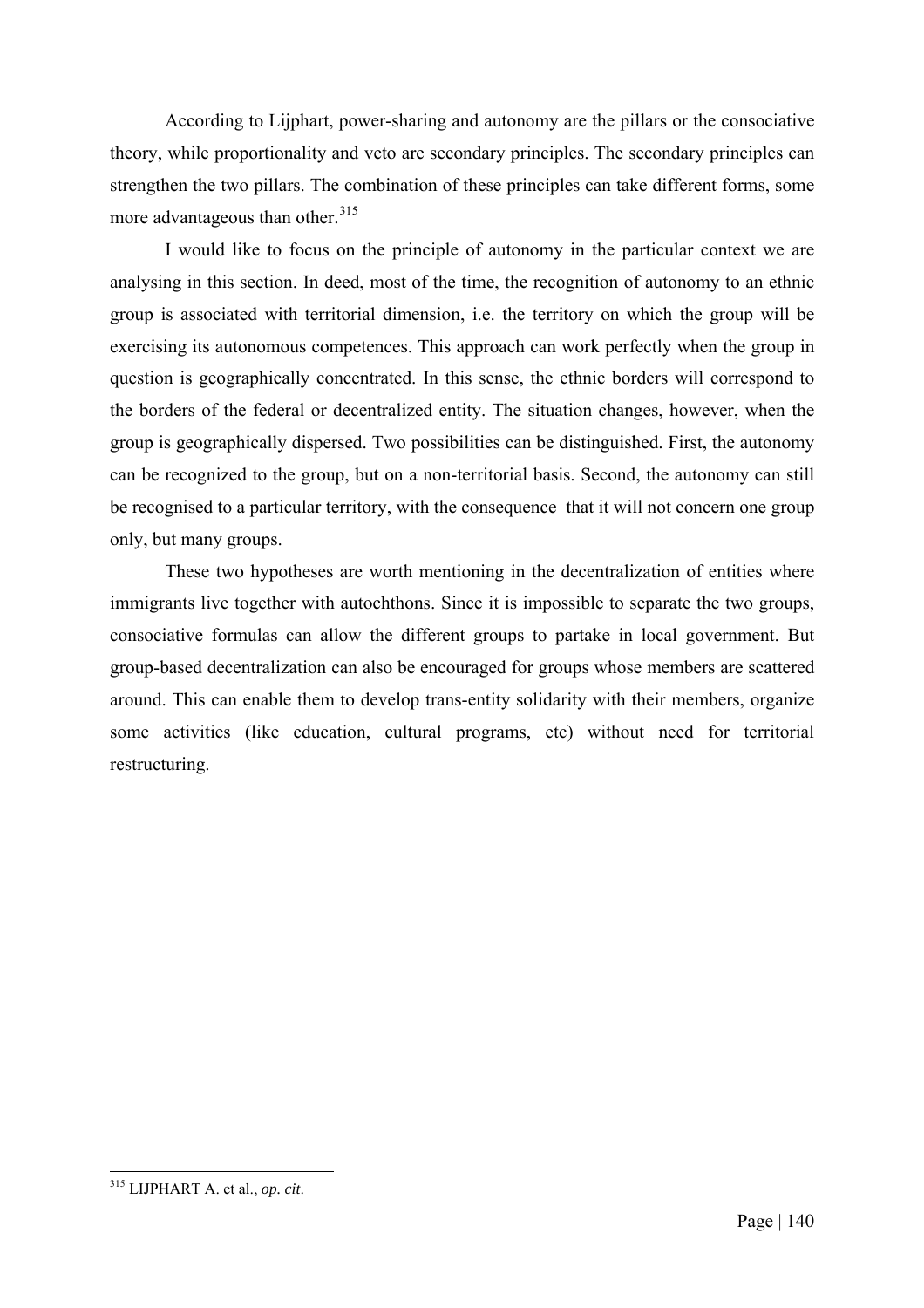## **6. CONCLUSION**

This thesis is in line with the scientific debate on the relationship between state and society in Africa. It is inspired by Pierre Englebert's book on "State Legitimacy and Development in Africa" in which he shows how historically determined structures of African states explain the diversity in their developmental capacities. In his approach, a state is legitimate when its structures have evolved endogenously and there is some level of historical continuity to its institutions. Here, pre-colonial authority systems play a key role. The variation in the extent to which they have been integrated or repressed explains the variation in states' legitimacy and in developmental capacity.

This led me to look at the status of these pre-colonial traditional institutions in the particular case of Congo from the colonial period until now and, from the result observed, to explore new basis for enhancing Congo's legitimacy and developmental capacity in which these institutions can play a central role. Decentralization was given preference for three main reasons.

The first is constitutional: the new constitution adopted by referendum in December 2005 recognizes the status of decentralized entities to traditional chieftaincies. The interest consisted in pointing out the implications of this recognition in comparison with former experiences.

The second reason is that I am opposed to a tendency in the Congolese political opinion –influenced by a current of literature- to confuse the debate on decentralization with the quarrel about the form of the state, which may be federal or unitary. In this debate, the fear of centrifugal forces that federalism could encourage is warded off by the option for unitary and, possibly, decentralized state. Decentralization ends up in being, in their view, a property that can only be applied to unitary state. I hold that decentralization remains relevant even in the case of federal state, since the constitutive states are not the last tier of the political organisation. They include cities, communes, chieftaincies, etc. which may require legal status of decentralized entities.

The third reason is that decentralization seems to be a realist solution in the current context of Congo weak state. Although it is true that decentralization can weaken a country even more and that it would be better to achieve, first, a strong state, the question remains how can the strong state be achieved in front the ongoing claims for more autonomy for local governments. Since achieving a strong state implies achieving successfully the hegemonic project, this can be reached only in two ways: on a voluntary basis for people and entities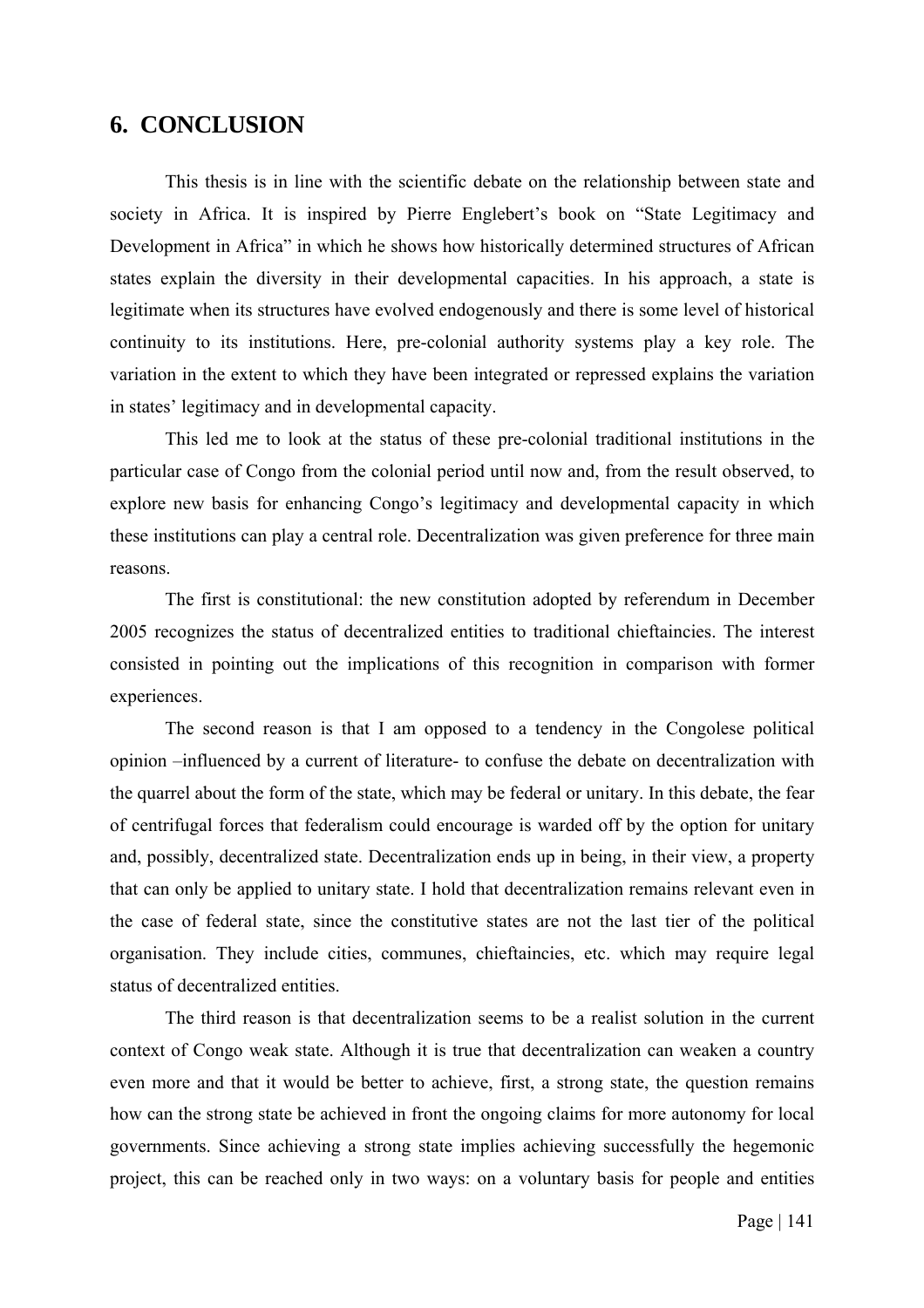which are involved or by coercion. Coercion is not a new phenomenon in African experience both in the colonial and postcolonial period to think that the failure of the hegemonic project is the result of insufficient violence. Africa has got more that its share of coercion and violence so that the failure of the hegemonic project can be analysed also as a response of the society to an alien or arbitrary state. Another element to mention about coercion is that it does not benefit any more from the same opportunities (namely tolerance) as before. To illustrate the time has changed, Laurent Gbagbo, president of Cote d'Ivoire, used the right formula in asking Africa has to make its 1789 revolution in the presence of Amnesty International.<sup>[316](#page-148-0)</sup>

Decentralization is put in correlation with democracy so that pretending decentralizing without democratizing is likely to be decentralized despotism. Decentralization is understood in four dimensions borrowed from Dele Olowu: political (free and fair elections, accountability of the executive to public bodies empowerment of local governments), economic (support to private sector, reduction of state dominance in the economy, competitiveness), administrative (capacity building at local level, strengthening of field administration) and financial (tax power, transfer of resources from the centre to autonomous agencies, move of financial institutions away from the major capitals).

These four dimensions of decentralization served to question the decentralization rhetoric in the Congolese political leaders' discourse, in light of the legislation that has been actually applied from the colonial period until now. The result is that there is a parallel or continuation between colonial and post-colonial territorial administration and the absence of a real will to decentralize. The colonial power denatured the relationship between chiefs and their subordinates and used traditional authorities as intermediaries to reach indigenous populations and to get the compliance with demands of labour and other regulations. Ironically, this distortion of traditional authority was accompanied by their conditioning: chiefs who were recognized and inaugurated were ensured remuneration (that they were authorized to cumulate with the tribute from their subordinates  $317$ ) and special protection in their relationships with their subordinates and their neighbouring chiefs. In the same ironical vein, traditional authorities were said to be exercising their power according to the customary law as far as it was in keeping with public order and good moral standards.

Even in 1957 when elections were proposed to designate the representatives of population in the different local government, half of the members of the council of chieftaincy were appointed by the District commissioner. The latter was a civil servant appointed by the

1

<span id="page-148-0"></span><sup>316</sup> SMITH Stephen, *Négrologie : Pourquoi l'Afrique meurt*, Calmann-Lévy, 2003, p. 194. 317 COQUERY-VIDROVITCH Catherine, *op. cit*., p. 55.

<span id="page-148-1"></span>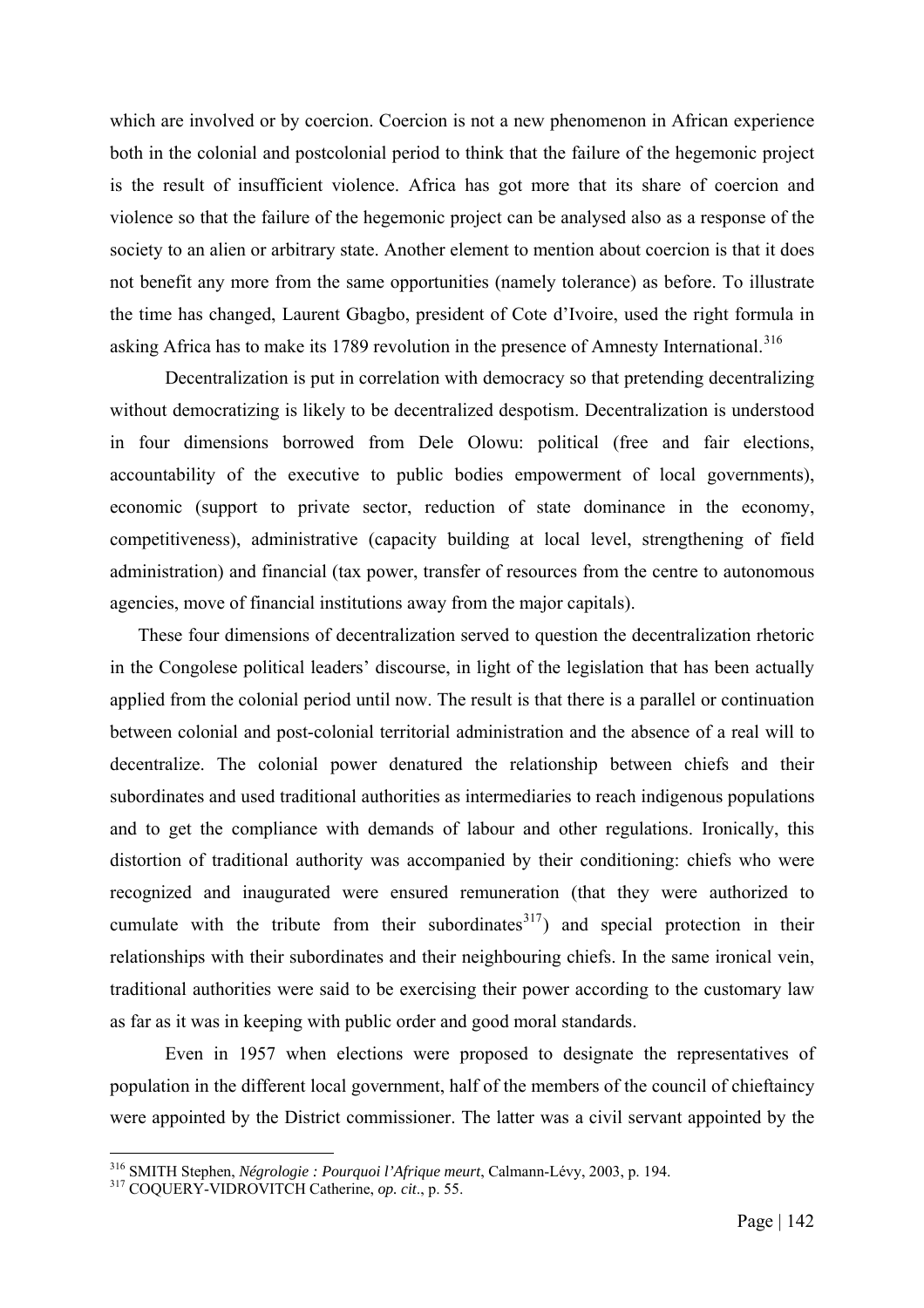centre and the very field agent of the colonial domination. He facilitated the very centralized management of the colony. In consequence, until Congo became independent, all the different services of the central government were grouped together under seven different departments and were kept under tight control. As for the economic power, it remained in the hands of the western elite.

In the postcolonial period, we observed that Mobutu threatened seriously traditional authorities in the seventies. In January 1973, he ruled out the customary laws of the administrative organisation across the country, took off chieftaincy's legal status, and prescribed to substitute civil servants for hereditary chiefs. In July of the same year, he unsecured the land power of traditional leaders with the land reform. Latter on, he proposed the election of chiefs (in 1978) and to replace progressively traditional tribunals with "*tribunaux de paix*". Although in 1982 he rehabilitated traditional leaders, who became at the same time local leaders of the single party, the threat on their land and judicial powers is still there. Some figures among traditional leaders were co-opted in the system, but it did not consist in the institutional reinforcement of traditional authority as local government. Its fiscal power remained limited to collect marginal taxes and its imbalances were irregularly and insufficiently compensated with transfers from the centre. In the meanwhile, the centre kept its dominance of economy which started with the "zairianisation" of foreigners assets in 1974.

The post-Mobutu era stared with a continuation of the logic of centralization, but one can observe some noticeable signs of decentralization which have been carried out recently, particularly in the new constitution of 2006 and laws. They include a share in the national revenue, elections of local assemblies and accountability of the executive to these assemblies. Those changes still need, of course, to mature both in their design and their implementation. This study explored some ways in which this improvement can be pursued.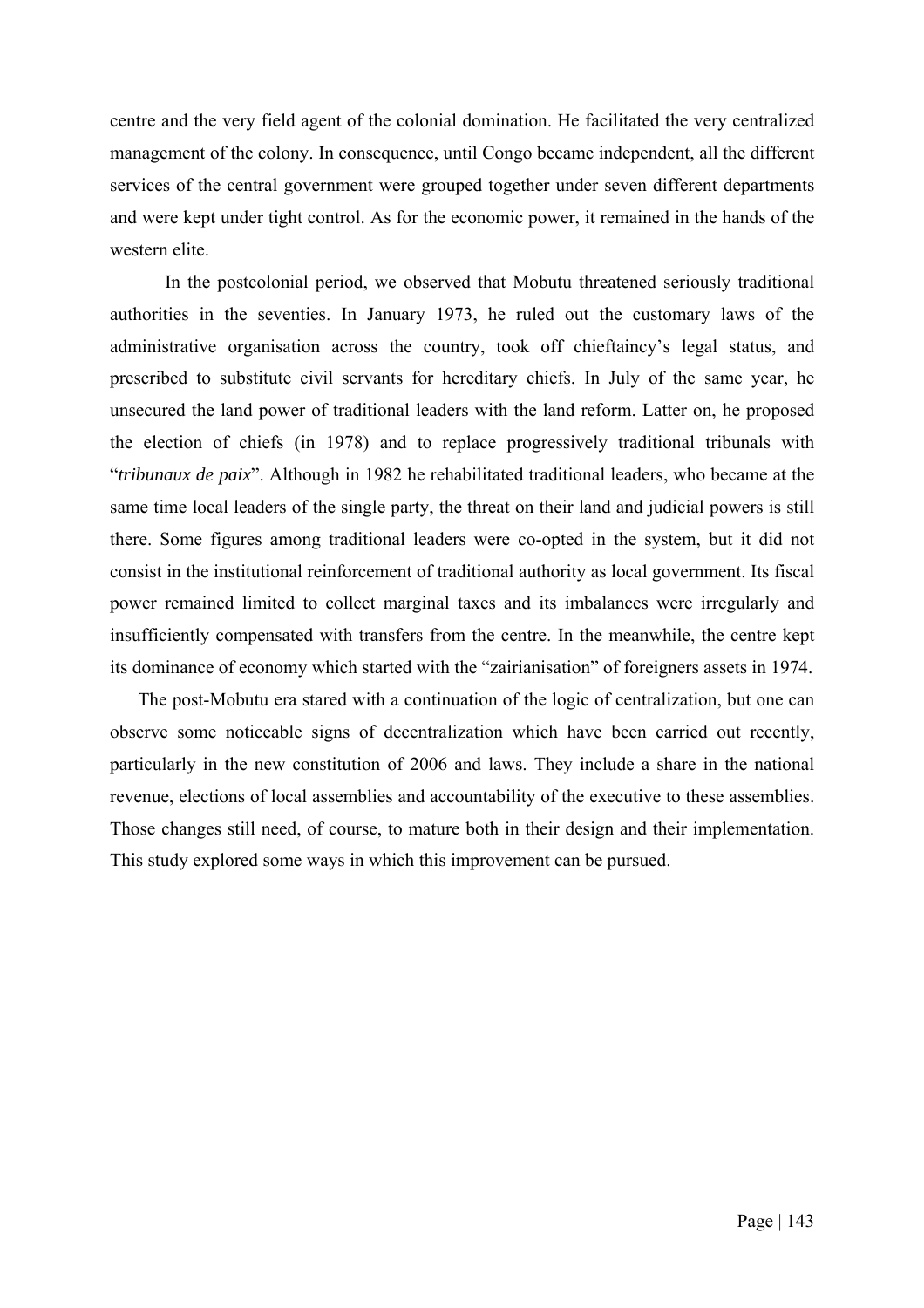## **BIBLIOGRAPHY**

ABASS AHAMED Saïd, "Démocratisation en temps de guerre: Le rôle des Nations Unies et de l'Union européenne en République démocratique du Congo", in Marysse S., Reyntjens F. and Vandeginste S., *L'Afrique des grands lacs. Annuaire 2005-2006*, Paris, L'Harmattan, 2006, pp. 287-306.

*Actes du Colloque sur La Décentralisation: Obstacles à l'organisation du pouvoir local et de l'administration locale dans la R.D. Congo post-conflit*, organisé du 14 to 16 Décembre 2004 par l'I.S.D.D.(Institut des Stratégies pour le Développement Durable), Kinshasa, Septembre 2005.

AHMED Junaid, BIRD Richard, & LITVACK Jennie, *Rethinking Decentralization in Developing Countries*, Discussion paper, World Bank, October 1998, 42 pages.

ANYANG' NYONG'O Peter(Ed), *Popular Struggle for Democracy in Africa*, London & New Jersey, Zed Books Ltd & The United Nations University, 1987, 288p.

AYEE, Joseph R.A., ''Participation, Poverty and Social Exclusion'', Development Policy Management Forum(DPMF) Publications: DPMF Workshop and Conference Proceedings, <http://www.dpmf.org/participation-joseph.html>

BADIE Bertrand, *L'Etat importé: Essai sur l'occidentalisation de l'ordre politique*, Paris, Fayard, 1992.

BAKAJIKA B. Thomas, *Partis et société civile du Congo/Zaïre. La démocratie en crise : 1956-65 & 1990-97*, Collection Editions Africaines, Paris, L'Harmattan, 2004.

BAYART, J.F.((ed.), *La Greffe de l'Etat*, Paris, Karthala, 1996.

 BAYART, J.F., ELLIS, S., and HIBOU B., *The Criminalization of the State in Africa*, London, James Currey, 1999.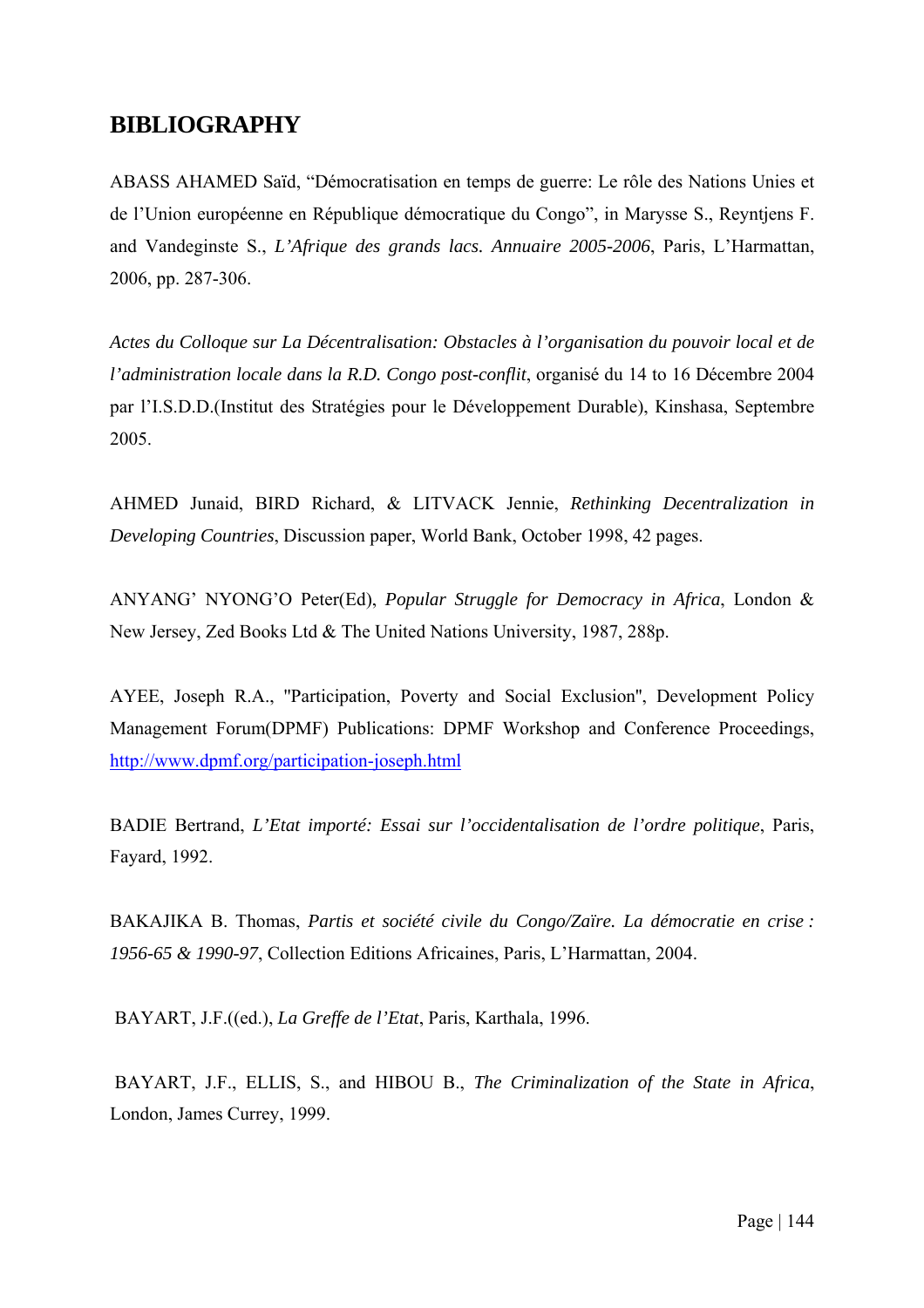BAYART, J.F., The *State in Africa: The Politics of the Belly*, London and New York, Longman, 1993.

BEKE Dirk, "African Traditional Chiefs, Partners Against Poverty ? Experiences from Uganda and Congo(Kinshasa)", Paper presented at the Second International Regional Conference on "*Shared Governance: Combating Poverty and Exclusion"*, International Institute of Administrative Science, Yaoundé(Cameroon), 14-18 July 2003.

BEKE Dirk, "Modern Local Administration and Traditional Authority in Zaïre. Duality or Unity? An Inquiry in the Kivu", in DIJK, Rijk van & ROUVEROY VAN NIEUWAAL, E.A.B. (eds.), *African Chieftaincy in a New Socio-Political Landscape*, African Studies Centre, Leiden, 1999, pp. 75-95.

BEKE Dirk, «La décentralisation dans les pays en développement et la prévention des conflits internes», Paper presented at the conference organized by the International Institute of Administrative Science, 27 February 2004.

BOGDANOR Vernon, ''Devolution: Decentralization or disintegration?'', *The Political Quarterly Publishing*, Backwell Publishers, Oxford & Malden, 1999, pp. 185-194.

BOLLE Jacques, "Le processus d'évolution politique du Congo belge", in *Problèmes d'Afrique Centrale*, n°43, 1<sup>er</sup> trimestre 1959, Bruxelles, pp. 12-18.

BRADLEY TODD M., ''The Other»: Precursory African Conception of Democracy'', in *International Studies Review*, 7, 2005, pp. 407-431.

BRASSINNE Jacques, *La Belgique fédérale*, Bruxelles, Editions du CRISP, 1994.

BUCYALIMWE Mararo S., "Kivu, RDCongo: Les institutions postélectorales face aux multiples pièges de la transition", Marysse S., Reyntjens F. and Vandeginste S., *L'Afrique des grands lacs. Annuaire 2007-2008*, Paris, L'Harmattan, 2008, pp. 197-219.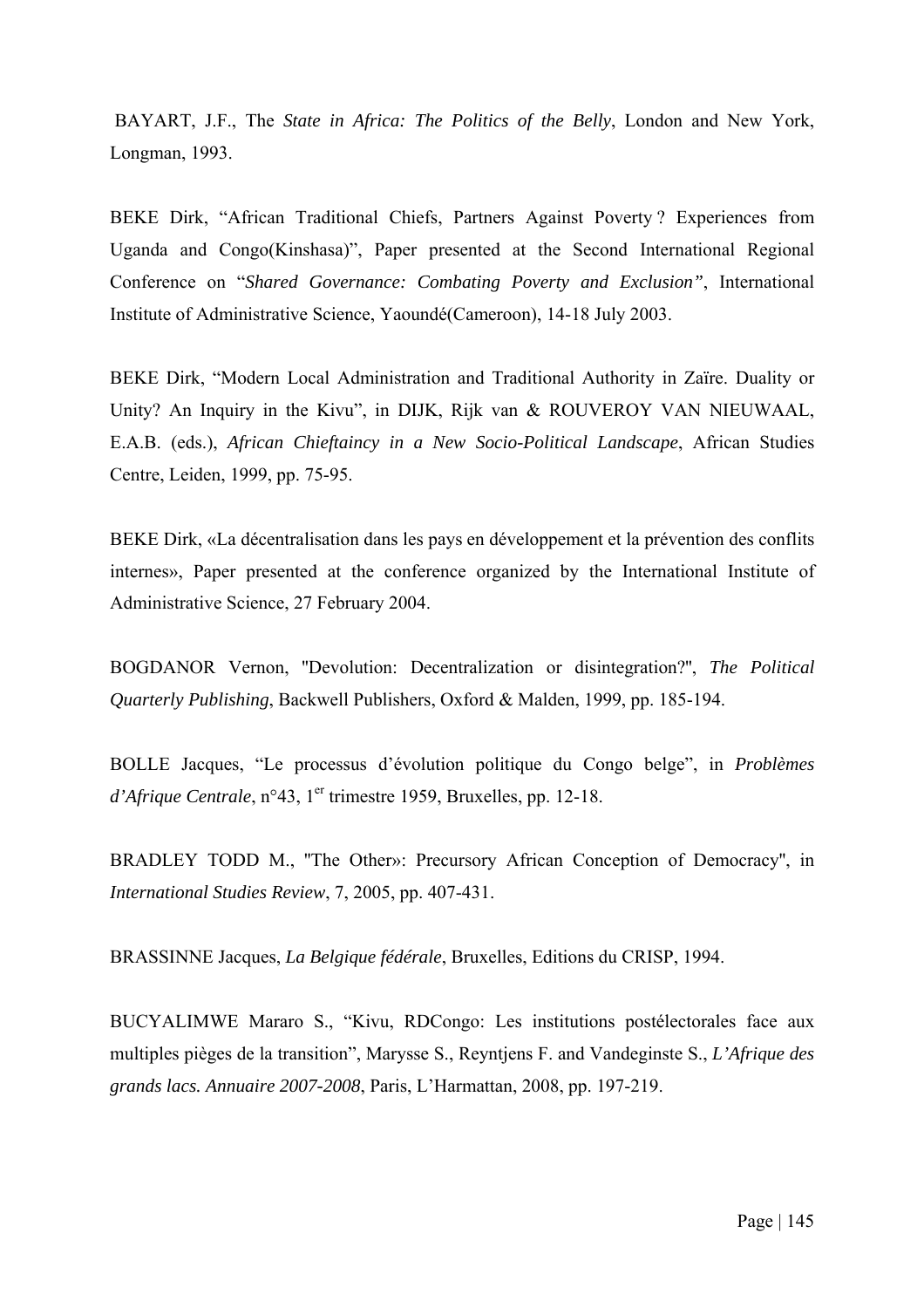BUCYALIMWE MARARO S., "Le TPD à Goma (Nord-Kivu): Mythes et réalités", in Marysse S. and Reyntjens F.(eds.), *L'Afrique des grands lacs. Annuaire 2003-2004*, Paris, L'Harmattan, 2004.

BUCYALIMWE Mararo S., « Kinshasa et le Kivu depuis 1987 : Une histoire ambiguë », in Marysse S. & Reyntjens F.(ed), *L'Afrique des grands lacs. Annuaire 2004-2005*, Paris, L'Harmattan, 2005, pp. 161-186.

CHRETIEN Jean-Pierre, « Burundi : la démocratisation manquée », [http://www.african](http://www.african-geopolitics.org/home_french.htm)[geopolitics.org/home\\_french.htm](http://www.african-geopolitics.org/home_french.htm)

CHRETIEN Jean-Pierre, « Dimension historique de la question identitaire dans la région des Grands lacs. En quête d'un équilibre moderne », in *Les identités meurtries : faire face aux défis posés par nos murs psychologiques et idéologiques*, Collection ''Regards croisés'', n° 12, Pole Institute, Goma, 2004.

CNDD, « La nature du conflit burundais : un cocktail d'intolérance et d'hypocrisie », [www.cndd-fdd.org](http://www.cndd-fdd.org/)

COLLE P., «Organisation politique des Bashi», in *Congo*, II, Liège Saint Lambert, 1921.

COLLE P., *Essai de monographie des Bashi*, CELA, Bukavu, 1971.

CONAC Gérard, « Le développement administratif des Etats d'Afrique noire », in *Les institutions administratives des Etats francophones d'Afrique noire* (Sous la dir. de Gérard CONAC), Paris, Economica, 1979.

COPANS Jean, "The Long March Towards Modernity", in MOHAN Giles & TUNDE Zack-Williams(eds.), *The Politics of Transition in Africa. State, Democracy & Economic Development*, Revue of African Political Economy (ROAPE), Sheffield, 2004.

COQUERY-VIDROVITCH Catherine, "A propos des racines historiques du pouvoir: "Chefferies" et "Tribalisme", in *Les Pouvoirs Africains*, n°25, Paris, PUF, 1983, pp. 51-62.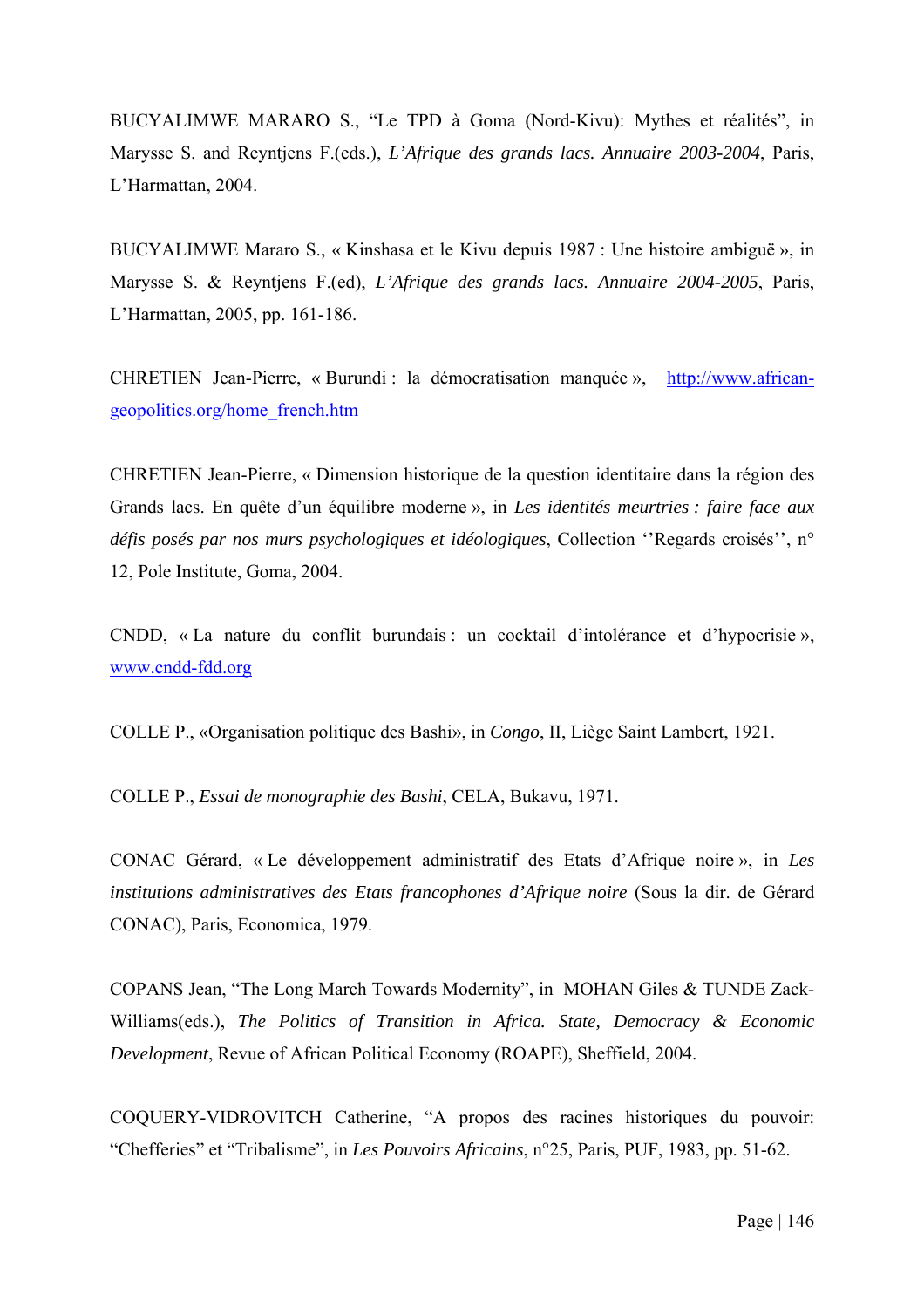COURBE Patrick, *Le nouveau droit de la nationalité*, 2ème édition, Paris, Dalloz, 1998.

CROZIER Michel, *On ne change pas une société par décret*, Paris, Grasset, 1979, 298p.

DAUMONT J.M., " Prélude à la Démocratisation des Institutions Politiques Congolaises", in *Problèmes d'Afrique Centrale*, n°39, 1<sup>er</sup> trimestre 1958.

DAVIDSON Basil, *The Black Man's Burden. Africa and the Curse of the Nation-State*, New York, Times Books, 1992.

DENG Françis, "These Borders Are Not Sacred", *Washington Post*, 20, December 1996.

DEPELCHIN J., *De l'Etat Indépendant du Congo au Zaïre contemporain (1885-1974) : Pour une démystification de l'histoire économique et politique*, Dakar, CODESRIA, 1992.

DIJK, Rijk van & ROUVEROY VAN NIEUWAAL, E.A.B., "Introduction: The Domestication of Chieftaincy: The Imposed and the Imagined", in DIJK, Rijk van & ROUVEROY VAN NIEUWAAL, E.A.B. (eds.), *African Chieftaincy in a New Socio-Political Landscape*, African Studies Centre, Leiden, 1999, pp. 1-20.

DOMONT J.M., «Prélude à la démocratisation des institutions politiques congolaises», in *Problèmes d'Afrique Centrale*, n°39, 1<sup>er</sup> trimestre 1958, pp. 3-19.

 DOUTRELOUX Albert, ''Tradition et modernité dans le développement'', in *Revue Internationale des Sciences Administratives*, vol. 62, n°3, septembre 1996.

DUPRIEZ Hugues, *Bushi, asphyxie d'un peuple*, mai 1987(unpublished).

DURIEUX André, *Institutions politiques, administrative et judiciaires du Congo-Belge et du Ruanda-Urundi*, Editions Bieleveld, Bruxelles, 1955, 108 pages.

ELIKIA M'Bokolo, «Afrique centrale: Le temps des massacres», in FERRO Marc(ed.), *Le livre noir du colonialisme*, Ed. Robert Laffont, Paris, 2003, pp. 433-451.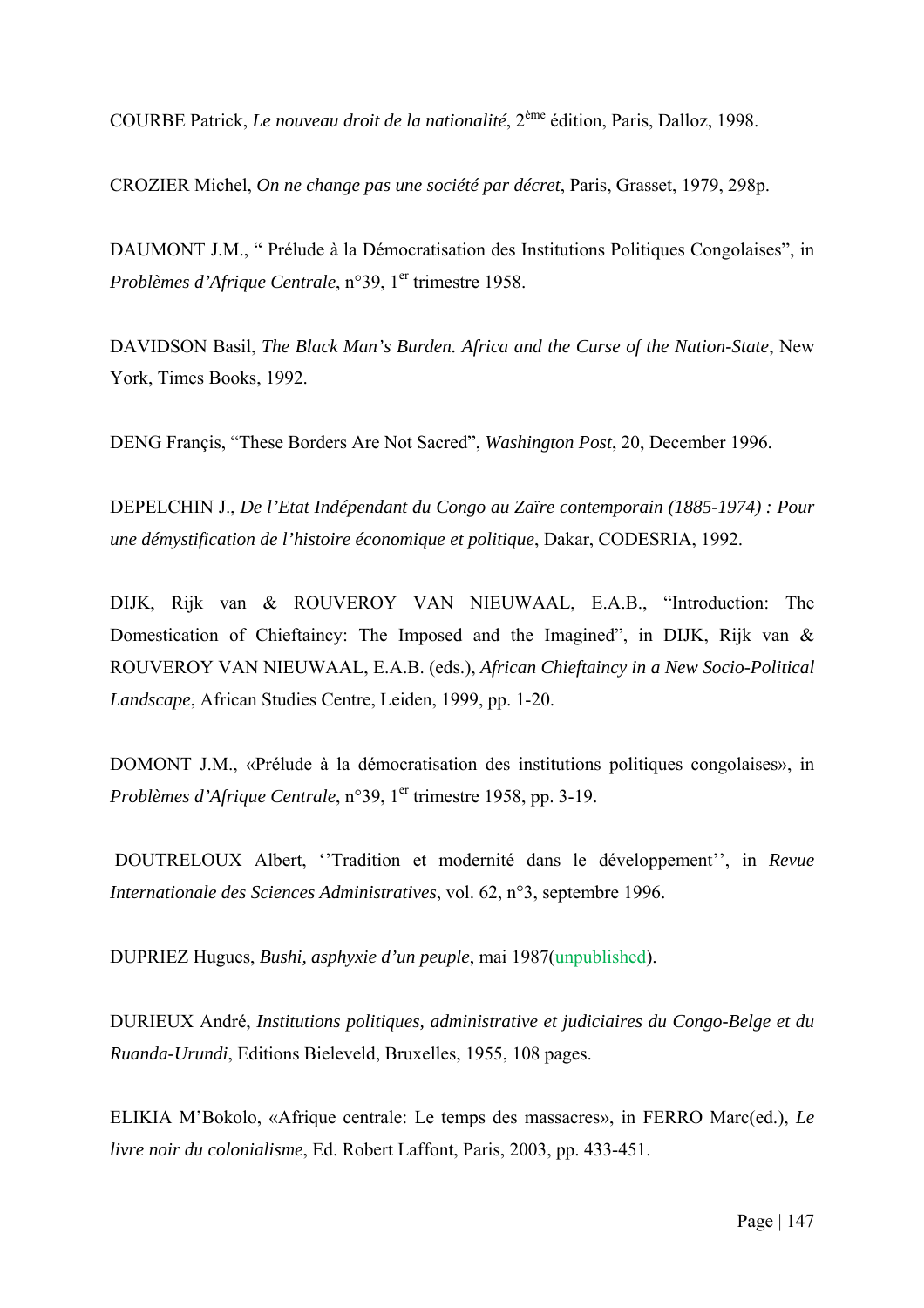ENGLEBERT Pierre, "Life Support or Assisted Suicide? Dilemma of US Policy toward the Democratic Republic of the Congo", Nancy Birdsall et al.(eds.), *Short of the Goal: US Policy and Poorly Performing States*, Washington D.C., Brookings Institution Press, fro the Center of Global Development, 2006, pp. 53-82.

ENGLEBERT Pierre, *State Legitimacy and Development in Africa*, Boulder & London, Lynne Rienner Publishers, 2000.

EVANS-PRITCHARD E., *Les Nuer. Description des modes de vie et des institutions politiques d'un people nilotique*, 1939.

FORTES M. And EVANS-PRITCHARD E., *African Political System*, Oxford, Oxford University Press, 1940.

FREUD C, BIERSCHENK, T., CHAUVEAU, J-P. And OLIVIER DE SARDAN, J-P., *Courtiers en développement. Les villages africains en quête de projets*, Paris, Karthala ; Mayence, APAD, 2000, 318 pages, bibl. (« Hommes et Sociétés »)., *Cahier d'études africaines*, 167, 2002. <http://etudesafricaines.revues.org/document1496.html>

GRIFFITHS John, "Legal Reasoning from the External and the Internal Perspective", *New York University Review*, 53, 1978, pp. 147-163.

GUICHAOUA André(Sous la Dir.), *Exilés, réfugiés, déplacés en Afrique centrale et orientale*, Paris, Karthala, 2004.

GURR Ted Robert, *Minorities at Risk: A Global View of Ethnopolitical Conflicts*, Washington, DC,, United States Institute of Peace Press, 1998.

HABERMAS Jürgen, *The Portnational Constellation: Political Essays*, translated, edited, and with an introduction by Max Pensky, Cambridge, Ist MIT Press ed., 2001.

HOLSTI Kalevi J., *The State, War, and the State of War*, Cambridge: Cambridge University Press, 1996.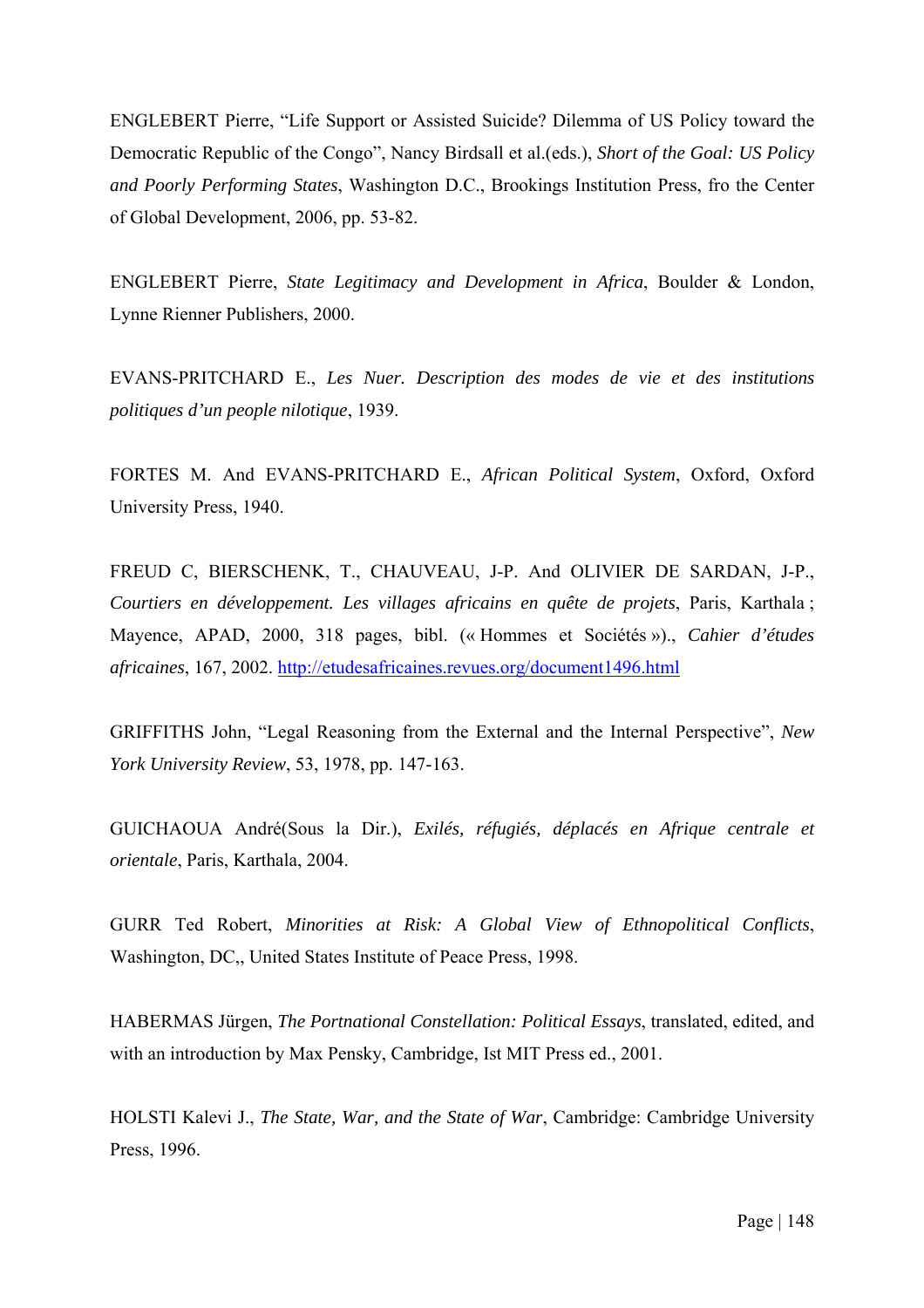HYDEN Goran and VENTER Denis, "Constitution-Making in Africa: Political and Theoretical Challenges", in HYDEN Goran and VENTER Denis(eds.), *Constitution-Making and Democratisation in Africa*, Africa Institute of South Africa, 2001, pp.1-22.

ISANGO Idi Wanzila, «La décentralisation administrative pour le développement: Quelques écueils à éviter », in *Zaïre-Afrique*, Février 1988, n° 222, pp. 85-97.

ISANGO Idi-Wanzila, "La présence des chefs coutumiers dans l'administration territoriale du Zaïre : quelle opportunité ?", in *Zaïre-Afrique*, n°258, mars 1992, pp. 151-162.

JOSEPH Richard, *State, Conflict, and Democracy in Africa*, Boulder, Colo: Lynne Rienner Publishers, 1999, 525p.

KAKYINDA LUSANGA, « La décentralisation territoriale zaïroise à l'épreuve de la théorie et des faits », *Les cahiers du CEDAF*, n°2, 1984.

KAMTO Maurice, « Les rapports Etat-société civile en Afrique », in *Revue juridique et politique*, 1994.

KIDANE MENGISTEAB and DADDIEH Cyril, "Why State Building Is Still Relevant in Africa and How It Relates to Democratization", in KIDANE MENGISTEAB and DADDIEH Cyril(Eds), *State Building and Democratization in Africa.: Faith, Hopes, and Realities*, Westport, Preager Publishers, 1999, pp.1-17.

KYMLICKA Will, *Politics in the Vernacular: Nationalism, Multiculturalism and Citizenship*, Oxford University Press, 2001.

LAREMONT Ricardo René(Ed), "Borders, States, and Nationalism" in LAREMONT Ricardo René(Ed.), *Borders, Nationalism, and the African State*, Boulder & London, Lynne Rienner Publishers, 2005, pp.1-31.

LEMARCHAND René, "Political Clientelism and Ethnicity in Tropical Africa: Competing Solidarities in Nation-Building", in *The American Political Science Review*, Vol.66, n°1, March 1972, pp.68-90.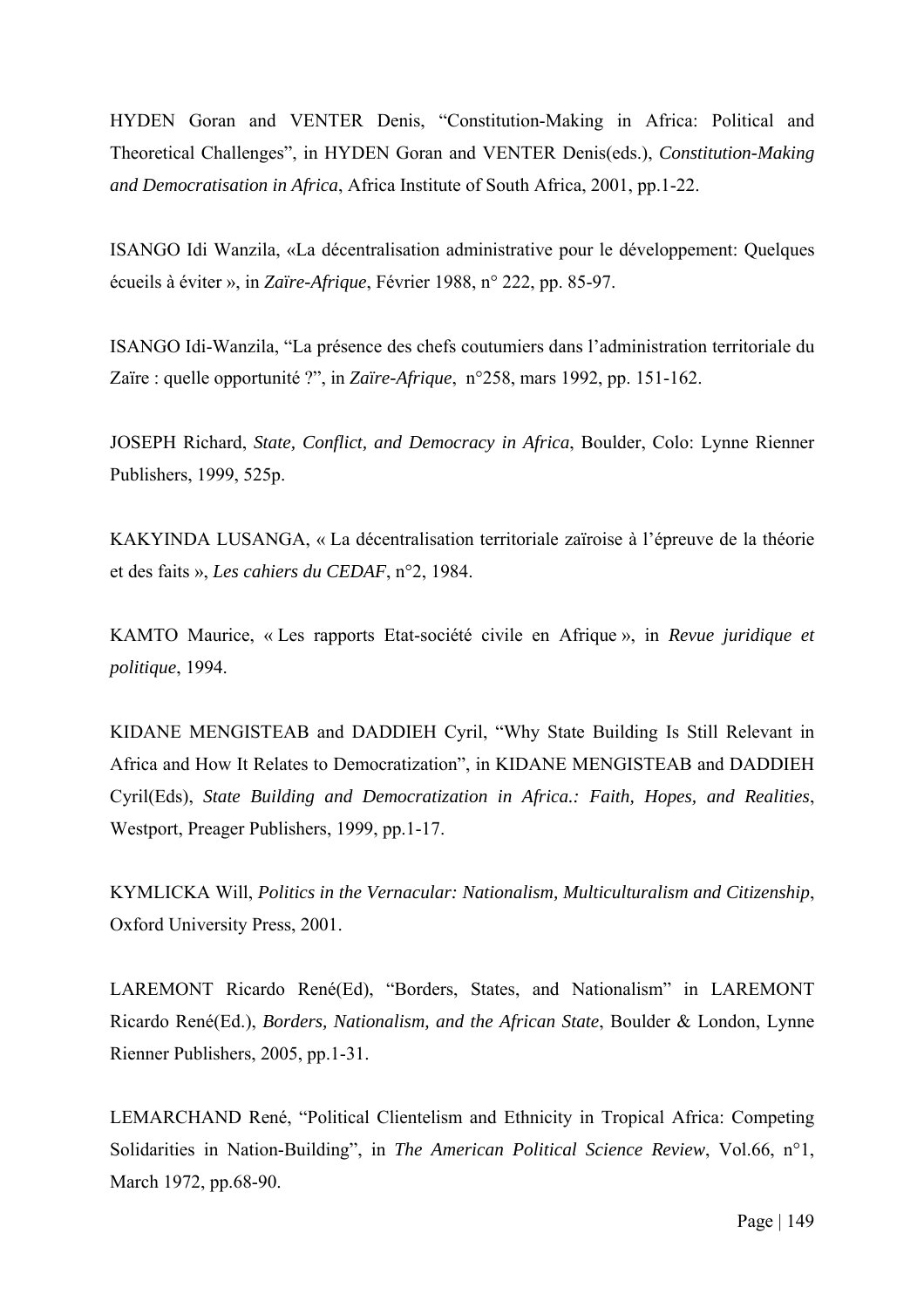LESLIE Winsome J, *Zaire : Continuity and Political Change in an Oppressive State*, Boulder, Colo., Westview, 1993.

LIJPHART A., DE MUCCI R. e DI GREGRORIO L., *Democrazie in transizione*, Roma, Luiss Edizioni, 2002.

LINZ Juan J. and STEPAN Alfred, *Problems of Democratic Transition and Consolidation: Southern Europe, South America, and Post-Communist Europe*, Baltimore and London: The Johns Hopkins University Press, 1996.

 MAMADOU Dia, *Africa's Management in the 1990s and Beyond: Reconciling Indigenous and Transplanted Institutions*, Washington, D.C.: The World Bank, 1996.

MAMDANI Mahmood, *Citizen and Subject. Contemporary Africa and the Legacy of Late Colonialism*, Princeton, Princeton University Press, 1996.

MANOR James, *The Promise and Limitations of Decentralization: Summary*, Technical Consultation on Decentralization, FAO, December 1997. <http://www.fao.org/sd/rodirect/ROfo0023.htm>

MAPATANO BAGALWA J., *Administration traditionnelle et question foncière à Kabare, Région du Sud-Kivu, Zaïre*, Genève, Institut Universitaire du Développement, 1995.

MAPPA Sophia, *Pouvoirs traditionnels et pouvoirs d'Etat en Afrique. L'illusion universaliste*, Paris, Karthala, 1998, 205 pages.

MARCHAL Jules, *E. D. Morel contre Léopold II : L'histoire du Congo 1890-1910*, volume I, Paris, L'Harmattan, 1996, 463 pages.

MARYSSE S., ANSOMS A. and CASSIMON D., *The Aid 'Darling' and 'Orphans' of the Great Lakes Region in Africa*, Discussion Paper/2006.10, University of Antwerp, Institute of Development Policy and Management, November 2006, 36 pages.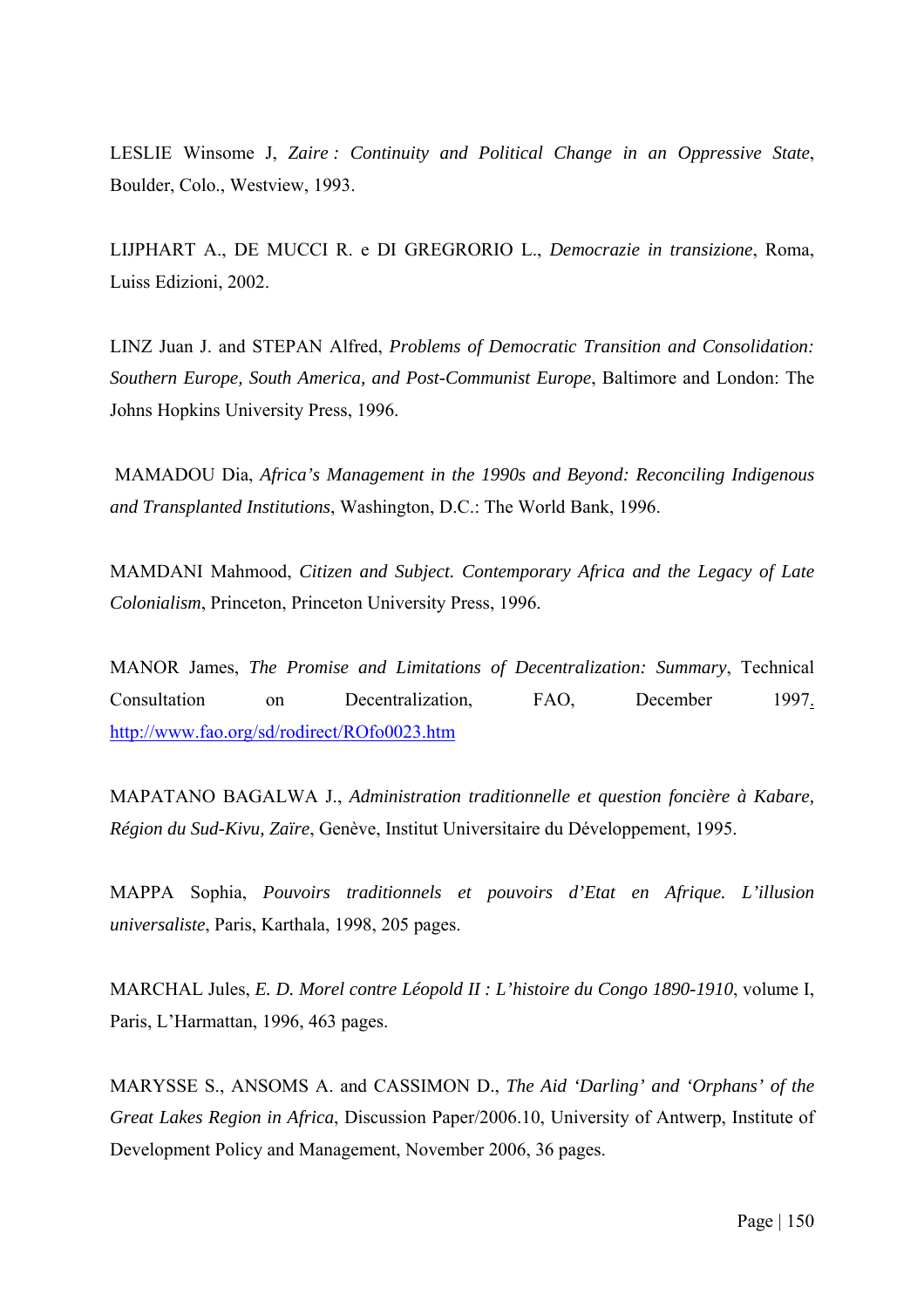MARYSSE Stefaan, "Decentralization Issues in Post-Conflict Democratic Republic of the Congo(DRC)", in *L'Afrique des grands lacs. Annuaire 2004-2005*, Paris, L'Harmattan, 2005, pp. 187-208.

MATHIEU P., LAURENT P-J., MAFIKIRI TSONGO A., MUGANGU S., *Conflits fonciers, relations ethniques et violences au Kivu*, Louvain-la-Neuve, IED, UCL, 1997.

MATHIEU Paul, LAURENT Pierre-Joseph et WILLAME Jean-Claude (sous la dir.), *Démocratie, enjeux fonciers et pratiques locales en Afrique : Conflits, gouvernance et turbulences en Afrique de l'Ouest et centrale*, Cahiers Africains, n°23-24, Bruxelles-Paris, Institut Africain-CEDAF-L'Harmattan, 1996.

MAZALTO Marie, «La réforme des législations minières en Afrique et le rôle des institutions financières internationales : La République démocratique du Congo», in MARYSSE S. & REYNTJENS F.(eds.), *L'Afrique des grands lacs. Annuaire 2004-2005*, Paris, L'Harmattan, 2005, pp. 263-287.

MIGDAL S. Joel, *Strong Societies and Weak States : State-Society Relations and State Capabilities in the Third World*, Princeton, N.J., Princeton University Press, 1988.

MOHAN Giles & TUNDE Zack-Williams(eds.), *The Politics of Transition in Africa. State, Democracy & Economic Development*, Revue of African Political Economy (ROAPE), Sheffield, 2004.

MOORE Sally F., *Law as Process. An Anthropological Approach*, London, Routledge and Kegan Paul, 1978.

MUCHUKIWA Bosco, *Pouvoirs Locaux et Contestations populaires dans le Territoire d'Uvira au Sud-Kivu de 1961 à 2004*, Ph.D. thesis, Institute of Development Policy and Management, University of Antwerp, 2004.

MUGANGU Séverin, "La crise foncière à l'est de la RDC", in Marysse S., Reyntjens F. and Vandeginste S., *L'Afrique des grands lacs. Annuaire 2007-2008*, Paris, L'Harmattan, 2008, pp. 385-414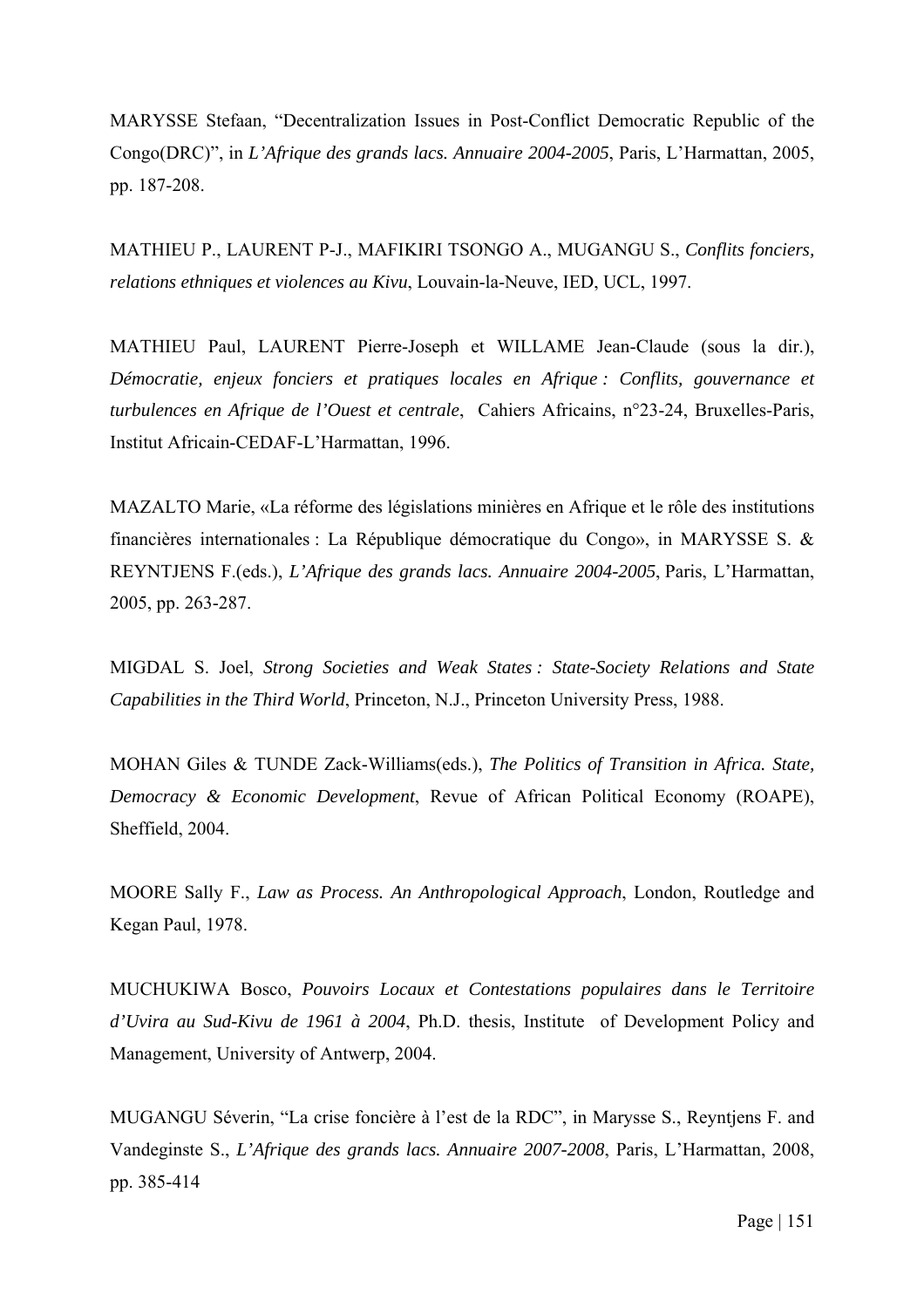MUGANGU Séverin, *La gestion foncière rurale au Zaïre : Réformes juridiques et pratiques foncières locales. Cas du Bushi*, Académia-Bruylant & L'Harmattan, Louvain-la-Neuve & Paris, 1997.

MUHEME Gaspard, *Ces guerres imposées au Kivu. Intérêts économiques ou management social ?*, Louvain-la-Neuve, Académia-Bruylant, 1999.

MUKULUMANYA Wa N'GATE ZENDA, *La guerre de l'Est : enjeux, vérités oubliées et perspectives de paix*, Kinshasa, Ed. ZENDA, 2000.

NAMEGABE P-R, « Enjeux et résultats électoraux dans la ville de Bukavu », in MARYSSE S., REYNTJENS F. and VANDEGINSTE S.(eds), *L'Afrique des grands lacs. Annuaire 2007- 2008,* Paris, L'Harmattan, 2008, pp. 221-244.

NAMEGABE P-R, « Le pouvoir traditionnel au Sud-Kivu de 1998-2003 : Rôle et perspectives », in MARYSSE S. and REYNTJENS F.(eds.), *L'Afrique des grands lacs. Annuaire 2004-2005,* Paris, L'Harmattan, 2005, pp. 209-234*.* 

NAMEGABE P-R, *Evolution du pouvoir coutumier en République démocratique du Congo: Plaidoyer pour une réorganisation de l'administration rurale*, undergraduate thesis, Université Catholique de Bukavu, 1998-1999.

NANDY Ashis, *The Romance of the State and the Fate of Dissent in the Tropics*, New Delhi, Oxford University Press, 2003, 218p.

NDAYWEL è NZIEM Isidore, *Histoire du Zaïre. De l'héritage ancien à l'âge contemporain*, Louvain-la-Neuve, Duculot, 1997.

NDESHYO O., *La nationalité de la population zaïroise d'expression kinyarwanda au regard de la loi du 29 juin 1981*, Ed. Electronique ASYST, Kinshasa, 1992.

NJANGU Canda Ciri et al., *Les conflits au Sud-Kivu des anciens royaumes à 1996 : rôle de la femme*, Bukavu, Editions de l'AFECEF, 2000.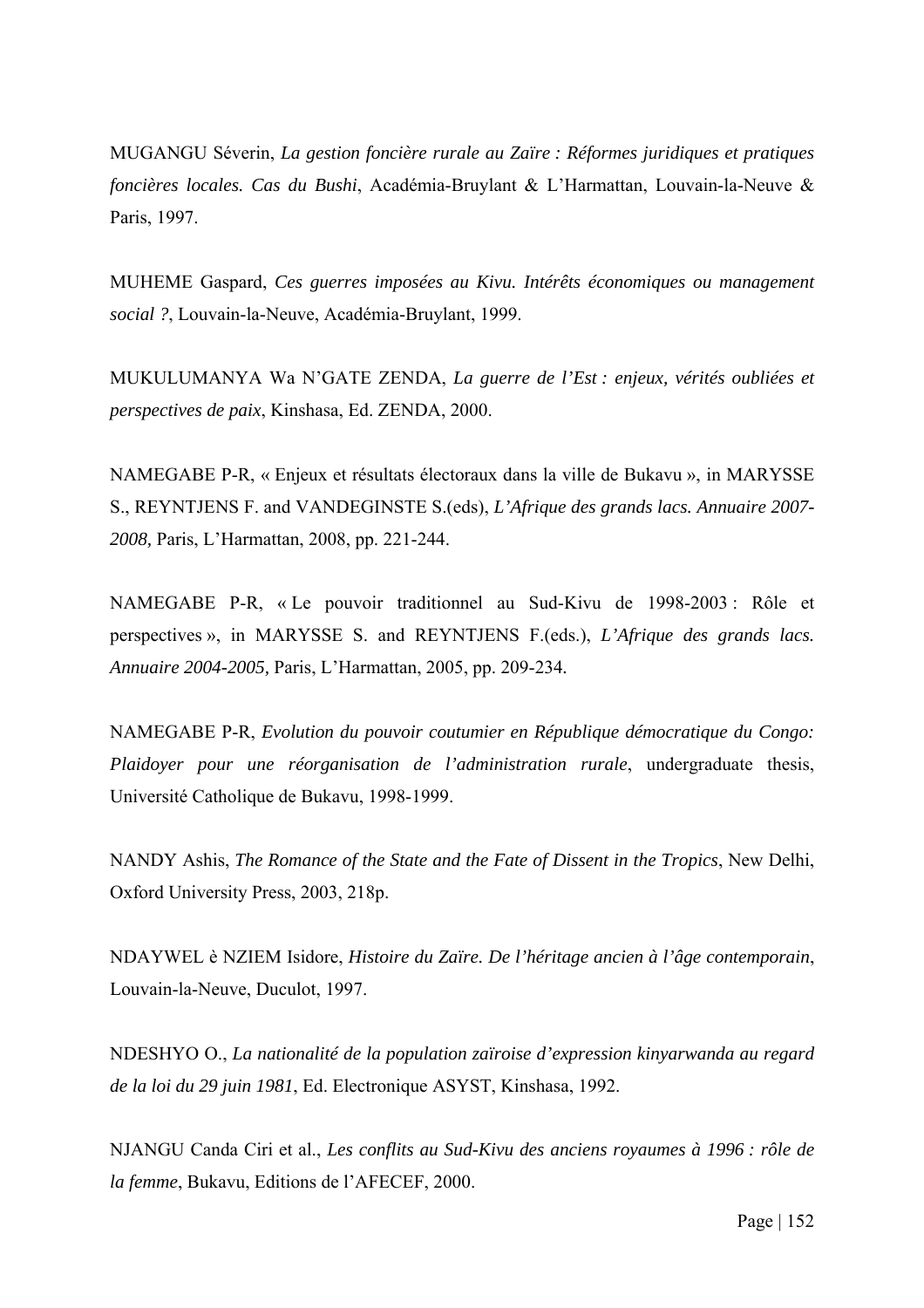OLADIPO Olusegun, ''Tradition and The Quest for Democracy in Africa'', 2000, Available at [www.polylog.org](http://www.polylog.org/)

OLOWU Dele, "Decentralization in Africa: Appraising the Local Government Revitalization Strategy in Nigeria", in NZONGOLA-NTALAJA Georges and LEE Margaret C.(eds), *State and Democracy in Africa*, Harare, African Association of Political Science(AAPS), 1997, pp.164-179.

OUCHINSKY A., «Eléments de codification des coutumes foncières du Bushi», Kabare, in MASSON P., *Trois siècles chez les Bashi*, 2ème édition, Bukavu, la Presse congolaise, 1966, pp. 123-171.

PERROT C.-H. et FAUVELLE-AYMAR F.-X.(dir.), *Le retour des rois : Les autorités traditionnelles et l'Etat en Afrique contemporaine*, Paris, Karthala, 2003.

RAY Donald I. and ROUVEROY VAN NIEUWAAL E.A.B.(eds.), "Introduction. The New Relevance of Traditional Authorities in Africa", in *Journal of legal pluralism and unofficial law*, n°37-38, special double issue, Foundation for the journal of legal pluralism, Netherlands, 1996, pp.1-38.

RENO William, *Warlord Politics and African States*, Boulder & London, Lynne Rienner Publishers, 1998.

RONDINELLI Dennis A. and CHEEMA G. Shabbir(eds.), *Decentralizing Governance: Emerging Concepts and Practices*, Brookings Institution Press, Washington, D.C., 2007.

RONDINELLI Dennis A., NELLIS John R., and CHEEMA G. Shabbir, *Decentralization in Developing Countries: A Review of Recent Experience*, World Bank Staff Working Papers n°581, Management and Development Series n°8, 1984.

RONDINELLI Dennis A., "The Dilemma of Development Administration: Complexity and Uncertainty in Control-Oriented Bureaucracies"', *World Politics*, vol.35, n°1, October 1982, pp. 43-72.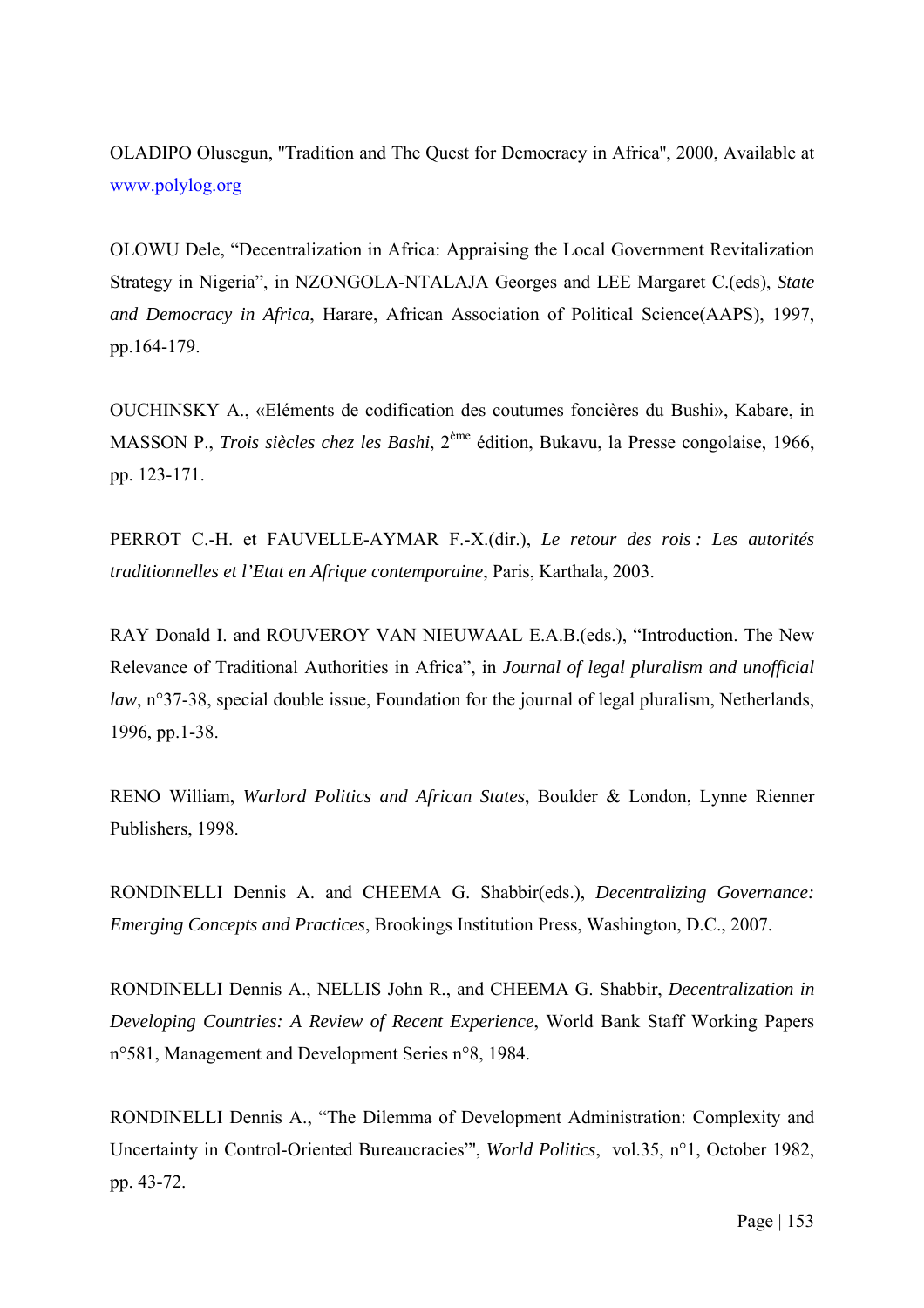ROTHCHILD D. and CHAZAN Naomi(eds.), *The Precarious Balance: State and Society in Africa*, Boulder, Colo: Westview Press, 1988.

ROTHCHILD D. and OLORUNSOLA V.A.(eds.), *State versus Ethnic Claims: African Policy Dilemmas*, Boulder, Colo.: Westeview Press, 1983.

ROUVEROY VAN NIEUWAAL E.A.B., "Law and Protest in Africa. Resistance to Legal Innovation", in ROUVEROY VAN NIEUWAAL E.A.B. and ZIPS W.(eds.), *Sovereignty, Legitimacy and Power in West African Societies. Perspective of Legal Anthropology*, Hamburg, LIT Verlag, 1998, pp. 70-119.

ROUVEROY VAN NIEUWAAL, E.A.B. van, "Chieftaincy in Africa : Three Facets of a Hybrid Role", in DIJK, Rijk van & ROUVEROY VAN NIEUWAAL, E.A.B. (eds.), *African Chieftaincy in a New Socio-Political Landscape*, African Studies Centre, Leiden, 1999, pp. 21-47.

SAINT MOULIN Léon de, «Histoire de l'organisation administrative du Zaïre», in *Zaïre-Afrique*, n°201, Janvier 1992, pp. 29-54.

SAINT MOULIN Léon de, *Atlas de l'organisation administrative de la République démocratique du Congo*, Kinshasa, Centre d'Etudes pour l'Action Sociale, 2005, 235 pages.

SAWADOGO Raogo Antoine, *L'Etat africain face à la décentralisation*, Paris, Karthala, 2001, 278 pages.

SCHMITZ Hans Peter, ''Domestic and Transnational Perspectives on Democratization'', *International Studies Review* 6(3), 2004, pp. 403-426.

SCHRAEDER Peter, *African Politics and Society. A Mosaic in Transformation*, Boston and New York, Bedford and St. Martin's, 2000.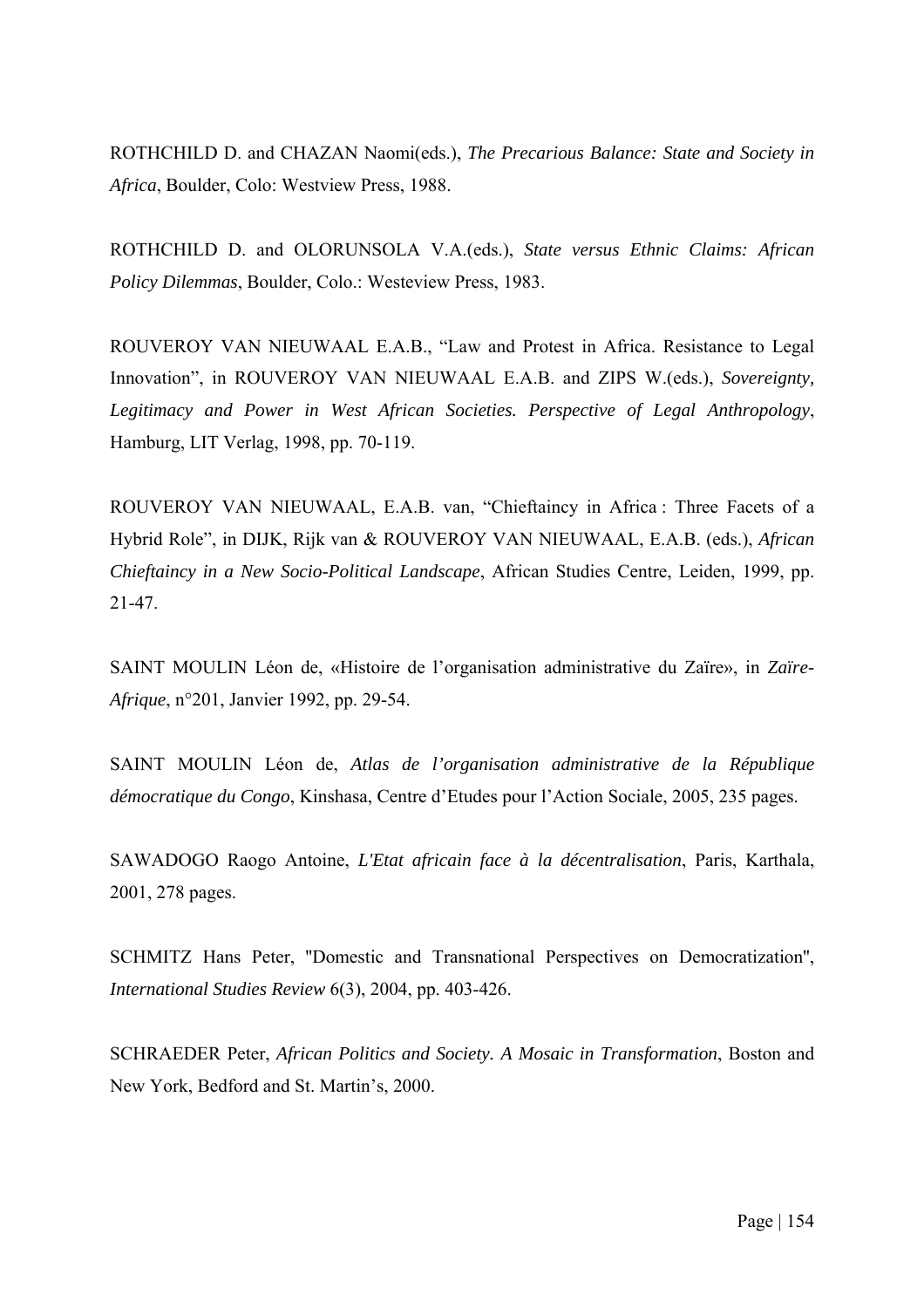SEIDMAN Ann and SEIDMAN Robert B., *State and Law in the Development Process. Problem-Solving and Institutional Change in the Third World*, London & New York, Macmillan Press Ltd and St. Martin's Press, 1994, p.158.

SIMIYU V.G, "The Democratic Myth in the African Traditional Societies", in OYUGI Walter O. et al. (eds.), *Democratic Theory and Practice in Africa*, Portsmouth & London, Heinemann – James Currey, 1988, pp. 49-70.

SMITH Stephen, *Négrologie : Pourquoi l'Afrique meurt*, Calmann-Lévy, 2003.

STEARNS Jason K., "Laurent Nkunda and the National Congress for the Defense of the People(CNDP)", Marysse S., Reyntjens F. and Vandeginste S., *L'Afrique des grands lacs. Annuaire 2007-2008*, Paris, L'Harmattan, pp. 245-267.

TROTHA Trutz von, "From Administrative to Civil Chieftaincy: Some Problems and Prospects of African Chieftaincy", in *Journal of legal pluralism and unofficial law*, n°37-38, special double issue, Foundation for the journal of legal pluralism, Netherlands, 1996, pp.79- 108.

UNDP, *Human Development Report 1993*, [http://hdr.undp.org/reports/global/1993/en/pdf/hdr\\_1993\\_ch4.pdf](http://hdr.undp.org/reports/global/1993/en/pdf/hdr_1993_ch4.pdf)

VANDEGINSTE S., "Burundi: Entre le modèle consociatif et sa mise en oeuvre", in Marysse S., Reyntjens F. and Vandeginste S., *L'Afrique des grands lacs. Annuaire 2007-2008*, Paris, L'Harmattan, 2008, pp. 55-75.

WEISS Herbert F. & CARAYANNIS Tatiana, "The Enduring Idea of the Congo", in LAREMONT Ricardo René(Ed.), ), *Borders, Nationalism, and the African State*, Boulder & London, Lynne Rienner Publishers, 2005, pp.135-177.

WERNER Suzanne, DAVIS David and BUENO DE MESQUITA Bruce, «Dissolving Boundaries: Introduction», *International Studies Review* 5(4), 2003, pp. 1-7.